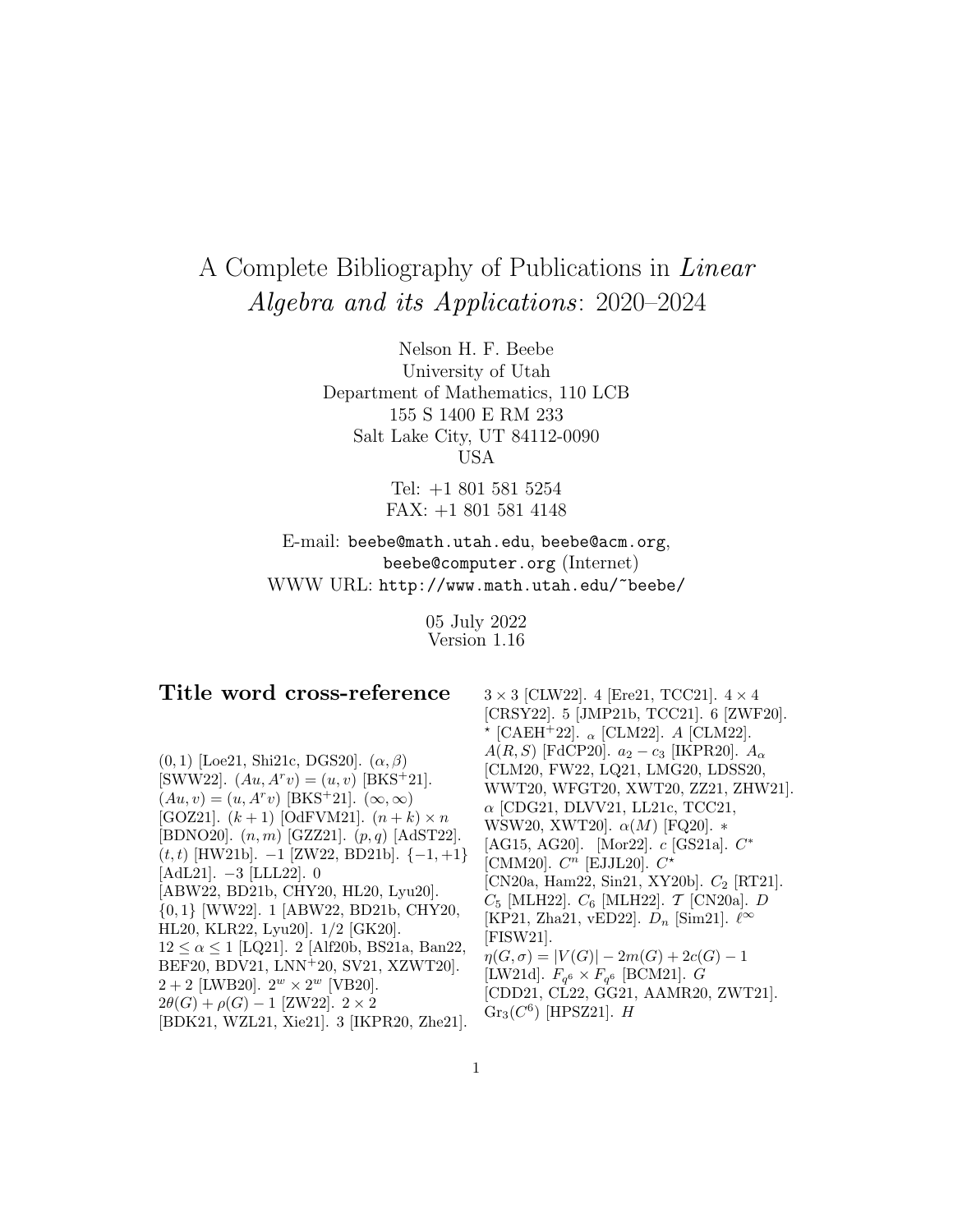[CGP22, CS21, GvRR21a, GvRR<sup>+</sup>21b, SMA21, WES21, vRvSTT21, MMV21].  $H(3, 4)$  [DG20]. *i* [GZZ21].  $J_q(N, D)$ [LIW20]. K [FSRVSST22, LL21d, BCE21, Fio20, HL20, HLS21b, Le22, MP20a, OdFVM21, SWW22, SSvW20, VTBC20, WSW20, Yaz21, Zhe20, ZBWL20].  $K_{3,3}/K_{2,4}$ [WCF21].  $L$  [BM22].  $l^{\infty}$  [Yu20].  $L_1$ [NNSS20].  $\lambda$  [Mif21].  $\leq 4$  [Com21]. LU [LY20]. *M* [CS21, DMS20, KLS21, Beh21, EJJL20, GvRR+21b, JJS20a].  $M_n(E)$ [Fid22].  $M_n(F_2)$  [Ste22b].  $\mathbf{C}P^n$  [SS22].  $\mathbf{F}_q^n$ [AS20a]. **Z** [dAGK21].  $\mathbf{Z}_n$  [CPS20].  $\mathcal{B}(H)$ [AGK<sup>+</sup>21].  $\mathcal{D}_{\alpha}$  [DPR20].  $\mathcal{L}(C^{n})$  [MRZ20].  $\mathcal{L}(H)$  [Wój22b].  $\mathcal{L}(l_2^2)$  [Wój22b].  $\int \updownarrow (2, \mathbf{C})$ [JL22].  $f_{\lambda_4}$  [Mor22].  $L$  [BES21].  $N$ [CT20, CK21, JKX20, BDNO20, BCE21, HHS21, LP21, ZWT21].  $n(G) - g(G) - 1$ [CL22].  $n-3$  [TWW20, TW21].  $n-g$ [ZWT21].  $n \times n$  [DZCY22, SSvW20].  $O(q, k)$ [HHS20b].  $\Omega(2^n/n)$  [Sha22]. P [CK21, MC21b, ME21, AdST22, BM22, CI21, KLLW21, LL21a, dSP20a, ZKLS20].  $\psi_S$  [AP20]. Q [Sud22, CKOS22, Hom20, Lee20, LHZ21, Ner20, ZZ20,  $q + 1$  [Hom20].  $q + 2$  [Hom20].  $Q_0$  [CESS21, SNK22]. r [LC20].  $R^d$  [DO22].  $R_0$  [ME21]. s [AK20, BNS22].  $S_n$  [HMS21].  $s \geq 3$  [BNS22].  $SR$  [FRS21].  $\star$  [Ham22]. SU(2) [Sol20]. T [MQW20, BNS22, FdCP20].  $t \geq 2s - 2$ [BNS22].  $\times$  [CL20].  $U_q(\widehat{f}_q^2)$  [LIW20]. W [ME21].  $W(B_n)$  [Ces20].  $x^q + x^{q^3} + cx^{q^5} \in \mathbf{F}_{q^6}[x]$  [MMZ20]. z [DLVV21].  $Z_q$  [GFD21].

**\*congruence** [Sta21].

#### **-algebras**

[CMM20, CN20a, CAEH<sup>+</sup>22, Ham22]. **-analogue** [Ner20]. **-Bernstein** [MMV21]. **-Bures** [DLVV21]. **-chromatic** [Ere21]. **-circulant** [AAMR20]. **-commuting** [LP21]. **-complex** [EJJL20]. **-connected**

[HLS21b, ZBWL20]. **-contractivity** [BCE21]. **-Core** [Mif21]. **-cycle** [TCC21, ZWF20]. **-deformed** [CKOS22]. **-designs** [BNS22, HW21b]. **-dimensional** [BS21a, Ban22, LNN<sup>+</sup>20]. **-distance** [BNS22]. **-double** [AdST22, ZZ20]. **-eigenvalue** [CLM20, WFGT20]. **-eigenvalues** [Zha21]. **-forest** [BEF20]. **-frames** [LL21d]. **-free** [BES21, MLH22]. [**?**]free/Min:2022:SUB. **-functions** [Beh21]. **-graded** [GFD21, dAGK21, RT21]. **-graph** [GZZ21]. **-graphs** [LC20]. **-Hahn** [Lee20]. **-hypercontractivity** [JKX20]. **-hyponormality** [BCE21]. **-idempotent** [HL20]. **-independence** [Fio20]. **-index** [TCC21]. **-infinity** [WES21]. **-invariant** [GG21]. **-Isometric** [JJS20a]. **-join** [CGP22, SMA21]. **-labelling** [SWW22]. **-line** [OdFVM21]. **-linear** [FSRVSST22]. **-Majorization** [vED22]. **-matrices** [DGS20, WW22, CS21, CT20, CK21, KLS21]. **-matrix** [BM22, DMS20, LDSS20, SNK22]. **-minor** [WCF21]. **-module** [XY20b]. **-nearest** [Yu20]. **-nonnegative** [vRvSTT21]. **-norm** [BM22, NNSS20]. **-normal** [LL21c]. **-norms** [CI21, FISW21]. **-orbit** [HMS21]. **-orthogonal** [AP20]. **-phases** [CDD21]. **-polynomial** [Sud22]. **-positive** [Le22]. **-power** [LL21a]. **-product** [MQW20]. **-property** [MC21b]. **-rings** [Ham22]. **-selfadjoint** [GvRR<sup>+</sup>21b]. **-semigroups** [AG15, AG20]. **-skeleton** [KLR22]. **-smooth** [MP20a]. **-specified** [AK20]. **-spectra** [JMP21b, Zha21]. **-spectral** [GS21a, KLLW21, WSW20, ZKLS20, DPR20, FW22, LQ21, ZZ21, ZHW21]. **-spread** [LMG20]. **-stability** [KP21]. **-step** [BDV21]. **-sun** [AdST22]. **-symmetries** [AP20]. **-term** [FdCP20]. **-th** [GZZ21, GvRR<sup>+</sup>21b, dSP20a]. **-trees** [BEF20, OdFVM21]. **-uniform** [SWW22, WSW20, Zhe20, Zhe21]. **-unitary** [GvRR21a].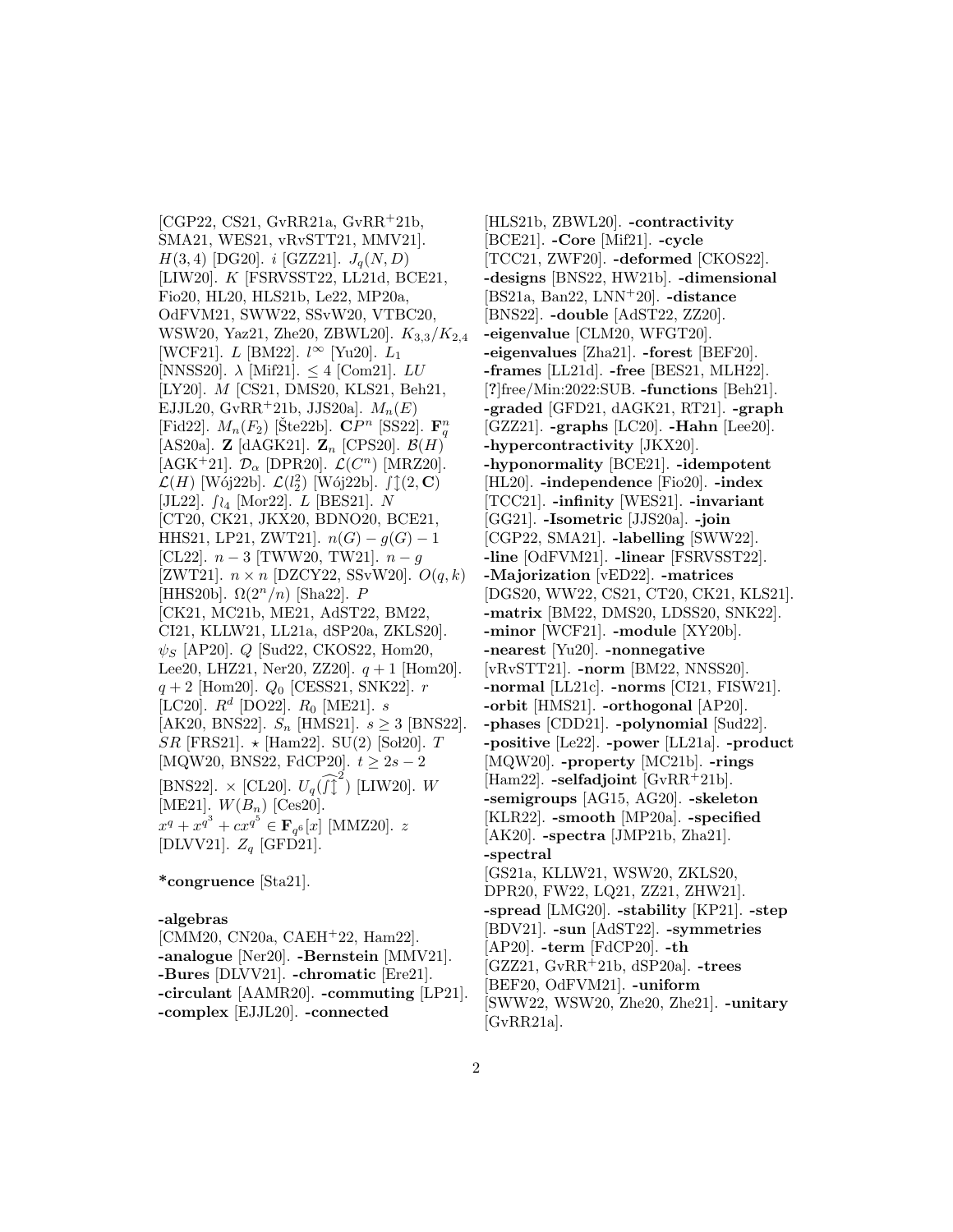**1** [Ano22-47, Ano22-54, Ano22-48, Ano22-42, Ano22-52, Ano22-49]. **15** [Ano22-51, Ano22-39, Ano22-50, Ano22-53, Ano22-43, Ano22-57].

#### **2022**

[Ano22-51, Ano22-47, Ano22-39, Ano22-54, Ano22-50, Ano22-48, Ano22-53, Ano22-42, Ano22-43, Ano22-52, Ano22-49, Ano22-57]. **22nd** [AHKT21].

**436** [CdGS20]. **486** [AG20].

**520** [FJS21]. **532** [Hou20]. **561** [PW20]. **577** [Ali20]. **582** [KAPS20]. **585** [AD20a]. **586** [JLM20a]. **594** [Sło21a]. **595** [MH21].

**610** [FHMP22]. **611** [SD21a].

**ABC** [LW20b, YD21, GLHNW20]. **Abel** [CN21a, CN22]. **abelian** [KB22, CL21]. **absorbing** [CR21]. **Accelerating** [BHD<sup>+</sup>21]. **Accuracy** [GNR20]. **Accurate** [MPR22, OP21, Yan21]. **achieve** [Sha22]. **actions** [CXZ22]. **addition** [Arl20]. **additive** [GS20b, LP21, XX20]. **ADI** [Rob20]. **Adjacency** [CDVPT22, Coo20, AdL21, CGP22, LW21b, XW21]. **adjoint** [DH21, GLT21, PPZ21, Pan22, SZ20]. **adjointable** [AG15, AG20]. **adjointness** [AC21]. **adjugate** [CZ22a]. **Admissibility** [NS22]. **Affine** [BS20f, Rub22, Hom20, LIW20, Yan22]. **affine-plane** [Hom20]. **after** [Bar20, JST21]. **Algebra** [AD20a, Ali20, AG20, CdGS20, FJS21, FHMP22, Hou20, JLM20a, KAPS20, MH21, PW20, Sło21a, SD21a, AOCM20, BE20, CCS22, FM20a, FP22, GFD21, dAGK21, Jon21, KZPH22, LIW20, MPS22, Mor22, Mur22, Vit21, WFSS20, AHKT21]. **Algebraic** [AM21, Tar20, BEHK22, KS22a, KW20]. **algebraically** [BHBO21]. **algebras** [AM21, AEGV21, Alt22, AOCM20, ABC<sup>+</sup>22, BS20b, BB22, Bez22, BDHS22, Bla20, BE20, BDV21, CGG<sup>+</sup>21, CMM20, CN20a, CLW22, CdGS12, CdGS20, CZ20a, CMR20, CDG22b, Cos20b, Cra21, CMR21, CAEH<sup>+</sup>22, DP21, DHR20, Eld22, EGL21, FGDY20, FKM22, GK22a, GKS21, GS20a, Gow20, GMP22, Ham22, JJL20b, KY21, Kol21, LM22a, LNN<sup>+</sup>20, LS20b, MT21a, Mar21, Mig21, MRT20, Sas21, SZ22b, Uru22, VdSPdS20, WZL21, XY20a, XZ21, Yan22, ZG21]. **algorithm** [Bär21a, BC22, BT20a, BHD<sup>+</sup>21, CLLK21, CZ20b, FM22a, KPP21, NPkT21, YOV21]. **Algorithmic** [CT20, VV22]. **Algorithms** [Boj21, CLRT22, HNS21, fLLV20, LY20, SZ21, SZ22a]. **ALIF** [BC22]. **Almost** [BDV21, CK21, FMR20, Roc20, Sło21b]. **almost-principal** [FMR20]. almost-Riordan<sup>[Slo21b]</sup>. Alpha<sup>[Min22]</sup>. **Alternating** [OJQ20, EN22, KKS21]. **alternative** [GvRR21a]. **Aluthge** [Yam21]. **amenable** [CN20a]. **among** [LW21b]. **analogue** [Ner20]. **analysis** [AFSS20, AK20, CW21, FKM20, GM20, LHZ21, MMV21, Mis20, Szc21]. **Analyticity** [LL21b]. **Ando** [ACM20, BMS20, LS20a, PV21a]. **angle** [DO22]. **angled** [FKK21a]. **angles**  $[BKRS20, ŠH21a]$ . **annihilating**  $[FG22]$ . **Anti** [FP22, AFSS20, BW22, TT21]. **anti-diagonal** [BW22]. **anti-dual** [TT21]. **Anti-isomorphisms** [FP22]. **anti-regular** [AFSS20]. **Anticodes** [BGLR22]. **antilinear** [RT21, SZ20]. **antinorm** [GZ20b]. **Apéry** [MRT20]. **Appl** [AD20a, Ali20, AG20, CdGS20, FJS21, FHMP22, Hou20, JLM20a, KAPS20, MH21, PW20, Sło21a, SD21a]. **application** [DMQD20, Fio20, PS22, Pra20, RSS21]. **Applications** [CC22b, Kak20, KK20a, SZ22a, AAMR20, CST21, CCL21, Djo21, DL22, EGJP21, FISW21, HCZ20, KP21, LHFL20, MMV21,

MP22, MG21, SWW22, W´oj22a]. **Applying**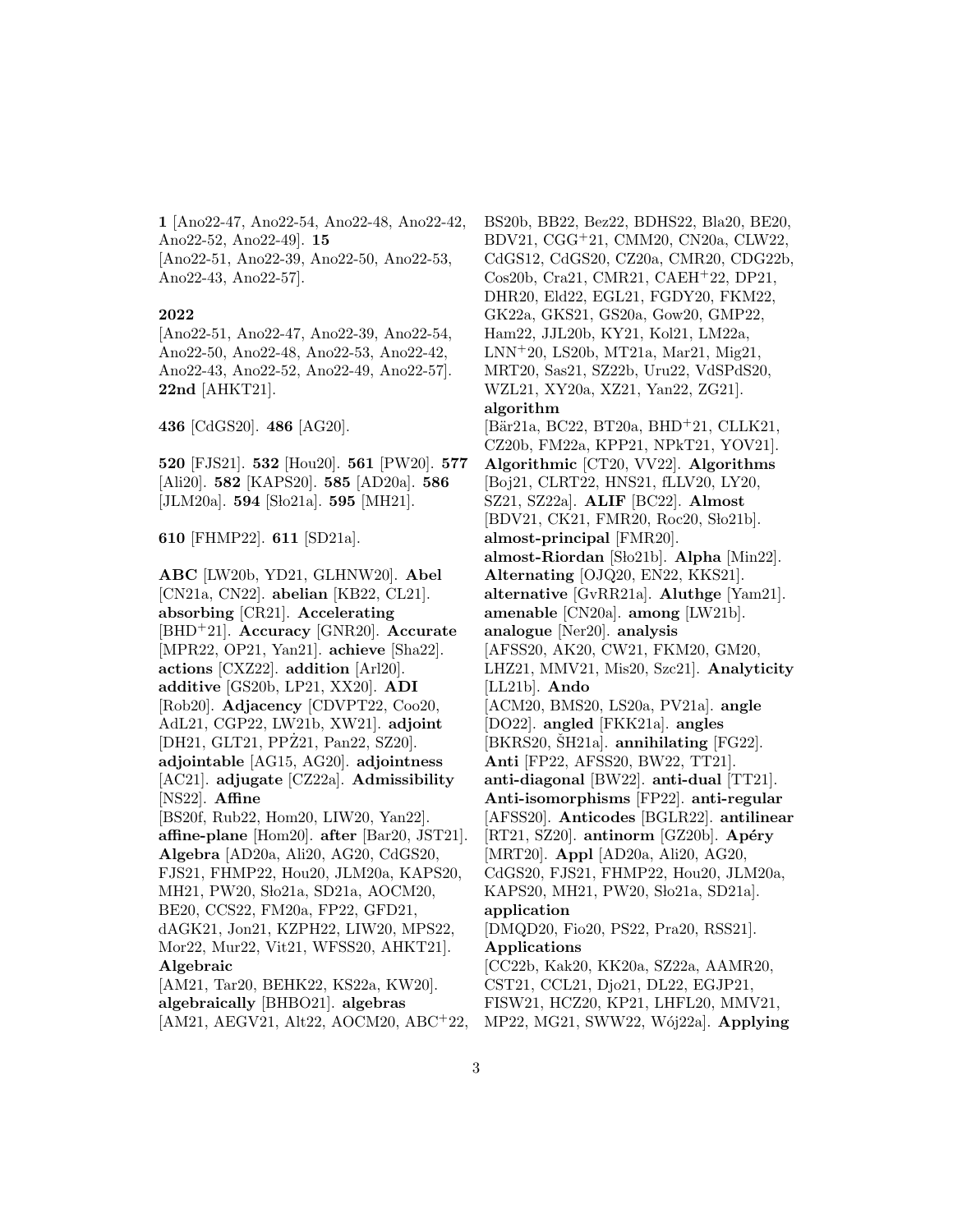[LNN<sup>+</sup>20]. **approach** [Djo21, DFH<sup>+</sup>20, FGM21, HT22, IB22, LHK20, SK21a, Ste21a]. **approaches** [Ghi20]. **Approximate**  $[W6i22a, GNR20, dAdCG^+21].$ **approximating** [Bar21b]. **Approximation** [FKMM21, RKBA21, ZRQK22, Bot21, CEF<sup>+</sup>22, CKM20, FGM21, KKM22, KPP21, KST22, Rao21, Rod21, SK21a, Wój22b]. **approximations** [CHHS20, DMQD20, GZ20b]. **April** [Ano20-63, Ano20-65, Ano21-53, Ano22-45, Ano22-51]. **arbitrary** [BDRS20, CGP22, FISW21, MMR20, VB20, WWJ20, WFGT20, ZHSX20]. **arboricity** [HXLL21]. **arcs** [KK20b]. **argument** [MB20]. **arise** [CGP21]. **arising** [KMZ20, MMZ20, Oli21]. **arithmetic** [BLS20]. **arithmetical** [VV22]. **arrangements** [Win21]. **array** [He20]. **arrays** [MMW22, Pet21, Sło20, Sło21a, Sho21b, YY21]. **arrowhead** [CRSY22]. **Artin** [FKK21a]. **Artinian** [Alt22]. **Askey** [SS20]. **aspects** [Got20, VV22]. **assignment** [ZK21]. **assignments** [NMS20]. **associated** [AG15, AG20, BR22, BLS20, CCKM22, CA22, DZCY22, GLZ20, HCZ20, HP22, KL21a, KS22c, LW21a, MRT20, PPZ21, RW21a]. **association** [BMS21, LTTW22]. **Asymptotic** [LLW21, MPS22, LLW20]. **asymptotically** [Roc20]. **attaining** [BDSS21]. **attainment** [PSZ21]. **Audenaert** [DF20b]. **August** [Ano20-50, Ano20-52, Ano21-61, Ano22-39, Ano22-47]. **automorphism** [Oli21, SZ22b]. **Automorphisms** [Bez22, DGET21]. **autoregression** [FKMM21]. **autoregressive** [GZ20a].

**B** [BGOO21]. **B-splines** [BGOO21]. **backtracking** [GK21, KKS21]. **Backward** [Pra20, Hal20, TV21, WW20]. **balanced** [BW21, DK21]. **ball** [MAG21, Wój22b]. **Banach**

[AEGV21, AHV20, BS21a, Ban22, BDI20, Djo21, FPR20, IKLP20, MP20a, Sas21]. **band** [CCCS21, EGV20]. **Bartholdi** [Zhu21]. **based** [Bla20, CL21, FQ20, GMR22, KCML20, LLW20, LLW21, LW21b, MQW20, NPkT21, NPHT20, SGGZ21]. **bases** [ADMZ21, NWW20]. **basic** [VS21]. **basis** [TL21, Yos21]. **Bayes'** [PR22a]. **behavior** [GP20]. **Bell** [GZ20c, Li20a]. **below** [GK20]. **Berezin** [CF22]. **Berge** [KLLW21, ZKLS20]. **Bernoulli** [Kim20]. **Bernstein** [MMV21]. **Bessel** [MPR22]. **Best** [Bot21, Rao21, W´oj22b]. **Bethe** [FB21, YW22]. **Better** [OM20]. **Between** [PPW20, BCE21, CMS21, CAEH<sup>+</sup>22, FPR20, GKS21, GMR22, IOT21, KS22c, MP20a, Min22, Sán21, WFL20]. **betweenness** [DF20b, DF22]. **Beurling** [ACSS22]. **beyond** [RS21b]. **Bhattacharya** [CLwW22, GF20]. **Bhattacharya-Mesner** [GF20]. **bicyclic** [DGS<sup>+</sup>21a, SWW21, YD21]. **bidegreed** [SSS21]. **bidiagonal** [MMV21]. **bifurcation** [FHLS22]. **bifurcations** [Fik20]. **Bilinear** [SDS21, Bui21, KLLS22, RSS21]. **binary** [BT20a, May21, Sha22]. **Binomial** [BCR20]. **bipartite** [AD20a, AD20b, BJP21, CP21, GLZ21, JMP21a, LG21a, OJQ20, Sim21, SZ21]. **biregular** [FM20a, HP22]. **Biregularity** [RS21b]. **Birkhoff** [AGK<sup>+</sup>21, Shi22]. **Bivariate** [CCCS21]. **Blind** [GZ20a]. **Block** [CLRT22, HMPT20, BS20d, CW21, CZ20b, CDG21, CDG22a, Dew21, FGDY20, FLT20, FG20, LOŠ21a, LG21b, RS21a, RKBA21, SZSMB20, VdSPdS20, XLS20, YOV21, dAdCG<sup>+</sup>21]. **block-diagonal** [BS20d]. **block-Jacobi** [YOV21]. **Block-sparse** [HMPT20]. **block-triangular** [FGDY20]. **blocks** [CDG22a, DGS<sup>+</sup>21a, EGC21, KS20a, Sta20a]. **blow** [LZ21b]. **blow-up** [LZ21b]. **Board** [Ano20a, Ano20b, Ano20-27, Ano20-28,

Ano20-29, Ano20-30, Ano20-31, Ano20-32,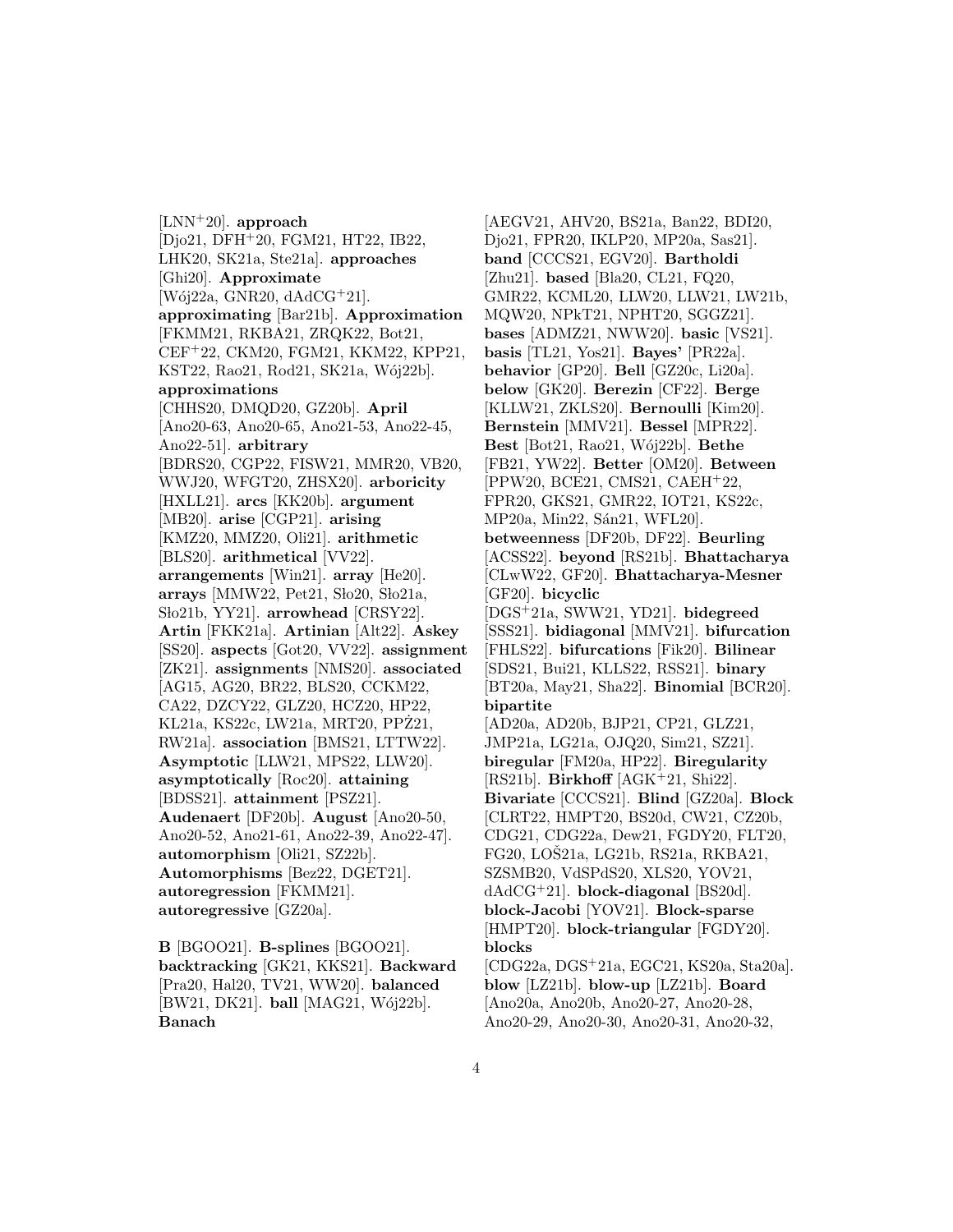Ano20-33, Ano20-34, Ano20-35, Ano20-36, Ano20-37, Ano20-38, Ano20-39, Ano20-40, Ano20-41, Ano20-42, Ano20-43, Ano20-44, Ano20-45, Ano20-46, Ano20-47, Ano20-48, Ano20c, Ano20d, Ano20e, Ano20f, Ano20g, Ano20h, Ano20i, Ano20j, Ano20k, Ano20l, Ano20m, Ano20n, Ano20o, Ano20p, Ano20q, Ano20r, Ano20s, Ano20t, Ano20u, Ano20v, Ano20w, Ano20x, Ano20y, Ano20z, Ano21a, Ano21b, Ano21-27, Ano21-28, Ano21-29, Ano21-30, Ano21-31, Ano21-32, Ano21-33, Ano21-34, Ano21-35, Ano21-36, Ano21-37, Ano21-38, Ano21-39, Ano21-40, Ano21-41, Ano21-42, Ano21-43, Ano21-44, Ano21-45, Ano21-46, Ano21-47, Ano21-48, Ano21c, Ano21d, Ano21e, Ano21f, Ano21g, Ano21h, Ano21i, Ano21j, Ano21k, Ano21l, Ano21m, Ano21n, Ano21o, Ano21p]. **Board** [Ano21q, Ano21r, Ano21s, Ano21t, Ano21u, Ano21v, Ano21w, Ano21x, Ano21y, Ano21z, Ano22a, Ano22b, Ano22-27, Ano22-28, Ano22-29, Ano22-30, Ano22-31, Ano22-32, Ano22-33, Ano22-34, Ano22-35, Ano22-36, Ano22-37, Ano22-38, Ano22c, Ano22d, Ano22e, Ano22f, Ano22g, Ano22h, Ano22i, Ano22j, Ano22k, Ano22l, Ano22m, Ano22n, Ano22o, Ano22p, Ano22q, Ano22r, Ano22s, Ano22t, Ano22u, Ano22v, Ano22w, Ano22x, Ano22y, Ano22z]. **Bohemians** [CCGV<sup>+</sup>20]. **Boolean** [KCML20]. **Bordered** [Kli20a, CESS21]. **Borders** [AHKT21]. **Bose** [Mar21]. **bound** [BT20b, FLRS20, Fio20, Hae21, LHZ21, MLH22, WG20a]. **boundary** [CEM21, KŠ22b]. **Bounded** [BDRS20, AGV20, BS20d, GK20, Lyu20, MS21]. **boundedness** [RAK21]. **Bounding** [CKOS22, GLS22, KL21b]. **Bounds** [DW21, GLHNW20, KKP21, LW21c, PP20, SK21b, WWT20, ASS21, AGH20, BHHP21, BR22, CKTP20, CAJ21, CI21, DYB20, DK21, FQ20, GMR21, KCPMNS21, MT21b, MP21, OM20, Skr20, Skr21, Sta20a, VCR21, WG20b, ZZ21, GZ20b]. **Braess'** [Cia20a]. **braided** [Sol20]. **Brazil** [AHKT21].

**breaking** [AKL<sup>+</sup>21]. **bridge** [BCE21]. **Brouwer** [Coo21, GPRT20, Roc20]. **Brualdi** [YLCB21]. **Brualdi-type** [YLCB21]. **Bruhat** [FdCS20]. **Brunn** [LF20, ZJCA20]. **Bures** [DLVV21, Min22]. **Cadzow** [KPP21]. **cages** [HP22]. **calculus**

[LMR21, NS21]. **Calderón** [GR22]. **can** [HMS21]. **canonical** [GvRR21a, Sta21, SZ20]. **cardinality** [SS21b]. **Cartan** [FKM22, Sim20]. **case** [AS20a, CV21, GS21a, Man22, Zem22]. **Catalan** [Pet21]. **Cauchy** [Ner20, Yan21]. **Cayley** [ASG22, BL22, Ces20, DF20a, ET20, Hua22, KB22, LW21a, Mur22, PV21b, SSvW20]. **Cellularity** [XY20a]. **center** [CDM20, Cia20b, PV21a]. **central** [GFD21]. **centrality** [BD21a]. **centralizer** [MMR20, XZ21]. **centrosymmetric** [CCK21a, XY20a]. **certain** [AG21, BDNO20, BS20f, Cra21, CMR21, DO22, EMSV22, GLZ20, GL20a, JMP21b, LW21a, Shi21c, TW21]. **Chains** [CGG<sup>+</sup>21, AHV20, CCPKP20, CR21, DS20, LL20, VS20]. **Change** [JST21, SD21a, SD21d, TLC20]. **changes** [KK22b]. **channels** [AKL<sup>+</sup>21, GL21]. **Characteristic** [JL22, Kad20, ABSV21, CB21, Cia20b, GM22, HHS20b, Kor21, KLLS22, LS20b, YLZH21, Zhe21]. **characteristic-like** [GM22]. **characteristics** [AKPS19, KAPS20]. **Characterization** [AG21, MP20a, NYW22, TWW20, AMR20, AdST22, BP21b, DMS20, MM21, NWW20, SC20a, SSS21, TW21, Lew21]. **Characterizations** [CMM20, MC21b, ME21, NPHT20, ZBCI21]. **Characterizing** [AHZ22, KSSW20, VTBC20]. **Chebyshev** [WCS20]. **Chebyshev-like** [WCS20]. **Chief** [Ano21-49, Bru21, Bru22]. **Cholesky** [Kim20]. **chordal** [AJM21]. **chromatic**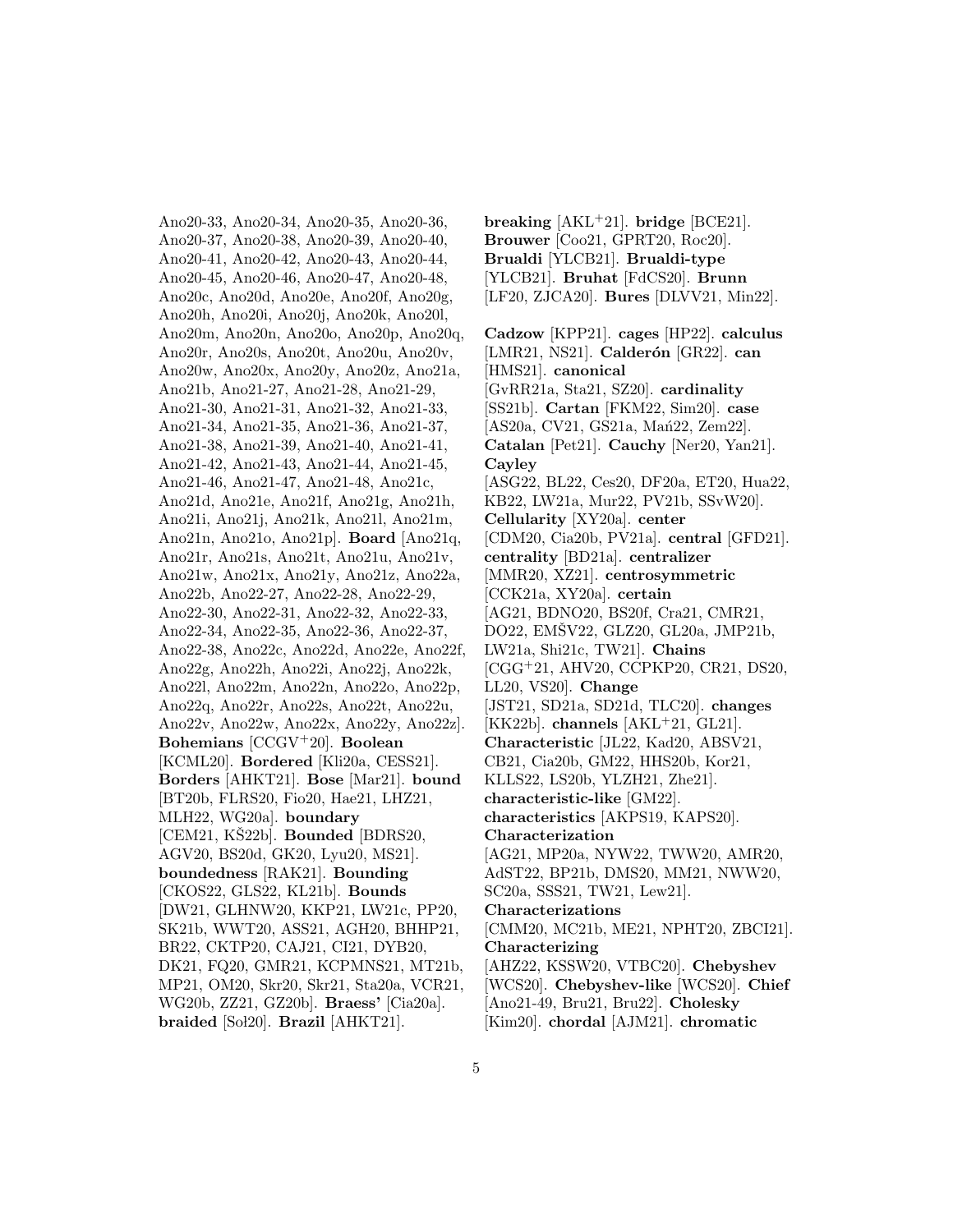[Ere21, PK21, WYF<sup>+</sup>20, WYQ21]. **circle** [Adr22, BBCD21, FG20]. **Circulant** [DN21, AAMR20, ACOM21, CEJM21, Che21, DS22,  $\text{0110MM}$ <sup>+</sup>22]. **circular** [GW20, PW21]. **CKV** [CCL21]. **CKV-type** [CCL21]. **Clarkson** [BL20]. **class** [AR21, CHT20, CESS21, EGV20, Fio20, Hu21, KW20, Loe21, SL20a, SL21]. **Classes** [BP21a, ACD22, GLZ20, GK22b, KZPH22, ME21, OP21, PPZ21, Pan22, ZM21. **classical** [CGP21, KW20, Pet21]. **Classification** [BKS<sup>+</sup>21, Sim21]. **classify** [LNN<sup>+</sup>20]. **Classifying** [IdSSV21]. **clean** [Ste22b]. **Cleaning** [KS22a]. **clique** [DW21, HLX20, HXLL21, JGZ21, ZvD21]. **cliques** [DKL<sup>+</sup>22]. **close** [MS21]. **closed** [BHBO21, Bru20, SL21]. **closest** [Kov21]. **Cluster** [EGL21]. **clustered** [BDGY21, KN20]. **clustering** [AEGL21]. **CM** [EL20]. **CMV** [FG20, GP20]. **co** [ZBCI21]. **co-EP** [ZBCI21]. **coalgebras** [FMS21, KUZ22, Pan21]. **cocharacters** [Iop20]. **coclique** [SD21c]. **code** [KCML20]. **Codes** [BCR20, BZZ22, CL21, CXZ22, GL20a, LLSV21, MMZ20, NPkT21, NPR22, NPHT20, Ner20, Oli21]. **Codeterminantal** [AAHV22]. **codimension** [Alt22, MRT20]. **coding** [KS22a]. **coefficient** [GZZ21, GQZ20, LL21b]. **coefficients** [GP21, PP20, RS21a]. **cograph** [LL21e]. **Cohen** [FG22]. **coherence** [MB20]. **coherent** [Sud22]. **cohomology** [FKK21a]. **coin** [SMA20]. **coincide** [tHvdM21]. **Colin** [MS20b]. **Collatz** [KL21a]. **collection** [MAG21]. **Coloring** [AMZ21, KKOO22]. **colourings** [OJQ20]. **Column** [Shi21b]. **Combinatorial** [LS21, CST21, Got20]. **Combinatorics** [DS20, Gol20]. **common** [LHK20]. **communicability** [HD22]. **Commutative** [BE20, Got20, Mig21, PR22a, SS22, Szc21]. **Commutativity** [Pan22]. **Commutator** [CAJ21, CJ20, CKOS22]. **commutators**

[BDHS22, VZ20]. **Commuting**

[CMT21, BFPS21, Fek20, LP21, SS20, Xie21]. **Comon** [ZHSX20]. **compact** [JLM20a, JLM20b, Pan22, Rao21, hB21]. **compactly** [AKPS19, KAPS20]. **Comparative** [SH21a]. **compensation** [MM21]. **complement** [Dev22, MH20, MH21, TT21]. **complementable** [ACM20]. **Complementarity** [BCFT21, FQ20, MG21, MC21b, SS21b, SNK22, XX20]. **complements** [LQL21, QLCM20]. **Complete** [AC21, FHMP21, FHMP22, BGOO21, CCPKP20, Coo20, IMT20, SC20a, Shi21b, SSS21, SD21a, SD21d, TLC20, Zhe20, Zhe21, tHvdM21]. **Completely** [BLS20, BHMU20, FOR22, GD20, LHFL20, ZFZ20]. **completion** [BT20a, BBS20, DAG21, Kim22, SL20a, TL21]. **completions** [CP21, EGC21]. **Complex** [CFK<sup>+</sup>20, LWH21, XZWT20, ACLS20, CDM21, ES20, EJJL20, Fik20, FP21, Har22, HHD20, HW21a, Kni20, LW21c, MRZ22, dSP20a, SK21b, WCKQ20]. **complexes** [KMZ20]. **Complexifications** [IKLP20]. **component** [FKMM21]. **components** [Yaz21]. **composition** [AOCM20]. **compound** [FKMM21]. **compressing** [Cos22]. **compression** [Cra21, CMR21]. **comprised** [FS20]. **Computation** [SK21a, Bol21, CHHS20, DK21, MC21a, OSC20, Var21, Zhe20]. **computational** [Sim20]. **computations** [MPR22, Mar21, Yan21]. **computed** [CKTP20]. **computing** [AHZ22, KK20a]. **Concavity** [Shi20a]. **Concentration** [HW20]. **concentric** [PW21]. **concept** [KP21, SG20]. **concerning** [CJ20, FdCS20, GAM20, Iop20, QJW20, Row20]. **condition** [BS20e, CV21, Gal21, GLZ21, fLLV20, LG21a, Pra20]. **Conditional** [BCE21]. **conditions** [BP21b, HMPT20, Pri22, ZWL20b, ZWL20a, ZBWL20]. **cone** [CIM22, GNR20, MC21b]. **cones** [GKS21, ST20]. **Conference** [AHKT21].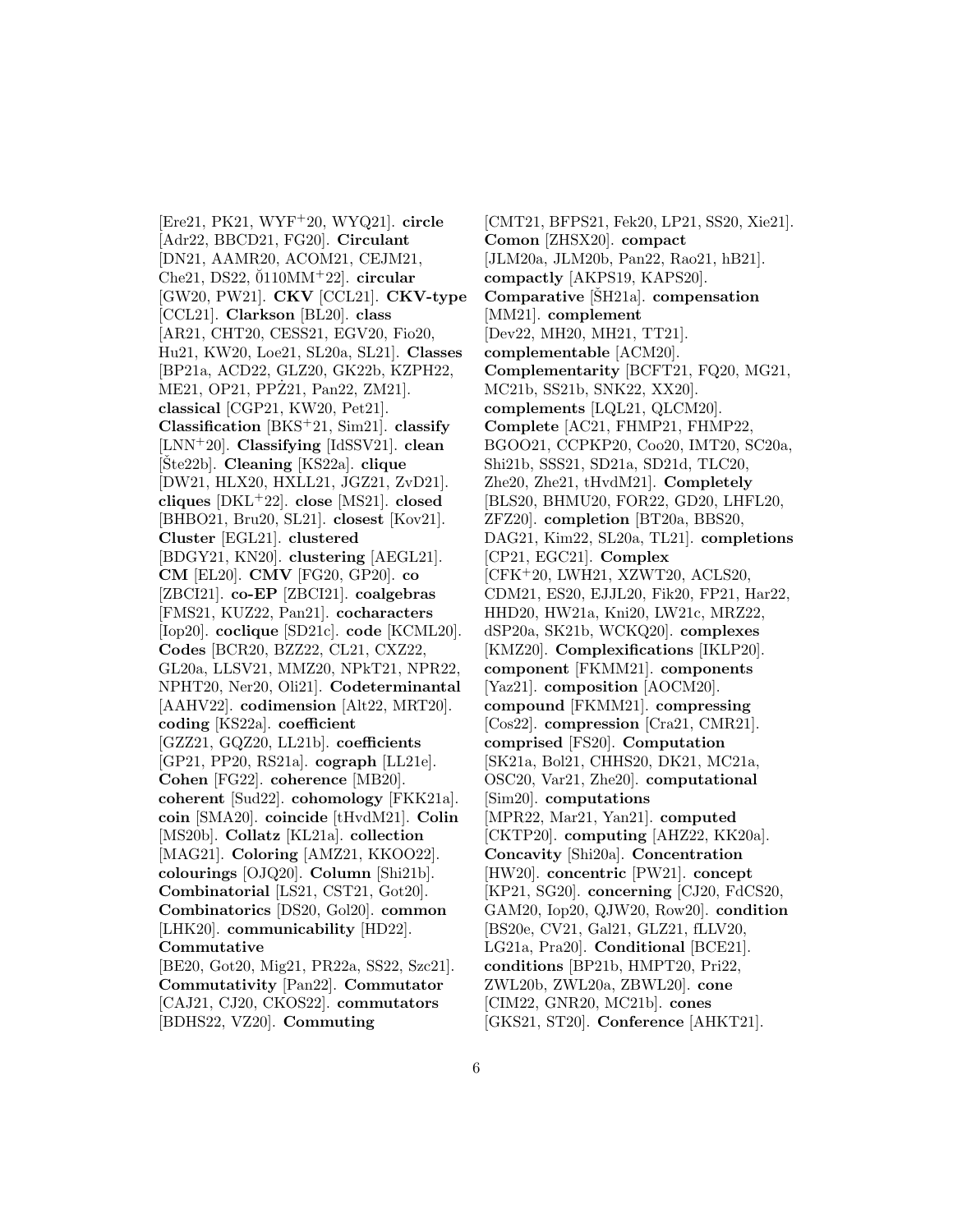**configuration** [cRLY20]. **configurations** [CDG22b, Sud22]. **Congruence** [BFMS21, HWK21]. **conic** [LPV21]. **conjecture** [BD21a, BCM21, Buc20, CLL20, CJ20, CLwW22, Coo21, FdCS20, GPRT20, HD22, KL21a, LZ21b, PPW20, Roc20, SD20, SL20b, SD21a, SD21d, Tur21, YW22, ZHSX20]. **conjectured** [GAMA20]. **Conjectures** [BC22, KK22a, BEHK22, GLLZ20, KK20b, SD21c]. **conjugacy** [PPZ21, Pan22]. **Conjugate** [EL20, ES20]. **connected** [AHLvdH21, CCPKP20, CLL20, CLT22, HLS21b, dSP20a, SS21b, WFGT20, WG20a, WZW<sup>+</sup>21, ZWL20b, ZWL20a, ZBWL20, ZWT21]. **Connectivity** [CDS21, HLX20, BEHK22, DPR20, HS22, WYF<sup>+</sup>20]. **conquer** [BT20a]. **consistent** [LG21b]. **consisting** [SZ20]. **constant** [LL20, LLSV21, Rub22]. **constants** [Mlo22]. **constrained** [fLLV20]. **Constraints** [CFKO21, Coo21, BES21, PS22, SDS21]. **Constructing** [Kin21, LL21d]. **Construction** [APNP<sup>+</sup>21, CL21, AO22, CT20, ET20, cRLY20, QJW20, VS21]. **Constructions** [CXZ22, AM21]. **contain** [Vit21]. **containing** [AS20a]. **contingency** [PP20]. **Continuity** [CG20, RW21a, Car21]. **continuous** [Zha22]. **continuous-time** [Zha22]. **contour** [FP21]. **contracting** [LC20]. **contractions** [LZ21a]. **contractivity** [BCE21]. **control** [BPZ21, Dra22, WES21, ZK21]. **controllability** [AD20a, AD20b, BPZ21]. **Convergence** [CW21, BWW21, Har22, YOV21]. **converters** [GS21c]. **Converting** [DGS21b]. **Convex** [GKS21, MS21, JJL20a, Sán21, ST22, ST20]. **Convexity** [CF22, EMŠV22]. **Convolutional** [HNS21, NPR22]. **coordinates** [FM22a, Sar21]. **copositive** [LHFL20]. **copositivity** [Ans21]. **coprime** [Var21]. **corank** [EG20, Kop20, SZ21]. **Core**

[Mif21]. **corners** [MRZ20]. **corona** [LLH20]. **corona-type** [LLH20]. **coronae** [SC20b]. **correlation** [GQZ20, Li20a]. **corresponding** [BLS20, RS21a, TV21]. **Corrigendum** [AD20a, Ali20, AG20, CdGS20, FJS21, FHMP22, Hou20, JLM20a, MH21, PW20, Sło21a, SD21a]. **cospectral** [KSSW20, LWYL20, QJW20]. **Cospectrality** [MPRS21, Her20].  $countable$  [LL20].  $counter$  [S $lo20$ , S $lo21a$ ]. **Counterexamples** [CLwW22, FJS17, FJS21]. **coupled** [GP21, ZBdAF20]. **couplings** [OSC20]. **covariance** [GZ20a]. **Cowen** [JKX20]. **Coxeter** [Sim20, Sim21, SZ21, SZ22a, dlPG21]. **CP** [ZBdAF20]. **Cramer** [NWW20]. **criterion** [MMW22]. **critical** [BM22]. **Cross** [DGET21, CKM20]. **Crouzeix** [Li20b, PPW20]. **cubic** [CH21]. **Cuntz** [ACSS22]. **curvature** [AVKP20b, Sic21]. ´ **curve** [GQZ20]. **curves** [BdPS21, Hom20, NYW22, Sán21]. Cut [Mis22, Nic20, MMP21]. **cut-and-project** [MMP21]. **Cvetković** [KKOO22]. **Cvetkovi´c-type** [KKOO22]. **cycle** [TCC21, ZWF20]. **cycles** [AGNN20, ACLG21, CWZ22, CP21, JMP21a, KSY21, LW21a, LG21a, LWYL20, SMA20, SD21c, Tho22]. **Cyclic** [Bol22, CL21, Mig21, VdSPdS20]. **cyclicity** [KCPMNS21]. **cyclomatic** [WWJ20]. **D** [SV21]. **DAHA** [Lee20]. **damped** [YGW20]. **data** [ADGK21, CLS20, SL20a, YGW20, ZW20]. **decay** [BR22]. **December** [Ano20-55, Ano20-66, Ano21-62, Ano21-67]. **decoding** [NPkT21]. **decoherence** [FOR22]. **Decomposition** [Kor21, AVKP20a, BES21, FRS21, Gal21, JMP21a, Kim20, LY20, MMV21, MQW20, Pre20, Ste21b, VB20, VCR21, Wój20, WX20].

**Decompositions** [BDHS22, CCP22,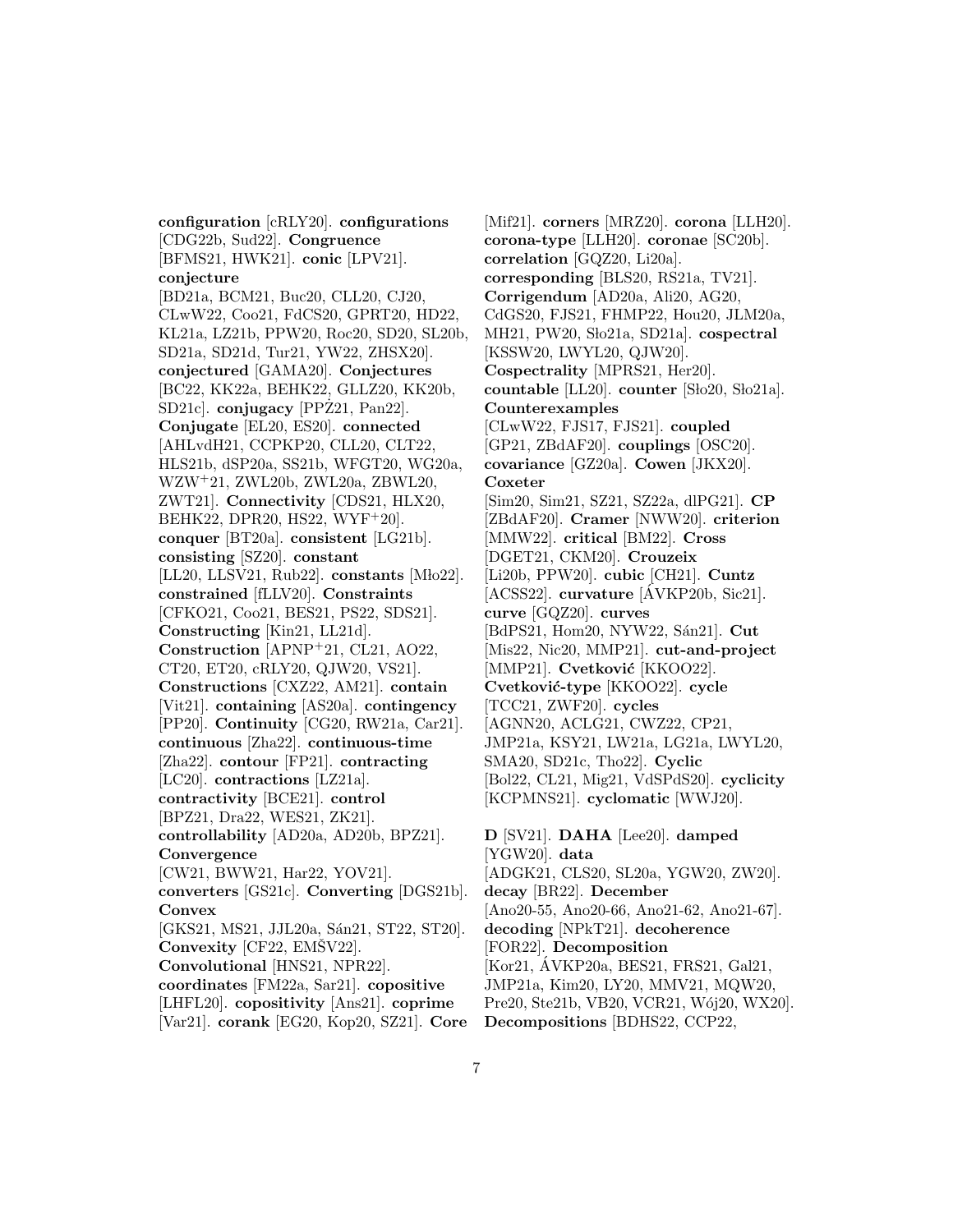LDW21, MO20, SDS21, ZBdAF20]. **deconvolution** [GZ20a]. **defined** [KSY21]. **definite** [Bar21b, CRR20, CIM22, GT21, Har22, IB22, LWW22, Lim21, Min22, Sra21]. **definiteness** [BCE21]. **deflating** [ADGK21]. **deformations** [FKK<sup>+</sup>21b]. **deformed** [CKOS22]. **degenerate** [GNP22, Lee20, VMB22]. **Degree** [SGGZ21, CLL20, CLT22, GMR22, HHS21, Hom20, HLYZ21, LLW20, LLW21, LW21b, LW21c, NdLO21, WG20a, WYF<sup>+</sup>20, ZWL20a, dLMO20]. **Degree-based** [SGGZ21, LW21b]. **degree-distance-based** [LLW20, LLW21]. **degrees** [WWT20]. **deletion** [SD21a, SD21d, TLC20]. **Delsarte** [BMS21]. **delta** [FISW21]. **demystified** [CCCS21]. **dendrite** [XY20c]. **dependence** [CZ20a]. **depth** [SS21c]. **derivations** [Bez22, BDV21, JLM20a, JLM20b, LS20b]. **derivative** [Sin21, ZX20]. **derivatives** [Ste22a]. **derived** [CIM22, LNN<sup>+</sup>20]. **descent** [DAG21]. **design** [AKPS19, KAPS20]. **designs** [BMS21, BNS22, Gol20, HW21b]. **detection** [CT20]. **determinant** [ABW22, BT20b, Dom20, DGS<sup>+</sup>21a, LS20c]. **determinantal** [BR21, CN22, GAMA20, GAM20, Koz21, SW21]. **Determinants** [Sha22, Gil20, OP21, Shi21c, dC21]. **determine** [LWW22]. **determined** [AGNN20, AEGV21, BB22, QWW21, Zha21]. **determining** [KK22a]. **deterministic** [CMS21, Ghi20]. **Development** [BP21b]. **developments** [GPRT20]. **diagonal** [APNP<sup>+</sup>21, BS20d, Bot21, BW22, KP21, MRZ20, MG21, NS21, TJ21]. **diagonalisable** [CFK<sup>+</sup>20]. **Diagonalizability** [AdlCPS20]. **Diagonalizable** [HLYZ21, AAF<sup>+</sup>21, CFSiT20]. **diagonalizably** [AMS21]. **diagonally** [CKM20]. **diameter** [FW22, HLS21b, IKPR20]. **dictionaries** [SC20a]. **dicyclic** [ASG22, BL22]. **differ**

[Alf20a]. **difference** [FISW21, LH21, MH20, MH21, OJQ20]. **difference-1** [OJQ20]. **differences** [BGOO21]. **differential** [GP21, LMR21, Shi20a]. **diffusion** [Est20]. **digraph** [KKS21]. **digraphs** [AMR20, ADGKM21, BCFT21, BCF<sup>+</sup>20, CHSW22, GMR21, Her20, KKOO22, Moh20, Mor20, TFT20]. **dimension** [JMPS21, LLSV21, Szc21, Yos21, ZG21]. **dimensional** [AKPS19, BS21a, Ban22, Bla20, BFPS21, CG20, CdGS12, CdGS20, CD20, GS21a, ´ JL22, KAPS20, KY21, LNN<sup>+</sup>20, Li20a]. **Dimensionally** [MKE<sup>+</sup>20]. **Diophantine** [QSS22]. **direct** [AS20a, GNP22, KS20a]. **directed** [BES21, Bol21, GM20, LL21c]. **directional** [AKPS19, GS21c, KAPS20]. **Dirichlet** [dC21]. **discontinuity** [CG20, Mis22]. **discontinuous** [FSRVSST22]. **Discrete** [Ruˇz21, UZ21, CMS21, DK21, EAHS21, Lew21, Zem22, Zha22]. **discrete-time** [CMS21, DK21, Lew21, Zha22]. **disjoint** [HO20]. **Dispersing** [MRZ22]. **dispersionless** [VS20]. **Disproof** [YW22, SD21c]. **dissipative** [GS21b, MMW21]. **Distance** [AT20, IKPR20, LZ20, LL21e, MT21b, MMW21, Alf20a, Alf20b, ABG20, BBG21, BS20e, BJP21, BEF20, BNS22, BLS20, Dev22, DGS<sup>+</sup>21a, Ere21, FM20a, GK22b, Goe21, GS22, HSS<sup>+</sup>21, HP22, HD22, JGZ21, LLW20, LLW21, LQL21, MC21a, Mif21, PGRS20, PK21, QLCM20, SL20a, SD21a, SD21d, TLC20, XLS20, Zha22, MT21b]. **distance-biregular** [FM20a]. **Distance-regular** [IKPR20, GK22b]. **distances** [SL20a]. **distillation** [QCCS21]. **distinct** [ABR21, Bar20, FM22b, MP21, Row20, SSS21, Zha21]. **distinction** [BD21a]. **distinguishing** [KMNP20]. **distributed** [BHD<sup>+</sup>21]. **Distribution**  $[Lub22, ŠH21b, AAFT22, Bou21, WYF<sup>+</sup>20].$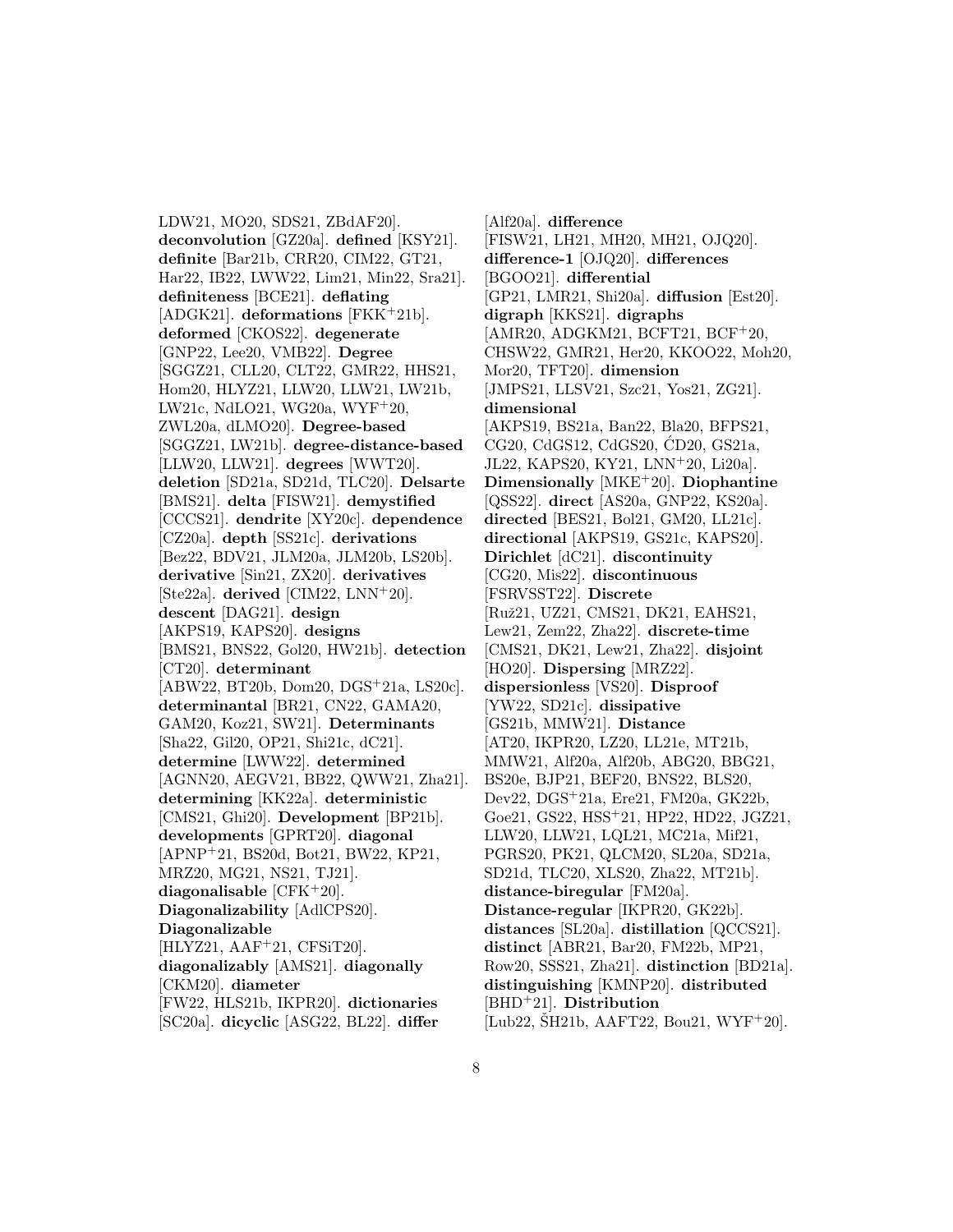**distributions** [RW22]. **divergence** [DLVV21, PV21a]. **divergences** [LL21a, Sra21]. **divide** [BT20a]. **divide-and-conquer** [BT20a]. **divided** [BGOO21]. **Divisibility** [GR21]. **division** [BDHS22, Bol22]. **divisor** [CPS20]. **does** [LWB20, Sta20b]. **domain** [Gal21]. **dominance** [KP21, MG21]. **dominant** [CKM20]. **Domination** [XLYS20, WYF<sup>+</sup>20]. **Double** [ABHR22, AdST22, RS21a, ZZ20]. **double-structured** [RS21a]. **doubly** [APNP<sup>+</sup>21, CC22a, GK20, JJL20b, KK22a, PSAPNV20, RX21]. **doubly-nonnegative** [RX21]. **Douglas** [JKX20]. **dual** [ANAS20, GKLZ20, JN22, KCML20, Lee20, SZ22a, TT21]. **duality** [LTTW22]. **due** [SD21a, SD21d, TLC20]. **dynamic** [YOV21]. **dynamical** [CFKO21, GP20]. **dynamics** [RMP21]. **Dynkin** [Sim21].

**Each** [GZZ21]. **economics** [EGJP21]. **Edge** [HS22, LZ21a, RFP22, Sim21, SZ21, SD21a, SD21d, TLC20, Zak21]. **edge-bipartite** [Sim21, SZ21]. **Edge-connectivity** [HS22]. **edge-free** [Zak21]. **Edge-matching** [LZ21a]. **edges** [CB21, LC20, LQ21, XW21, ZXL20]. **Editor** [Bru21, Bru22]. **Editor-in-Chief** [Bru21, Bru22]. **Editorial** [Ano20a, Ano20b, Ano20-27, Ano20-28, Ano20-29, Ano20-30, Ano20-31, Ano20-32, Ano20-33, Ano20-34, Ano20-35, Ano20-36, Ano20-37, Ano20-38, Ano20-39, Ano20-40, Ano20-41, Ano20-42, Ano20-43, Ano20-44, Ano20-45, Ano20-46, Ano20-47, Ano20-48, Ano20c, Ano20d, Ano20e, Ano20f, Ano20g, Ano20h, Ano20i, Ano20j, Ano20k, Ano20l, Ano20m, Ano20n, Ano20o, Ano20p, Ano20q, Ano20r, Ano20s, Ano20t, Ano20u, Ano20v, Ano20w, Ano20x, Ano20y, Ano20z, Ano21a, Ano21b, Ano21-27, Ano21-28, Ano21-29, Ano21-30, Ano21-31, Ano21-32, Ano21-33, Ano21-34, Ano21-35, Ano21-36, Ano21-37, Ano21-38, Ano21-39, Ano21-40, Ano21-41, Ano21-42, Ano21-43,

Ano21-44, Ano21-45, Ano21-46, Ano21-47, Ano21-48, Ano21c, Ano21d, Ano21e, Ano21f, Ano21g, Ano21h, Ano21i, Ano21j, Ano21k, Ano21l, Ano21m, Ano21n, Ano21o, Ano21p]. **Editorial** [Ano21q, Ano21r, Ano21s, Ano21t, Ano21u, Ano21v, Ano21w, Ano21x, Ano21y, Ano21z, Ano22a, Ano22b, Ano22-27, Ano22-28, Ano22-29, Ano22-30, Ano22-31, Ano22-32, Ano22-33, Ano22-34, Ano22-35, Ano22-36, Ano22-37, Ano22-38, Ano22c, Ano22d, Ano22e, Ano22f, Ano22g, Ano22h, Ano22i, Ano22j, Ano22k, Ano22l, Ano22m, Ano22n, Ano22o, Ano22p, Ano22q, Ano22r, Ano22s, Ano22t, Ano22u, Ano22v, Ano22w, Ano22x, Ano22y, Ano22z]. **Editors** [Ano21-49]. **Editors-in-Chief** [Ano21-49]. **effect** [ADGK21, LC20, TJ21, XW21]. **Effective** [Dev22, BBW20]. **Efficient** [CEF<sup>+</sup>22, fLLV20, CLLK21]. **eigenfunctions** [GKK<sup>+</sup>20, KKSV21]. **Eigenpairs** [Los21b, AK20]. **eigenspaces** [DF20a]. **eigenstructure** [Kli20b]. **Eigenvalue** [CH21, Fik20, FP21, GA22, AAFT22, AvDF20, ABG20, AVKP20a, ´ AAMR20, AGV20, BP21a, Beh21, BLMT21, BW22, CLM20, DMQD20, EN22, FHLS22, Har22, IKPR20, JL20, JMP21b, KL21b, KP22, LWB20, LOŠ21a, LDSS20, LWH21, LLL22, NYW22, Obo22, PS22, SS21c, Sta20a, TWW20, TW21, TJ21, WWJ20, WFGT20, WYF<sup>+</sup>20, WZW<sup>+</sup>21, WCS20, XWT20, XLYS20, XLS20, YGW20, YK21, YLCB21, YWF21, ZK21, ZW22]. **Eigenvalues** [CEM21, EGJP21, Hu21, WYQ21, AJM21, AFG<sup>+</sup>21, APNP<sup>+</sup>21, ABR21, Bar20, Bas21, BJ20b, CPS20, CZ22b, Csi22, CD20, DN21, ´ ET20, FM22b, FR21, Fra20, GPRT20, HLX20, HXLL21, Jai21, KKSV21, KKP21, KK20b, KK22a, LW21a, hLqJ21, LL21e, Lub22, Mis20, Moh22, MP21, Nic20,

PSAPNV20, QLCM20, Row20, RS21b,

RB22, Sic21, SSS21, Ste22a, SD21b, TFT20,

Tur21, VS20, VTBC20, WWT20, Wei22,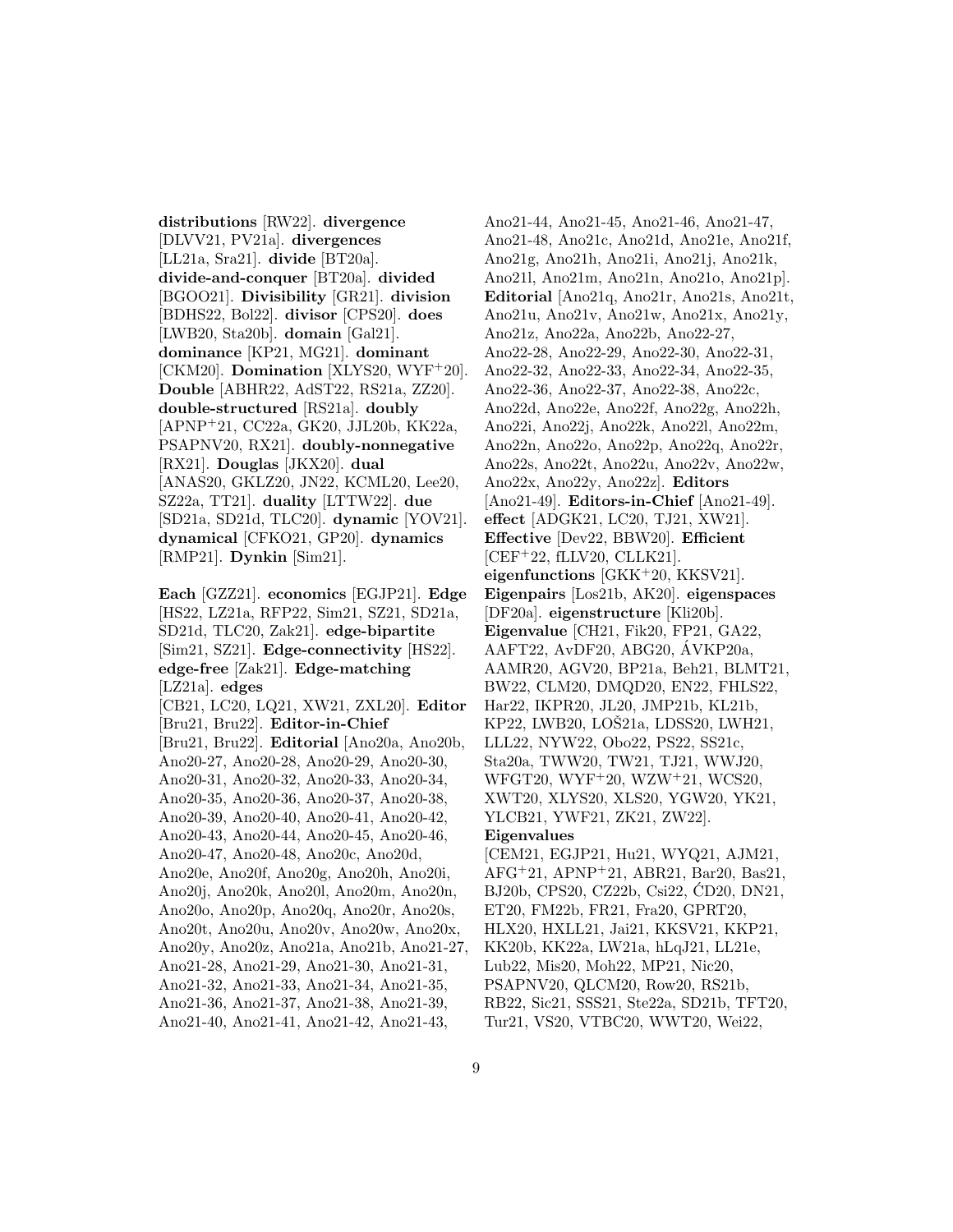WZT20, YOV21, Yan21, Yaz21, Zha21]. **eigenvector** [MPRS21]. **eigenvectors** [AdL21, CCP22, CA22, Coh20, EGJP21, ET20, Hu21, YOV21]. **eight** [GS21a]. **Eisenstein** [KB22]. **elementary** [VZ20]. **Elements**

[Coh20, APNP<sup>+</sup>21, BS21b, Hom20, Pat20]. **elementwise** [TV21]. **elimination** [SG20]. **elliptic** [BMS21]. **embedded** [AVKP20a]. ´ **embedding** [BS20a, CGP21, GA22, Mło22]. **embeddings** [DG20, UZ21]. **enclosing** [MAG21]. **encoders** [Ner20]. **end** [VZ20]. **endomorphism** [MMR20].

#### **endomorphisms** [Mur22]. **endpoint** [ZS22]. **energies**

[LLW21, MH20, MH21, SGGZ21]. **Energy** [AA21, AGH20, AAAH22, ABR21, BP20, CZG21, CDVPT22, GLHNW20, GMR22, JGZ21, Kni20, LLW20, LW20a, PGRS20, SK21b, SD21a, SD21d, TFT20, TLC20, UZ21]. **ensemble** [Sch22]. **Entanglement** [AKL<sup>+</sup>21, CJMP22, LS21, QCCS21]. **entries** [AdL21, BR22, Bib22, LLW20, LLW21, Lub22, Lyu20, MR21a]. **entropies** [Shi21a]. **Entropy** [BCF<sup>+</sup>20, CHHS20, FKMM21, Kak20, MKE<sup>+</sup>20]. **entry** [Alf20a, TJ21]. **Enumerating** [AR21]. **enveloping** [CZ20a]. **EP** [ZBCI21]. **equal** [GJV20, NdLO21]. **equality** [BP21b, SDS21]. **equation** [BS21b, Djo21, Pra20, Ruž21, Sas21]. **equations** [BF21, GP21, IB22, LH21, MP20b, QSS22, Rob20, RW22, Uch21]. **equiangular** [FS20, cRLY20, GIJM22]. **equienergetic** [PV21b]. **Equitable** [RFP22, AHZ22, LDW21]. **equitably** [Kad20]. **Equivalence** [AdF20, NPHT20, Oli21, FHMP21, FHMP22, MPRS21, PR22b, Sch22]. **equivalences** [MZ22]. **equivalent** [Her20]. **erasure** [LM22b]. **Erdos** [Adr22]. **ergodic** [CR21, FOR22]. **Erratum** [KAPS20]. **Error** [CKTP20, MMV21, FQ20, Hal20, LHZ21, Pra20, TV21, VCR21, WW20]. **essential** [AHV20, ZS22]. **Estimating** [Hal20].

**estimation** [HT22, SL20a, ZBdAF20]. **estimator** [GQZ20]. **estimators** [CKTP20, Skr21]. **Estrada** [ALMZ<sup>+</sup>20, BD21a]. **Euclidean** [Alf20a, BLS20, GS20a, Gow20, JJL20b, SL20a]. **Euclidean/Log** [Min22]. **evaluated** [BHBO21]. **EVD** [YOV21]. **even** [BBG21, Goe21, Uru22]. **eventual** [JWZ22]. **Every** [AdlC20, BS21a, Ban22, AT21, Sha22]. **evolution** [CGG<sup>+</sup>21, Pan21, SZ22b]. **Exact** [CZ20b, KST22, Li20a]. **exactly** [LWH21]. examples [BS20g, KUZ22, Sło20, Sło21a]. **exceed** [LWB20, Sta20b]. **existence** [GLZ21]. **Expansion** [Han21, Dom20]. **expansions** [VCR21]. **expansive** [MS21]. **Explicit** [ET20]. **exponent** [ZM21]. **Expressing** [HLZ17, Hou20]. **expression** [IIM<sup>+</sup>21]. **extension** [Ali20, HAD19, KK20a, SD21c, ZG21]. **Extensions** [LF20, Li22, Mao20, XY20a]. **exterior** [Kor21]. **extrema** [CRR20]. **Extremal** [ALMZ<sup>+</sup>20, MR21b, WCF21, ZKLS20, ABR21, BS20g, CKLL20, DKL<sup>+</sup>22, Gol20, KLLW21, KKP21, KS20b, LW21b, LZ21b, TCC21]. **Extreme** [Yu20, CCK21a, Shi22].

**Faces** [CC22a, May21]. **factor** [KCPMNS21]. **factorability** [VdSPdS20]. **Factoring** [Zha22]. **Factorisatio** [dC21]. **factorisations** [HLS21a]. **factorizable** [LR21]. **factorization** [ACLS20, GD20, JLX22]. **factorizations** [BLS20, SDS21, Var21]. **factors** [CMP21]. **Faddeev** [B¨ar21a]. **Faddeev-LeVerrier** [Bär21a]. **False** [Bas21]. **False-twin-free** [Bas21]. **Families** [ES20, ABR<sup>+</sup>22, Bou21, CGP22, VS21]. **family** [Oli21, Shi22]. **Fast** [CHHS20, MC21a, Bol21, MB20]. **Faster** [OSC20]. **Faulkner** [AO22]. **February** [Ano20-68, Ano20-67, Ano21-71, Ano21-69, Ano22-44, Ano22-41]. **Feedback**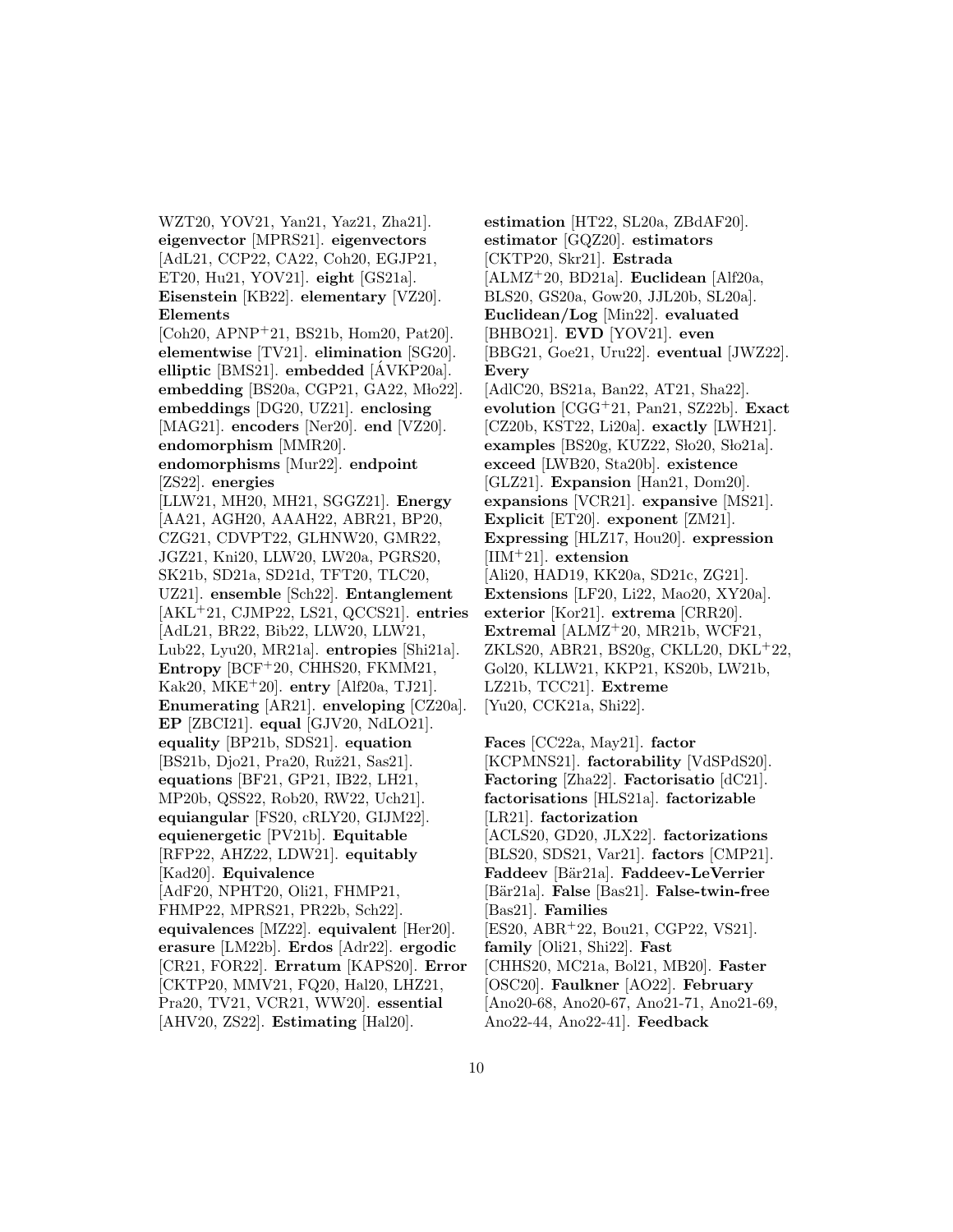[Sch22, WES21, ZK21]. **feedbacks** [GS21b]. **few** [ABSV21, ABR21, Zha21]. **Fibonacci** [ACOM21]. **Fiedler** [Cia20b, SMA21]. **field** [BHBO21, FG22, Hom20, HHS20b, MMR20]. **fields** [Adr22, BDRS20, CCH<sup>+</sup>21, DG22, Fid22, GIJM22, GJKM21, PW19, PW20, Pri22, Wer22, ZHSX20]. **filiform** [BBNS22]. **filling** [Hom20]. **finder** [TV21]. **Finding** [Kov21]. **Fine** [AOCM21]. **finitary** [FP22, Vit21]. **finite** [Adr22, CCH<sup>+</sup>21, CLZ22, CV21, CA22, Coh20, CR21, CD20, DR20, DG22, FMS21, ´ Fra20, FG22, GNP22, Got20, GIJM22, Hom20, IIM<sup>+</sup>21, KY21, LWW22, Mor20, NPR22, PPZ21, PW19, PW20, Pri22, Szc21]. ˙ **finite-dimensional** [CD20]. ´ **finite-rank** [Got20, PPZ21]. **finitely** [CN20b, JL22]. **First** [Mis20, YD21, ZLG20]. **Fixed** [BR20a, Bas21, Bib22, DPR20, HXLL21, YK21]. **flag** [Pat20]. **Flattening** [CST21]. **Floquet**  $[Szc21]$ . **focal**  $[SH21b]$ . **Foguel**  $[GWW21]$ . **forbidding** [CLZ20]. **forcing** [KL21b]. **forest** [BEF20]. **forests** [CLZ20]. **form** [Arl20, BS20d, CFSiT20, GvRR21a, HLS21a, PK22, Sta21, SZ20, Wan21, BS20e, CLLK21]. **formats** [Buc20]. **forms** [AC20b, Com21, Dew21, Ger20, HLYZ21, KLLS22, May21, MZ22, PSRS20, RSS21, dlCS21]. **formula** [BBG21, CZ22a, CB21, GS22, LV22]. **formulae** [MPS22]. **formulas** [DN21]. **formulation** [Min22]. **four** [BS20e, LLW21, SSS21]. **four-point** [BS20e]. **Fourier** [HW21a, LDW21]. **fraction** [HMS21]. **Fractional** [HXLL21]. **Fragments** [Hom20]. **frame** [NS22]. **framed** [ABHR22]. **framelets** [AKPS19, KAPS20]. **Frames** [GIJM22, ANAS20, DO22, FS20, LL21d, LM22b, NS22]. **framework** [BF21]. **frameworks** [KNS20]. **Fréchet** [Shi20a]. **Fredholm** [Djo21]. **free** [BES21, Bas21, Csi22, Got20, LNP21, MT22, MLH22, WCF21, Zak21]. **free/** [MLH22]. **Frequency** [BW21]. **Frequency-** [BW21].

**Friedland** [CLwW22]. **Frobenius** [CKOS22, KZPH22, KPP21, XY20a]. **Full** [TW21, LNP21]. **function** [FKMM21, IIM<sup>+</sup>21, KW20, Kli20a, KKS21,  $MQW20$ ,  $Zhu21$ ]. **functional** [EMSV22]. **Functions** [BCR20, AS20b, AL21, AdF20, Beh21, Car21, FSRVSST22, GJKM21, JLM20a, JLM20b, Kad20, Li20b, LLH20, LWW22, Mor20, ST22, Shi20a, Skr21, SC20b, Yaz21, Zak21]. **Further** [GPRT20, ZBCI21].

## **Gabidulin** [BZZ22, Ner20]. **Gaddum** [CLM20]. **Gain**  $[CDD21, BECD21, BBC<sup>+</sup>22, HHD20,$ KKP21, LW21c, LWH21, SK21b, XZWT20]. **Gain-line** [CDD21]. **Galerkin** [Pra20]. **gap** [Ces20, CMS21]. **Gateaux** [Sin21]. **Gau** [CRSY22]. **Gauss** [BWW21]. **Gaussian** [SG20]. **GCD** [GR21]. **general** [CEM21, DYB20, DW21, HCZ20, JST21, PQ22, PV21a, TL21, AS20a, Pre20]. **Generalization** [KP21, Bru20, MG21, SMA21, ZW21]. **generalizations** [BD21a, Fid22, ZJCA20]. **Generalized** [BCR20, DF20b, GQZ20, LWYL20, MQW20, PPZ21, Ste22a, AHV20, ABG20, AO22, BDK21, BHBO21, BL22, Beh21, Bur21, CV21, DG20, FB21, GZ20c, Har22, HMPT20, IIM<sup>+</sup>21, JLM20a, JLM20b, KLR22, LL21c, MMP21, Ner20, PGRS20, Pra20, QWW21, SMA20, SS21c, YW22, TT21]. **generalizing** [Cia20b]. **generated** [Kol21, LW21a]. **Generating** [BS21b, BS20d, Yaz21]. **Generation** [EV20, GNP22]. **generators** [CFKO21, dBS20]. **generic** [BBS20, Com21, KK20a]. **genetic** [Pan21]. **genus** [BDV21]. **Geodesic** [DF22]. **Geometric** [Got20, CMM20, EHS22, GLT21, LMW21, TJ21]. **Geometries** [CIM22, Adr22, SZ21, SZ22a]. **Geometry** [Win21, BPZ21, CCH<sup>+</sup>21, FK21, GIJM22, MS22]. **Gerstenhaber** [dSP20b]. **girth**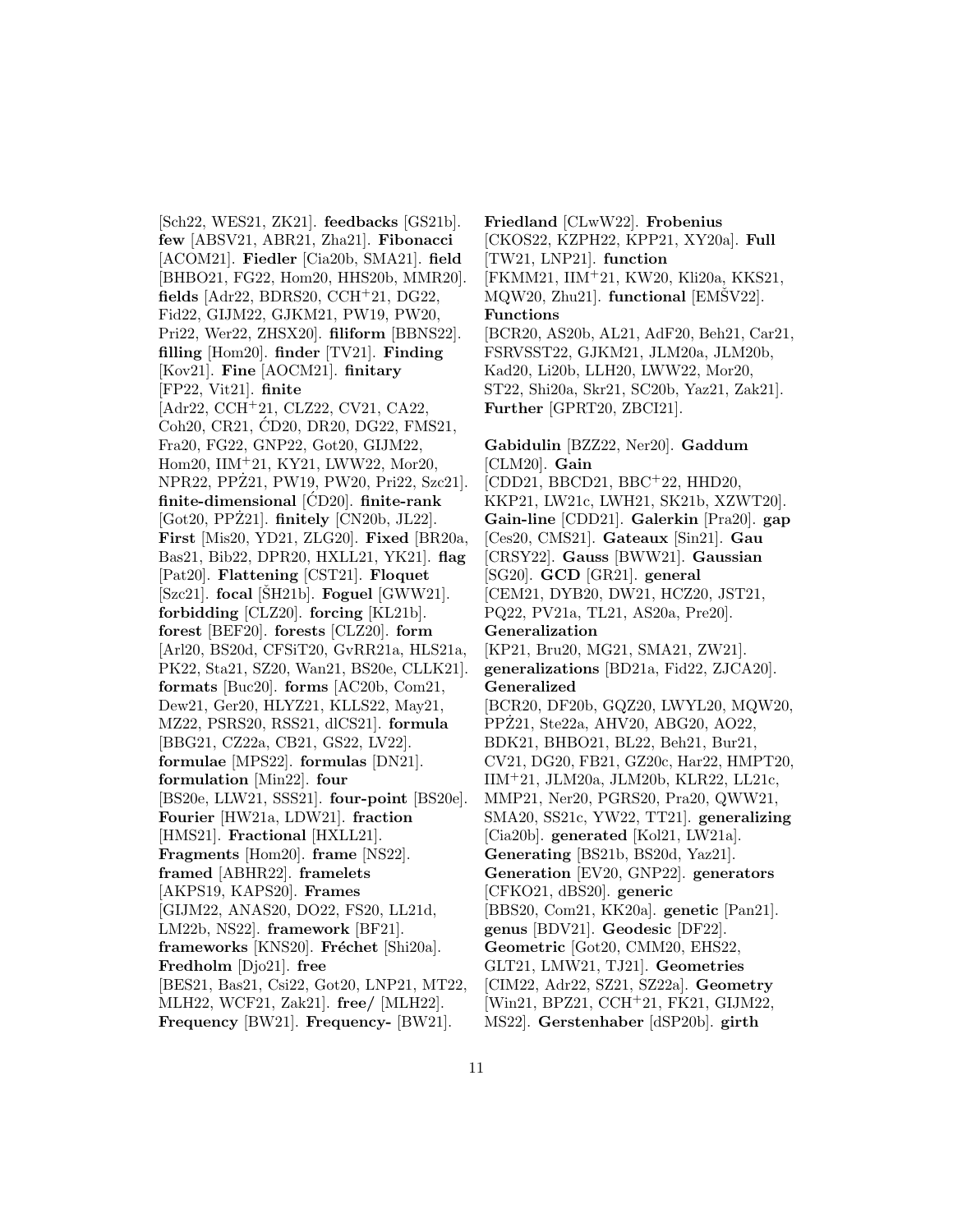[HLX20, HXLL21, ZWT21]. **given** [AMR20, BP20, CZG21, EG20, FW22, HLX20, HLS21b, LZ20, MLH22, SWW21]. **global** [CZ20a, MORŠ21]. **globally** [WW20]. **Godsil** [BBCD21, QJW20]. **Gorenstein** [Alt22, MRT20]. **Graded** [FGDY20, FKM22, Fid22, GFD21, dAGK21, Iop20, IdSSV21, RT21, VdSPdS20]. **gradient** [DAG21, FGM21]. **grading** [FKM22]. **Gradings** [AOCM20, AOCM21, DGET21, DP21, Eld22]. **grafting** [LC20, XW21]. **Gram** [CLRT22, KK22b, May21]. **graph** [AFSS20, AAFT22, AA21, ACLG21, BBG21, Bol21, CLS20, CPS20, CLM20, CLL20, CLT22, CMP21, Csi22, DAG21, ET20, FHLS22, FM22b, Fio20, GK21, GZZ21, HHD20, IIM<sup>+</sup>21, KKSV21, KIS21, KS22c, LZ21a, LW20a, LMG20, LW21c, LW21d, Mar21, MS20b, MH20, MH21, MPRS21, SK21b, SS21c, SD21a, SD21d, WWT20, WWJ20, WFGT20, WG20a, WG20b, WYQ21, WZW<sup>+</sup>21, WFL20, XWT20, XLS20, YWF21, Zhu21]. **graph-regularized** [DAG21]. **graph-theoretic** [Mar21]. **Graphical** [Gol20, NS21]. **graphons** [Mis22]. **Graphs** [ABSV21, ABR21, CL22, LWB20, Zha21, ZW22, AHZ22, AAHV22, AJM21, AAF<sup>+</sup>21, ASS21, AFSS20, AGH20, AFG<sup>+</sup>21, AAAH22, AdL21, AT20, Alf20b, ABG20,  $ALMZ<sup>+</sup>20$ ,  $ABR<sup>+</sup>22$ ,  $ADvdH21$ ,  $AHLvdH21$ , ASG22, BP21a, BHHP21, BEHK22, BES21, Bas21, BL22, BC21, BBCD21, BBC<sup>+</sup>22, BP20, BDVR21, CZG21, CCPKP20, CGP22, CDD21, Ces20, CFK<sup>+</sup>20, CDS21, CLZ20, CH21, CWZ22, CLM22, CHHS20, Cia20b, CP21, CDG21, CDG22a, DF20a, DDFM<sup>+</sup>21, DS22, DKL<sup>+</sup>22, DPR20, DGS<sup>+</sup>21a, Ere21, EG20, EHS22, Est20, FCLP22, FLRS20, FW22, FM20a, GPRT20, GR22, Ger20, GLHNW20, GK22b, GM20, GL20b, Goe21, GKLZ20, GKK<sup>+</sup>20, GLZ21, HO20, HSS<sup>+</sup>21, Han21, HLX20, HXLL21, HP22, HLS21b,

HD22, Hua22, IKPR20, IMT20, JMP21a, Kad20, KB22, Kak20, KMNP20, KLR22, LW21a, Lee20, LW20b, LLW20, LC20, LLH20, LLW21, LQL21, LQ21]. **graphs**  $[LOS20, LOŠ21a, LG21a, LWYL20, LDSS20, ...]$ LZ21b, LWH21, LLL22, LDW21, MMN22, MLH22, Mło22, MR21b, NdLO21, O.21, OJQ20, Obo22, OdFVM21, PPZ21, PGRS20, PK21, PV21b, QLCM20, QJW20, QWW21, RFP22, Row20, RS21b, SMA21, SS21b, Sic21, Sim21, SZ21, SZSMB20, SSS21, Sta20b, SD20, SD21b, TLC20, TWW20, TCC21, TW21, Tur21, UZ21, VTBC20, WH20, WCF21, XZWT20, YK21, YLZH21, YD21, Zak21, ZXL20, ZWF20, Zha22, ZHG21, ZHW21, ZWL20b, ZWL20a, ZBWL20, ZWT21, ZvD21, dLMO20]. **graphs/networks** [Est20]. **Grassmann**  $[GFD21, dAGK21, Lee20, LIW20, PPZ21].$ **Grassmannian** [HPSZ21]. **Grassmannians** [Pan20]. **greater** [LLL22, NdLO21]. **greedy** [LG21b]. **Green** [GJKM21]. **grid** [DL22]. **group** [ASG22, BBCD21, BS21b, CEJM21, CDD21, Ces20, Cob22b, Coh20, DHR20, Eld22, EV20, KLS21, LW21a, LWW22, Oli21, PR22b, Slo21b]. **groups** [BL22, CXZ22, DF20a, DZCY22, Dra22, FKK21a, GG21, GLZ20, HWK21, JJL20a, KB22, Pre20, RT21, SZ22b, VdSPdS20]. **Grover** [IMT20, KS22c, SMA20]. **Growth** [Bui21, GQZ20, IdSSV21]. **Guarantees** [MB20].

**Haagerup** [Ali20, HAD19]. **Hackbusch** [Buc20]. **Hadamard** [FJS21, AAF<sup>+</sup>21, CFK<sup>+</sup>20, FJS17, HW21a, HY20, HK20, Le22, LH20, LS20c, RW21b, Tei22]. **Hadamard-type** [Le22]. **Haemers** [ACG<sup>+</sup>21, Bru20]. **Hahn** [Lee20]. **Half** [He20]. **Halin** [CLM22]. **Halmos** [XY20b]. **Hamilton** [Mur22, SSvW20, ZWL20b, ZWL20a]. **Hamilton-connected** [ZWL20b, ZWL20a]. **Hamiltonian** [FCLP22, GS21b, LWYL20,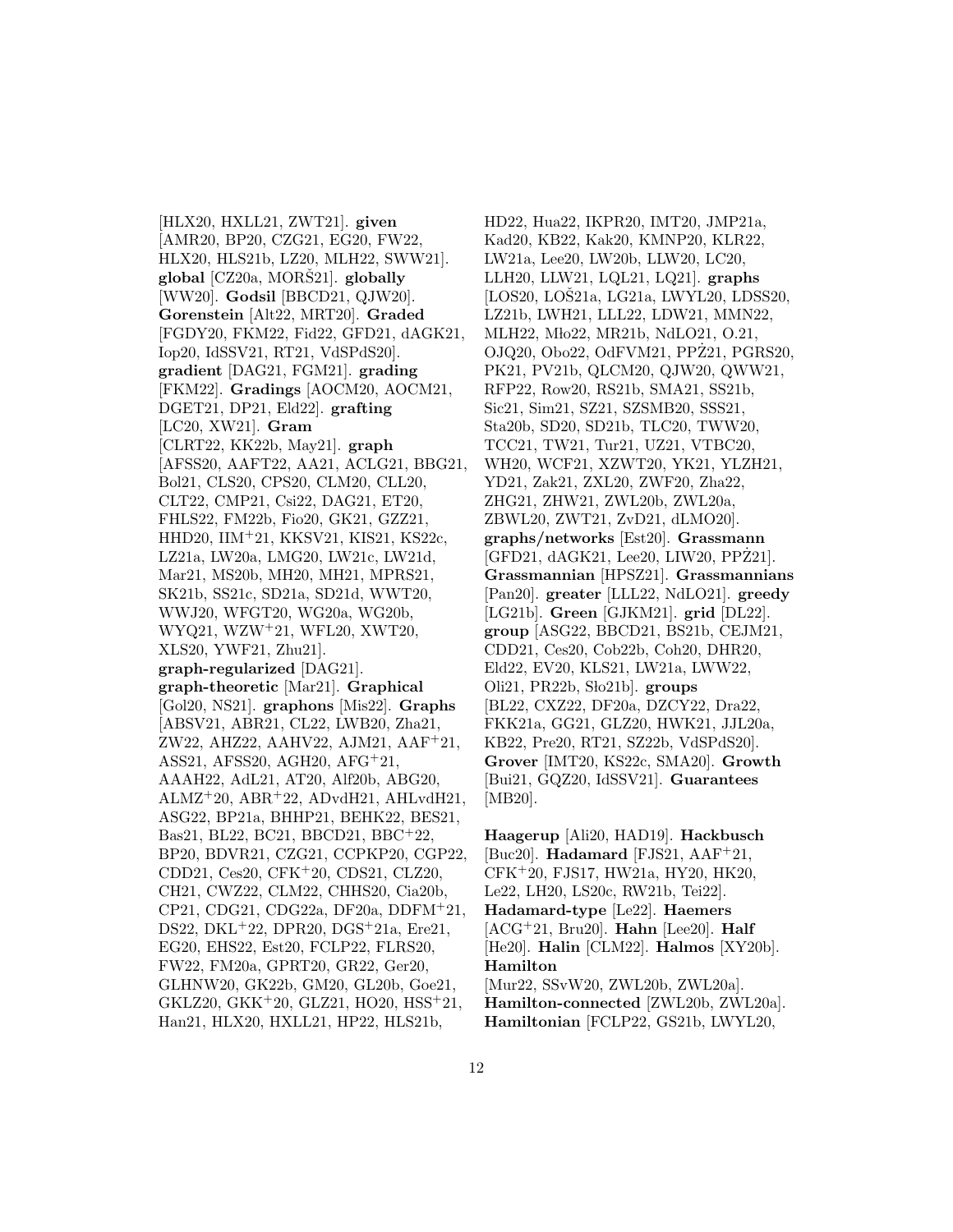MMW21, SS21a, ŠH21b, ZS22, dlCP20]. **Hamiltonicity** [FKK21a, ZBWL20]. **hand** [Hal20]. **Hankel** [Bou21, Dom20, DG22, FGM21, GW22, KPP21, SS20]. **Harary** [CC22b]. **hard** [DL22]. **Harmonic** [FS20]. **Harmonious** [XY20b]. **Harnack** [JL20, YZ20]. **Harpe** [Ali20, HAD19]. **Hartfiel** [Mao20]. **Hausdorff** [FKM20]. **having** [CDG22a, GZZ21, LNN<sup>+</sup>20, TW21]. **Hecke** [Wie22]. **Heisenberg** [FKM22]. **Hellinger** [DF20b]. **helm** [Goe21]. **hereditary** [Yan22]. **Hermite** [CLLK21]. **Hermitian** [BLMT21, BR22, BDI20, CN22, FM20b, GM20, GL22b, IB22, Kli20a, MSZ21, MRV20, Moh20, Sta21, SZ20, ZFZ20]. **Hessenberg** [CCGV<sup>+</sup>20]. **Hessian** [Yaz21]. **hierarchical** [IB22]. **High** [ZBdAF20]. **High-order** [ZBdAF20]. **Higher** [Kak20, BdPS21, HLYZ21, PW21, SH20]. **Higher-rank** [Kak20, BdPS21]. **Hilbert** [ANAS20, BM22, Fra22, Min22, OM20, Pan20, XY20b, ZW21, hB21]. **Hilbertian** [MXZ20]. **hitting** [LV22]. **Hoffman** [Hae21]. **holds** [Roc20]. **homogeneous** [BGOO21, DG20, DR20, HCZ20]. **homotopy** [KW20, NS22]. **Hong** [Sta21]. **Horadam** [ACOM21]. **horizontal** [MG21]. **Horn** [BJ20b, SZ22a, ZX20]. **Householder** [CP20]. **HS** [KB22]. **HS-integral** [KB22]. **Hubs** [Est20]. **Hubs-repelling** [Est20]. **hulls** [CK21, Cos22, JJL20a, KS20a]. **Hurwitz** [AOCM21]. **hyper** [AL21]. **hyper-positive** [AL21]. **hyperbolic** [BG20]. **Hyperbolicity** [GL22a]. **hypercontractivity** [JKX20]. **hypergeometric** [VS21]. **hypergraph** [CB21, CZ20b, SWW22, WSW20, WS22, YYS<sup>+</sup>21, Zhe20, Zhe21]. **hypergraphs** [AMZ21, Ban21, CHT20, CDVPT22, CC22b, Coo20, DW21, GRR22, HCZ20, KLLW21, LL21c, SB20, SWW21, XW21, ZLG20, ZZ21, ZKLS20]. **hypermatrices** [GF20]. **hyperovals** [DG20]. **hyperplane** [HMS21]. **hypersurface** [AVKP20b, BR21]. ´

**hypersurfaces** [DFH<sup>+</sup>20]. **Hypoenergetic** [ADGKM21]. **hyponormality** [BCE21]. **HZ** [Har22].

**idealization** [FP22]. **Ideals** [VMB22, AT20, Alf20b, ABSV21, Bot21, CDG22b, JLM20a, JLM20b, KLR22,  $LNN+20$ ,  $LP21$ ,  $Mañ22$ ,  $Wer22$ ]. **Idempotent** [BDSS21, BM20, HL20, SZ22b]. **Idempotents** [EAHS21]. **identifiability**  $[AC20b]$ . **Identifying**  $[HW21a, Mań22]$ . **identities** [FKM22, Fid22, GFD21, dAGK21, Uru22, VdSPdS20]. **identity** [SSvW20]. **Ihara** [IIM<sup>+</sup>21, SC20b]. **II** [AS20a, CG20, Cra21, KP22, SS22, Sim21, W´oj22a]. **III** [dSP20b]. **ILAS** [AHKT21]. **image** [WZL21]. **Images** [Vit21, BHBO21, CLW22]. **immanants** [DGS21b]. **imperfect** [Los21b, Sar21]. **Improved** [FQ20]. **in-betweenness** [DF20b, DF22]. **In-evolution** [Pan21]. **Incidence** [GRR22, CCKM22, DHR20, FP22, GK22a]. **inclusion** [YLCB21]. **indefinite** [Boj21, BKS<sup>+</sup>21, Kov20]. **independence** [ABC<sup>+</sup>22, CDG21, Fio20]. **Independent** [Pat20, GLP21]. **Index** [LH21, AA21, CHY20, CMR20, GMR22, HD22, KL21c,  $\text{\r{S}H21a}$ ,  $\text{\r{S}te22b}$ ,  $\text{SSvW20}$ ,  $\text{TCC21}$ . **indices** [ADMZ21, ALMZ<sup>+</sup>20, BPZ21, FLRS20, LW21b, WFL20]. **induced** [Gow20, ST20, Sra21, Yam21]. **Inequalities** [JLM20a, JLM20b, ANBK22, Ala21, BDK21, BP21b, BL20, CLM20, ES20, FLT20, GAM20, Gow20, HW20, JJL20b, Le22, LS20a, Li20a, LH20, Li22, MPS22, MKE<sup>+</sup>20, MXZ20, YZ20]. **inequality** [Ali20, BMS20, Bru20, GOZ21, GAMA20, HAD19, JL20, LF20, LS20c, Mao20, Naj20, PPW20, QCCS21, RW21b, ZJCA20]. **inertia** [WFL20]. **inexact** [WCS20]. **infinite** [Bez22, CG20, Fid22, HLZ17, Hou20, Rob20]. **infinite-dimensional** [CG20]. **infinity** [WES21]. **Information** [MS22, BS20b].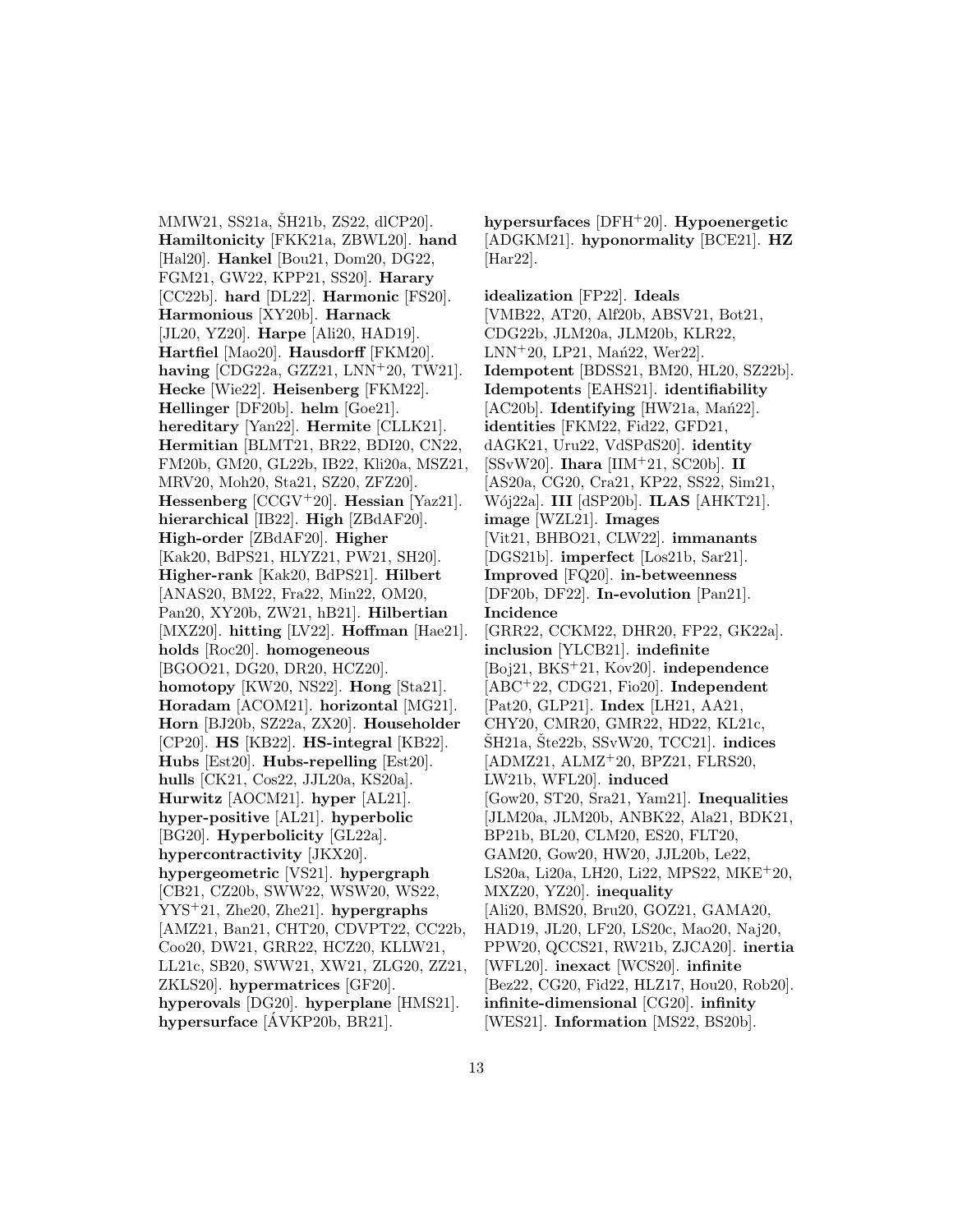**Injectivity** [GRR22]. **inner** [BKR<sup>+</sup>20, BNS22, BDV21, CS20, Fek20]. **inspired** [BS20e]. **Integer** [AJM21, HLS21a, Ans21, KS20b, Kop20, NPkT21, PV22, Sim20, VS20]. **Integral** [BDVR21, Ger20, GKLZ20, PV21b, WH20,  $\text{AVKP20b}, \text{ABR}^{+22}, \text{KB22}, \text{MZ22}, \text{NdLO21},$ Sha22, dLMO20]. **integration** [NS21]. **interlacing** [CZ22b, LZ21a]. **interpolation** [Bol22, GS20a]. **interpretation** [PV21a]. **intersecting** [DKL<sup>+</sup>22, ZHG21]. **intersection** [BFPS21, CVV21]. **Interval** [CK21, Rub21, AG21, Bib22, MP20b, SL20a]. **Intervals** [CS21]. **Invariant** [Lim21, ANBK22, AG15, AG20, Che22, CKLL20, CMP21, DLL20, GG21, KK20a, KLLS22, NNSS20, RMP21, WW20]. **invariants** [AVKP20b, CL20, KY21, NPHT20, Oli21]. ´ **Inverse** [CN22, DMS20, GK20, PSAPNV20, YGW20, AAMR20, BBG21, Beh21, Bol21, CEJM21, CS21, CCK21b, CN21a, CESS21, FHLS22, GR22, LOŠ21a, RX21, SS21c, WCS20, dAdCG<sup>+</sup>21]. **inverses** [GZ20a, KLS21, MR21a]. **Inversion** [AHV20, RS21a]. **invertibility** [Cos20b]. **invertible** [FM22a, Loe21]. **involution** [HS20, Iop20, IdSSV21, PS20, Uru22]. **involutions** [AdlC20, EV20, FGDY20, FP22, HLZ17, Hou20, HHS20b, RAK21, Sło21b]. **Involutive** [BW22]. **involutory** [CCK21b]. **involving** [ACOM21]. **irreducibility** [MG21]. **Irreducible** [CCU21, Wie22, Dra22, Hu21, YLZH21]. **isolated** [AHV20]. **Isometric** [CFSiT20, JJS20a]. **isometries** [BG20, CAEH<sup>+</sup>22, GS21a, GL22b, IKLP20, IOT21, MS21, Sán21]. **isometry** [BL20, Sat21]. **isomorphism** [KK22b]. **isomorphisms** [CMM20, FP22]. **isospectral** [KSSW20, PV21b]. **Isospectrality** [PW21]. **isotropic** [Car21]. **Issue** [AHKT21]. **iteration** [Rob20]. **iterations** [BKRS20, WW22]. **iterative**

[DL22]. **iteratively** [CW21].

**Jacobi** [AM21, CN22, IB22, SS20, VS20, YOV21, ZW20]. **Jacobsthal** [ACOM21]. **James** [AGK<sup>+</sup>21]. **Janeiro** [AHKT21]. **January** [Ano20-69, Ano20-56, Ano21-68, Ano21-70, Ano22-55, Ano22-56]. **JB** [CAEH<sup>+</sup>22]. **Jensen** [Sra21]. **Jiang** [WW20]. **Johnson** [AHM20, MB20]. **join** [CGP22, SMA21]. **Joins** [SB20, 0110MM<sup>+</sup>22]. **joint** [CMS21]. **Jordan** [AM21, AHV20, Alt22, AO22, CCU21, FP20, GS20a, Gow20, JJL20b, JJS20b, KT21, KS20a, PK22, Sán21]. **Jordan\*** [CMM20]. **Jordan\*-isomorphisms** [CMM20]. **Jordan-Kronecker** [KT21]. **July** [Ano20-58, Ano20-53, Ano21-63, Ano21-59, Ano22-48, Ano22-53, AHKT21]. **June** [Ano20-59, Ano20-51, Ano21-51, Ano21-58, Ano22-54, Ano22-50]. **just** [Row20].

**Kac** [FKM22, Fik20, FP21]. **Kaczmarz** [BHD<sup>+</sup>21, LG21b]. **Kahan** [WW20]. **Kantor** [AOCM21]. **Karcher** [GLP21, GL22a, LL21b]. **Karpelevic** [KS22b]. ˇ **Karpelevich** [KK20b]. **Kemeny** [LL20]. **kernels** [AG15, AG20, BFPS21, NWW20]. **kind** [Moh20, XX20]. **Kippenhahn** [BdPS21]. **Kirchhoff** [KL21c, RFP22]. **Kiselman** [Wie22]. **Ko** [Adr22]. **Kraus** [ST22]. **Kronecker** [FKMM21, KT21, MB20, PP20]. **Krylov** [CCS22, Rob20, SS21a]. **Krylov-Lagrangian** [SS21a]. **Kubo** [LS20a, PV21a]. **Kuiper** [MT21a].

**labeling** [LL21c]. **labelling** [SWW22]. **Lagrange** [Bur21]. **Lagrangian** [SS21a]. **Laguerre** [MPR22]. **Laman** [BC21]. **Lanczos** [GP21]. **Lanczos-like** [GP21]. **Laplacian** [AMZ21, AJM21, ASS21, AAFT22, AvDF20, AdL21, BEHK22, Bol21, CLS20, CPS20,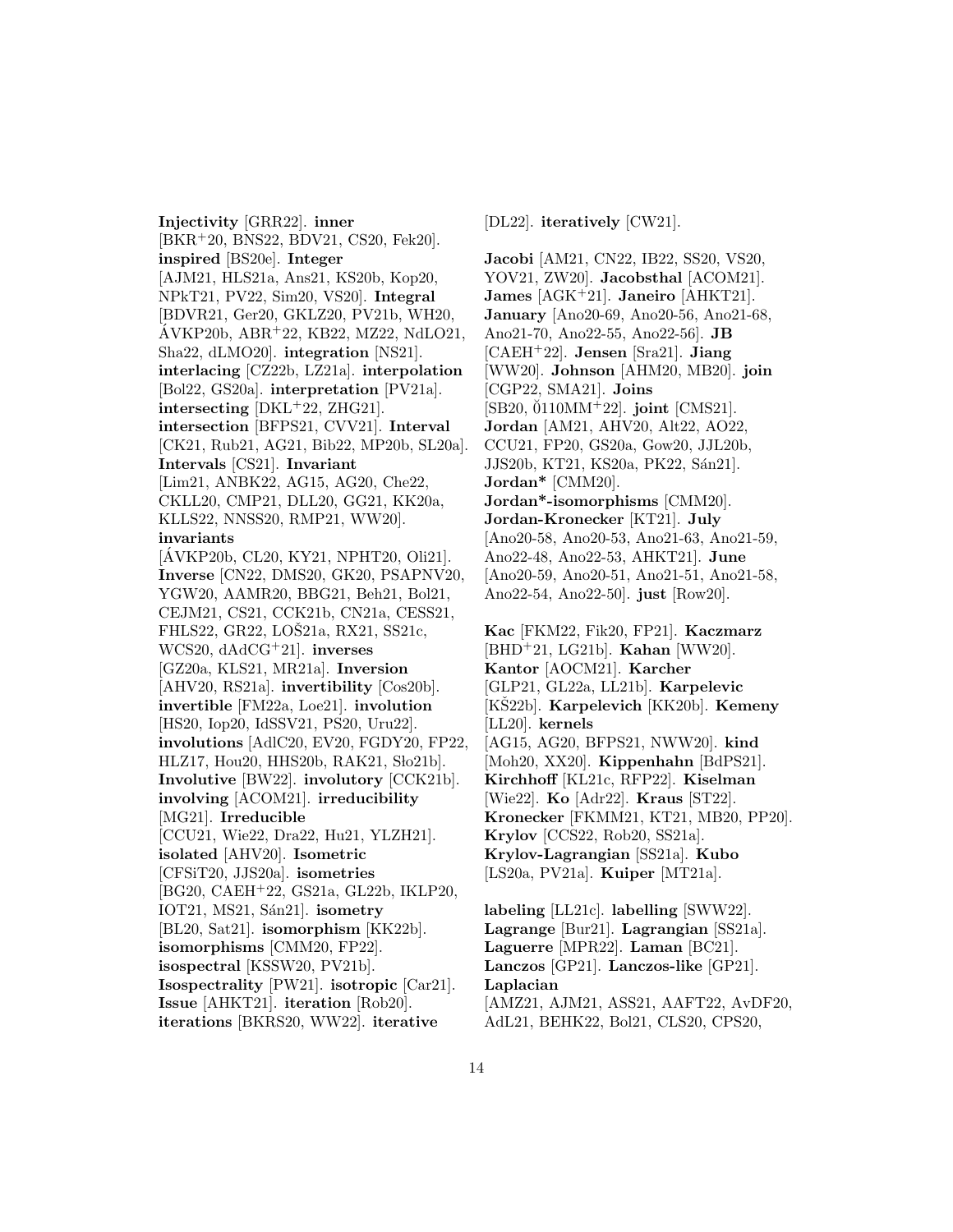CLZ20, CWZ22, Coo21, DDFM<sup>+</sup>21, ET20, Est20, FCLP22, GM22, GPRT20, GZZ21, HLS21b, KKP21, LWB20, LLW21, LQL21, MT21b, Nic20, Obo22, PK21, SSS21, Sta20a, SD21b, TWW20, TW21, VTBC20, WYF<sup>+</sup>20, WZW<sup>+</sup>21, XW21, XY20c, XLYS20, ZXL20, ZHG21, ZWL20b, ZWL20a]. **Laplacian-type** [LLW21]. **Laplacians** [Dev22, KLR22]. **large** [AvDF20, BW21, CHHS20, cRLY20, ZWL20a]. **large-scale** [BW21, CHHS20]. **larger** [dLMO20]. **largest** [ABG20, Csi22, LWB20, WWT20, XLS20, YK21, YWF21]. **lattice** [ACLG21, KS22a, Pol20]. **lattice-subspaces** [Pol20]. **lattice-theoretical** [KS22a]. **lattices** [FK21]. **Lax** [ACSS22]. **LCM**  $[GR21]$ . **learning**  $[AVKP20b]$ . **least** [Boj21, CW21, CKTP20, Ghi20, Hal20, LDSS20, SC20a, Sta20a]. **least-squares** [Hal20]. **Lefkovitch** [APNP<sup>+</sup>21]. **Lefschetz** [MRT20]. **left** [DHH<sup>+</sup>20]. **left-star** [DHH<sup>+</sup>20]. **Leibniz** [LM22a]. **lemma** [FHLS22, SMA21, KS22a]. **length** [JMP21a]. **Lengths** [Mig21]. **Lenstra** [FG22]. **Leslie** [PSAPNV20]. **level** [XX20]. **LeVerrier** [B¨ar21a]. **Levinger** [AC20a]. **Lidskii** [ŠH21a]. **Lie** [CdGS20, HMS21, BBNS22, BE20, BDV21, CdGS12, CZ20a, CMR20, Eld22, GG21, GJV20, KY21, KLLS22, LNN<sup>+</sup>20, LS20b, LP21, QSH22, SSvW20]. **Lieb** [AS20b]. **liftings** [MS21]. **like** [ACOM21, ES20, GM22, GP21, WCS20]. **limit** [Zem22]. **limited** [BW21, DK21]. **limiting** [RW22]. **limits** [BC21, CN20b, CR21, Man22]. **Lindbladians** [Szc21]. **Lindenstrauss** [MB20]. **line** [AAAH22, Bru20, CZG21, CLZ22, CDD21, OdFVM21, Onn21, VZ20]. **Lineability** [FSRVSST22]. **Linear** [AD20a, Ali20, AG20, CdGS20, Cos20a, Cos21, Cos22, FJS21, FHMP22, GS21c, GJKM21, Hou20, JLM20a, KAPS20, MH21, PW20, QSS22, Slo21a, SD21a, tHvdM21, Ans21, Arl20, AR21, BPZ21, BEF20, Boj21,

BKS<sup>+</sup>21, BS21b, BS20g, CLZ22, CVV21, CLZ20, CI21, CMS21, CZ20a, Com21, DN21, FM22a, FQ20, FSRVSST22, GP21, GL20a, HPSZ21, KS22a, KK20a, KCML20, Lew21, LG21b, MAG21, MG21, MC21b, MKE<sup>+</sup>20, NPkT21, NPHT20, Pre20, RW22, SH21b, SL21, SNK22, ZK21, AHKT21]. **linear-algebraic** [KS22a]. **Linearity** [S´an21]. **Linearizations** [PQ22, ADMZ21, DMQD20]. **linearized** [MP22, Oli21, PZ20]. **linearly** [GLP21, Pat20]. **lines** [BS20f, FP21, GIJM22, cRLY20, Zal22]. **Link** [BBW20]. **linked** [BS20f]. **Linking** [Mor22]. **Lipschitz** [Car21]. **list** [NPkT21]. **Littlewood** [KK20a]. **lively** [SMA20]. **LLL** [CLLK21]. **Local** [AVKP20a, CRR20, DMQD20, MORŠ21, BC21, CZ20a, JJS20a]. **local-global** [CZ20a]. **localization** [Che22, GP20]. **Locally** [FMS21, Ste21b]. **Locating** [RB22]. **LOCC** [KMNP20]. **Log** [Min22]. **Log-Euclidean** [Min22]. **Log-Euclidean/Log-Hilbert** [Min22]. **Log-Hilbert** [Min22]. **logarithmic** [Fra22]. **long** [CWZ22]. **look** [KS22a]. **loops** [IMT20]. **loss** [CPTP21, FKMM21]. **Low** [TL21, ZRQK22, FGM21, JMPS21, KST22, Li20a, LHZ21, MO20, SK21a]. **low-dimensional** [Li20a]. **Low-rank** [TL21, FGM21, KST22, LHZ21, SK21a]. **Lower** [ASS21, GMR21, MP21, Sta20a, ZZ21, AGH20, BS20f, Dew21, GZ20b, Loe21, MT21b]. **lower-triangular** [Dew21]. **Lu** [GLLZ20]. **Lukasiewicz** [YY21]. **Lyapunov** [BF21, GP20].

**Macphail** [Tei22]. **Magic** [HHS21]. **magnetic** [FCLP22]. **main** [AFG<sup>+</sup>21, FB21, VTBC20, YW22]. **Majorization** [DGS20, Gow20, JJL20b, YZ20, vED22]. **majorizations** [GS21c]. **Manifold** [AVKP20b]. manifolds [AVKP20a]. many [CN20b]. **map** [CN22]. **mapping** [GKS21].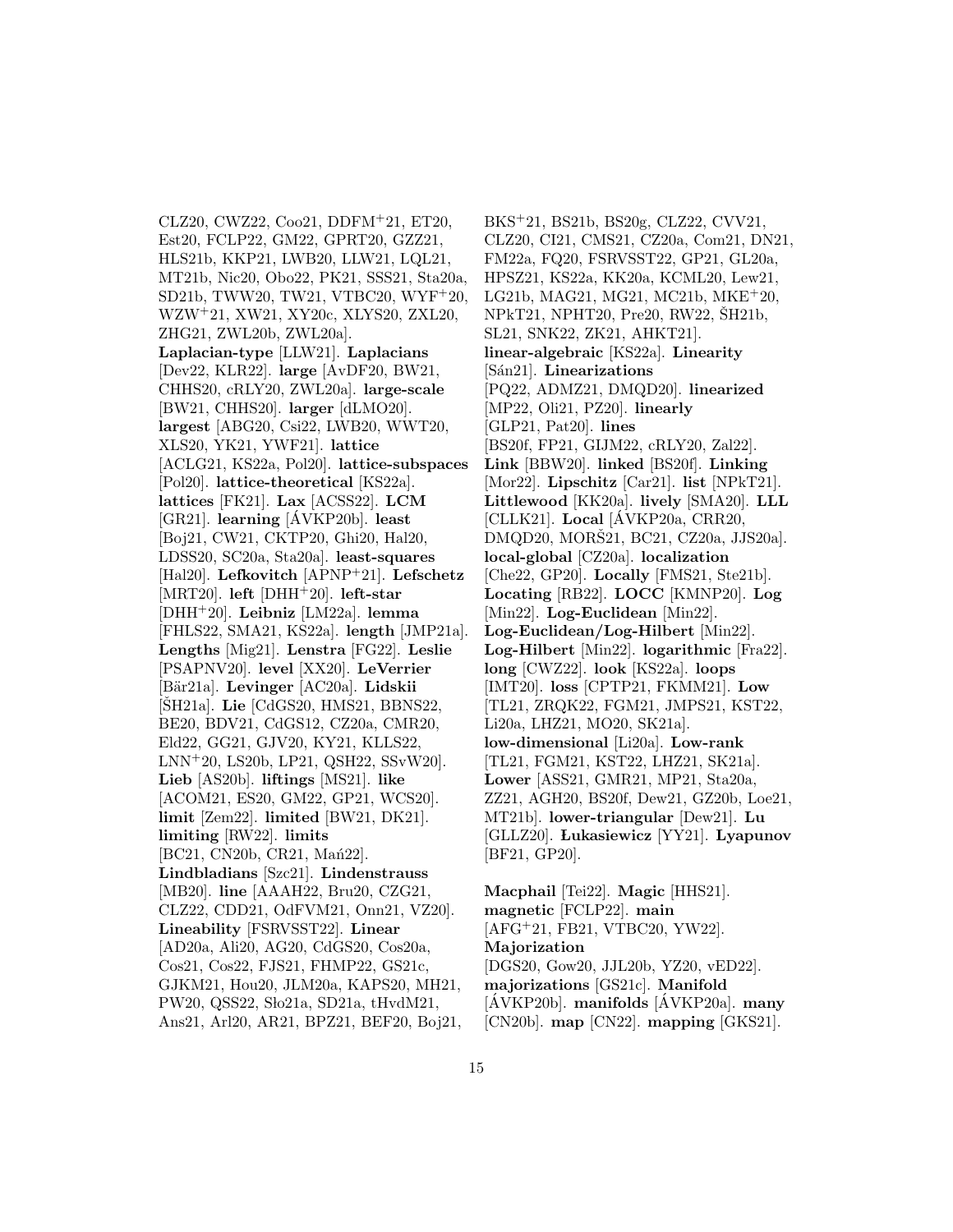**mappings** [Shi20a]. **maps** [BFMS21, BHMU20, BS20g, Bui21, CMT21, Cos20a, Cos20b, Cos21, Cos22, DN21, FOR22, GJV20, GS20b, GMP22, JJL20b, KCML20, LV22, LL21b, LR21, LHFL20, LP21, ST20, tHvdM21]. **March** [Ano20-70, Ano20-54, Ano21-64, Ano21-66, Ano22-40, Ano22-46]. **Markov** [BS20a, CR21, EGJP21, LL20, RMP21]. **mass** [VS20]. **Matching** [FCLP22, HHD20, LZ21a, WZW<sup>+</sup>21, YYS<sup>+</sup>21]. **matchings** [O.21, ZHW21]. **mates** [KK22b]. **Matrices** [FdCP20, KLS21, AG21, AP20, AKL<sup>+</sup>21, ACG<sup>+</sup>21, ANBK22, AS20b, Ala21, AdL21, Alf20a, ADMZ21, AAMR20, ACOM21, ABW22, APNP<sup>+</sup>21, BS20b, BDNO20, BS20d, BDK21, BPZ21, BEF20, BS20f, Bar21b, BDGY21, BHBO21, BdPS21, BJ20a, BC21, BR22, Bez22, Bib22, BDHS22, Bol22, BFPS21, Bou21, BM20, BD21b, BLS20, Bur20, Bur21, CRR20, CRSY22, CCU21, CC22a, CEJM21, CDM21, CL20, CS21, CHY20, Che21, CZ22b, CJ20, CCK21b, CCP22, CCS22, CCKM22, CW20, CMT21, CIM22, CT20, CK21, CESS21, CP22, CKM20, Cos20a, Cos21, Cos22, CS20, CCL21, DGS20, Dew21, DMQD20, DGS21b, DF20c, DF22, DG22, EGJP21, EHS22, EGV20, FCLP22, FR21, Fik20, FP21, FLT20, FG20, FG22, GS21a, GA21, GR21, GW22, Gil20, GS21b, GK20, GM20, Goe21, GT21]. **matrices** [GvRR21a, GvRR<sup>+</sup>21b, GD20, GPR20, GZ20b, GP20, HW21a, HS22, HLZ17, Hou20, Hu21, HL20, JLX22, KT21, KKP21, KK20b, KK22a, KŠ22b, Kli20a, Kli20b, KPP21, Kol21, KFS21, KN20, Le22, LLW20, LF20, LH20, LLW21, LW21b, Lim21, Loe21, Los21b, Lub22, LMR21, Lyu20, MPR22, Mao20, MMV21, MRZ22, MR21a, MSZ21, MORS21, MS20a, MT21b, MC21a, MRV20, Mig21, Moh22, Moh20, NS21, Ner20, OP21, PQ22, PSAPNV20, PW21, PW19, PW20, Pri22, RS21a, RKBA21, RSS21, RX21, Rub21, Rub22, SS21a, ST22,

 $\text{SH}21a$ , Sha22, SS21c, Shi21c, Shi22, Sim20, Sra21, SS20, SSvW20, Tei22, TBH20, VS20, Var21, VMB22, Vit21, VB20, Wan21, WW22, Wei22, Xie21, YZ20, Yan21, Yaz21, ZM21, ZZ20, ZW20, ZFZ20, ZBCI21, dC21, dlCP20, dlCS21,  $\ddot{0}110MM+22$ , vRvSTT21. **matricial** [FKM20, Kim22]. **Matrix** [ABC<sup>+</sup>22, CKLL20, Cra21, CMR21, GW20, Jon21, Kis22, ZK21, AT21, ADGK21, AK20, ABG20, AGV20, AdlC20, BBG21, BS20e, BJP21, BR20a, Bar20, BR20b, BT20a, BFMS21, BBS20, BFPS21, BM22, CP20, Car21, CZ22a, CLW22, CAJ21, CN21b, CMP21, CESS21, Cob22b, Cos20b, DMS20, DZCY22, DLL20, DP21, DAG21, DN20, Dra22, DGS<sup>+</sup>21a, FM22a, FMR20, FISW21, FGDY20, FM20b, FG20, FKK<sup>+</sup>21b, GA22, GM22, GKS21, GK21, GZ20a, GRR22, GMP22, Han21, HW20, HLS21a, JJL20a, KCPMNS21, Kim20, KIS21, Kop20, Kov21, KP21, LNN<sup>+</sup>20, fLLV20, Li22, LDSS20, LHZ21, MMW21, MC21b, ME21, MP21, MP20b, NPkT21, dSP20a, QCCS21, Rob20, RB22, Ruž21, SK21a, SL20a, ST22, Sat21, SNK22, Skr21, Sta21, Ste22a, TL21, Uch21, Uru22, VdSPdS20, VB20, WCKQ20, WZL21, Wer22, XY20a]. **matrix** [XZ21, XWT20, Yan22, ZG21, tHvdM21]. **matrix-tree** [GRR22]. **matrix-weighted** [Han21]. **matrixwise** [DFH<sup>+</sup>20]. **max** [Jon21, KZPH22, MPS22, MP20b, TV21, WFSS20]. **max-min** [MP20b]. **max-plus** [Jon21, WFSS20]. **maxima** [PSZ21]. **Maximal** [Ere21, APNP<sup>+</sup>21, CZG21, PSAPNV20]. **maximize** [Li20b]. **Maximizing** [HLS21b]. **Maximum** [ABW22, EG20, Yos21, ADvdH21, AHLvdH21, BCM21, CLL20, CLT22, CKM20, LW21c, SG20, WG20a, WYF<sup>+</sup>20, WS22, YD21]. **May** [Ano20-62, Ano20-61, Ano21-50, Ano21-52, Ano22-42, Ano22-43]. **Mazur** [BS21a, Ban22]. **McCarthy** [BL20]. **McEnteggert** [CZ22a]. **McKay**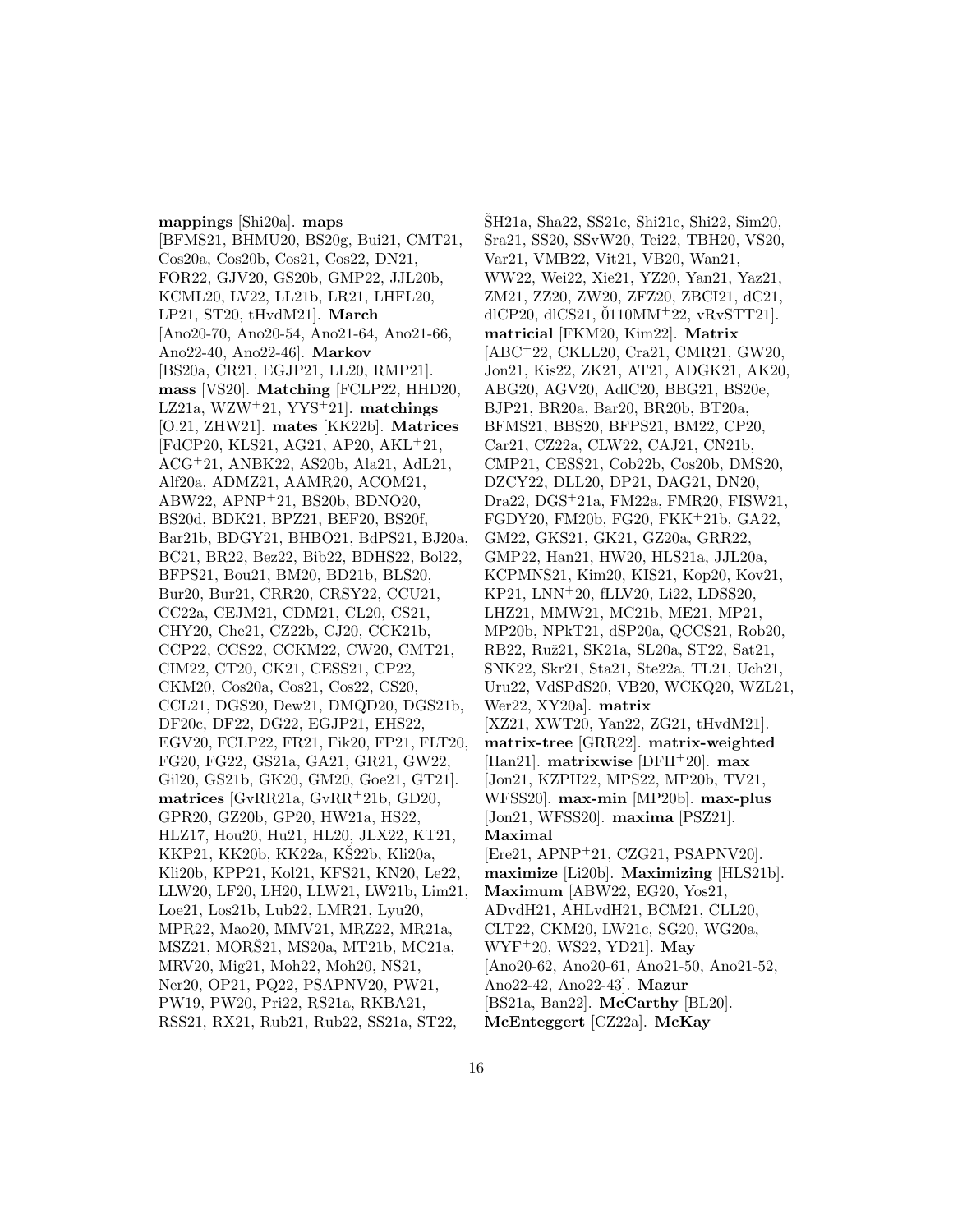[BBCD21, QJW20]. **Mean** [LV22, CMM20, Ghi20, GLP21, GL22a, LL21b, LMW21]. **means** [BGOO21, CKLL20, CIM22, DF20c, DF22, GLT21, HK20, LL21a, LS20a, PV21a, Uch21]. **Measure** [BHHP21, EAHS21]. **Measure-theoretic** [BHHP21]. **measures** [FG20]. **Measuring** [AEGL21]. **median** [MC21a]. **mesh** [EGL21, SZ21, SZ22a]. **Mesner** [GF20, Mar21]. **method** [BWW21, EN22, GP21, GD20, Har22, LG21b, Pra20, SWW22, WCS20, XX20]. **methods** [DAG21, Gal21, KKM22]. **Metric** [BCR20, BGLR22, CXZ22, DF20b, NPHT20, Oli21]. **Metrics** [Sra21, Min22]. **Min** [TV21, MP20b]. **Min-max** [TV21]. **Minimal** [EGC21, GS21b, ADMZ21, BP20, DPR20, FM22a, GL21, GZZ21, HP22, IdSSV21, MRV20, MO20]. **Minimal-norm** [GS21b]. **minimality** [Koz21]. **minimax** [FP20, SS21c]. **minimization** [fLLV20]. **minimizing** [UZ21]. **minimum** [BZZ22, FM22b, FdCP20, MAG21, MMN22, ZWL20a]. **miniversal** [FKK<sup>+</sup>21b]. **Minkowski** [LF20, ZJCA20]. **minor** [WCF21]. **minors** [BDNO20, FMR20]. **Mirsky** [HR20]. **Mixed** [AGNN20, LLL22, ABR<sup>+</sup>22, Ans21, BBCD21, GL21, KB22, KSY21, WFL20, YGW20, YWF21, ZW20]. mixed-unitary<sup>[GL21]</sup>. Möbius<sup>[Kli20a].</sup> **model** [BDSS21, CZ20b, GQZ20, LM22b]. **modifications** [MPRS21]. **module** [BBNS22, Mur22, XY20b]. **modules** [EGL21]. **moduli** [ABHR22]. **modulo** [JMP21a]. **modulus** [MR21a]. **moment** [Cia22, EAHS21, FKM20, Kov20, Zal22]. **Momenta** [dlPG21]. **Moments** [BCR20]. **monoid** [Got20]. **monoids** [Wie22]. **monomial** [SDS21]. **monomials** [KLR22]. **monotone** [JLM20a, JLM20b]. **Monotonicity** [BJ20a, PTD22, CESS21]. **Moody** [FKM22]. **most** [ADvdH21, AHLvdH21, DGS<sup>+</sup>21a, NdLO21, dLMO20]. **MRD** [GL20a, MMZ20]. **MRD-codes**

[MMZ20]. **MRI** [Sar21]. **MSE** [Skr21]. **multi** [AKPS19, DO22, KAPS20]. **multi-angle** [DO22]. **multi-dimensional** [AKPS19, KAPS20]. **Multidimensional** [CW20]. **multilevel** [HT22]. **multilinear** [BFMS21, FPR20, PSRS20, Skr20, Vit21]. **multipartite** [SD21a, SD21d, TLC20]. **Multiple** [VZ20, CV21, CI21, Hal20, LF20, Mao20]. **multiplication** [HS20]. **Multiplicative** [CI21]. **multiplicities** [AGV20, Iop20, KL21b, LL21e, SD21b]. **multiplicity** [AvDF20, CH21, TWW20, TW21, TJ21, WWJ20, WFGT20, WZW<sup>+</sup>21, WZT20, XWT20, ZW22]. **multipliers** [Skr20]. **multisets** [HHS20a]. **multistructures** [Pat20]. **multivariable** [CLY22]. **multivariate** [CI21, Cob22b, KN20, MP22, PV21a]. **Murdock** [Fik20, FP21]. **mutual** [AGK<sup>+</sup>21]. **mutually** [FG22].

**N** [KIS21]. **N-tessellable** [KIS21]. **Narayana** [YY21]. **Natural** [Sar21]. **Nearest** [AGV20, LHK20, SK21a, Yu20]. **Nearly** [CGP21, FRS21, FK21]. **negative** [Bas21, Moh22]. **network** [DN21]. **networks** [AD20a, AD20b, BBW20, CEM21, Est20, GN20, HNS21, KL21c]. **Neumann** [CHHS20, PPW20]. **neural** [HNS21]. **Newton** [ES20, KKM22, WCS20]. **Newton-like** [ES20]. **NIEP** [JMP21b]. **Nil**  $[\text{Ste22b}]$ . **Nil-clean**  $[\text{Ste22b}]$ . **nilpotent** [BFPS21, BM20, BE20, BDV21, CL20, CdGS12, CdGS20, CMR20, FMS21, GJV20, KK20a, LM22a, MORS21, dSP20a, SSvW20, TBH20]. **NMF** [Pol20]. **No** [LW21d, ADGK21, TCC21, Yos21, ZWF20, ZHG21]. **nodes** [BDGY21, KN20]. **noisy** [CW21]. **Non** [BZZ22, Eld22, JN22, LS20b, BGS22, BS21a, CL21, FM22a, GNP22, GK21, GM20, GLZ21, KKSV21, KKS21, Lee20, LG21a, PR22a, PV21b, SK21a, SS22, TL21]. **non-backtracking** [GK21, KKS21].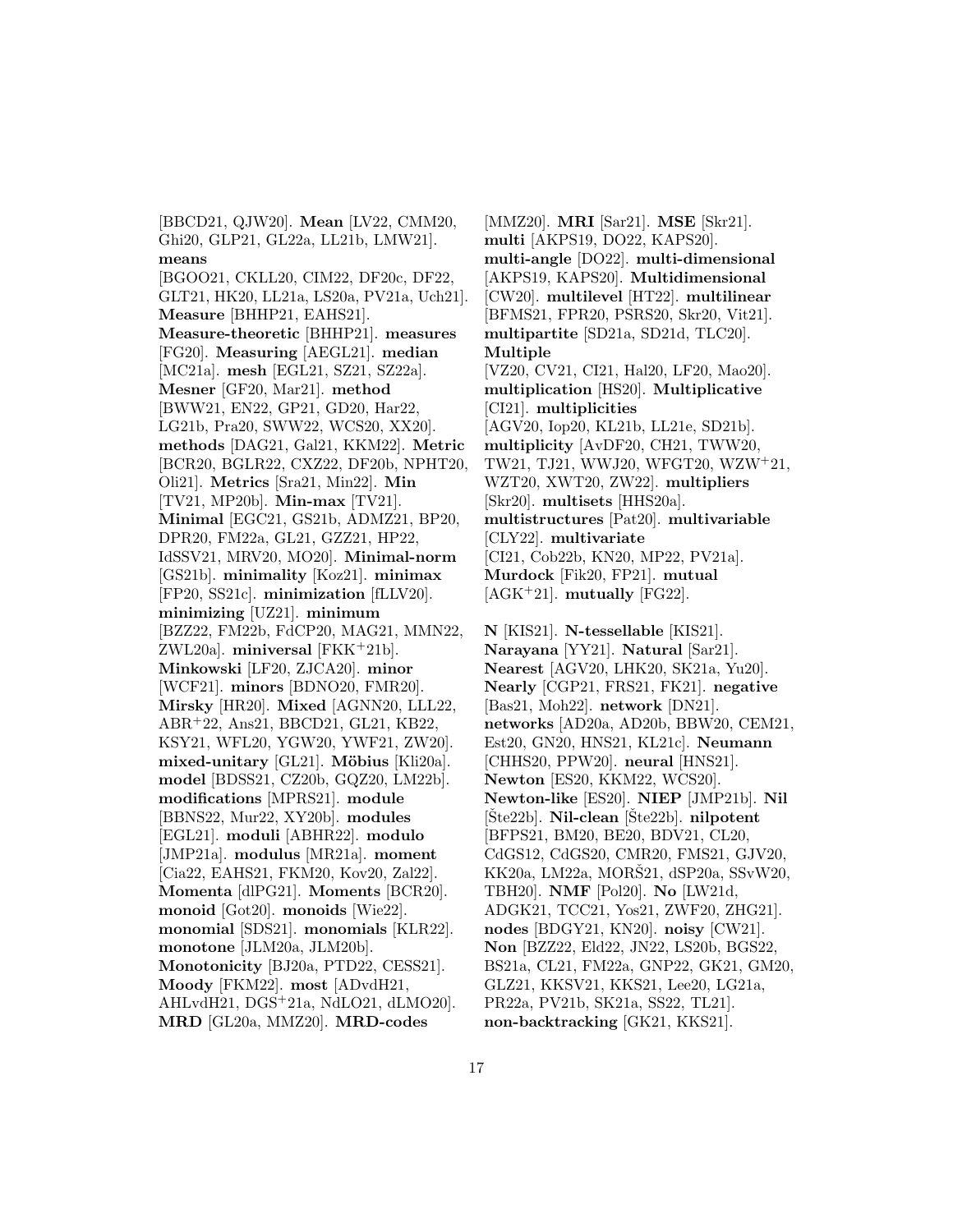**non-bipartite** [GLZ21, LG21a]. **non-commutative** [PR22a, SS22]. **non-cyclic** [CL21]. **non-degenerate** [GNP22]. **Non-group** [Eld22]. **non-Hermitian** [GM20]. **non-invertible** [FM22a]. **non-isospectral** [PV21b]. **Non-minimum** [BZZ22]. **non-orthogonal** [TL21]. **non-prime** [SK21a]. **Non-singular** [LS20b]. **non-smooth** [BS21a]. **non-symmetric** [BGS22, Lee20]. **Non-unital** [JN22]. **non-zero** [KKSV21]. **nonassociative** [KUZ22]. **nonbipartite** [BP21a]. **noncommutative** [Pre20]. **Nonconcavity** [AC20a]. **Nondegenerate** [KLLS22, CFSiT20]. **Nonderogatory** [BM20]. **nonhypoenergetic** [ADGKM21]. **Nonlinear** [Cos20b, DMQD20]. **Nonnegative** [JJS20b, AAMR20, Arl20, CCU21, CP22, DYB20, GR21, KZPH22, Kol21, LH20, RX21, vRvSTT21]. **Nonsingular** [SZSMB20, BJP21]. **nonsingularity** [Che21]. **nonstandard** [RAK21]. **nonsymmetric** [Gal21]. **Nontrivial** [HPSZ21]. **nonzero** [CV21]. **Nordhaus** [CLM20]. **Norm** [CLY22, FLT20, ANBK22, BM22, CKOS22, GMR21, GS21b, JLM20a, JLM20b, KPP21, LWW22, Mis22, NNSS20, Sin21]. **Normal** [BS20e, CLLK21, DHR20, RW22, Kov21, KFS21, LL21c, Wan21, dlCS21]. **normalized** [AMZ21, SD21b, TWW20, TW21]. **normed** [IOT21, KNS20, W´oj22a]. **norms** [BDSS21, BLR21, CI21, DLL20, FISW21, GG21, PSRS20, WW22]. **Note** [Ano21-49, Bib22, Csi22, YLZH21, CMP21, DLL20, FM20b, HR20, Han22]. **Notes** [BS20a]. **November** [Ano20-71, Ano20-57, Ano21-54, Ano21-56]. **NP** [Shi21b]. **NP-complete** [Shi21b]. **Null** [JMP21a, Wer22, HMPT20]. **Nullities** [EGV20, OdFVM21]. **nullity** [ADvdH21, AHLvdH21, CL22, CLL20, CLT22, LW21d, WG20a, ZWT21].

**nullspace** [ACG<sup>+</sup>21]. **number** [BBG21, Bar20, Bas21, BP20, BR21, CRSY22, CDG21, DP21, DW21, FCLP22, FM22b, Fio20, Goe21, HHD20, HLX20, HXLL21, HW21b, Kli20b, fLLV20, LQ21, LZ20, MS20b, MP21, PK21, PZ20, Pra20,  $\rm \check{S}H21b, TFT20, WWJ20, WYF^+20, WYQ21,$ XWT20, XLYS20, YYS<sup>+</sup>21, ZXL20]. **number-constrained** [fLLV20]. **numbers** [ACLS20, ACOM21, CV21, ES20, Gal21]. **Numerator** [Bur20, Bur21]. **Numerical** [DK21, GWW21, GW22, BDK21, BdPS21, BP21b, CCH<sup>+</sup>21, CHSW22, CDM20, CDM21, COB22a, CN21a, CN22, Cos20a, Cos22, CLY22, GW20, KS20a, MXZ20, Naj20, OM20, PK22, PW21, QSH22, RAK21, RW21a, ZW21, ZS22]. **Numerically** [ANAS20]. **Numerorum** [dC21]. **nut** [DS22].

**obstruction** [HLS21a]. **obtained** [Goe21, GKLZ20]. **October** [Ano20-60, Ano20-72, Ano21-55, Ano21-57, Ano22-52]. **Odd** [BBNS22, LG21a]. **Odd-quadratic** [BBNS22]. **ODEs** [BCOvdD22]. **Off** [MRZ20, DL22, TJ21]. **Off-diagonal** [MRZ20, TJ21]. **off-grid** [DL22]. **on-** [DL22]. **one** [Alf20a, BR20b, BFPS21, CJ20, CAJ21, CMT21, DH21, FKMM21, GJV20, JMP21b, KMNP20, LWW22, LWH21, ZS22]. **one-dimensional** [BFPS21]. **one-way** [KMNP20]. **onto** [CVV21]. **open** [GAM20]. **operations** [CMM20]. **Operator** [Uch21, AHV20, BDK21, Che22, CLY22, EMSV22, Fra22, JN22, JLM20a, JLM20b, LS20a, MS22, PV21a, Shi20a, SZ20]. **Operators** [AGK<sup>+</sup>21, BKR<sup>+</sup>20, CD20, ´ TT21, AdF20, ACM20, AG15, AG20, BDSS21, BFPS21, BKS<sup>+</sup>21, Bot21, CFSiT20, COB22a, CLY22, DH21, EJJL20, FPR20, Fek20, GWW21, GS22, JJS20a, JKX20, JLM20a, JLM20b, KK20a, Mag22, MS21, MP20a, Min22, MXZ20, Naj20, OM20, Pan21, PPZ21, Pan22, QSH22, Rao21, SH20,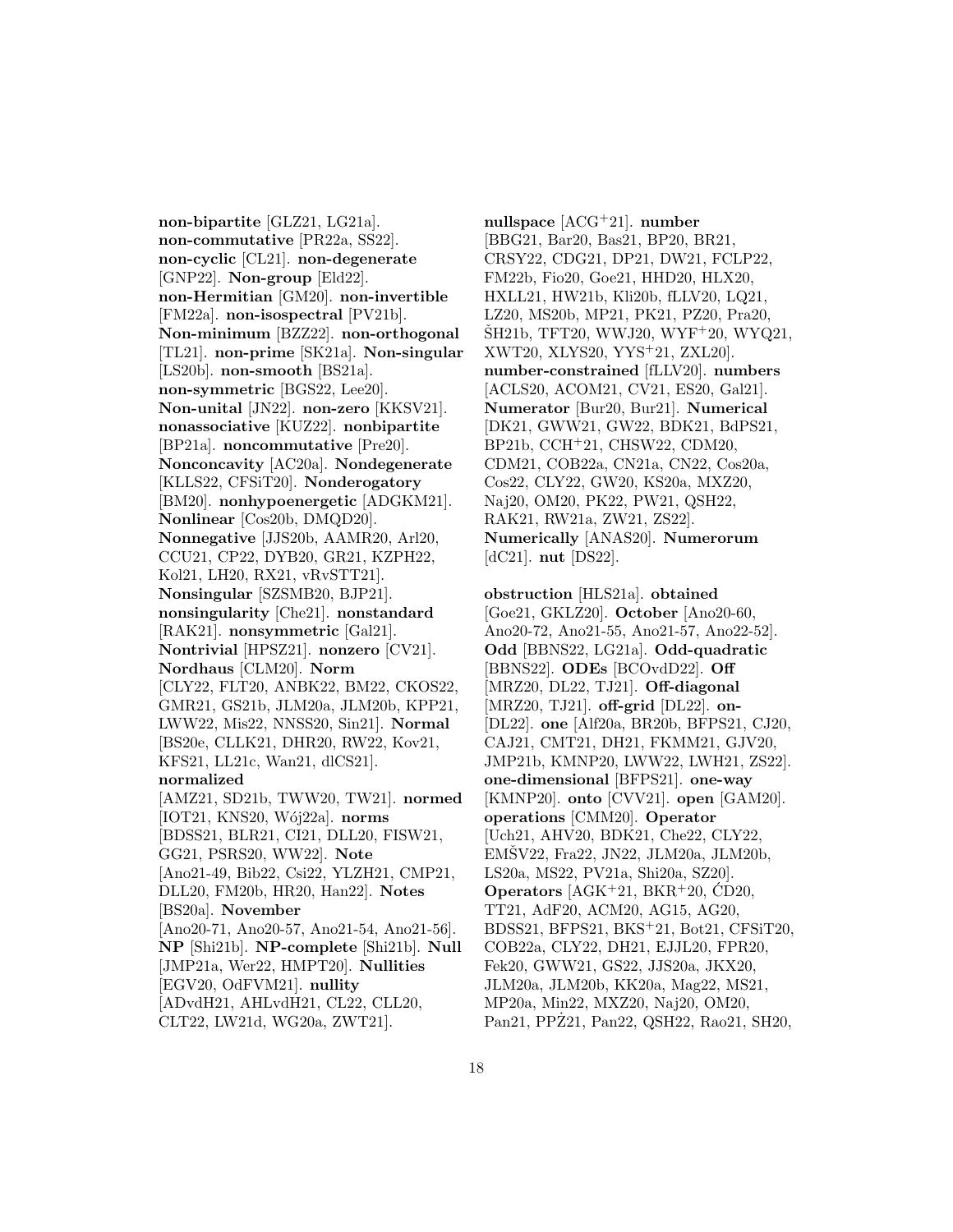TWD20, TD22, XY20b, ZW21, hB21]. **Optimal** [JLX22, KPP21, NMS20, ANAS20, FRS21, LM22b, SC20a, Ste21b, WW20]. **optimization** [GLS22, KKM22, Onn21]. **optimized** [RW21b]. **Optimizing** [PS22]. **optimum** [TFT20]. **orbit** [CL21, HMS21]. **orbits** [BL20, GLT21, KL21a, Poo20, SZ21, SZ22a]. **order** [BDNO20, BW21, BCOvdD22, CLL20, CLT22, Coh20, EG20, FHMP21, FHMP22, FdCS20, GF20, LS22, LH21, hLqJ21, MC21b, Mis20, Ruž21, SH20, Uru22, WG20a, YK21, ZWT21, ZBdAF20]. **order-** [BDNO20]. **ordered** [GZ20c]. **ordering** [YOV21]. **orders** [BW22, DHH<sup>+</sup>20]. **orientation** [YWF21]. **Oriented** [QWW21, Sta20b, AMZ21, GL20b]. **Orthant** [PSZ21]. **orthogonal** [AP20, CS20, FR21, FK21, GIJM22, HWK21, MC21a, Mor22, Pet21, Sta21, TL21, VS21]. **Orthogonality** [Pan20, RSS21, AGK<sup>+</sup>21, CPTP21, Ham22, W´oj22a]. **Orthonormal** [Mag22]. **oscillatory** [ZM21]. **other** [Kin21]. **output** [DK21, FM22a, WES21, ZK21]. **ovals** [BMS21]. **over-relaxation** [BHD<sup>+</sup>21]. **overdetermined** [SV21]. **overlapping** [EGC21]. **ovoidal** [Adr22].

**packings** [Kin21]. **Pages** [Ano20-63, Ano20-65, Ano20-50, Ano20-52, Ano20-55, Ano20-66, Ano20-68, Ano20-67, Ano20-69, Ano20-56, Ano20-59, Ano20-51, Ano20-58, Ano20-53, Ano20-70, Ano20-54, Ano20-62, Ano20-61, Ano20-71, Ano20-57, Ano20-60, Ano20-72, Ano20-49, Ano20-64, Ano21-53, Ano21-61, Ano21-62, Ano21-67, Ano21-71, Ano21-69, Ano21-68, Ano21-70, Ano21-51, Ano21-58, Ano21-63, Ano21-59, Ano21-64, Ano21-66, Ano21-50, Ano21-52, Ano21-54, Ano21-56, Ano21-55, Ano21-57, Ano21-65, Ano21-60, Ano22-45, Ano22-51, Ano22-47, Ano22-39, Ano22-44, Ano22-41, Ano22-55, Ano22-56, Ano22-54, Ano22-50, Ano22-48, Ano22-53, Ano22-40, Ano22-46, Ano22-42,

Ano22-43, Ano22-52, Ano22-49, Ano22-57]. **pair** [ADGK21, TJ21]. **pairing** [KW20]. **Pairs** [BFPS21, GMP22, Mag22, SZ20, TT21]. **Paley** [Sat21]. **Palindromes** [HS20]. **Palindromic** [Pet21]. **paradox** [Cia20a]. **parallel** [Arl20, Han22, TWD20, TD22, Zal22]. **Parallelization** [IB22]. **parameter** [EN22, Fik20, FP21, KP22]. **parameters** [AAFT22, CZG21]. **Pareto** [BS20c]. **Parlett** [WW20]. **Parseval** [KAPS20, AKPS19]. **part** [BBNS22, Buc20]. **partial** [AR21, DHH<sup>+</sup>20, Li22, YWF21]. **partitioned** [Kad20, Wei22]. **partitions** [AHZ22, AS20a, DF20a, FG22, LW21a, LDW21, Mif21, RFP22, ZvD21]. **parts** [Alt22]. **Pascal** [Cob22b]. **pass** [LY20]. **Passive** [Lew21]. **path** [BJ20a, Mło22, dSP20a, Ste21a]. **path-connected** [dSP20a]. **paths** [AGNN20, KSY21, SD21c, YY21]. **pattern** [BES21, JWZ22]. **patterns** [BCOvdD22, Cav21, CS20, RX21, Shi20b]. **PCA** [NNSS20]. **Peled** [CLwW22]. **Pell** [ACOM21]. **pencil** [Bar20, Fra22, MP21]. **pencils** [ADGK21, AK20, AHV20, BDRS20, BR20a, BR20b, FKK<sup>+</sup>21b]. **pendant** [CB21, WWJ20, XWT20]. **pendent** [BP20, Cia20a]. **pentadiagonal** [Los21b]. **pentagon** [GLZ21]. **Perfect** [AHM20, ASG22, GL20b, KS22c, Tar20, WZW<sup>+</sup>21, ZHW21]. **periodic** [GP20, Szc21]. **Periodicity** [IMT20, KSY21, SMA20, KCPMNS21, Pri22]. **Permanent** [GS20b, ABW22]. **permanents** [Bar21b, CW20, dC21]. **permit** [JWZ22]. **permutation** [DF20a, VB20]. **permutations** [OSC20]. **perplectic** [AdlCPS20, dlCS21]. **Perron** [ACD22, CA22, Cia22, KZPH22]. **Persymmetric** [VS20]. **Perturbation** [FKK<sup>+</sup>21b, VCR21, AG21, AK20, Bar20, BLMT21, CI21, LHZ21, MMV21, SL21,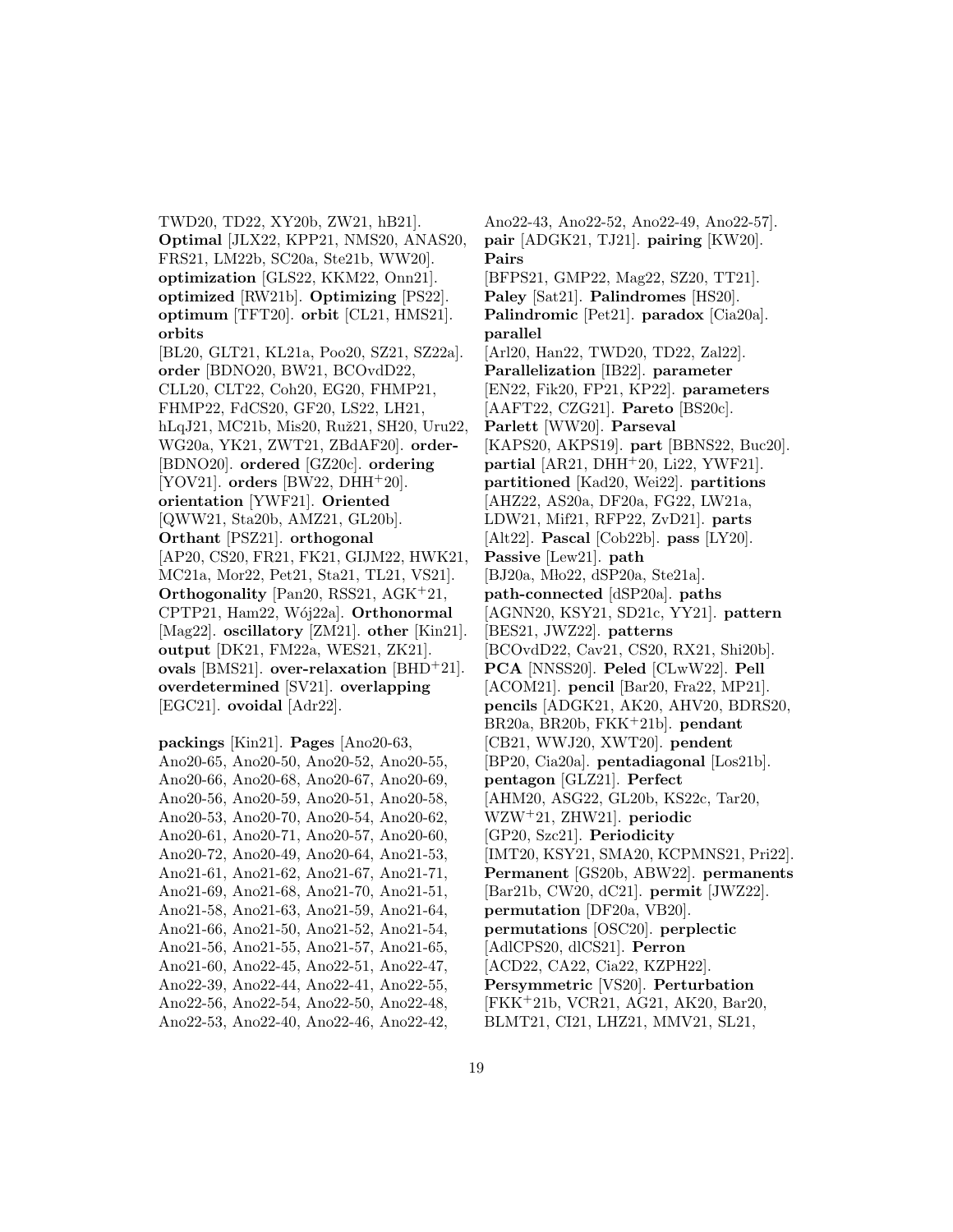TJ21, WW20, hB21]. **Perturbations** [Gil20, BDRS20, BR20a, BR20b, DH21, GA21, PS22]. **perturbed** [MP21]. **Pfaffian** [Bär21a]. **Phase** [IOT21, ZRQK22, EL20]. **Phase-isometries** [IOT21]. **Phase-Rank** [ZRQK22]. **phases** [CDD21, WCKQ20]. **physical** [FM22a]. **PI** [GKK<sup>+</sup>20]. **PI-eigenfunctions** [GKK<sup>+</sup>20]. **pivot** [PTD22]. **placement** [SV21]. **planar** [Ere21, GN20, UZ21]. **plane** [Hom20, NYW22]. **planes** [BS20f, CLZ22]. **platform** [KCML20]. **Play** [HNS21]. **Plug** [HNS21]. **Plug-and-Play** [HNS21]. **plus** [Jon21, WFSS20]. **Podle** [Sol20]. **point** [BS20e, BM22, CVV21, MPS22, RW21a, Win21, Zem22]. **points** [CCK21a, Man<sup>22</sup>, SH21b, Shi22]. **Poisson** [BE20]. **polar** [CGP21, Pat20]. **Pole** [SV21]. **Polya** [GS20b]. **polygonal** [CHSW22]. **Polyhedral** [May21]. **Polynomial** [Cav21, KS20a, Bol22, CB21, Cos20a, Cos22, DS20, GLS22, dAGK21, GZ20c, HCZ20, PS22, SK21a, Sud22, Uru22, VS21, VdSPdS20, Zhe21]. **Polynomials** [CP22, Adr22, BHBO21, BGOO21, Bur20, Bur21, CP20, CLW22, DN20, Fio20, FM20b, GA22, GFD21, HHS20a, HHS21, JL22, Kad20, Lee20, LHK20, LMR21, MPR22, MP22, MMW21, Mur22, Oli21, Pet21, PZ20, RB22, SW21, TV21, Vit21, WZL21, YY21, YLZH21]. **polystochastic** [CW20]. **polytope** [CC22a, Yu20, vED22]. **polytopes** [CCK21a]. **poset** [CMR20]. **posets** [CCKM22]. **positional** [PV22]. **positive** [ANBK22, AL21, Bar21b, BCE21, BHMU20, BKR<sup>+</sup>20, BS20g, BLS20, CRR20, CZ22b, CIM22, Fek20, FOR22, FM20b, GT21, GD20, Har22, IB22, Kol21, LV22, Le22, LWW22, Lim21, LWH21, MMV21, Min22, Sim21, Sło20, Sło21a, Sra21, ZFZ20]. **positive-definite** [CIM22]. **Positively** [LR21]. **Positivity** [GPR20, AC21, BGOO21, FJS17, FJS21, JWZ22, MMW22, tHvdM21].

**Positivstellensatz** [SS22]. **post** [BE20]. **post-Lie** [BE20]. **Potent** [GK22a]. **potential** [CIM22]. **potentially** [Cav21]. **Power** [Dom20, CIM22, DF20c, LL21a, MS21, SSvW20]. **powers** [FJS17, FJS21, FISW21, GW20, KCPMNS21]. **preconditioner** [dAdCG<sup>+</sup>21]. **prediction** [BBW20]. **Preface** [AHKT21, DKM<sup>+</sup>21]. **prescribed** [APNP<sup>+</sup>21, AGV20, BPZ21, CCU21, CDG21, LQ21, ZXL20]. **presentations** [BR21]. **preserve** [CP22]. **Preservers** [DHH<sup>+</sup>20, PR22b, Poo20, GK22a, Ham22, LMW21, QSH22]. **Preserving** [GA21, AGK<sup>+</sup>21, Cos20a, Cos20b, Cos21, GJV20, GJKM21, GMP22, KFS21, MPRS21, Pan20, Pan22, Ruž21. **prime** [Kli20b, LS20b, LP21, SK21a]. **primitive** [HW21a]. **primitivity** [AKL<sup>+</sup>21]. **principal** [BJ20a, BLR21, FMR20, GQZ20, PTD22]. **principle** [CZ20a, FP20, ZX20]. **probabilistic** [CMS21, LM22b]. **probabilities** [PSZ21]. **problem** [AAMR20, BGS22, Beh21, EAHS21, FM22a, FHLS22, FQ20, GA22, GR22, GS20b, Hal20, Har22, JS20, KKM22, Kim22, Kis22, KS20b, KP22, Kov20, LDZ21, LOS21a, MS20a, NYW22, dSP20b, Pol20, QCCS21, Row20, SS21c, SZ22a, Ste21a, WES21, XX20, Zal22, ZWF20, ZX20, dBS20, dC21]. **problems** [BLMT21, Boj21, CRR20, CEM21, CKLL20, DMQD20, EN22, GK20, fLLV20, MMW21, MG21, MC21b, PSAPNV20, PS22, SL20a, WCS20, YGW20, ZKLS20]. **procedure** [MS20b]. **processes** [EGJP21, GZ20a]. **Procrustes** [BGS22, CRR20, Min22]. **product** [AEGV21, AdlC20, BB22, BJ20a, BKS<sup>+</sup>21, BKR<sup>+</sup>20, CS20, DYB20, Fek20, FKMM21, HY20, HK20, Kak20, KMNP20, LH20, MQW20, PS20, Ste21b, Yos21]. **production** [EHS22]. **Products** [GT21, AOCM20, BC21, BDHS22, BNS22, DGET21, FJS17, FJS21, GJV20, Gow20, HW20, HLZ17, Hou20, Jai21, KT21, QSH22].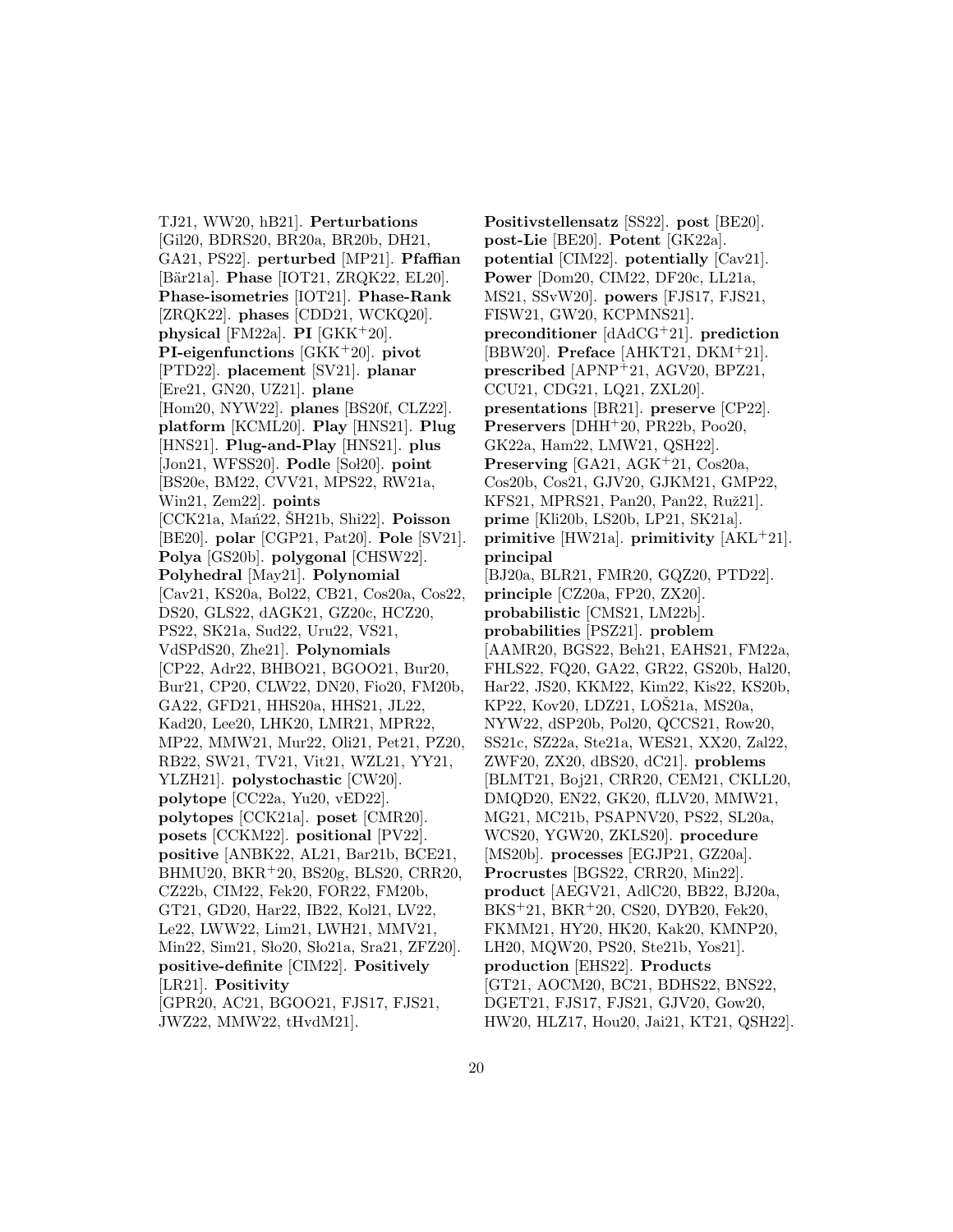**programming** [Ans21]. **programs** [LPV21]. **progression** [BLS20]. **project** [MMP21]. **Projection** [CVV21, GOZ21, GNR20, LHZ21]. **projections** [BKRS20, BDI20, Fra20, HPSZ21, LPV21, Poo20, XY20b]. projective [BS20f, CLZ22, Man<sup>22</sup>, NYW22]. **projectors** [BR22]. **Proof** [CLL20, CJ20, HD22, LZ21b, Mur22, SD21a, SD21d, SD21c, BD21a, CZ22b, GAMA20, KW20, SW21, SL20b]. **Proofs** [KK20b]. **Properties** [DO22, QSH22, ACOM21, BC22, BDGY21, CLRT22, CJMP22, CZ22b, CESS21, FHLS22,

FOR22, GA21, GK21, GPR20, JJS20a, LZ21a, MPRS21, Tar20, TD22, WSW20]. **Property** [CN20a, AG21, BS21a, Ban22, BP21a, BW22, Cra21, CMR21, CS20, Dra22, LOS20, MC21b, MRT20, Ruž21, Sat21]. **proximal** [HNS21]. **Pseudo** [BMS21, AdlCPS20, ACLS20, Bol21, DG20, HS20]. **pseudo-embeddings** [DG20]. **pseudo-inverse** [Bol21]. **pseudo-involution** [HS20]. **Pseudo-ovals** [BMS21]. **pseudo-spectral** [ACLS20]. **pseudo-unitary** [AdlCPS20]. **pseudospectra** [RKBA21].

**Q** [NdLO21]. **Q-integral** [NdLO21]. **QLP** [WX20]. **quadrangle** [DG20]. **Quadratic** [Mło22, dBS20, BBNS22, BLMT21, CHHS20, GA22, Ger20, Har22, HLS21a, Hua22, IdSSV21, MZ22, NYW22, RB22, Uch21]. **quadrature** [BF21]. **quadrics** [BMS21]. **Quantitative** [hB21]. **Quantitatively** [AL21]. **quantities** [CMM20]. **quantization** [FISW21]. **Quantum** [LL21a, AHM20, CJMP22, CDS21, CFKO21, God21, KS22a, KIS21, KMNP20, KSY21, Li20a, LIW20, OSC20, SMA20, Shi21a, Sol20, Zha22]. **Quasi** [CR21, GP20, Rob20, Yan21, Yan22]. **quasi-Cauchy** [Yan21]. **Quasi-ergodic** [CR21]. **quasi-hereditary** [Yan22]. **quasi-periodic** [GP20]. **quasi-Toeplitz**

[Rob20]. **quaternion** [BBC<sup>+</sup>22, Mig21]. **Quaternionic** [CDM21, BG20, CDM20, GvRR21a, NS22, RAK21]. **quaternions** [ACLS20, LDZ21]. **question** [ACG<sup>+</sup>21]. **questions** [GAM20]. **quiver** [ABHR22]. **quotient** [PS22]. **quotients** [MS20a, Zak21].

**radical** [FMS21]. **radii** [CMS21, LZ21b, OM20, SD21c, XW21, YD21, ZLG20]. **radius** [ASS21, AC20a, BDK21, BHHP21, BP21b, CLZ20, CWZ22, CLM22, CDG21, CDG22a, Cos20a, CLY22, DYB20, DPR20, DW21, Ere21, FLRS20, FW22, GLHNW20, GZ20b, HLS21b, KLLW21, LW20b, LC20, LQ21, LW21b, LZ20, MT21b, MLH22, MR21b, MXZ20, Naj20, O.21, PK21, QSH22, SWW21, Sta20b, SD20, WSW20, WG20b, WCF21, WS22, YYS<sup>+</sup>21, ZW21, ZXL20, ZZ21, ZHG21, ZHW21, ZKLS20, ZWL20b, ZBWL20, ZvD21]. **Rado** [Adr22]. **Randic** [AA21]. **Random** [GNP22, LPV21, BW22, Coo20, FR21, HW20, Kop20, LLW20, LW20a, LLW21, NS21, RW22].

#### **Randomized**

[WX20, BWW21, LY20, LG21b]. **range** [CHSW22, CDM20, CDM21, COB22a, CN21a, CN22, CF22, GW20, HHS20a, Ham22, RW21a]. **ranges** [BdPS21, CCH<sup>+</sup>21, GWW21, GW22, PW21, RAK21, ZS22]. **Rank** [BR20b, BES21, BCR20, HY20, SG20, ZRQK22, AMR20, BDRS20, BR20a, Bar20, BZZ22, BdPS21, BT20b, BGLR22, CXZ22, CJ20, CAJ21, CMT21, Com21, CST21, DH21, DG22, EGC21, FGM21, GJV20, GL21, GF20, Got20, GLS22, HHD20, Kak20, KCPMNS21, KPP21, KST22, LS22, LDZ21, LW21c, LHZ21, MMN22, MC21a, MR21b, MO20, NPHT20, Oli21, PPZ21, PW21, Rod21, Rub22, SK21a, Ste21b, TL21, XZWT20, dBS20]. **rank-1** [KPP21]. **Rank-Metric** [BCR20, NPHT20]. **Rank-one** [BR20b, DH21, GJV20]. **rankability** [CLS20]. **ranks** [BBS20, FdCP20, Rub21, Shi20b]. **rate**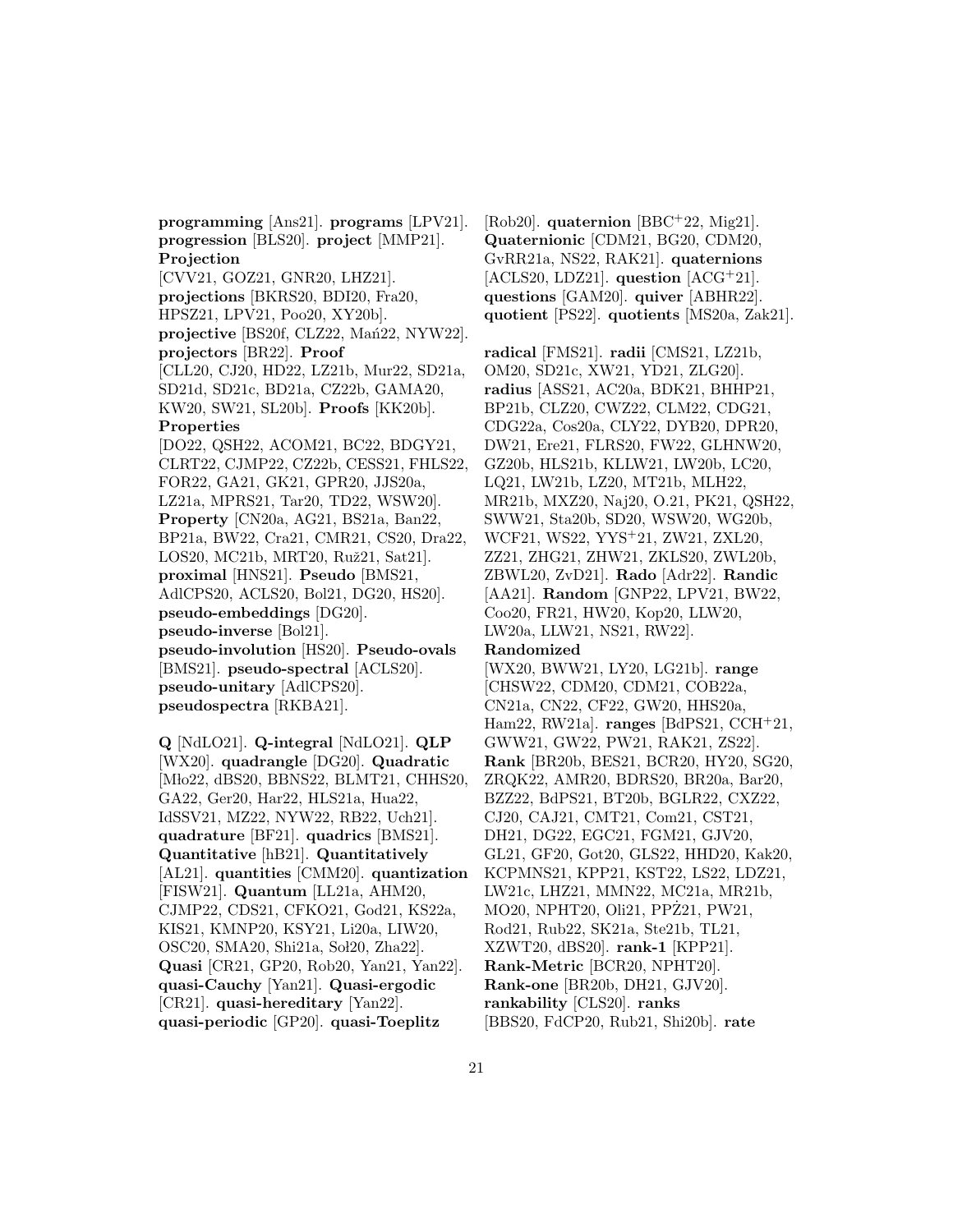[BWW21]. **ratio** [Hae21, Li20b]. **Rational** [Dew21, Rob20, ADMZ21, DMQD20, KW20, PQ22, Rub21, Var21]. **Rationality** [BNS22]. **ratios** [Nic20]. **Rayleigh** [PS22]. **rays** [Yu20]. **reachability** [Sch22]. **Real** [Moh22, RT21, Wei22, AL21, AdlC20, Bib22, EL20, IKLP20, Kol21, LNN<sup>+</sup>20]. **realising** [KŠ22b]. **Reality** [Bla20]. **Reality-based** [Bla20]. **realizability** [JJS20b, JS20, JMPS21]. **realizable** [AMS21, MM21]. **realization** [FM22a, Rub21]. **reciprocal** [BP21a, MT21b]. **Reconstruction** [ZW20, Sar21]. **recovery** [CW21, CZ20b, HMPT20, KS20b, LM22b]. **rectangular** [Kop20, MMV21]. **recursive** [Var21]. **reducibility** [MORS21]. **Reduction** [WES21, CB21, KSSW20, LH21, MS20b, SS22]. **Rees** [CDG22b]. **Refined** [BDK21, BR22]. **reflection** [RS21a]. **regarding** [ACG<sup>+</sup>21]. **region** [CAJ21, KK20b, KS22b]. **regions** [KK22a]. **regression** [CI21, GQZ20]. **regular** [AG21, AFSS20, AdF20, BDRS20, BR20a, Bar20, DF20a, FS20, GA22, GK22b, HO20, IKPR20, MP21, YK21, Zha22]. **Regularization** [Kov20]. **regularized** [DAG21]. **Reinhardt** [MT22]. **related** [BDI20, CMM20, Est20, FP20, JJL20b, Kli20b, LMW21, Li22, Mar21, MMW21, PV21a, Shi21a, Shi22, Sra21]. **relation** [CIM22, GMR22]. **Relations** [WFL20, ACSS22, Arl20, GJKM21, Lim21, SL21]. **relationship** [TFT20]. **Relative** [BLMT21, Shi21a]. **relaxation** [BHD<sup>+</sup>21]. **remark** [Bar21b, Shi20b]. **Remarks** [Tei22]. **removal** [JST21]. **Rényi** [DF20c, Shi21a]. **repeated** [JMP21b]. **repelling** [Est20]. **representation** [Bla20, CN22, PV22, SC20a, SW21]. **Representations** [AG15, AG20, ABHR22, CDD21, JL22, KMNP20, MRZ22, NPR22, PQ22, RT21, Shi21a, Wie22]. **residue** [KW20, NPkT21]. **residues** [Fra22].

**resilient** [KCML20]. **Resistance** [BEF20, Dev22]. **Resolvent** [Fra22, Zem22, AHV20]. **resolvents** [Fra20]. **resonant** [OSC20]. **respect** [AdlCPS20, CEM21, KKS21, RAK21, Sta21]. **restricted** [BD21b, CHSW22, Poo20, Sat21]. **result** [LLSV21]. **Results** [FJS21, BS20c, Fra20, Iop20, FJS17]. **retrieval** [EL20]. **revealing** [SG20, Ste21b]. **Reverse** [Pre20]. **Reversibility** [GL22b]. **Reversible** [BG20]. **revisited** [LIW20]. **Revisiting** [LS20c]. **reweighted** [CW21]. **Riccati** [Ruˇz21]. **Ricci** [Sic21]. **Richardson** [KK20a]. **ridge** [GQZ20]. **Riemannian** [AVKP20a, DAG21, KKM22]. ´ **Riesz** [Fra20, GS20a]. **right** [DHH<sup>+</sup>20, FKK21a, Hal20]. **right-angled** [FKK21a]. **right-hand** [Hal20]. **right-star** [DHH<sup>+</sup>20]. **Rigidity** [KNS20]. **ring** [AT21, CPS20, NPR22, SSvW20]. **rings** [BS20f, Bol22, Ham22, HLZ17, Hou20, LP21, NPkT21, Pre20, Wer22]. **Rio** [AHKT21]. **Riordan** [Sło21a, Bur20, Bur21, CCP22, CCS22, CCKM22, Cob22b, Coh20, He20, LMR21, MMW22, Pet21, Sło20, Sło21b, YY21, ZZ20]. **Ritz** [RW21a]. **robust** [KCML20]. **Roe** [MT21a]. **role** [AFSS20, DN20]. **Roos** [Bru20]. **Root** [DN20, CA22, LHK20, SZ21, SZ22a, TV21]. **rooted** [Cia22, DR20]. **Roots** [BHMU20, GvRR<sup>+</sup>21b, Jon21, MZ22, dSP20a, PZ20, TV21, vRvSTT21]. **rotational** [NNSS20]. **Ruelle** [Mor20]. **rule** [NWW20]. **Ruling** [JMP21b].

**Sachs** [CC22b]. **same** [CDG22a, MR21a]. **Sampling** [FR21, CEF<sup>+</sup>22, MB20]. **satisfying** [BKS<sup>+</sup>21]. **Saturated** [cRLY20]. **Scaffolds** [Mar21, LTTW22]. **scalar** [BKS<sup>+</sup>21]. **scale** [BW21, CHHS20]. **scaling** [FRS21, MS22]. **Scattered** [CLZ22, BCM21]. **Schatten** [Bot21, CI21, LHZ21]. **Schatten-** [LHZ21].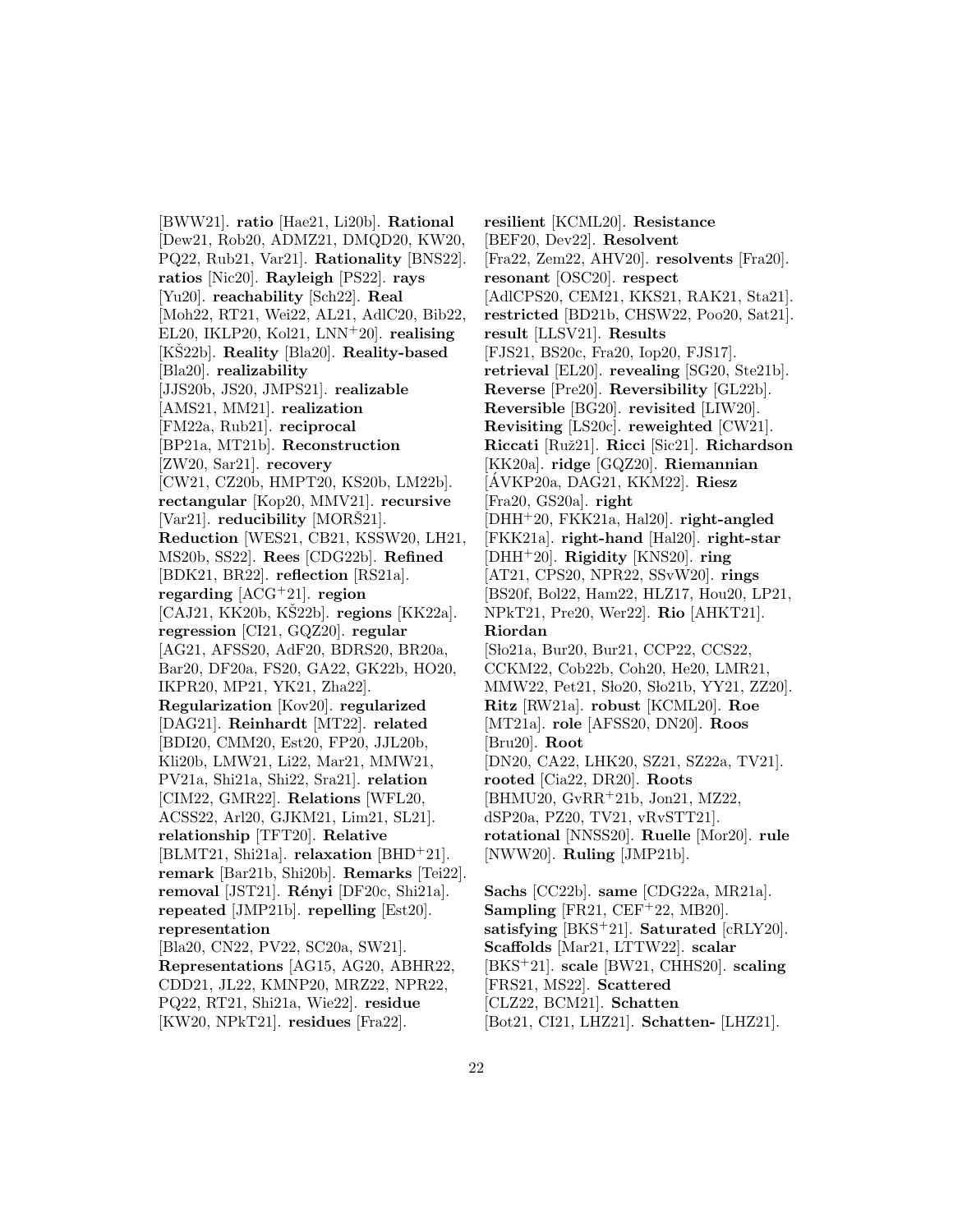**scheme** [AHM20, KCML20, LIW20, SS20]. **schemes** [BMS21, LTTW22]. **Schmidt** [CLRT22, Min22]. **Schur** [BJ20b, Dev22, FKM20, Gow20, Skr20, TT21]. **Schwarz** [XX20]. **Secant** [KMZ20]. **second** [ABG20, BW21, BCOvdD22, CLM20, LWB20, LH21, MC21b, XLS20, YK21]. **second-order** [BW21, MC21b]. **secret** [KCML20]. **sector** [FLT20]. **sectorial** [AS20b, Ala21]. **Sedentary** [God21]. **segments** [LZ20]. **Seidel** [ACG<sup>+</sup>21, BWW21, GKLZ20]. **select** [CRSY22]. **selection** [Shi21b]. **self** [AC21, CCK21b, DH21, ES20, IMT20, MMP21, PPZ21, Pan22, SZ22a, SZ20]. **self-adjoint** [DH21, PPZ21, Pan22, SZ20]. **self-adjointness** [AC21]. **self-conjugate** [ES20]. **self-dual** [SZ22a]. **self-inverse** [CCK21b]. **self-loops** [IMT20]. **self-similarities** [MMP21]. **selfadjoint** [Arl20, CFSiT20, GvRR<sup>+</sup>21b, SH20]. **Semi** [CCK21b, AdF20, MRZ22, MXZ20]. **semi-Hilbertian** [MXZ20]. **Semi-involutory** [CCK21b]. **semi-regular** [AdF20]. **semi-simple** [MRZ22]. **semidefinite** [ANBK22, BGS22, BKR<sup>+</sup>20, CKM20, Fek20, FM20b, GNR20, HMPT20, MMN22]. **semifields** [LS22]. **semigroups** [AG15, AG20, BS20d, CFKO21]. **Seminorm** [MXZ20, Wój20]. **seminorms** [CG20]. **semisimple** [KK20a]. **sense** [ACM20]. **sensitivity** [Mis20]. **separable** [GLS22]. **Separating** [CL20]. **September** [Ano20-49, Ano20-64, Ano21-65, Ano21-60, Ano22-49, Ano22-57]. **sequence** [PSRS20]. **sequences** [FKM20, He20, PW19, PW20, VS21]. **Sergeichuk** [SZ22a]. **series** [Bur21, Dom20]. **set** [BPZ21, CRR20, Cia20b, FPR20, LHK20]. **Sets** [HHS20a, CP20, CLZ22, CAEH<sup>+</sup>22, ES20, GZ20b, HHS21, HW21a, LNP21, MM21, MMP21, MRT20, Pat20, RW21a,

RW22, YLCB21]. **setting** [FP20, JST21]. **several** [DF22, LLH20, Naj20, QSS22, ZM21]. **Shannon** [Sra21]. **sharing** [KCML20]. **sharp** [MLH22, MKE<sup>+</sup>20, WG20a]. **sharpened** [LS20c]. **Sheffer** [LMR21]. **shift** [COB22a, CN21b, CKLL20, EJJL20]. **short** [CWZ22, SW21, SL20b]. **shortest** [Ste21a]. **Shorting** [Arl20]. **sided** [BB22, WW20]. **sides** [Hal20]. **sigma** [FISW21]. **Sign** [BD21b, CS20, RX21, AG21, BCOvdD22, JWZ22, KK22b, Shi20b]. **Sign-restricted** [BD21b]. **Signed** [ADvdH21, HSS<sup>+</sup>21, RS21b, AFG<sup>+</sup>21, AHLvdH21, CH21, CCK21b, LW20a, LW21d, MMN22, OJQ20, SZ21, VB20, WH20, WYQ21]. **Signless** [CWZ22, ZWL20a, AdL21, CLZ20, HLS21b, KLR22, LWB20, LQL21, MT21b, Obo22, SSS21, VTBC20, XW21, ZXL20, ZHG21, ZWL20b]. **similarities** [MMP21]. **similarity** [AdlCPS20, AR21, CN21b, JKX20, TBH20]. **Simple** [GG21, dlCS21, Eld22, IIM<sup>+</sup>21, KLLS22, MRZ22]. **simplex** [PSZ21]. **simplices** [FS20, Dev22]. **simplicial** [KMZ20, Kni20, KL21c]. **Simplifying** [Zhe20]. **Simultaneous** [Her20]. **Single** [LY20, CLY22]. **Single-pass** [LY20]. **Singular** [Djo21, CV21, CJ20, CAJ21, Cos21, FISW21, Fra22, KK22b, KP22, KN20, LS20b, LHK20, LH21, Loe21, MQW20, VCR21, ZS22]. **singularity** [AHV20, GMP22]. **Sinkhorn** [CN20b]. **SISO** [WES21]. **Six** [CdGS12, CdGS20]. **Six-dimensional** [CdGS12, CdGS20]. **size** [CDG22a, FPR20, FW22, MLH22, Rob20, SWW21]. **skeleton** [KLR22]. **skew** [BHBO21, Com21, DGS21b, EGV20, GS21a, KT21, MP22, PS20, Pri22, QSH22, QWW21, SS21a, Sta20b, TFT20, Uru22, dlCP20]. **skew-eigenvalues** [TFT20]. **skew-Hamiltonian** [SS21a, dlCP20]. **skew-involution** [PS20]. **skew-symmetric**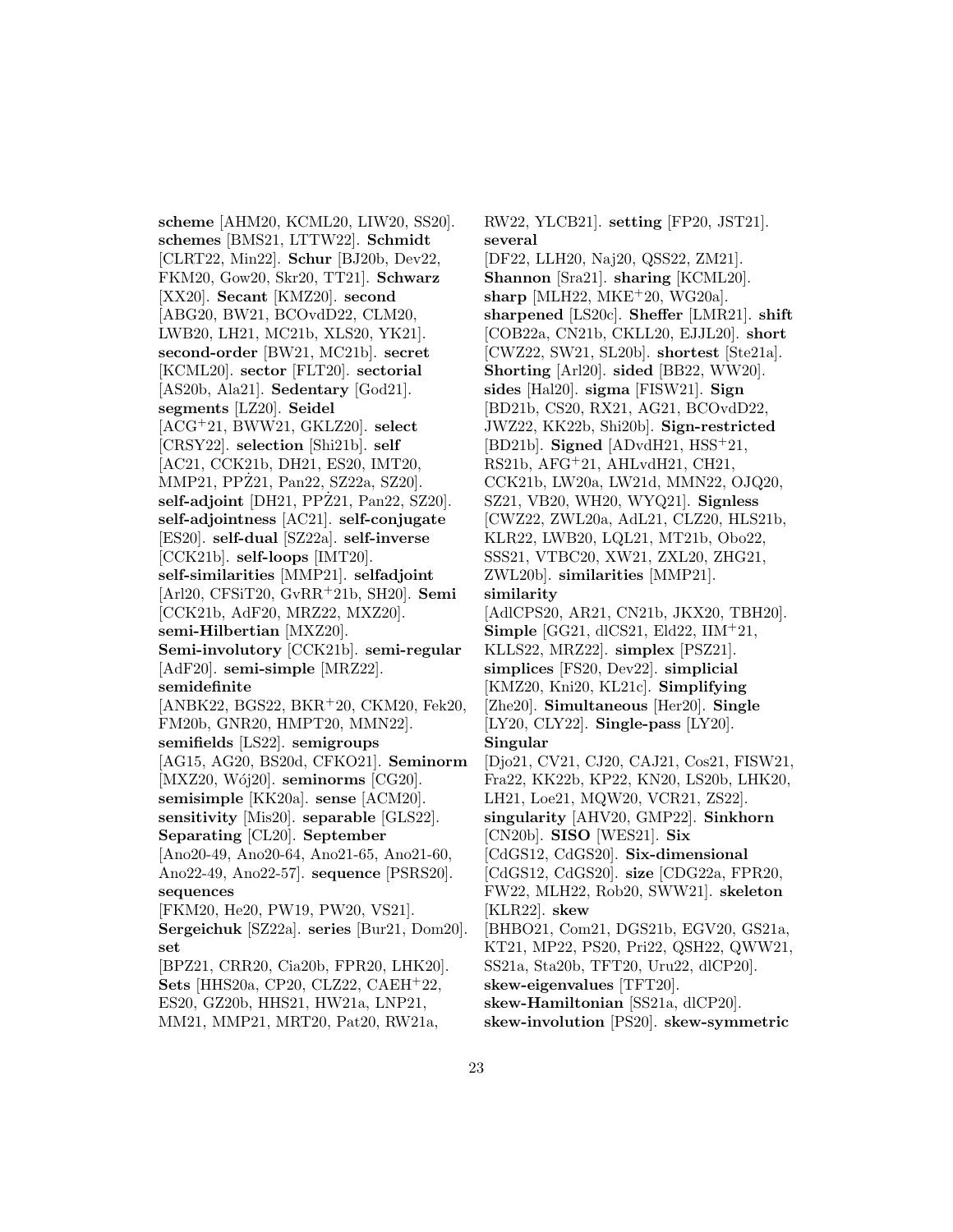[Com21, DGS21b, EGV20, GS21a, KT21, Pri22, Uru22]. **slice** [AdF20]. **small** [Alt22, HW21b, PSRS20]. **smallest** [Csi22, KN20, LW21a, Loe21, LLL22, Obo22, SWW21, WWT20, ZLG20]. **Smirnov** [AOCM20]. **Smith** [BS20e, Wan21]. **smooth** [BS21a, Lub22, MP20a]. **SNIEP** [MM21]. **solutions** [BS21b, KST22]. **solvability** [MP20b]. **solvable** [LNN<sup>+</sup>20, LS20b]. **Solving** [EN22, BF21, fLLV20]. **Some** [AGH20, ABR<sup>+</sup>22, Fra20, GK21, Gow20, Iop20, KUZ22, LHFL20, LH20, Naj20, Sło20, Sło21a, WG20b, AAMR20, APNP+21, BD21a, BdPS21, BDI20, CEJM21, Ces20, COB22a, GLLZ20, GAM20, GPR20, JJL20b, KZPH22, Li22, Los21b, OP21, PZ20, Shi20a, TLC20, TWW20, WSW20, ZJCA20]. **space** [AHV20, BS21a, Ban22, BKS<sup>+</sup>21, CFSiT20, CGP21, FP22, HMPT20, Man22, OM20, dSP20a, ZW21, hB21]. **spaces** [ANAS20, ABHR22, BFMS21, BDI20,  $BKR+20, CG20, CD20, Dj<sub>0</sub>21, FPR20,$ Fek20, Fra22, GKS21, IKLP20, IOT21, JN22, KNS20, MP20a, MORŠ21, MXZ20, PSRS20, Rao21, VMB22, W´oj22a]. **spanning** [BEF20]. **sparse** [AK20, ABW22, BR22, CW21, HMPT20, Kli20b, KS20b]. **sparseness** [GL20a]. **Specht** [Che22]. **special** [GPR20, Mor22, TLC20, AHKT21]. **specified** [AK20]. **Spectra** [BBC<sup>+</sup>22, CCPKP20, DF20a, DH21, JJL20a, AAMR20, AMS21, BS20c, CFKO21, Coo20, DDFM<sup>+</sup>21, GK20, HO20, HS22, JMP21b, KIS21, LW20b, SMA21, SB20, SS21b, Zha21, ZS22]. **spectrahedra** [CEF<sup>+</sup>22, May21, MT22]. **Spectral** [Bou21, CJMP22, DKL<sup>+</sup>22, FOR22, GK22b, GM20, KY21, LS20a, O.21, YYS<sup>+</sup>21, ZvD21, ADGK21, ASS21, AFSS20, AdST22, ACLS20, AC20a, AEGL21, BC22, BHHP21, BDGY21, BR22, Ces20, CLZ20, CWZ22, CLM22, CMS21, CZ20b, CDG21, CDG22a, DYB20, DPR20, DW21, Ere21, FLRS20, FW22, GS21a, GA21, GMR21, GLHNW20,

GK21, GZ20b, GLZ21, HLS21b, KT21, KLLW21, KPP21, LC20, LMW21, LQ21, LW21b, LZ20, LOS20, LG21a, LZ21b, MSZ21, MT21b, MLH22, MR21b, PK21, ST20, SWW21, Sim20, Sim21, Sta20b, Ste21a, SD20, SD21c, WSW20, WG20b, WCF21, WS22, XW21, YD21, ZXL20, ZWF20, ZW20, ZLG20, ZZ21, ZHG21, ZHW21, ZKLS20, ZWL20b, ZWL20a, ZBWL20, hB21]. **spectrally** [ANAS20]. **spectrum** [AGNN20, Ban21, BCFT21, CHT20, CGP22, Coo21, DR20, Fio20, FB21, HP22, LQL21, LLSV21, MPS22, QWW21, XY20c, YW22, ZK21, Zem22, Zhe20]. **spheres** [CVV21, Sol20]. **Spherical** [HW21b, Alf20a, BNS22]. **spillover** [ADGK21]. **spin** [AD20a, AD20b, FHMP21, FHMP22]. **splines** [BGOO21]. **split** [SSS21]. **spread** [BEHK22, Bib22, CL21, LMG20, MSZ21]. **spring** [UZ21, VS20]. **Square** [vRvSTT21, Bar20, Ghi20, VS20]. **square-integer** [VS20]. **squares** [Boj21, CW21, CKTP20, Hal20, Kor21, Lyu20, SC20a]. **Stability** [BCOvdD22, AEGL21, CW21, CLRT22, Cav21, KP21, LLSV21]. **stabilizing** [GG21]. **Stable** [Com21, ADvdH21, Cav21, CHY20, TV21]. **staggered** [KIS21]. **Standard** [KLR22]. **star** [CDM20, CDG22b, DHH<sup>+</sup>20, SS21c, GKK<sup>+</sup>20, KKSV21]. **star-center** [CDM20]. **State** [NPR22, AHM20, ASG22, GL20b, KS22c]. **states** [CJMP22, CN20a, KMNP20, KS22c, SS22]. **static** [GS21b, ZK21]. **status** [JST21]. **step** [BDV21, LM22a, WCS20]. **steps** [CN20b]. **Stieltjes** [Kov20, YGW20]. **Stochastic**  $[K\&22b, AKL+21, BC21, CZ20b, GK20,$ HT22, KK20b, KK22a, Pra20]. **Storage** [CLLK21]. **strength** [HXLL21]. **string**  $[YGW20]$ . **strong**  $[AGK^+21, BHD^+21,$ CS20, FHLS22, GS21c, LOS20, Wój22b].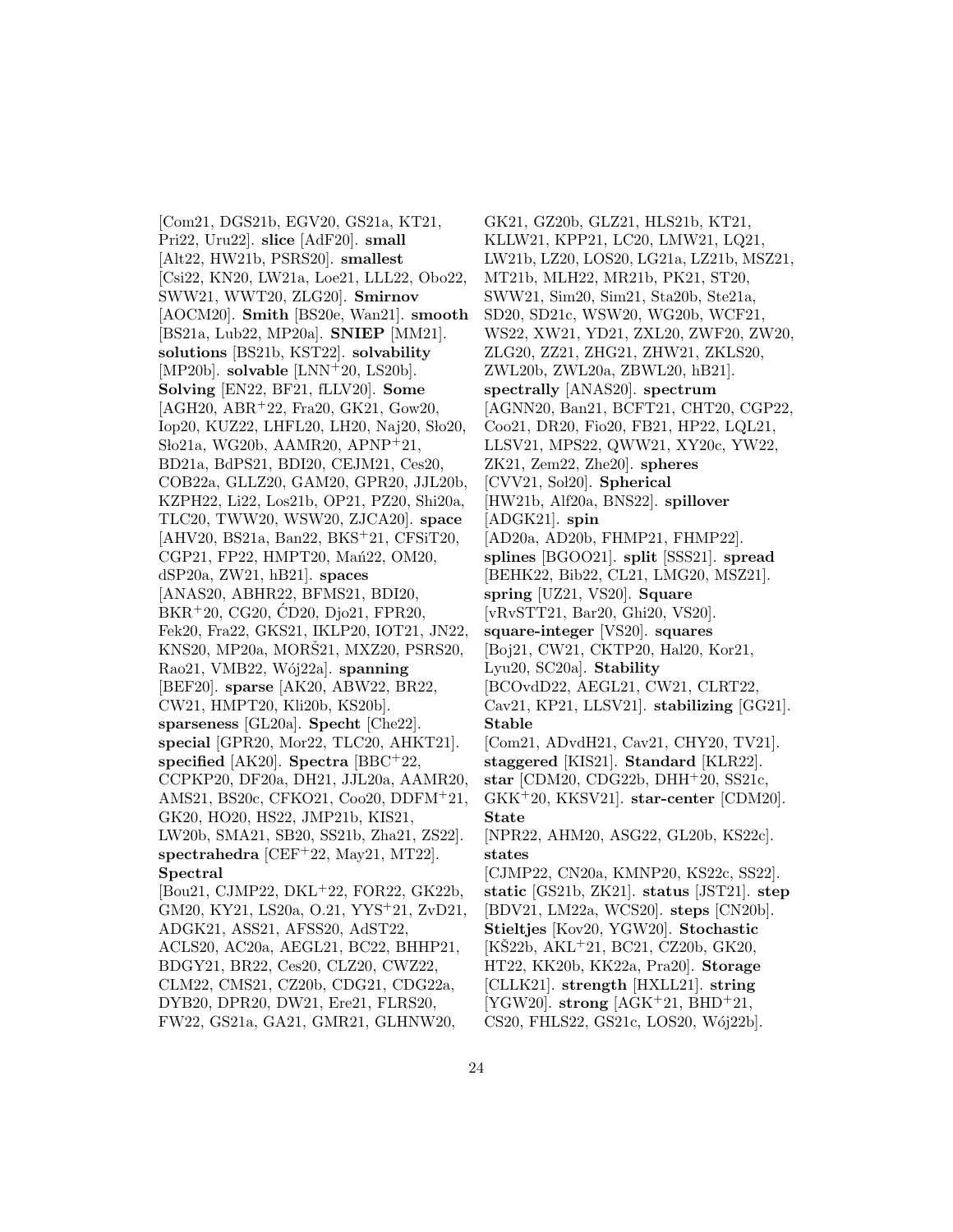**Strongly** [AEGV21, GK22b]. **strongly-regular** [GK22b]. **Structure** [CPTP21, Ham22, XZ21, BS21b, CCU21, FKMM21, JJS20b, KT21, KFS21, Lew21, LP21]. **structure-preserving** [KFS21]. **Structured** [AK20, DL22, SK21a, ADGK21, Cos21, FGM21, GA21, Kov21, KFS21, LHK20, dSP20b, PS22, RS21a]. **structures** [BE20, GA22, Pat20, Tar20, VV22]. **study** [hLqJ21, Sim20]. **subalgebras** [MRZ20, MRZ22, Mig21]. **subclass** [SNK22]. **subcubic** [WH20]. **subgraph** [BD21a]. **subgroups** [DHR20, HWK21, VZ20]. **subject** [DPR20, SDS21]. **submajorization** [BMS20]. **submatrices** [BJ20a, BLR21, CKM20, HW21a, RW21a]. **submonoids** [Got20]. **subnormal** [Kim22]. **subset** [Shi21b]. **subsets** [GMP22, Wer22]. **subshift** [CA22]. **Subspace** [AS20a, AD20a, AD20b, Kin21]. **subspaces** [BCM21, CGP21, GNP22, KK20a, MAG21, Pol20, Rub22, SS21a, WW20, Wój22b, Yos21]. **substochastic** [CC22a, JJL20b]. **Sufficient** [ZWL20b, ZBWL20]. **Suleimanova** [GK20]. **Sum** [LNP21, AT21, BGLR22, Csi22, GLT21, GPRT20, Han22, HD22, KS20a, Onn21, TWD20]. **Sum-full** [LNP21]. **sum-rank** [BGLR22]. **summable** [TD22]. **Sums** [Jai21, AS20a, Arl20, BM20, FJS17, FJS21, GNP22, KL21b, Kli20a, dlCP20]. **sun** [AdST22, SL20b]. **Superalgebras** [IdSSV21, BBNS22, HLS21a, Iop20, KLLS22]. **supercoalgebras** [KUZ22]. **superpairs** [AO22]. **supervisions** [NMS20]. **supported** [AKPS19, KAPS20]. **Supporting** [dAdCG<sup>+</sup>21]. **Supports** [MRV20]. **surely** [Roc20]. **Surjective** [CAEH<sup>+</sup>22, GS20b]. **switching** [BBCD21, GKLZ20]. **Sylvester** [AdF20, BF21, Djo21, Pra20, Sas21]. **Symmetric** [CP21, Kim20, Uru22, AD20a, AD20b, BGS22, Bib22, BGOO21, BR21, CJMP22, CN21b, Com21, CKM20, DGS21b, EGV20, EJJL20, FMR20, FG20, GS21a, Gal21, GK20, HLYZ21, JMP21b, KT21,

KKM22, KNS20, Kor21, KLLS22, LW21a, Lee20, MC21a, Moh22, MO20, PV21a, PS22, Pri22, Rod21, Ste22a, SW21, Wei22, Win21]. **symmetries** [AP20, LDW21]. **Symmetrizable** [MS20a, Sim20]. **Symmetry** [GLZ20, SS22, FKMM21, GA22]. **symplectic** [AdlC20, BJ20b, EV20, GT21, Jai21, JLX22, Mis20,  $\text{\r{S}H21a}$ , Zem22, dlCP20, dlCS21. **system** [BCOvdD22, FGM21]. **Systematic** [Ner20]. **systems** [AOCM21, BPZ21, BW21, Bru20, CMS21, Com21, DK21, GP21, HMPT20, IB22, JN22, Kak20, Lew21, LH21, LG21b, MMW21, RW22, ŠH21b, SV21, ZK21, Zem22, ZS22]. **syzygies** [BT20b]. **Szego** [Fik20, FP21].

**T** [hLqJ21]. **T-eigenvalues** [hLqJ21]. **T.** [ACM20]. **tableaux** [KK20a]. **tables** [PP20]. **tame** [dBS20]. **tau** [EGJP21]. **technique** [KL21b, Sim20]. **techniques** [CLY22]. **Tensor** [HK20, AOCM20, BZZ22, Buc20, KKM22, LS22, LDZ21, Mar21, MQW20, SDS21, XX20, ZBdAF20]. **tensors** [DYB20, GLZ20, HLYZ21, KZPH22, hLqJ21, MO20, Rod21, YLCB21]. **term** [FdCP20]. **terms** [CLL20, CLT22, DW21, FLRS20, HHD20, LW21c, NWW20, NYW22, WWT20, WWJ20, WG20a, XWT20, ZWL20b]. **ternary** [AC20b]. **Terwilliger** [FM20a, LIW20]. **tessellable** [KIS21]. **Testing** [Ans21]. **tetrahedrally** [Bru20]. **tetrahedron** [Mor22]. **th** [GZZ21, GvRR<sup>+</sup>21b, dSP20a]. **their** [AGNN20, Ala21, ADMZ21, BDSS21, BC21, BCR20, CLRT22, CIM22, Coh20, CDG22a, DN20, FLRS20, Fid22, HS22, IKLP20, JJS20a, LZ21a, LL21e, Moh22, OdFVM21, QWW21, SS21a, SB20, TFT20, Zha21]. **theorem** [AC20a, BJ20b, CN21a, CC22b, GS20a, HR20, Kli20b, Mur22, PR22a, QJW20, Shi22, Tei22, WW20, XY20b, KKOO22]. **theorems** [Adr22, ACSS22, GRR22, MT21a, UZ21].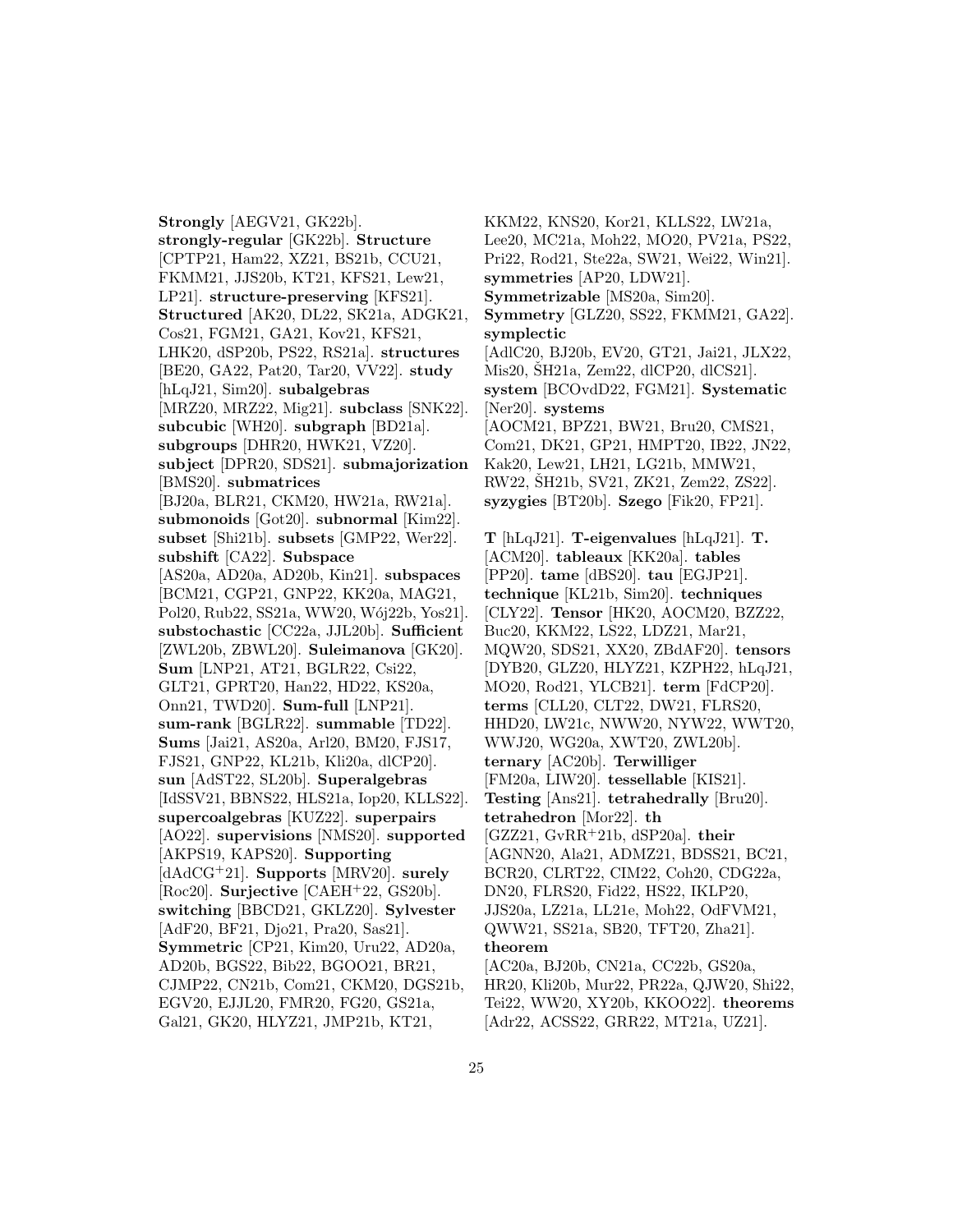**theoretic** [BHHP21, Mar21]. **theoretical** [KS22a]. **Theory** [MP22, ABC<sup>+</sup>22, BLMT21, CLY22, Djo21, DN20, FKK<sup>+</sup>21b, GZ20b, KS22a, KZPH22, LNN<sup>+</sup>20, MMV21, RT21, SNK22, dAdCG<sup>+</sup>21, hB21]. **third** [GF20, hLqJ21, ZBdAF20]. **third-order** [hLqJ21, ZBdAF20]. **Thompson** [CZ22a]. **Thorin** [GS20a]. **those** [WFL20]. **three** [Alt22, CL20, MRT20, NdLO21, Row20, RS21b, dBS20]. **threshold** [AFSS20, FM22b, GZZ21, Tur21, VTBC20]. **thresholding** [DL22]. **tight** [DO22, FS20]. **tilting** [EGL21]. **time** [BW21, CMS21, DK21, LV22, Lew21, Zha22]. **time-limited** [BW21, DK21]. **Tipping** [Tho22]. **Toeplitz** [PW20, BDSS21, CCGV<sup>+</sup>20, EGV20, Los21b, Lub22, PW19, Pri22, Rob20, RS21a, Shi21c]. **token** [DDFM<sup>+</sup>21]. **tolerance** [Lim21]. **tool** [Mar21]. **tools** [CLY22]. **topics** [BDI20, FP20]. **topological** [GMR22]. **topology** [Win21]. **toric** [KMZ20]. **Total** [FJS17, FJS21, BW22, MMW22]. **totally** [CCU21, CZ22b, GR21, MMV21, Sło20, Sho<sub>21a</sub>, **tournament** [BCF<sup>+</sup>20]. **tournaments** [BBCL22]. **Trace**  $[SL21, EM\dot{S}V22, HT22, Li22, MM21, MS20a,$ UZ21, Vit21]. **trace-zero** [MM21]. **traces** [Li22]. **Tracial** [Skr20, CN20a]. **trains** [ZBdAF20]. **transfer** [AHM20, ASG22, GL20b, KS22c]. **transform** [MB20, PTD22]. **Transformation** [BS20d, MC21b]. **transformations** [AdlCPS20, AR21, KFS21, Pan20, Pan22, Yam21, dlPG21]. **transient** [KCPMNS21]. **transitions** [BBW20]. **translation** [CLZ22, LTTW22]. **transportation** [CCK21a]. **TRASE** [Sar21]. **Tree** [JWZ22, BJP21, ET20, GR22, GRR22]. **Trees** [AvDF20, GM22, LW21b, ACD22, BEF20, Cia22, DR20, FB21, JGZ21, LQL21, LZ20, OdFVM21, SGGZ21, WZT20, XY20c, XLYS20, YW22, Yaz21]. **triangle** [Csi22].

**triangle-free** [Csi22]. **triangles** [Pet21, ZHG21]. **Triangular** [Yan22, BS20b, BS20f, CLW22, CMT21, Dew21, FGDY20, GOZ21, JLX22, Loe21, Mis22, RKBA21, TBH20, Uru22, VdSPdS20, WZL21, ZG21]. **Triangulated** [BC21]. **tridiagonal** [Hu21]. **Tridiagonalization** [GP21]. **trinomial** [MMZ20]. **triple** [RS21a]. **triple-structured** [RS21a]. **triples** [GLP21]. **tripotents** [AT21]. **trivial** [Alf20b, ABSV21]. **Tropical** [GN20, DZCY22, KCPMNS21, NWW20, NYW22, Xie21, Yu20]. **truncated** [VCR21, Zal22]. **truncation** [BW21, DK21, Mis22]. **Tucker** [ZBdAF20]. **tuples** [BFMS21, Che22, Fek20, GS22]. **Tur´an** [ZWF20]. **twin** [Bas21]. **twins** [Cia20a]. **Twirling** [GL21]. **Two** [AHLvdH21, BB22, LM22a, AT21, ADvdH21, Bla20, Buc20, CCCS21, EN22, GLT21, HHS20b, KS20a, Kor21, KP22, LHFL20, MS21, NdLO21, SZ21, WW20, WZW<sup>+</sup>21, WCS20, XX20, XY20b, YD21, ZLG20, dLMO20]. **two-band** [CCCS21]. **Two-connected** [AHLvdH21]. **two-dimensional** [Bla20]. **two-isometries** [MS21]. **two-level** [XX20]. **two-parameter** [EN22, KP22]. **Two-sided** [BB22, WW20]. **Two-step** [LM22a, WCS20]. **type** [ACSS22, AOCM21, CLM20, CA22, CCL21, DN21, Fra20, GOZ21, GR22, GS20a, HHS20b, JL20, Le22, LLH20, LLW21, MT21a, Sim21, SZ22a, YZ20, YLCB21, KKOO22]. **types** [Alt22]. **Typical** [BBS20].

**Ulam** [BS21a, Ban22]. **ultrametric** [Yu20]. **unbalanced** [Sta20a]. **unbounded** [FPR20]. **underlying** [WFL20]. **undirected** [ACLG21]. **unexpected** [DFH<sup>+</sup>20]. **unicity** [W´oj22b]. **unicyclic** [BP20, BDVR21, LW20b, LQL21, QLCM20, YYS<sup>+</sup>21]. **unified** [CZ22b, VS21]. **Uniform** [ZLG20, BMS20, CHT20, LL21c, MT21a, Sch22, SWW21, SWW22, WSW20, XW21,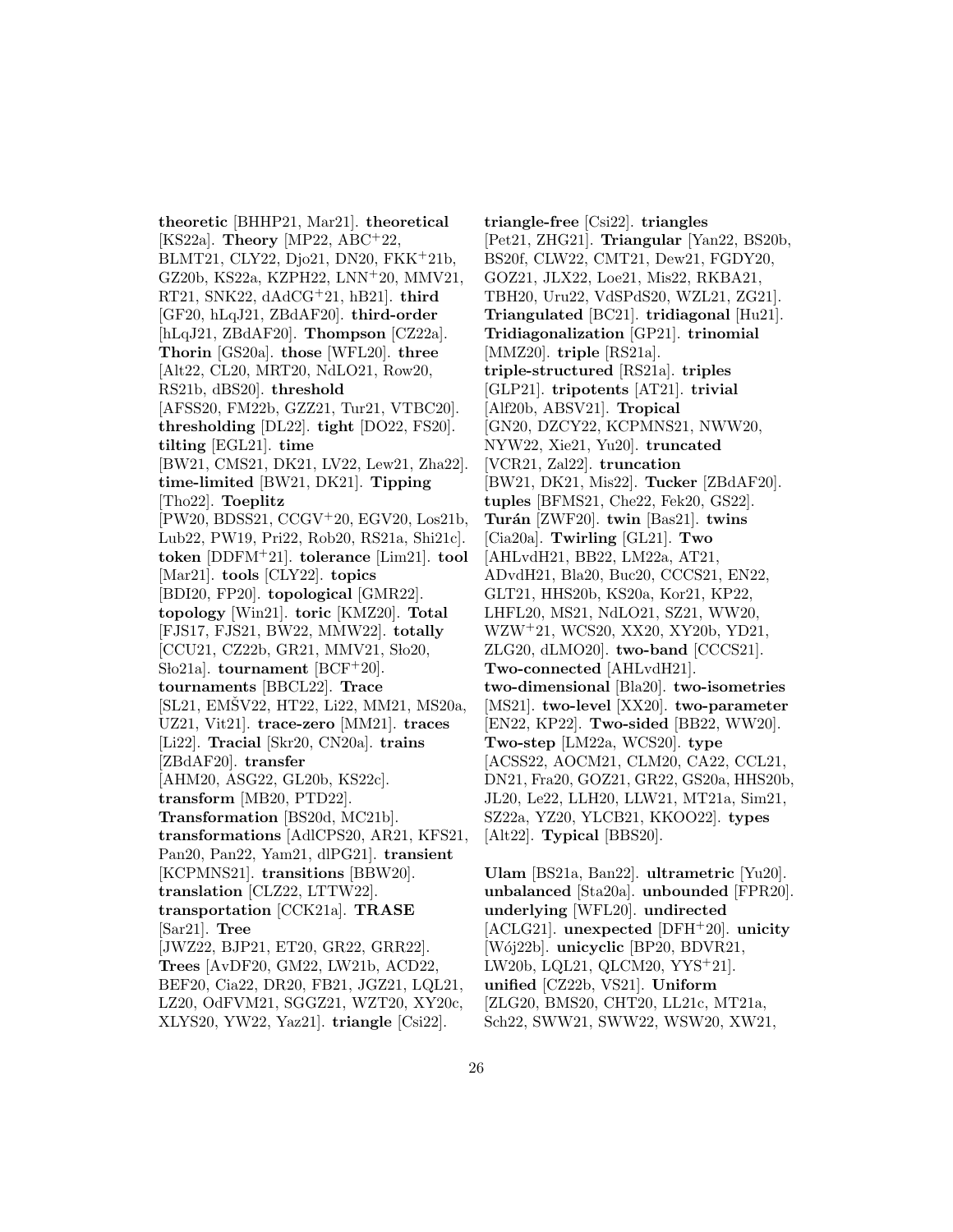ZZ21, Zhe20, Zhe21]. **uniformity** [GRR22]. **unifying** [Min22]. **unimodular** [BBCL22, PSRS20]. **union** [HO20, Zal22]. **unipotents** [Pre20]. **uniqueness** [HHS20a, Li20b]. **unit** [Alf20a, BBC<sup>+</sup>22, FG20, HHD20, JLX22, LW21c, LWH21, SK21b, Wój22b, XZWT20]. **unital** [CAEH<sup>+</sup>22, JN22]. **unitaries** [FHMP21, FHMP22, FOP22, PR22b]. **Unitarily** [ANBK22, DLL20]. **Unitary** [CN21b, AdlCPS20, BL20, CXZ22, CAEH<sup>+</sup>22, FR21, GL21, GvRR21a, Hua22, KIS21, KFS21, NS21, PR22b, PV21b, Poo20, VB20]. **units** [DHR20]. **Universal** [HO20, JMPS21, CGP21, CGP22, JS20]. **Universality** [FOP22]. **unknown** [SL20a]. **unmeasured** [ADGK21]. **Updating** [ADGK21]. **Upper** [BS20b, CCGV<sup>+</sup>20, MT21b, CLW22, MLH22, MP21, Uru22, VdSPdS20, WG20a, WG20b, WZL21]. **Using** [KCPMNS21, AHV20, BBW20, CLLK21, EN22, GS21b, MB20, Mur22].

**value** [CEM21, CV21, Cia22, KN20, LLW20, LHK20, Loe21, MQW20, Sha22, VCR21]. **values** [ACD22, AG15, AG20, CJ20, CAJ21, Cos21, KK22b, Li20a, LLW21]. **Vandermonde** [BDGY21, KN20, MMV21, Yan21]. **variable**

[GP21]. **variables** [QSS22]. **variant** [ZX20]. **Variational** [Shi21a]. **varieties** [CVV21, IdSSV21, KMZ20, Koz21]. **Vector** [KMNP20, BKS<sup>+</sup>21, CFSiT20, CG20, CD20]. **vectors**

[ACG<sup>+</sup>21, EL20, FISW21, HW21b, PV22]. **Verdière** [MS20b]. **version** [LS20c]. **Vertex** [BD21a, WYF<sup>+</sup>20, GMR22, JST21,

PSZ21, SZSMB20, WWT20, Zhu21].

**Vertex-connectivity** [WYF<sup>+</sup>20].

**vertex-degree-based** [GMR22].

**vertex-weighted** [SZSMB20]. **vertical**

[MG21]. **Vertices** [Wój22b, BBG21, BP20, GM22, Goe21, KSSW20, KS22c, MPRS21,

NdLO21, WWJ20, XWT20, dLMO20]. **via**

[AdF20, Ans21, BT20b, CDD21, CHHS20, DYB20, FKMM21, FKK21a, GLS22, HW21a, KSSW20, LHZ21, MQW20, MPRS21, PP20, SDS21, ZBdAF20]. **viewpoint** [LIW20]. **violations** [Li20a]. **volume** [CEF<sup>+</sup>22, CKM20, SG20].

#### **walk**

[CMP21, KIS21, MPRS21, Wan21, WFSS20]. **walks** [BHHP21, BW22, God21, IMT20, KKS21, KSY21, KS22c, SMA20, Zha22]. **Ward** [LMR21]. **Waring** [BT20b, Kis22]. **Wasserstein** [DLVV21, HK20, Min22]. **wavelets** [CCCS21]. **way** [KMNP20]. **Weak** [JJL20b, BBNS22, GOZ21, GS21c, MRT20]. **weak-type** [GOZ21]. **Weakly** [AAF<sup>+</sup>21, TD22]. **weight** [AHZ22, CEM21]. **weight-equitable** [AHZ22]. **Weighted** [BGOO21, CMM20, COB22a, CN21b, EJJL20, Han21, IIM<sup>+</sup>21, LW21b, PV21a, SZSMB20, WS22, Zhu21]. **weights** [GM22]. **Wenzel** [CJ20, GLLZ20]. **Weyl** [Ces20, FOP22, MZ22]. **Weyr** [BFPS21]. **wheel** [BBG21, Goe21]. **which** [Alf20a, tHvdM21]. **whose** [GK20, KLS21, KCML20, LWB20, Lyu20, MR21a, SS21c, Sta20b]. **without** [AHKT21, CWZ22, CD20, JMP21a, LWYL20]. ´ **witnesses** [CJMP22]. **Wong** [SL20b]. **worst** [CV21]. **worst-case** [CV21]. **Wronskian** [MPR22]. **Wu** [CRSY22].

**Zagreb** [FLRS20]. **Zelisko** [BS21b]. **zero** [AEGV21, BB22, BES21, CPS20, KKSV21, KL21b, LNP21, MM21, Vit21]. **zero-sumfree** [LNP21]. **zeros** [KST22]. **Zeta** [BCR20, Her20, LLH20, Zak21, IIM<sup>+</sup>21, Kad20, KKS21, Mor20, SC20b, Zhu21]. **Zetaequivalent** [Her20]. **Zhou** [SL20b].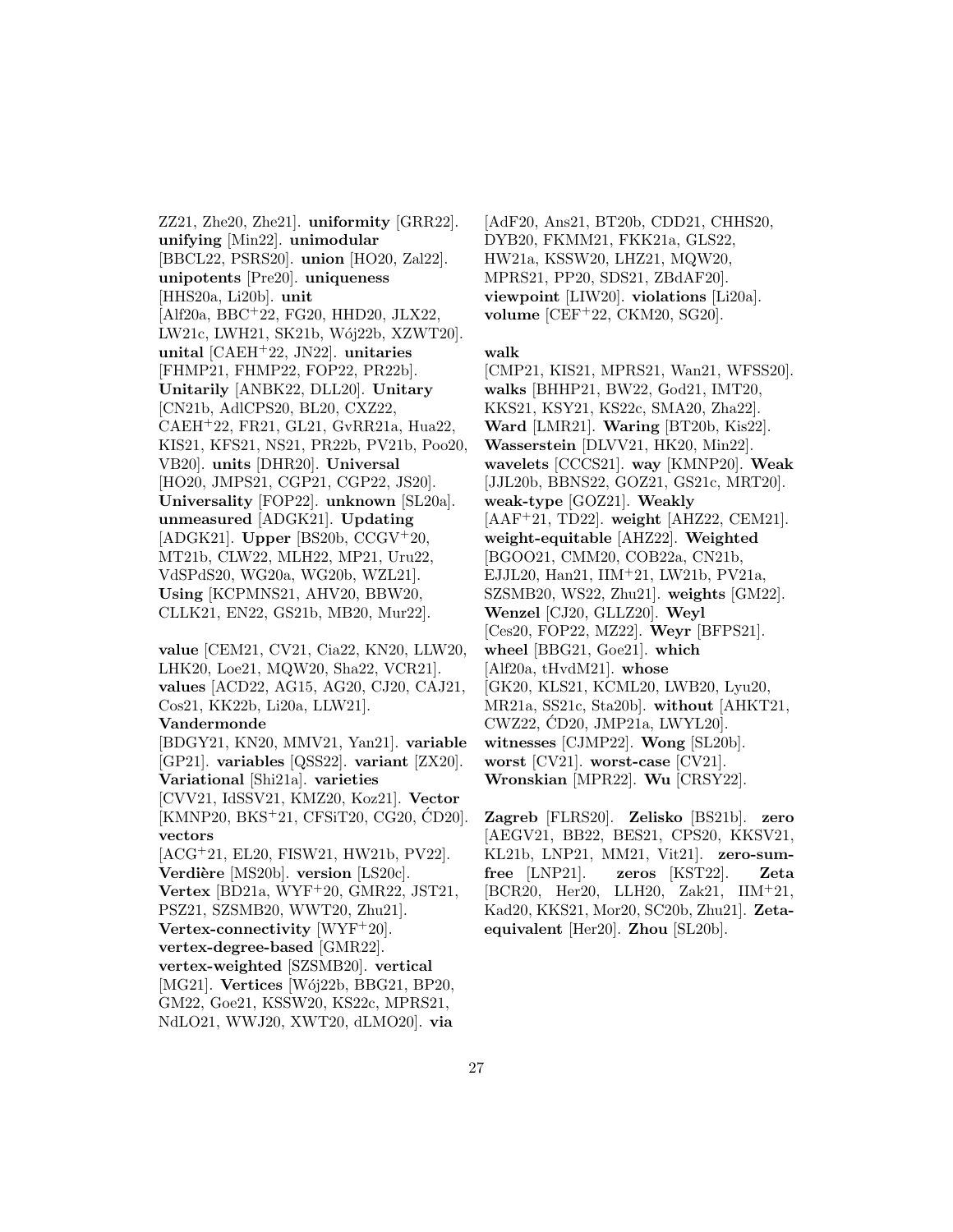## **References**

## **uoan:2022:JCM**

 $[0110MM+22]$  Jacqueline  $0110o$ àn, Ján Mináč, Lyle Muller, Tung T. Nguyen, and Federico W. Pasini. Joins of circulant matrices. Linear Algebra and its Applications, 650(??):190–209, October 1, 2022. CODEN LAA-PAW. ISSN 0024-3795 (print), 1873-1856 (electronic). URL http://www.sciencedirect. com/science/article/pii/ S002437952200221X.

#### **Arizmendi:2021:EGR**

[AA21] Gerardo Arizmendi and Octavio Arizmendi. Energy of a graph and Randic index. Linear Algebra and its Applications, 609(??):332–338, January 15, 2021. CODEN LAA-PAW. ISSN 0024-3795 (print), 1873-1856 (electronic). URL http://www.sciencedirect. com/science/article/pii/ S002437952030447X.

#### **Akbari:2022:ELG**

[AAAH22] Saieed Akbari, Abdullah Alazemi, Milica Andelić, and Mohammad Ali Hosseinzadeh. On the energy of line graphs. Linear Algebra and its Applications, 636(??):143–153, March 1, 2022. CODEN LAA-PAW. ISSN 0024-3795 (print), 1873-1856 (electronic). URL http://www.sciencedirect. com/science/article/pii/ S0024379521004286.

### **Adm:2021:WHD**

[AAF<sup>+</sup>21] Mohammad Adm, Khawla Almuhtaseb, Shaun Fallat, Karen Meagher, Shahla Nasserasr, Mahsa N. Shirazi, and A. S. Razafimahatratra. Weakly Hadamard diagonalizable graphs. Linear Algebra and its Applications, 610(??):86–119, February 1, 2021. CODEN LAA-PAW. ISSN 0024-3795 (print), 1873-1856 (electronic). URL http://www.sciencedirect. com/science/article/pii/ S0024379520304663.

#### **Ahanjideh:2022:LED**

[AAFT22] M. Ahanjideh, S. Akbari, M. H. Fakharan, and V. Trevisan. Laplacian eigenvalue distribution and graph parameters. Linear Algebra and its Applications, 632 (??):1–14, January 1, 2022. CODEN LAAPAW. ISSN 0024-3795 (print), 1873-1856 (electronic). URL http: //www.sciencedirect.com/ science/article/pii/S0024379521003451.

### **Abiad:2022:CG**

Aida Abiad, Carlos A. Alfaro, Kristin Heysse, and Marcos C. Vargas. Codeterminantal graphs. Linear Algebra and its Applications, 650(??):1–25, October 1, 2022. CODEN LAA-PAW. ISSN 0024-3795 (print), 1873-1856 (electronic). URL http://www.sciencedirect. com/science/article/pii/ S0024379522002142.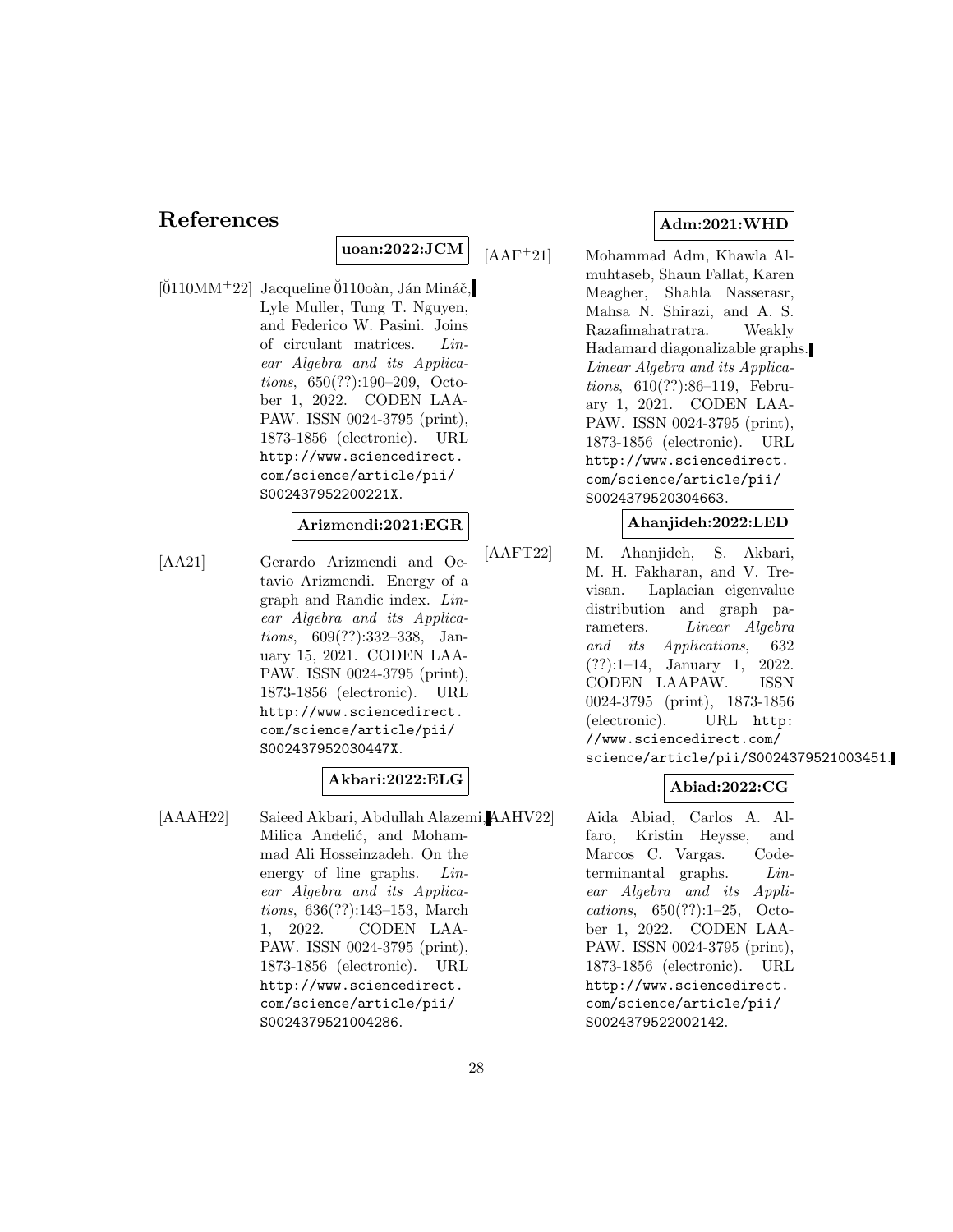#### **Andrade:2020:SSC**

[AAMR20] Enide Andrade, Luis Arrieta, Cristina Manzaneda, and María Robbiano. On the spectra of some g-circulant matrices and applications to nonnegative inverse eigenvalue problem. Linear Algebra and its Applications,  $590(??):1-21$ , April 1, 2020. CODEN LAA-PAW. ISSN 0024-3795 (print), 1873-1856 (electronic). URL http://www.sciencedirect. com/science/article/pii/ S0024379519305439.

#### **Araujo:2022:MTI**

[ABC<sup>+</sup>22] João Araújo, Wolfram Bentz, Peter J. Cameron, Michael Kinyon, and Janusz Konieczny. Matrix theory for independence algebras. *Linear* Algebra and its Applications, 642(??):221–250, June 1, 2022. CODEN LAA-PAW. ISSN 0024-3795 (print), 1873-1856 (electronic). URL http://www.sciencedirect. com/science/article/pii/ S0024379522000647.

#### **Alhevaz:2020:SLE**

[ABG20] Abdollah Alhevaz, Maryam Baghipur, and Hilal Ahmad Ganie. On the second largest eigenvalue of the generalized distance matrix of graphs. Linear Algebra and its Applications, 603(??):226–241, October 15, 2020. CODEN LAA-PAW. ISSN 0024-3795 (print), 1873-1856 (electronic). URL http://www.sciencedirect.

### com/science/article/pii/ S0024379520302664.

#### **Armenta:2022:DFM**

[ABHR22] Marco Armenta, Thomas Br{ustle, Souheila Hassoun, and Markus Reineke. Double framed moduli spaces of quiver representations. Linear Algebra and its Applications, 650(??):98–131, October 1, 2022. CODEN LAA-PAW. ISSN 0024-3795 (print), 1873-1856 (electronic). URL http://www.sciencedirect. com/science/article/pii/ S0024379522002129.

## **Arevalo:2021:GFD**

[ABR21] N. E. Arévalo, R. O. Braga, and V. M. Rodrigues. Graphs with few distinct eigenvalues and extremal energy. Linear Algebra and its Applications, 620(??):147–167, July 1, 2021. CODEN LAA-PAW. ISSN 0024-3795 (print), 1873-1856 (electronic). URL http://www.sciencedirect. com/science/article/pii/ S002437952100094X.

#### **Andrade:2022:SFI**

[ABR<sup>+</sup>22] Enide Andrade, Andréa Soares Bonifácio, María Robbiano, Jonnathan Rodríguez, and Katherine Tapia. Some families of integral mixed graphs. Linear Algebra and its Applications, 641(??):48–66, May 15, 2022. CODEN LAA-PAW. ISSN 0024-3795 (print), 1873-1856 (electronic). URL http://www.sciencedirect.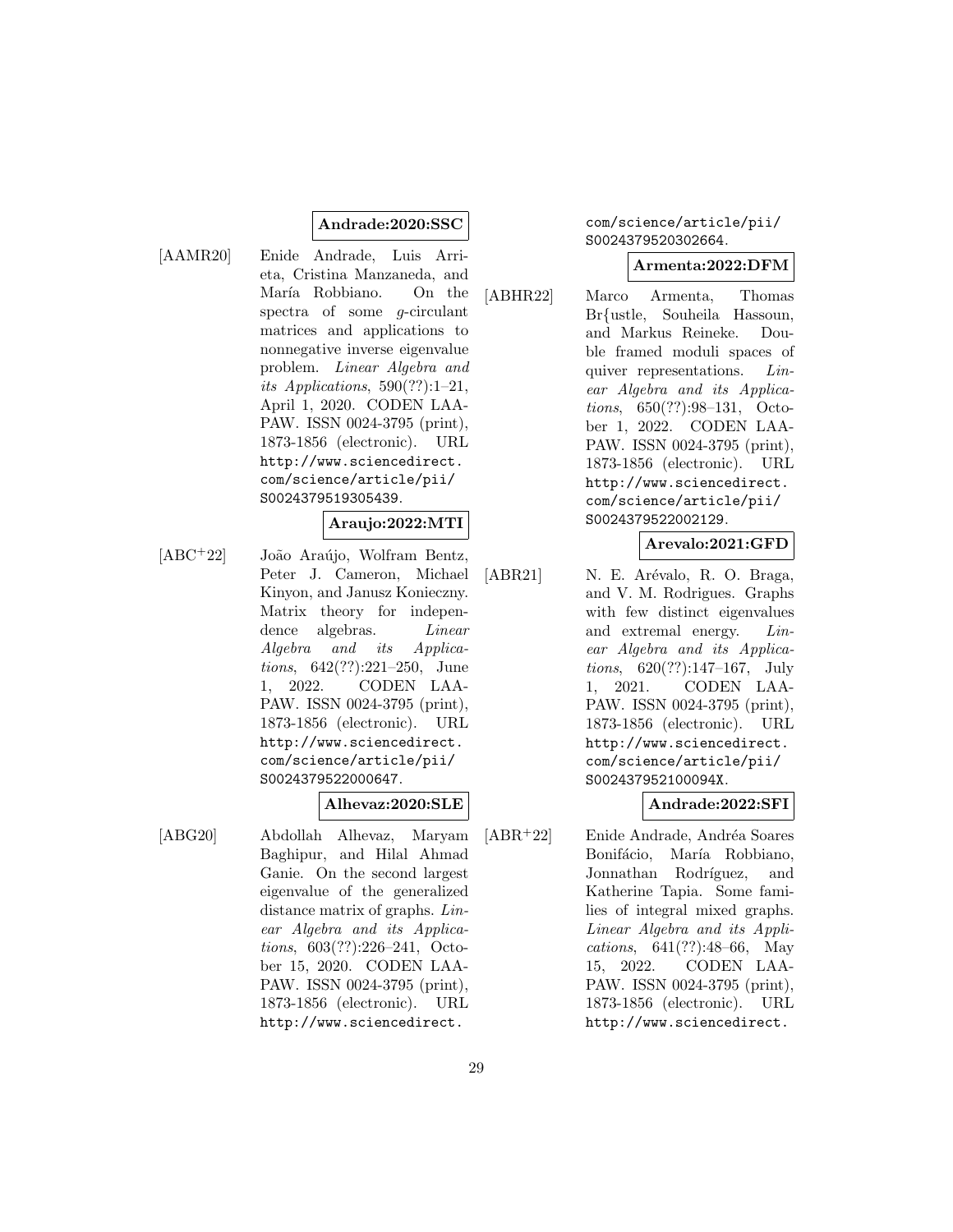#### com/science/article/pii/ S0024379522000374.

## **Alfaro:2021:GFT**

[ABSV21] Carlos A. Alfaro, Michael D. Barrus, John Sinkovic, and Ralihe R. Villagrán. Graphs with few trivial characteristic ideals. Linear Algebra and its Applications, 615(??):155–174, April 15, 2021. CODEN LAA-PAW. ISSN 0024-3795 (print), 1873-1856 (electronic). URL http://www.sciencedirect.

## **Araujo:2022:MDP**

com/science/article/pii/ S0024379520305917.

[ABW22] Igor Araujo, József Balogh, and Yuzhou Wang. Maximum determinant and permanent of sparse 0–1 matrices. Linear Algebra and its Applications, 645(??):194–228, July 15, 2022. CODEN LAA-PAW. ISSN 0024-3795 (print), 1873-1856 (electronic). URL http://www.sciencedirect. com/science/article/pii/ S0024379522001215.

#### **Altenberg:2020:NSR**

[AC20a] Lee Altenberg and Joel E. Cohen. Nonconcavity of the spectral radius in Levinger's theorem. Linear Algebra and its Applications, 606 (??):201–218, December 1, 2020. CODEN LAAPAW. ISSN 0024-3795 (print), 1873- 1856 (electronic). URL http://www.sciencedirect. com/science/article/pii/ S0024379520303517.

## **Angelini:2020:ITF**

[AC20b] Elena Angelini and Luca Chiantini. On the identifiability of ternary forms. Linear Algebra and its Applications, 599(??):36–65, August 15, 2020. CODEN LAA-PAW. ISSN 0024-3795 (print), 1873-1856 (electronic). URL http://www.sciencedirect. com/science/article/pii/ S0024379520301774.

## **Amorim:2021:CPS**

[AC21] Erik Amorim and Eric A. Carlen. Complete positivity and self-adjointness. Linear Algebra and its Applications, 611(??):389–439, February 15, 2021. CODEN LAA-PAW. ISSN 0024-3795 (print), 1873-1856 (electronic). URL http://www.sciencedirect. com/science/article/pii/ S0024379520305218.

### **Andrade:2022:PVC**

[ACD22] Enide Andrade, Lorenzo Ciardo, and Geir Dahl. Perron values and classes of trees. Linear Algebra and its Applications, 639(??):135–158, April 15, 2022. CODEN LAA-PAW. ISSN 0024-3795 (print), 1873-1856 (electronic). URL http://www.sciencedirect. com/science/article/pii/ S0024379522000064.

## **Akbari:2021:QHR**

 $[ACG+21]$  S. Akbari, S. M. Cioabă, S. Goudarzi, A. Niaparast, and A. Tajdini. On a question of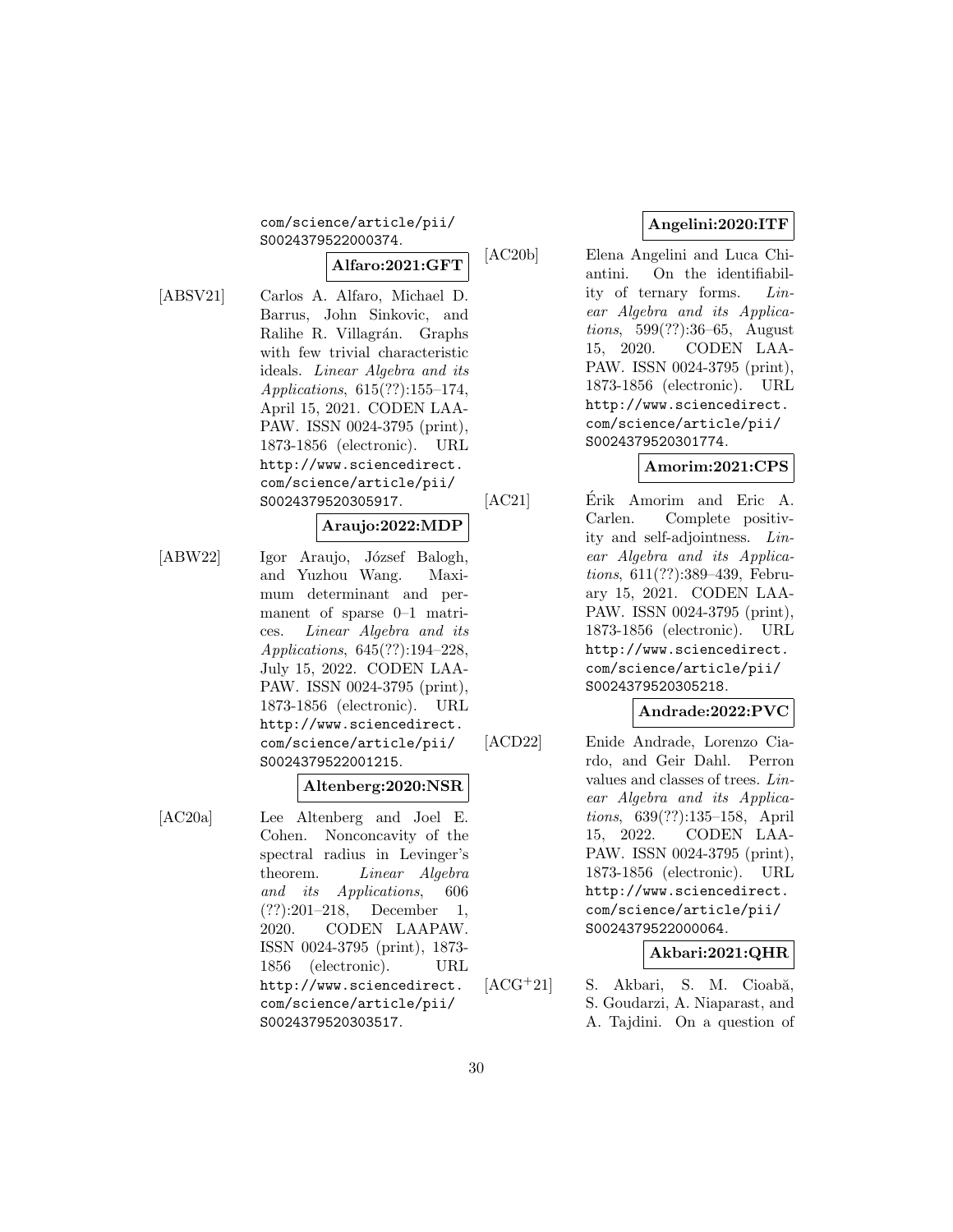Haemers regarding vectors in the nullspace of Seidel matrices. Linear Algebra and its Applications, 615(??):194–206, April 15, 2021. CODEN LAA-PAW. ISSN 0024-3795 (print), 1873-1856 (electronic). URL http://www.sciencedirect. com/science/article/pii/ S0024379521000057.

## **Averkov:2021:LCU**

[ACLG21] G. Averkov, A. Chavez, J. A. De Loera, and B. Gillespie. The lattice of cycles of an undirected graph. Linear Algebra and its Applications, 611(??):213–236, February 15, 2021. CODEN LAA-PAW. ISSN 0024-3795 (print), 1873-1856 (electronic). URL http://www.sciencedirect. com/science/article/pii/ S0024379520305103.

### **Alpay:2020:PSF**

[ACLS20] Daniel Alpay, Fabrizio Colombo, Izchak Lewkowicz, and Irene Sabadini. On pseudo-spectral factorization over the complex numbers and quaternions. Linear Algebra and its Applications, 606(??):90–126, December 1, 2020. CODEN LAA-PAW. ISSN 0024-3795 (print), 1873-1856 (electronic). URL http://www.sciencedirect. com/science/article/pii/ S0024379520303499.

## **Arias:2020:COS**

[ACM20] M. Laura Arias, Gustavo [AD20a] Corach, and Alejandra Maestripieri. On complementable operators in the sense of T. Ando. Linear Algebra and its Applications, 594(??):158–176, June 1, 2020. CODEN LAA-PAW. ISSN 0024-3795 (print), 1873-1856 (electronic). URL http://www.sciencedirect. com/science/article/pii/ S0024379520300781.

## **Andrade:2021:CLM**

[ACOM21] Enide Andrade, Dante Carrasco-Olivera, and Cristina Manzaneda. On circulant like matrices properties involving Horadam, Fibonacci, Jacobsthal and Pell numbers. Linear Algebra and its Applications, 617(??):100–120, May 15, 2021. CODEN LAA-PAW. ISSN 0024-3795 (print), 1873-1856 (electronic). URL http://www.sciencedirect. com/science/article/pii/ S0024379521000355.

## **Alpay:2022:BLT**

[ACSS22] Daniel Alpay, Fabrizio Colombo, Irene Sabadini, and Baruch Schneider. Beurling–Lax type theorems and Cuntz relations. Linear Algebra and its Applications, 633(??):152–212, January 15, 2022. CODEN LAA-PAW. ISSN 0024-3795 (print), 1873-1856 (electronic). URL http://www.sciencedirect. com/science/article/pii/ S0024379521003736.

## **Albertini:2020:CSC**

Francesca Albertini and Domenico D'Alessandro. Corrigendum to "Subspace controllability of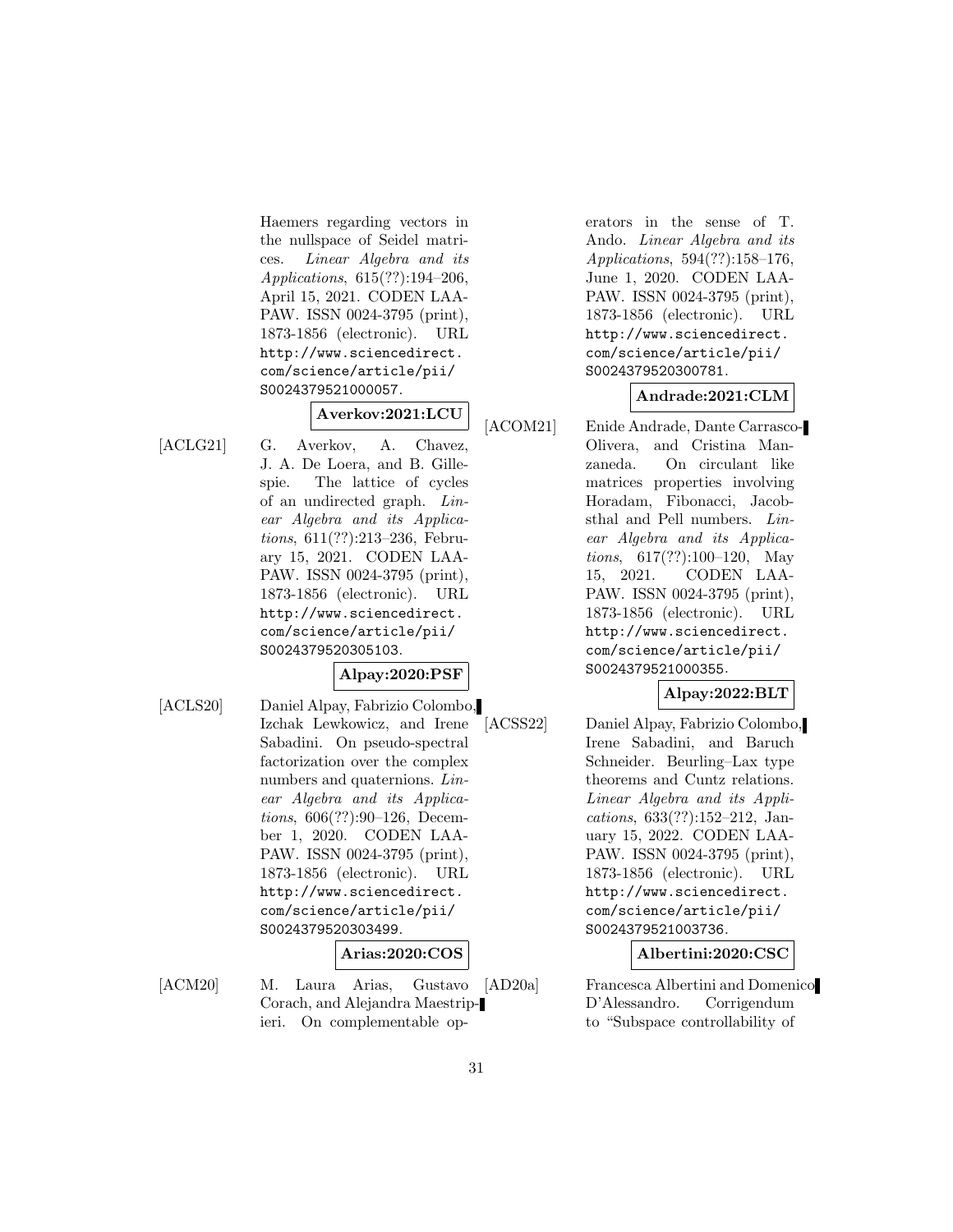bipartite symmetric spin networks" [Linear Algebra Appl. **585** (2020) 1–23]. Linear Algebra and its Applications, 603(??):508–510, October 15, 2020. CODEN LAA-PAW. ISSN 0024-3795 (print), 1873-1856 (electronic). URL http://www.sciencedirect. com/science/article/pii/ S0024379520303141. See [AD20b].

### **Albertini:2020:SCB**

[AD20b] Francesca Albertini and Domenico D'Alessandro. Subspace controllability of bipartite symmetric spin networks. Linear Algebra and its Applications, 585(??):1–23, January 15, 2020. CODEN LAA-PAW. ISSN 0024-3795 (print), 1873-1856 (electronic). URL http://www.sciencedirect. com/science/article/pii/ S0024379519304239. See corrigendum [AD20a].

### **Altavilla:2020:ESS**

[AdF20] A. Altavilla and C. de Fabritiis. Equivalence of slice semi-regular functions via Sylvester operators. Linear Algebra and its Applications, 607(??):151–189, December 15, 2020. CODEN LAA-PAW. ISSN 0024-3795 (print), 1873-1856 (electronic). URL http://www.sciencedirect. com/science/article/pii/ S0024379520303827.

#### **Adhikari:2021:USM**

[ADGK21] Bibhas Adhikari, Biswa Nath

Datta, Tinku Ganai, and Michael Karow. Updating structured matrix pencils with no spillover effect on unmeasured spectral data and deflating pair. Linear Algebra and its Applications, 624(??):318–348, September 1, 2021. CODEN LAA-PAW. ISSN 0024-3795 (print), 1873-1856 (electronic). URL http://www.sciencedirect. com/science/article/pii/ S0024379521001816.

### **Akbari:2021:HND**

[ADGKM21] S. Akbari, K. C. Das, S. Khalashi Ghezelahmad, and F. Koorepazan-Moftakhar. Hypoenergetic and nonhypoenergetic digraphs. Linear Algebra and its Applications, 618(??):129–143, June 1, 2021. CODEN LAA-PAW. ISSN 0024-3795 (print), 1873-1856 (electronic). URL http://www.sciencedirect. com/science/article/pii/ S0024379521000458.

### **Alencar:2021:GAS**

[AdL21] Jorge Alencar and Leonardo de Lima. On graphs with adjacency and signless Laplacian matrices eigenvectors entries in  $\{-1, +1\}$ . *Lin*ear Algebra and its Applications, 614(??):301–315, April 1, 2021. CODEN LAA-PAW. ISSN 0024-3795 (print), 1873-1856 (electronic). URL http://www.sciencedirect. com/science/article/pii/ S0024379520302378.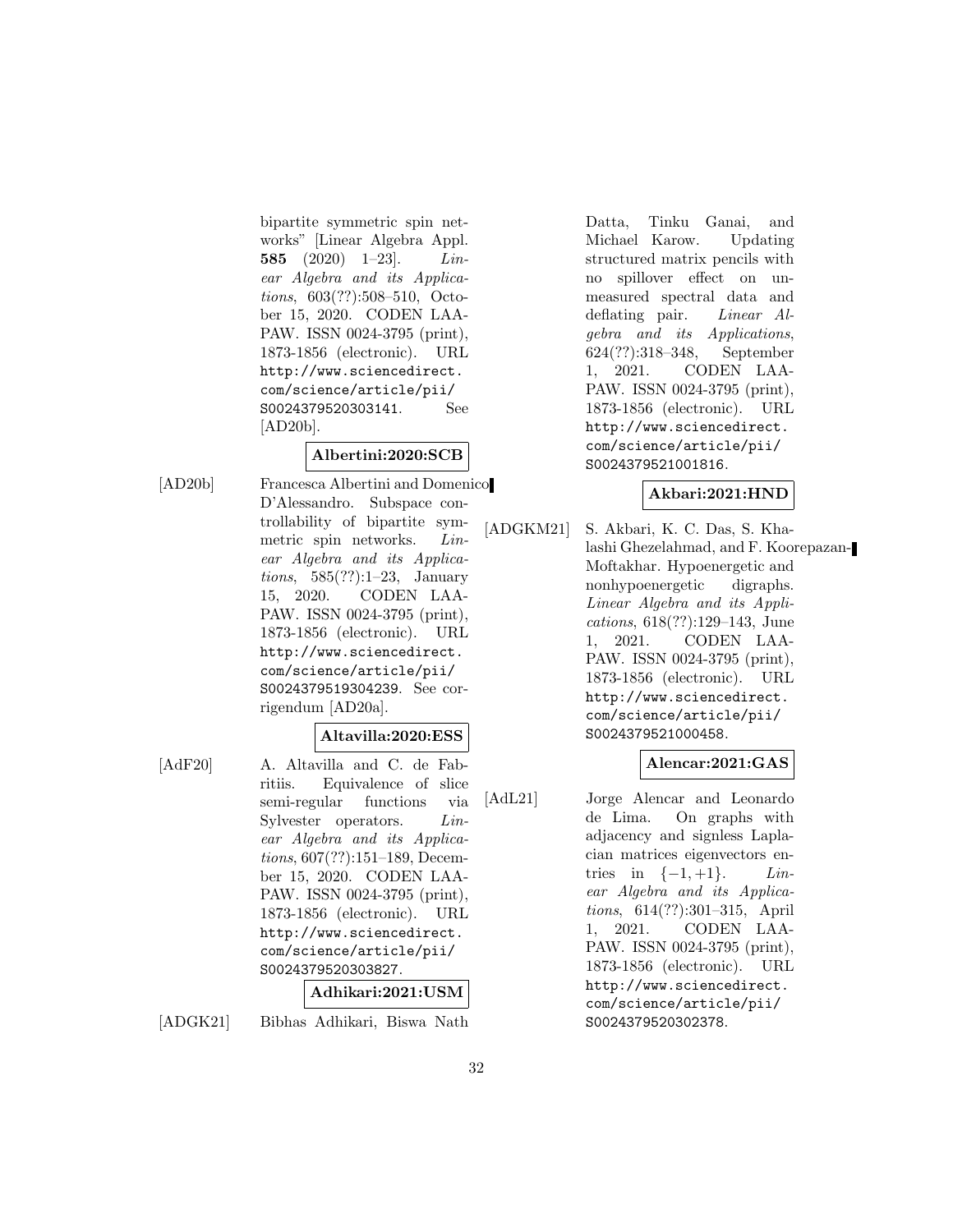#### **Awa:2020:ERS**

[AdlC20] Dominic Awa and Ralph John de la Cruz. Every real symplectic matrix is a product of real symplectic involutions. Linear Algebra and its Applications, 589(??):85–95, March 15, 2020. CODEN LAA-PAW. ISSN 0024-3795 (print), 1873-1856 (electronic). URL http://www.sciencedirect. com/science/article/pii/ S0024379519305105.

### **Afable:2020:DRP**

[AdlCPS20] Edgar Aivan Afable, Ralph John de la Cruz, Agnes T. Paras, and Mary Elizabeth Segui. Diagonalizability with respect to perplectic and pseudounitary similarity transformations. Linear Algebra and its Applications, 591(??):61–71, April 15, 2020. CODEN LAA-PAW. ISSN 0024-3795 (print), 1873-1856 (electronic). URL http://www.sciencedirect. com/science/article/pii/ S0024379520300148.

### **Amparan:2021:MBI**

[ADMZ21] A. Amparan, F. M. Dopico, S. Marcaida, and I. Zaballa. On minimal bases and indices of rational matrices and their linearizations. Linear Algebra and its Applications, 623(??):14–67, August 15, 2021. CODEN LAA-PAW. ISSN 0024-3795 (print), 1873-1856 (electronic). URL http://www.sciencedirect.

#### com/science/article/pii/ S0024379521000331.

#### **Adriaensen:2022:EKR**

[Adr22] Sam Adriaensen. Erd˝os–Ko– Rado theorems for ovoidal circle geometries and polynomials over finite fields. Linear Algebra and its Applications, 643(??):1–38, June 15, 2022. CODEN LAA-PAW. ISSN 0024-3795 (print), 1873-1856 (electronic). URL http://www.sciencedirect. com/science/article/pii/ S0024379522000568.

#### **Allem:2022:SCS**

[AdST22] L. Emilio Allem, Lucas G. M. da Silveira, and Vilmar Trevisan. On the spectral characterization of the p-sun and the  $(p, q)$ -double sun. Linear Algebra and its Applications, 636(??):1–24, March 1, 2022. CODEN LAA-PAW. ISSN 0024-3795 (print), 1873-1856 (electronic). URL http://www.sciencedirect. com/science/article/pii/ S0024379521004109.

### **Arav:2021:SGS**

[ADvdH21] Marina Arav, F. Scott Dahlgren, and Hein van der Holst. Signed graphs with stable maximum nullity at most two. Linear Algebra and its Applications, 620(??):124–146, July 1, 2021. CODEN LAA-PAW. ISSN 0024-3795 (print), 1873-1856 (electronic). URL http://www.sciencedirect.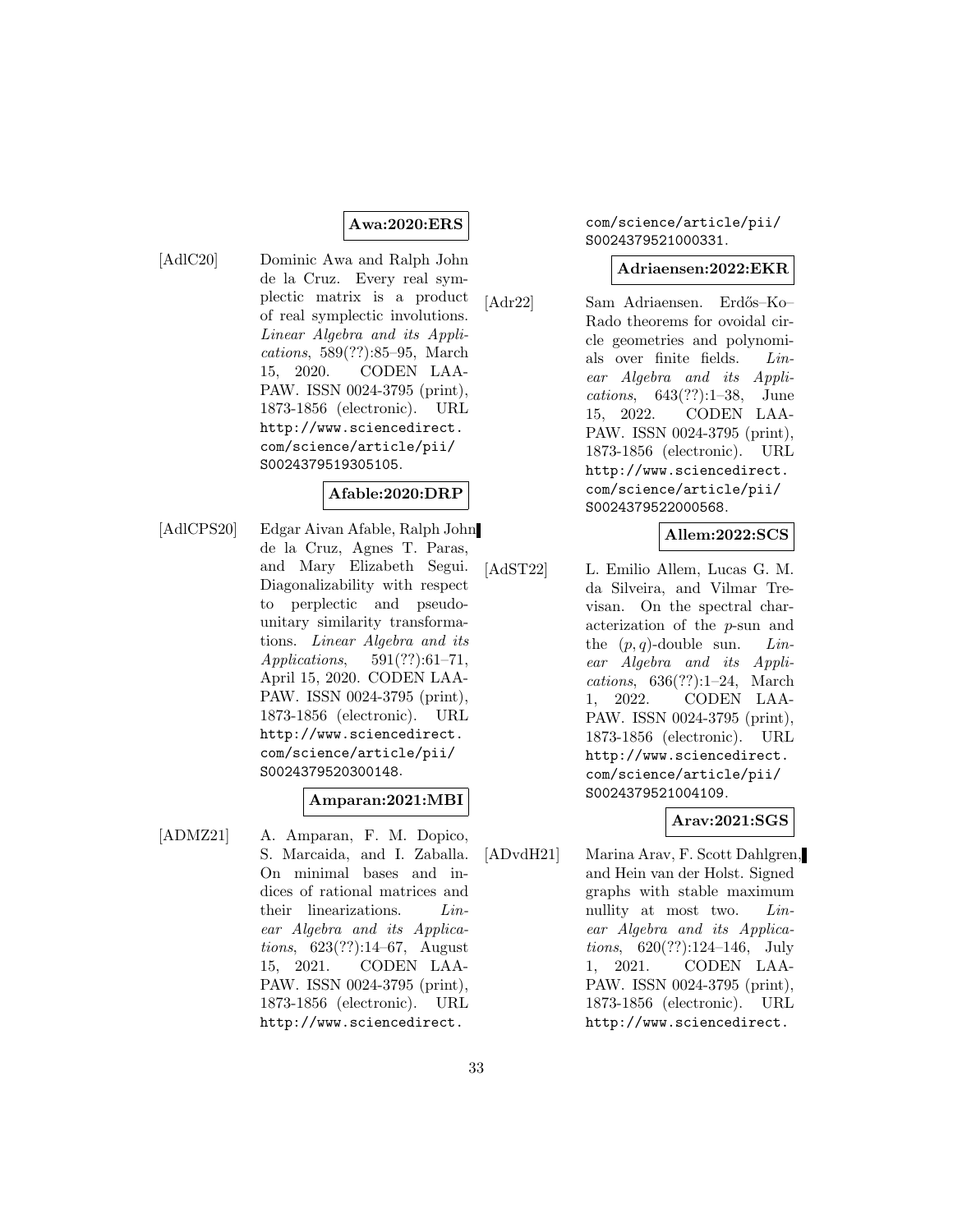#### com/science/article/pii/ S0024379521000768.

#### **Andreotti:2021:MSS**

[AEGL21] Eleonora Andreotti, Dominik Edelmann, Nicola Guglielmi, and Christian Lubich. Measuring the stability of spectral clustering. Linear Algebra and its Applications, 610(??):673–697, February 1, 2021. CODEN LAAPAW. ISSN 0024-3795 (print), 1873- 1856 (electronic). URL http://www.sciencedirect. com/science/article/pii/ S0024379520304924.

#### **Alaminos:2021:SZP**

[AEGV21] J. Alaminos, J. Extremera, M. L. C. Godoy, and A. R. Villena. Strongly zero product determined Banach algebras. Linear Algebra and its Applications, 630(??):326–354, December 1, 2021. CODEN LAA-PAW. ISSN 0024-3795 (print), 1873-1856 (electronic). URL http://www.sciencedirect. com/science/article/pii/ S0024379521003359.

## **Akbari:2021:MES**

 $[AFG<sup>+</sup>21]$  S. Akbari, F. A. M. França, E. Ghasemian, M. Javarsineh, and L. S. de Lima. The main eigenvalues of signed graphs. Linear Algebra and its Applications, 614(??):270–280, April 1, 2021. CODEN LAA-PAW. ISSN 0024-3795 (print), 1873-1856 (electronic). URL http://www.sciencedirect.

### com/science/article/pii/ S0024379520302238.

### **Aguilar:2020:RAR**

[AFSS20] Cesar O. Aguilar, Matthew Ficarra, Natalie Schurman, and Brittany Sullivan. The role of the anti-regular graph in the spectral analysis of threshold graphs. Linear Algebra and its Applications, 588(??):210–223, March 1, 2020. CODEN LAA-PAW. ISSN 0024-3795 (print), 1873-1856 (electronic). URL http://www.sciencedirect. com/science/article/pii/ S0024379519305129.

## **Ay:2015:RSA**

[AG15] Serdar Ay and Aurelian Gheondea. Representations of ∗-semigroups associated to invariant kernels with values adjointable operators. Linear Algebra and its Applications, 486(??):361–388, December 1, 2015. CODEN LAA-PAW. ISSN 0024-3795 (print), 1873-1856 (electronic). URL http://www.sciencedirect. com/science/article/pii/ S0024379515004772. See corrigendum [AG20].

## **Ay:2020:CRS**

[AG20] Serdar Ay and Aurelian Gheondea. Corrigendum to "Representations of ∗ semigroups associated to invariant kernels with values adjointable operators" [Linear Algebra Appl. **486** (2015) 361– 388]. Linear Algebra and its Applications, 589(??):242–246,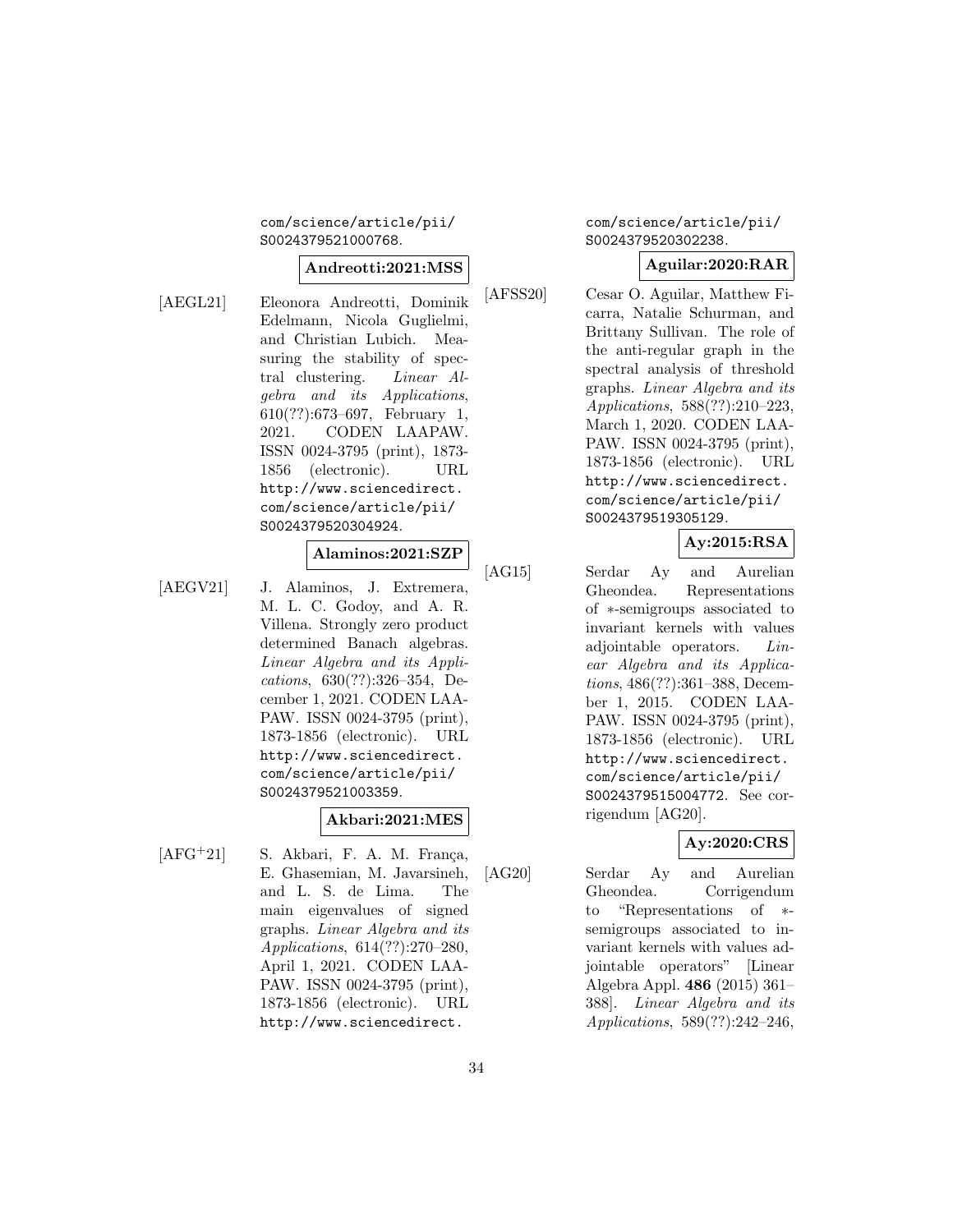March 15, 2020. CODEN LAA-PAW. ISSN 0024-3795 (print), 1873-1856 (electronic). URL http://www.sciencedirect. com/science/article/pii/ S0024379520300136. See [AG15].

#### **Adm:2021:CPI**

[AG21] Mohammad Adm and Jürgen Garloff. Characterization, perturbation, and interval property of certain sign regular matrices. Linear Algebra and its Applications, 612(??):146–161, March 1, 2021. CODEN LAA-PAW. ISSN 0024-3795 (print), 1873-1856 (electronic). URL http://www.sciencedirect. com/science/article/pii/ S0024379520305607.

### **Akbari:2020:SLB**

[AGH20] Saieed Akbari, Amir Hossein Ghodrati, and Mohammad Ali Hosseinzadeh. Some lower bounds for the energy of graphs. Linear Algebra and its Applications, 591(??):205–214, April 15, 2020. CODEN LAA-PAW. ISSN 0024-3795 (print), 1873-1856 (electronic). URL http://www.sciencedirect. com/science/article/pii/ S002437952030001X.

### **Arambasic:2021:OPM**

 $[AGK^+21]$  Ljiljana Arambašić, Alexander Guterman, Bojan Kuzma, Rajna Rajić, and Svetlana Zhilina. Operators preserving mutual strong Birkhoff–James orthogonality on  $\mathcal{B}(H)$ . Linear Algebra and its Applica-

tions, 624(??):27–43, September 1, 2021. CODEN LAA-PAW. ISSN 0024-3795 (print), 1873-1856 (electronic). URL http://www.sciencedirect. com/science/article/pii/ S0024379521001592.

## **Akbari:2020:MPC**

[AGNN20] S. Akbari, A. Ghafari, M. Nahvi, and M. A. Nematollahi. Mixed paths and cycles determined by their spectrum. Linear Algebra and its Applications, 586(??):325–346, February 1, 2020. CODEN LAA-PAW. ISSN 0024-3795 (print), 1873-1856 (electronic). URL http://www.sciencedirect. com/science/article/pii/ S0024379519303970.

## **Armentia:2020:NMP**

[AGV20] Gorka Armentia, Juan-Miguel Gracia, and Francisco-Enrique Velasco. Nearest matrix with a prescribed eigenvalue of bounded multiplicities. Linear Algebra and its Applications, 592(??):188–209, May 1, 2020. CODEN LAA-PAW. ISSN 0024-3795 (print), 1873-1856 (electronic). URL http://www.sciencedirect. com/science/article/pii/ S0024379520300367.

## **Abreu:2021:PSI**

[AHKT21] Nair Abreu, Christoph Helmberg, Gitta Kutyniok, and Vilmar Trevisan. Preface to the Special Issue of ILAS 2019: Linear Algebra without Borders, The 22nd ILAS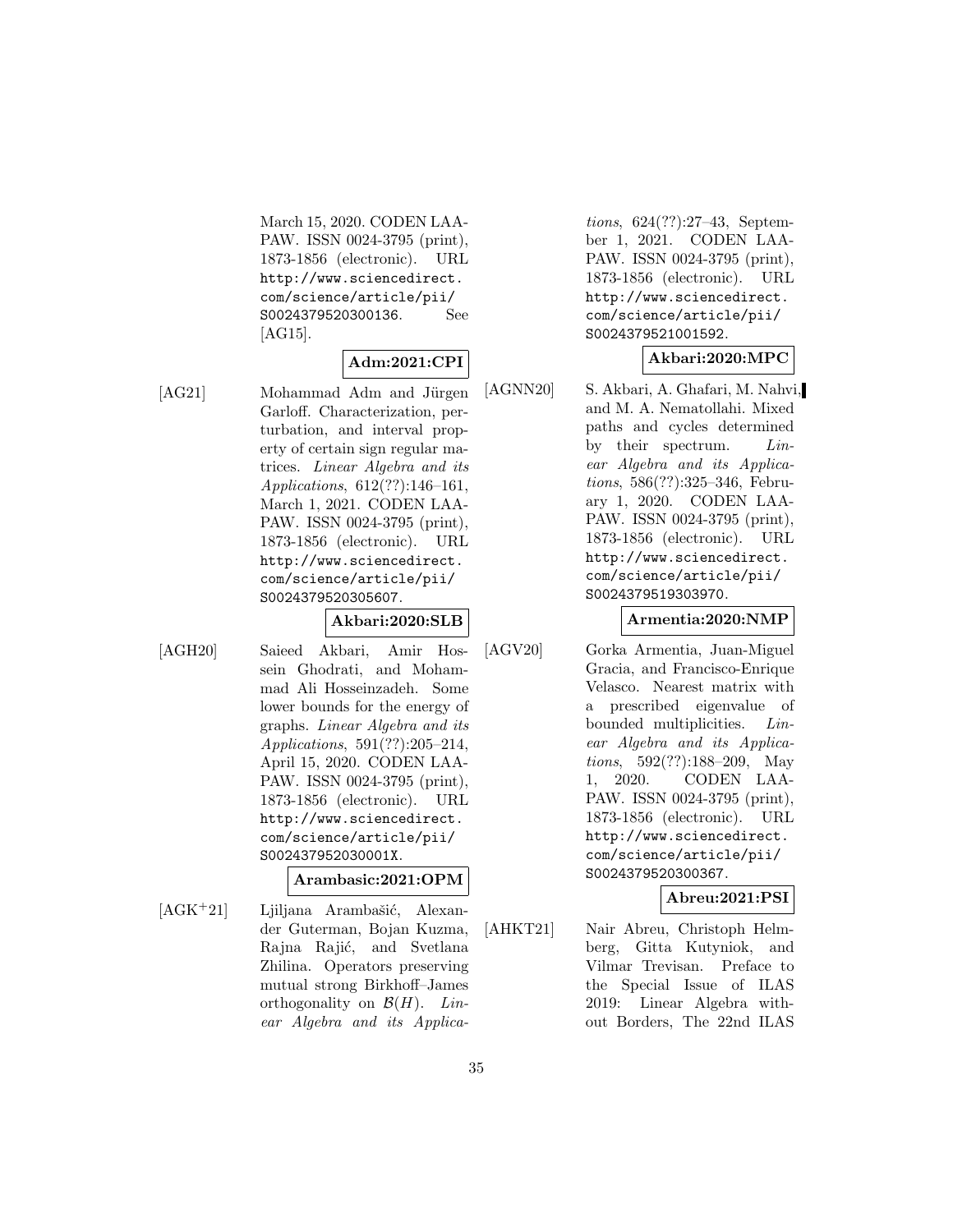Conference, Rio de Janeiro, Brazil, July 08–12, 2019. Linear Algebra and its Applications, 614(??):1–4, April 1, 2021. CODEN LAA-PAW. ISSN 0024-3795 (print), 1873-1856 (electronic). URL http://www.sciencedirect. com/science/article/pii/ S0024379520304055.

## **Arav:2021:TCS**

[AHLvdH21] Marina Arav, Frank J. Hall, Zhongshan Li, and Hein van der Holst. Two-connected signed graphs with maximum nullity at most two. Linear Algebra and its Applications, 611(??):82–93, February 15, 2021. CODEN LAA-PAW. ISSN 0024-3795 (print), 1873-1856 (electronic). URL http://www.sciencedirect. com/science/article/pii/ S0024379520305541.

## **Ahmadi:2020:PQS**

[AHM20] Bahman Ahmadi, M. H. Shirdareh Haghighi, and Ahmad Mokhtar. Perfect quantum state transfer on the Johnson scheme. Linear Algebra and its Applications, 584(??):326–342, January 1, 2020. CODEN LAAPAW. ISSN 0024-3795 (print), 1873- 1856 (electronic). URL http://www.sciencedirect. com/science/article/pii/ S0024379519304045.

#### **Albrecht:2020:IOP**

[AHV20] Amie Albrecht, Phil Howlett, and Geetika Verma. Inversion of operator pencils on Banach space using Jordan chains when the generalized resolvent has an isolated essential singularity. Linear Algebra and its Applications, 595(??):33–62, June 15, 2020. CODEN LAA-PAW. ISSN 0024-3795 (print), 1873-1856 (electronic). URL http://www.sciencedirect. com/science/article/pii/ S0024379520301026.

## **Abiad:2022:CCW**

[AHZ22] Aida Abiad, Christopher Hojny, and Sjanne Zeijlemaker. Characterizing and computing weight-equitable partitions of graphs. Linear Algebra and its Applications, 645(??):30–51, July 15, 2022. CODEN LAA-PAW. ISSN 0024-3795 (print), 1873-1856 (electronic). URL http://www.sciencedirect. com/science/article/pii/ S0024379522000982.

## **Abreu:2021:ILE**

[AJM21] Nair Abreu, Claudia Marcela Justel, and Lilian Markenzon. Integer Laplacian eigenvalues of chordal graphs. Linear Algebra and its Applications, 614(??):68–81, April 1, 2021. CODEN LAA-PAW. ISSN 0024-3795 (print), 1873-1856 (electronic). URL http://www.sciencedirect. com/science/article/pii/ S0024379519305440.

**Ahmad:2020:SPA**

[AK20] Sk. Safique Ahmad and Prince Kanhya. Structured pertur-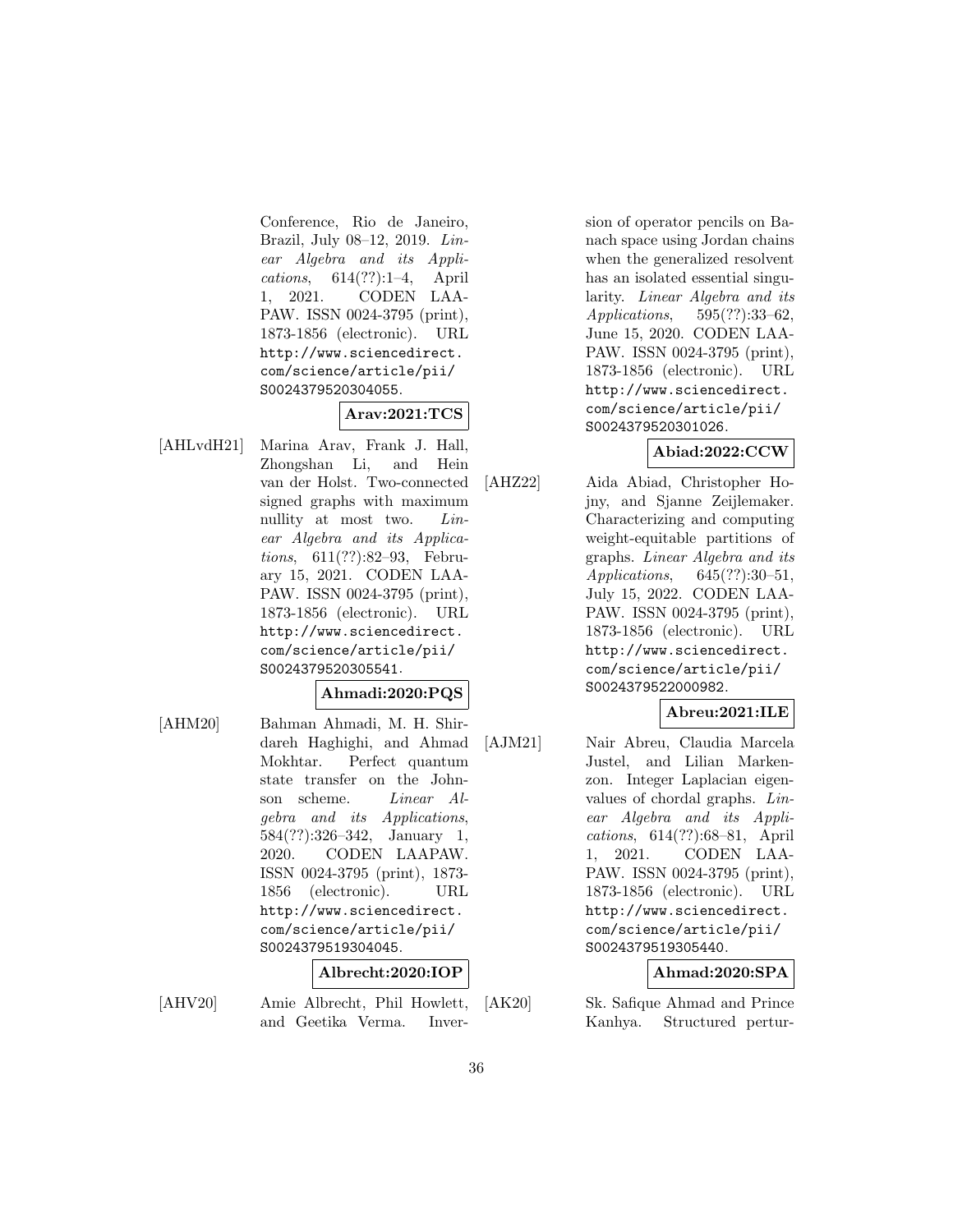bation analysis of sparse matrix pencils with s-specified eigenpairs. Linear Algebra and its Applications, 602(??):93–119, October 1, 2020. CODEN LAAPAW. ISSN 0024-3795 (print), 1873- 1856 (electronic). URL http://www.sciencedirect. com/science/article/pii/ S0024379520302317.

### **Ahiable:2021:EBC**

[AKL<sup>+</sup>21] Jennifer Ahiable, David W. Kribs, Jeremy Levick, Rajesh Pereira, and Mizanur Rahaman. Entanglement breaking channels, stochastic matrices, and primitivity. Linear Algebra and its Applications, 629(??):219–231, November 15, 2021. CODEN LAA-PAW. ISSN 0024-3795 (print), 1873-1856 (electronic). URL http://www.sciencedirect. com/science/article/pii/ S0024379521003104.

#### **Atreas:2019:DMD**

[AKPS19] N. Atreas, N. Karantzas, M. Papadakis, and T. Stavropoulos. On the design of multidimensional compactly supported Parseval framelets with directional characteristics. Linear Algebra and its Applications, 582(??):1–36, December 1, 2019. CODEN LAA-PAW. ISSN 0024-3795 (print), 1873-1856 (electronic). URL http://www.sciencedirect. com/science/article/pii/ S0024379519303155. See erratum [KAPS20].

# **Alpay:2021:QHP**

[AL21] Daniel Alpay and Izchak Lewkowicz. Quantitatively hyper-positive real functions. Linear Algebra and its Applications, 623(??):316–334, August 15, 2021. CODEN LAA-PAW. ISSN 0024-3795 (print), 1873-1856 (electronic). URL http://www.sciencedirect. com/science/article/pii/ S0024379520305395.

### **Alakhrass:2021:SMT**

[Ala21] Mohammad Alakhrass. On sectorial matrices and their inequalities. Linear Algebra and its Applications,  $617(??):179-189$ , May 15, 2021. CODEN LAAPAW. ISSN 0024-3795 (print), 1873- 1856 (electronic). URL http://www.sciencedirect. com/science/article/pii/ S0024379521000550.

## **Alfakih:2020:USE**

[Alf20a] A. Y. Alfakih. On unit spherical Euclidean distance matrices which differ in one entry. Linear Algebra and its Applications, 594(??):29–50, June 1, 2020. CODEN LAA-PAW. ISSN 0024-3795 (print), 1873-1856 (electronic). URL http://www.sciencedirect. com/science/article/pii/ S0024379520300793.

## **Alfaro:2020:GTD**

[Alf20b] Carlos A. Alfaro. On graphs with 2 trivial distance ideals. Linear Algebra and its Appli-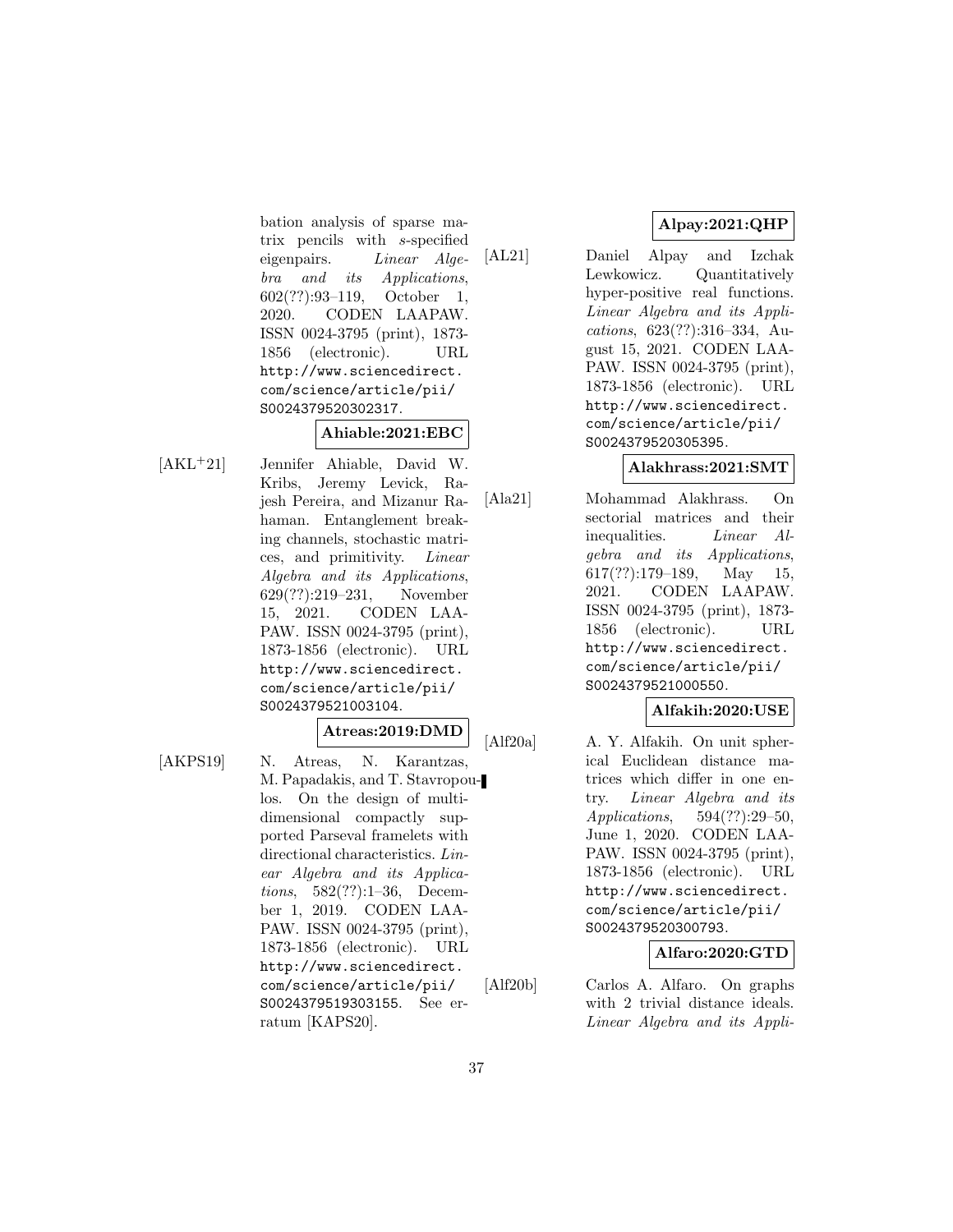cations, 597(??):69–85, July 15, 2020. CODEN LAA-PAW. ISSN 0024-3795 (print), 1873-1856 (electronic). URL http://www.sciencedirect. com/science/article/pii/ S0024379520301452.

#### **Alizadeh:2020:CEH**

[Ali20] Rahim Alizadeh. Corrigendum to "An extension of Haagerup–Harpe inequality" [Linear Algebra Appl. **577** (2019) 69–77]. Linear Algebra and its Applications, 600(??):161–164, September 1, 2020. CODEN LAA-PAW. ISSN 0024-3795 (print), 1873-1856 (electronic). URL http://www.sciencedirect. com/science/article/pii/ S0024379520302202. See [HAD19].

## **Andrade:2020:EGE**

- 
- [ALMZ<sup>+</sup>20] Enide Andrade, Eber Lenes, Exequiel Mallea-Zepeda, María Robbiano, and Jonnathan Rodríguez Z. Extremal graphs for Estrada indices. Linear Algebra and its Applications, 588(??):54–73, March 1, 2020. CODEN LAA-PAW. ISSN 0024-3795 (print), 1873-1856 (electronic). URL http://www.sciencedirect. com/science/article/pii/ S0024379519304690.

### **Altafi:2022:JTS**

[Alt22] Nasrin Altafi. Jordan types with small parts for Artinian Gorenstein algebras of codimension three. Linear Algebra and its Appli-

cations, 646(??):54–83, August 1, 2022. CODEN LAA-PAW. ISSN 0024-3795 (print), 1873-1856 (electronic). URL http://www.sciencedirect. com/science/article/pii/ S0024379522001148.

## **Agore:2021:ACJ**

[AM21] A. L. Agore and G. Militaru. Algebraic constructions for Jacobi–Jordan algebras. Linear Algebra and its Applications, 630(??):158–178, December 1, 2021. CODEN LAA-PAW. ISSN 0024-3795 (print), 1873-1856 (electronic). URL http://www.sciencedirect. com/science/article/pii/ S0024379521002949.

### **Agudelo:2020:CDG**

[AMR20] Natalia Agudelo, Juan Monsalve, and Juan Rada. On the characterization of digraphs with given rank. Linear Algebra and its Applications, 587(??):215–227, February 15, 2020. CODEN LAA-PAW. ISSN 0024-3795 (print), 1873-1856 (electronic). URL http://www.sciencedirect. com/science/article/pii/ S0024379519304781.

## **Arrieta:2021:SRD**

[AMS21] Luis E. Arrieta, Alfredo D. Millano, and Ricardo L. Soto. On spectra realizable and diagonalizably realizable. Linear Algebra and its Applications, 612(??):273–288, March 1, 2021. CODEN LAA-PAW. ISSN 0024-3795 (print),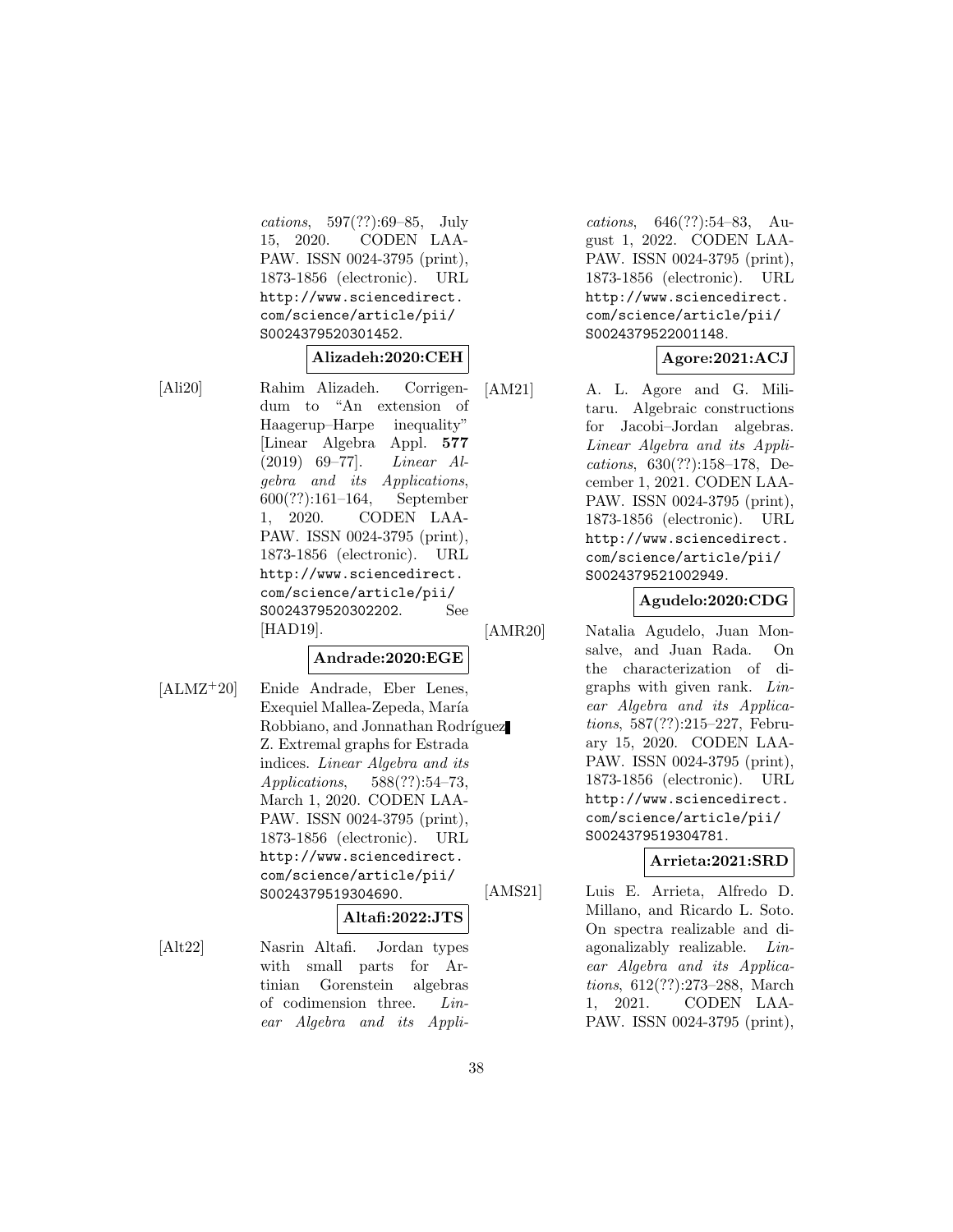1873-1856 (electronic). URL http://www.sciencedirect. com/science/article/pii/ S0024379520305267.

#### **Abiad:2021:CNL**

[AMZ21] Aida Abiad, Raffaella Mulas, and Dong Zhang. Coloring the normalized Laplacian for oriented hypergraphs. Linear Algebra and its Applications, 629(??):192–207, November 15, 2021. CODEN LAA-PAW. ISSN 0024-3795 (print), 1873-1856 (electronic). URL http://www.sciencedirect. com/science/article/pii/ S0024379521002834.

#### **Arabyani-Neyshaburi:2020:NSO**

[ANAS20] Fahimeh Arabyani-Neyshaburi, Ali Akbar Arefijamaal, and Ghadir Sadeghi. Numerically and spectrally optimal dual frames in Hilbert spaces. Linear Algebra and its Applications, 604(??):52–71, November 1, 2020. CODEN LAA-PAW. ISSN 0024-3795 (print), 1873-1856 (electronic). URL http://www.sciencedirect. com/science/article/pii/ S0024379520302962.

### **Al-Natoor:2022:UIN**

[ANBK22] Ahmad Al-Natoor, Sakina Benzamia, and Fuad Kittaneh. Unitarily invariant norm inequalities for positive semidefinite matrices. *Lin*ear Algebra and its Applications, 633(??):303–315, January 15, 2022. CODEN LAA-PAW. ISSN 0024-3795 (print),

1873-1856 (electronic). URL http://www.sciencedirect. com/science/article/pii/ S0024379521003773.

#### **Anonymous:2020:EBa**

[Ano20a] Anonymous. Editorial Board. Linear Algebra and its Applications, 584(??):i, January 1, 2020. CODEN LAA-PAW. ISSN 0024-3795 (print), 1873-1856 (electronic). URL http://www.sciencedirect. com/science/article/pii/ S0024379519304379.

#### **Anonymous:2020:EBb**

[Ano20b] Anonymous. Editorial Board. Linear Algebra and its Applications, 584(??):ii, January 1, 2020. CODEN LAA-PAW. ISSN 0024-3795 (print), 1873-1856 (electronic). URL http://www.sciencedirect. com/science/article/pii/ S0024379519304380.

#### **Anonymous:2020:EBc**

[Ano20c] Anonymous. Editorial Board. Linear Algebra and its Applications, 585(??):i, January 15, 2020. CODEN LAA-PAW. ISSN 0024-3795 (print), 1873-1856 (electronic). URL http://www.sciencedirect. com/science/article/pii/ S0024379519304574.

### **Anonymous:2020:EBd**

[Ano20d] Anonymous. Editorial Board. Linear Algebra and its Applications, 585(??):ii, January 15, 2020. CODEN LAA-PAW. ISSN 0024-3795 (print),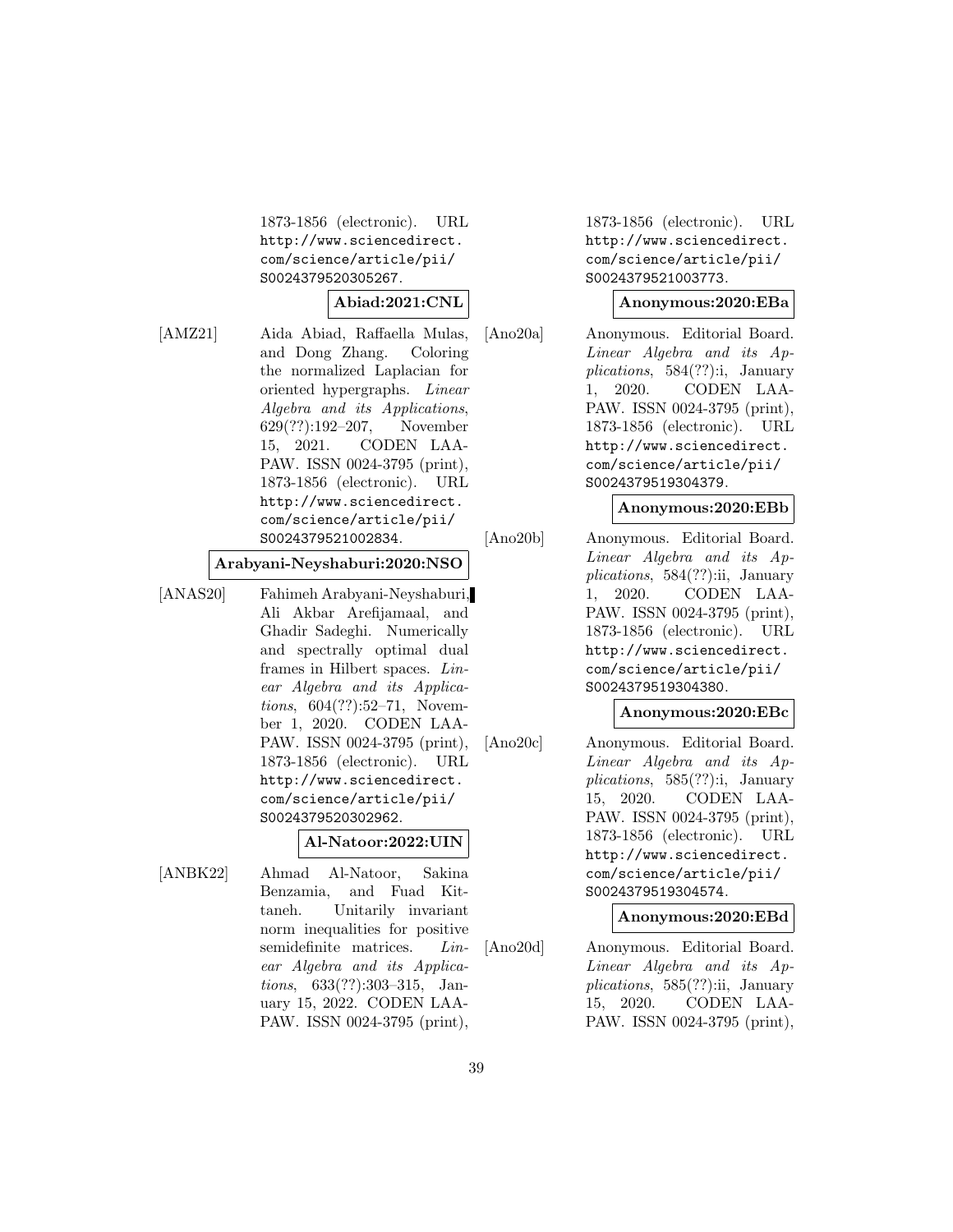1873-1856 (electronic). URL http://www.sciencedirect. com/science/article/pii/ S0024379519304586.

#### **Anonymous:2020:EBe**

[Ano20e] Anonymous. Editorial Board. Linear Algebra and its Applications, 586(??):i, February 1, 2020. CODEN LAA-PAW. ISSN 0024-3795 (print), 1873-1856 (electronic). URL http://www.sciencedirect. com/science/article/pii/ S0024379519304811.

#### **Anonymous:2020:EBf**

[Ano20f] Anonymous. Editorial Board. Linear Algebra and its Applications, 586(??):ii, February 1, 2020. CODEN LAA-PAW. ISSN 0024-3795 (print), 1873-1856 (electronic). URL http://www.sciencedirect. com/science/article/pii/ S0024379519304823.

### **Anonymous:2020:EBg**

[Ano20g] Anonymous. Editorial Board. Linear Algebra and its Applications, 587(??):i, February 15, 2020. CODEN LAA-PAW. ISSN 0024-3795 (print), 1873-1856 (electronic). URL http://www.sciencedirect. com/science/article/pii/ S0024379519305270.

### **Anonymous:2020:EBh**

[Ano20h] Anonymous. Editorial Board. Linear Algebra and its Applications, 587(??):ii, February 15, 2020. CODEN LAA-PAW. ISSN 0024-3795 (print), 1873-1856 (electronic). URL http://www.sciencedirect. com/science/article/pii/ S0024379519305282.

### **Anonymous:2020:EBi**

[Ano20i] Anonymous. Editorial Board. Linear Algebra and its Applications, 588(??):i, March 1, 2020. CODEN LAA-PAW. ISSN 0024-3795 (print), 1873-1856 (electronic). URL http://www.sciencedirect. com/science/article/pii/ S0024379519305518.

### **Anonymous:2020:EBj**

[Ano20j] Anonymous. Editorial Board. Linear Algebra and its Applications, 588(??):ii, March 1, 2020. CODEN LAA-PAW. ISSN 0024-3795 (print), 1873-1856 (electronic). URL http://www.sciencedirect. com/science/article/pii/ S002437951930552X.

### **Anonymous:2020:EBk**

[Ano20k] Anonymous. Editorial Board. Linear Algebra and its Applications, 589(??):i, March 15, 2020. CODEN LAA-PAW. ISSN 0024-3795 (print), 1873-1856 (electronic). URL http://www.sciencedirect. com/science/article/pii/ S002437952030029X.

### **Anonymous:2020:EBl**

[Ano20l] Anonymous. Editorial Board. Linear Algebra and its Applications, 589(??):ii, March 15, 2020. CODEN LAA-PAW. ISSN 0024-3795 (print),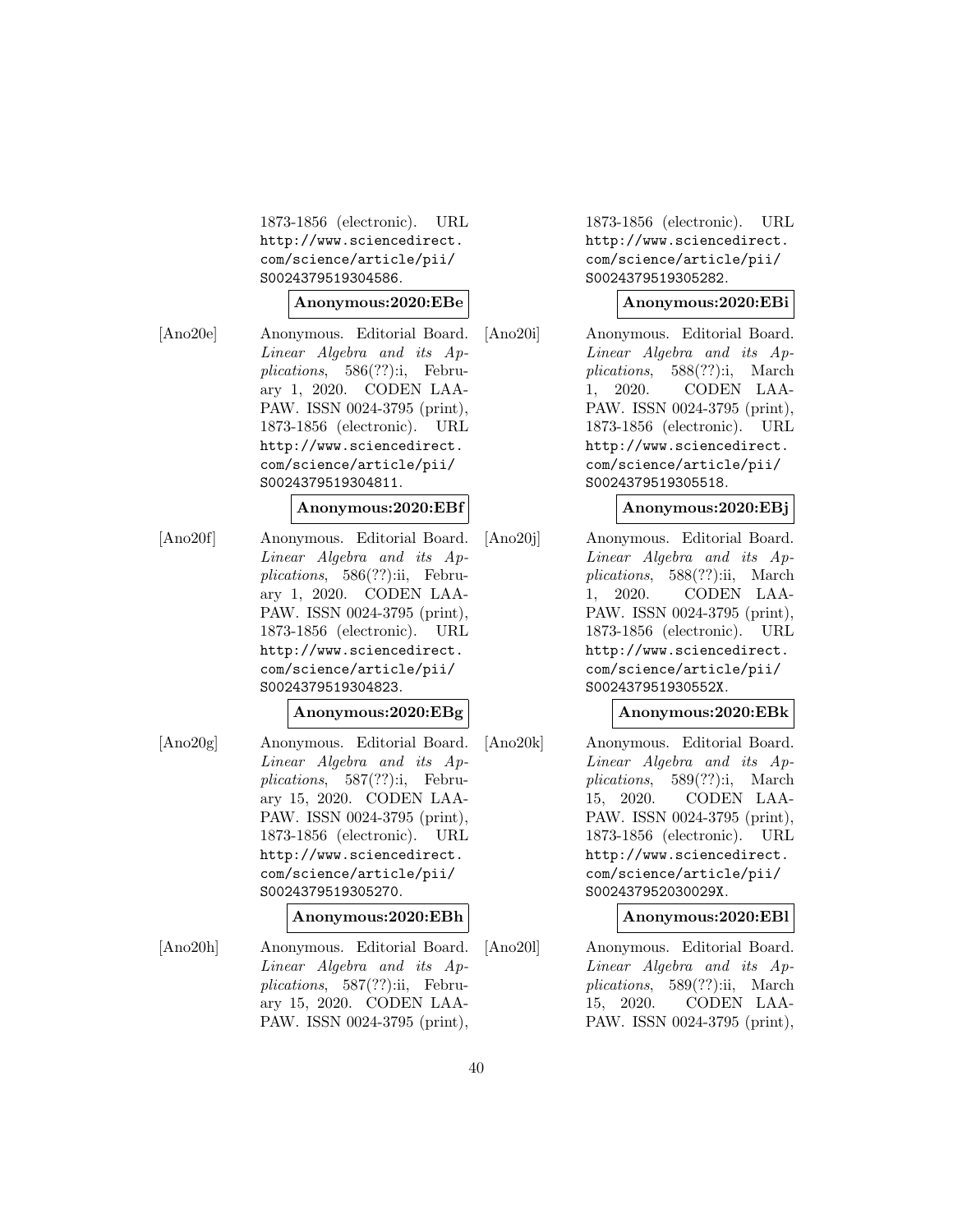1873-1856 (electronic). URL http://www.sciencedirect. com/science/article/pii/ S0024379520300306.

#### **Anonymous:2020:EBm**

[Ano20m] Anonymous. Editorial Board. Linear Algebra and its Applications, 590(??):i, April 1, 2020. CODEN LAA-PAW. ISSN 0024-3795 (print), 1873-1856 (electronic). URL http://www.sciencedirect. com/science/article/pii/ S0024379520300495.

### **Anonymous:2020:EBn**

[Ano20n] Anonymous. Editorial Board. Linear Algebra and its Applications, 590(??):ii, April 1, 2020. CODEN LAA-PAW. ISSN 0024-3795 (print), 1873-1856 (electronic). URL http://www.sciencedirect. com/science/article/pii/ S0024379520300501.

### **Anonymous:2020:EBo**

[Ano20o] Anonymous. Editorial Board. Linear Algebra and its Applications, 591(??):i, April 15, 2020. CODEN LAA-PAW. ISSN 0024-3795 (print), 1873-1856 (electronic). URL http://www.sciencedirect. com/science/article/pii/ S0024379520300707.

### **Anonymous:2020:EBp**

[Ano20p] Anonymous. Editorial Board. Linear Algebra and its Applications, 591(??):ii, April 15, 2020. CODEN LAA-PAW. ISSN 0024-3795 (print), 1873-1856 (electronic). URL http://www.sciencedirect. com/science/article/pii/ S0024379520300719.

#### **Anonymous:2020:EBq**

[Ano20q] Anonymous. Editorial Board. Linear Algebra and its Applications,  $592(??)$ :i, May 1, 2020. CODEN LAAPAW. ISSN 0024-3795 (print), 1873- 1856 (electronic). URL http://www.sciencedirect. com/science/article/pii/ S0024379520300872.

### **Anonymous:2020:EBr**

[Ano20r] Anonymous. Editorial Board. Linear Algebra and its Applications,  $592(??)$ :ii, May 1, 2020. CODEN LAA-PAW. ISSN 0024-3795 (print), 1873-1856 (electronic). URL http://www.sciencedirect. com/science/article/pii/ S0024379520300884.

### **Anonymous:2020:EBs**

[Ano20s] Anonymous. Editorial Board. Linear Algebra and its Applications, 593(??):i, May 15, 2020. CODEN LAA-PAW. ISSN 0024-3795 (print), 1873-1856 (electronic). URL http://www.sciencedirect. com/science/article/pii/ S0024379520301105.

### **Anonymous:2020:EBt**

[Ano20t] Anonymous. Editorial Board. Linear Algebra and its Applications,  $593(??)$ :ii, May 15, 2020. CODEN LAA-PAW. ISSN 0024-3795 (print),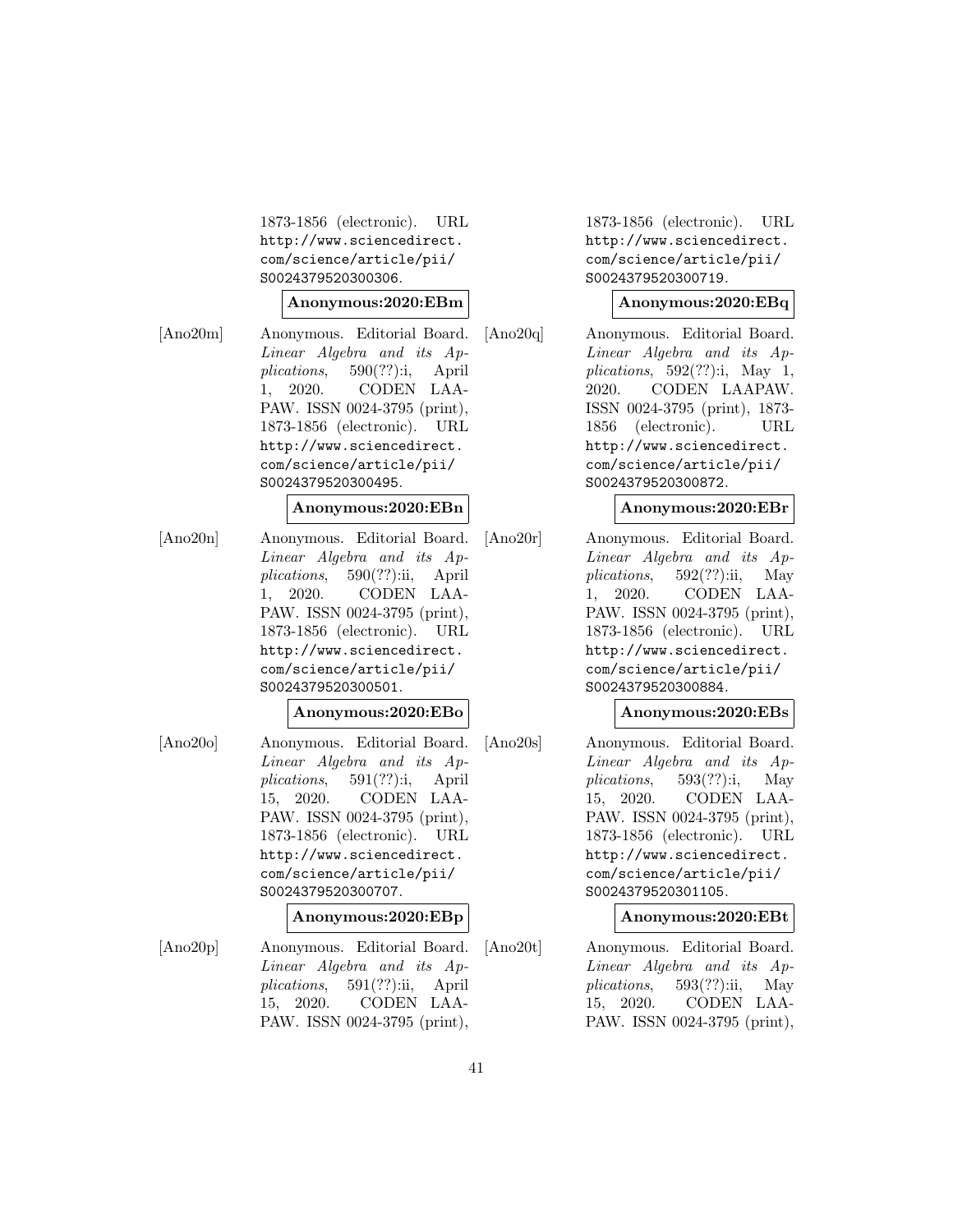1873-1856 (electronic). URL http://www.sciencedirect. com/science/article/pii/ S0024379520301117.

#### **Anonymous:2020:EBu**

[Ano20u] Anonymous. Editorial Board. Linear Algebra and its Applications, 594(??):i, June 1, 2020. CODEN LAA-PAW. ISSN 0024-3795 (print), 1873-1856 (electronic). URL http://www.sciencedirect. com/science/article/pii/ S0024379520301245.

### **Anonymous:2020:EBv**

[Ano20v] Anonymous. Editorial Board. Linear Algebra and its Applications, 594(??):ii, June 1, 2020. CODEN LAA-PAW. ISSN 0024-3795 (print), 1873-1856 (electronic). URL http://www.sciencedirect. com/science/article/pii/ S0024379520301257.

### **Anonymous:2020:EBw**

[Ano20w] Anonymous. Editorial Board. Linear Algebra and its Applications, 595(??):i, June 15, 2020. CODEN LAA-PAW. ISSN 0024-3795 (print), 1873-1856 (electronic). URL http://www.sciencedirect. com/science/article/pii/ S0024379520301373.

### **Anonymous:2020:EBx**

[Ano20x] Anonymous. Editorial Board. Linear Algebra and its Applications, 595(??):ii, June 15, 2020. CODEN LAA-PAW. ISSN 0024-3795 (print),

1873-1856 (electronic). URL http://www.sciencedirect. com/science/article/pii/ S0024379520301385.

### **Anonymous:2020:EBy**

[Ano20y] Anonymous. Editorial Board. Linear Algebra and its Applications,  $596(??)$ :i, July 1, 2020. CODEN LAAPAW. ISSN 0024-3795 (print), 1873- 1856 (electronic). URL http://www.sciencedirect. com/science/article/pii/ S0024379520301622.

### **Anonymous:2020:EBz**

[Ano20z] Anonymous. Editorial Board. Linear Algebra and its Applications, 596(??):ii, July 1, 2020. CODEN LAA-PAW. ISSN 0024-3795 (print), 1873-1856 (electronic). URL http://www.sciencedirect. com/science/article/pii/ S0024379520301634.

### **Anonymous:2020:EBba**

[Ano20-27] Anonymous. Editorial Board. Linear Algebra and its Applications, 597(??):i, July 15, 2020. CODEN LAA-PAW. ISSN 0024-3795 (print), 1873-1856 (electronic). URL http://www.sciencedirect. com/science/article/pii/ S0024379520301968.

## **Anonymous:2020:EBbb**

[Ano20-28] Anonymous. Editorial Board. Linear Algebra and its Applications,  $597(??)$ :ii, July 15, 2020. CODEN LAA-PAW. ISSN 0024-3795 (print),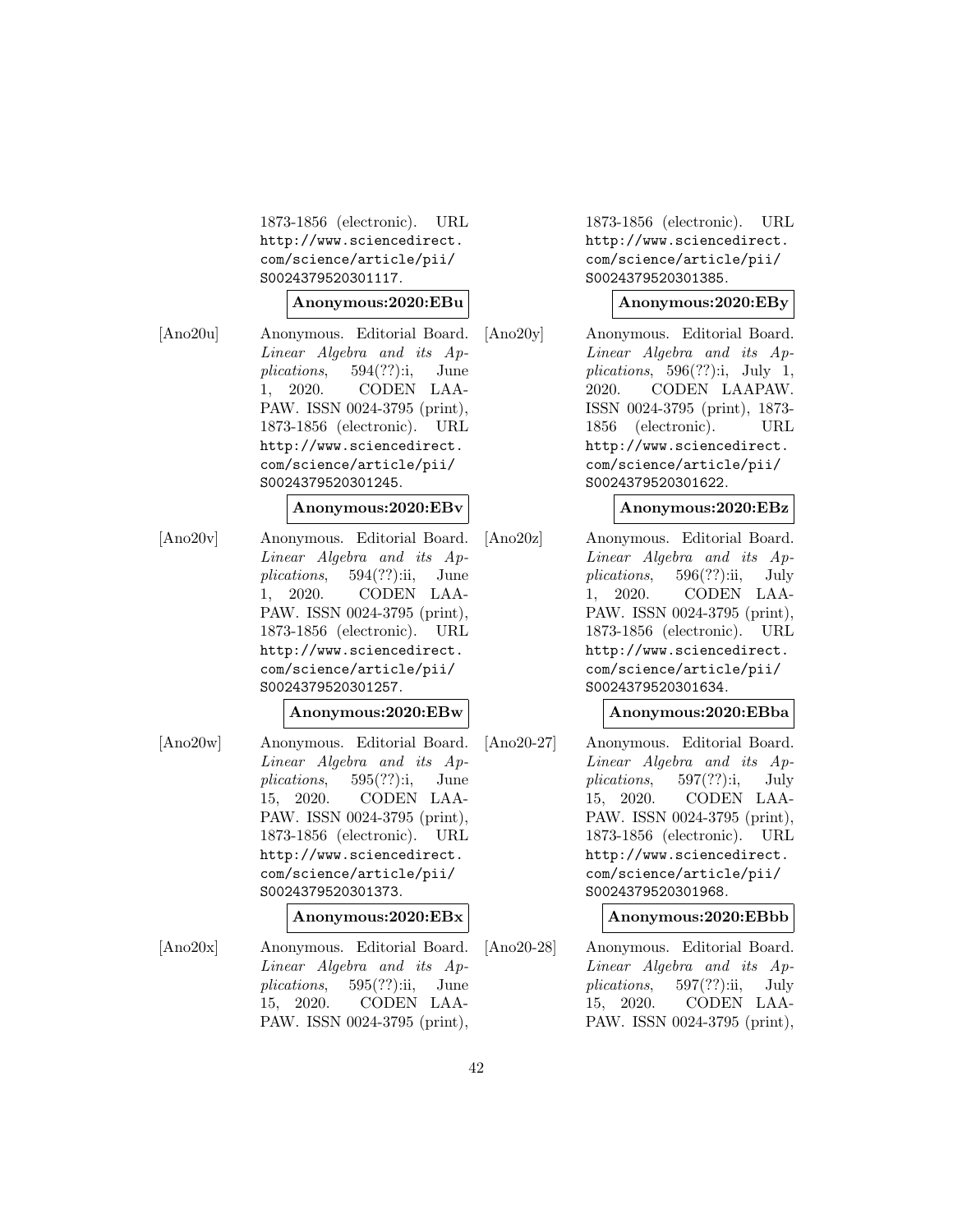1873-1856 (electronic). URL http://www.sciencedirect. com/science/article/pii/ S002437952030197X.

#### **Anonymous:2020:EBbc**

[Ano20-29] Anonymous. Editorial Board. Linear Algebra and its Applications, 598(??):i, August 1, 2020. CODEN LAA-PAW. ISSN 0024-3795 (print), 1873-1856 (electronic). URL http://www.sciencedirect. com/science/article/pii/ S002437952030207X.

### **Anonymous:2020:EBbd**

[Ano20-30] Anonymous. Editorial Board. Linear Algebra and its Applications, 598(??):ii, August 1, 2020. CODEN LAA-PAW. ISSN 0024-3795 (print), 1873-1856 (electronic). URL http://www.sciencedirect. com/science/article/pii/ S0024379520302081.

### **Anonymous:2020:EBbe**

[Ano20-31] Anonymous. Editorial Board. Linear Algebra and its Applications, 599(??):i, August 15, 2020. CODEN LAA-PAW. ISSN 0024-3795 (print), 1873-1856 (electronic). URL http://www.sciencedirect. com/science/article/pii/ S0024379520302263.

### **Anonymous:2020:EBbf**

[Ano20-32] Anonymous. Editorial Board. Linear Algebra and its Applications, 599(??):ii, August 15, 2020. CODEN LAA-PAW. ISSN 0024-3795 (print),

1873-1856 (electronic). URL http://www.sciencedirect. com/science/article/pii/ S0024379520302275.

### **Anonymous:2020:EBbg**

[Ano20-33] Anonymous. Editorial Board. Linear Algebra and its Applications, 600(??):i, September 1, 2020. CODEN LAA-PAW. ISSN 0024-3795 (print), 1873-1856 (electronic). URL http://www.sciencedirect. com/science/article/pii/ S0024379520302457.

## **Anonymous:2020:EBbh**

[Ano20-34] Anonymous. Editorial Board. Linear Algebra and its Applications, 600(??):ii, September 1, 2020. CODEN LAA-PAW. ISSN 0024-3795 (print), 1873-1856 (electronic). URL http://www.sciencedirect. com/science/article/pii/ S0024379520302469.

## **Anonymous:2020:EBbi**

[Ano20-35] Anonymous. Editorial Board. Linear Algebra and its Applications, 601(??):i, September 15, 2020. CODEN LAA-PAW. ISSN 0024-3795 (print), 1873-1856 (electronic). URL http://www.sciencedirect. com/science/article/pii/ S0024379520302743.

## **Anonymous:2020:EBbj**

[Ano20-36] Anonymous. Editorial Board. Linear Algebra and its Applications, 601(??):ii, September 15, 2020. CODEN LAA-PAW. ISSN 0024-3795 (print),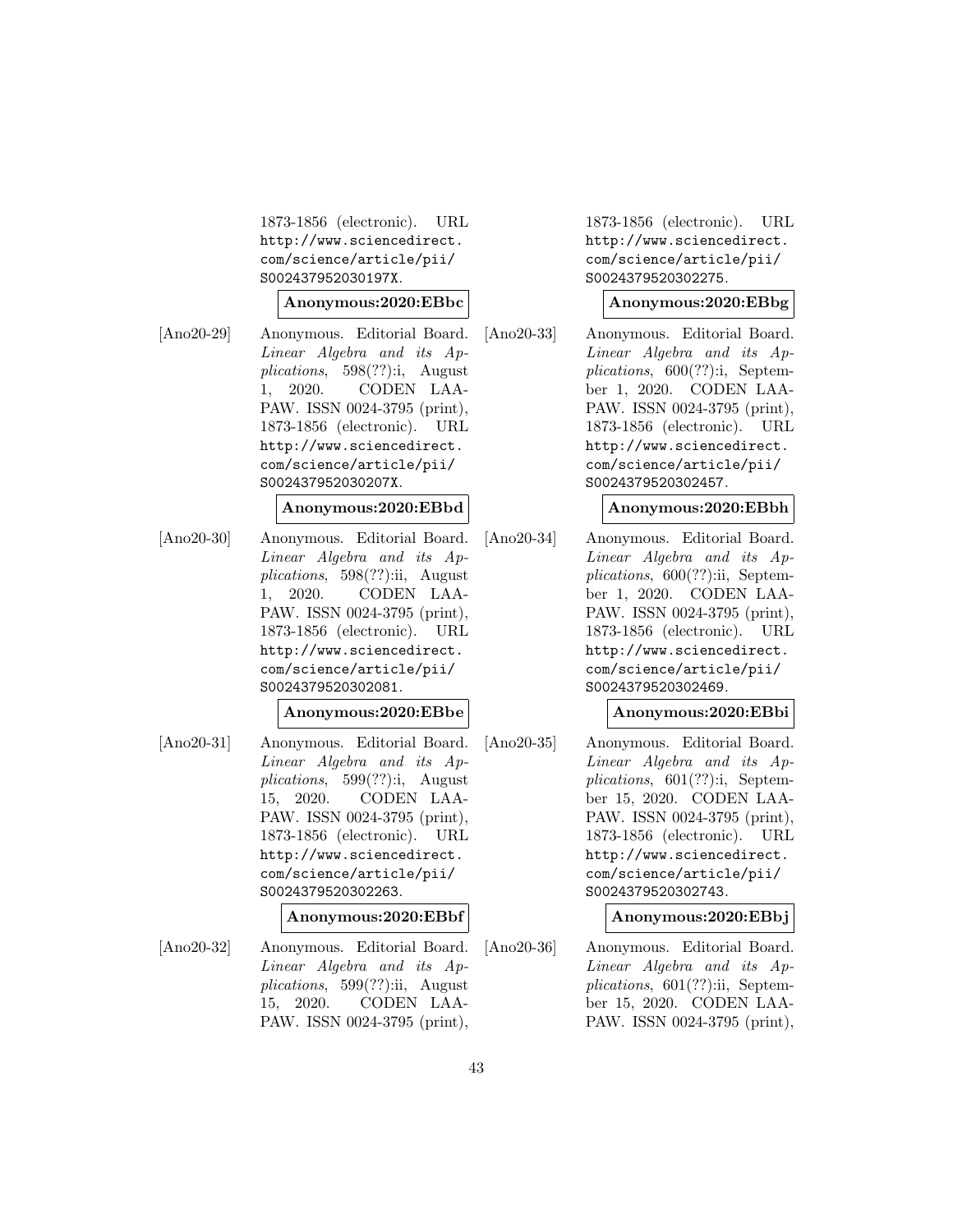1873-1856 (electronic). URL http://www.sciencedirect. com/science/article/pii/ S0024379520302755.

#### **Anonymous:2020:EBbk**

[Ano20-37] Anonymous. Editorial Board. Linear Algebra and its Applications, 602(??):i, October 1, 2020. CODEN LAA-PAW. ISSN 0024-3795 (print), 1873-1856 (electronic). URL http://www.sciencedirect. com/science/article/pii/ S0024379520302883.

### **Anonymous:2020:EBbl**

[Ano20-38] Anonymous. Editorial Board. Linear Algebra and its Applications, 602(??):ii, October 1, 2020. CODEN LAA-PAW. ISSN 0024-3795 (print), 1873-1856 (electronic). URL http://www.sciencedirect. com/science/article/pii/ S0024379520302895.

### **Anonymous:2020:EBbm**

[Ano20-39] Anonymous. Editorial Board. Linear Algebra and its Applications, 603(??):i, October 15, 2020. CODEN LAA-PAW. ISSN 0024-3795 (print), 1873-1856 (electronic). URL http://www.sciencedirect. com/science/article/pii/ S0024379520303578.

## **Anonymous:2020:EBbn**

[Ano20-40] Anonymous. Editorial Board. Linear Algebra and its Applications, 603(??):ii, October 15, 2020. CODEN LAA-PAW. ISSN 0024-3795 (print),

1873-1856 (electronic). URL http://www.sciencedirect. com/science/article/pii/ S002437952030358X.

### **Anonymous:2020:EBbo**

[Ano20-41] Anonymous. Editorial Board. Linear Algebra and its Applications, 604(??):i, November 1, 2020. CODEN LAA-PAW. ISSN 0024-3795 (print), 1873-1856 (electronic). URL http://www.sciencedirect. com/science/article/pii/ S0024379520303712.

## **Anonymous:2020:EBbp**

[Ano20-42] Anonymous. Editorial Board. Linear Algebra and its Applications,  $604(??)$ :ii, November 1, 2020. CODEN LAA-PAW. ISSN 0024-3795 (print), 1873-1856 (electronic). URL http://www.sciencedirect. com/science/article/pii/ S0024379520303724.

## **Anonymous:2020:EBbq**

[Ano20-43] Anonymous. Editorial Board. Linear Algebra and its Applications, 605(??):i, November 15, 2020. CODEN LAA-PAW. ISSN 0024-3795 (print), 1873-1856 (electronic). URL http://www.sciencedirect. com/science/article/pii/ S0024379520304018.

## **Anonymous:2020:EBbr**

[Ano20-44] Anonymous. Editorial Board. Linear Algebra and its Applications,  $605(??)$ :ii, November 15, 2020. CODEN LAA-PAW. ISSN 0024-3795 (print),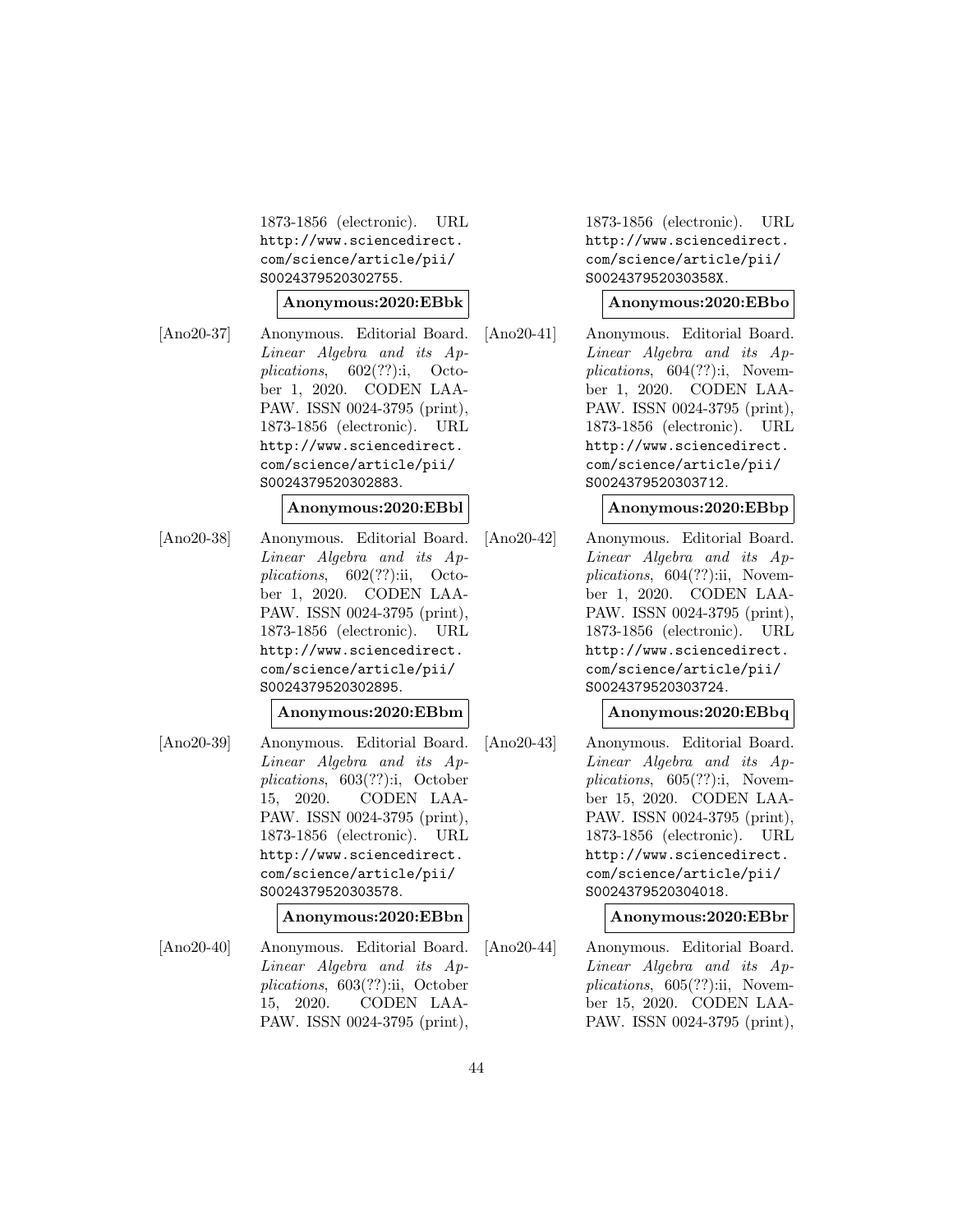1873-1856 (electronic). URL http://www.sciencedirect. com/science/article/pii/ S002437952030402X.

#### **Anonymous:2020:EBbs**

[Ano20-45] Anonymous. Editorial Board. Linear Algebra and its Applications, 606(??):i, December 1, 2020. CODEN LAA-PAW. ISSN 0024-3795 (print), 1873-1856 (electronic). URL http://www.sciencedirect. com/science/article/pii/ S0024379520304237.

#### **Anonymous:2020:EBbt**

[Ano20-46] Anonymous. Editorial Board. Linear Algebra and its Applications, 606(??):ii, December 1, 2020. CODEN LAA-PAW. ISSN 0024-3795 (print), 1873-1856 (electronic). URL http://www.sciencedirect. com/science/article/pii/ S0024379520304249.

#### **Anonymous:2020:EBbu**

[Ano20-47] Anonymous. Editorial Board. Linear Algebra and its Applications, 607(??):i, December 15, 2020. CODEN LAA-PAW. ISSN 0024-3795 (print), 1873-1856 (electronic). URL http://www.sciencedirect. com/science/article/pii/ S0024379520304584.

# **Anonymous:2020:EBbv**

[Ano20-48] Anonymous. Editorial Board. Linear Algebra and its Applications, 607(??):ii, December 15, 2020. CODEN LAA-PAW. ISSN 0024-3795 (print), 1873-1856 (electronic). URL http://www.sciencedirect. com/science/article/pii/ S0024379520304596.

### **Anonymous:2020:PSa**

[Ano20-49] Anonymous. Pages 1–164 (1 September 2020). Linear Algebra and its Applications, 600 (??):1–164, September 1, 2020. CODEN LAAPAW. ISSN 0024-3795 (print), 1873-1856 (electronic).

### **Anonymous:2020:PAc**

[Ano20-50] Anonymous. Pages 1–186 (1 August 2020). Linear Algebra and its Applications, 598(??): 1–186, August 1, 2020. CO-DEN LAAPAW. ISSN 0024- 3795 (print), 1873-1856 (electronic).

### **Anonymous:2020:PJd**

[Ano20-51] Anonymous. Pages 1–192 (15 June 2020). Linear Algebra and its Applications, 595(??): 1–192, June 15, 2020. CO-DEN LAAPAW. ISSN 0024- 3795 (print), 1873-1856 (electronic).

## **Anonymous:2020:PAd**

[Ano20-52] Anonymous. Pages 1–204 (15 August 2020). Linear Algebra and its Applications, 599(??): 1–204, August 15, 2020. CO-DEN LAAPAW. ISSN 0024- 3795 (print), 1873-1856 (electronic).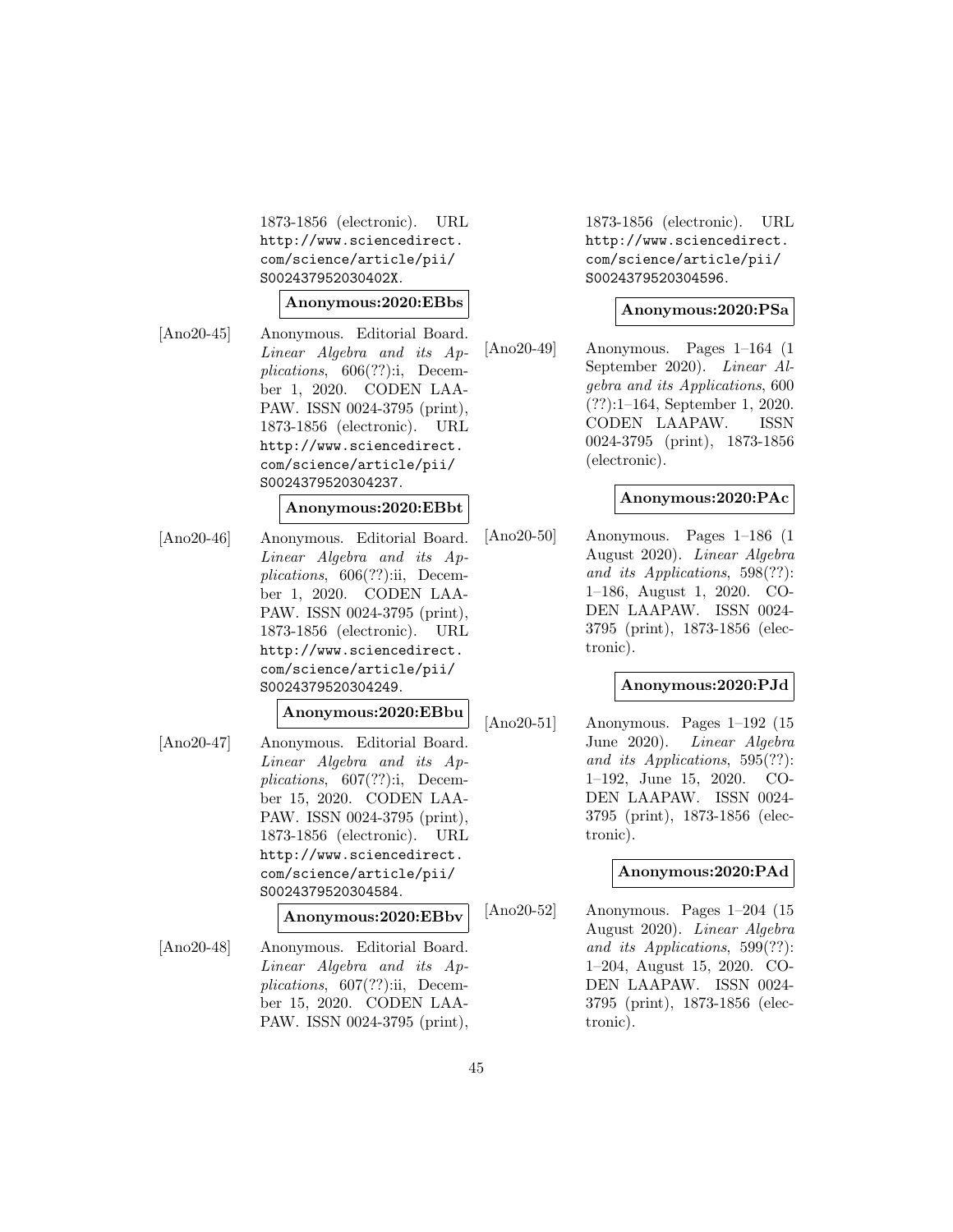## **Anonymous:2020:PJf**

[Ano20-53] Anonymous. Pages 1–206 (15 July 2020). Linear Algebra and its Applications, 597(??): 1–206, July 15, 2020. CO-DEN LAAPAW. ISSN 0024- 3795 (print), 1873-1856 (electronic).

## **Anonymous:2020:PMb**

[Ano20-54] Anonymous. Pages 1–246 (15 March 2020). Linear Algebra and its Applications, 589(??): 1–246, March 15, 2020. CO-DEN LAAPAW. ISSN 0024- 3795 (print), 1873-1856 (electronic).

#### **Anonymous:2020:PDa**

[Ano20-55] Anonymous. Pages 1–248 (1 December 2020). Linear Algebra and its Applications, 606 (??):1–248, December 1, 2020. CODEN LAAPAW. ISSN 0024-3795 (print), 1873-1856 (electronic).

# **Anonymous:2020:PJb**

[Ano20-56] Anonymous. Pages 1–262 (15 January 2020). Linear Algebra and its Applications, 585(??): 1–262, January 15, 2020. CO-DEN LAAPAW. ISSN 0024- 3795 (print), 1873-1856 (electronic).

### **Anonymous:2020:PNb**

[Ano20-57] Anonymous. Pages 1–262 (15 November 2020). Linear Algebra and its Applications, 605 (??):1–262, November 15, 2020. CODEN LAAPAW. ISSN

0024-3795 (print), 1873-1856 (electronic).

#### **Anonymous:2020:PJe**

[Ano20-58] Anonymous. Pages 1–280 (1 July 2020). Linear Algebra and its Applications, 596(??): 1–280, July 1, 2020. CODEN LAAPAW. ISSN 0024-3795 (print), 1873-1856 (electronic).

### **Anonymous:2020:PJc**

[Ano20-59] Anonymous. Pages 1–300 (1 June 2020). Linear Algebra and its Applications, 594(??): 1–300, June 1, 2020. CO-DEN LAAPAW. ISSN 0024- 3795 (print), 1873-1856 (electronic).

#### **Anonymous:2020:POa**

[Ano20-60] Anonymous. Pages 1–300 (1 October 2020). Linear Algebra and its Applications, 602(??): 1–300, October 1, 2020. CO-DEN LAAPAW. ISSN 0024- 3795 (print), 1873-1856 (electronic).

### **Anonymous:2020:PMd**

[Ano20-61] Anonymous. Pages 1–304 (15 May 2020). Linear Algebra and its Applications, 593(??): 1–304, May 15, 2020. CO-DEN LAAPAW. ISSN 0024- 3795 (print), 1873-1856 (electronic).

### **Anonymous:2020:PMc**

[Ano20-62] Anonymous. Pages 1–306 (1 May 2020). Linear Algebra and its Applications, 592(??): 1–306, May 1, 2020. CODEN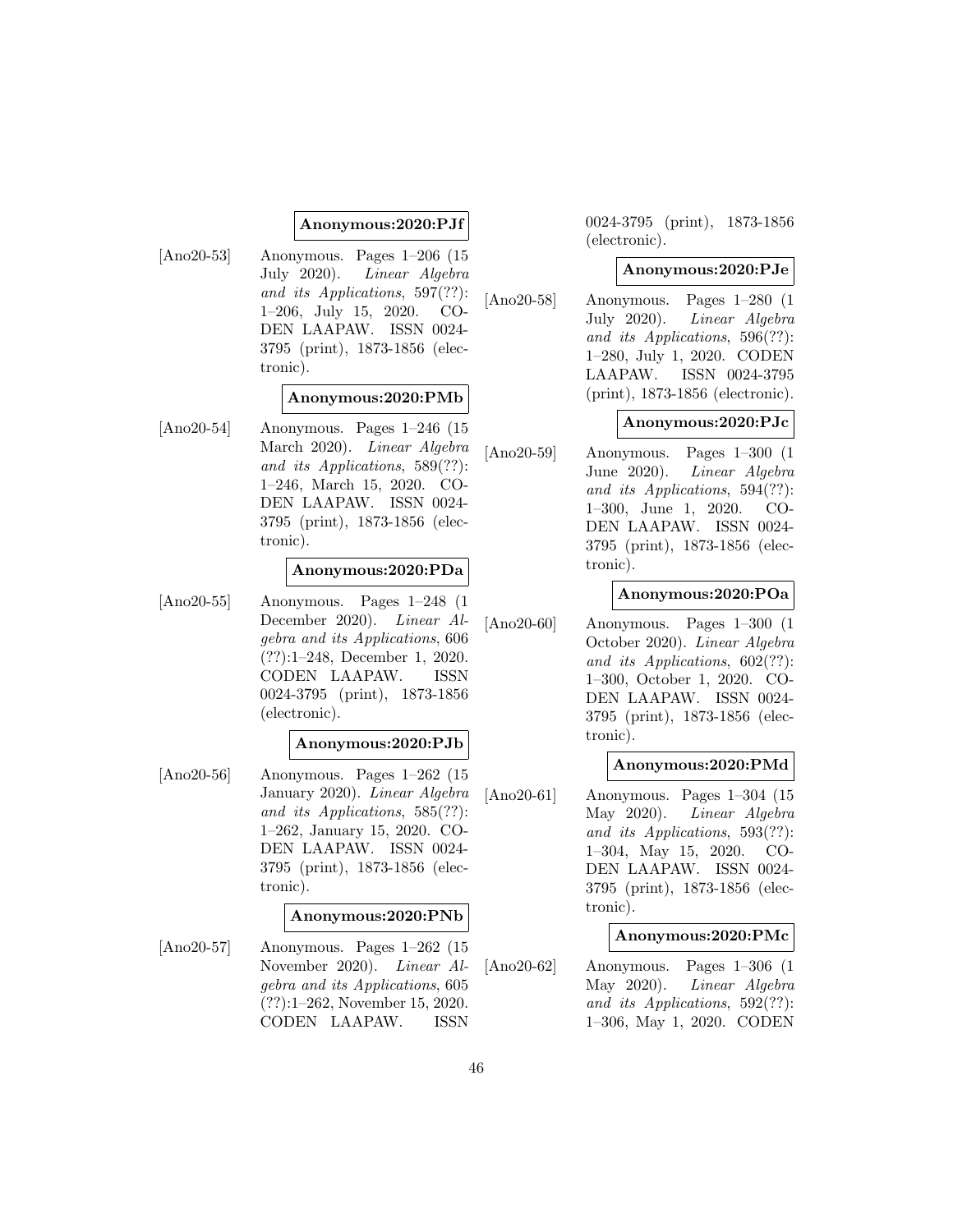LAAPAW. ISSN 0024-3795 (print), 1873-1856 (electronic).

#### **Anonymous:2020:PAa**

[Ano20-63] Anonymous. Pages 1–332 (1 April 2020). Linear Algebra and its Applications, 590(??): 1–332, April 1, 2020. CO-DEN LAAPAW. ISSN 0024- 3795 (print), 1873-1856 (electronic).

### **Anonymous:2020:PSb**

[Ano20-64] Anonymous. Pages 1–338 (15 September 2020). Linear Algebra and its Applications, 601(??):1–338, September 15, 2020. CODEN LAA-PAW. ISSN 0024-3795 (print), 1873-1856 (electronic).

### **Anonymous:2020:PAb**

[Ano20-65] Anonymous. Pages 1–352 (15 April 2020). Linear Algebra and its Applications, 591(??): 1–352, April 15, 2020. CO-DEN LAAPAW. ISSN 0024- 3795 (print), 1873-1856 (electronic).

### **Anonymous:2020:PDb**

[Ano20-66] Anonymous. Pages 1–378 (15 December 2020). Linear Algebra and its Applications, 607 (??):1–378, December 15, 2020. CODEN LAAPAW. ISSN 0024-3795 (print), 1873-1856 (electronic).

### **Anonymous:2020:PFb**

[Ano20-67] Anonymous. Pages 1–392 (15 February 2020). Linear Algebra and its Applications, 587(??): 1–392, February 15, 2020. CO-DEN LAAPAW. ISSN 0024- 3795 (print), 1873-1856 (electronic).

### **Anonymous:2020:PFa**

[Ano20-68] Anonymous. Pages 1–410 (1 February 2020). Linear Algebra and its Applications, 586(??): 1–410, February 1, 2020. CO-DEN LAAPAW. ISSN 0024- 3795 (print), 1873-1856 (electronic).

#### **Anonymous:2020:PJa**

[Ano20-69] Anonymous. Pages 1–484 (1 January 2020). Linear Algebra and its Applications, 584(??): 1–484, January 1, 2020. CO-DEN LAAPAW. ISSN 0024- 3795 (print), 1873-1856 (electronic).

### **Anonymous:2020:PMa**

[Ano20-70] Anonymous. Pages 1–496 (1 March 2020). Linear Algebra and its Applications, 588(??): 1–496, March 1, 2020. CO-DEN LAAPAW. ISSN 0024- 3795 (print), 1873-1856 (electronic).

### **Anonymous:2020:PNa**

[Ano20-71] Anonymous. Pages 1–508 (1 November 2020). Linear Algebra and its Applications, 604 (??):1–508, November 1, 2020. CODEN LAAPAW. ISSN 0024-3795 (print), 1873-1856 (electronic).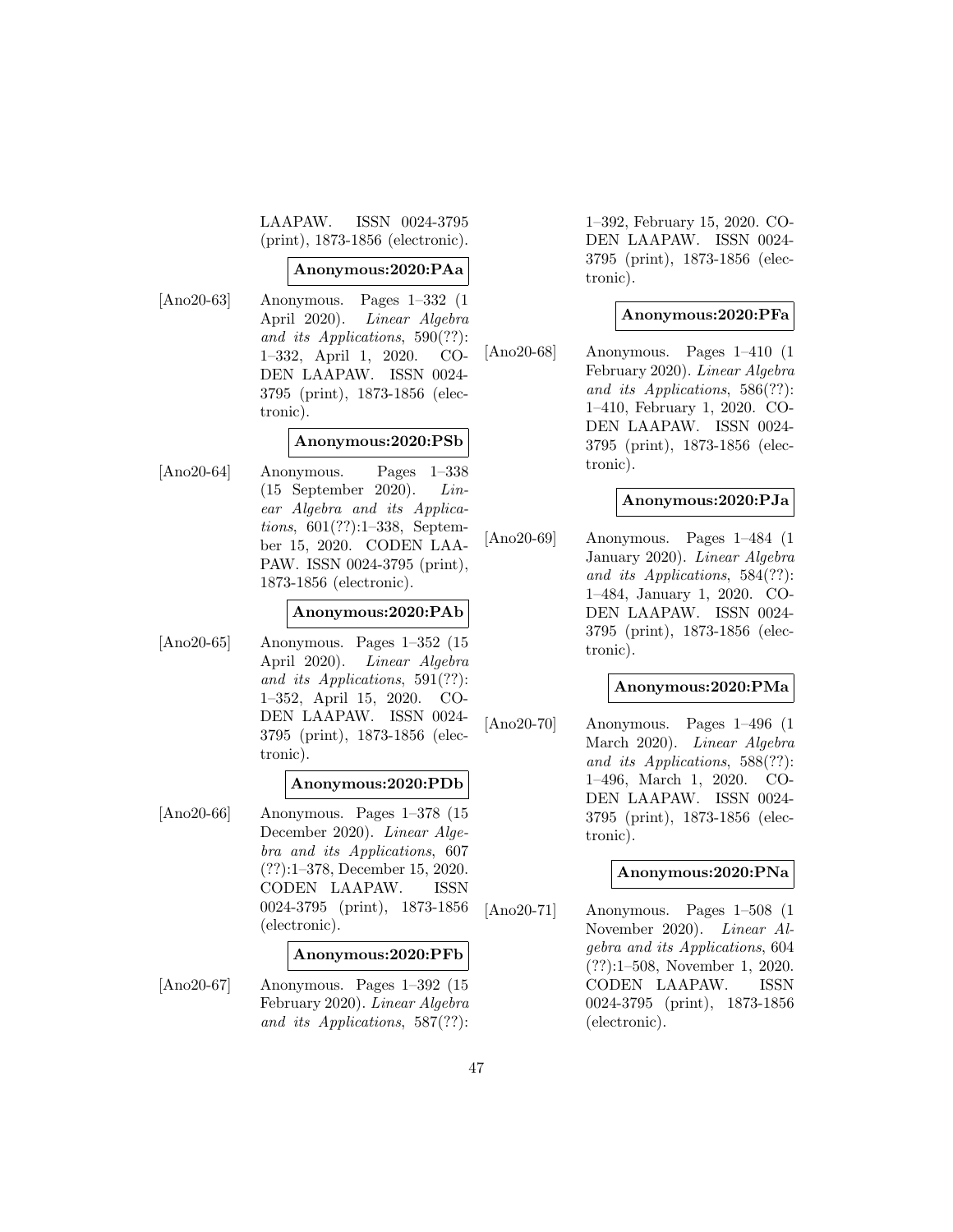### **Anonymous:2020:POb**

[Ano20-72] Anonymous. Pages 1–510 (15 October 2020). Linear Algebra and its Applications, 603(??): 1–510, October 15, 2020. CO-DEN LAAPAW. ISSN 0024- 3795 (print), 1873-1856 (electronic).

## **Anonymous:2021:EBa**

[Ano21a] Anonymous. Editorial Board. Linear Algebra and its Applications, 608(??):i, January 1, 2021. CODEN LAA-PAW. ISSN 0024-3795 (print), 1873-1856 (electronic). URL http://www.sciencedirect. com/science/article/pii/ S0024379520304845.

### **Anonymous:2021:EBb**

[Ano21b] Anonymous. Editorial Board. Linear Algebra and its Applications, 608(??):ii, January 1, 2021. CODEN LAA-PAW. ISSN 0024-3795 (print), 1873-1856 (electronic). URL http://www.sciencedirect. com/science/article/pii/ S0024379520304857.

### **Anonymous:2021:EBc**

[Ano21c] Anonymous. Editorial Board. Linear Algebra and its Applications, 609(??):i, January 15, 2021. CODEN LAA-PAW. ISSN 0024-3795 (print), 1873-1856 (electronic). URL http://www.sciencedirect. com/science/article/pii/ S0024379520305036.

### **Anonymous:2021:EBd**

[Ano21d] Anonymous. Editorial Board. Linear Algebra and its Applications, 609(??):ii, January 15, 2021. CODEN LAA-PAW. ISSN 0024-3795 (print), 1873-1856 (electronic). URL http://www.sciencedirect. com/science/article/pii/ S0024379520305048.

### **Anonymous:2021:EBe**

[Ano21e] Anonymous. Editorial Board. Linear Algebra and its Applications, 610(??):i, February 1, 2021. CODEN LAA-PAW. ISSN 0024-3795 (print), 1873-1856 (electronic). URL http://www.sciencedirect. com/science/article/pii/ S0024379520305486.

### **Anonymous:2021:EBf**

[Ano21f] Anonymous. Editorial Board. Linear Algebra and its Applications, 610(??):ii, February 1, 2021. CODEN LAA-PAW. ISSN 0024-3795 (print), 1873-1856 (electronic). URL http://www.sciencedirect. com/science/article/pii/ S0024379520305498.

**Anonymous:2021:EBg**

[Ano21g] Anonymous. Editorial Board. Linear Algebra and its Applications, 611(??):i, February 15, 2021. CODEN LAA-PAW. ISSN 0024-3795 (print), 1873-1856 (electronic). URL http://www.sciencedirect. com/science/article/pii/ S0024379520305796.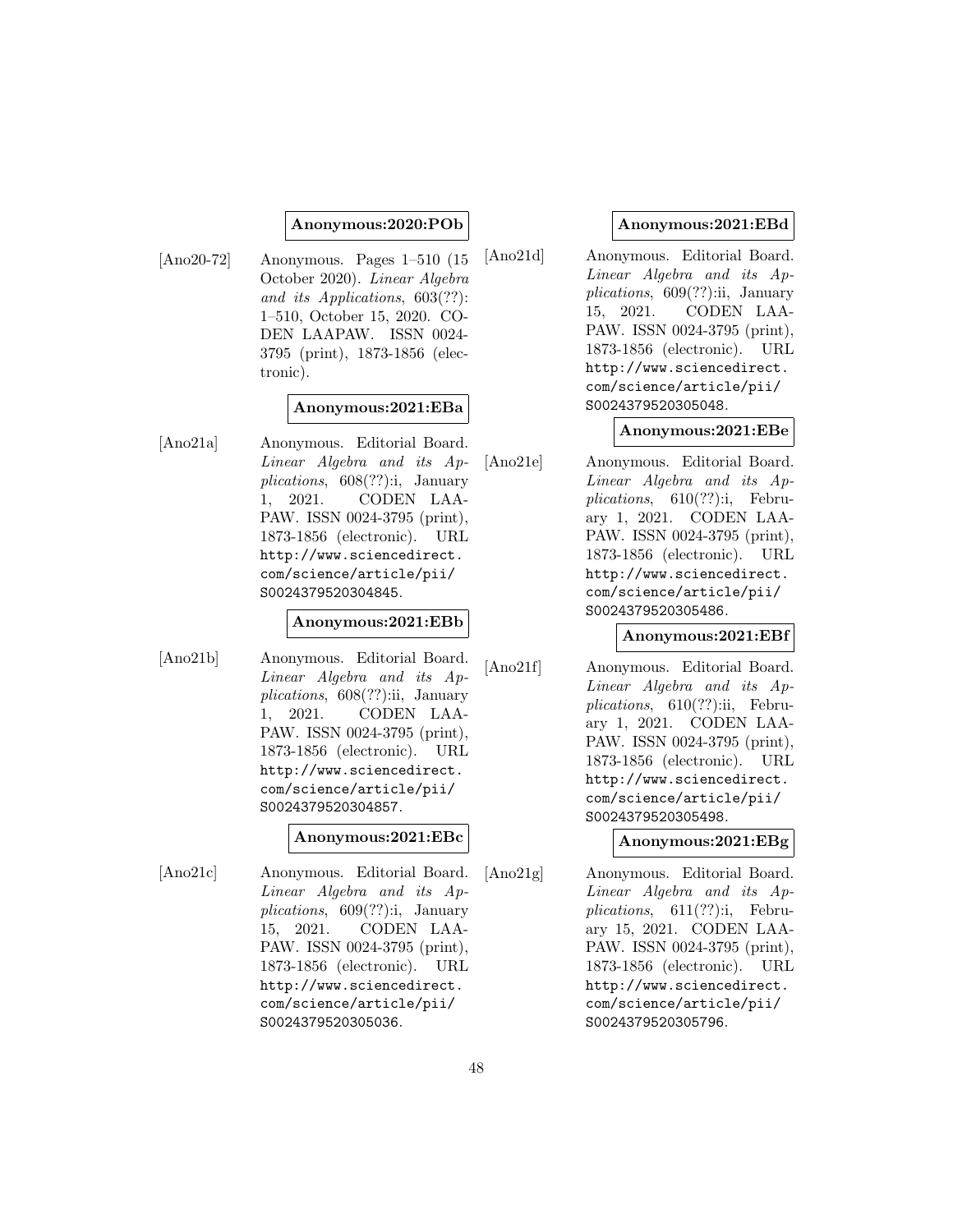### **Anonymous:2021:EBh**

[Ano21h] Anonymous. Editorial Board. Linear Algebra and its Applications, 611(??):ii, February 15, 2021. CODEN LAA-PAW. ISSN 0024-3795 (print), 1873-1856 (electronic). URL http://www.sciencedirect. com/science/article/pii/ S0024379520305802.

#### **Anonymous:2021:EBi**

[Ano21i] Anonymous. Editorial Board. Linear Algebra and its Applications, 612(??):i, March 1, 2021. CODEN LAA-PAW. ISSN 0024-3795 (print), 1873-1856 (electronic). URL http://www.sciencedirect. com/science/article/pii/ S0024379520305942.

## **Anonymous:2021:EBj**

[Ano21j] Anonymous. Editorial Board. Linear Algebra and its Applications, 612(??):ii, March 1, 2021. CODEN LAA-PAW. ISSN 0024-3795 (print), 1873-1856 (electronic). URL http://www.sciencedirect. com/science/article/pii/ S0024379520305954.

#### **Anonymous:2021:EBk**

[Ano21k] Anonymous. Editorial Board. Linear Algebra and its Applications, 613(??):i, March 15, 2021. CODEN LAA-PAW. ISSN 0024-3795 (print), 1873-1856 (electronic). URL http://www.sciencedirect. com/science/article/pii/ S0024379521000112.

# **Anonymous:2021:EBl**

[Ano21l] Anonymous. Editorial Board. Linear Algebra and its Applications, 613(??):ii, March 15, 2021. CODEN LAA-PAW. ISSN 0024-3795 (print), 1873-1856 (electronic). URL http://www.sciencedirect. com/science/article/pii/ S0024379521000124.

# **Anonymous:2021:EBm**

[Ano21m] Anonymous. Editorial Board. Linear Algebra and its Applications, 614(??):i, April 1, 2021. CODEN LAA-PAW. ISSN 0024-3795 (print), 1873-1856 (electronic). URL http://www.sciencedirect. com/science/article/pii/ S0024379521000276.

## **Anonymous:2021:EBn**

[Ano21n] Anonymous. Editorial Board. Linear Algebra and its Applications, 614(??):ii, April 1, 2021. CODEN LAA-PAW. ISSN 0024-3795 (print), 1873-1856 (electronic). URL http://www.sciencedirect. com/science/article/pii/ S0024379521000288.

**Anonymous:2021:EBo**

[Ano21o] Anonymous. Editorial Board. Linear Algebra and its Applications, 615(??):i, April 15, 2021. CODEN LAA-PAW. ISSN 0024-3795 (print), 1873-1856 (electronic). URL http://www.sciencedirect. com/science/article/pii/ S0024379521000483.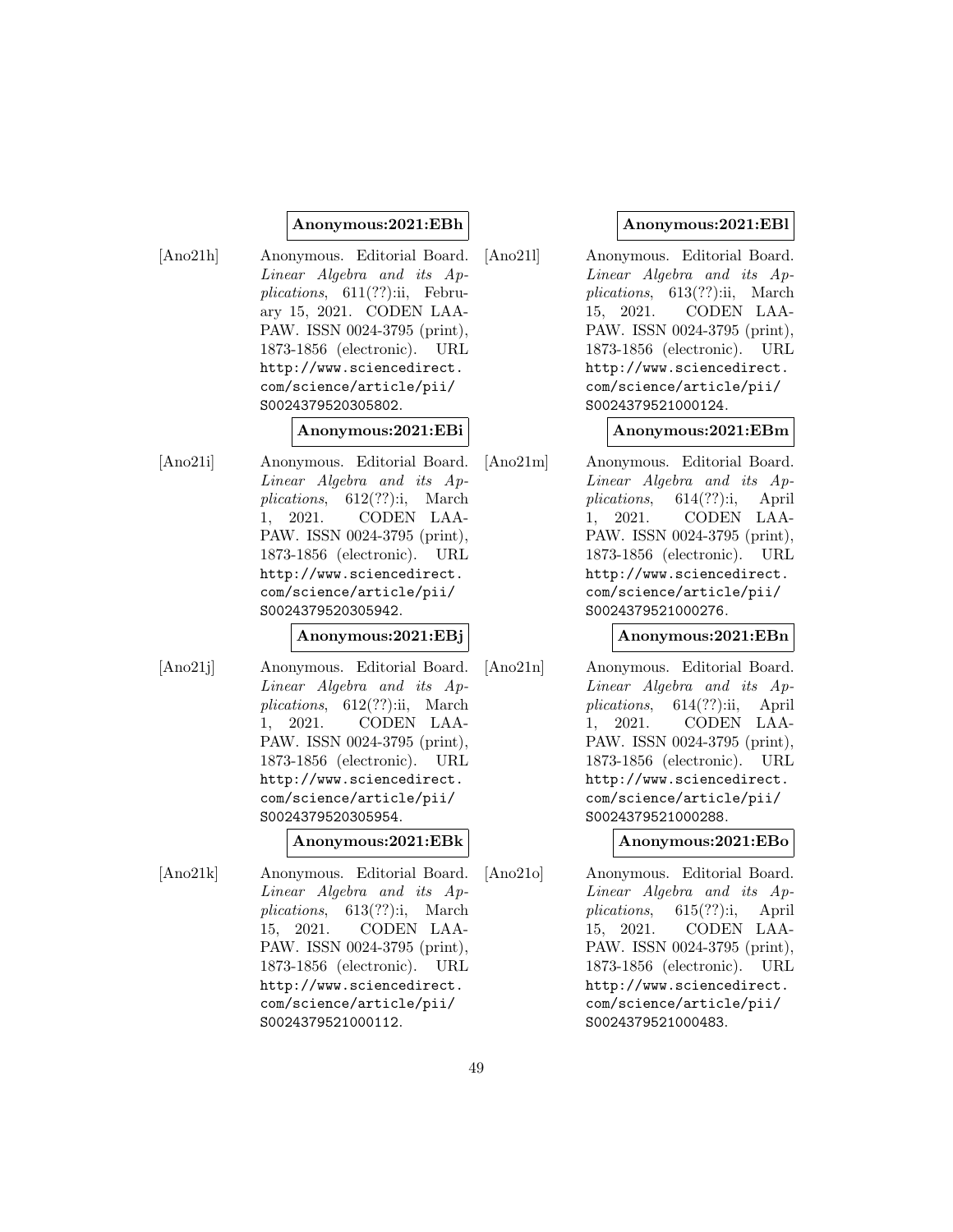### **Anonymous:2021:EBp**

[Ano21p] Anonymous. Editorial Board. Linear Algebra and its Applications, 615(??):ii, April 15, 2021. CODEN LAA-PAW. ISSN 0024-3795 (print), 1873-1856 (electronic). URL http://www.sciencedirect. com/science/article/pii/ S0024379521000495.

### **Anonymous:2021:EBq**

[Ano21q] Anonymous. Editorial Board. Linear Algebra and its Applications,  $616(??)$ :i, May 1, 2021. CODEN LAAPAW. ISSN 0024-3795 (print), 1873- 1856 (electronic). URL http://www.sciencedirect. com/science/article/pii/ S002437952100063X.

### **Anonymous:2021:EBr**

[Ano21r] Anonymous. Editorial Board. Linear Algebra and its Applications,  $616(??)$ :ii, May 1, 2021. CODEN LAA-PAW. ISSN 0024-3795 (print), 1873-1856 (electronic). URL http://www.sciencedirect. com/science/article/pii/ S0024379521000641.

#### **Anonymous:2021:EBs**

[Ano21s] Anonymous. Editorial Board. Linear Algebra and its Applications,  $617(??)$ :i, May 15, 2021. CODEN LAA-PAW. ISSN 0024-3795 (print), 1873-1856 (electronic). URL http://www.sciencedirect. com/science/article/pii/ S0024379521000872.

### **Anonymous:2021:EBt**

[Ano21t] Anonymous. Editorial Board. Linear Algebra and its Applications,  $617(??)$ :ii, May 15, 2021. CODEN LAA-PAW. ISSN 0024-3795 (print), 1873-1856 (electronic). URL http://www.sciencedirect. com/science/article/pii/ S0024379521000884.

### **Anonymous:2021:EBu**

[Ano21u] Anonymous. Editorial Board. Linear Algebra and its Applications, 618(??):i, June 1, 2021. CODEN LAA-PAW. ISSN 0024-3795 (print), 1873-1856 (electronic). URL http://www.sciencedirect. com/science/article/pii/ S0024379521001245.

### **Anonymous:2021:EBv**

[Ano21v] Anonymous. Editorial Board. Linear Algebra and its Applications, 618(??):ii, June 1, 2021. CODEN LAA-PAW. ISSN 0024-3795 (print), 1873-1856 (electronic). URL http://www.sciencedirect. com/science/article/pii/ S0024379521001257.

**Anonymous:2021:EBw**

[Ano21w] Anonymous. Editorial Board. Linear Algebra and its Applications, 619(??):i, June 15, 2021. CODEN LAA-PAW. ISSN 0024-3795 (print), 1873-1856 (electronic). URL http://www.sciencedirect. com/science/article/pii/ S0024379521001415.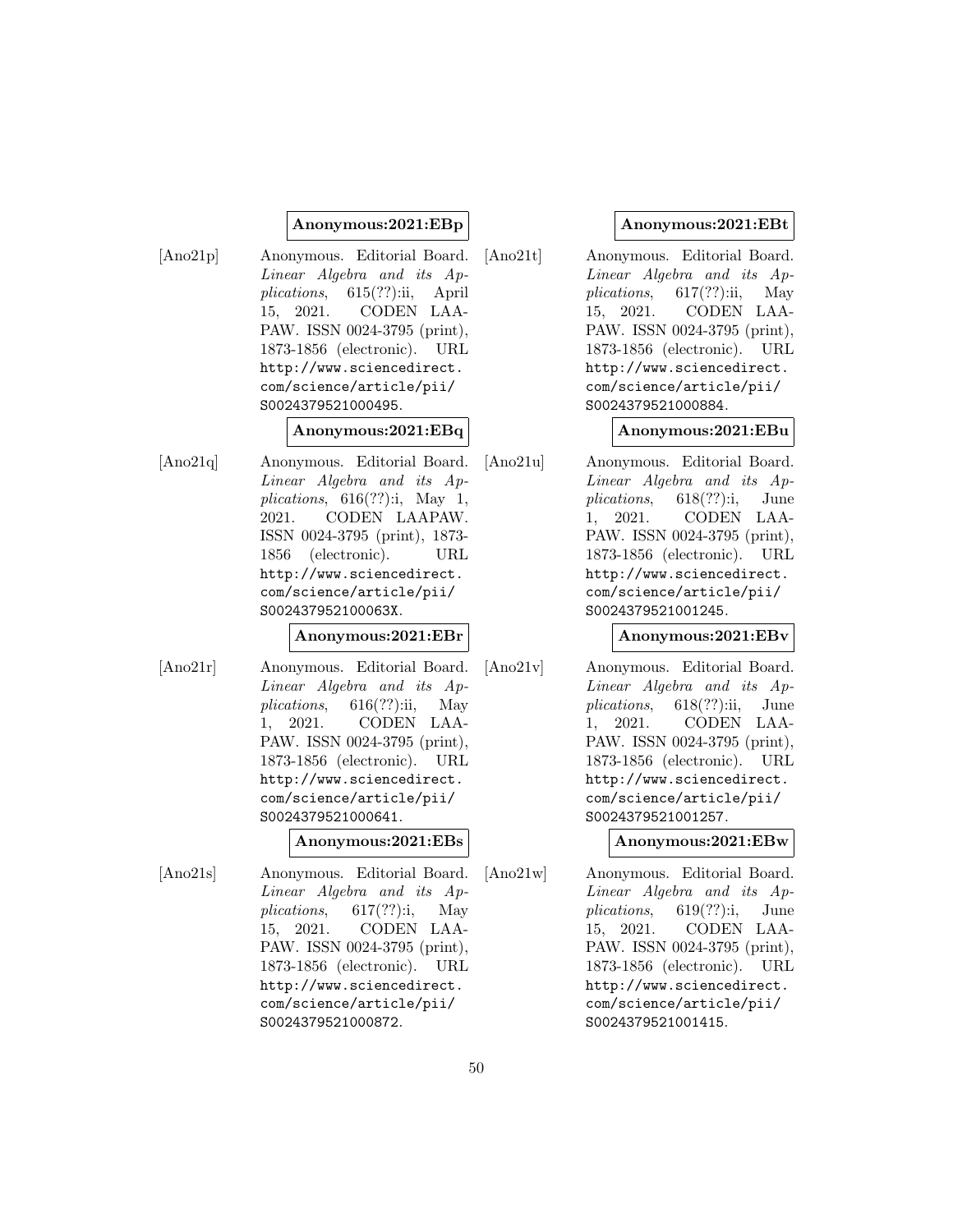### **Anonymous:2021:EBx**

[Ano21x] Anonymous. Editorial Board. Linear Algebra and its Applications,  $619(??)$ :ii, June 15, 2021. CODEN LAA-PAW. ISSN 0024-3795 (print), 1873-1856 (electronic). URL http://www.sciencedirect. com/science/article/pii/ S0024379521001427.

### **Anonymous:2021:EBy**

[Ano21y] Anonymous. Editorial Board. Linear Algebra and its Applications,  $620(??)$ :i, July 1, 2021. CODEN LAAPAW. ISSN 0024-3795 (print), 1873- 1856 (electronic). URL http://www.sciencedirect. com/science/article/pii/ S0024379521001543.

#### **Anonymous:2021:EBz**

[Ano21z] Anonymous. Editorial Board. Linear Algebra and its Ap $plications, 620(??):ii, July$ 1, 2021. CODEN LAA-PAW. ISSN 0024-3795 (print), 1873-1856 (electronic). URL http://www.sciencedirect. com/science/article/pii/ S0024379521001555.

### **Anonymous:2021:EBba**

[Ano21-27] Anonymous. Editorial Board. Linear Algebra and its Applications, 621(??):i, July 15, 2021. CODEN LAA-PAW. ISSN 0024-3795 (print), 1873-1856 (electronic). URL http://www.sciencedirect. com/science/article/pii/ S0024379521001725.

# **Anonymous:2021:EBbb**

[Ano21-28] Anonymous. Editorial Board. Linear Algebra and its Applications,  $621(??)$ :ii, July 15, 2021. CODEN LAA-PAW. ISSN 0024-3795 (print), 1873-1856 (electronic). URL http://www.sciencedirect. com/science/article/pii/ S0024379521001737.

# **Anonymous:2021:EBbc**

[Ano21-29] Anonymous. Editorial Board. Linear Algebra and its Applications, 622(??):i, August 1, 2021. CODEN LAA-PAW. ISSN 0024-3795 (print), 1873-1856 (electronic). URL http://www.sciencedirect. com/science/article/pii/ S0024379521001907.

# **Anonymous:2021:EBbd**

[Ano21-30] Anonymous. Editorial Board. Linear Algebra and its Applications, 622(??):ii, August 1, 2021. CODEN LAA-PAW. ISSN 0024-3795 (print), 1873-1856 (electronic). URL http://www.sciencedirect. com/science/article/pii/ S0024379521001919.

**Anonymous:2021:EBbe**

[Ano21-31] Anonymous. Editorial Board. Linear Algebra and its Applications, 623(??):i, August 15, 2021. CODEN LAA-PAW. ISSN 0024-3795 (print), 1873-1856 (electronic). URL http://www.sciencedirect. com/science/article/pii/ S0024379521001981.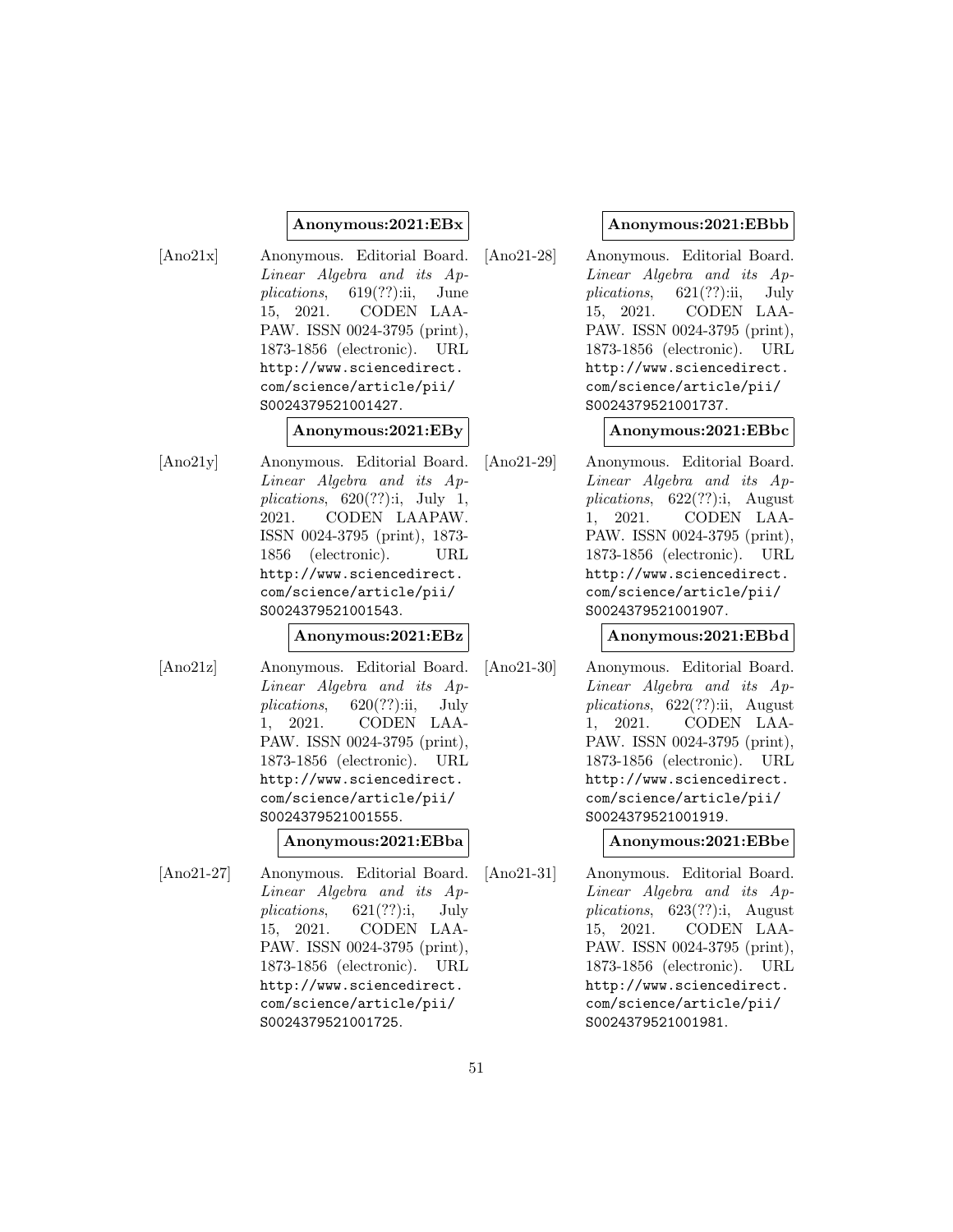### **Anonymous:2021:EBbf**

[Ano21-32] Anonymous. Editorial Board. Linear Algebra and its Applications, 623(??):ii, August 15, 2021. CODEN LAA-PAW. ISSN 0024-3795 (print), 1873-1856 (electronic). URL http://www.sciencedirect. com/science/article/pii/ S0024379521001993.

#### **Anonymous:2021:EBbg**

[Ano21-33] Anonymous. Editorial Board. Linear Algebra and its Applications, 624(??):i, September 1, 2021. CODEN LAA-PAW. ISSN 0024-3795 (print), 1873-1856 (electronic). URL http://www.sciencedirect. com/science/article/pii/ S0024379521002184.

### **Anonymous:2021:EBbh**

[Ano21-34] Anonymous. Editorial Board. Linear Algebra and its Applications, 624(??):ii, September 1, 2021. CODEN LAA-PAW. ISSN 0024-3795 (print), 1873-1856 (electronic). URL http://www.sciencedirect. com/science/article/pii/ S0024379521002196.

#### **Anonymous:2021:EBbi**

[Ano21-35] Anonymous. Editorial Board. Linear Algebra and its Applications, 625(??):i, September 15, 2021. CODEN LAA-PAW. ISSN 0024-3795 (print), 1873-1856 (electronic). URL http://www.sciencedirect. com/science/article/pii/ S0024379521002305.

## **Anonymous:2021:EBbj**

[Ano21-36] Anonymous. Editorial Board. Linear Algebra and its Applications, 625(??):ii, September 15, 2021. CODEN LAA-PAW. ISSN 0024-3795 (print), 1873-1856 (electronic). URL http://www.sciencedirect. com/science/article/pii/ S0024379521002317.

### **Anonymous:2021:EBbk**

[Ano21-37] Anonymous. Editorial Board. Linear Algebra and its Applications, 626(??):i, October 1, 2021. CODEN LAA-PAW. ISSN 0024-3795 (print), 1873-1856 (electronic). URL http://www.sciencedirect. com/science/article/pii/ S0024379521002548.

### **Anonymous:2021:EBbl**

[Ano21-38] Anonymous. Editorial Board. Linear Algebra and its Applications, 626(??):ii, October 1, 2021. CODEN LAA-PAW. ISSN 0024-3795 (print), 1873-1856 (electronic). URL http://www.sciencedirect. com/science/article/pii/ S002437952100255X.

**Anonymous:2021:EBbm**

[Ano21-39] Anonymous. Editorial Board. Linear Algebra and its Applications, 627(??):i, October 15, 2021. CODEN LAA-PAW. ISSN 0024-3795 (print), 1873-1856 (electronic). URL http://www.sciencedirect. com/science/article/pii/ S0024379521002718.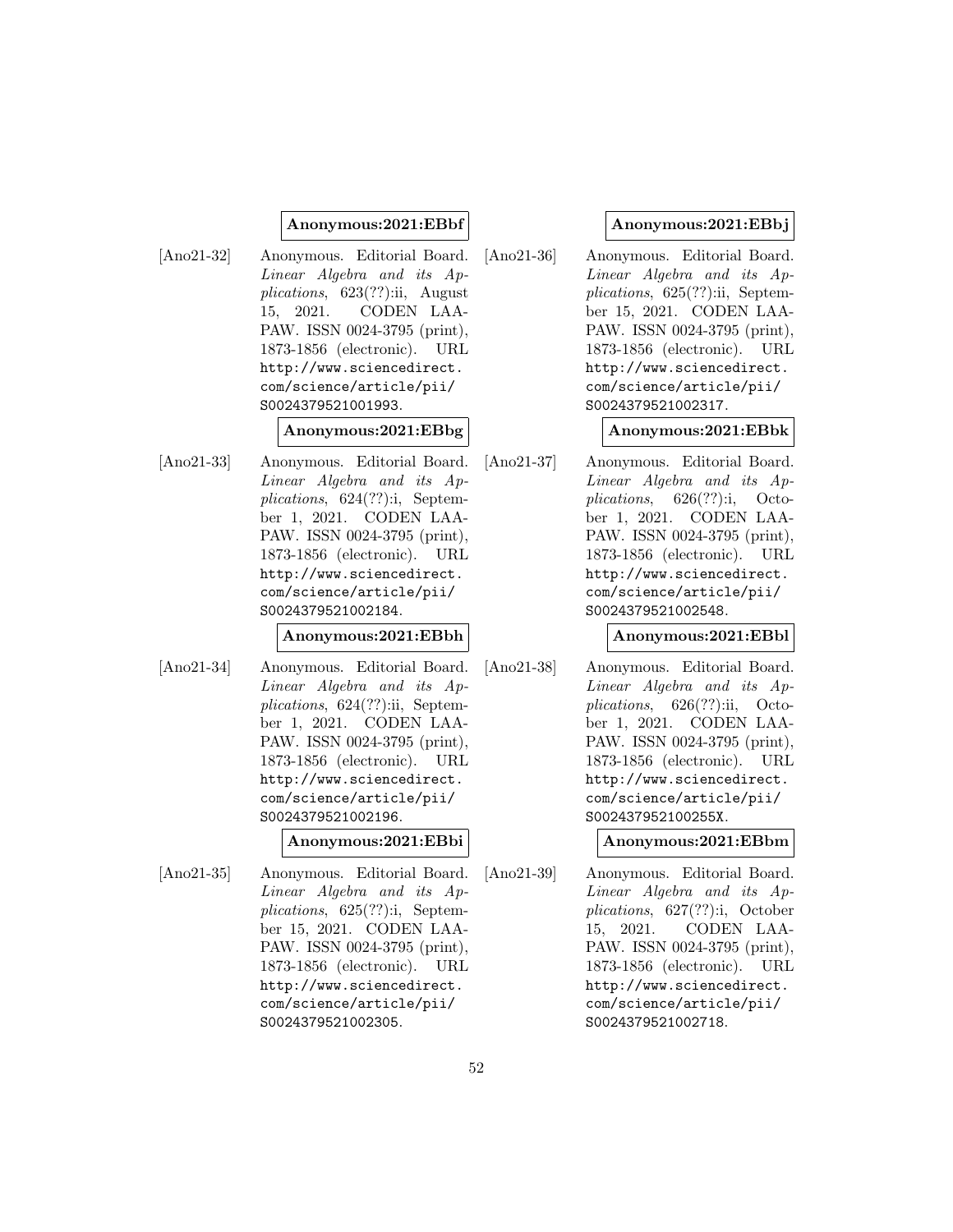#### **Anonymous:2021:EBbn**

[Ano21-40] Anonymous. Editorial Board. Linear Algebra and its Applications, 627(??):ii, October 15, 2021. CODEN LAA-PAW. ISSN 0024-3795 (print), 1873-1856 (electronic). URL http://www.sciencedirect. com/science/article/pii/ S002437952100272X.

#### **Anonymous:2021:EBbo**

[Ano21-41] Anonymous. Editorial Board. Linear Algebra and its Applications, 628(??):i, November 1, 2021. CODEN LAA-PAW. ISSN 0024-3795 (print), 1873-1856 (electronic). URL http://www.sciencedirect. com/science/article/pii/ S0024379521003013.

### **Anonymous:2021:EBbp**

[Ano21-42] Anonymous. Editorial Board. Linear Algebra and its Applications, 628(??):ii, November 1, 2021. CODEN LAA-PAW. ISSN 0024-3795 (print), 1873-1856 (electronic). URL http://www.sciencedirect. com/science/article/pii/ S0024379521003025.

#### **Anonymous:2021:EBbq**

[Ano21-43] Anonymous. Editorial Board. Linear Algebra and its Applications, 629(??):i, November 15, 2021. CODEN LAA-PAW. ISSN 0024-3795 (print), 1873-1856 (electronic). URL http://www.sciencedirect. com/science/article/pii/ S002437952100330X.

#### **Anonymous:2021:EBbr**

[Ano21-44] Anonymous. Editorial Board. Linear Algebra and its Applications,  $629(??)$ :ii, November 15, 2021. CODEN LAA-PAW. ISSN 0024-3795 (print), 1873-1856 (electronic). URL http://www.sciencedirect. com/science/article/pii/ S0024379521003311.

#### **Anonymous:2021:EBbs**

[Ano21-45] Anonymous. Editorial Board. Linear Algebra and its Applications, 630(??):i, December 1, 2021. CODEN LAA-PAW. ISSN 0024-3795 (print), 1873-1856 (electronic). URL http://www.sciencedirect. com/science/article/pii/ S0024379521003529.

#### **Anonymous:2021:EBbt**

[Ano21-46] Anonymous. Editorial Board. Linear Algebra and its Applications, 630(??):ii, December 1, 2021. CODEN LAA-PAW. ISSN 0024-3795 (print), 1873-1856 (electronic). URL http://www.sciencedirect. com/science/article/pii/ S0024379521003530.

#### **Anonymous:2021:EBbu**

[Ano21-47] Anonymous. Editorial Board. Linear Algebra and its Applications, 631(??):i, December 15, 2021. CODEN LAA-PAW. ISSN 0024-3795 (print), 1873-1856 (electronic). URL http://www.sciencedirect. com/science/article/pii/ S002437952100361X.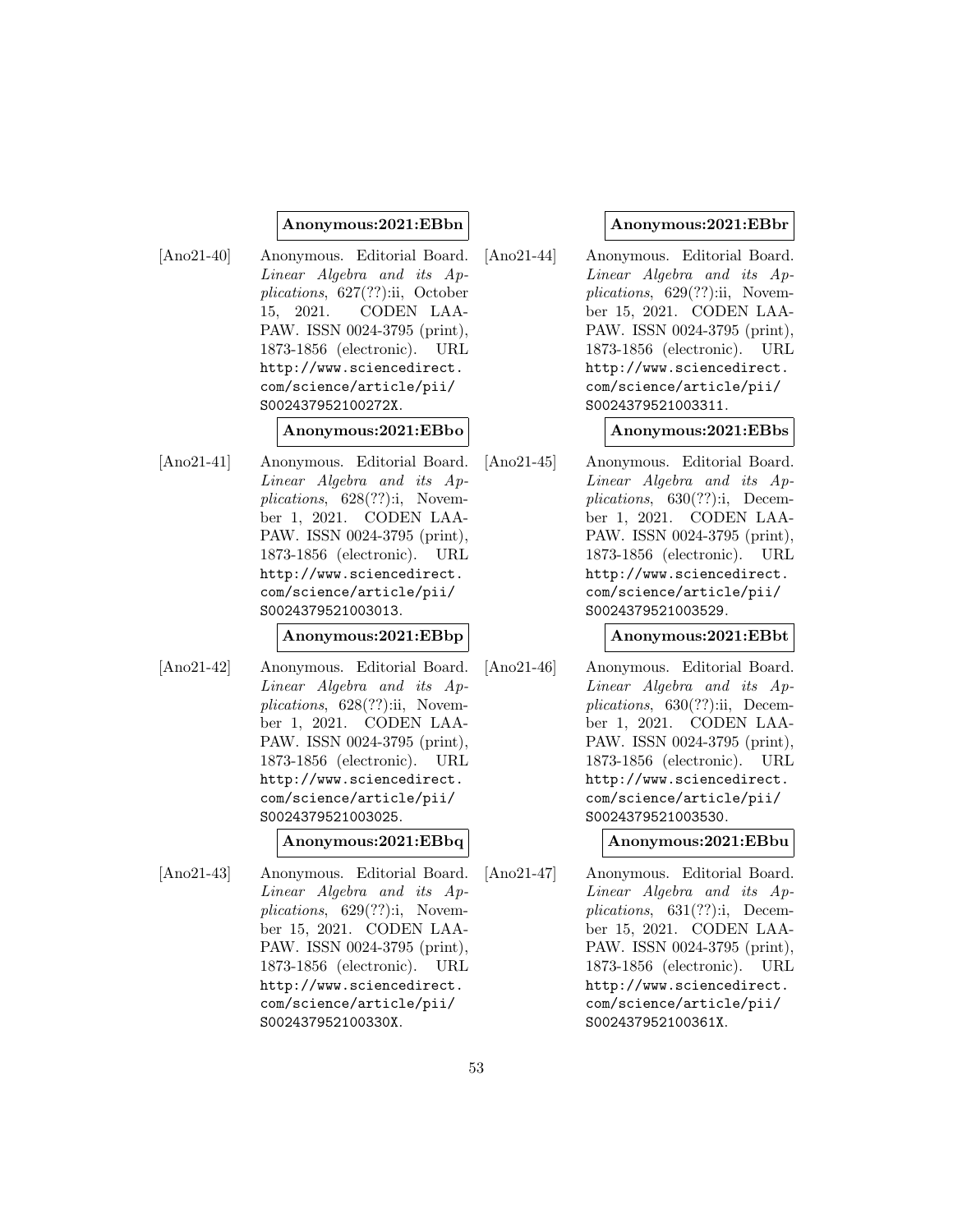#### **Anonymous:2021:EBbv**

[Ano21-48] Anonymous. Editorial Board. Linear Algebra and its Applications, 631(??):ii, December 15, 2021. CODEN LAA-PAW. ISSN 0024-3795 (print), 1873-1856 (electronic). URL http://www.sciencedirect. com/science/article/pii/ S0024379521003621.

#### **Anonymous:2021:NEC**

[Ano21-49] Anonymous. Note from the Editors-in-Chief. Linear Algebra and its Applications,  $617(??)$ :iii, May 15, 2021. CODEN LAAPAW. ISSN 0024-3795 (print), 1873- 1856 (electronic). URL http://www.sciencedirect. com/science/article/pii/ S0024379521000914.

### **Anonymous:2021:PMc**

[Ano21-50] Anonymous. Pages 1–200 (1 May 2021). Linear Algebra and its Applications, 616(??): 1–200, May 1, 2021. CODEN LAAPAW. ISSN 0024-3795 (print), 1873-1856 (electronic).

#### **Anonymous:2021:PJc**

[Ano21-51] Anonymous. Pages 1–204 (1 June 2021). Linear Algebra and its Applications, 618(??): 1–204, June 1, 2021. CO-DEN LAAPAW. ISSN 0024- 3795 (print), 1873-1856 (electronic).

### **Anonymous:2021:PMd**

[Ano21-52] Anonymous. Pages 1–220 (15 May 2021). Linear Algebra

and its Applications, 617(??): 1–220, May 15, 2021. CO-DEN LAAPAW. ISSN 0024- 3795 (print), 1873-1856 (electronic).

### **Anonymous:2021:PAa**

[Ano21-53] Anonymous. Pages 1–228 (15 April 2021). Linear Algebra and its Applications, 615(??): 1–228, April 15, 2021. CO-DEN LAAPAW. ISSN 0024- 3795 (print), 1873-1856 (electronic).

### **Anonymous:2021:PNa**

[Ano21-54] Anonymous. Pages 1–230 (1 November 2021). Linear Algebra and its Applications, 628 (??):1–230, November 1, 2021. CODEN LAAPAW. ISSN 0024-3795 (print), 1873-1856 (electronic).

## **Anonymous:2021:POa**

[Ano21-55] Anonymous. Pages 1–234 (1 October 2021). Linear Algebra and its Applications, 626(??): 1–234, October 1, 2021. CO-DEN LAAPAW. ISSN 0024- 3795 (print), 1873-1856 (electronic).

## **Anonymous:2021:PNb**

[Ano21-56] Anonymous. Pages 1–258 (15 November 2021). Linear Algebra and its Applications, 629 (??):1–258, November 15, 2021. CODEN LAAPAW. ISSN 0024-3795 (print), 1873-1856 (electronic).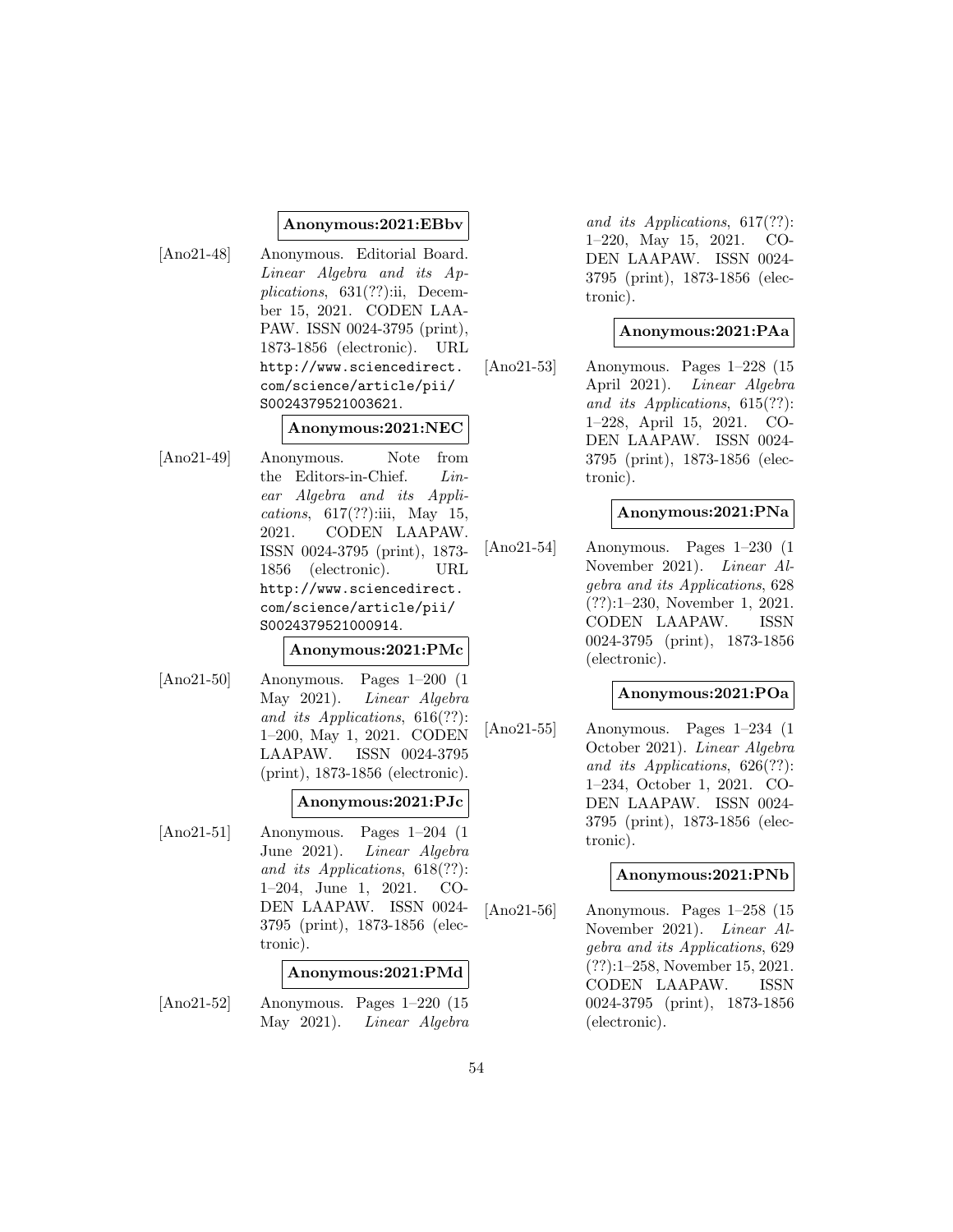### **Anonymous:2021:POb**

[Ano21-57] Anonymous. Pages 1–308 (15 October 2021). Linear Algebra and its Applications, 627(??): 1–308, October 15, 2021. CO-DEN LAAPAW. ISSN 0024- 3795 (print), 1873-1856 (electronic).

## **Anonymous:2021:PJd**

[Ano21-58] Anonymous. Pages 1–340 (15 June 2021). Linear Algebra and its Applications, 619(??): 1–340, June 15, 2021. CO-DEN LAAPAW. ISSN 0024- 3795 (print), 1873-1856 (electronic).

### **Anonymous:2021:PJf**

[Ano21-59] Anonymous. Pages 1–344 (15 July 2021). Linear Algebra and its Applications, 621(??): 1–344, July 15, 2021. CO-DEN LAAPAW. ISSN 0024- 3795 (print), 1873-1856 (electronic).

### **Anonymous:2021:PSb**

[Ano21-60] Anonymous. Pages 1–348 (15 September 2021). Linear Algebra and its Applications, 625(??):1–348, September 15, 2021. CODEN LAA-PAW. ISSN 0024-3795 (print), 1873-1856 (electronic).

## **Anonymous:2021:PAb**

[Ano21-61] Anonymous. Pages 1–354 (1 August 2021). Linear Algebra and its Applications, 622(??): 1–354, August 1, 2021. CO-DEN LAAPAW. ISSN 00243795 (print), 1873-1856 (electronic).

### **Anonymous:2021:PDa**

[Ano21-62] Anonymous. Pages 1–354 (1 December 2021). Linear Algebra and its Applications, 630 (??):1–354, December 1, 2021. CODEN LAAPAW. ISSN 0024-3795 (print), 1873-1856 (electronic).

### **Anonymous:2021:PJe**

[Ano21-63] Anonymous. Pages 1–368 (1 July 2021). Linear Algebra and its Applications, 620(??): 1–368, July 1, 2021. CODEN LAAPAW. ISSN 0024-3795 (print), 1873-1856 (electronic).

### **Anonymous:2021:PMa**

[Ano21-64] Anonymous. Pages 1–374 (1 March 2021). Linear Algebra and its Applications, 612(??): 1–374, March 1, 2021. CO-DEN LAAPAW. ISSN 0024- 3795 (print), 1873-1856 (electronic).

### **Anonymous:2021:PSa**

[Ano21-65] Anonymous. Pages 1–386 (1 September 2021). Linear Algebra and its Applications, 624 (??):1–386, September 1, 2021. CODEN LAAPAW. ISSN 0024-3795 (print), 1873-1856 (electronic).

## **Anonymous:2021:PMb**

[Ano21-66] Anonymous. Pages 1–396 (15 March 2021). Linear Algebra and its Applications, 613(??):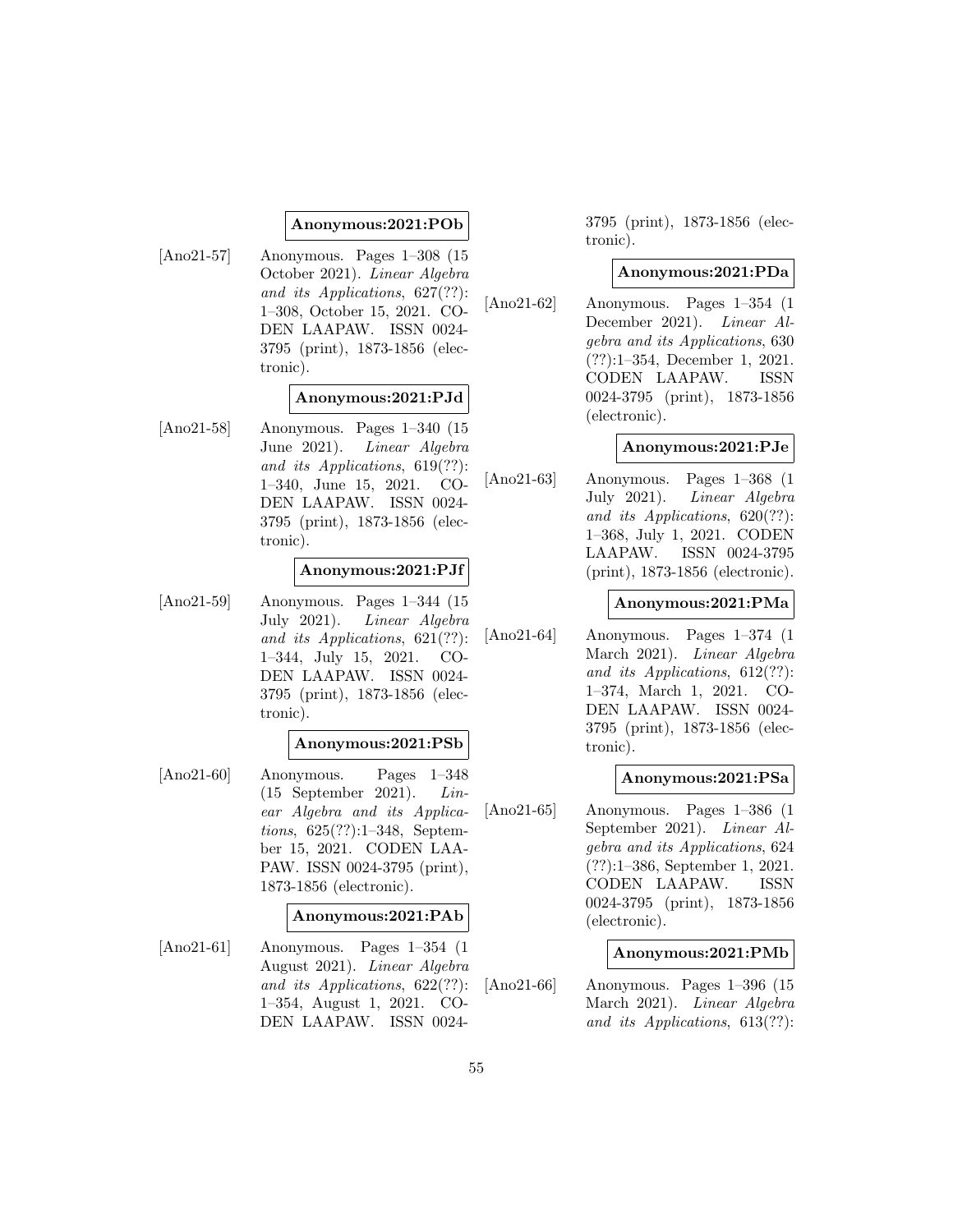1–396, March 15, 2021. CO-DEN LAAPAW. ISSN 0024- 3795 (print), 1873-1856 (electronic).

### **Anonymous:2021:PDb**

[Ano21-67] Anonymous. Pages 1–406 (15 December 2021). Linear Algebra and its Applications, 631 (??):1–406, December 15, 2021. CODEN LAAPAW. ISSN 0024-3795 (print), 1873-1856 (electronic).

### **Anonymous:2021:PJa**

[Ano21-68] Anonymous. Pages 1–410 (1 January 2021). Linear Algebra and its Applications, 608(??): 1–410, January 1, 2021. CO-DEN LAAPAW. ISSN 0024- 3795 (print), 1873-1856 (electronic).

## **Anonymous:2021:PFb**

[Ano21-69] Anonymous. Pages 1–440 (15 February 2021). Linear Algebra and its Applications, 611(??): 1–440, February 15, 2021. CO-DEN LAAPAW. ISSN 0024- 3795 (print), 1873-1856 (electronic).

### **Anonymous:2021:PJb**

[Ano21-70] Anonymous. Pages 1–442 (15 January 2021). Linear Algebra and its Applications, 609(??): 1–442, January 15, 2021. CO-DEN LAAPAW. ISSN 0024- 3795 (print), 1873-1856 (electronic).

### **Anonymous:2021:PFa**

[Ano21-71] Anonymous. Pages 1–858 (1 February 2021). Linear Algebra and its Applications, 610(??): 1–858, February 1, 2021. CO-DEN LAAPAW. ISSN 0024- 3795 (print), 1873-1856 (electronic).

### **Anonymous:2022:EBa**

[Ano22a] Anonymous. Editorial Board. Linear Algebra and its Applications,  $632(??)$ :i, January 1, 2022. CODEN LAA-PAW. ISSN 0024-3795 (print), 1873-1856 (electronic). URL http://www.sciencedirect. com/science/article/pii/ S0024379521003918.

### **Anonymous:2022:EBb**

[Ano22b] Anonymous. Editorial Board. Linear Algebra and its Applications,  $632(??)$ :ii, January 1, 2022. CODEN LAA-PAW. ISSN 0024-3795 (print), 1873-1856 (electronic). URL http://www.sciencedirect. com/science/article/pii/ S002437952100392X.

### **Anonymous:2022:EBc**

[Ano22c] Anonymous. Editorial Board. Linear Algebra and its Applications, 633(??):i, January 15, 2022. CODEN LAA-PAW. ISSN 0024-3795 (print), 1873-1856 (electronic). URL http://www.sciencedirect. com/science/article/pii/ S002437952100402X.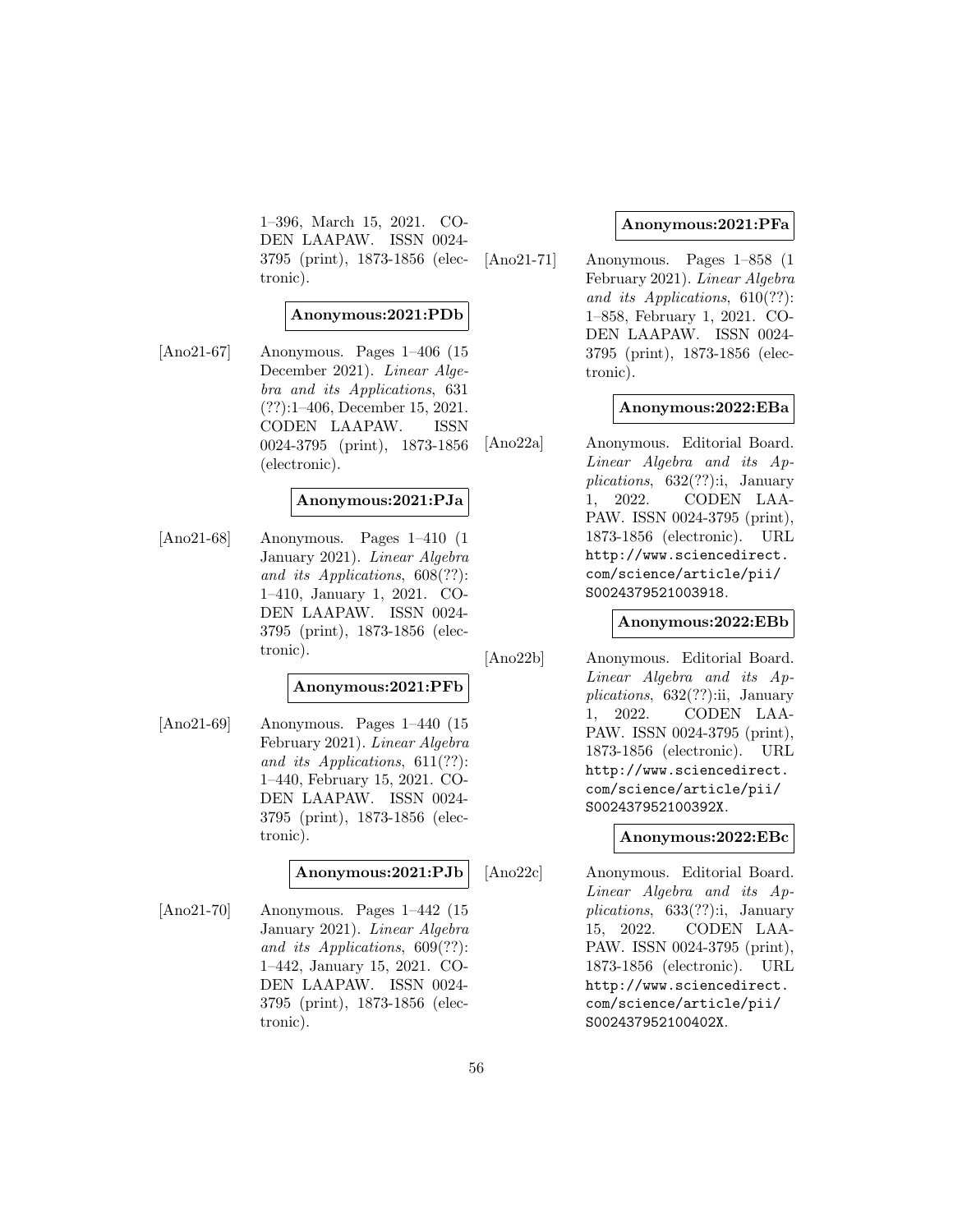### **Anonymous:2022:EBd**

[Ano22d] Anonymous. Editorial Board. Linear Algebra and its Applications, 633(??):ii, January 15, 2022. CODEN LAA-PAW. ISSN 0024-3795 (print), 1873-1856 (electronic). URL http://www.sciencedirect. com/science/article/pii/ S0024379521004031.

#### **Anonymous:2022:EBe**

[Ano22e] Anonymous. Editorial Board. Linear Algebra and its Applications, 634(??):i, February 1, 2022. CODEN LAA-PAW. ISSN 0024-3795 (print), 1873-1856 (electronic). URL http://www.sciencedirect. com/science/article/pii/ S0024379521004158.

## **Anonymous:2022:EBf**

[Ano22f] Anonymous. Editorial Board. Linear Algebra and its Applications, 634(??):ii, February 1, 2022. CODEN LAA-PAW. ISSN 0024-3795 (print), 1873-1856 (electronic). URL http://www.sciencedirect. com/science/article/pii/ S002437952100416X.

### **Anonymous:2022:EBg**

[Ano22g] Anonymous. Editorial Board. Linear Algebra and its Applications, 635(??):i, February 15, 2022. CODEN LAA-PAW. ISSN 0024-3795 (print), 1873-1856 (electronic). URL http://www.sciencedirect. com/science/article/pii/ S0024379521004456.

### **Anonymous:2022:EBh**

[Ano22h] Anonymous. Editorial Board. Linear Algebra and its Applications, 635(??):ii, February 15, 2022. CODEN LAA-PAW. ISSN 0024-3795 (print), 1873-1856 (electronic). URL http://www.sciencedirect. com/science/article/pii/ S0024379521004468.

### **Anonymous:2022:EBi**

[Ano22i] Anonymous. Editorial Board. Linear Algebra and its Applications, 636(??):i, March 1, 2022. CODEN LAA-PAW. ISSN 0024-3795 (print), 1873-1856 (electronic). URL http://www.sciencedirect. com/science/article/pii/ S0024379521004560.

### **Anonymous:2022:EBj**

[Ano22j] Anonymous. Editorial Board. Linear Algebra and its Applications, 636(??):ii, March 1, 2022. CODEN LAA-PAW. ISSN 0024-3795 (print), 1873-1856 (electronic). URL http://www.sciencedirect. com/science/article/pii/ S0024379521004572.

**Anonymous:2022:EBk**

[Ano22k] Anonymous. Editorial Board. Linear Algebra and its Applications, 637(??):i, March 15, 2022. CODEN LAA-PAW. ISSN 0024-3795 (print), 1873-1856 (electronic). URL http://www.sciencedirect. com/science/article/pii/ S0024379522000143.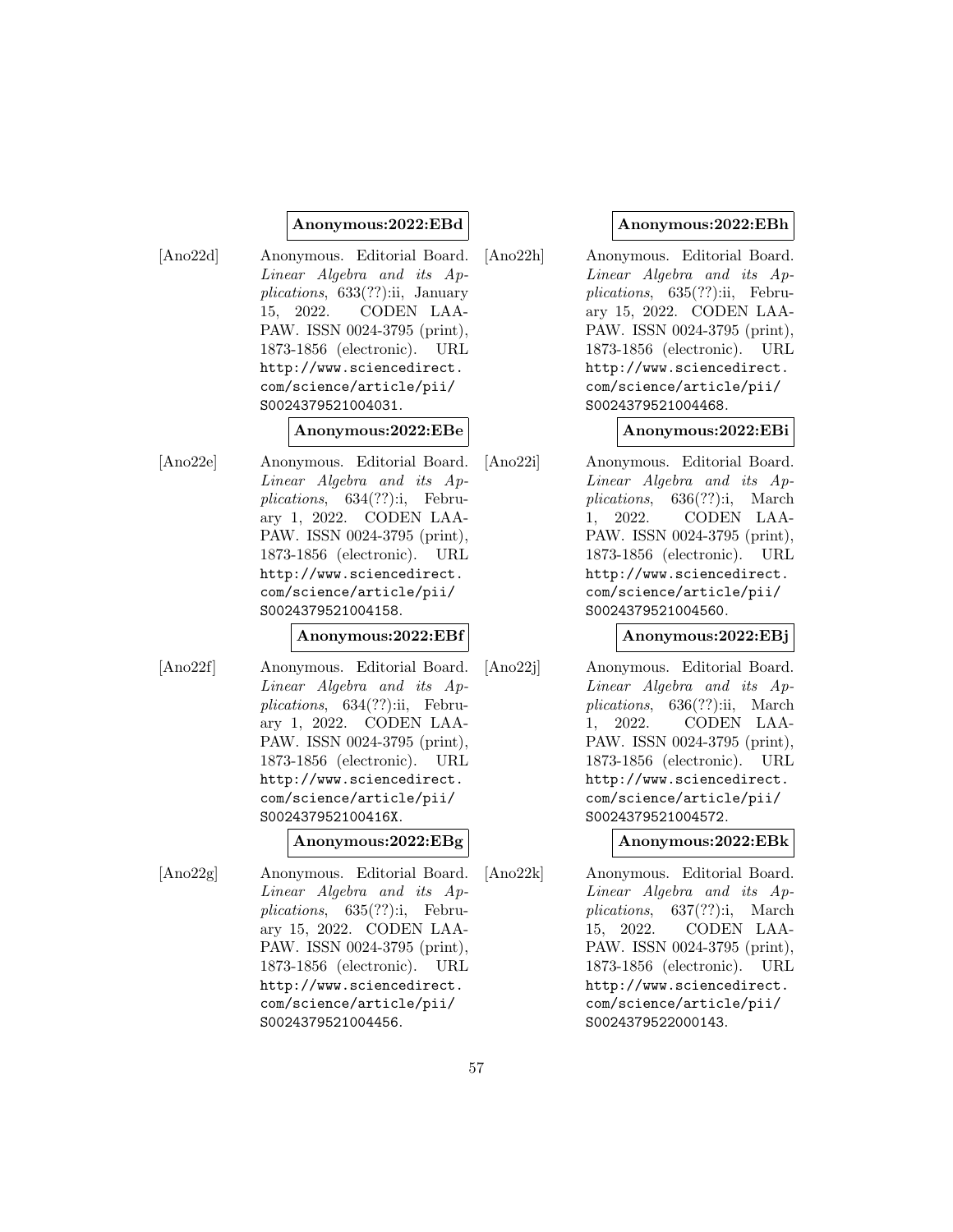### **Anonymous:2022:EBl**

[Ano22l] Anonymous. Editorial Board. Linear Algebra and its Applications, 637(??):ii, March 15, 2022. CODEN LAA-PAW. ISSN 0024-3795 (print), 1873-1856 (electronic). URL http://www.sciencedirect. com/science/article/pii/ S0024379522000155.

#### **Anonymous:2022:EBm**

[Ano22m] Anonymous. Editorial Board. Linear Algebra and its Applications, 638(??):i, April 1, 2022. CODEN LAA-PAW. ISSN 0024-3795 (print), 1873-1856 (electronic). URL http://www.sciencedirect. com/science/article/pii/ S0024379522000313.

### **Anonymous:2022:EBn**

[Ano22n] Anonymous. Editorial Board. Linear Algebra and its Applications, 638(??):ii, April 1, 2022. CODEN LAA-PAW. ISSN 0024-3795 (print), 1873-1856 (electronic). URL http://www.sciencedirect. com/science/article/pii/ S0024379522000325.

#### **Anonymous:2022:EBo**

[Ano22o] Anonymous. Editorial Board. Linear Algebra and its Applications, 639(??):i, April 15, 2022. CODEN LAA-PAW. ISSN 0024-3795 (print), 1873-1856 (electronic). URL http://www.sciencedirect. com/science/article/pii/ S0024379522000404.

### **Anonymous:2022:EBp**

[Ano22p] Anonymous. Editorial Board. Linear Algebra and its Applications, 639(??):ii, April 15, 2022. CODEN LAA-PAW. ISSN 0024-3795 (print), 1873-1856 (electronic). URL http://www.sciencedirect. com/science/article/pii/ S0024379522000416.

### **Anonymous:2022:EBq**

[Ano22q] Anonymous. Editorial Board. Linear Algebra and its Applications,  $640(??)$ :i, May 1, 2022. CODEN LAAPAW. ISSN 0024-3795 (print), 1873- 1856 (electronic). URL http://www.sciencedirect. com/science/article/pii/ S0024379522000684.

### **Anonymous:2022:EBr**

[Ano22r] Anonymous. Editorial Board. Linear Algebra and its Applications,  $640(??)$ :ii, May 1, 2022. CODEN LAA-PAW. ISSN 0024-3795 (print), 1873-1856 (electronic). URL http://www.sciencedirect. com/science/article/pii/ S0024379522000696.

**Anonymous:2022:EBs**

[Ano22s] Anonymous. Editorial Board. Linear Algebra and its Applications,  $641(??)$ :i, May 15, 2022. CODEN LAA-PAW. ISSN 0024-3795 (print), 1873-1856 (electronic). URL http://www.sciencedirect. com/science/article/pii/ S0024379522000933.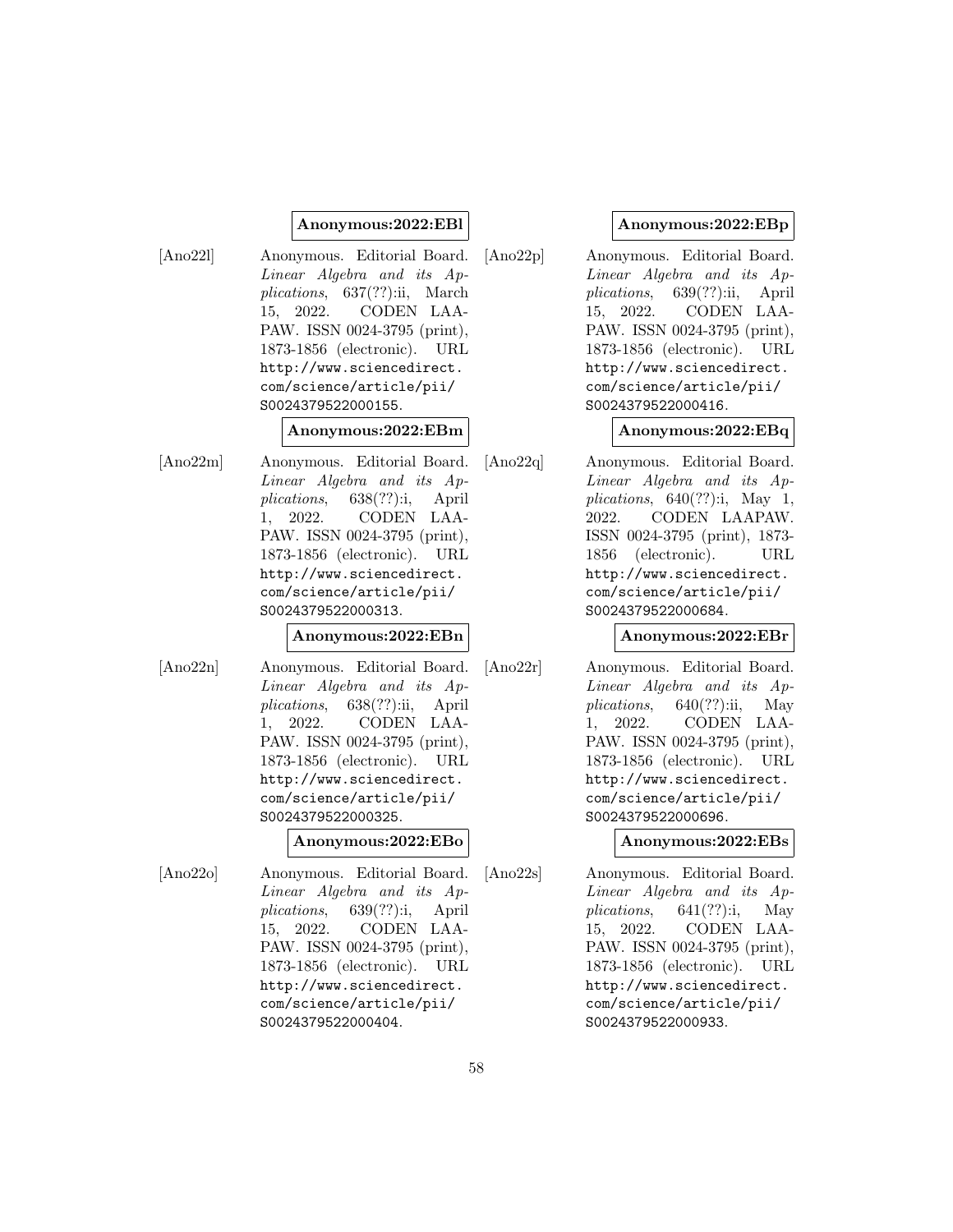### **Anonymous:2022:EBt**

[Ano22t] Anonymous. Editorial Board. Linear Algebra and its Applications,  $641(??)$ :ii, May 15, 2022. CODEN LAA-PAW. ISSN 0024-3795 (print), 1873-1856 (electronic). URL http://www.sciencedirect. com/science/article/pii/ S0024379522000945.

#### **Anonymous:2022:EBu**

[Ano22u] Anonymous. Editorial Board. Linear Algebra and its Applications, 642(??):i, June 1, 2022. CODEN LAA-PAW. ISSN 0024-3795 (print), 1873-1856 (electronic). URL http://www.sciencedirect. com/science/article/pii/ S0024379522001070.

#### **Anonymous:2022:EBv**

[Ano22v] Anonymous. Editorial Board. Linear Algebra and its Applications,  $642(??)$ :ii, June 1, 2022. CODEN LAA-PAW. ISSN 0024-3795 (print), 1873-1856 (electronic). URL http://www.sciencedirect. com/science/article/pii/ S0024379522001082.

#### **Anonymous:2022:EBw**

[Ano22w] Anonymous. Editorial Board. Linear Algebra and its Applications, 643(??):i, June 15, 2022. CODEN LAA-PAW. ISSN 0024-3795 (print), 1873-1856 (electronic). URL http://www.sciencedirect. com/science/article/pii/ S0024379522001252.

#### **Anonymous:2022:EBx**

[Ano22x] Anonymous. Editorial Board. Linear Algebra and its Applications, 643(??):ii, June 15, 2022. CODEN LAA-PAW. ISSN 0024-3795 (print), 1873-1856 (electronic). URL http://www.sciencedirect. com/science/article/pii/ S0024379522001264.

### **Anonymous:2022:EBy**

[Ano22y] Anonymous. Editorial Board. Linear Algebra and its Applications,  $644(??)$ :i, July 1, 2022. CODEN LAAPAW. ISSN 0024-3795 (print), 1873- 1856 (electronic). URL http://www.sciencedirect. com/science/article/pii/ S0024379522001422.

#### **Anonymous:2022:EBz**

[Ano22z] Anonymous. Editorial Board. Linear Algebra and its Applications,  $644(??)$ :ii, July 1, 2022. CODEN LAA-PAW. ISSN 0024-3795 (print), 1873-1856 (electronic). URL http://www.sciencedirect. com/science/article/pii/ S0024379522001434.

**Anonymous:2022:EBba**

[Ano22-27] Anonymous. Editorial Board. Linear Algebra and its Applications, 645(??):i, July 15, 2022. CODEN LAA-PAW. ISSN 0024-3795 (print), 1873-1856 (electronic). URL http://www.sciencedirect. com/science/article/pii/ S0024379522001562.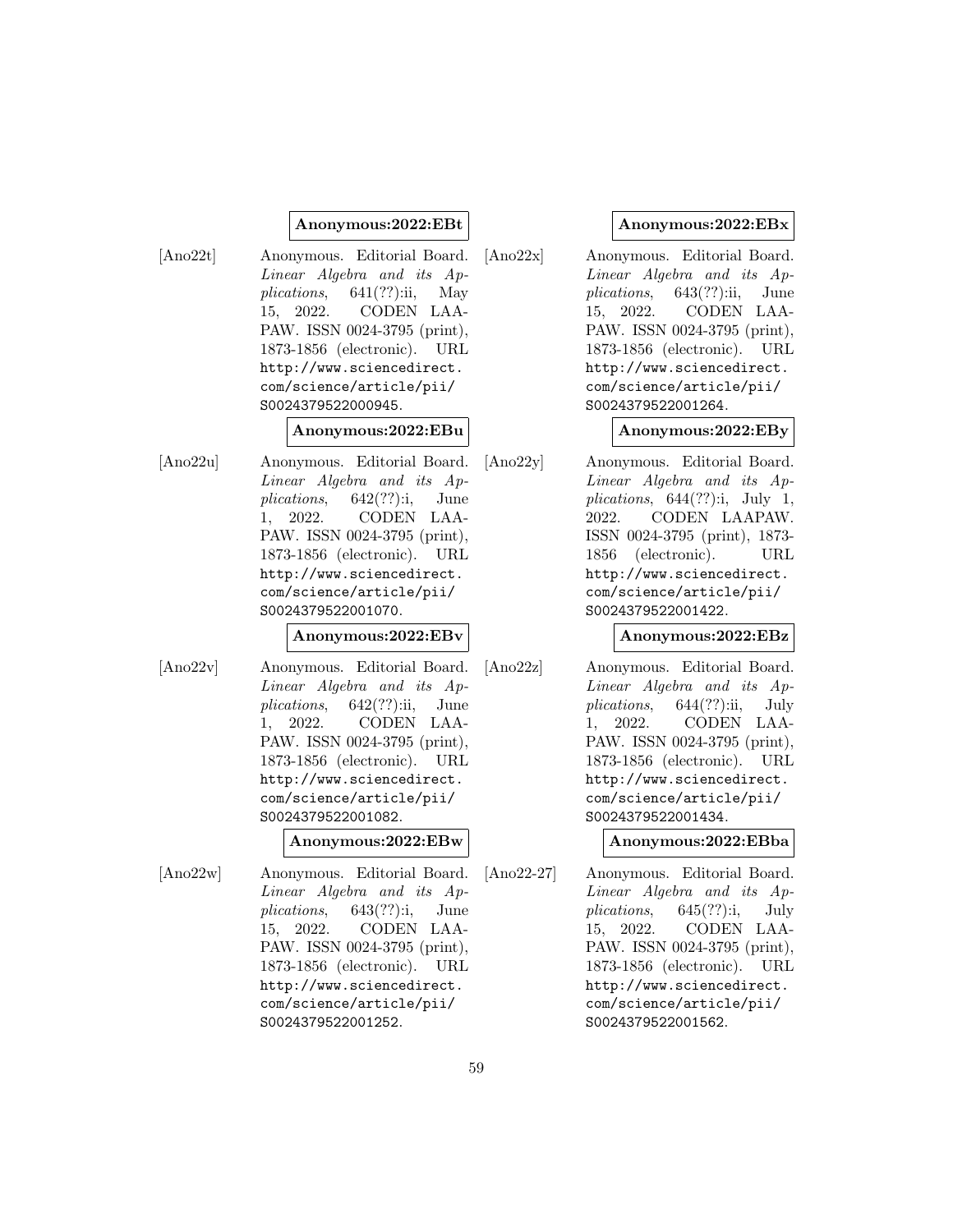#### **Anonymous:2022:EBbb**

[Ano22-28] Anonymous. Editorial Board. Linear Algebra and its Applications, 645(??):ii, July 15, 2022. CODEN LAA-PAW. ISSN 0024-3795 (print), 1873-1856 (electronic). URL http://www.sciencedirect. com/science/article/pii/ S0024379522001574.

#### **Anonymous:2022:EBbc**

[Ano22-29] Anonymous. Editorial Board. Linear Algebra and its Applications, 646(??):i, August 1, 2022. CODEN LAA-PAW. ISSN 0024-3795 (print), 1873-1856 (electronic). URL http://www.sciencedirect. com/science/article/pii/ S0024379522001732.

#### **Anonymous:2022:EBbd**

[Ano22-30] Anonymous. Editorial Board. Linear Algebra and its Applications, 646(??):ii, August 1, 2022. CODEN LAA-PAW. ISSN 0024-3795 (print), 1873-1856 (electronic). URL http://www.sciencedirect. com/science/article/pii/ S0024379522001744.

#### **Anonymous:2022:EBbe**

[Ano22-31] Anonymous. Editorial Board. Linear Algebra and its Applications, 647(??):i, August 15, 2022. CODEN LAA-PAW. ISSN 0024-3795 (print), 1873-1856 (electronic). URL http://www.sciencedirect. com/science/article/pii/ S0024379522001847.

#### **Anonymous:2022:EBbf**

[Ano22-32] Anonymous. Editorial Board. Linear Algebra and its Applications, 647(??):ii, August 15, 2022. CODEN LAA-PAW. ISSN 0024-3795 (print), 1873-1856 (electronic). URL http://www.sciencedirect. com/science/article/pii/ S0024379522001859.

### **Anonymous:2022:EBbg**

[Ano22-33] Anonymous. Editorial Board. Linear Algebra and its Applications, 648(??):i, September 1, 2022. CODEN LAA-PAW. ISSN 0024-3795 (print), 1873-1856 (electronic). URL http://www.sciencedirect. com/science/article/pii/ S0024379522002063.

#### **Anonymous:2022:EBbh**

[Ano22-34] Anonymous. Editorial Board. Linear Algebra and its Applications, 648(??):ii, September 1, 2022. CODEN LAA-PAW. ISSN 0024-3795 (print), 1873-1856 (electronic). URL http://www.sciencedirect. com/science/article/pii/ S0024379522002075.

**Anonymous:2022:EBbi**

[Ano22-35] Anonymous. Editorial Board. Linear Algebra and its Applications, 649(??):i, September 15, 2022. CODEN LAA-PAW. ISSN 0024-3795 (print), 1873-1856 (electronic). URL http://www.sciencedirect. com/science/article/pii/ S0024379522002294.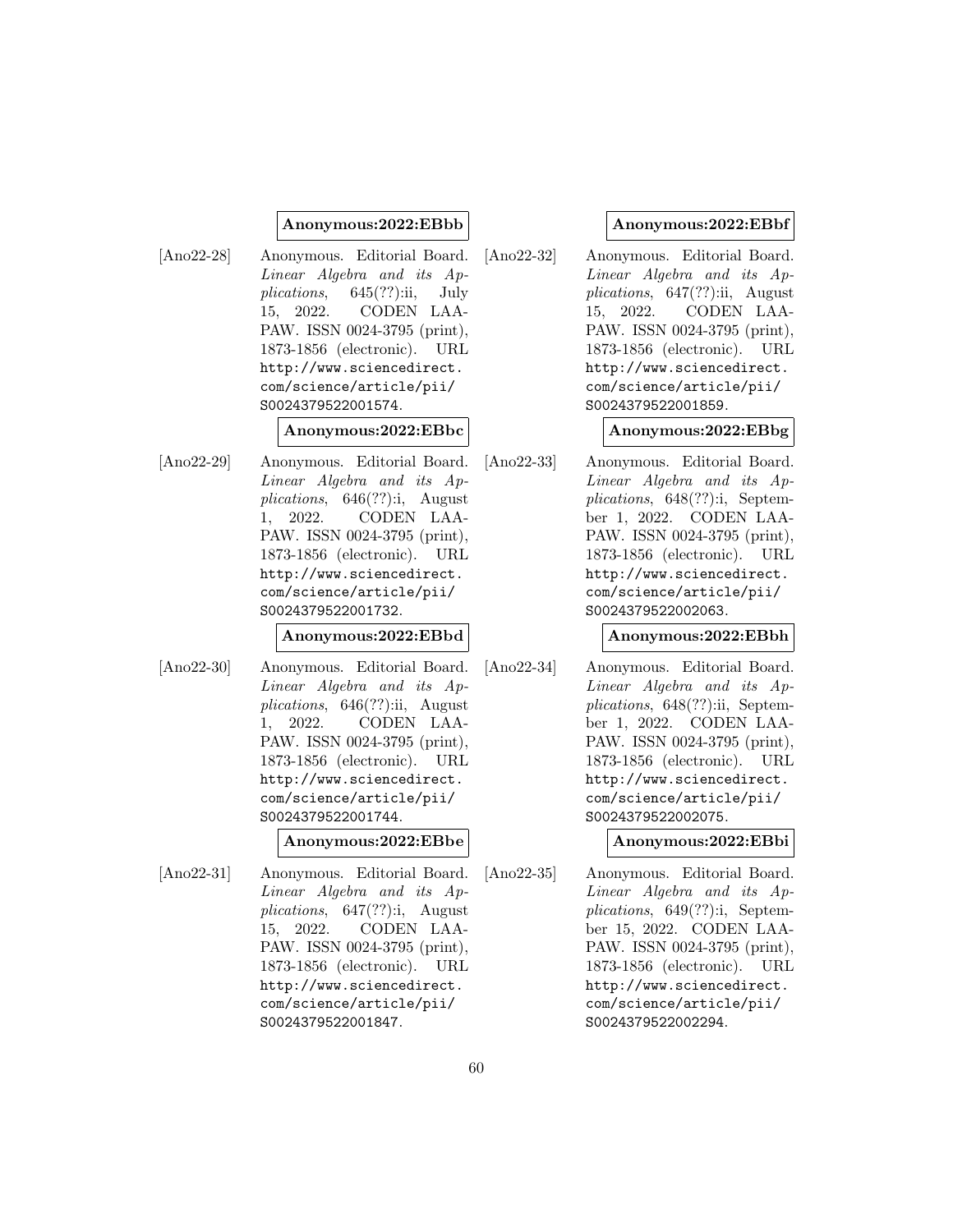### **Anonymous:2022:EBbj**

[Ano22-36] Anonymous. Editorial Board. Linear Algebra and its Applications, 649(??):ii, September 15, 2022. CODEN LAA-PAW. ISSN 0024-3795 (print), 1873-1856 (electronic). URL http://www.sciencedirect. com/science/article/pii/ S0024379522002300.

### **Anonymous:2022:EBbk**

[Ano22-37] Anonymous. Editorial Board. Linear Algebra and its Applications,  $650(??)$ :i, October 1, 2022. CODEN LAA-PAW. ISSN 0024-3795 (print), 1873-1856 (electronic). URL http://www.sciencedirect. com/science/article/pii/ S0024379522002555.

### **Anonymous:2022:EBbl**

[Ano22-38] Anonymous. Editorial Board. Linear Algebra and its Applications, 650(??):ii, October 1, 2022. CODEN LAA-PAW. ISSN 0024-3795 (print), 1873-1856 (electronic). URL http://www.sciencedirect. com/science/article/pii/ S0024379522002567.

### **Anonymous:2022:PAd**

[Ano22-39] Anonymous. Pages 1–152 (15 August 2022). Linear Algebra and its Applications, 647(??): 1–152, August 15, 2022. CO-DEN LAAPAW. ISSN 0024- 3795 (print), 1873-1856 (electronic).

## **Anonymous:2022:PMa**

[Ano22-40] Anonymous. Pages 1–154 (1 March 2022). Linear Algebra and its Applications, 636(??): 1–154, March 1, 2022. CO-DEN LAAPAW. ISSN 0024- 3795 (print), 1873-1856 (electronic).

## **Anonymous:2022:PFb**

[Ano22-41] Anonymous. Pages 1–202 (15 February 2022). Linear Algebra and its Applications, 635(??): 1–202, February 15, 2022. CO-DEN LAAPAW. ISSN 0024- 3795 (print), 1873-1856 (electronic).

## **Anonymous:2022:PMc**

[Ano22-42] Anonymous. Pages 1–208 (1 May 2022). Linear Algebra and its Applications, 640(??): 1–208, May 1, 2022. CODEN LAAPAW. ISSN 0024-3795 (print), 1873-1856 (electronic).

### **Anonymous:2022:PMd**

[Ano22-43] Anonymous. Pages 1–208 (15 May 2022). Linear Algebra and its Applications, 641(??): 1–208, May 15, 2022. CO-DEN LAAPAW. ISSN 0024- 3795 (print), 1873-1856 (electronic).

### **Anonymous:2022:PFa**

[Ano22-44] Anonymous. Pages 1–210 (1 February 2022). Linear Algebra and its Applications, 634(??): 1–210, February 1, 2022. CO-DEN LAAPAW. ISSN 0024- 3795 (print), 1873-1856 (electronic).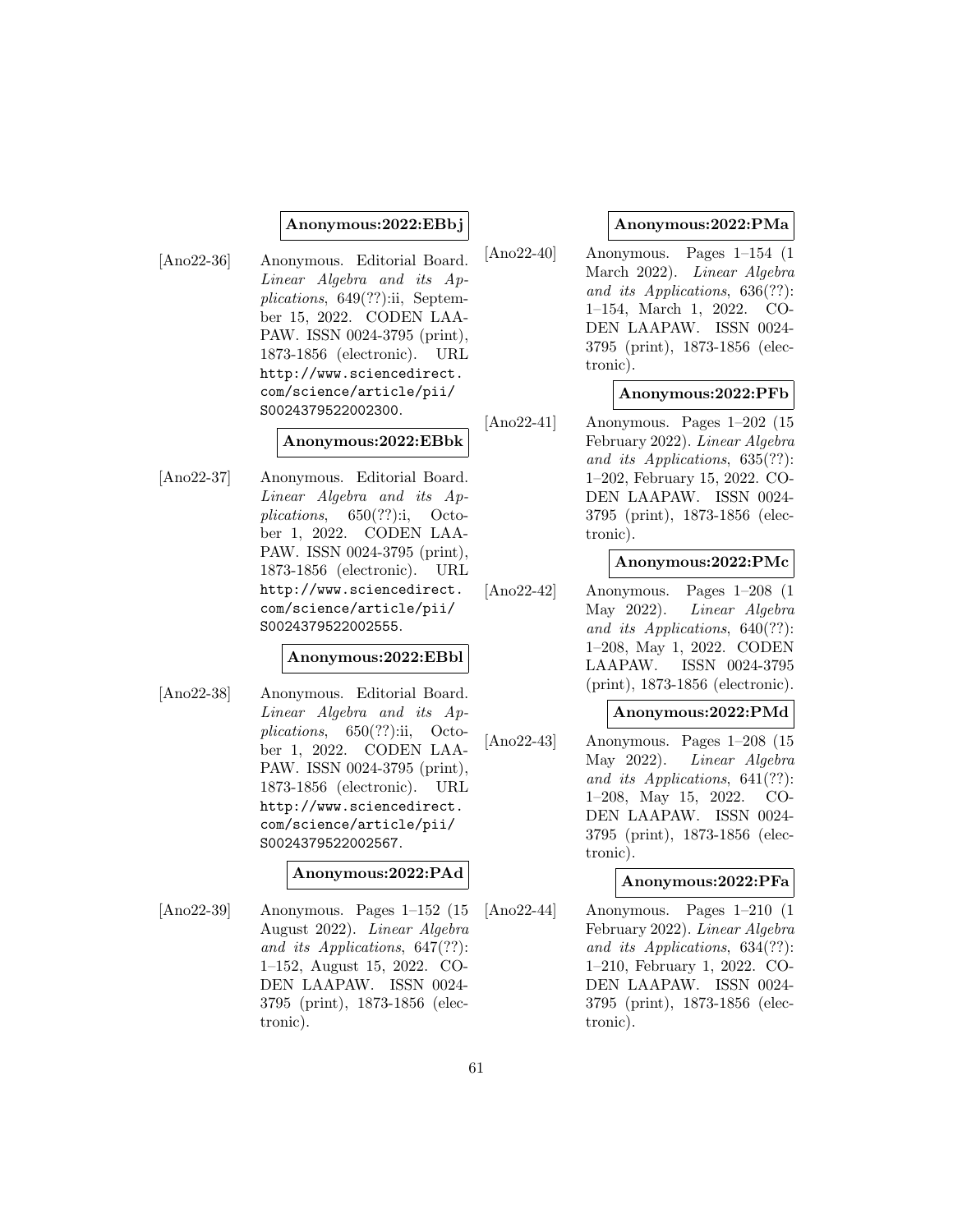## **Anonymous:2022:PAa**

- 
- [Ano22-45] Anonymous. Pages 1–218 (1 April 2022). Linear Algebra and its Applications, 638(??): 1–218, April 1, 2022. CO-DEN LAAPAW. ISSN 0024- 3795 (print), 1873-1856 (electronic).

## **Anonymous:2022:PMb**

[Ano22-46] Anonymous. Pages 1–240 (15 March 2022). Linear Algebra and its Applications, 637(??): 1–240, March 15, 2022. CO-DEN LAAPAW. ISSN 0024- 3795 (print), 1873-1856 (electronic).

## **Anonymous:2022:PAc**

[Ano22-47] Anonymous. Pages 1–252 (1 August 2022). Linear Algebra and its Applications, 646(??): 1–252, August 1, 2022. CO-DEN LAAPAW. ISSN 0024- 3795 (print), 1873-1856 (electronic).

### **Anonymous:2022:PJe**

[Ano22-48] Anonymous. Pages 1–270 (1 July 2022). Linear Algebra and its Applications, 644(??): 1–270, July 1, 2022. CODEN LAAPAW. ISSN 0024-3795 (print), 1873-1856 (electronic).

### **Anonymous:2022:PSa**

[Ano22-49] Anonymous. Pages 1–270 (1 September 2022). Linear Algebra and its Applications, 648 (??):1–270, September 1, 2022. CODEN LAAPAW. ISSN 0024-3795 (print), 1873-1856 (electronic).

## **Anonymous:2022:PJd**

[Ano22-50] Anonymous. Pages 1–280 (15 June 2022). Linear Algebra and its Applications, 643(??): 1–280, June 15, 2022. CO-DEN LAAPAW. ISSN 0024- 3795 (print), 1873-1856 (electronic).

### **Anonymous:2022:PAb**

[Ano22-51] Anonymous. Pages 1–282 (15 April 2022). Linear Algebra and its Applications, 639(??): 1–282, April 15, 2022. CO-DEN LAAPAW. ISSN 0024- 3795 (print), 1873-1856 (electronic).

## **Anonymous:2022:PO**

[Ano22-52] Anonymous. Pages 1–298 (1 October 2022). Linear Algebra and its Applications, 650(??): 1–298, October 1, 2022. CO-DEN LAAPAW. ISSN 0024- 3795 (print), 1873-1856 (electronic).

### **Anonymous:2022:PJf**

[Ano22-53] Anonymous. Pages 1–306 (15 July 2022). Linear Algebra and its Applications, 645(??): 1–306, July 15, 2022. CO-DEN LAAPAW. ISSN 0024- 3795 (print), 1873-1856 (electronic).

### **Anonymous:2022:PJc**

[Ano22-54] Anonymous. Pages 1–310 (1 June 2022). Linear Algebra and its Applications, 642(??): 1–310, June 1, 2022. CO-DEN LAAPAW. ISSN 0024-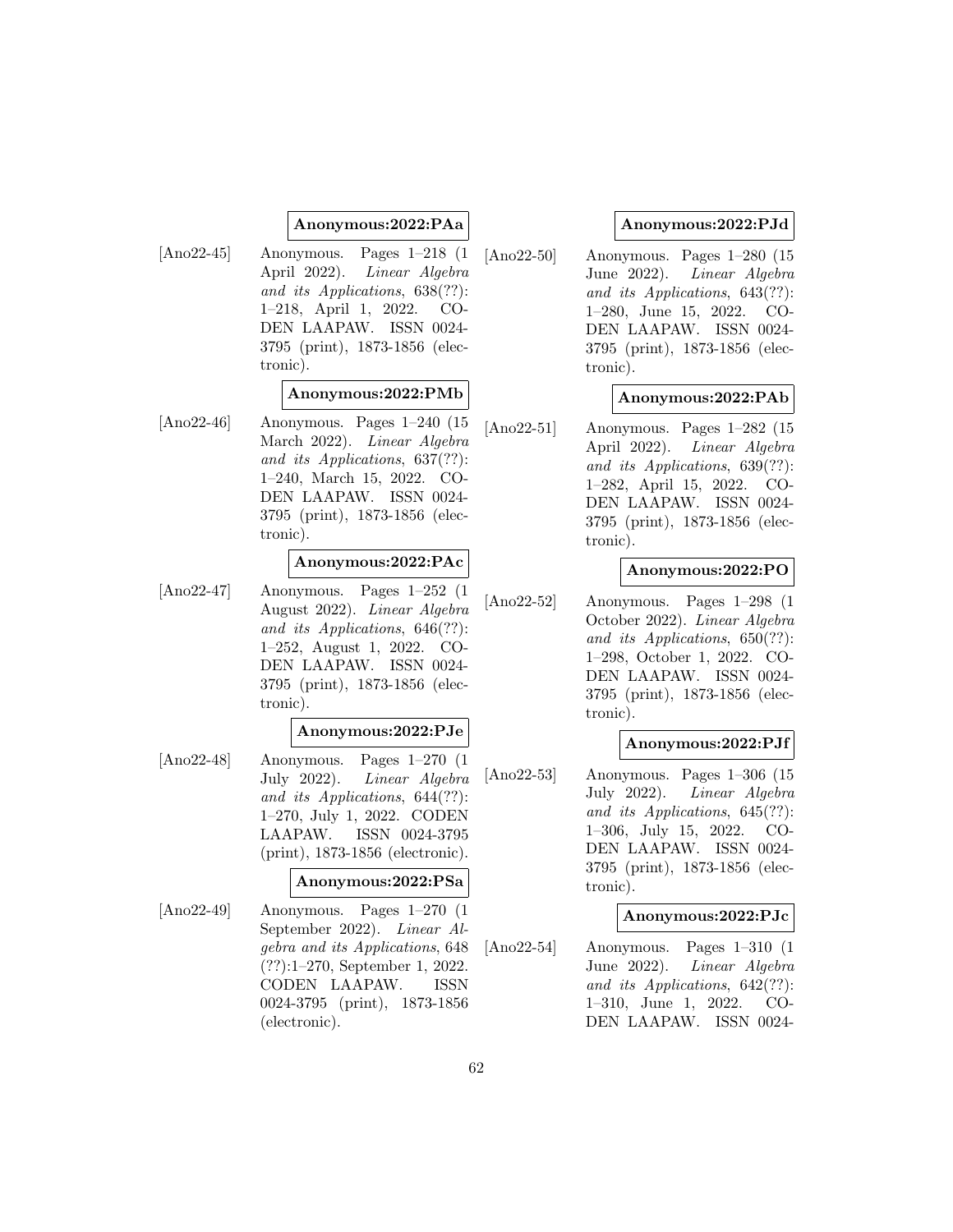3795 (print), 1873-1856 (electronic).

### **Anonymous:2022:PJa**

[Ano22-55] Anonymous. Pages 1–334 (1 January 2022). Linear Algebra and its Applications, 632(??): 1–334, January 1, 2022. CO-DEN LAAPAW. ISSN 0024- 3795 (print), 1873-1856 (electronic).

### **Anonymous:2022:PJb**

[Ano22-56] Anonymous. Pages 1–366 (15 January 2022). Linear Algebra and its Applications, 633(??): 1–366, January 15, 2022. CO-DEN LAAPAW. ISSN 0024- 3795 (print), 1873-1856 (electronic).

#### **Anonymous:2022:PSb**

[Ano22-57] Anonymous. Pages 1–490 (15 September 2022). Linear Algebra and its Applications, 649(??):1–490, September 15, 2022. CODEN LAA-PAW. ISSN 0024-3795 (print), 1873-1856 (electronic).

### **Anstreicher:2021:TCM**

[Ans21] Kurt M. Anstreicher. Testing copositivity via mixed– integer linear programming. Linear Algebra and its Applications, 609(??):218–230, January 15, 2021. CODEN LAA-PAW. ISSN 0024-3795 (print), 1873-1856 (electronic). URL http://www.sciencedirect. com/science/article/pii/ S0024379520304171.

### **Aranda-Orna:2022:FCG**

[AO22] Diego Aranda-Orna. On the Faulkner construction for generalized Jordan superpairs. Linear Algebra and its Applications, 646(??):1–28, August 1, 2022. CODEN LAA-PAW. ISSN 0024-3795 (print), 1873-1856 (electronic). URL http://www.sciencedirect. com/science/article/pii/ S002437952200115X.

### **Aranda-Orna:2020:GTP**

[AOCM20] Diego Aranda-Orna and Alejandra S. Córdova-Martínez. Gradings on tensor products of composition algebras and on the Smirnov algebra. Linear Algebra and its Applications, 584(??):1–36, January 1, 2020. CODEN LAA-PAW. ISSN 0024-3795 (print), 1873-1856 (electronic). URL http://www.sciencedirect. com/science/article/pii/ S0024379519303726.

### **Aranda-Orna:2021:FGK**

[AOCM21] Diego Aranda-Orna and Alejandra S. Córdova-Martínez. Fine gradings on Kantor systems of Hurwitz type. Linear Algebra and its Applications, 613(??):201–240, March 15, 2021. CODEN LAA-PAW. ISSN 0024-3795 (print), 1873-1856 (electronic). URL http://www.sciencedirect. com/science/article/pii/ S002437952030570X.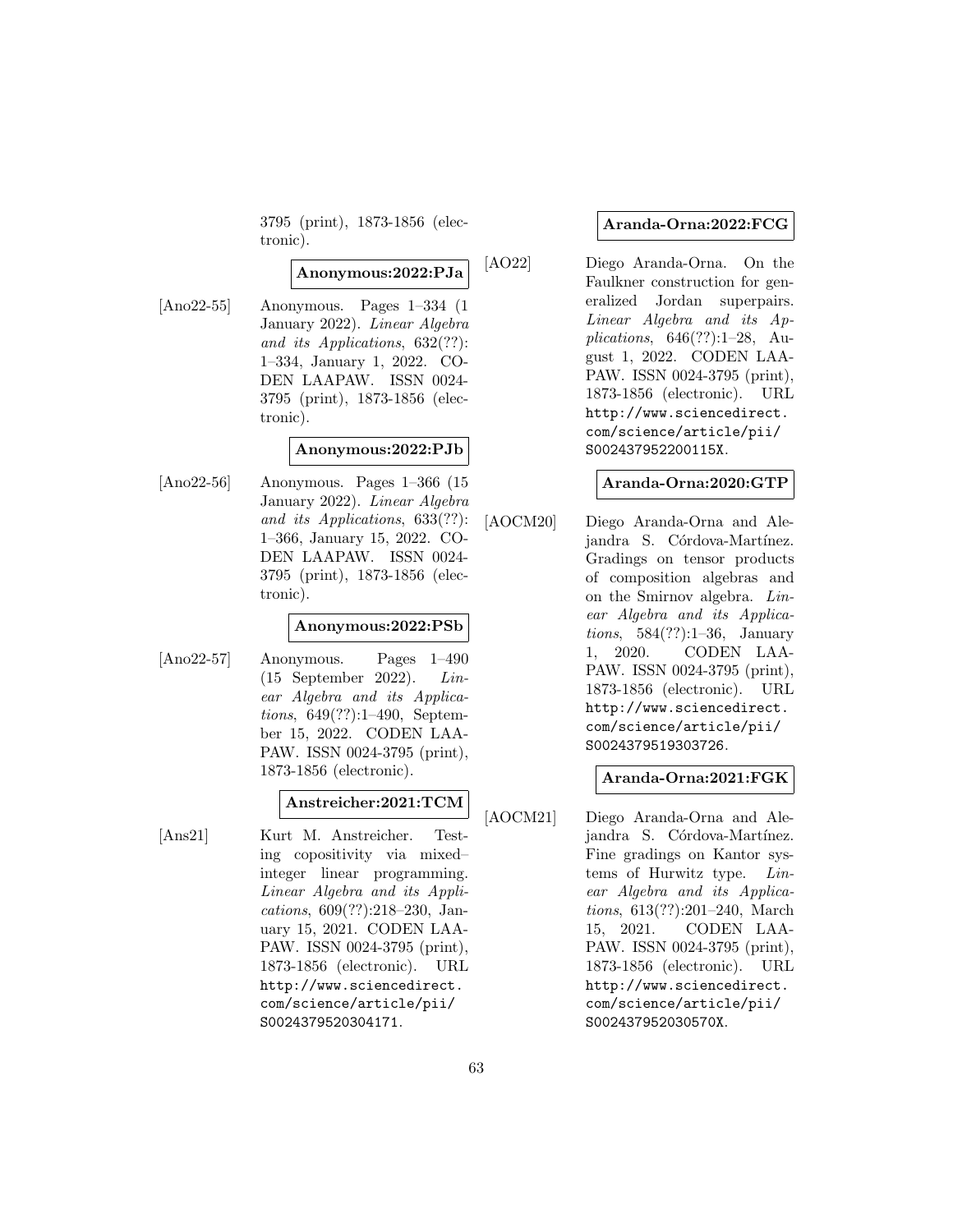## **Agapito:2020:OMS**

[AP20] Theeex D. Agapito and Agnes T. Paras.  $\psi_S$ -orthogonal matrices and  $\psi_S$ -symmetries. Linear Algebra and its Applications, 584(??):185–196, January 1, 2020. CODEN LAA-PAW. ISSN 0024-3795 (print), 1873-1856 (electronic). URL http://www.sciencedirect. com/science/article/pii/ S0024379519304008.

#### **Arela-Perez:2021:CLD**

 $[APNP<sup>+</sup>21]$  S. Arela-Pérez, Hans Nina, Jésica Pantáz, H. Pickmann-Soto, and Elvis Valero. Construction of Lefkovitch and doubly Lefkovitch matrices with maximal eigenvalues and some diagonal elements prescribed. Linear Algebra and its Applications, 626(??):152–170, October 1, 2021. CODEN LAAPAW. ISSN 0024-3795 (print), 1873- 1856 (electronic). URL http://www.sciencedirect. com/science/article/pii/ S0024379521001944.

# **Arora:2021:EPL**

[AR21] Akansha Arora and Samrith Ram. Enumerating partial linear transformations in a similarity class. Linear Algebra and its Applications, 625(??):196–211, September 15, 2021. CODEN LAA-PAW. ISSN 0024-3795 (print), 1873-1856 (electronic). URL http://www.sciencedirect.

### com/science/article/pii/ S0024379521002093.

## **Arlinskii:2020:SPA**

[Arl20] Yu. M. Arlinskiı̆. Shorting, parallel addition and form sums of nonnegative selfadjoint linear relations. Linear Algebra and its Applications, 599(??):156–200, August 15, 2020. CODEN LAA-PAW. ISSN 0024-3795 (print), 1873-1856 (electronic). URL http://www.sciencedirect. com/science/article/pii/ S0024379520301890.

## **Akman:2020:SPC**

[AS20a] Fusun Akman and Papa A. Sissokho. Subspace partitions of  $\mathbf{F}_q^n$  containing direct sums II: General case. Linear Algebra and its Applications, 598(??):1–28, August 1, 2020. CODEN LAA-PAW. ISSN 0024-3795 (print), 1873-1856 (electronic). URL http://www.sciencedirect. com/science/article/pii/ S0024379520301695.

### **Alakhrass:2020:LFS**

[AS20b] Mohammad Alakhrass and Mohammad Sababheh. Lieb functions and sectorial matrices. Linear Algebra and its Applications, 586(??):308– 324, February 1, 2020. CO-DEN LAAPAW. ISSN 0024-3795 (print), 1873-1856 (electronic). URL http: //www.sciencedirect.com/ science/article/pii/S0024379519304689.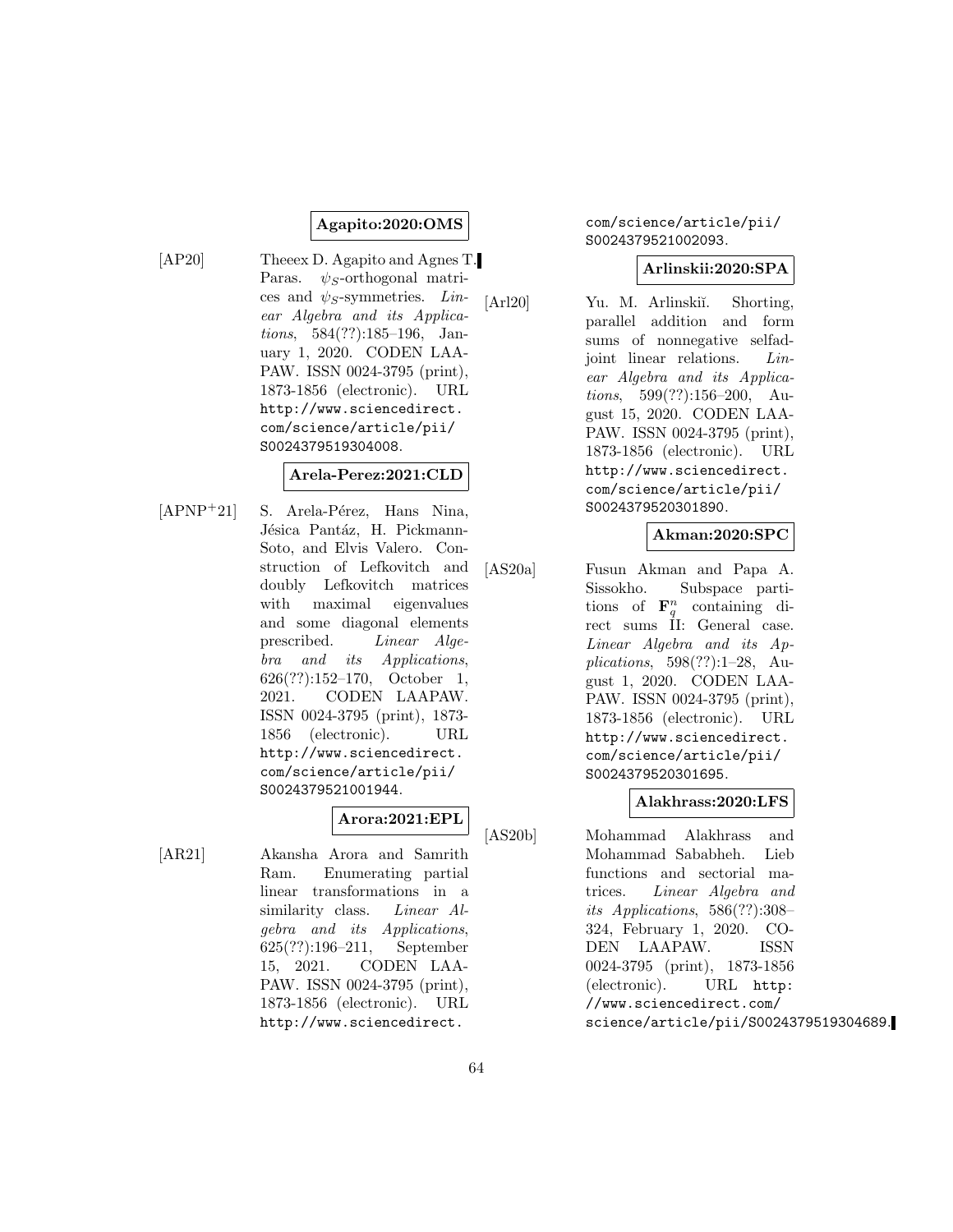#### **Arezoomand:2022:PST**

[ASG22] Majid Arezoomand, Farideh Shafiei, and Modjtaba Ghorbani. Perfect state transfer on Cayley graphs over the dicyclic group. Linear Algebra and its Applications, 639(??):116–134, April 15, 2022. CODEN LAA-PAW. ISSN 0024-3795 (print), 1873-1856 (electronic). URL http://www.sciencedirect. com/science/article/pii/ S0024379521004602.

### **Afshari:2021:LBL**

[ASS21] B. Afshari, M. T. Saadati, and R. Saadati. Lower bounds for the Laplacian spectral radius of graphs. Linear Algebra and its Applications, 631(??):136–142, December 15, 2021. CODEN LAA-PAW. ISSN 0024-3795 (print), 1873-1856 (electronic). URL http://www.sciencedirect. com/science/article/pii/ S0024379521003232.

### **Alfaro:2020:DIG**

[AT20] Carlos A. Alfaro and Libby Taylor. Distance ideals of graphs. Linear Algebra and its Applications, 584(??):127–144, January 1, 2020. CODEN LAAPAW. ISSN 0024-3795 (print), 1873- 1856 (electronic). URL http://www.sciencedirect. com/science/article/pii/ S0024379519303957.

## **Abyzov:2021:WEM**

[AT21] A. N. Abyzov and D. T. Tap-

kin. When is every matrix over a ring the sum of two tripotents? Linear Algebra and its Applications, 630(??):316–325, December 1, 2021. CODEN LAA-PAW. ISSN 0024-3795 (print), 1873-1856 (electronic). URL http://www.sciencedirect. com/science/article/pii/ S0024379521003402.

## **Akbari:2020:TLL**

[AvDF20] S. Akbari, E. R. van Dam, and M. H. Fakharan. Trees with a large Laplacian eigenvalue multiplicity.  $Lin$ ear Algebra and its Applications, 586(??):262–273, February 1, 2020. CODEN LAA-PAW. ISSN 0024-3795 (print), 1873-1856 (electronic). URL http://www.sciencedirect. com/science/article/pii/ S0024379519304458.

### **Alvarez-Vizoso:2020:LED**

 $[\text{AVKP20a}]$  Javier Álvarez-Vizoso, Michael Kirby, and Chris Peterson. Local eigenvalue decomposition for embedded Riemannian manifolds. Linear Algebra and its Applications, 604(??):21–51, November 1, 2020. CODEN LAAPAW. ISSN 0024-3795 (print), 1873- 1856 (electronic). URL http://www.sciencedirect. com/science/article/pii/ S0024379520302974.

**Alvarez-Vizoso:2020:MCL**

 $[\text{AVKP20b}]$  Javier Álvarez-Vizoso, Michael Kirby, and Chris Peterson.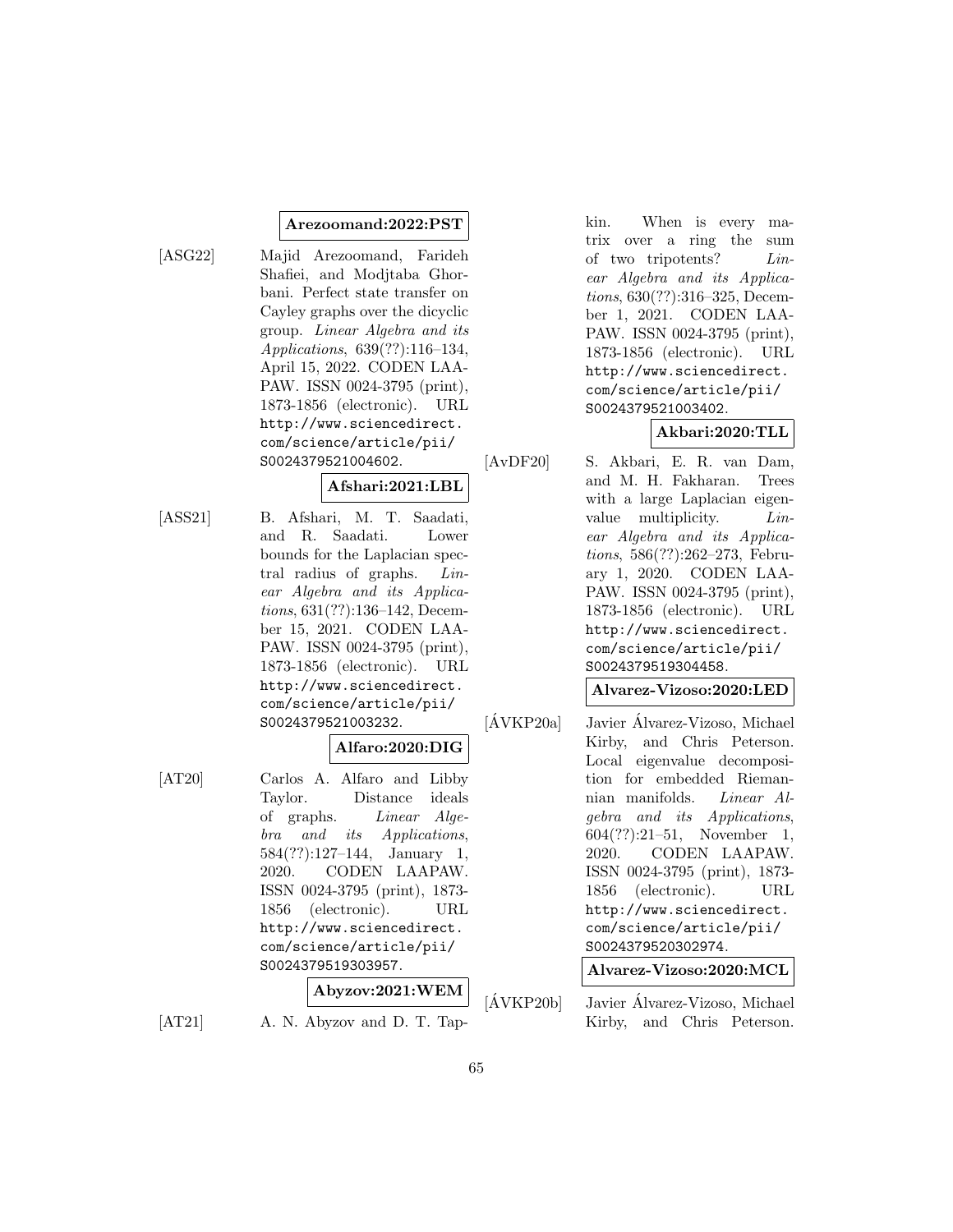Manifold curvature learning from hypersurface integral invariants. Linear Algebra and its Applications, 602(??):179–205, October 1, 2020. CODEN LAAPAW. ISSN 0024-3795 (print), 1873- 1856 (electronic). URL http://www.sciencedirect. com/science/article/pii/ S0024379520302585.

## **Banerjee:2021:SH**

[Ban21] Anirban Banerjee. On the spectrum of hypergraphs. Linear Algebra and its Applications, 614(??):82–110, April 1, 2021. CODEN LAA-PAW. ISSN 0024-3795 (print), 1873-1856 (electronic). URL http://www.sciencedirect. com/science/article/pii/ S0024379520300161.

### **Banakh:2022:EDB**

- 
- [Ban22] Taras Banakh. Every 2 dimensional Banach space has the Mazur–Ulam property. Linear Algebra and its Applications, 632(??):268–280, January 1, 2022. CODEN LAA-PAW. ISSN 0024-3795 (print), 1873-1856 (electronic). URL http://www.sciencedirect. com/science/article/pii/ S0024379521003657.

## **Baragana:2020:NDE**

[Bar20] Itziar Baragaña. The number of distinct eigenvalues of a regular pencil and of a square matrix after rank perturbation. Linear Algebra and its Applications, 588(??):101–121,

March 1, 2020. CODEN LAA-PAW. ISSN 0024-3795 (print), 1873-1856 (electronic). URL http://www.sciencedirect. com/science/article/pii/ S0024379519304987.

## **Bar:2021:FLA**

[Bär21a] Christian Bär. The Faddeev-LeVerrier algorithm and the Pfaffian. Linear Algebra and its Applications, 630(??): 39–55, December 1, 2021. CODEN LAAPAW. ISSN 0024-3795 (print), 1873-1856 (electronic). URL http: //www.sciencedirect.com/ science/article/pii/S0024379521002883.

## **Barvinok:2021:RAP**

[Bar21b] Alexander Barvinok. A remark on approximating permanents of positive definite matrices. Linear Algebra and its Applications, 608(??):399–406, January 1, 2021. CODEN LAA-PAW. ISSN 0024-3795 (print), 1873-1856 (electronic). URL http://www.sciencedirect. com/science/article/pii/ S0024379520304547.

## **Basso:2021:FTF**

[Bas21] Giuliano Basso. False-twin-free graphs with a fixed number of negative eigenvalues. Linear Algebra and its Applications, 618(??):144–149, June 1, 2021. CODEN LAA-PAW. ISSN 0024-3795 (print), 1873-1856 (electronic). URL http://www.sciencedirect. com/science/article/pii/ S0024379521000562.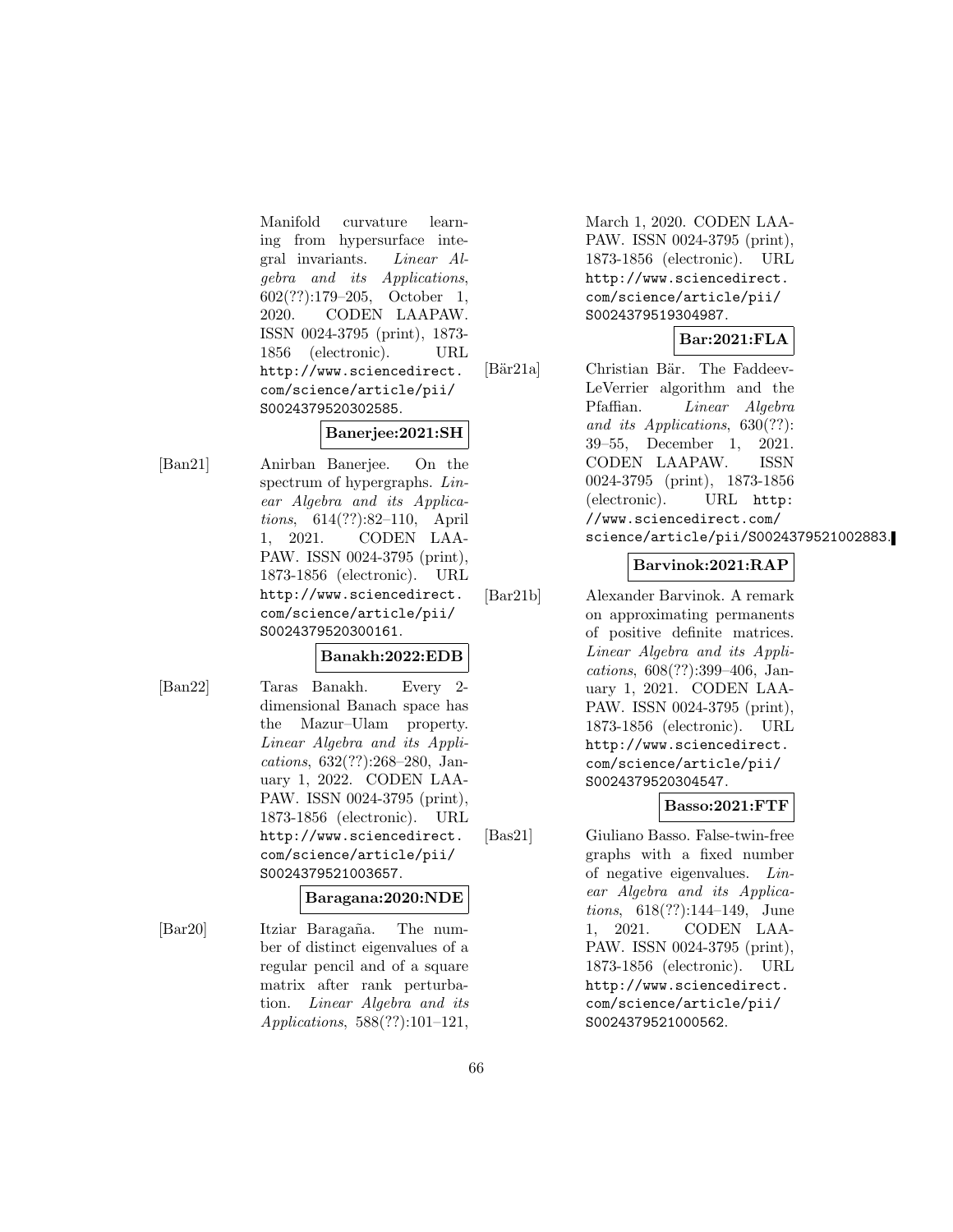## **Bajuk:2022:TSZ**

[BB22] Žan Bajuk and Matej Brešar. Two-sided zero product determined algebras. Linear Algebra and its Applications, 643(??):125–136, June 15, 2022. CODEN LAA-PAW. ISSN 0024-3795 (print), 1873-1856 (electronic). URL http://www.sciencedirect. com/science/article/pii/ S0024379522000659.

### **Belardo:2022:SQU**

[BBC<sup>+</sup>22] Francesco Belardo, Maurizio Brunetti, Nolan J. Coble, Nathan Reff, and Howard Skogman. Spectra of quaternion unit gain graphs. Linear Algebra and its Applications, 632(??):15–49, January 1, 2022. CODEN LAA-PAW. ISSN 0024-3795 (print), 1873-1856 (electronic). URL http://www.sciencedirect. com/science/article/pii/ S0024379521003426.

### **Belardo:2021:GMS**

[BBCD21] Francesco Belardo, Maurizio Brunetti, Matteo Cavaleri, and Alfredo Donno. Godsil–McKay switching for mixed and gain graphs over the circle group. Linear Algebra and its Applications, 614(??):256–269, April 1, 2021. CODEN LAA-PAW. ISSN 0024-3795 (print), 1873-1856 (electronic). URL http://www.sciencedirect. com/science/article/pii/ S0024379520302196.

### **Belkouche:2022:UT**

[BBCL22] Wiam Belkouche, Abderrahim Boussaïri, Abdelhak Chaïchaâ, and Soufiane Lakhlifi. On unimodular tournaments. *Lin*ear Algebra and its Applications, 632(??):50–60, January 1, 2022. CODEN LAA-PAW. ISSN 0024-3795 (print), 1873-1856 (electronic). URL http://www.sciencedirect. com/science/article/pii/ S0024379521003475.

### **Balaji:2021:IFD**

[BBG21] R. Balaji, R. B. Bapat, and Shivani Goel. An inverse formula for the distance matrix of a wheel graph with an even number of vertices. Linear Algebra and its Applications, 610(??):274–292, February 1, 2021. CODEN LAA-PAW. ISSN 0024-3795 (print), 1873-1856 (electronic). URL http://www.sciencedirect. com/science/article/pii/ S0024379520304742.

## **Barreiro:2022:OQL**

[BBNS22] Elisabete Barreiro, Sa¨ıd Benayadi, Rosa M. Navarro, and José M. Sánchez. Oddquadratic Lie superalgebras with a weak filiform module as an odd part. Linear Algebra and its Applications, 649(??):22–46, September 15, 2022. CODEN LAA-PAW. ISSN 0024-3795 (print), 1873-1856 (electronic). URL http://www.sciencedirect.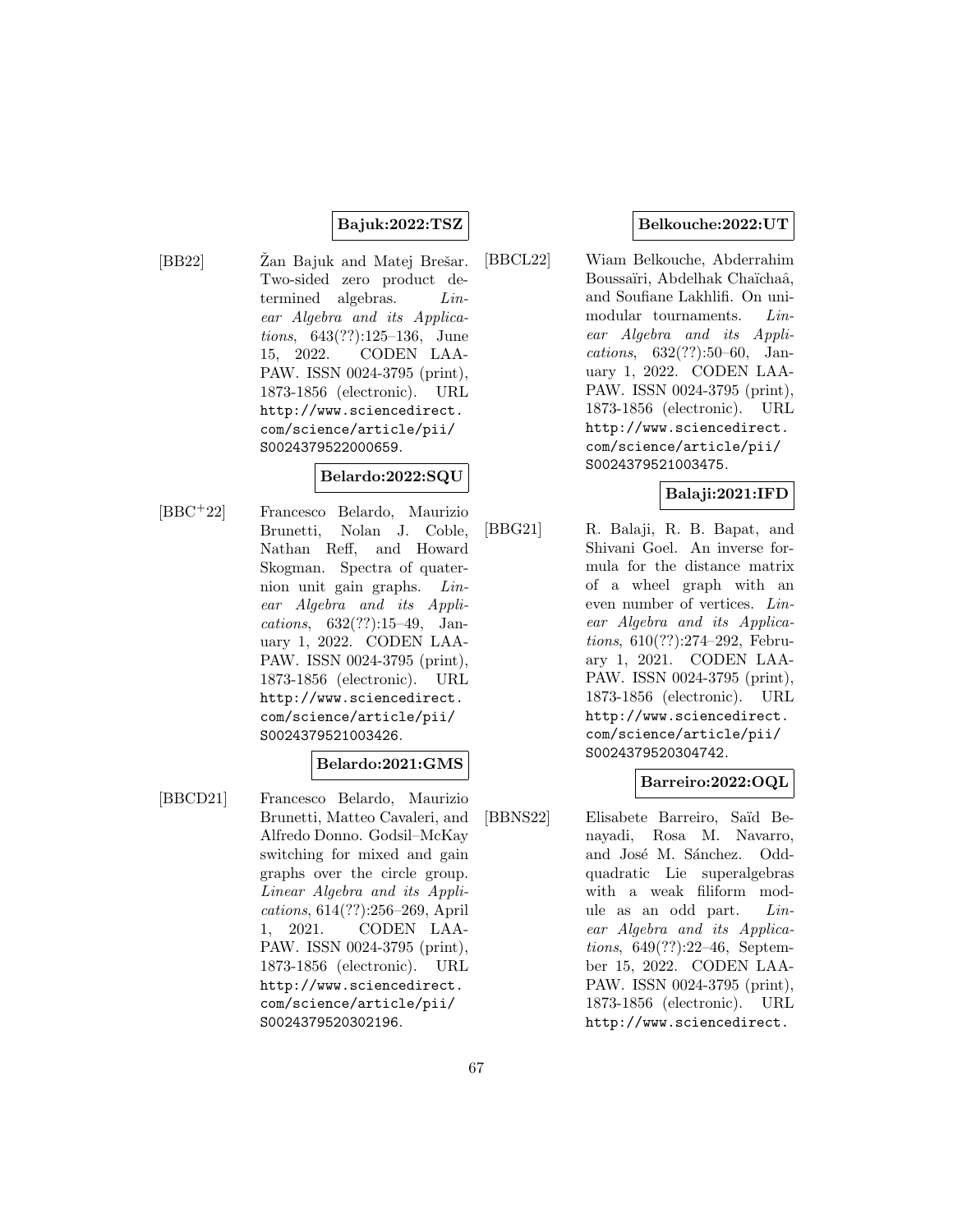### com/science/article/pii/ S0024379522001641.

### **Bernstein:2020:TGR**

[BBS20] Daniel Irving Bernstein, Grigoriy Blekherman, and Rainer Sinn. Typical and generic ranks in matrix completion. Linear Algebra and its Applications, 585(??):71–104, January 15, 2020. CODEN LAA-PAW. ISSN 0024-3795 (print), 1873-1856 (electronic). URL http://www.sciencedirect. com/science/article/pii/ S0024379519303763.

## **Balls-Barker:2020:LPN**

[BBW20] Bryn Balls-Barker and Benjamin Webb. Link prediction in networks using effective transitions. Linear Algebra and its Applications, 599(??):79–104, August 15, 2020. CODEN LAA-PAW. ISSN 0024-3795 (print), 1873-1856 (electronic). URL http://www.sciencedirect. com/science/article/pii/ S0024379520301889.

### **Belabbas:2021:TLG**

[BC21] Mohamed-Ali Belabbas and Xudong Chen. Triangulated Laman graphs, local stochastic matrices, and limits of their products. Linear Algebra and its Applications, 619(??):176–209, June 15, 2021. CODEN LAA-PAW. ISSN 0024-3795 (print), 1873-1856 (electronic). URL http://www.sciencedirect.

### com/science/article/pii/ S0024379521000756.

### **Barbarino:2022:CSP**

[BC22] Giovanni Barbarino and Antonio Cicone. Conjectures on spectral properties of ALIF algorithm. Linear Algebra and its Applications,  $647(??):127-152$ , August 15, 2022. CODEN LAAPAW. ISSN 0024-3795 (print), 1873- 1856 (electronic). URL http://www.sciencedirect. com/science/article/pii/ S002437952200163X.

### **Benhida:2021:CPD**

[BCE21] Chafiq Benhida, Raúl E. Curto, and George R. Exner. Conditional positive definiteness as a bridge between k-hyponormality and n-contractivity. Linear Algebra and its Applications, 625(??):146–170, September 15, 2021. CODEN LAA-PAW. ISSN 0024-3795 (print), 1873-1856 (electronic). URL http://www.sciencedirect. com/science/article/pii/ S0024379521002068.

## **Brown:2020:ETD**

[BCF<sup>+</sup>20] David E. Brown, Eric Culver, Bryce Frederickson, Sidney Tate, and Brent J. Thomas. Entropy of tournament digraphs. Linear Algebra and its Applications, 584(??):371–393, January 1, 2020. CODEN LAAPAW. ISSN 0024-3795 (print), 1873- 1856 (electronic). URL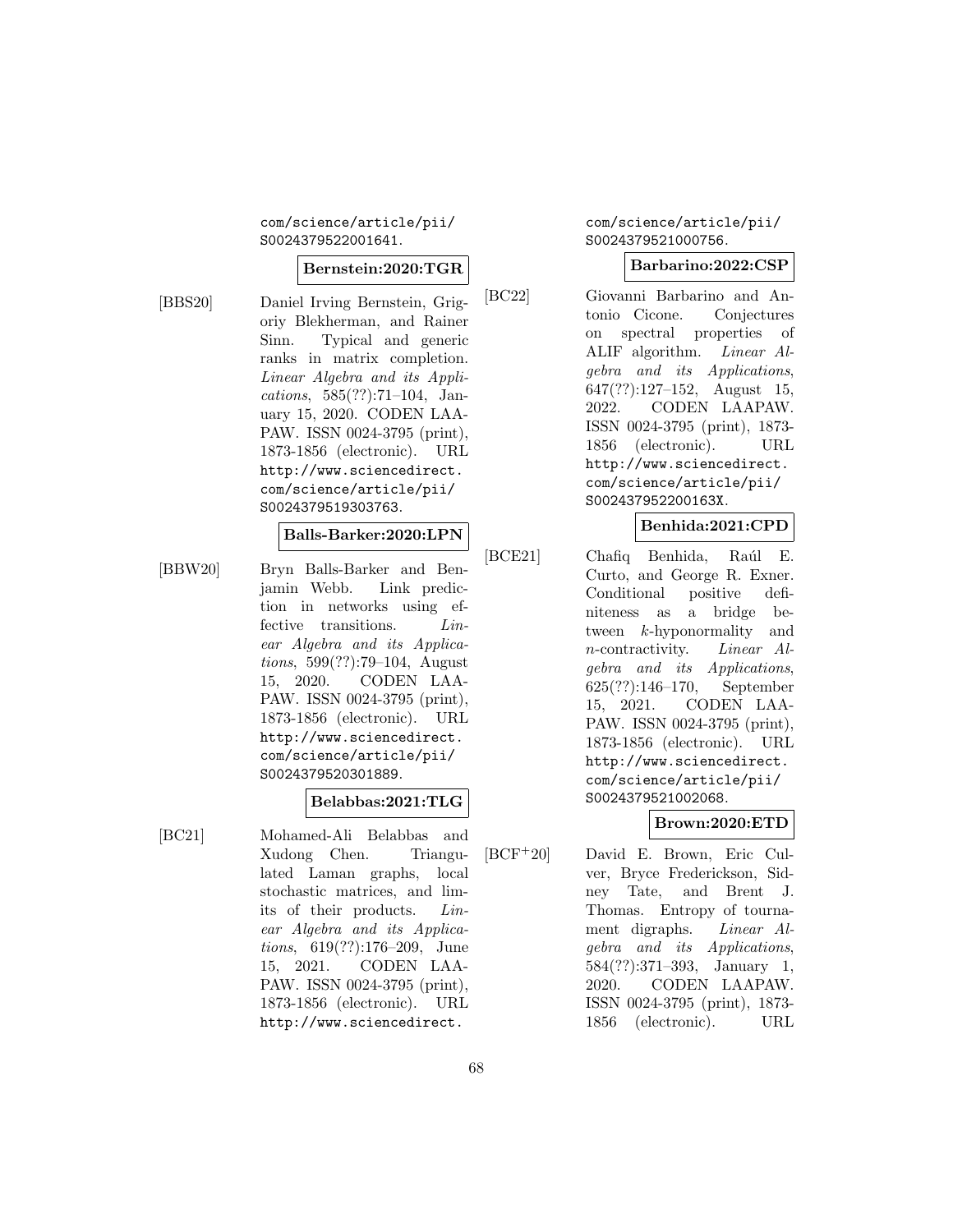http://www.sciencedirect. com/science/article/pii/ S002437951930415X.

# **Bravo:2021:CSD**

[BCFT21] Diego Bravo, Florencia Cubría, Marcelo Fiori, and Vilmar Trevisan. Complementarity spectrum of digraphs. *Lin*ear Algebra and its Applications, 627(??):24–40, October 15, 2021. CODEN LAA-PAW. ISSN 0024-3795 (print), 1873-1856 (electronic). URL http://www.sciencedirect. com/science/article/pii/ S0024379521002354.

## **Bartoli:2021:CAM**

[BCM21] Daniele Bartoli, Bence Csajbók, and Maria Montanucci. On a conjecture about maximum scattered subspaces of  $F_{q^6} \times F_{q^6}$ . Linear Algebra and its Applications, 631 (??):111–135, December 15, 2021. CODEN LAAPAW. ISSN 0024-3795 (print), 1873- 1856 (electronic). URL http://www.sciencedirect. com/science/article/pii/ S0024379521003207.

### **Berliner:2022:SSP**

[BCOvdD22] Adam H. Berliner, Minerva Catral, D. D. Olesky, and P. van den Driessche. Stability of sign patterns from a system of second order ODEs. Linear Algebra and its Applications, 632(??):61–78, January 1, 2022. CODEN LAA-PAW. ISSN 0024-3795 (print), 1873-1856 (electronic). URL http://www.sciencedirect. com/science/article/pii/ S002437952100327X.

## **Byrne:2020:RMC**

[BCR20] Eimear Byrne, Giuseppe Cotardo, and Alberto Ravagnani. Rank-metric codes, generalized binomial moments and their zeta functions. Linear Algebra and its Applications, 604(??):92–128, November 1, 2020. CODEN LAA-PAW. ISSN 0024-3795 (print), 1873-1856 (electronic). URL http://www.sciencedirect. com/science/article/pii/ S0024379520302937.

### **Ballini:2021:VDS**

[BD21a] Francesco Ballini and Nikita Deniskin. Vertex distinction with subgraph centrality: a proof of Estrada's conjecture and some generalizations. Linear Algebra and its Applications, 612(??):334–344, March 1, 2021. CODEN LAA-PAW. ISSN 0024-3795 (print), 1873-1856 (electronic). URL http://www.sciencedirect. com/science/article/pii/ S0024379520305310.

## **Brualdi:2021:SRM**

[BD21b] Richard A. Brualdi and Geir Dahl. Sign-restricted matrices of 0's, 1's, and  $-1$ 's. Linear Algebra and its Applications, 615(??):77–103, April 15, 2021. CODEN LAA-PAW. ISSN 0024-3795 (print), 1873-1856 (electronic). URL http://www.sciencedirect.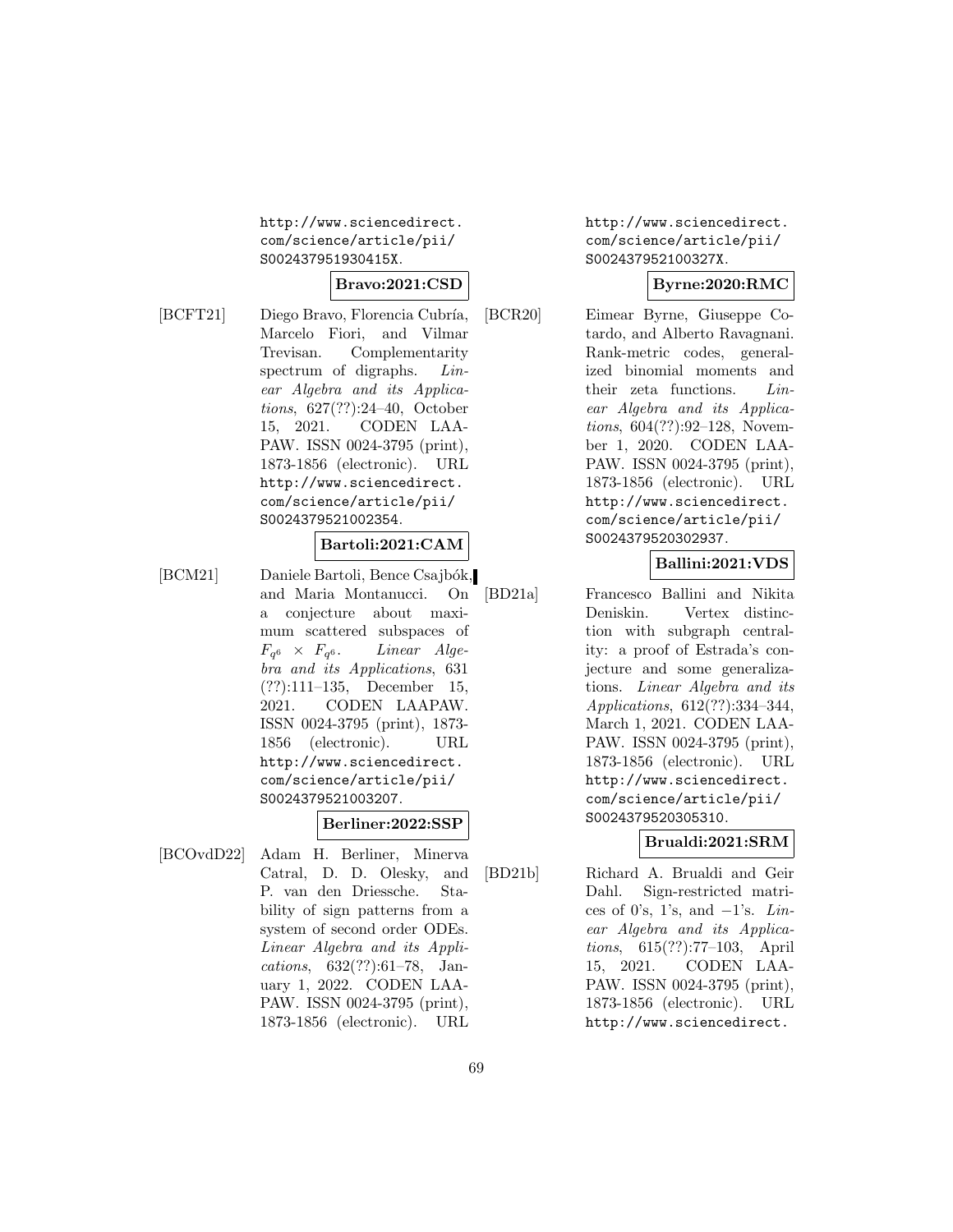com/science/article/pii/ S002437952100001X.

### **Batenkov:2021:SPV**

[BDGY21] Dmitry Batenkov, Benedikt Diederichs, Gil Goldman, and Yosef Yomdin. The spectral properties of Vandermonde matrices with clustered nodes. Linear Algebra and its Applications, 609(??):37–72, January 15, 2021. CODEN LAA-PAW. ISSN 0024-3795 (print), 1873-1856 (electronic). URL http://www.sciencedirect. com/science/article/pii/ S0024379520304134.

### **Bien:2022:DMD**

[BDHS22] Mai Hoang Bien, Truong Huu Dung, Nguyen Thi Thai Ha, and Tran Nam Son. Decompositions of matrices over division algebras into products of commutators. Linear Algebra and its Applications, 646(??):119–131, August 1, 2022. CODEN LAA-PAW. ISSN 0024-3795 (print), 1873-1856 (electronic). URL http://www.sciencedirect. com/science/article/pii/ S0024379522001331.

## **Botelho:2020:HPS**

[BDI20] Fernanda Botelho, Priyadarshi Dey, and Dijana Ilisević. Hermitian projections on some Banach spaces and related topics. Linear Algebra and its Applications, 598(??):92–104, August 1, 2020. CODEN LAA-PAW. ISSN 0024-3795 (print), 1873-1856 (electronic). URL http://www.sciencedirect. com/science/article/pii/ S0024379520301701.

### **Bani-Domi:2021:RGN**

[BDK21] Watheq Bani-Domi and Fuad Kittaneh. Refined and generalized numerical radius inequalities for  $2 \times 2$  operator matrices. Linear Algebra and its Applications, 624(??):364–386, September 1, 2021. CODEN LAA-PAW. ISSN 0024-3795 (print), 1873-1856 (electronic). URL http://www.sciencedirect. com/science/article/pii/ S0024379521001506.

# **Bag:2020:OMC**

[BDNO20] Priyabrata Bag, Santanu Dey, Masaru Nagisa, and Hiroyuki Osaka. The order-n minors of certain  $(n + k) \times n$  matrices. Linear Algebra and its Applications, 603(??):368–389, October 15, 2020. CODEN LAA-PAW. ISSN 0024-3795 (print), 1873-1856 (electronic). URL http://www.sciencedirect. com/science/article/pii/ S0024379520303074.

## **Bebiano:2021:KCH**

[BdPS21] Natália Bebiano, Joáo da Providéncia, and Ilya M. Spitkovsky. On Kippenhahn curves and higherrank numerical ranges of some matrices. Linear Algebra and its Applications, 629(??):246–257, November 15, 2021. CODEN LAA-PAW. ISSN 0024-3795 (print), 1873-1856 (electronic). URL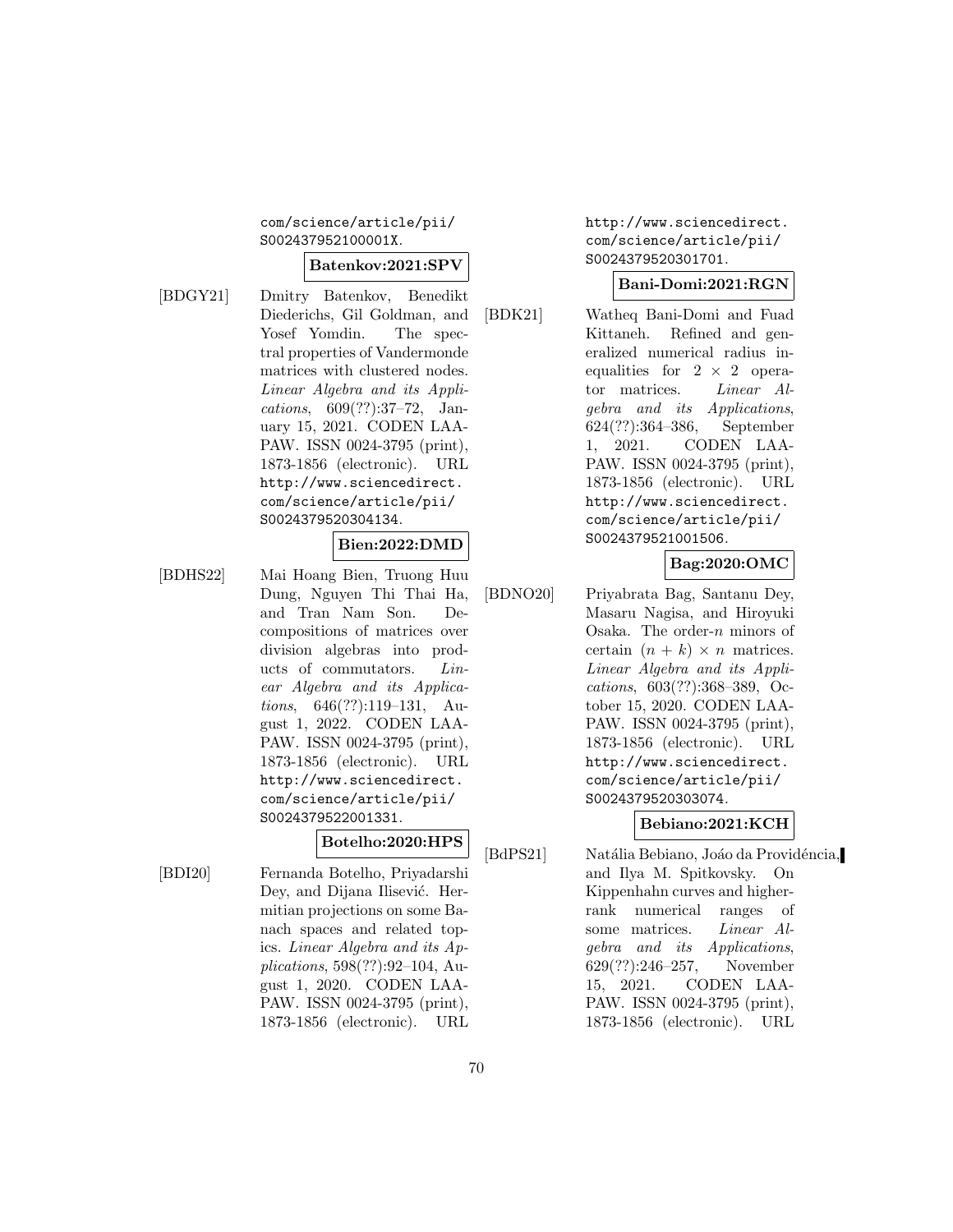http://www.sciencedirect. com/science/article/pii/ S0024379521003074.

### **Baragana:2020:BRP**

[BDRS20] Itziar Baragaña, Marija Dodig, Alicia Roca, and Marko Stošić. Bounded rank perturbations of regular pencils over arbitrary fields. Linear Algebra and its Applications, 601(??):180–188, September 15, 2020. CODEN LAA-PAW. ISSN 0024-3795 (print), 1873-1856 (electronic). URL http://www.sciencedirect. com/science/article/pii/ S0024379520302536.

### **Bala:2021:IMT**

[BDSS21] Neeru Bala, Kousik Dhara, Jaydeb Sarkar, and Aryaman Sensarma. Idempotent, model, and Toeplitz operators attaining their norms. Linear Algebra and its Applications, 622(??):150–165, August 1, 2021. CODEN LAA-PAW. ISSN 0024-3795 (print), 1873-1856 (electronic). URL http://www.sciencedirect. com/science/article/pii/ S0024379521001361.

**Burde:2021:AID**

[BDV21] Dietrich Burde, Karel Dekimpe, and Bert Verbeke. Almost inner derivations of 2-step nilpotent Lie algebras of genus 2. Linear Algebra and its Applications, 608(??):185–202, January 1, 2021. CODEN LAA-PAW. ISSN 0024-3795 (print), 1873-1856 (electronic). URL

http://www.sciencedirect. com/science/article/pii/ S0024379520303967.

# **Braga:2021:IUG**

[BDVR21] Rodrigo O. Braga, Renata R. Del-Vecchio, and Virgínia M. Rodrigues. Integral unicyclic graphs. Linear Algebra and its Applications, 614(??):281–300, April 1, 2021. CODEN LAA-PAW. ISSN 0024-3795 (print), 1873-1856 (electronic). URL http://www.sciencedirect. com/science/article/pii/ S0024379520302330.

### **Burde:2020:CPL**

[BE20] Dietrich Burde and Christof Ender. Commutative post-Lie algebra structures on nilpotent Lie algebras and Poisson algebras. Linear Algebra and its Applications, 584(??):107–126, January 1, 2020. CODEN LAAPAW. ISSN 0024-3795 (print), 1873- 1856 (electronic). URL http://www.sciencedirect. com/science/article/pii/ S0024379519303933.

### **Barrett:2020:RDS**

[BEF20] Wayne Barrett, Emily J. Evans, and Amanda E. Francis. Resistance distance and spanning 2-forest matrices of linear 2-trees. Linear Algebra and its Applications, 606(??):41–67, December 1, 2020. CODEN LAA-PAW. ISSN 0024-3795 (print), 1873-1856 (electronic). URL http://www.sciencedirect.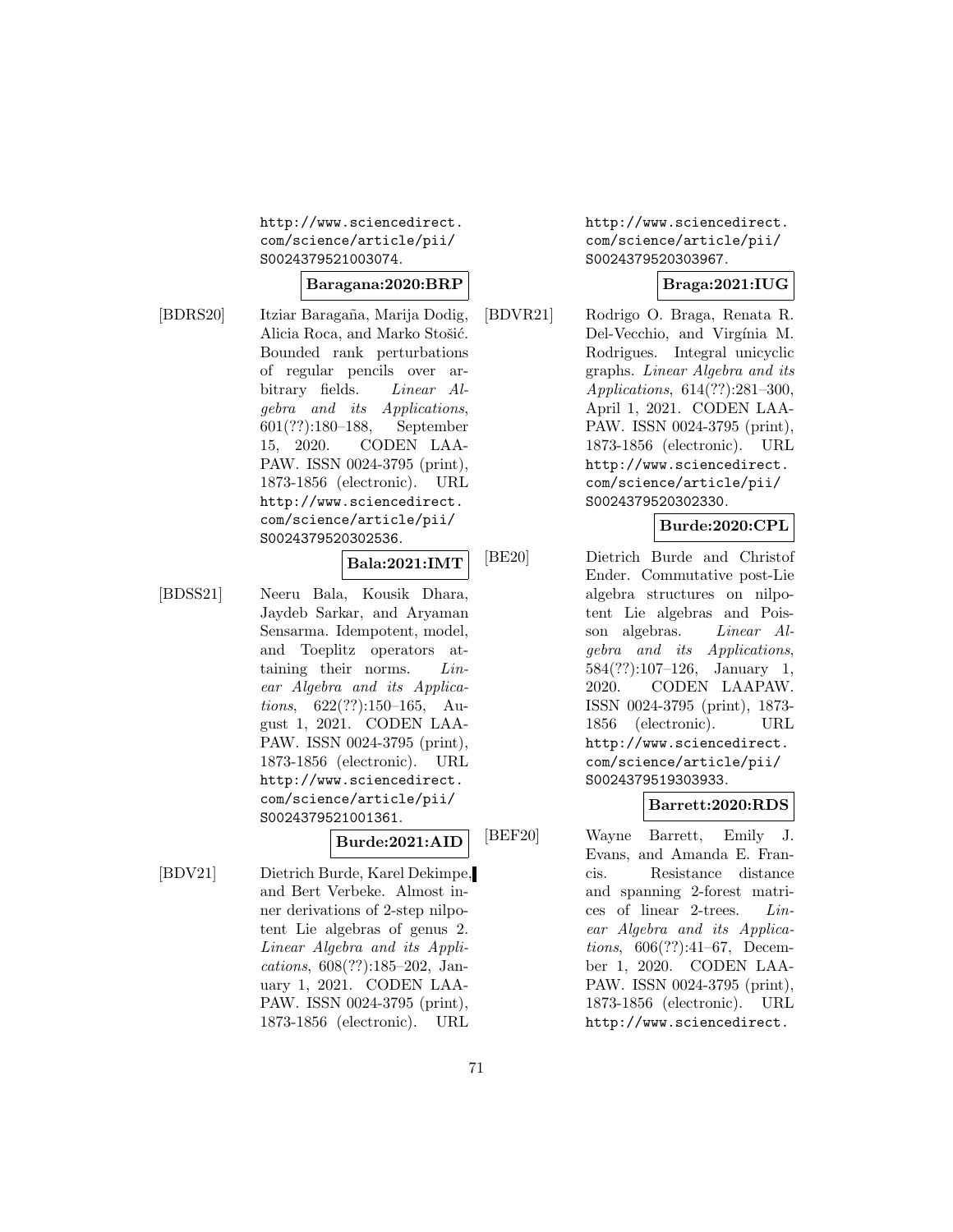### com/science/article/pii/ S0024379520303220.

## **Behera:2021:GIE**

[Beh21] Kiran Kumar Behera. A generalized inverse eigenvalue problem and m-functions. Linear Algebra and its Applications, 622(??):46–65, August 1, 2021. CODEN LAA-PAW. ISSN 0024-3795 (print), 1873-1856 (electronic). URL http://www.sciencedirect. com/science/article/pii/ S0024379521001294.

#### **Barrett:2022:NCA**

[BEHK22] Wayne Barrett, Emily Evans, H. Tracy Hall, and Mark Kempton. New conjectures on algebraic connectivity and the Laplacian spread of graphs. Linear Algebra and its Applications, 648 (??):104–132, September 1, 2022. CODEN LAAPAW. ISSN 0024-3795 (print), 1873- 1856 (electronic). URL http://www.sciencedirect. com/science/article/pii/ S0024379522001793.

### **Bart:2021:RDU**

[BES21] H. Bart, T. Ehrhardt, and B. Silbermann. Rank decomposition under zero pattern constraints and L-free directed graphs. Linear Algebra and its Applications, 621(??):135–180, July 15, 2021. CODEN LAA-PAW. ISSN 0024-3795 (print), 1873-1856 (electronic). URL http://www.sciencedirect.

### com/science/article/pii/ S0024379521001075.

### **Bezushchak:2022:ADA**

[Bez22] Oksana Bezushchak. Automorphisms and derivations of algebras of infinite matrices. Linear Algebra and its Applications, 650(??):42–59, October 1, 2022. CODEN LAA-PAW. ISSN 0024-3795 (print), 1873-1856 (electronic). URL http://www.sciencedirect. com/science/article/pii/ S0024379522002130.

### **Bertram:2021:QFS**

[BF21] Christian Bertram and Heike Faßbender. A quadrature framework for solving Lyapunov and Sylvester equations. Linear Algebra and its Applications, 622(??):66–103, August 1, 2021. CODEN LAA-PAW. ISSN 0024-3795 (print), 1873-1856 (electronic). URL http://www.sciencedirect. com/science/article/pii/ S0024379521001336.

### **Belitskii:2021:CMS**

[BFMS21] Genrich R. Belitskii, Vyacheslav Futorny, Mikhail Muzychuk, and Vladimir V. Sergeichuk. Congruence of matrix spaces, matrix tuples, and multilinear maps. Linear Algebra and its Applications, 609(??):317–331, January 15, 2021. CODEN LAA-PAW. ISSN 0024-3795 (print), 1873-1856 (electronic). URL http://www.sciencedirect.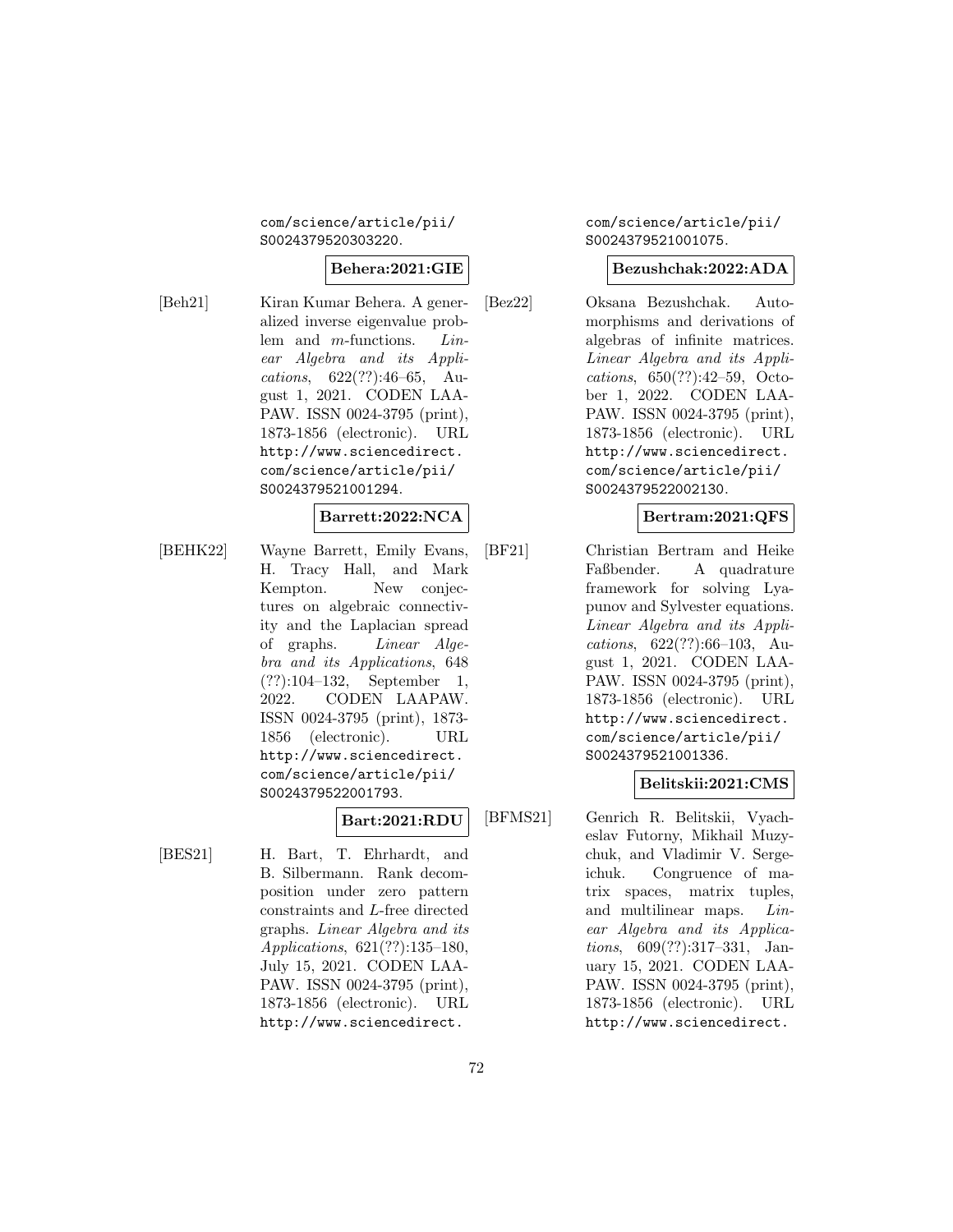#### com/science/article/pii/ S0024379520304407.

#### **Bondarenko:2021:PCN**

[BFPS21] Vitalij M. Bondarenko, Vyacheslav Futorny, Anatolii P. Petravchuk, and Vladimir V. Sergeichuk. Pairs of commuting nilpotent operators with one-dimensional intersection of kernels and matrices commuting with a Weyr matrix. Linear Algebra and its Applications, 612(??):188–205, March 1, 2021. CODEN LAA-PAW. ISSN 0024-3795 (print), 1873-1856 (electronic). URL http://www.sciencedirect. com/science/article/pii/ S0024379520305231.

#### **Bhunia:2020:RQH**

[BG20] Sushil Bhunia and Krishnendu Gongopadhyay. Reversible quaternionic hyperbolic isometries. Linear Algebra and its Applications, 591(??):268–283, April 15, 2020. CODEN LAA-PAW. ISSN 0024-3795 (print), 1873-1856 (electronic). URL http://www.sciencedirect. com/science/article/pii/ S0024379519305646.

**Byrne:2022:ASR**

[BGLR22] Eimear Byrne, Heide Gluesing-Luerssen, and Alberto Ravagnani. Anticodes in the sum-rank metric. Linear Algebra and its Applications, 643(??):80–98, June 15, 2022. CODEN LAA-PAW. ISSN 0024-3795 (print), 1873-1856 (electronic). URL http://www.sciencedirect. com/science/article/pii/ S0024379522000556.

# **Bottcher:2021:WMB**

[BGOO21] Albrecht Böttcher, Stephan Ramon Garcia, Mohamed Omar, and Christopher O'Neill. Weighted means of B-splines, positivity of divided differences, and complete homogeneous symmetric polynomials. Linear Algebra and its Applications, 608(??):68–83, January 1, 2021. CODEN LAA-PAW. ISSN 0024-3795 (print), 1873-1856 (electronic). URL http://www.sciencedirect. com/science/article/pii/ S0024379520303918.

# **Baghel:2022:NSS**

[BGS22] Mohit Kumar Baghel, Nicolas Gillis, and Punit Sharma. On the non-symmetric semidefinite Procrustes problem. Linear Algebra and its Applications, 648(??):133–159, September 1, 2022. CO-DEN LAAPAW. ISSN 0024-3795 (print), 1873-1856 (electronic). URL http: //www.sciencedirect.com/ science/article/pii/S002437952200146X.

# **Beaupre:2021:IGP**

[BHBO21] Aria Beaupré, Emily Hoopes-Boyd, and Grace O'Brien. On the images of generalized polynomials evaluated on matrices over an algebraically closed skew field. Linear Algebra and its Applications, 610(??):827–836, Febru-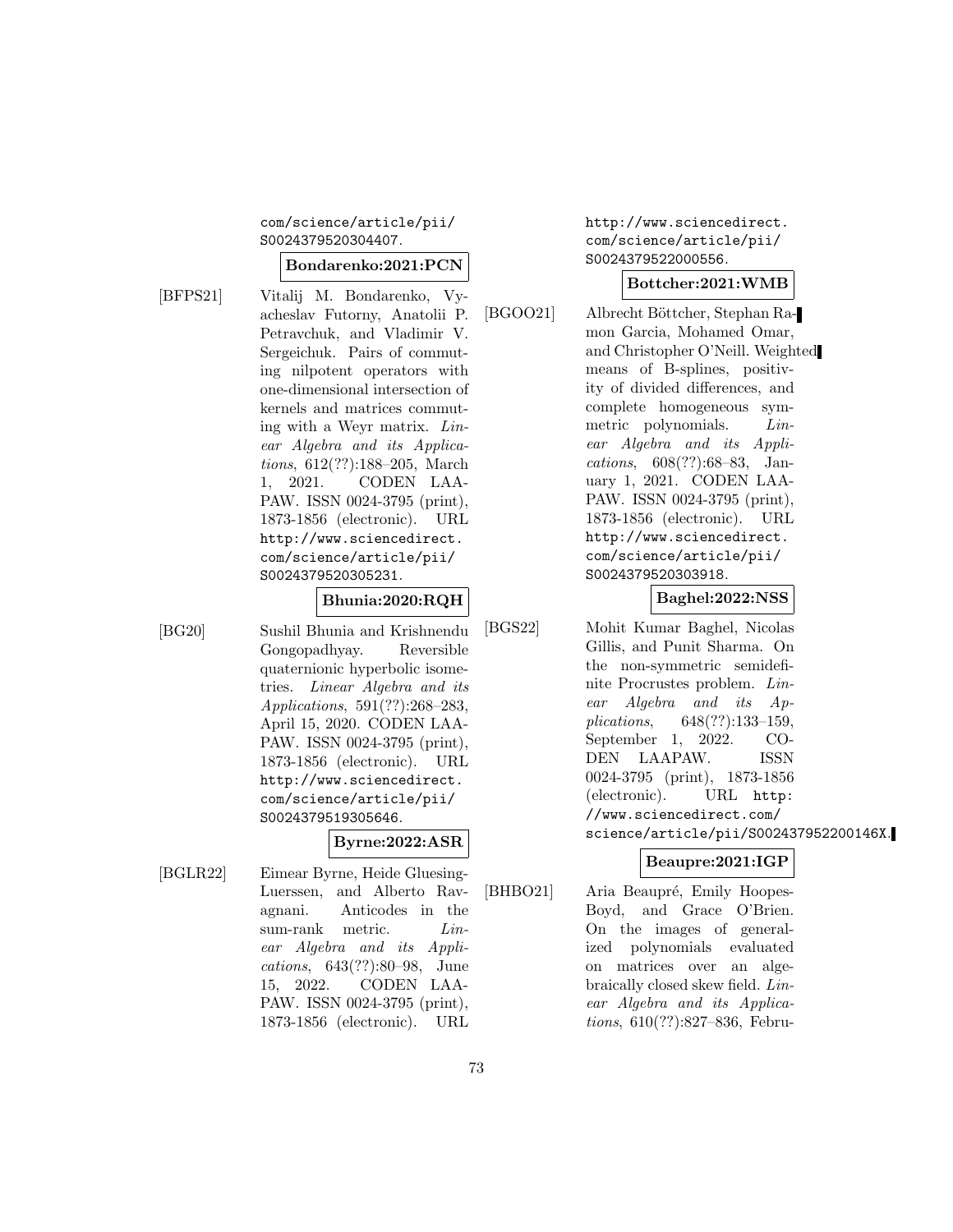ary 1, 2021. CODEN LAA-PAW. ISSN 0024-3795 (print), 1873-1856 (electronic). URL http://www.sciencedirect. com/science/article/pii/ S0024379520304985.

#### **Borgard:2021:ADK**

[BHD<sup>+</sup>21] Riley Borgard, Steven N. Harding, Haley Duba, Chloe Makdad, Jay Mayfield, Randal Tuggle, and Eric S. Weber. Accelerating the distributed Kaczmarz algorithm by strong over-relaxation. Linear Algebra and its Applications, 611(??):334–355, February 15, 2021. CODEN LAA-PAW. ISSN 0024-3795 (print), 1873-1856 (electronic). URL http://www.sciencedirect. com/science/article/pii/ S0024379520305188.

#### **Barreras:2021:MTB**

[BHHP21] Francisco Barreras, Mikhail Hayhoe, Hamed Hassani, and Victor M. Preciado. Measuretheoretic bounds on the spectral radius of graphs from walks. Linear Algebra and its Applications, 625(??):126–145, September 15, 2021. CODEN LAA-PAW. ISSN 0024-3795 (print), 1873-1856 (electronic). URL http://www.sciencedirect. com/science/article/pii/ S0024379521001877.

# **Bhat:2020:RCP**

[BHMU20] B. V. Rajarama Bhat, Robin Hillier, Nirupama Mallick, and Vijaya Kumar U. Roots of completely positive maps. Linear Algebra and its Applications, 587(??):143–165, February 15, 2020. CODEN LAA-PAW. ISSN 0024-3795 (print), 1873-1856 (electronic). URL http://www.sciencedirect. com/science/article/pii/ S0024379519304677.

#### **Biborski:2022:NSR**

[Bib22] Iwo Biborski. Note on the spread of real symmetric matrices with entries in fixed interval. Linear Algebra and its Applications, 632(??):246–257, January 1, 2022. CODEN LAAPAW. ISSN 0024-3795 (print), 1873- 1856 (electronic). URL http://www.sciencedirect. com/science/article/pii/ S0024379521003566.

#### **Bechtold:2020:MPP**

[BJ20a] B. K. Bechtold and C. R. Johnson. Monotonicity, path product matrices, and principal submatrices. Linear Algebra and its Applications, 593(??):269–275, May 15, 2020. CODEN LAA-PAW. ISSN 0024-3795 (print), 1873-1856 (electronic). URL http://www.sciencedirect. com/science/article/pii/ S0024379520300604.

# **Bhatia:2020:SHT**

[BJ20b] Rajendra Bhatia and Tanvi Jain. A Schur–Horn theorem for symplectic eigenvalues. Linear Algebra and its Applications, 599(??):133–139, Au-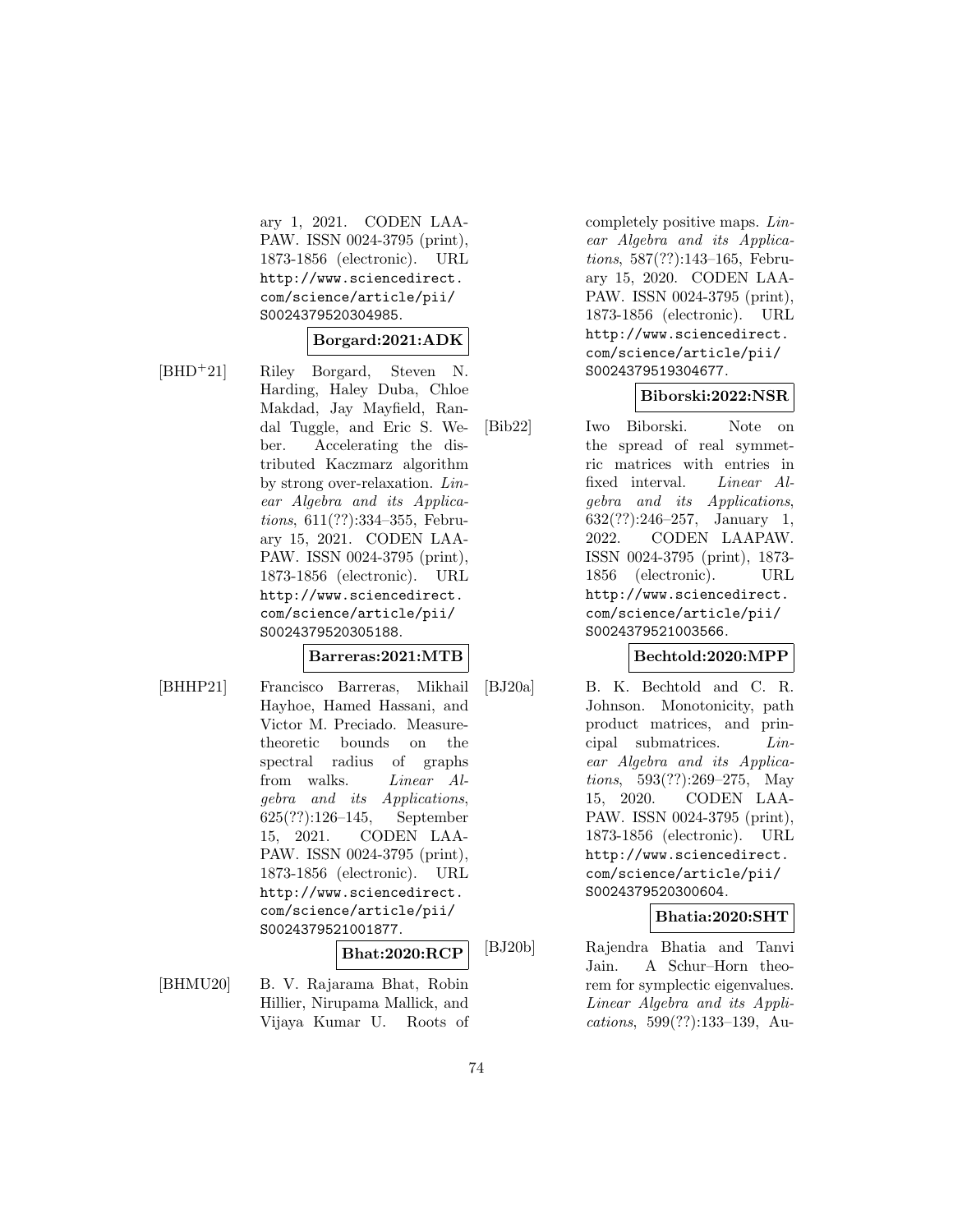gust 15, 2020. CODEN LAA-PAW. ISSN 0024-3795 (print), 1873-1856 (electronic). URL http://www.sciencedirect. com/science/article/pii/ S0024379520301877.

# **Bapat:2021:BDM**

[BJP21] R. B. Bapat, Rakesh Jana, and S. Pati. The bipartite distance matrix of a nonsingular tree. Linear Algebra and its Applications, 631(??):254–281, December 15, 2021. CODEN LAA-PAW. ISSN 0024-3795 (print), 1873-1856 (electronic). URL http://www.sciencedirect. com/science/article/pii/ S0024379521003347.

#### **Bovdi:2020:OPS**

- 
- [BKR<sup>+</sup>20] Victor A. Bovdi, Tetiana Klymchuk, Tetiana Rybalkina, Mohamed A. Salim, and Vladimir V. Sergeichuk. Operators on positive semidefinite inner product spaces. Linear Algebra and its Applications, 596(??):82–105, July 1, 2020. CODEN LAA-PAW. ISSN 0024-3795 (print), 1873-1856 (electronic). URL http://www.sciencedirect. com/science/article/pii/ S002437952030118X.

#### **Bargetz:2020:API**

[BKRS20] Christian Bargetz, Jona Klemenc, Simeon Reich, and Natalia Skorokhod. On angles, projections and iterations. Linear Algebra and its Applications, 603(??):41–56, October 15, 2020. CODEN LAA-

PAW. ISSN 0024-3795 (print), 1873-1856 (electronic). URL http://www.sciencedirect. com/science/article/pii/ S0024379520302615.

#### **Borges:2021:CLO**

[BKS<sup>+</sup>21] Victor Senoguchi Borges, Iryna Kashuba, Vladimir V. Sergeichuk, Eduardo Ventilari Sodré, and André Zaidan. Classification of linear operators satisfying  $(Au, v)$  =  $(u, A<sup>r</sup> v)$  or  $(Au, A<sup>r</sup> v) = (u, v)$ on a vector space with indefinite scalar product. Linear Algebra and its Applications, 611(??):118–134, February 15, 2021. CODEN LAA-PAW. ISSN 0024-3795 (print), 1873-1856 (electronic). URL http://www.sciencedirect. com/science/article/pii/ S0024379520305589.

#### **Bourin:2020:CMI**

[BL20] Jean-Christophe Bourin and Eun-Young Lee. Clarkson– McCarthy inequalities with unitary and isometry orbits. Linear Algebra and its Applications, 601(??):170– 179, September 15, 2020. CODEN LAAPAW. ISSN 0024-3795 (print), 1873-1856 (electronic). URL http: //www.sciencedirect.com/ science/article/pii/S0024379520302135.

#### **Behajaina:2022:CGG**

[BL22] Angelot Behajaina and François Legrand. On Cayley graphs over generalized dicyclic groups.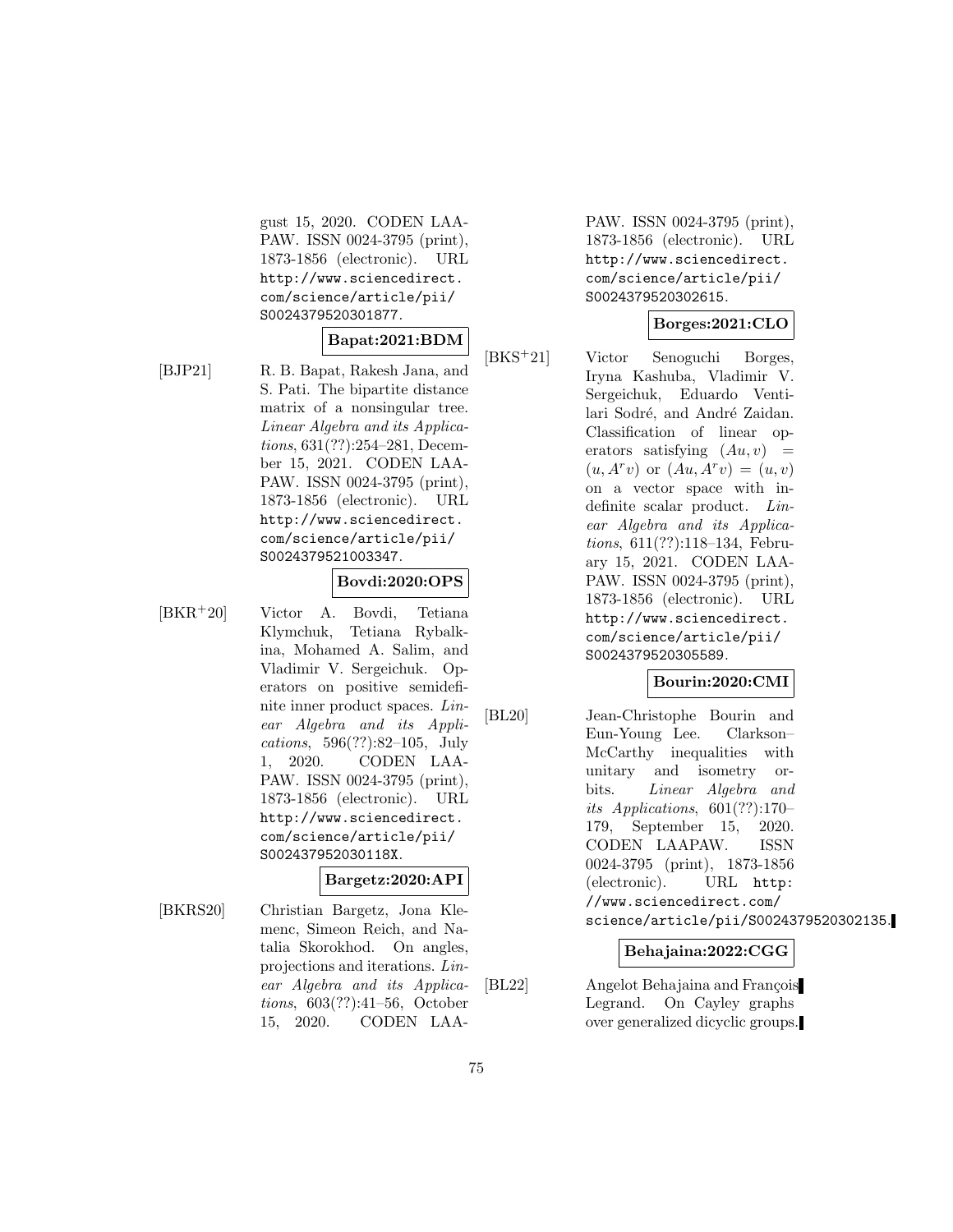Linear Algebra and its Applications, 642(??):264–284, June 1, 2022. CODEN LAA-PAW. ISSN 0024-3795 (print), 1873-1856 (electronic). URL http://www.sciencedirect. com/science/article/pii/ S0024379522000775.

#### **Blau:2020:RBA**

[Bla20] Harvey I. Blau. Realitybased algebras with a twodimensional representation. Linear Algebra and its Applications, 590(??):97–123, April 1, 2020. CODEN LAA-PAW. ISSN 0024-3795 (print), 1873-1856 (electronic). URL http://www.sciencedirect. com/science/article/pii/ S0024379519305488.

# **Benner:2021:RPT**

[BLMT21] Peter Benner, Xin Liang, Suzana Miodragović, and Ninoslav Truhar. Relative perturbation theory for quadratic Hermitian eigenvalue problems. Linear Algebra and its Applications, 618(??):97–128, June 1, 2021. CODEN LAA-PAW. ISSN 0024-3795 (print), 1873-1856 (electronic). URL http://www.sciencedirect. com/science/article/pii/ S0024379521000422.

# **Bunger:2021:NPS**

[BLR21] F. Bünger, M. Lange, and S. M. Rump. On norms of principal submatrices. Linear Algebra and its Applications, 620(??):27–36, July 1, 2021. CODEN LAA-

PAW. ISSN 0024-3795 (print), 1873-1856 (electronic). URL http://www.sciencedirect. com/science/article/pii/ S002437952100080X.

# **Bukovsek:2020:CPF**

[BLS20] Damjana Kokol Bukovsek, Thomas Laffey, and Helena Smigoc. Completely positive factorizations associated with Euclidean distance matrices corresponding to an arithmetic progression. Linear Algebra and its Applications, 597(??):113–132, July 15, 2020. CODEN LAA-PAW. ISSN 0024-3795 (print), 1873-1856 (electronic). URL http://www.sciencedirect. com/science/article/pii/ S0024379520301506.

# **Breaz:2020:NMS**

[BM20] Simion Breaz and Sergiu Megiesan. Nonderogatory matrices as sums of idempotent and nilpotent matrices. Linear Algebra and its Applications, 605(??):239–248, November 15, 2020. CODEN LAA-PAW. ISSN 0024-3795 (print), 1873-1856 (electronic). URL http://www.sciencedirect. com/science/article/pii/ S002437952030344X.

# **Bouthat:2022:CPN**

[BM22] Ludovick Bouthat and Javad Mashreghi. The critical point and the p-norm of the Hilbert L-matrix. Linear Algebra and its Applications, 634(??):1–14, Febru-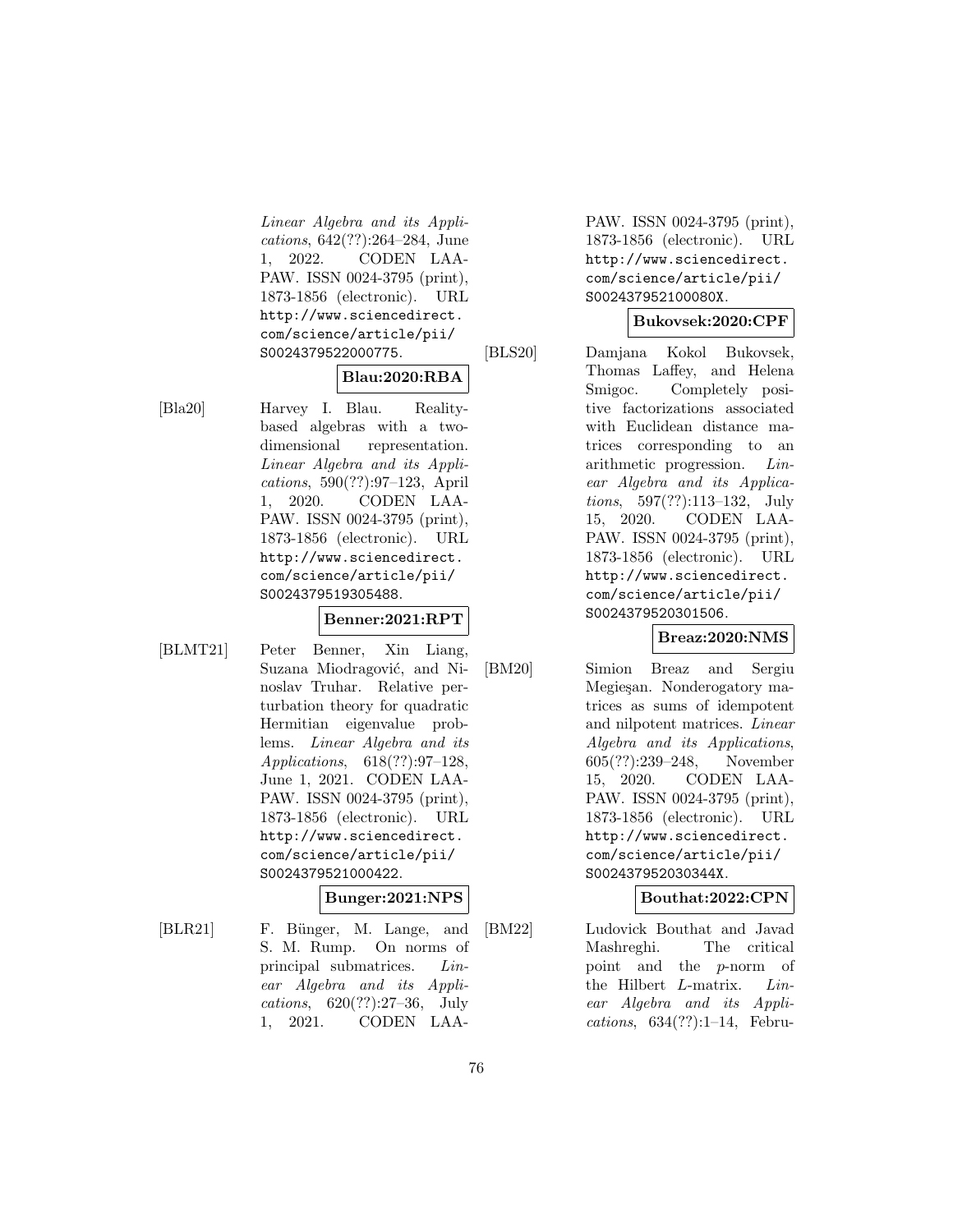ary 1, 2022. CODEN LAA-PAW. ISSN 0024-3795 (print), 1873-1856 (electronic). URL http://www.sciencedirect. com/science/article/pii/ S0024379521003761.

#### **Bikchentaev:2020:AIU**

[BMS20] A. Bikchentaev, E. McDonald, and F. Sukochev. Ando's inequality for uniform submajorization. *Linear Al*gebra and its Applications, 605(??):206–226, November 15, 2020. CODEN LAA-PAW. ISSN 0024-3795 (print), 1873-1856 (electronic). URL http://www.sciencedirect. com/science/article/pii/ S0024379520303384.

#### **Bamberg:2021:POE**

[BMS21] John Bamberg, Giusy Monzillo, and Alessandro Siciliano. Pseudo-ovals of elliptic quadrics as Delsarte designs of association schemes. Linear Algebra and its Applications, 624(??):281–317, September 1, 2021. CODEN LAA-PAW. ISSN 0024-3795 (print), 1873-1856 (electronic). URL http://www.sciencedirect. com/science/article/pii/ S0024379521001786.

# **Boyvalenkov:2022:RIP**

[BNS22] Peter Boyvalenkov, Hiroshi Nozaki, and Navid Safaei. Rationality of the inner products of spherical s-distance tdesigns for  $t \geq 2s - 2$ ,  $s \geq 3$ . Linear Algebra and its Applications, 646(??):107–118, August 1, 2022. CODEN LAA-PAW. ISSN 0024-3795 (print), 1873-1856 (electronic). URL http://www.sciencedirect. com/science/article/pii/ S0024379522001367.

# **Bojanczyk:2021:AIL**

[Boj21] Adam W. Bojanczyk. Algorithms for indefinite linear least squares problems. Linear Algebra and its Applications, 623(??):104–127, August 15, 2021. CODEN LAA-PAW. ISSN 0024-3795 (print), 1873-1856 (electronic). URL http://www.sciencedirect. com/science/article/pii/ S0024379520304274.

# **Boley:2021:FCD**

[Bol21] Daniel Boley. On fast computation of directed graph Laplacian pseudo-inverse. Linear Algebra and its Applications, 623(??):128–148, August 15, 2021. CODEN LAA-PAW. ISSN 0024-3795 (print), 1873-1856 (electronic). URL http://www.sciencedirect. com/science/article/pii/ S002437952030495X.

# **Bolotnikov:2022:CMP**

[Bol22] Vladimir Bolotnikov. Cyclic matrices and polynomial interpolation over division rings. Linear Algebra and its Applications, 646(??):132–174, August 1, 2022. CODEN LAA-PAW. ISSN 0024-3795 (print), 1873-1856 (electronic). URL http://www.sciencedirect.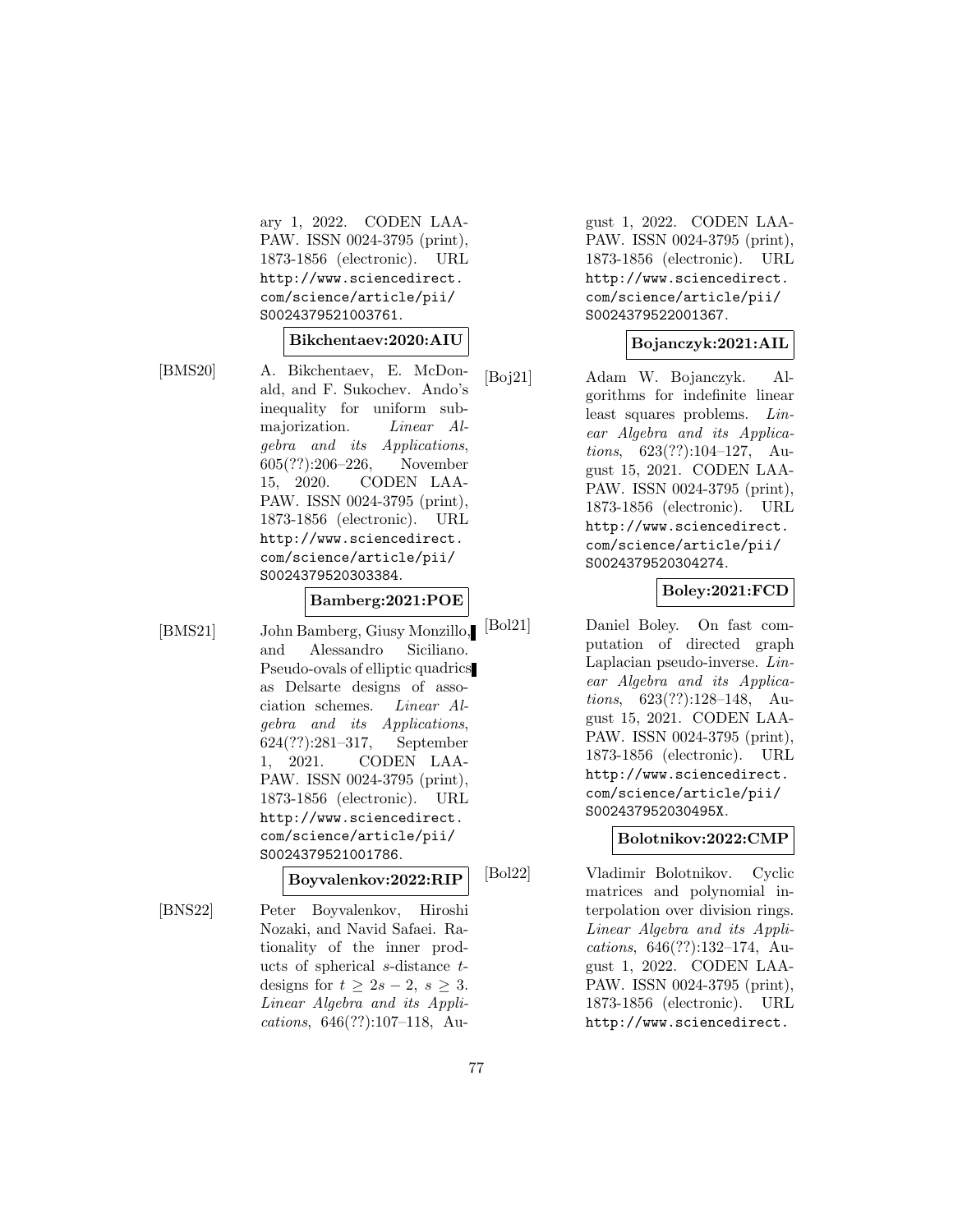com/science/article/pii/ S0024379522001380.

#### **Bottazzi:2021:BAD**

[Bot21] Tamara Bottazzi. Best approximation by diagonal operators in Schatten ideals. Linear Algebra and its Applications, 620(??):1–26, July 1, 2021. CODEN LAA-PAW. ISSN 0024-3795 (print), 1873-1856 (electronic). URL http://www.sciencedirect. com/science/article/pii/ S0024379521000847.

#### **Bourget:2021:SDF**

[Bou21] A. Bourget. Spectral distribution of families of Hankel matrices. Linear Algebra and its Applications, 624(??):103–120, September 1, 2021. CODEN LAA-PAW. ISSN 0024-3795 (print), 1873-1856 (electronic). URL http://www.sciencedirect. com/science/article/pii/ S0024379521001658.

#### **Bhat:2020:UGG**

[BP20] Mushtaq A. Bhat and S. Pirzada. On unicyclic graphs with given number of pendent vertices and minimal energy. *Lin*ear Algebra and its Applications, 597(??):86–93, July 15, 2020. CODEN LAA-PAW. ISSN 0024-3795 (print), 1873-1856 (electronic). URL http://www.sciencedirect. com/science/article/pii/ S002437952030152X.

# **Barik:2021:CNG**

[BP21a] Sasmita Barik and Sukanta Pati. Classes of nonbipartite graphs with reciprocal eigenvalue property. Linear Algebra and its Applications, 612(??):177–187, March 1, 2021. CODEN LAA-PAW. ISSN 0024-3795 (print), 1873-1856 (electronic). URL http://www.sciencedirect. com/science/article/pii/ S002437952030522X.

#### **Bhunia:2021:DIC**

[BP21b] Pintu Bhunia and Kallol Paul. Development of inequalities and characterization of equality conditions for the numerical radius. Linear Algebra and its Applications, 630(??):306–315, December 1, 2021. CODEN LAA-PAW. ISSN 0024-3795 (print), 1873-1856 (electronic). URL http://www.sciencedirect. com/science/article/pii/ S0024379521003116.

# **Baragana:2021:GSC**

Itziar Baragaña, F. Puerta, and I. Zaballa. On the geometry of the set of control matrices of linear systems with prescribed controllability indices. Linear Algebra and its Applications, 624(??):214–246, September 1, 2021. CODEN LAA-PAW. ISSN 0024-3795 (print), 1873-1856 (electronic). URL http://www.sciencedirect.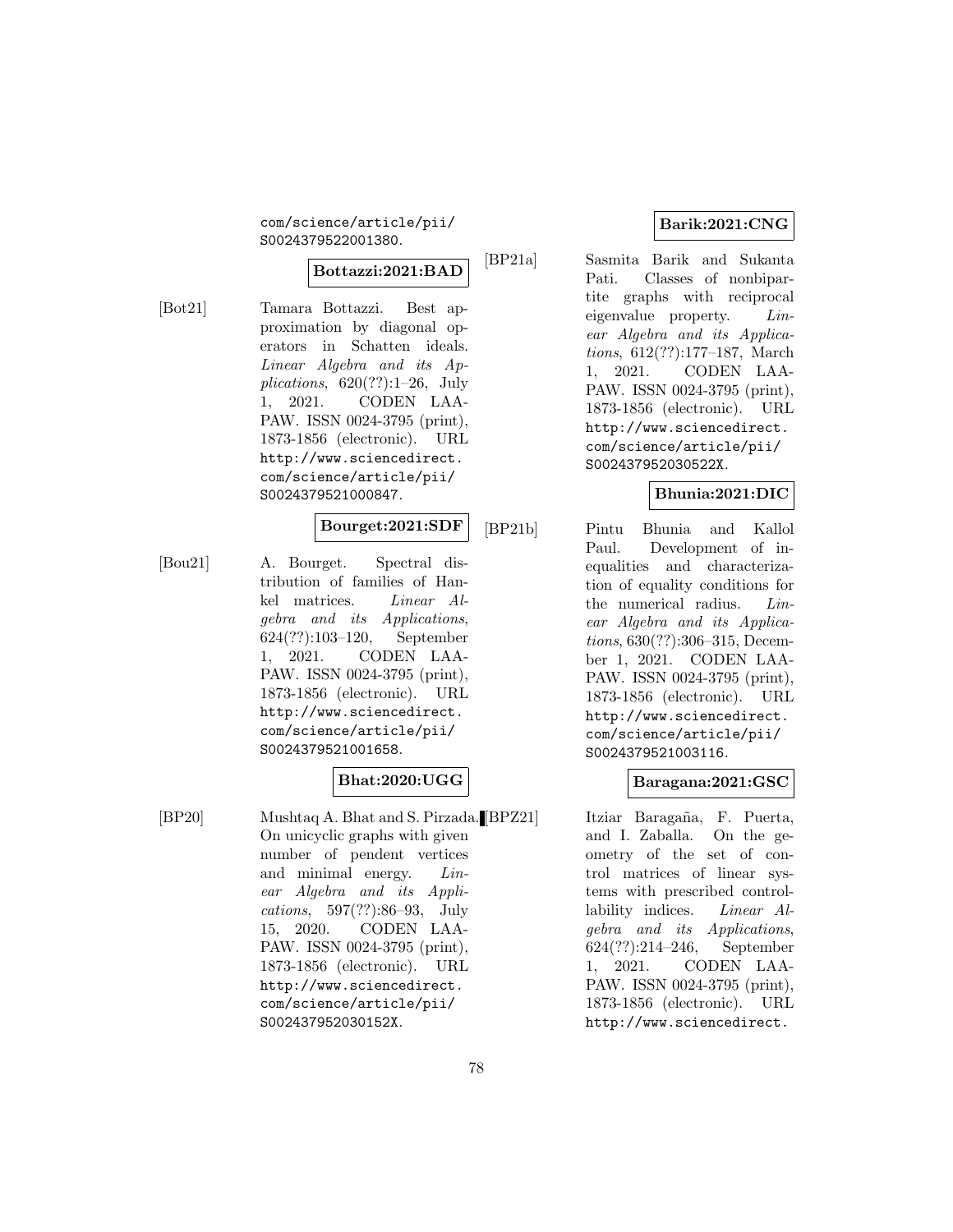com/science/article/pii/ S0024379521001774.

#### **Baragana:2020:FRP**

[BR20a] Itziar Baragaña and Alicia Roca. Fixed rank perturbations of regular matrix pencils. Linear Algebra and its Applications, 589(??):201–221, March 15, 2020. CODEN LAA-PAW. ISSN 0024-3795 (print), 1873-1856 (electronic). URL http://www.sciencedirect. com/science/article/pii/ S0024379519305361.

#### **Baragana:2020:ROP**

[BR20b] Itziar Baragaña and Alicia Roca. Rank-one perturbations of matrix pencils. Linear Algebra and its Applications, 606(??):170–191, December 1, 2020. CODEN LAA-PAW. ISSN 0024-3795 (print), 1873-1856 (electronic). URL http://www.sciencedirect. com/science/article/pii/ S0024379520303530.

#### **Brassil:2021:NSP**

[BR21] Matthew Brassil and Zinovy Reichstein. On the number of symmetric presentations of a determinantal hypersurface. Linear Algebra and its Applications, 617(??):39–48, May 15, 2021. CODEN LAA-PAW. ISSN 0024-3795 (print), 1873-1856 (electronic). URL http://www.sciencedirect. com/science/article/pii/ S0024379521000215.

# **Benzi:2022:RDB**

[BR22] Michele Benzi and Michele Rinelli. Refined decay bounds on the entries of spectral projectors associated with sparse Hermitian matrices. Linear Algebra and its Applications, 647(??):1–30, August 15, 2022. CODEN LAA-PAW. ISSN 0024-3795 (print), 1873-1856 (electronic). URL http://www.sciencedirect. com/science/article/pii/ S0024379522001501.

# **Bruyn:2020:TCL**

[Bru20] Bart De Bruyn. On tetrahedrally closed line systems and a generalization of the Haemers– Roos inequality. Linear Algebra and its Applications, 600(??):130–147, September 1, 2020. CODEN LAA-PAW. ISSN 0024-3795 (print), 1873-1856 (electronic). URL http://www.sciencedirect. com/science/article/pii/ S0024379520302123.

# **Brualdi:2021:EC**

[Bru21] Richard A. Brualdi. From the Editor-in-Chief. Linear Algebra and its Applications, 608(??):407–409, January 1, 2021. CODEN LAA-PAW. ISSN 0024-3795 (print), 1873-1856 (electronic). URL http://www.sciencedirect. com/science/article/pii/ S0024379520303785.

# **Brualdi:2022:EC**

[Bru22] Richard A. Brualdi. From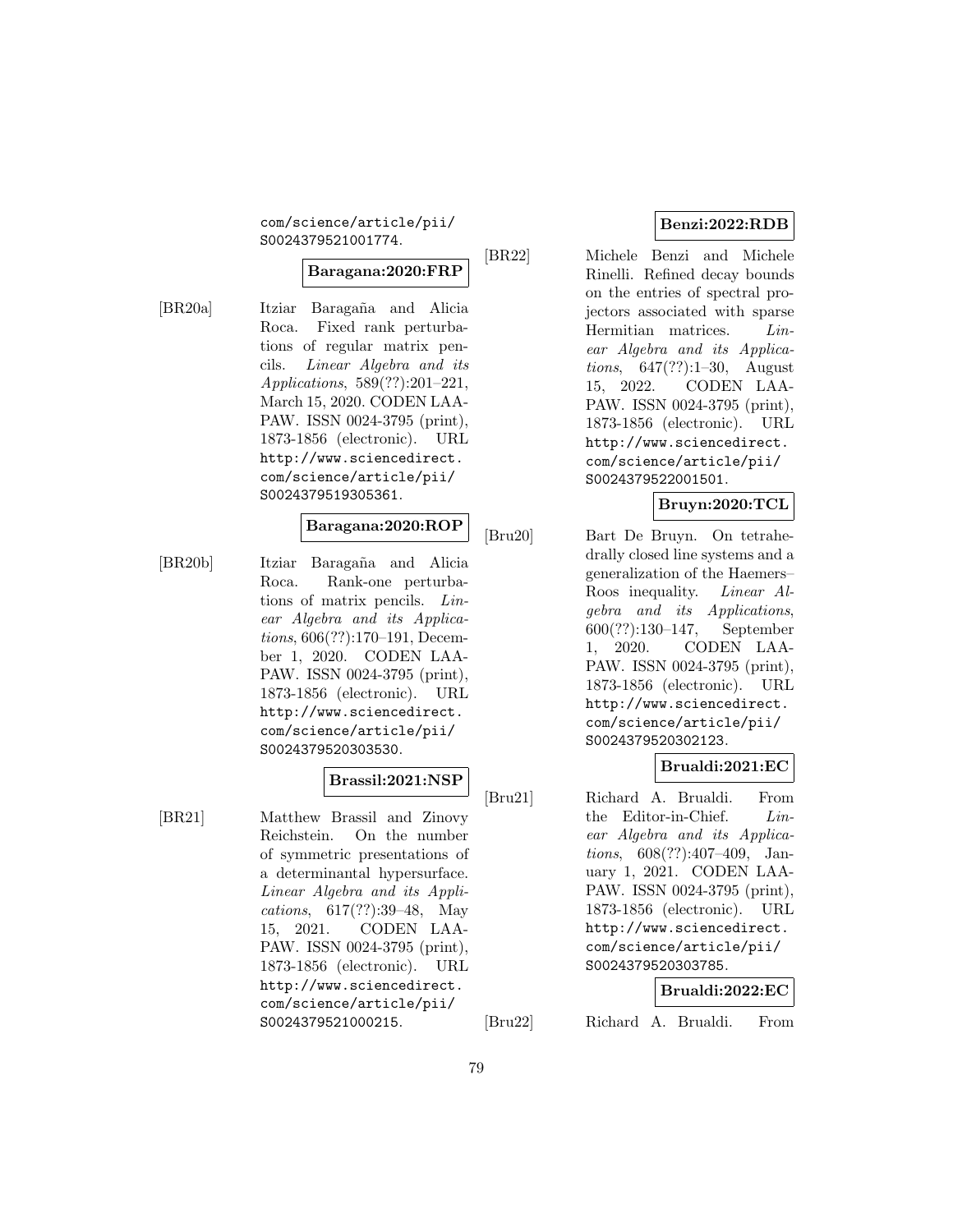the Editor-in-Chief. Linear Algebra and its Applications, 632(??):332–334, January 1, 2022. CODEN LAA-PAW. ISSN 0024-3795 (print), 1873-1856 (electronic). URL http://www.sciencedirect. com/science/article/pii/ S0024379521003700.

#### **Baake:2020:NME**

[BS20a] Michael Baake and Jeremy Sumner. Notes on Markov embedding. Linear Algebra and its Applications, 594 (??):262–299, June 1, 2020. CODEN LAAPAW. ISSN 0024-3795 (print), 1873-1856 (electronic). URL http: //www.sciencedirect.com/ science/article/pii/S0024379520300823.

**Baeth:2020:UTM**

[BS20b] Nicholas R. Baeth and Rylan Sampson. Upper triangular matrices over information algebras. *Lin*ear Algebra and its Applications, 587(??):334–357, February 15, 2020. CODEN LAA-PAW. ISSN 0024-3795 (print), 1873-1856 (electronic). URL http://www.sciencedirect. com/science/article/pii/ S0024379519304902.

#### **Baillon:2020:NRP**

[BS20c] Jean-Bernard Baillon and Alberto Seeger. New results on Pareto spectra. Linear Algebra and its Applications, 588(??):338–363, March 1, 2020. CODEN LAA-PAW. ISSN 0024-3795 (print), 1873-1856 (electronic). URL http://www.sciencedirect. com/science/article/pii/ S0024379519305051.

#### **Bakhvalov:2020:TBD**

[BS20d] Pavel A. Bakhvalov and Mikhail D. Surnachev. Transformation to a block-diagonal form of matrices generating bounded semigroups. Linear Algebra and its Applications, 603(??):275–288, October 15, 2020. CODEN LAA-PAW. ISSN 0024-3795 (print), 1873-1856 (electronic). URL http://www.sciencedirect. com/science/article/pii/ S0024379520302858.

#### **Bapat:2020:SNF**

[BS20e] R. B. Bapat and Sivaramakrishnan Sivasubramanian. Smith Normal Form of a distance matrix inspired by the four-point condition. Linear Algebra and its Applications, 603(??):301–312, October 15, 2020. CODEN LAA-PAW. ISSN 0024-3795 (print), 1873-1856 (electronic). URL http://www.sciencedirect. com/science/article/pii/ S0024379520302792.

# **Bartnicka:2020:APP**

[BS20f] Edyta Bartnicka and Metod Saniga. Affine and projective planes linked with projective lines over certain rings of lower triangular matrices. Linear Algebra and its Applications, 586(??):377–409, February 1, 2020. CODEN LAA-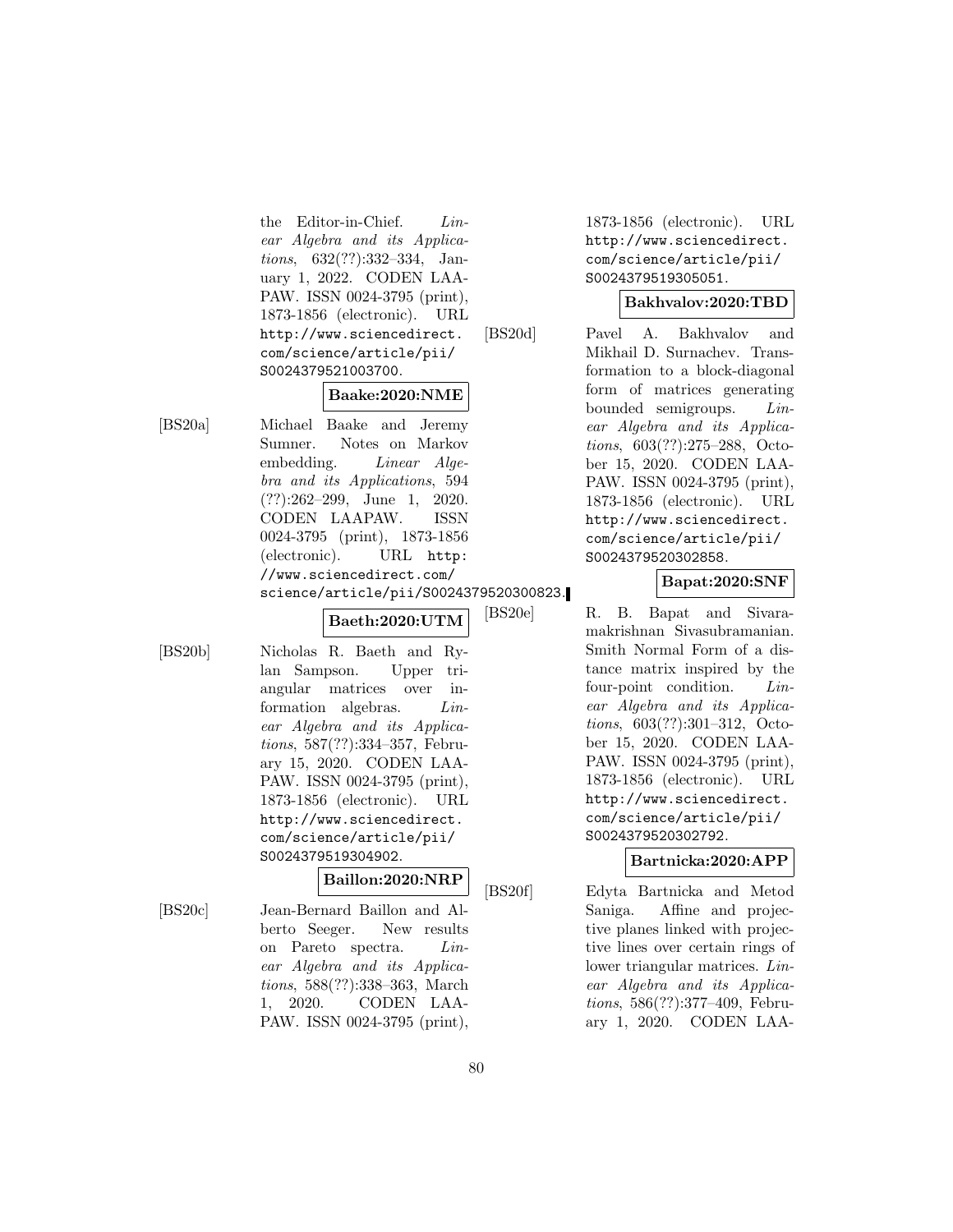PAW. ISSN 0024-3795 (print), 1873-1856 (electronic). URL http://www.sciencedirect. com/science/article/pii/ S002437951930446X.

#### **Buckley:2020:NEE**

[BS20g] Anita Buckley and Klemen Sivic. New examples of extremal positive linear maps. Linear Algebra and its Applications, 598(??):110–144, August 1, 2020. CODEN LAA-PAW. ISSN 0024-3795 (print), 1873-1856 (electronic). URL http://www.sciencedirect. com/science/article/pii/ S0024379520301671.

#### **Banakh:2021:ENS**

[BS21a] Taras Banakh and Javier Cabello Sánchez. Every nonsmooth 2-dimensional Banach space has the Mazur– Ulam property. Linear Algebra and its Applications, 625(??):1–19, September 15, 2021. CODEN LAAPAW. ISSN 0024-3795 (print), 1873- 1856 (electronic). URL http://www.sciencedirect. com/science/article/pii/ S0024379521001841.

**Bovdi:2021:GSL**

[BS21b] V. A. Bovdi and V. P. Shchedryk. Generating solutions of a linear equation and structure of elements of the Zelisko group. Linear Algebra and its Applications, 625(??):55–67, September 15, 2021. CODEN LAA-PAW. ISSN 0024-3795 (print), 1873-1856 (electronic). URL http://www.sciencedirect. com/science/article/pii/ S002437952100183X.

# **Beckerleg:2020:DCA**

[BT20a] Melanie Beckerleg and Andrew Thompson. A divide-andconquer algorithm for binary matrix completion. *Linear* Algebra and its Applications, 601(??):113–133, September 15, 2020. CODEN LAA-PAW. ISSN 0024-3795 (print), 1873-1856 (electronic). URL http://www.sciencedirect. com/science/article/pii/ S0024379520302111.

# **Boij:2020:BWR**

[BT20b] Mats Boij and Zach Teitler. A bound for the Waring rank of the determinant via syzygies. Linear Algebra and its Applications, 587(??):195–214, February 15, 2020. CODEN LAA-PAW. ISSN 0024-3795 (print), 1873-1856 (electronic). URL http://www.sciencedirect. com/science/article/pii/ S002437951930477X.

# **Buczynska:2020:HCT**

[Buc20] Weronika Buczyńska. The Hackbusch conjecture on tensor formats — Part two.  $Lin$ ear Algebra and its Applications, 584(??):221–232, January 1, 2020. CODEN LAA-PAW. ISSN 0024-3795 (print), 1873-1856 (electronic). URL http://www.sciencedirect. com/science/article/pii/ S0024379519304033.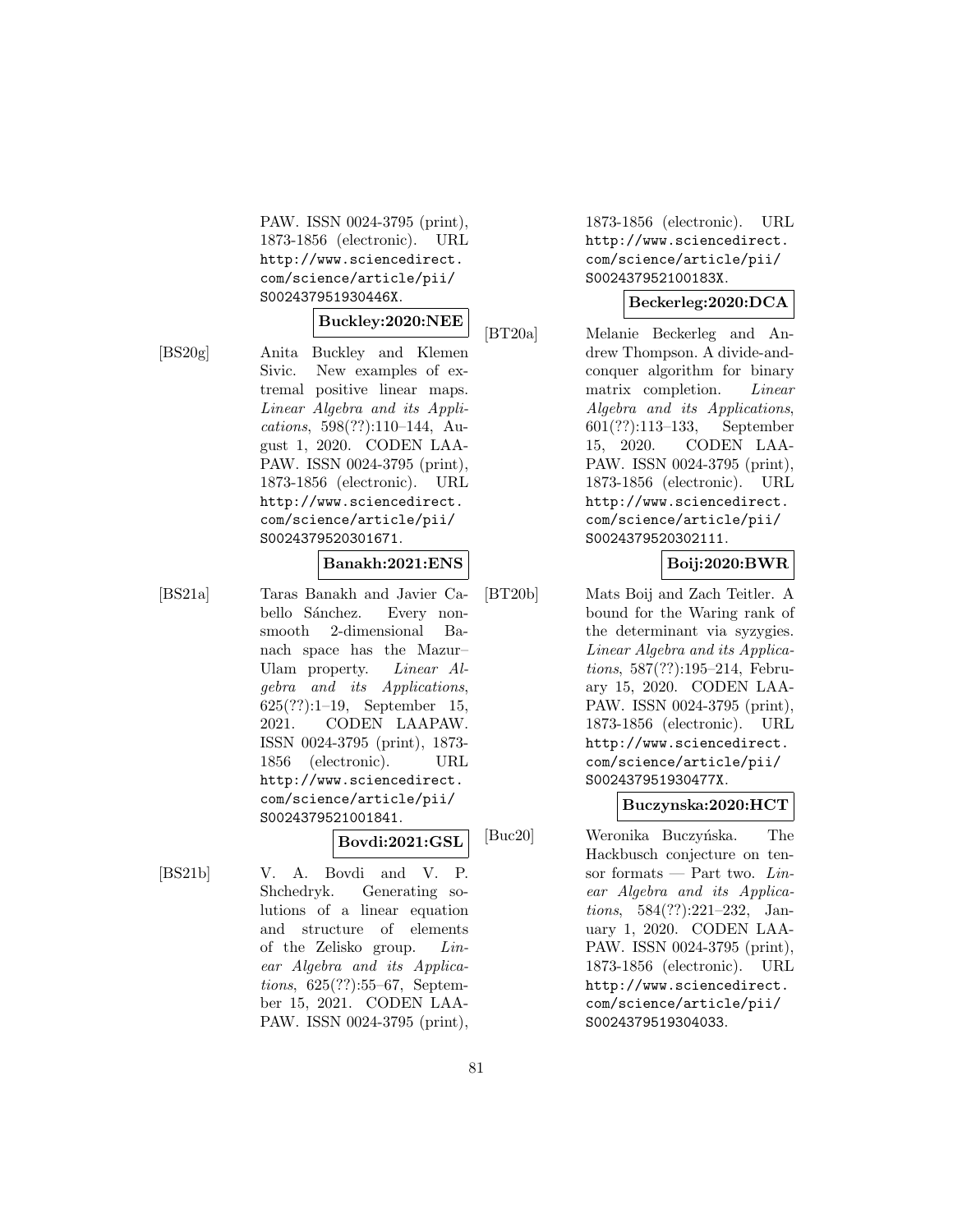# **Bui:2021:GBM**

[Bui21] Vuong Bui. Growth of bilinear maps. Linear Algebra and its Applications, 624(??):198–213, September 1, 2021. CODEN LAA-PAW. ISSN 0024-3795 (print), 1873-1856 (electronic). URL http://www.sciencedirect. com/science/article/pii/ S0024379521001671.

#### **Burlachenko:2020:NPR**

[Bur20] E. Burlachenko. Numerator polynomials of Riordan matrices. Linear Algebra and its Applications, 603(??):20–40, October 15, 2020. CODEN LAA-PAW. ISSN 0024-3795 (print), 1873-1856 (electronic). URL http://www.sciencedirect. com/science/article/pii/ S0024379520302718.

#### **Burlachenko:2021:NPR**

[Bur21] E. Burlachenko. Numerator polynomials of Riordan matrices and generalized Lagrange series. Linear Algebra and its Applications, 620(??):322–343, July 1, 2021. CODEN LAA-PAW. ISSN 0024-3795 (print), 1873-1856 (electronic). URL http://www.sciencedirect. com/science/article/pii/ S0024379521001105.

#### **Benner:2021:FTL**

[BW21] Peter Benner and Steffen W. R. Werner. Frequency- and time-limited balanced truncation for large-scale secondorder systems. Linear Al-

gebra and its Applications, 623(??):68–103, August 15, 2021. CODEN LAAPAW. ISSN 0024-3795 (print), 1873- 1856 (electronic). URL http://www.sciencedirect. com/science/article/pii/ S0024379520303153.

# **Britnell:2022:IRW**

[BW22] John R. Britnell and Mark Wildon. Involutive random walks on total orders and the anti-diagonal eigenvalue property. Linear Algebra and its Applications,  $641(??):1-47$ , May 15, 2022. CODEN LAA-PAW. ISSN 0024-3795 (print), 1873-1856 (electronic). URL http://www.sciencedirect. com/science/article/pii/ S002437952200026X.

**Bai:2021:CRR**

[BWW21] Zhong-Zhi Bai, Lu Wang, and Wen-Ting Wu. On convergence rate of the randomized Gauss–Seidel method. Linear Algebra and its Applications, 611(??):237–252, February 15, 2021. CODEN LAA-PAW. ISSN 0024-3795 (print), 1873-1856 (electronic). URL http://www.sciencedirect. com/science/article/pii/ S0024379520305115.

#### **Bartoli:2022:NMT**

[BZZ22] Daniele Bartoli, Giovanni Zini, and Ferdinando Zullo. Non-minimum tensor rank Gabidulin codes. Linear Algebra and its Applications, 650(??):248–266, October 1,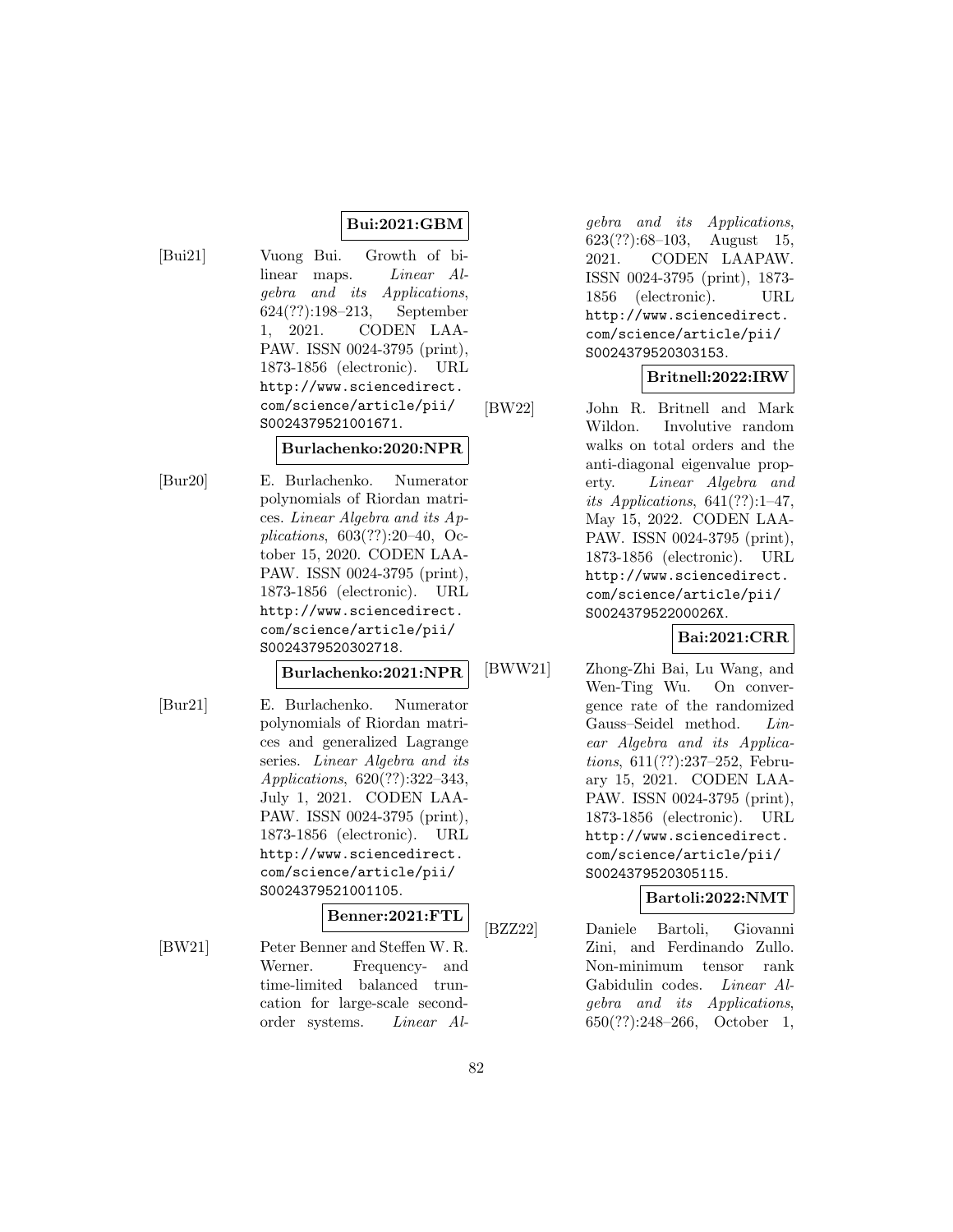2022. CODEN LAAPAW. ISSN 0024-3795 (print), 1873- 1856 (electronic). URL http://www.sciencedirect. com/science/article/pii/ S0024379522002348.

#### **Cheriyath:2022:PRE**

[CA22] Haritha Cheriyath and Nikita Agarwal. On the Perron root and eigenvectors associated with a subshift of finite type. Linear Algebra and its Applications, 633(??):42–70, January 15, 2022. CODEN LAA-PAW. ISSN 0024-3795 (print), 1873-1856 (electronic). URL http://www.sciencedirect. com/science/article/pii/ S0024379521003682.

#### **Cueto-Avellaneda:2022:SIB**

[CAEH<sup>+</sup>22] María Cueto-Avellaneda, Yuta Enami, Daisuke Hirota, Takeshi Miura, and Antonio M. Peralta. Surjective isometries between unitary sets of unital  $JB^*$ -algebras. *Lin*ear Algebra and its Applications, 643(??):39–79, June 15, 2022. CODEN LAA-PAW. ISSN 0024-3795 (print), 1873-1856 (electronic). URL http://www.sciencedirect. com/science/article/pii/ S0024379522000465.

**Cheng:2021:CBR**

[CAJ21] Che-Man Cheng, Daniel Oluwadamilare Akintoye, and Ruiqiang Jiao. Commutator bounds and region of singular values of the commutator with a rank one matrix. Linear Algebra and its

Applications, 613(??):347–376, March 15, 2021. CODEN LAA-PAW. ISSN 0024-3795 (print), 1873-1856 (electronic). URL http://www.sciencedirect. com/science/article/pii/ S0024379520305383.

### **Carlsson:2021:LCI**

[Car21] Marcus Carlsson. Lipschitz continuity for isotropic matrix functions. Linear Algebra and its Applications, 624(??):259–266, September 1, 2021. CODEN LAA-PAW. ISSN 0024-3795 (print), 1873-1856 (electronic). URL http://www.sciencedirect. com/science/article/pii/ S0024379521001634.

#### **Cavers:2021:PSP**

[Cav21] Michael Cavers. Polynomial stability and potentially stable patterns. Linear Algebra and its Applications, 613(??):87–114, March 15, 2021. CODEN LAA-PAW. ISSN 0024-3795 (print), 1873-1856 (electronic). URL http://www.sciencedirect. com/science/article/pii/ S0024379520305693.

**Chen:2021:RFC**

[CB21] Lixiang Chen and Changjiang Bu. A reduction formula for the characteristic polynomial of hypergraph with pendant edges. Linear Algebra and its Applications, 611(??):171–186, February 15, 2021. CODEN LAAPAW. ISSN 0024-3795 (print), 1873-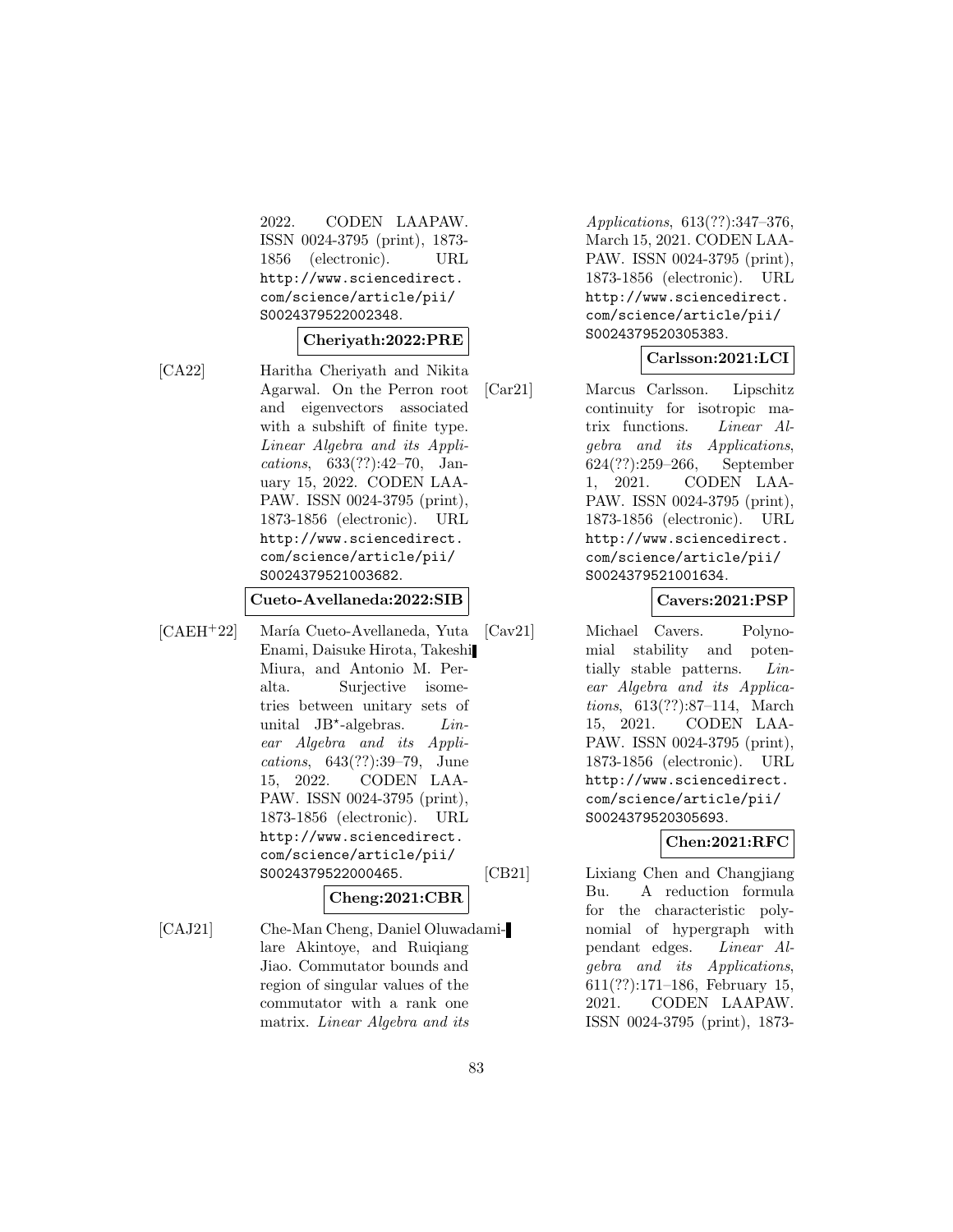1856 (electronic). URL http://www.sciencedirect. com/science/article/pii/ S0024379520305085.

#### **Cao:2022:FPD**

[CC22a] Lei Cao and Zhi Chen. Faces of the polytope of doubly substochastic matrices. Linear Algebra and its Applications, 637(??):59–81, March 15, 2022. CODEN LAA-PAW. ISSN 0024-3795 (print), 1873-1856 (electronic). URL http://www.sciencedirect. com/science/article/pii/ S0024379521004122.

#### **Clark:2022:AHS**

[CC22b] Gregory J. Clark and Joshua N. Cooper. Applications of the Harary–Sachs theorem for hypergraphs. Linear Algebra and its Applications, 649(??):354–374, September 15, 2022. CODEN LAA-PAW. ISSN 0024-3795 (print), 1873-1856 (electronic). URL http://www.sciencedirect. com/science/article/pii/ S0024379522001999.

#### **Charina:2021:BTB**

[CCCS21] Maria Charina, Costanza Conti, Mariantonia Cotronei, and Tomas Sauer. Bivariate two-band wavelets demystified. Linear Algebra and its Applications, 608(??):13–36, January 1, 2021. CODEN LAA-PAW. ISSN 0024-3795 (print), 1873-1856 (electronic). URL http://www.sciencedirect.

# com/science/article/pii/ S0024379520303864.

#### **Chan:2020:UHT**

[CCGV<sup>+</sup>20] Eunice Y. S. Chan, Robert M. Corless, Laureano Gonzalez-Vega, J. Rafael Sendra, Juana Sendra, and Steven E. Thornton. Upper Hessenberg and Toeplitz Bohemians. Linear Algebra and its Applications, 601(??):72–100, September 15, 2020. CODEN LAA-PAW. ISSN 0024-3795 (print), 1873-1856 (electronic). URL http://www.sciencedirect. com/science/article/pii/ S0024379520301713.

#### **Camenga:2021:GNR**

[CCH<sup>+</sup>21] Kristin A. Camenga, Brandon Collins, Gage Hoefer, Jonny Quezada, Patrick X. Rault, James Willson, and Rebekah B. Johnson Yates. On the geometry of numerical ranges over finite fields. Linear Algebra and its Applications, 628(??):182–201, November 1, 2021. CODEN LAA-PAW. ISSN 0024-3795 (print), 1873-1856 (electronic). URL http://www.sciencedirect. com/science/article/pii/ S0024379521002664.

#### **Chen:2021:EPC**

[CCK21a] Zhi Chen, Lei Cao, and Selcuk Koyuncu. The extreme points of centrosymmetric transportation polytopes. Linear Algebra and its Applications, 608(??):214–235, January 1, 2021. CODEN LAA-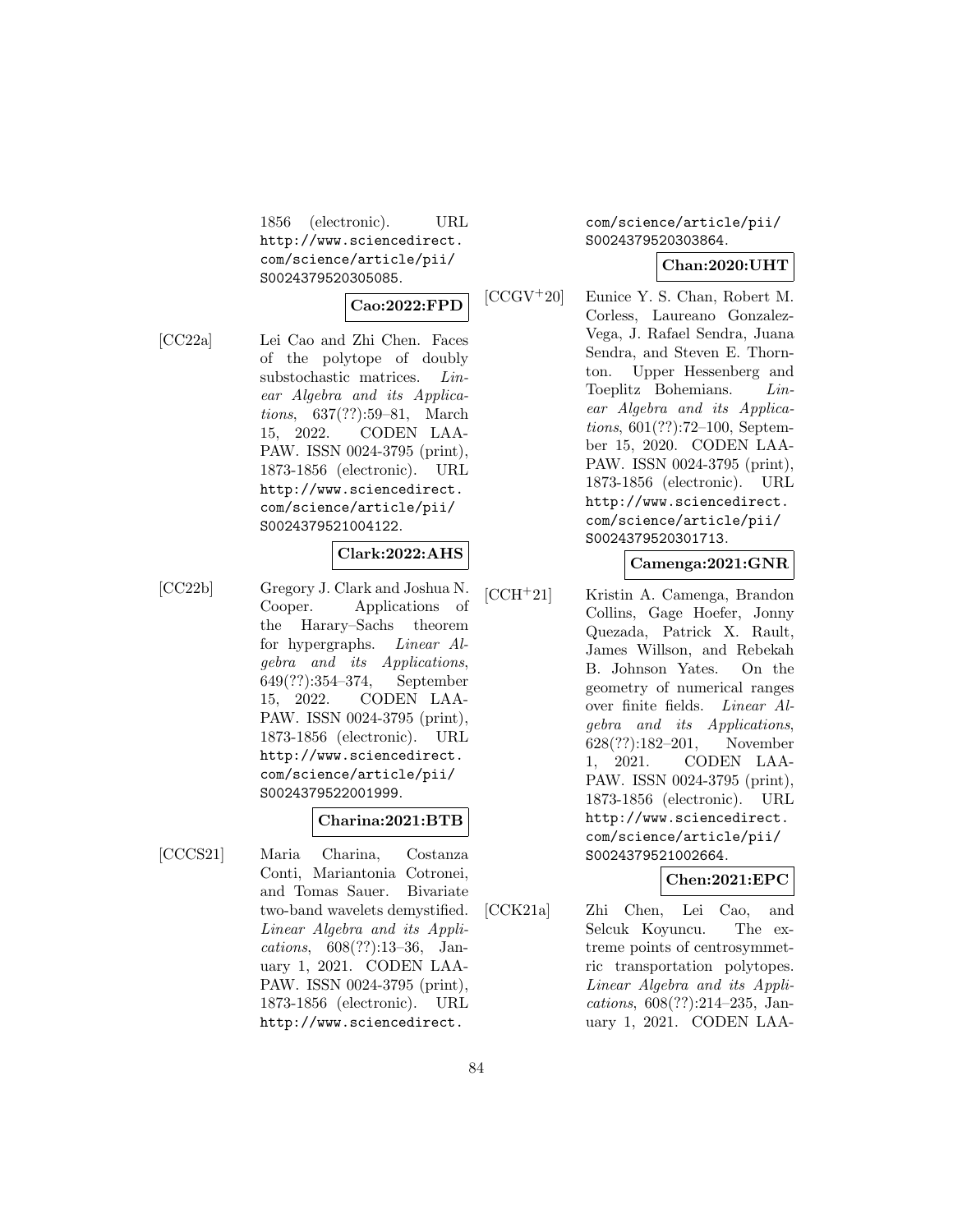PAW. ISSN 0024-3795 (print), 1873-1856 (electronic). URL http://www.sciencedirect. com/science/article/pii/ S0024379520304080.

#### **Cheon:2021:SIM**

[CCK21b] Gi-Sang Cheon, Bryan Curtis, and Hana Kim. Semiinvolutory matrices and signed self-inverse. Linear Algebra and its Applications, 622(??):294–315, August 1, 2021. CODEN LAAPAW. ISSN 0024-3795 (print), 1873- 1856 (electronic). URL http://www.sciencedirect. com/science/article/pii/ S002437952100149X.

# **Cheon:2022:RPA**

[CCKM22] Gi-Sang Cheon, Bryan Curtis, Gukwon Kwon, and Arnauld Mesinga Mwafise. Riordan posets and associated incidence matrices. Linear Algebra and its Applications, 632(??):308–331, January 1, 2022. CODEN LAA-PAW. ISSN 0024-3795 (print), 1873-1856 (electronic). URL http://www.sciencedirect. com/science/article/pii/ S0024379521003670.

#### **Cvetkovic:2021:CTM**

[CCL21] Dragana Lj. Cvetković, Ljiljana Cvetković, and Chaoqian Li. CKV-type matrices with applications. Linear Algebra and its Applications, 608(??):158–184, January 1, 2021. CODEN LAA-PAW. ISSN 0024-3795 (print), 1873-1856 (electronic). URL http://www.sciencedirect. com/science/article/pii/ S0024379520304079.

#### **Cheon:2022:DER**

[CCP22] Gi-Sang Cheon, Marshall M. Cohen, and Nikolaos Pantelidis. Decompositions and eigenvectors of Riordan matrices. Linear Algebra and its Applications, 642(??):118–138, June 1, 2022. CODEN LAA-PAW. ISSN 0024-3795 (print), 1873-1856 (electronic). URL http://www.sciencedirect. com/science/article/pii/ S0024379522000738.

# **Caputo:2020:SCC**

[CCPKP20] J.-G. Caputo, G. Cruz-Pacheco, A. Knippel, and P. Panayotaros. Spectra of chains connected to complete graphs. Linear Algebra and its Applications, 605(??):29–62, November 15, 2020. CODEN LAAPAW. ISSN 0024-3795 (print), 1873- 1856 (electronic). URL http://www.sciencedirect. com/science/article/pii/ S0024379520303347.

# **Cheon:2022:RKM**

[CCS22] Gi-Sang Cheon, Bryan Curtis, and Bryan Shader. Riordan– Krylov matrices over an algebra. Linear Algebra and its Applications, 636(??):93–114, March 1, 2022. CODEN LAA-PAW. ISSN 0024-3795 (print), 1873-1856 (electronic). URL http://www.sciencedirect.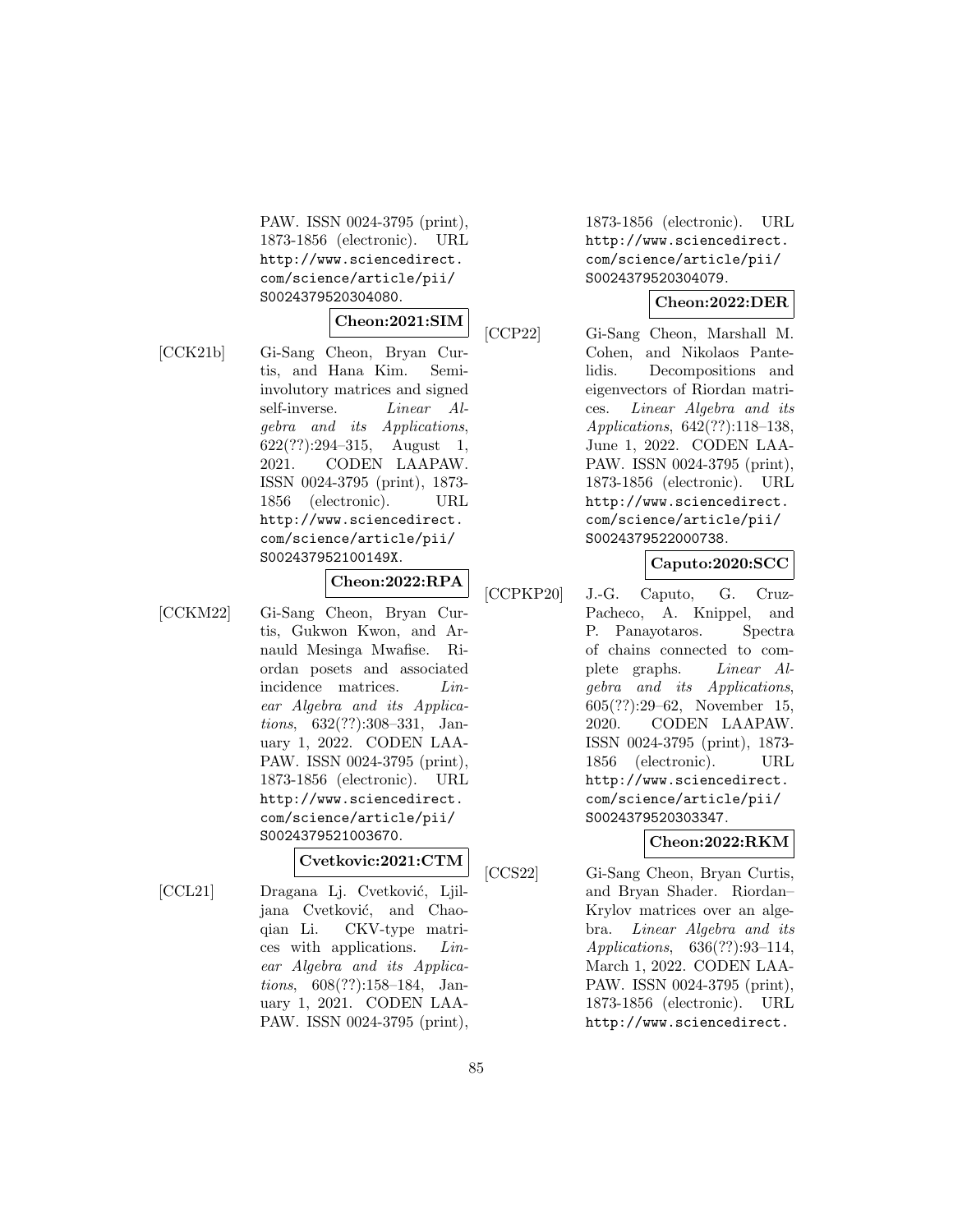#### com/science/article/pii/ S0024379521004213.

# **Canto:2021:ITN**

[CCU21] Begoña Cantó, Rafael Cantó, and Ana M. Urbano. Irreducible totally nonnegative matrices with a prescribed Jordan structure. Linear Algebra and its Applications, 609(??):129–151, January 15, 2021. CODEN LAA-PAW. ISSN 0024-3795 (print), 1873-1856 (electronic). URL http://www.sciencedirect. com/science/article/pii/ S002437952030416X.

# **Curgus:2020:OEF**

 $[\text{CD}20]$  Branko  $\text{Curgus}$  and Aad Dijksma. Operators without eigenvalues in finitedimensional vector spaces. Linear Algebra and its Applications, 605(??):63–117, November 15, 2020. CODEN LAA-PAW. ISSN 0024-3795 (print), 1873-1856 (electronic). URL http://www.sciencedirect. com/science/article/pii/ S002437952030330X.

# **Cavaleri:2021:GLG**

[CDD21] Matteo Cavaleri, Daniele D'Angeli, and Alfredo Donno. Gain-line graphs via G-phases and group representations. Linear Algebra and its Applications, 613(??):241–270, March 15, 2021. CODEN LAA-PAW. ISSN 0024-3795 (print), 1873-1856 (electronic). URL http://www.sciencedirect.

#### com/science/article/pii/ S0024379520305346.

#### **Conde:2021:SRB**

[CDG21] Cristian M. Conde, Ezequiel Dratman, and Luciano N. Grippo. On the spectral radius of block graphs with prescribed independence number α. Linear Algebra and its Applications, 614(??):111–124, April 1, 2021. CODEN LAA-PAW. ISSN 0024-3795 (print), 1873-1856 (electronic). URL http://www.sciencedirect. com/science/article/pii/ S0024379520300628.

# **Conde:2022:SRB**

[CDG22a] Cristian M. Conde, Ezequiel Dratman, and Luciano N. Grippo. On the spectral radius of block graphs having all their blocks of the same size. Linear Algebra and its Applications, 634(??):137–148, February 1, 2022. CODEN LAA-PAW. ISSN 0024-3795 (print), 1873-1856 (electronic). URL http://www.sciencedirect. com/science/article/pii/ S0024379521004067.

# **Costantini:2022:RAI**

[CDG22b] A. Costantini, B. Drabkin, and L. Guerrieri. Rees algebras of ideals of star configurations. Linear Algebra and its Applications, 645(??):91–122, July 15, 2022. CODEN LAA-PAW. ISSN 0024-3795 (print), 1873-1856 (electronic). URL http://www.sciencedirect.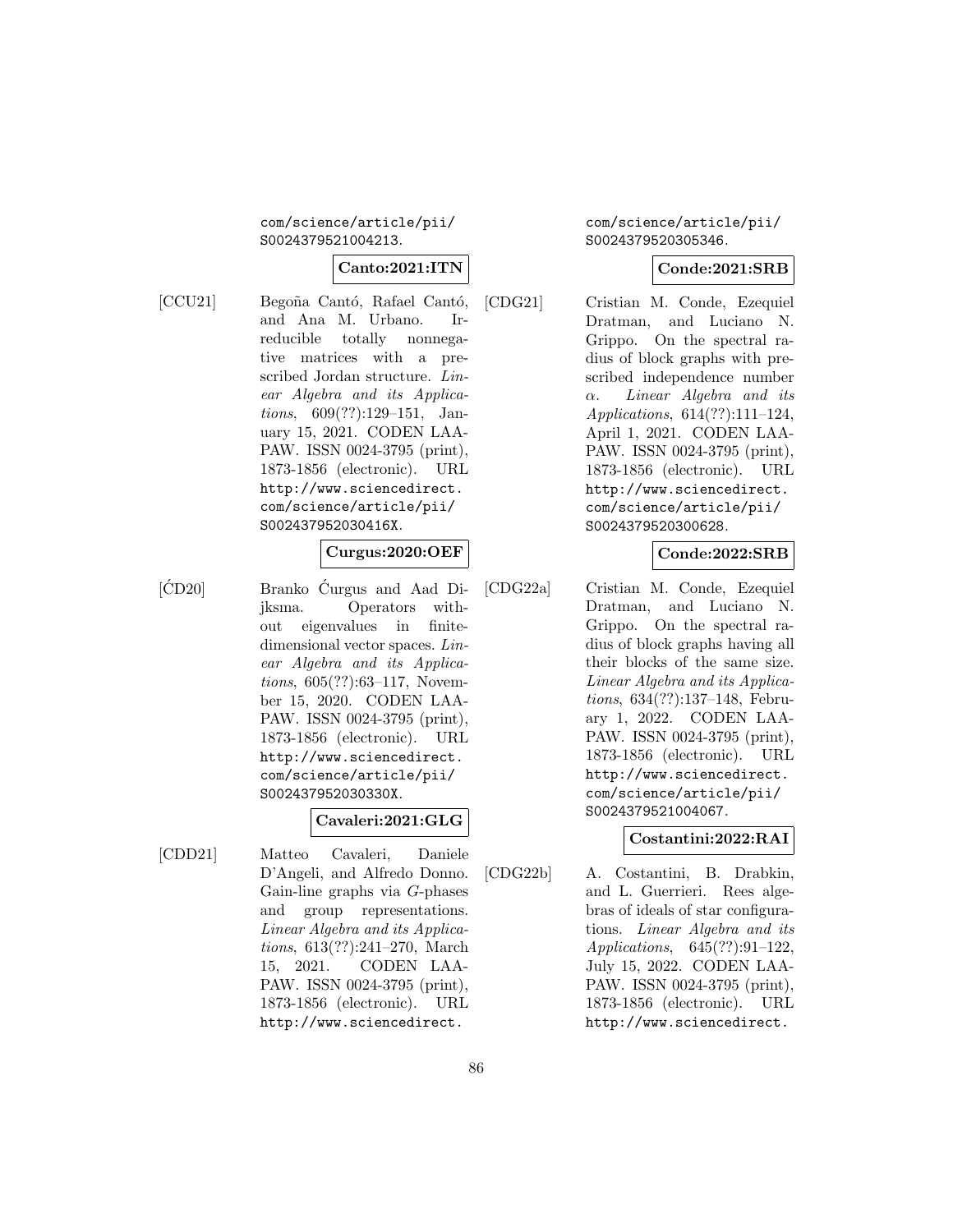### com/science/article/pii/ S0024379522001045.

#### **Cicalo:2012:SDN**

[CdGS12] Serena Cicalò, Willem A. de Graaf, and Csaba Schneider. Six-dimensional nilpotent Lie algebras. Linear Algebra and its Applications, 436(1):163–189, January 1, 2012. CODEN LAA-PAW. ISSN 0024-3795 (print), 1873-1856 (electronic). URL http://www.sciencedirect. com/science/article/pii/ S0024379511004861. See [CdGS20].

#### **Cicalo:2020:CSD**

[CdGS20] Serena Cicalò, Willem A. de Graaf, and Csaba Schneider. Corrigendum to "Sixdimensional nilpotent Lie algebras" [Linear Algebra Appl. **436** (2012) 163–189]. Linear Algebra and its Applications, 604(??):507–508, November 1, 2020. CODEN LAA-PAW. ISSN 0024-3795 (print), 1873-1856 (electronic). URL http://www.sciencedirect. com/science/article/pii/ S0024379520303189. See [CdGS12].

# **Carvalho:2020:SCQ**

[CDM20] Luís Carvalho, Cristina Diogo, and Sérgio Mendes. The star-center of the quaternionic numerical range. Linear Algebra and its Applications, 603(??):166–185, October 15, 2020. CODEN LAA-PAW. ISSN 0024-3795 (print),

1873-1856 (electronic). URL http://www.sciencedirect. com/science/article/pii/ S0024379520302706.

#### **Carvalho:2021:QNR**

[CDM21] Luís Carvalho, Cristina Diogo, and Sérgio Mendes. Quaternionic numerical range of complex matrices. Linear Algebra and its Applications, 620(??):168–181, July 1, 2021. CODEN LAA-PAW. ISSN 0024-3795 (print), 1873-1856 (electronic). URL http://www.sciencedirect. com/science/article/pii/ S0024379521000975.

#### **Chavez-Dominguez:2021:CQG**

[CDS21] Javier Alejandro Chávez-Domínguez and Andrew T. Swift. Connectivity for quantum graphs. Linear Algebra and its Applications, 608(??):37–53, January 1, 2021. CODEN LAAPAW. ISSN 0024-3795 (print), 1873- 1856 (electronic). URL http://www.sciencedirect. com/science/article/pii/ S0024379520303931.

# **Cardoso:2022:AEH**

[CDVPT22] Kauˆe Cardoso, Renata Del-Vecchio, Lucas Portugal, and Vilmar Trevisan. Adjacency energy of hypergraphs. Linear Algebra and its Applications, 648(??):181–204, September 1, 2022. CODEN LAA-PAW. ISSN 0024-3795 (print), 1873-1856 (electronic). URL http://www.sciencedirect.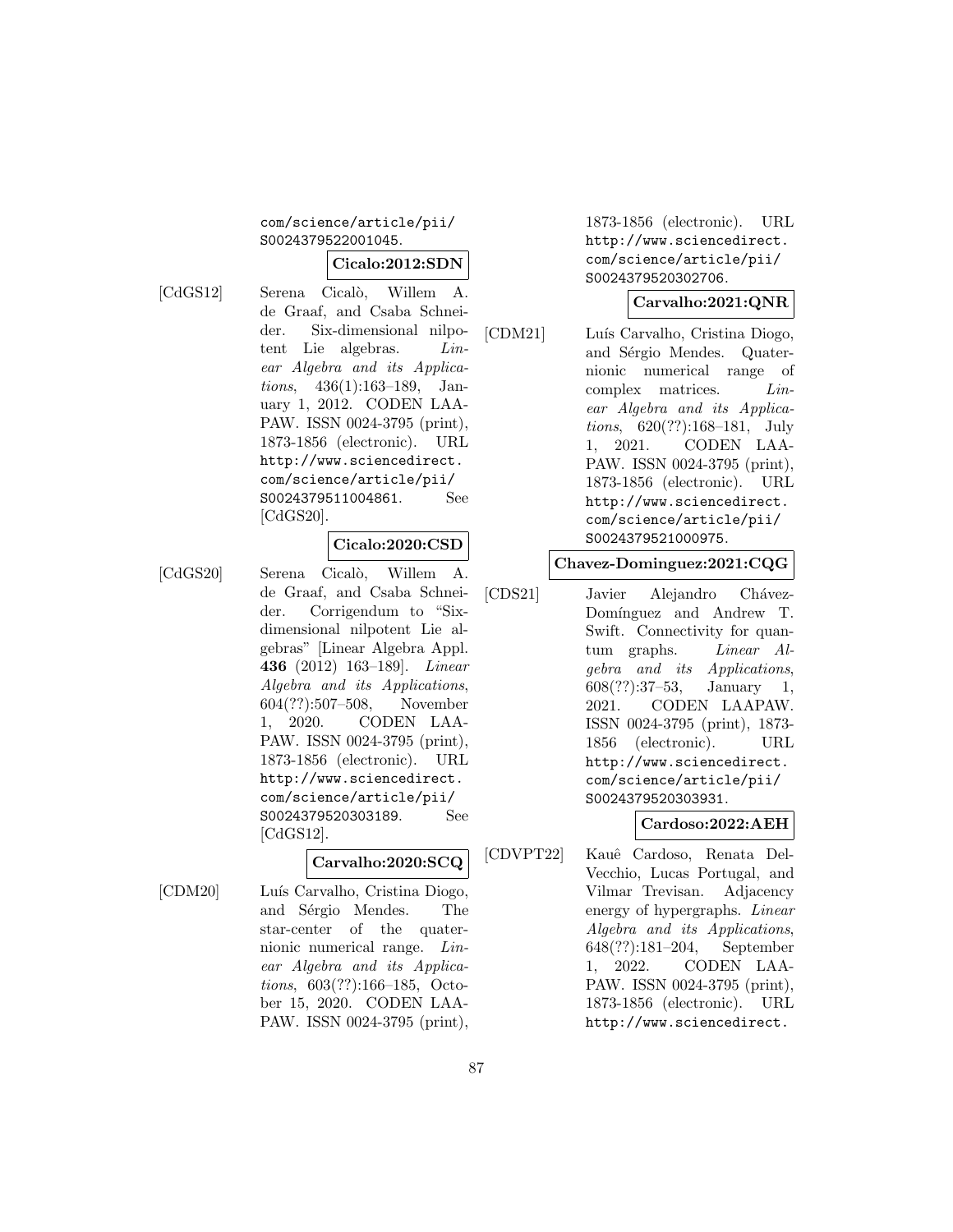# com/science/article/pii/ S0024379522001690.

#### **Chalkis:2022:ESS**

[CEF<sup>+</sup>22] Apostolos Chalkis, Ioannis Z. Emiris, Vissarion Fisikopoulos, Panagiotis Repouskos, and Elias Tsigaridas. Efficient sampling in spectrahedra and volume approximation. Linear Algebra and its Applications, 648(??):205–232, September 1, 2022. CODEN LAA-PAW. ISSN 0024-3795 (print), 1873-1856 (electronic). URL http://www.sciencedirect. com/science/article/pii/ S0024379522001471.

# **Carmona:2021:GIS**

[CEJM21] A. Carmona, A. M. Encinas, M. J. Jiménez, and M. Mitjana. The group inverse of some circulant matrices. Linear Algebra and its Applications, 614(??):415–436, April 1, 2021. CODEN LAA-PAW. ISSN 0024-3795 (print), 1873-1856 (electronic). URL http://www.sciencedirect. com/science/article/pii/ S0024379520305279.

# **Carmona:2021:ERW**

[CEM21] A. Carmona, A. M. Encinas, and M. Mitjana. Eigenvalues with respect to a weight for general boundary value problems on networks. Linear Algebra and its Applications, 614(??):208–243, April 1, 2021. CODEN LAA-PAW. ISSN 0024-3795 (print), 1873-1856 (electronic). URL

http://www.sciencedirect. com/science/article/pii/ S0024379520301816.

#### **Cesi:2020:SGS**

[Ces20] Filippo Cesi. On the spectral gap of some Cayley graphs on the Weyl group  $W(B_n)$ . Linear Algebra and its Applications, 586(??):274–295, February 1, 2020. CODEN LAA-PAW. ISSN 0024-3795 (print), 1873-1856 (electronic). URL http://www.sciencedirect. com/science/article/pii/ S0024379519304641.

#### **Choudhury:2021:MCI**

[CESS21] Projesh Nath Choudhury, N. Eagambaram, K. C. Sivakumar, and P. Sushmitha. On the matrix class  $Q_0$  and inverse monotonicity properties of bordered matrices. Linear Algebra and its Applications, 612(??):206–222, March 1, 2021. CODEN LAA-PAW. ISSN 0024-3795 (print), 1873-1856 (electronic). URL http://www.sciencedirect. com/science/article/pii/ S0024379520305243.

# **Cowen:2022:CBR**

[CF22] Carl C. Cowen and Christopher Felder. Convexity of the Berezin range. Linear Algebra and its Applications, 647(??):47–63, August 15, 2022. CODEN LAA-PAW. ISSN 0024-3795 (print), 1873-1856 (electronic). URL http://www.sciencedirect.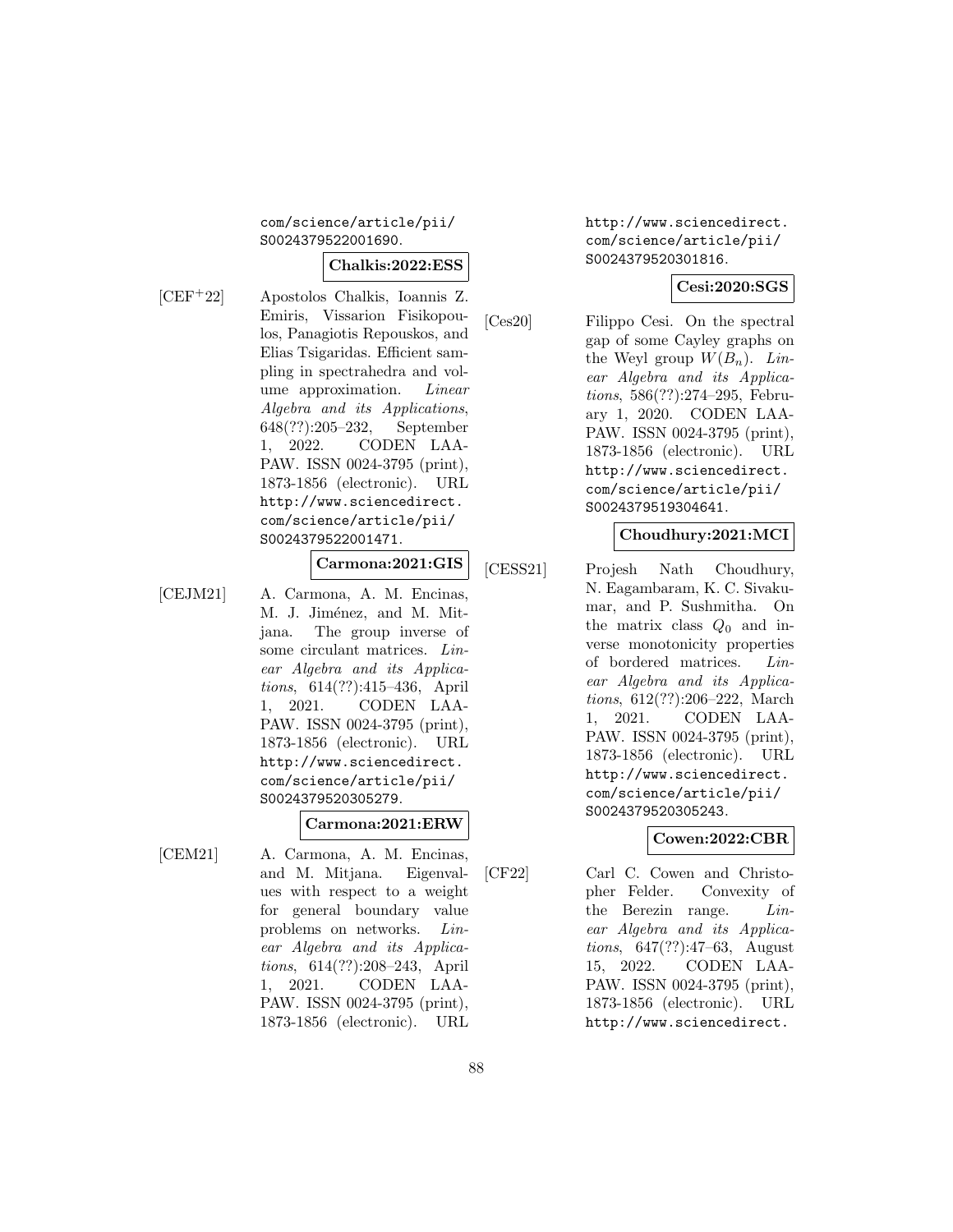# com/science/article/pii/ S0024379522001483.

# **Chan:2020:CHD**

[CFK<sup>+</sup>20] Ada Chan, Shaun Fallat, Steve Kirkland, Jephian C.-H. Lin, Shahla Nasserasr, and Sarah Plosker. Complex Hadamard diagonalisable graphs. Linear Algebra and its Applications, 605(??):158–179, November 15, 2020. CODEN LAA-PAW. ISSN 0024-3795 (print), 1873-1856 (electronic). URL http://www.sciencedirect. com/science/article/pii/ S0024379520303414.

#### **Chruscinski:2021:CSG**

[CFKO21] Dariusz Chruściński, Ryohei Fujii, Gen Kimura, and Hiromichi Ohno. Constraints for the spectra of generators of quantum dynamical semigroups. Linear Algebra and its Applications, 630(??):293–305, December 1, 2021. CODEN LAA-PAW. ISSN 0024-3795 (print), 1873-1856 (electronic). URL http://www.sciencedirect. com/science/article/pii/ S0024379521003098.

# **Caalim:2020:ISO**

[CFSiT20] Jonathan V. Caalim, Vyacheslav Futorny, Vladimir V. Sergeichuk, and Yu ichi Tanaka. Isometric and selfadjoint operators on a vector space with nondegenerate diagonalizable form. Linear Algebra and its Applications, 587(??):92–110, February 15, 2020. CODEN LAA-PAW. ISSN 0024-3795 (print), 1873-1856 (electronic). URL http://www.sciencedirect. com/science/article/pii/ S0024379519304732.

#### **Chmielinski:2020:CDS**

[CG20] Jacek Chmieliński and Moshe Goldberg. Continuity and discontinuity of seminorms on infinite-dimensional vector spaces. II. Linear Algebra and its Applications, 594(??):249–261, June 1, 2020. CODEN LAA-PAW. ISSN 0024-3795 (print), 1873-1856 (electronic). URL http://www.sciencedirect. com/science/article/pii/ S0024379520300951.

# **Casado:2021:CEA**

[CGG<sup>+</sup>21] Yolanda Cabrera Casado, Maria Inez Cardoso Gonçalves, Daniel Gonçalves, Dolores Martín Barquero, and Cándido Martín González. Chains in evolution algebras. Linear Algebra and its Applications, 622(??):104–149, August 1, 2021. CODEN LAAPAW. ISSN 0024-3795 (print), 1873- 1856 (electronic). URL http://www.sciencedirect. com/science/article/pii/ S0024379521001300.

# **Cardinali:2021:NAS**

[CGP21] I. Cardinali, L. Giuzzi, and A. Pasini. Nearly all subspaces of a classical polar space arise from its universal embedding. Linear Algebra and its Appli-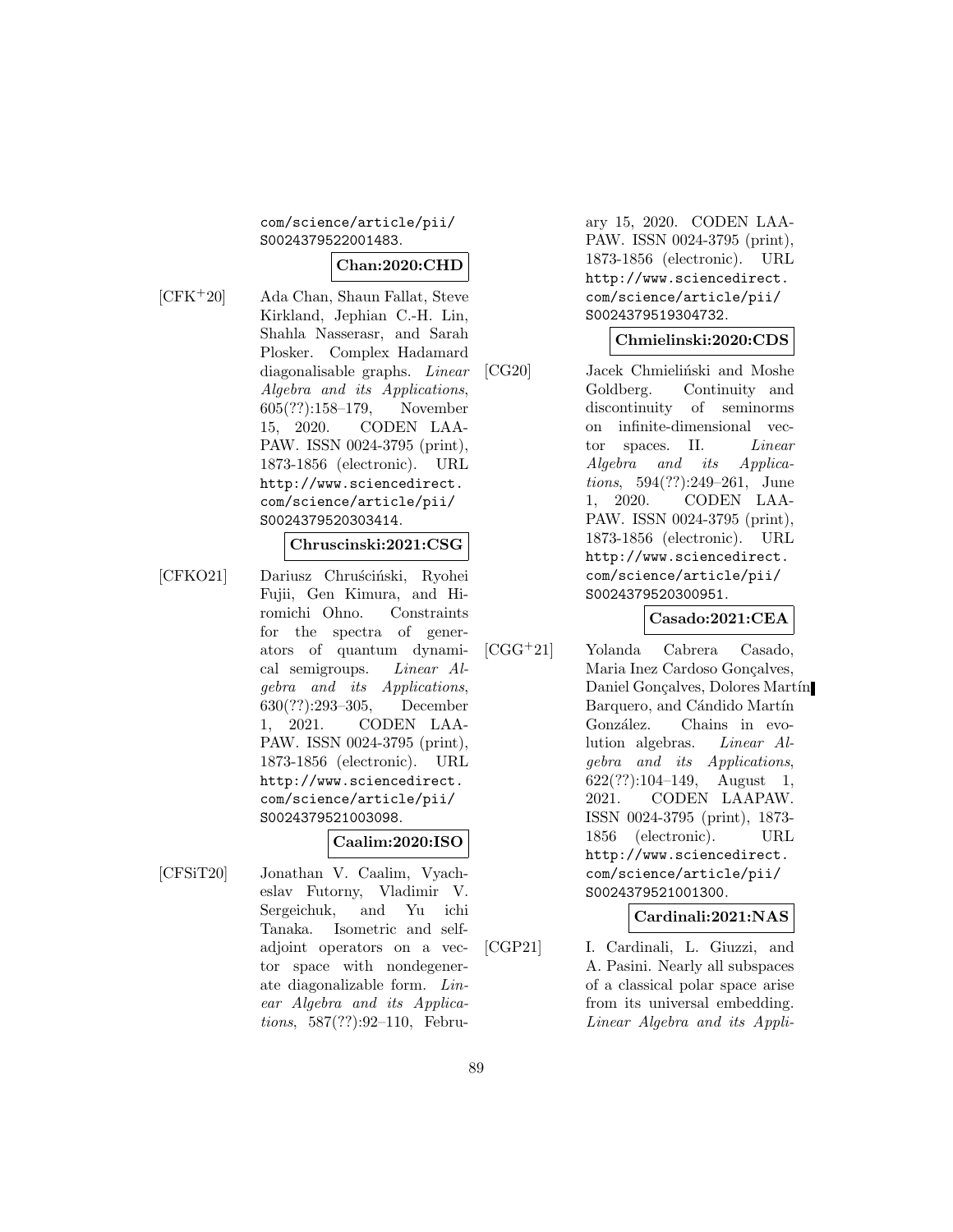cations, 627(??):287–307, October 15, 2021. CODEN LAA-PAW. ISSN 0024-3795 (print), 1873-1856 (electronic). URL http://www.sciencedirect. com/science/article/pii/ S0024379521002482.

#### **Cardoso:2022:JAF**

# [CGP22] Domingos M. Cardoso, Helena Gomes, and Sofia J. Pinheiro. The H-join of arbitrary families of graphs — the universal adjacency spectrum. Linear Algebra and its Applications, 648(??):160–180, September 1, 2022. CODEN LAA-PAW. ISSN 0024-3795 (print), 1873-1856 (electronic). URL http://www.sciencedirect. com/science/article/pii/ S0024379522001665.

# **Chen:2021:EMC**

[CH21] Yu Chen and Yaoping Hou. Eigenvalue multiplicity in cubic signed graphs. *Lin*ear Algebra and its Applications, 630(??):95–111, December 1, 2021. CODEN LAA-PAW. ISSN 0024-3795 (print), 1873-1856 (electronic). URL http://www.sciencedirect. com/science/article/pii/ S0024379521002937.

# **Chen:2021:NCM**

[Che21] Zhangchi Chen. On nonsingularity of circulant matrices. Linear Algebra and its Applications, 612(??):162–176, March 1, 2021. CODEN LAA-PAW. ISSN 0024-3795 (print), 1873-1856 (electronic). URL http://www.sciencedirect. com/science/article/pii/ S0024379520305644.

# **Chen:2022:SIL**

[Che22] Li Chen. Specht's invariant and localization of operator tuples. Linear Algebra and its Applications, 633(??):290–302, January 15, 2022. CODEN LAAPAW. ISSN 0024-3795 (print), 1873- 1856 (electronic). URL http://www.sciencedirect. com/science/article/pii/ S0024379521003840.

**Choi:2020:FCN**

[CHHS20] Hayoung Choi, Jinglian He, Hang Hu, and Yuanming Shi. Fast computation of von Neumann entropy for largescale graphs via quadratic approximations. Linear Algebra and its Applications, 585(??):127–146, January 15, 2020. CODEN LAAPAW. ISSN 0024-3795 (print), 1873- 1856 (electronic). URL http://www.sciencedirect. com/science/article/pii/ S0024379519304203.

# **Cameron:2022:DPR**

[CHSW22] Thomas R. Cameron, H. Tracy Hall, Ben Small, and Alexander Wiedemann. On digraphs with polygonal restricted numerical range. Linear Algebra and its Applications, 642(??):285–310, June 1, 2022. CODEN LAA-PAW. ISSN 0024-3795 (print), 1873-1856 (electronic). URL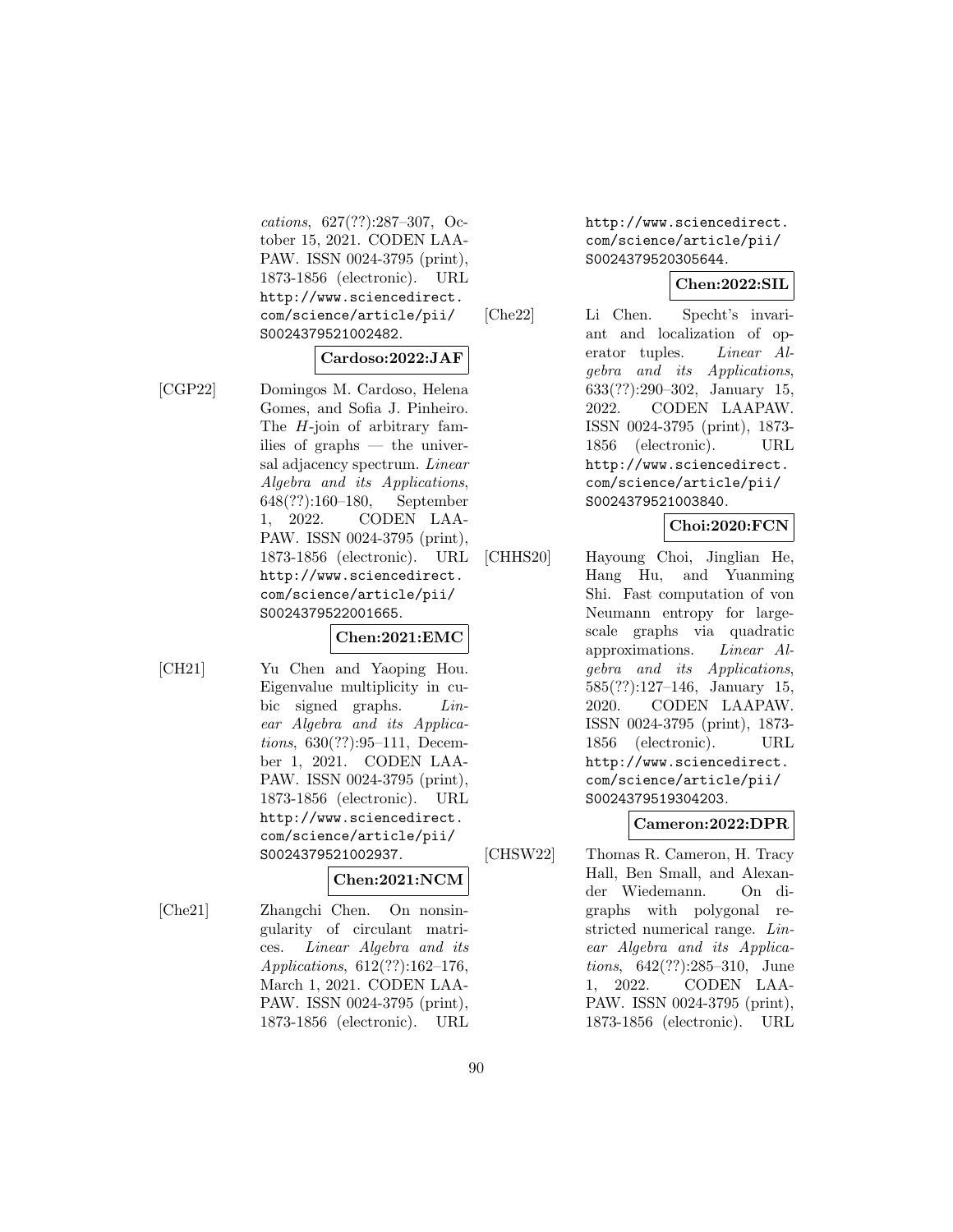http://www.sciencedirect. com/science/article/pii/ S0024379522000829.

#### **Cardoso:2020:SCU**

[CHT20] Kauˆe Cardoso, Carlos Hoppen, and Vilmar Trevisan. The spectrum of a class of uniform hypergraphs. Linear Algebra and its Applications, 590(??):243–257, April 1, 2020. CODEN LAA-PAW. ISSN 0024-3795 (print), 1873-1856 (electronic). URL http://www.sciencedirect. com/science/article/pii/ S0024379519305634.

#### **Chen:2020:SIM**

[CHY20] Zhibing Chen, Zejun Huang, and Jingru Yan. The stable index of 0–1 matrices. Linear Algebra and its Applications, 600(??):148–160, September 1, 2020. CODEN LAA-PAW. ISSN 0024-3795 (print), 1873-1856 (electronic). URL http://www.sciencedirect. com/science/article/pii/ S0024379520302044.

#### **Chi:2021:MPB**

[CI21] Jocelyn T. Chi and Ilse C. F. Ipsen. Multiplicative perturbation bounds for multivariate multiple linear regression in Schatten p-norms. Linear Algebra and its Applications, 624(??):87–102, September 1, 2021. CODEN LAA-PAW. ISSN 0024-3795 (print), 1873-1856 (electronic). URL http://www.sciencedirect.

## com/science/article/pii/ S0024379521001518.

# **Ciardo:2020:BPP**

[Cia20a] Lorenzo Ciardo. The Braess' paradox for pendent twins. Linear Algebra and its Applications, 590(??):304–316, April 1, 2020. CODEN LAA-PAW. ISSN 0024-3795 (print), 1873-1856 (electronic). URL http://www.sciencedirect. com/science/article/pii/ S0024379519305610.

# **Ciardo:2020:FCG**

[Cia20b] Lorenzo Ciardo. A Fiedler center for graphs generalizing the characteristic set. Linear Algebra and its Applications, 584(??):197–220, January 1, 2020. CODEN LAA-PAW. ISSN 0024-3795 (print), 1873-1856 (electronic). URL http://www.sciencedirect. com/science/article/pii/ S0024379519303982.

# **Ciardo:2022:PVM**

[Cia22] Lorenzo Ciardo. Perron value and moment of rooted trees. Linear Algebra and its Applications, 635(??):69–94, February 15, 2022. CODEN LAA-PAW. ISSN 0024-3795 (print), 1873-1856 (electronic). URL http://www.sciencedirect. com/science/article/pii/ S0024379521003980.

# **Chouaieb:2022:GCP**

[CIM22] Nadia Chouaieb, Bruno Iannazzo, and Maher Moakher. Geometries on the cone of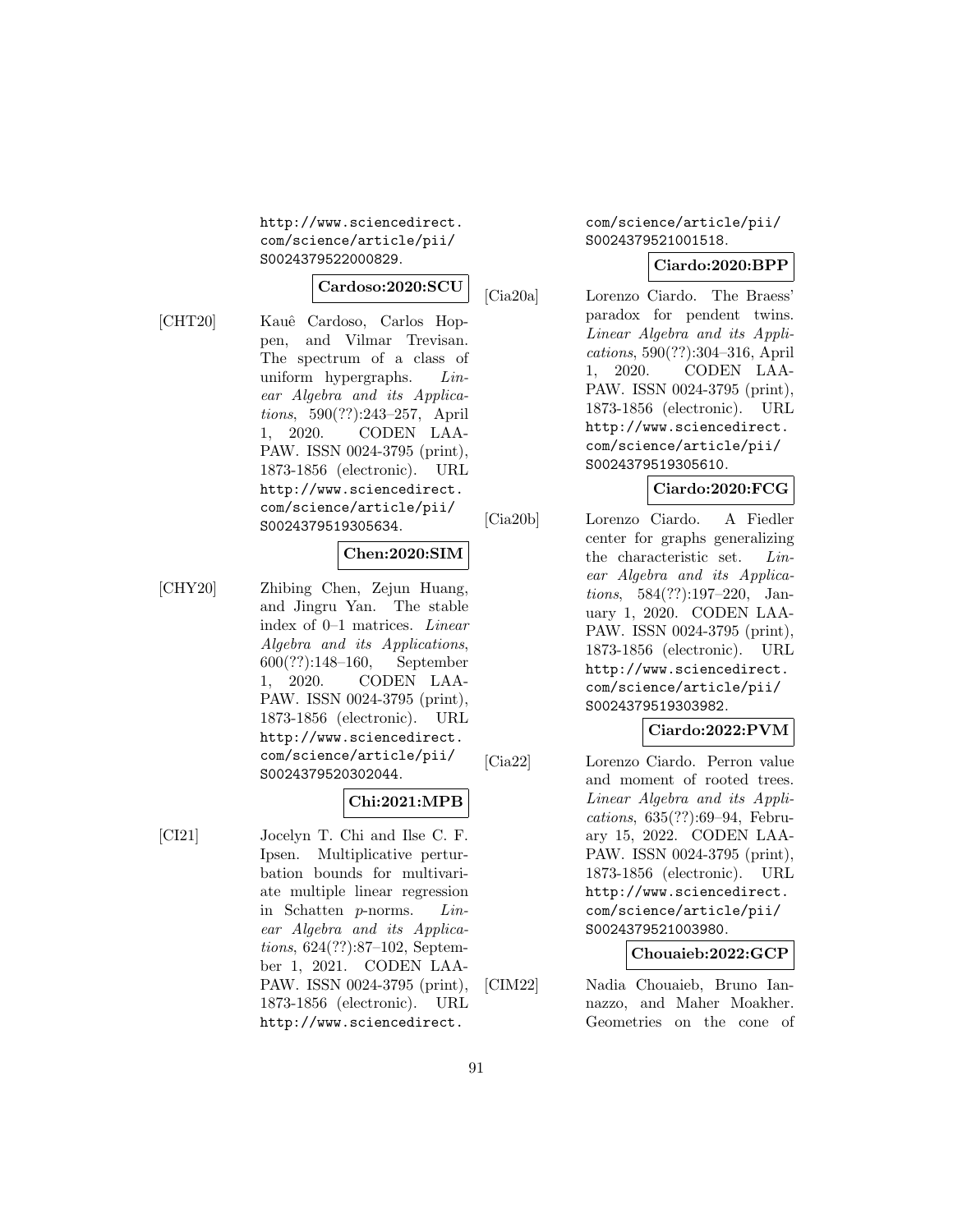positive-definite matrices derived from the power potential and their relation to the power means. Linear Algebra and its Applications, 638(??):80–109, April 1, 2022. CODEN LAA-PAW. ISSN 0024-3795 (print), 1873-1856 (electronic). URL http://www.sciencedirect. com/science/article/pii/ S0024379521004407.

# **Cheng:2020:PWC**

[CJ20] Che-Man Cheng and Ruiqiang Jiao. Proof of Wenzel's conjecture concerning singular values of the commutator of rank one matrices. Linear Algebra and its Applica*tions*,  $592(??):165-174$ , May 1, 2020. CODEN LAA-PAW. ISSN 0024-3795 (print), 1873-1856 (electronic). URL http://www.sciencedirect. com/science/article/pii/ S0024379520300380.

# **Champagne:2022:SPS**

[CJMP22] Gabriel Champagne, Nathaniel Johnston, Mitchell MacDonald, and Logan Pipes. Spectral properties of symmetric quantum states and symmetric entanglement witnesses. Linear Algebra and its Applications, 649(??):273–300, September 15, 2022. CODEN LAA-PAW. ISSN 0024-3795 (print), 1873-1856 (electronic). URL http://www.sciencedirect. com/science/article/pii/ S0024379522001914.

# **Choudhury:2021:IHM**

[CK21] Projesh Nath Choudhury and M. Rajesh Kannan. Interval hulls of N-matrices and almost P-matrices. Linear Algebra and its Applications, 617(??):27–38, May 15, 2021. CODEN LAA-PAW. ISSN 0024-3795 (print), 1873-1856 (electronic). URL http://www.sciencedirect. com/science/article/pii/ S0024379521000161.

# **Choi:2020:MEP**

[CKLL20] Hayoung Choi, Sejong Kim, Hosoo Lee, and Yongdo Lim. Matrix extremal problems and shift invariant means. Linear Algebra and its Applications, 587(??):166–194, February 15, 2020. CODEN LAA-PAW. ISSN 0024-3795 (print), 1873-1856 (electronic). URL http://www.sciencedirect. com/science/article/pii/ S0024379519304768.

#### **Cortinovis:2020:MVS**

[CKM20] Alice Cortinovis, Daniel Kressner, and Stefano Massei. On maximum volume submatrices and cross approximation for symmetric semidefinite and diagonally dominant matrices. Linear Algebra and its Applications, 593(??):251–268, May 15, 2020. CODEN LAA-PAW. ISSN 0024-3795 (print), 1873-1856 (electronic). URL http://www.sciencedirect. com/science/article/pii/ S0024379520300768.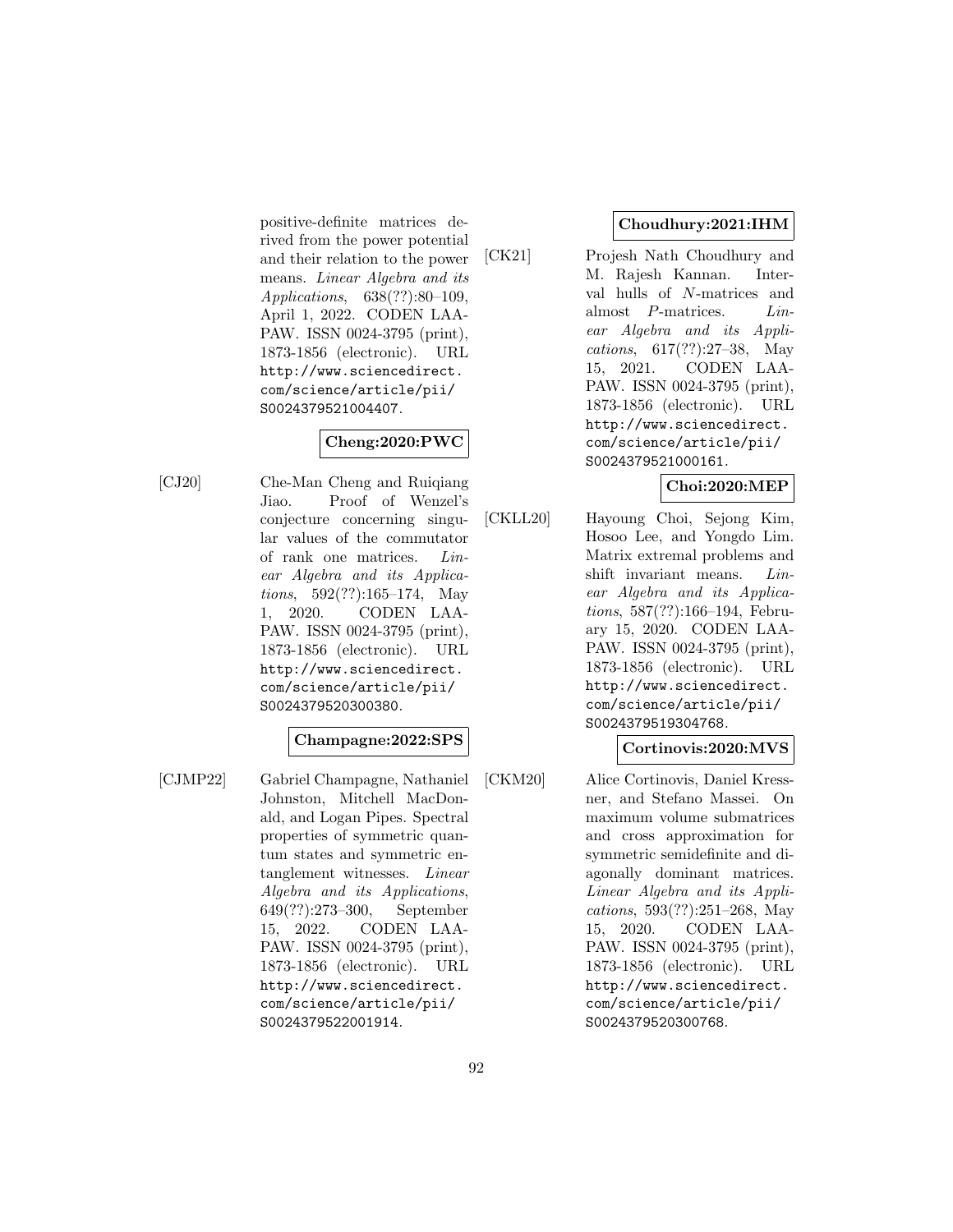#### **Chruscinski:2022:BFN**

[CKOS22] Dariusz Chruściński, Gen Kimura, Hiromichi Ohno, and Tanmay Singal. Bounding the Frobenius norm of a  $q$ deformed commutator. Linear Algebra and its Applications, 646(??):95–106, August 1, 2022. CODEN LAA-PAW. ISSN 0024-3795 (print), 1873-1856 (electronic). URL http://www.sciencedirect. com/science/article/pii/ S0024379522001227.

# **Chang:2020:EBC**

[CKTP20] Xiao-Wen Chang, Peng Kang, and David Titley-Peloquin. Error bounds for computed least squares estimators. Linear Algebra and its Applications, 586(??):28–42, February 1, 2020. CODEN LAA-PAW. ISSN 0024-3795 (print), 1873-1856 (electronic). URL http://www.sciencedirect. com/science/article/pii/ S0024379519304483.

#### **Cavalcante:2020:SIT**

[CL20] Felipe Barbosa Cavalcante and Artem Lopatin. Separating invariants of three nilpotent  $3 \times 3$  matrices. *Lin*ear Algebra and its Applications, 607(??):9–28, December 15, 2020. CODEN LAA-PAW. ISSN 0024-3795 (print), 1873-1856 (electronic). URL http://www.sciencedirect. com/science/article/pii/ S0024379520303669.

# **Chen:2021:CSC**

[CL21] Shangdi Chen and Junying Liang. Construction of spread codes based on Abelian noncyclic orbit codes. Linear Algebra and its Applications, 608(??):54–67, January 1, 2021. CODEN LAA-PAW. ISSN 0024-3795 (print), 1873-1856 (electronic). URL http://www.sciencedirect. com/science/article/pii/ S0024379520303943.

# **Chang:2022:GN**

[CL22] Sarula Chang and Jianxi Li. Graphs G with nullity  $n(G)$  –  $g(G)-1$ . Linear Algebra and its Applications, 642(??):251–263, June 1, 2022. CODEN LAA-PAW. ISSN 0024-3795 (print), 1873-1856 (electronic). URL http://www.sciencedirect. com/science/article/pii/ S0024379522000842.

# **Cheng:2020:PCN**

[CLL20] Bo Cheng, Muhuo Liu, and Bolian Liu. Proof of a conjecture on the nullity of a connected graph in terms of order and maximum degree. Linear Algebra and its Applications, 587(??):291–301, February 15, 2020. CODEN LAA-PAW. ISSN 0024-3795 (print), 1873-1856 (electronic). URL http://www.sciencedirect. com/science/article/pii/ S0024379519304872.

# **Cho:2021:SEA**

[CLLK21] Gook Hwa Cho, Hyang-Sook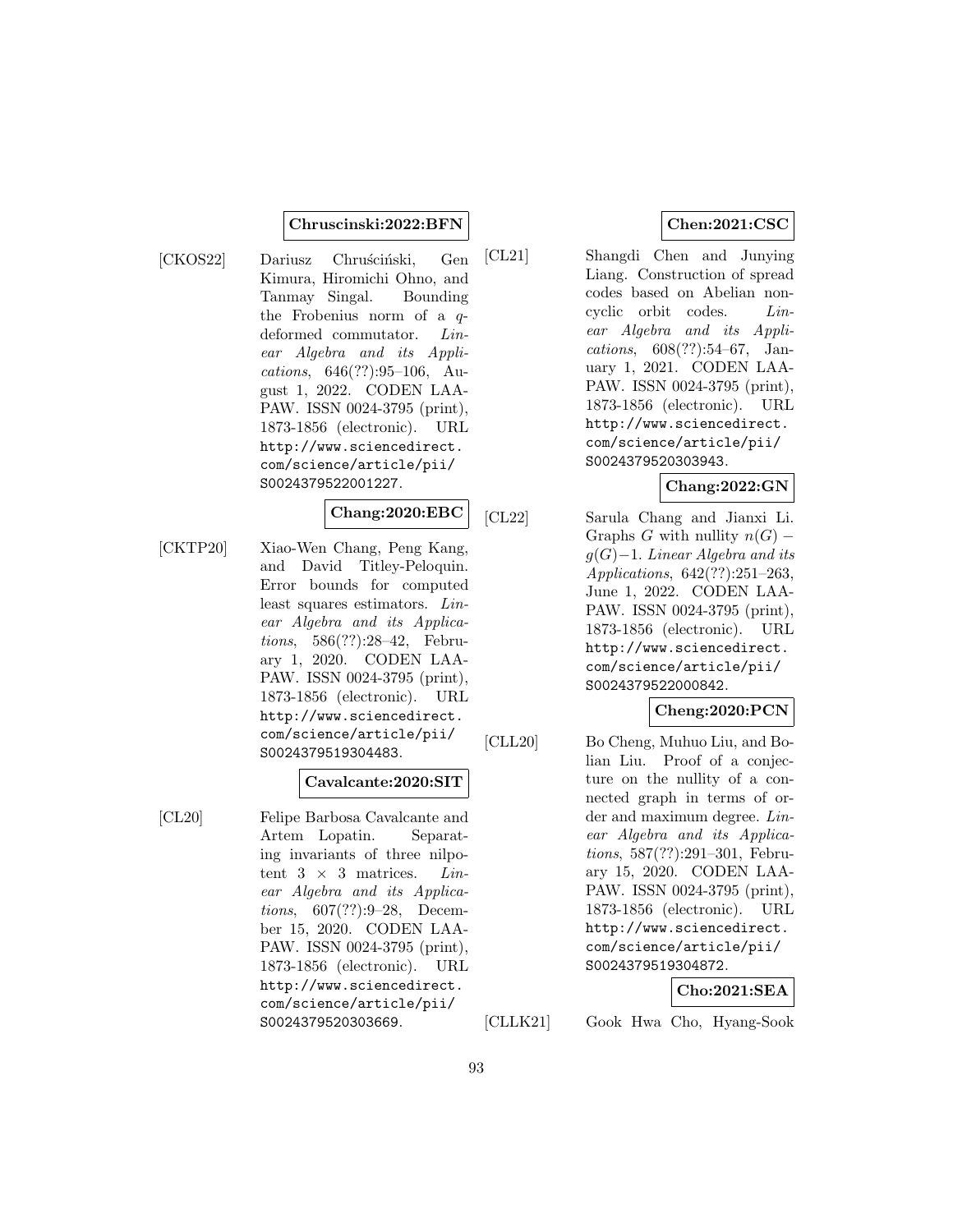Lee, Seongan Lim, and Yoonjeong Kim. Storage efficient algorithm for Hermite Normal Form using LLL. Linear Algebra and its Applications, 613(??):183–200, March 15, 2021. CODEN LAA-PAW. ISSN 0024-3795 (print), 1873-1856 (electronic). URL http://www.sciencedirect. com/science/article/pii/ S0024379520305899.

# **Chen:2020:NGT**

[CLM20] Yuanyuan Chen, Dan Li, and Jixiang Meng. Nordhaus– Gaddum type inequalities of the second  $A_{\alpha}$ -eigenvalue of a graph. Linear Algebra and its Applications, 602(??):57–72, October 1, 2020. CODEN LAAPAW. ISSN 0024-3795 (print), 1873- 1856 (electronic). URL http://www.sciencedirect. com/science/article/pii/ S0024379520302329.

#### **Chen:2022:SRH**

[CLM22] Yuanyuan Chen, Dan Li, and Jixiang Meng. On the  $A_{\alpha}$ spectral radius of Halin graphs. Linear Algebra and its Applications, 645(??):153–164, July 15, 2022. CODEN LAA-PAW. ISSN 0024-3795 (print), 1873-1856 (electronic). URL http://www.sciencedirect. com/science/article/pii/ S0024379522000866.

# **Carson:2022:BGS**

[CLRT22] Erin Carson, Kathryn Lund, Miroslav Rozložník, and Stephen Thomas. Block Gram– Schmidt algorithms and their stability properties. Linear Algebra and its Applications, 638(??):150–195, April 1, 2022. CODEN LAA-PAW. ISSN 0024-3795 (print), 1873-1856 (electronic). URL http://www.sciencedirect. com/science/article/pii/ S0024379521004523.

# **Cameron:2020:GLR**

[CLS20] Thomas R. Cameron, Amy N. Langville, and Heather C. Smith. On the graph Laplacian and the rankability of data. Linear Algebra and its Applications, 588(??):81–100, March 1, 2020. CODEN LAA-PAW. ISSN 0024-3795 (print), 1873-1856 (electronic). URL http://www.sciencedirect. com/science/article/pii/ S0024379519305026.

# **Cheng:2022:NCG**

[CLT22] Bo Cheng, Muhuo Liu, and Bit-Shun Tam. On the nullity of a connected graph in terms of order and maximum degree. Linear Algebra and its Applications, 632(??):193–232, January 1, 2022. CODEN LAA-PAW. ISSN 0024-3795 (print), 1873-1856 (electronic). URL http://www.sciencedirect. com/science/article/pii/ S0024379521003487.

# **Chen:2022:IPU**

[CLW22] Qian Chen, Yingyu Luo, and Yu Wang. The images of polynomials on  $3 \times 3$  upper trian-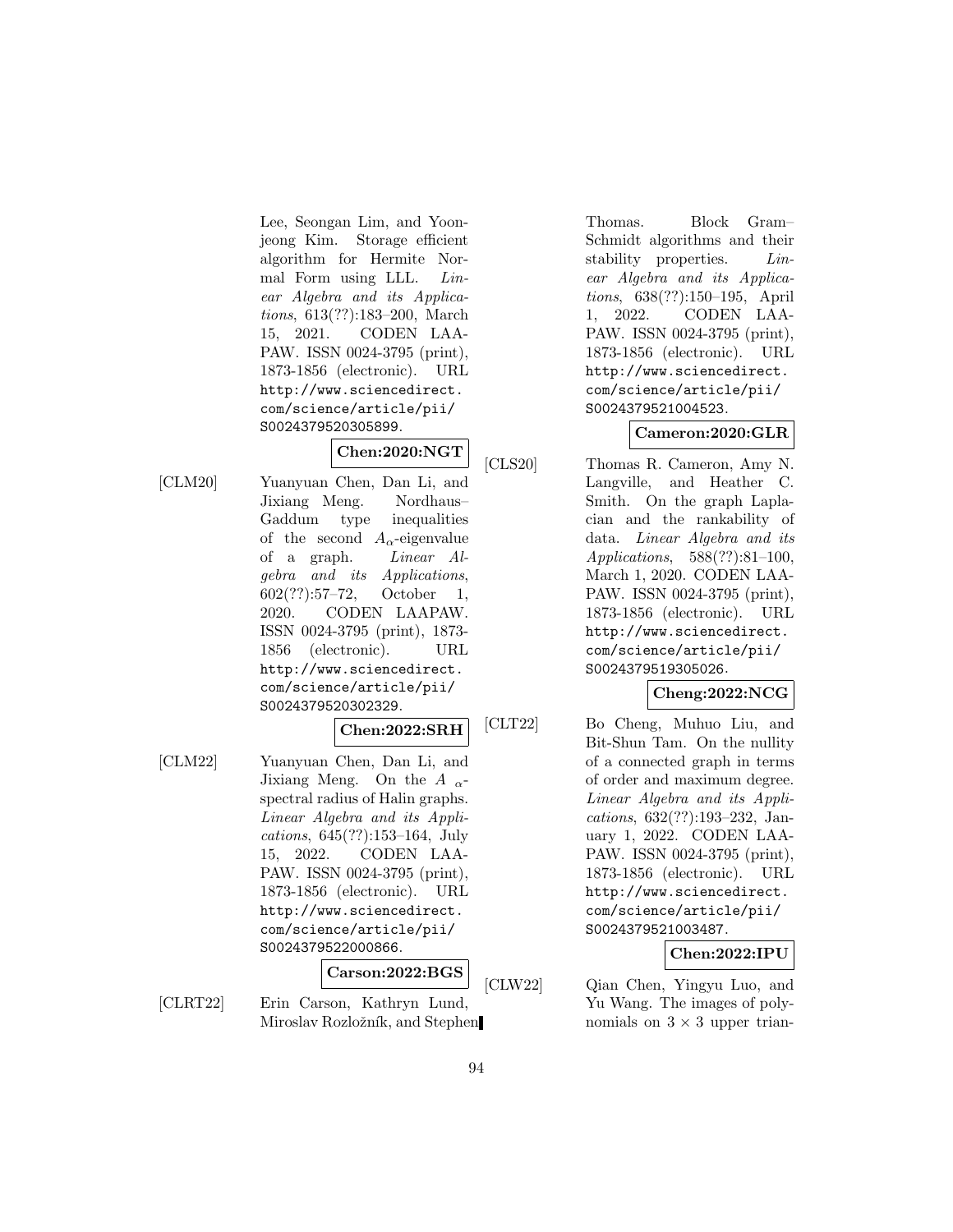gular matrix algebras. Linear Algebra and its Applications, 648(??):254–269, September 1, 2022. CODEN LAA-PAW. ISSN 0024-3795 (print), 1873-1856 (electronic). URL http://www.sciencedirect. com/science/article/pii/ S0024379522001975.

#### **Cheng:2022:CBF**

[CLwW22] Yen-Jen Cheng, Chia-An Liu, and Chih wen Weng. Counterexamples of the Bhattacharya– Friedland–Peled conjecture. Linear Algebra and its Applications, 641(??):200–207, May 15, 2022. CODEN LAA-PAW. ISSN 0024-3795 (print), 1873-1856 (electronic). URL http://www.sciencedirect. com/science/article/pii/ S0024379522000635.

# **Curto:2022:NNR**

- 
- [CLY22] Raúl E. Curto, Sang Hoon Lee, and Jasang Yoon. Norm and numerical radius of single operators through tools and techniques from multivariable operator theory. Linear Algebra and its Applications, 649(??):301–325, September 15, 2022. CODEN LAA-PAW. ISSN 0024-3795 (print), 1873-1856 (electronic). URL http://www.sciencedirect. com/science/article/pii/ S0024379522001963.

# **Chen:2020:SLS**

[CLZ20] Ming-Zhu Chen, A-Ming Liu, and Xiao-Dong Zhang. The signless Laplacian spectral radius of graphs with forbidding linear forests. *Lin*ear Algebra and its Applications, 591(??):25–43, April 15, 2020. CODEN LAA-PAW. ISSN 0024-3795 (print), 1873-1856 (electronic). URL http://www.sciencedirect. com/science/article/pii/ S0024379519305592.

# **Casarino:2022:SLS**

[CLZ22] Valentina Casarino, Giovanni Longobardi, and Corrado Zanella. Scattered linear sets in a finite projective line and translation planes. Linear Algebra and its Applications, 650(??):286–298, October 1, 2022. CODEN LAA-PAW. ISSN 0024-3795 (print), 1873-1856 (electronic). URL http://www.sciencedirect. com/science/article/pii/ S0024379522002361.

# **Chabbabi:2020:CJI**

[CMM20] Fadil Chabbabi, Mostafa Mbekhta, and Lajos Molnár. Characterizations of Jordan\* isomorphisms of C∗-algebras by weighted geometric mean related operations and quantities. Linear Algebra and its Applications, 588(??):364–390, March 1, 2020. CODEN LAA-PAW. ISSN 0024-3795 (print), 1873-1856 (electronic). URL http://www.sciencedirect. com/science/article/pii/ S0024379519305002.

**Choi:2021:NIF**

[CMP21] Jinwon Choi, Sunyo Moon, and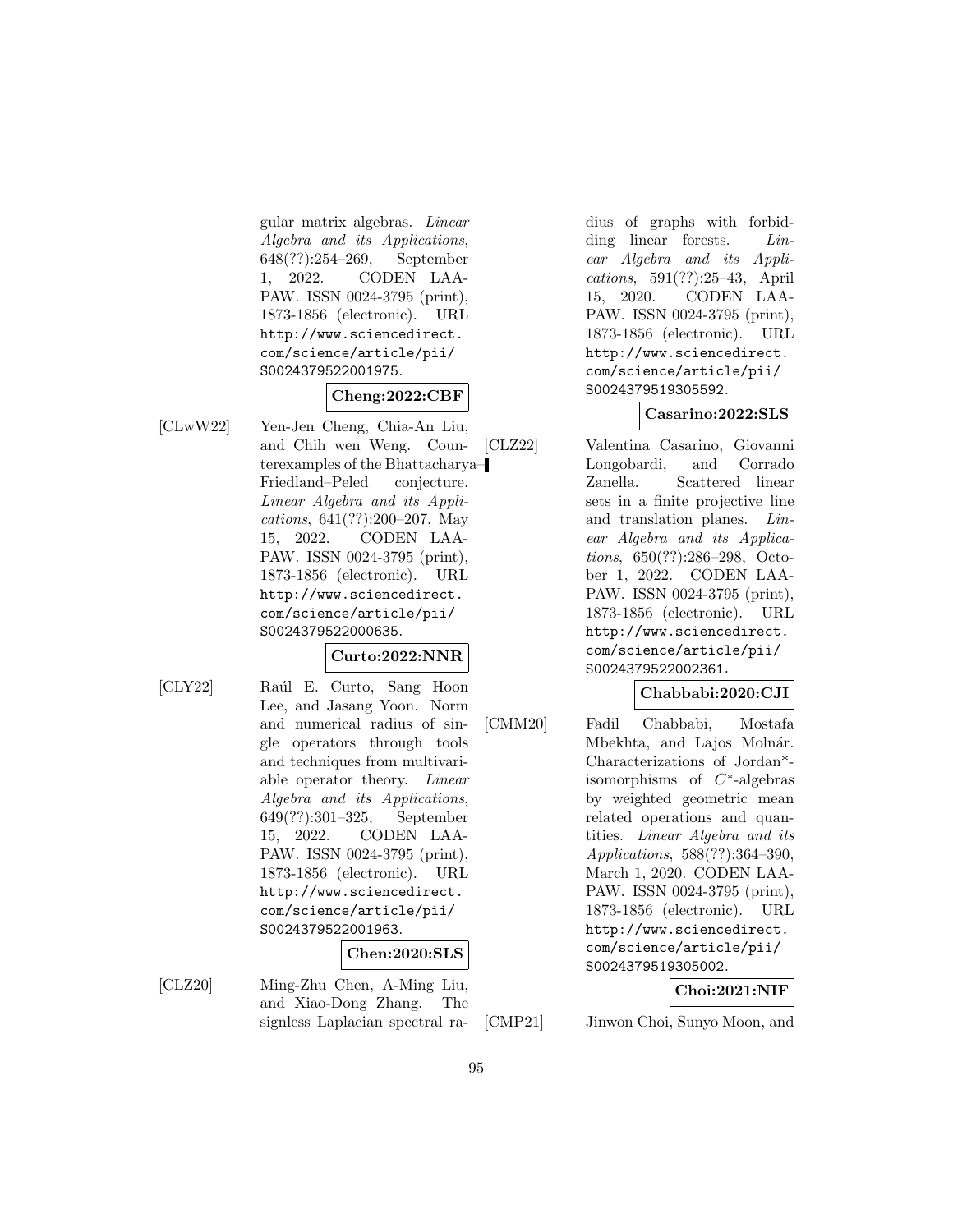Seungkook Park. A note on the invariant factors of the walk matrix of a graph. Linear Algebra and its Applications, 631(??):362–378, December 15, 2021. CODEN LAA-PAW. ISSN 0024-3795 (print), 1873-1856 (electronic). URL http://www.sciencedirect. com/science/article/pii/ S0024379521003396.

# **Coll:2020:INL**

[CMR20] Vincent E. Coll, Nicholas W. Mayers, and Nicholas V. Russoniello. The index of nilpotent Lie poset algebras. Linear Algebra and its Applications, 605(??):118–129, November 15, 2020. CODEN LAA-PAW. ISSN 0024-3795 (print), 1873-1856 (electronic). URL http://www.sciencedirect. com/science/article/pii/ S0024379520303396.

# **Cramer:2021:MACb**

[CMR21] Zachary Cramer, Laurent W. Marcoux, and Heydar Radjavi. Matrix algebras with a certain compression property I. Linear Algebra and its Applications, 621(??):50–85, July 15, 2021. CODEN LAA-PAW. ISSN 0024-3795 (print), 1873-1856 (electronic). URL http://www.sciencedirect. com/science/article/pii/ S0024379521001026.

# **Chitour:2021:GBD**

[CMS21] Yacine Chitour, Guilherme Mazanti, and Mario Sigalotti. On the gap between

deterministic and probabilistic joint spectral radii for discretetime linear systems. Linear Algebra and its Applications, 613(??):24–45, March 15, 2021. CODEN LAA-PAW. ISSN 0024-3795 (print), 1873-1856 (electronic). URL http://www.sciencedirect. com/science/article/pii/ S002437952030567X.

# **Chooi:2021:CMR**

[CMT21] W. L. Chooi, M. H. A. Mutalib, and L. Y. Tan. Commuting maps on rank one triangular matrices. Linear Algebra and its Applications, 626(??):34–55, October 1, 2021. CODEN LAA-PAW. ISSN 0024-3795 (print), 1873-1856 (electronic). URL http://www.sciencedirect. com/science/article/pii/ S0024379521002226.

# **Chen:2020:PAA**

[CN20a] Yuzhang Chen and Chi-Keung Ng. Property  $T$   $C^*$ -algebras with amenable tracial states. Linear Algebra and its Applications, 599(??):66–78, August 15, 2020. CODEN LAA-PAW. ISSN 0024-3795 (print), 1873-1856 (electronic). URL http://www.sciencedirect. com/science/article/pii/ S0024379520301749.

# **Cohen:2020:SLF**

[CN20b] Alex Cohen and Melvyn B. Nathanson. Sinkhorn limits in finitely many steps. Linear Algebra and its Appli-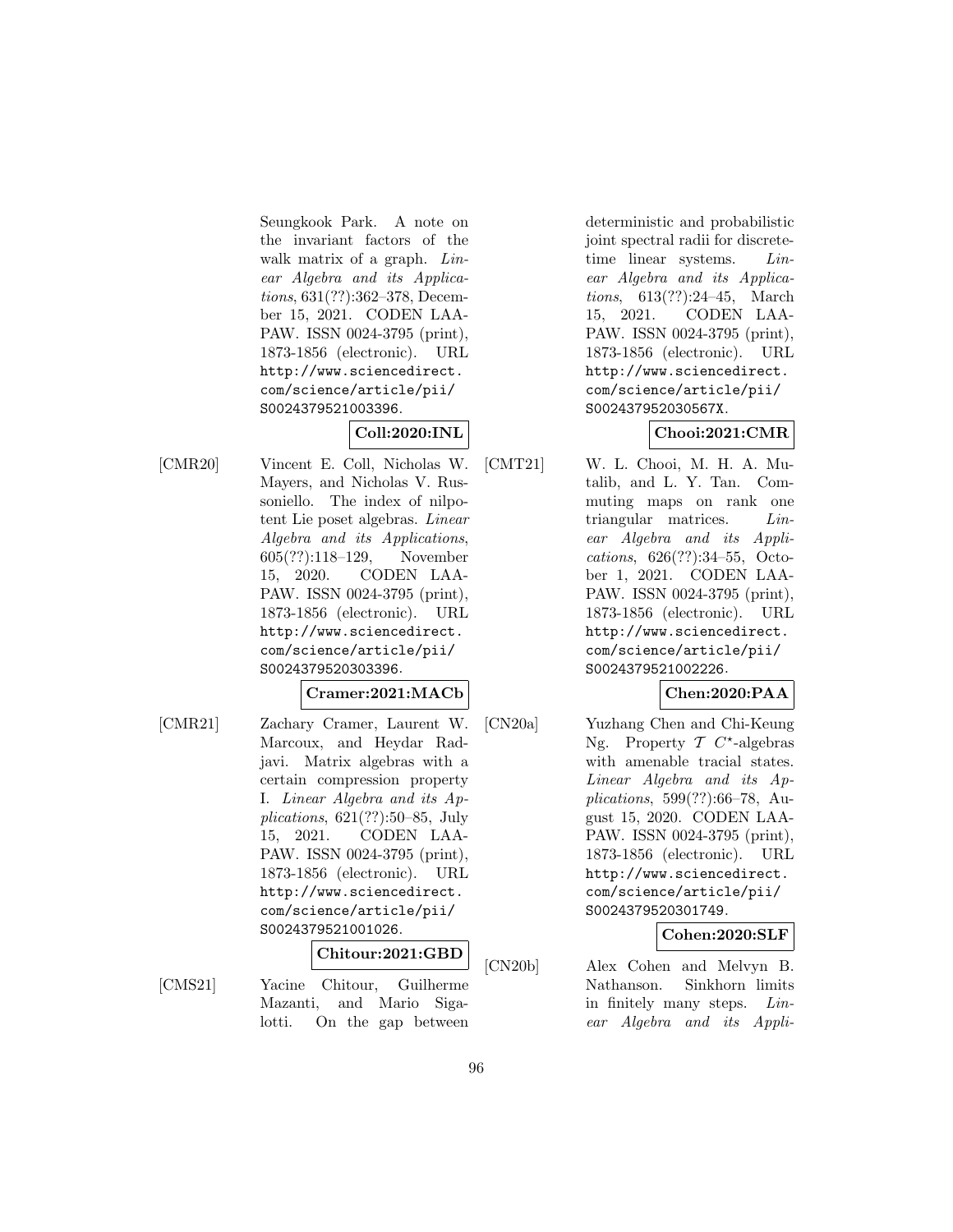cations, 589(??):1–8, March 15, 2020. CODEN LAA-PAW. ISSN 0024-3795 (print), 1873-1856 (electronic). URL http://www.sciencedirect. com/science/article/pii/ S0024379519305233.

#### **Chien:2021:ATI**

[CN21a] Mao-Ting Chien and Hiroshi Nakazato. Abel theorem and inverse numerical range. Linear Algebra and its Applications, 626(??):20–33, October 1, 2021. CODEN LAA-PAW. ISSN 0024-3795 (print), 1873-1856 (electronic). URL http://www.sciencedirect. com/science/article/pii/ S0024379521002159.

**Chien:2021:USW**

[CN21b] Mao-Ting Chien and Hiroshi Nakazato. Unitary similarity of a weighted shift matrix to a symmetric matrix. Linear Algebra and its Applications, 611(??):356–364, February 15, 2021. CODEN LAA-PAW. ISSN 0024-3795 (print), 1873-1856 (electronic). URL http://www.sciencedirect. com/science/article/pii/ S002437952030519X.

# **Chien:2022:INR**

[CN22] Mao-Ting Chien and Hiroshi Nakazato. Inverse numerical range and Abel–Jacobi map of Hermitian determinantal representation. Linear Algebra and its Applications, 633(??):227–243, January 15, 2022. CODEN LAA- PAW. ISSN 0024-3795 (print), 1873-1856 (electronic). URL http://www.sciencedirect. com/science/article/pii/ S0024379521003803.

#### **Chakraborty:2022:NRS**

[COB22a] Bikshan Chakraborty, Sarita Ojha, and Riddhick Birbonshi. On the numerical range of some weighted shift operators. Linear Algebra and its Applications, 640(??):179–190, May 1, 2022. CODEN LAA-PAW. ISSN 0024-3795 (print), 1873-1856 (electronic). URL http://www.sciencedirect. com/science/article/pii/ S0024379522000258.

# **Cobo:2022:PMM**

[Cob22b] Helena Cobo. The Pascal matrix in the multivariate Riordan group. Linear Algebra and its Applications, 635(??):1–23, February 15, 2022. CODEN LAA-PAW. ISSN 0024-3795 (print), 1873-1856 (electronic). URL http://www.sciencedirect. com/science/article/pii/ S0024379521004080.

# **Cohen:2020:EFO**

[Coh20] Marshall M. Cohen. Elements of finite order in the Riordan group and their eigenvectors. Linear Algebra and its Applications, 602(??):264–280, October 1, 2020. CODEN LAA-PAW. ISSN 0024-3795 (print), 1873-1856 (electronic). URL http://www.sciencedirect.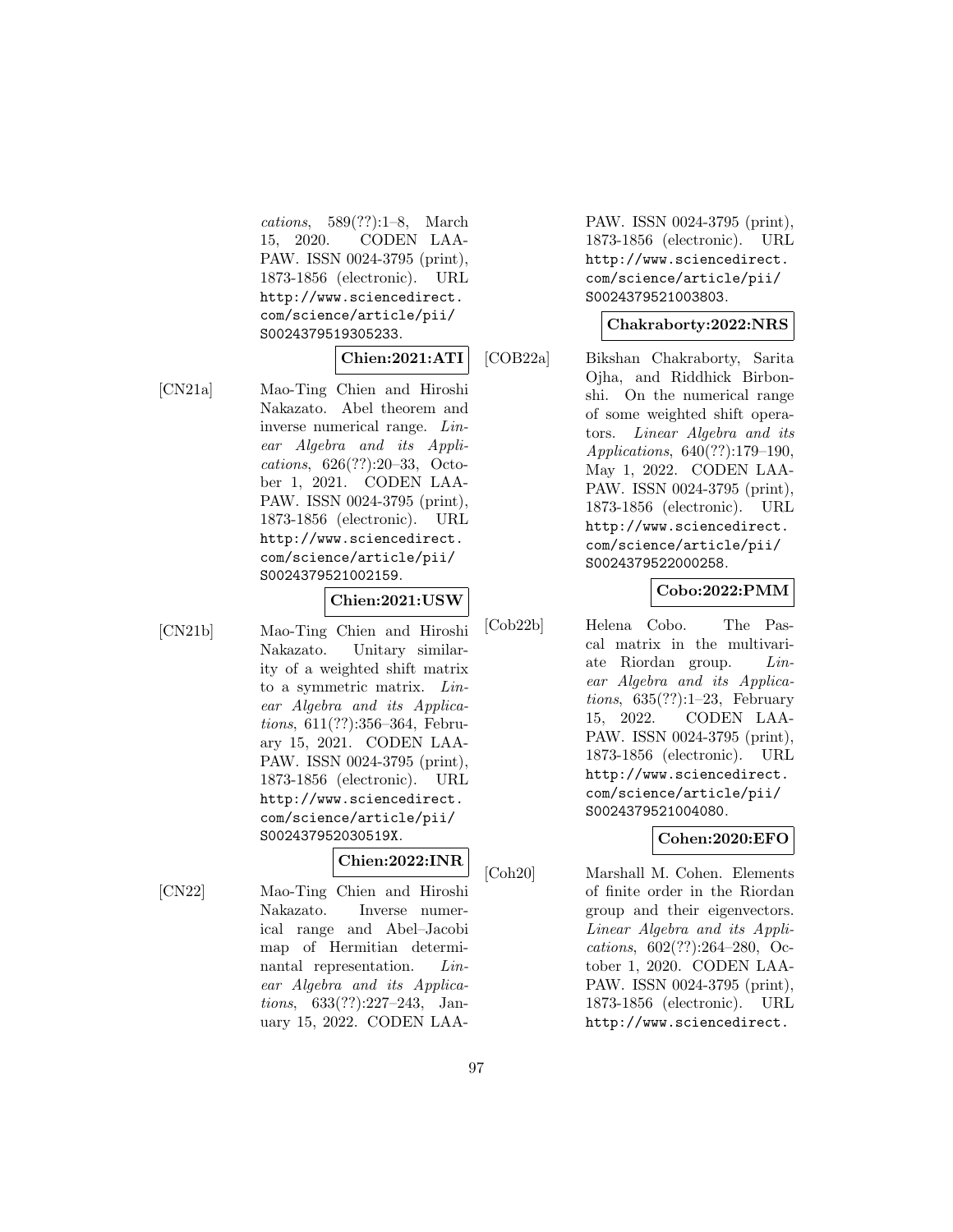com/science/article/pii/ S0024379520302524.

#### **Comaschi:2021:SLS**

[Com21] Gaia Comaschi. Stable linear systems of skew-symmetric forms of generic rank  $\leq 4$ . Linear Algebra and its Applications, 624(??):121–152, September 1, 2021. CO-DEN LAAPAW. ISSN 0024-3795 (print), 1873-1856 (electronic). URL http: //www.sciencedirect.com/ science/article/pii/S0024379620800b66X.

# **Cooper:2020:ASR**

[Coo20] Joshua Cooper. Adjacency spectra of random and complete hypergraphs. Linear Algebra and its Applications, 596(??):184–202, July 1, 2020. CODEN LAA-PAW. ISSN 0024-3795 (print), 1873-1856 (electronic). URL http://www.sciencedirect. com/science/article/pii/ S0024379520301348.

#### **Cooper:2021:CBL**

[Coo21] Joshua N. Cooper. Constraints on Brouwer's Laplacian spectrum conjecture. Linear Algebra and its Applications, 615(??):11–27, April 15, 2021. CODEN LAA-PAW. ISSN 0024-3795 (print), 1873-1856 (electronic). URL http://www.sciencedirect. com/science/article/pii/ S0024379520306017.

#### **Costara:2020:LMP**

[Cos20a] Constantin Costara. Linear maps preserving the polynomial numerical radius of matrices. Linear Algebra and its Applications, 595(??):63–71, June 15, 2020. CODEN LAA-PAW. ISSN 0024-3795 (print), 1873-1856 (electronic). URL http://www.sciencedirect. com/science/article/pii/ S0024379520301075.

#### **Costara:2020:NIP**

Constantin Costara. Nonlinear invertibility preserving maps on matrix algebras. Linear Algebra and its Applications, 602(??):216–222, October 1, 2020. CODEN LAA-PAW. ISSN 0024-3795 (print), 1873-1856 (electronic). URL http://www.sciencedirect. com/science/article/pii/ S002437952030241X.

#### **Costara:2021:LMP**

[Cos21] Constantin Costara. Linear maps preserving structured singular values of matrices. Linear Algebra and its Applications, 620(??):76–91, July 1, 2021. CODEN LAA-PAW. ISSN 0024-3795 (print), 1873-1856 (electronic). URL http://www.sciencedirect. com/science/article/pii/ S0024379521000999.

#### **Costara:2022:LMC**

[Cos22] Constantin Costara. Linear maps compressing the polynomial numerical hulls of matri-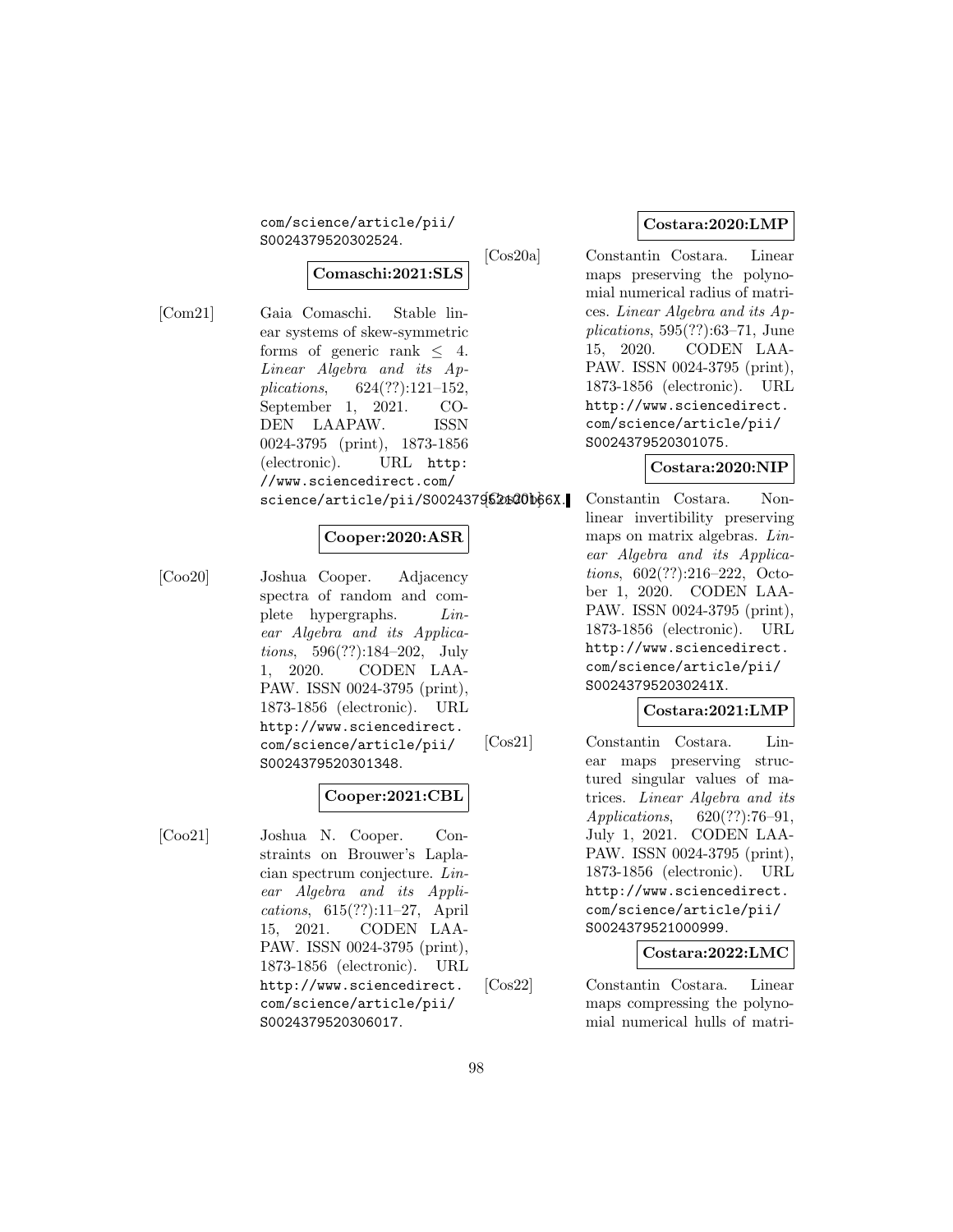ces. Linear Algebra and its Applications, 637(??):49–58, March 15, 2022. CODEN LAA-PAW. ISSN 0024-3795 (print), 1873-1856 (electronic). URL http://www.sciencedirect. com/science/article/pii/ S002437952100433X.

#### **Cameron:2020:HSM**

[CP20] Thomas R. Cameron and Panayiotis J. Psarrakos. On Householder sets for matrix polynomials. Linear Algebra and its Applications, 585(??):105–126, January 15, 2020. CODEN LAAPAW. ISSN 0024-3795 (print), 1873- 1856 (electronic). URL http://www.sciencedirect. com/science/article/pii/ S0024379519304264.

#### **Cohen:2021:SCC**

[CP21] Nir Cohen and Edgar Pereira. Symmetric completions of cycles and bipartite graphs. Linear Algebra and its Applications, 614(??):164–175, April 1, 2021. CODEN LAA-PAW. ISSN 0024-3795 (print), 1873-1856 (electronic). URL http://www.sciencedirect. com/science/article/pii/ S0024379520301579.

**Clark:2022:PPN**

[CP22] Benjamin J. Clark and Pietro Paparella. Polynomials that preserve nonnegative matrices. Linear Algebra and its Applications, 637(??):110–118, March 15, 2022. CODEN LAA-PAW. ISSN 0024-3795 (print),

1873-1856 (electronic). URL http://www.sciencedirect. com/science/article/pii/ S0024379521004365.

# **Chattopadhyay:2020:LEZ**

[CPS20] Sriparna Chattopadhyay, Kamal Lochan Patra, and Binod Kumar Sahoo. Laplacian eigenvalues of the zero divisor graph of the ring  $\mathbf{Z}_n$ . Linear Algebra and its Applications, 584(??):267–286, January 1, 2020. CODEN LAA-PAW. ISSN 0024-3795 (print), 1873-1856 (electronic). URL http://www.sciencedirect. com/science/article/pii/ S0024379519303556.

# **Chang:2021:SLO**

[CPTP21] Xiao-Wen Chang, Christopher C. Paige, and David Titley-Peloquin. Structure in loss of orthogonality. Linear Algebra and its Applications, 623(??):149–167, August 15, 2021. CODEN LAA-PAW. ISSN 0024-3795 (print), 1873-1856 (electronic). URL http://www.sciencedirect. com/science/article/pii/ S0024379520303475.

# **Colonius:2021:QEL**

[CR21] Fritz Colonius and Martin Rasmussen. Quasi-ergodic limits for finite absorbing Markov chains. Linear Algebra and its Applications, 609(??):253–288, January 15, 2021. CODEN LAAPAW. ISSN 0024-3795 (print), 1873- 1856 (electronic). URL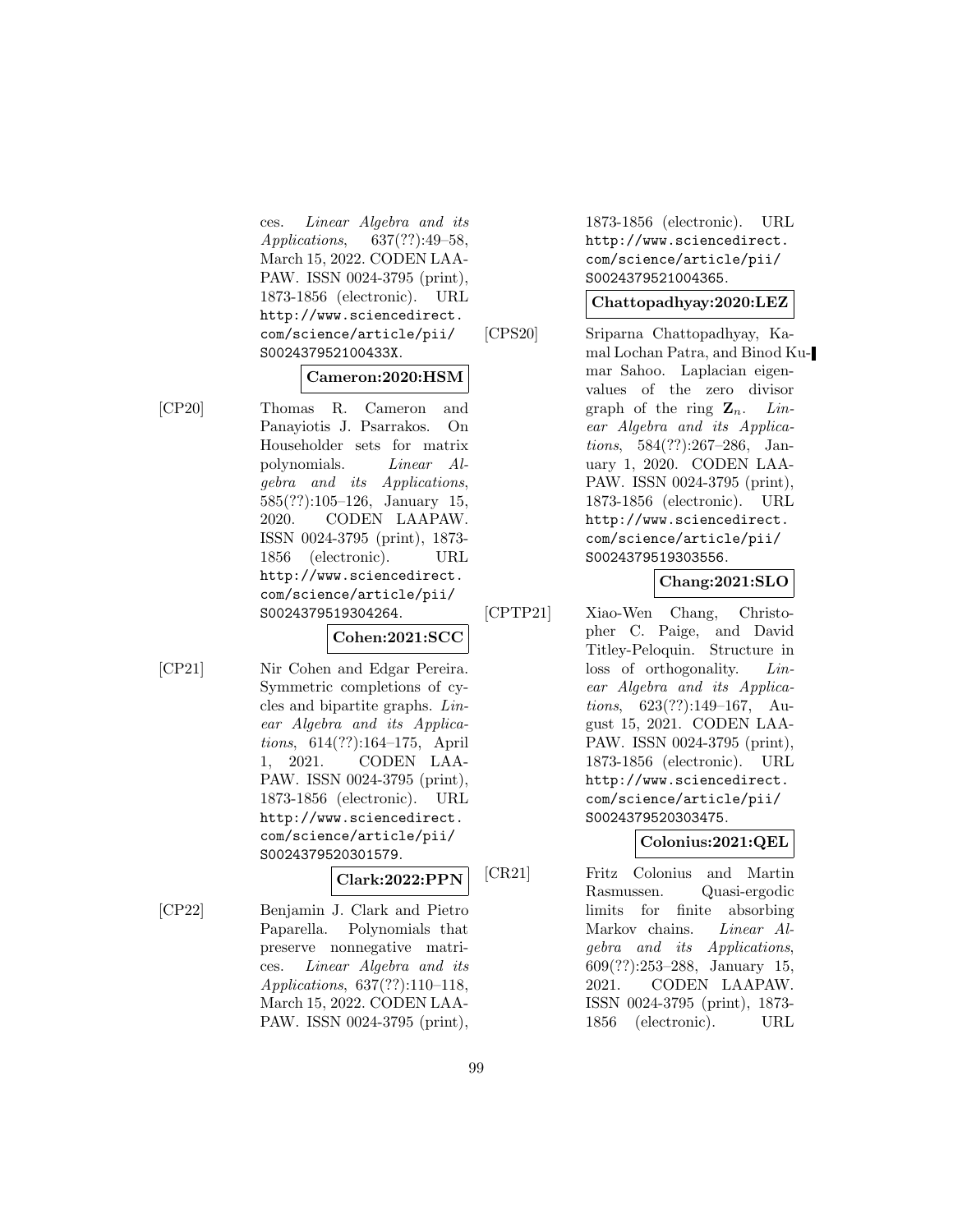http://www.sciencedirect. com/science/article/pii/ S002437952030433X.

#### **Cramer:2021:MACa**

[Cra21] Zachary Cramer. Matrix algebras with a certain compression property II. Linear Algebra and its Applications, 619(??):210–263, June 15, 2021. CODEN LAA-PAW. ISSN 0024-3795 (print), 1873-1856 (electronic). URL http://www.sciencedirect. com/science/article/pii/ S0024379521001014.

# **Lin:2020:SCN**

[cRLY20] Yen chi Roger Lin and Wei-Hsuan Yu. Saturated configuration and new large construction of equiangular lines. Linear Algebra and its Applications, 588(??):272–281, March 1, 2020. CODEN LAA-PAW. ISSN 0024-3795 (print), 1873-1856 (electronic). URL http://www.sciencedirect. com/science/article/pii/ S0024379519305099.

# **Calderon:2020:LEP**

[CRR20] Pablo Calderón, Noelia B. Rios, and Mariano A. Ruiz. Local extrema for Procrustes problems in the set of positive definite matrices. Linear Algebra and its Applications, 602(??):252–263, October 1, 2020. CODEN LAA-PAW. ISSN 0024-3795 (print), 1873-1856 (electronic). URL http://www.sciencedirect.

com/science/article/pii/ S0024379520302597.

#### **Camenga:2022:GWN**

[CRSY22] Kristin A. Camenga, Patrick X. Rault, Ilya M. Spitkovsky, and Rebekah B. Johnson Yates. The Gau–Wu number for  $4 \times 4$ and select arrowhead matrices. Linear Algebra and its Applications, 644(??):192–218, July 1, 2022. CODEN LAA-PAW. ISSN 0024-3795 (print), 1873-1856 (electronic). URL http://www.sciencedirect. com/science/article/pii/ S0024379522000763.

#### **Curtis:2020:SPO**

[CS20] Bryan A. Curtis and Bryan L. Shader. Sign patterns of orthogonal matrices and the strong inner product property. Linear Algebra and its Applications, 592(??):228–259, May 1, 2020. CODEN LAA-PAW. ISSN 0024-3795 (print), 1873-1856 (electronic). URL http://www.sciencedirect. com/science/article/pii/ S0024379520300434.

#### **Chatterjee:2021:IMI**

[CS21] Manami Chatterjee and K. C. Sivakumar. Intervals of H-matrices and inverse Mmatrices. Linear Algebra and its Applications, 614 (??):24–43, April 1, 2021. CODEN LAAPAW. ISSN 0024-3795 (print), 1873-1856 (electronic). URL http: //www.sciencedirect.com/ science/article/pii/S0024379519305087.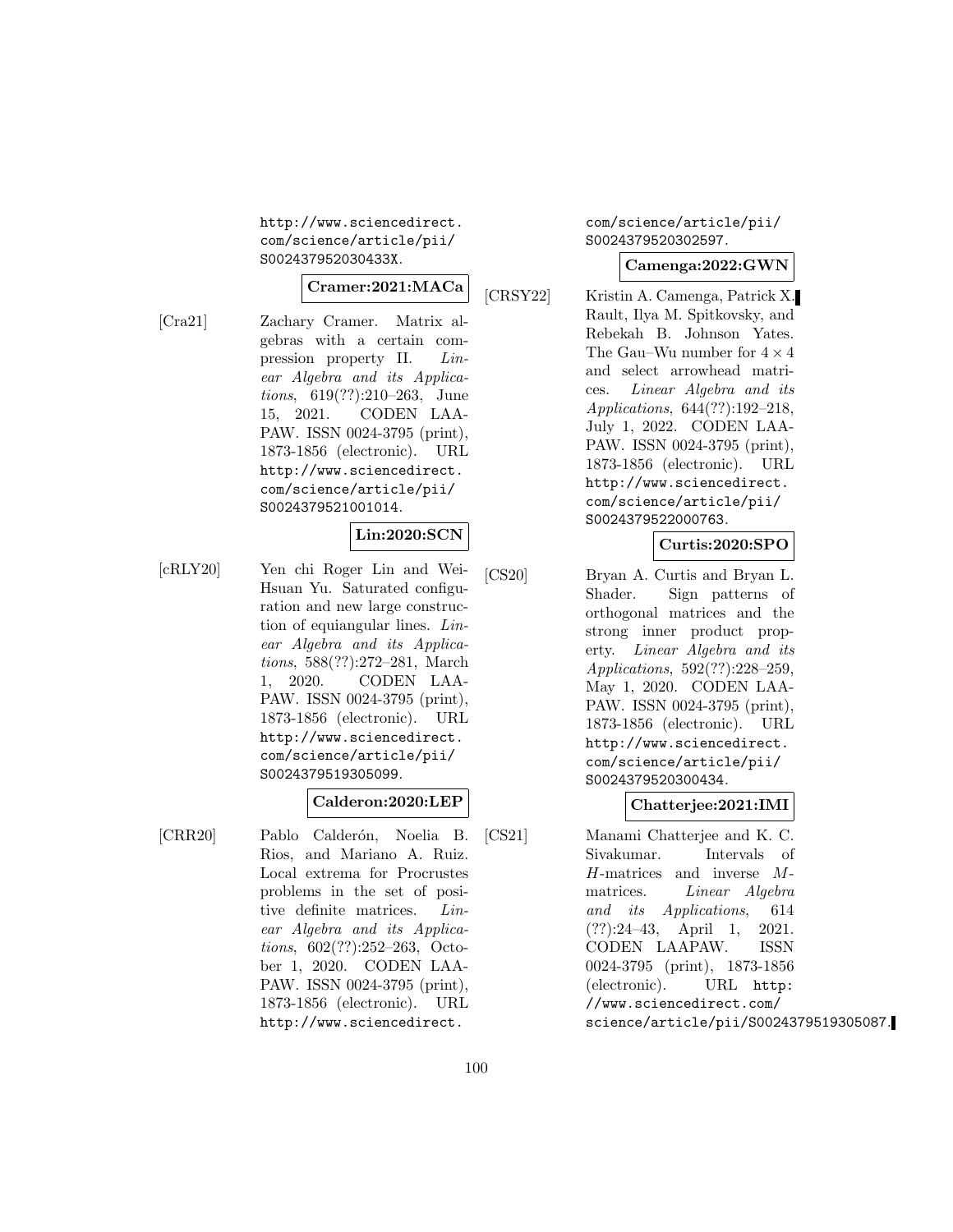#### **Csikvari:2022:NSS**

[Csi22] Péter Csikvári. Note on the sum of the smallest and largest eigenvalues of a triangle-free graph. Linear Algebra and its Applications, 650(??):92–97, October 1, 2022. CODEN LAA-PAW. ISSN 0024-3795 (print), 1873-1856 (electronic). URL http://www.sciencedirect. com/science/article/pii/ S0024379522002208.

#### **Correia:2021:FRC**

[CST21] David Munhá Correia, Benny Sudakov, and István Tomon. Flattening rank and its combinatorial applications. Linear Algebra and its Applications, 625(??):113–125, September 15, 2021. CODEN LAA-PAW. ISSN 0024-3795 (print), 1873-1856 (electronic). URL http://www.sciencedirect. com/science/article/pii/ S0024379521002044.

#### **Choudhury:2020:ADC**

[CT20] Projesh Nath Choudhury and Michael J. Tsatsomeros. Algorithmic detection and construction of N-matrices. Linear Algebra and its Applications, 602(??):46–56, October 1, 2020. CODEN LAA-PAW. ISSN 0024-3795 (print), 1873-1856 (electronic). URL http://www.sciencedirect. com/science/article/pii/ S0024379520302226.

# **Chen:2021:WCC**

[CV21] Xiao Shan Chen and Seak-Weng Vong. On worst-case condition numbers of a multiple nonzero finite generalized singular value. Linear Algebra and its Applications, 616(??):1–18, May 1, 2021. CODEN LAA-PAW. ISSN 0024-3795 (print), 1873-1856 (electronic). URL http://www.sciencedirect. com/science/article/pii/ S0024379521000069.

# **Caseiro:2021:PPI**

[CVV21] R. Caseiro, M. A. Facas Vicente, and José Vitória. Projection of a point onto the intersection of spheres in linear varieties. Linear Algebra and its Applications, 610(??):40–51, February 1, 2021. CODEN LAA-PAW. ISSN 0024-3795 (print), 1873-1856 (electronic). URL http://www.sciencedirect. com/science/article/pii/ S0024379520304353.

# **Child:2020:MPP**

[CW20] Billy Child and Ian M. Wanless. Multidimensional permanents of polystochastic matrices. Linear Algebra and its Applications, 586(??):89–102, February 1, 2020. CODEN LAAPAW. ISSN 0024-3795 (print), 1873- 1856 (electronic). URL http://www.sciencedirect. com/science/article/pii/ S0024379519304422.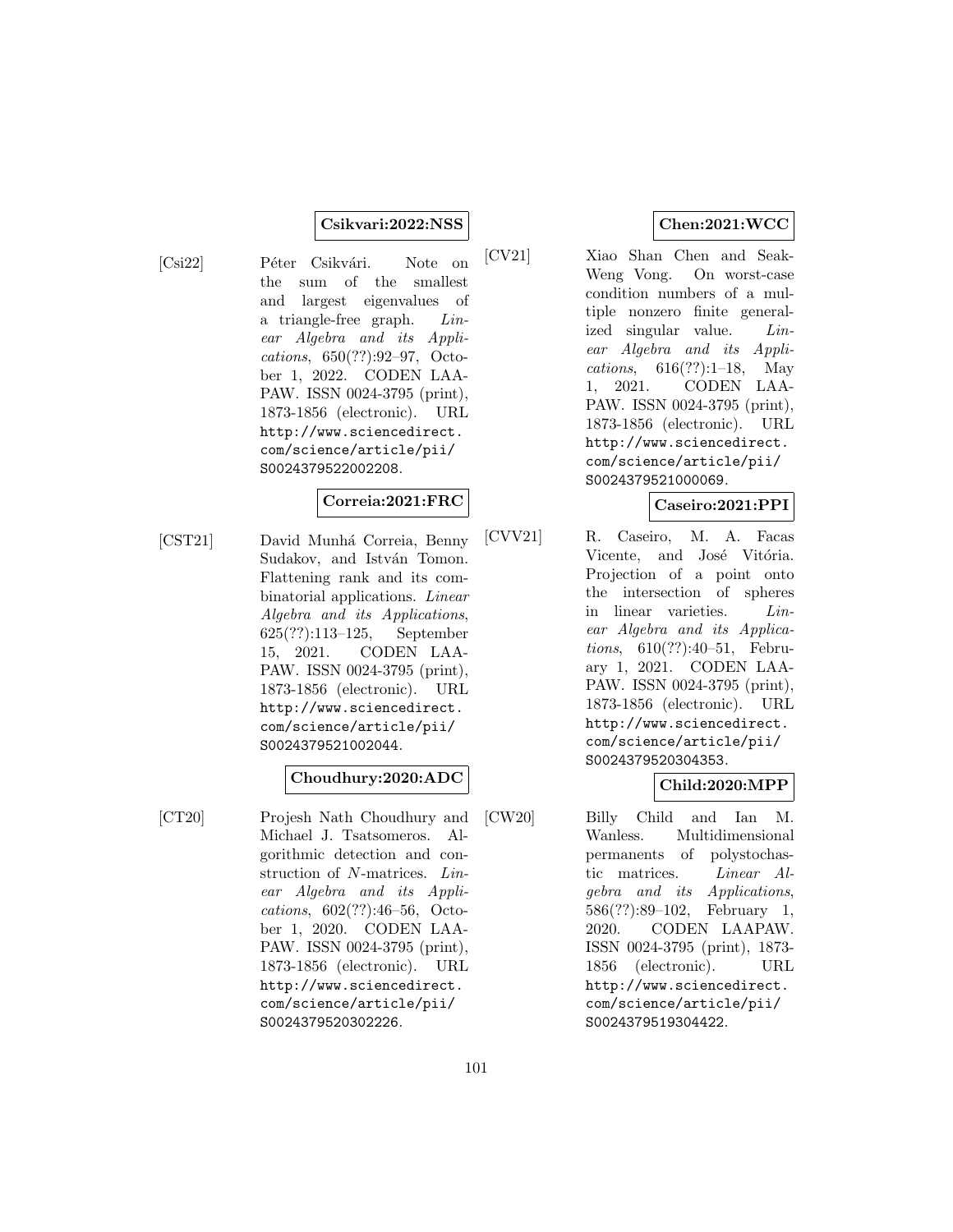# **Cai:2021:CSA**

[CW21] Yun Cai and Ying Wang. Convergence and stability analysis of iteratively reweighted least squares for noisy block sparse recovery. Linear Algebra and its Applications, 631(??):181–202, December 15, 2021. CODEN LAA-PAW. ISSN 0024-3795 (print), 1873-1856 (electronic). URL http://www.sciencedirect. com/science/article/pii/ S0024379521003219.

#### **Chen:2022:SLS**

[CWZ22] Wenwen Chen, Bing Wang, and Mingqing Zhai. Signless Laplacian spectral radius of graphs without short cycles or long cycles. Linear Algebra and its Applications, 645(??):123–136, July 15, 2022. CODEN LAA-PAW. ISSN 0024-3795 (print), 1873-1856 (electronic). URL http://www.sciencedirect. com/science/article/pii/ S0024379522001124.

#### **Chen:2022:CRM**

[CXZ22] Shangdi Chen, Qin Xu, and Junmei Zhang. Constructions of rank metric codes under actions of the unitary groups. Linear Algebra and its Applications, 645(??):293–306, July 15, 2022. CODEN LAA-PAW. ISSN 0024-3795 (print), 1873-1856 (electronic). URL http://www.sciencedirect. com/science/article/pii/ S0024379522001392.

# **Cimpric:2020:LGP**

[CZ20a] Jaka Cimpric and Aljaz Zalar. A local-global principle for linear dependence in enveloping algebras of Lie algebras. Linear Algebra and its Applications, 596(??):230–255, July 1, 2020. CODEN LAA-PAW. ISSN 0024-3795 (print), 1873-1856 (electronic). URL http://www.sciencedirect. com/science/article/pii/ S0024379520301324.

# **Cole:2020:ERH**

[CZ20b] Sam Cole and Yizhe Zhu. Exact recovery in the hypergraph stochastic block model: a spectral algorithm. Linear Algebra and its Applications, 593(??):45–73, May 15, 2020. CODEN LAA-PAW. ISSN 0024-3795 (print), 1873-1856 (electronic). URL http://www.sciencedirect. com/science/article/pii/ S0024379520300562.

# **Castillo:2022:FTM**

[CZ22a] Kenier Castillo and Ion Zaballa. On a formula of Thompson and McEnteggert for the adjugate matrix. Linear Algebra and its Applications, 634(??):37–56, February 1, 2022. CODEN LAA-PAW. ISSN 0024-3795 (print), 1873-1856 (electronic). URL http://www.sciencedirect. com/science/article/pii/ S0024379521003864.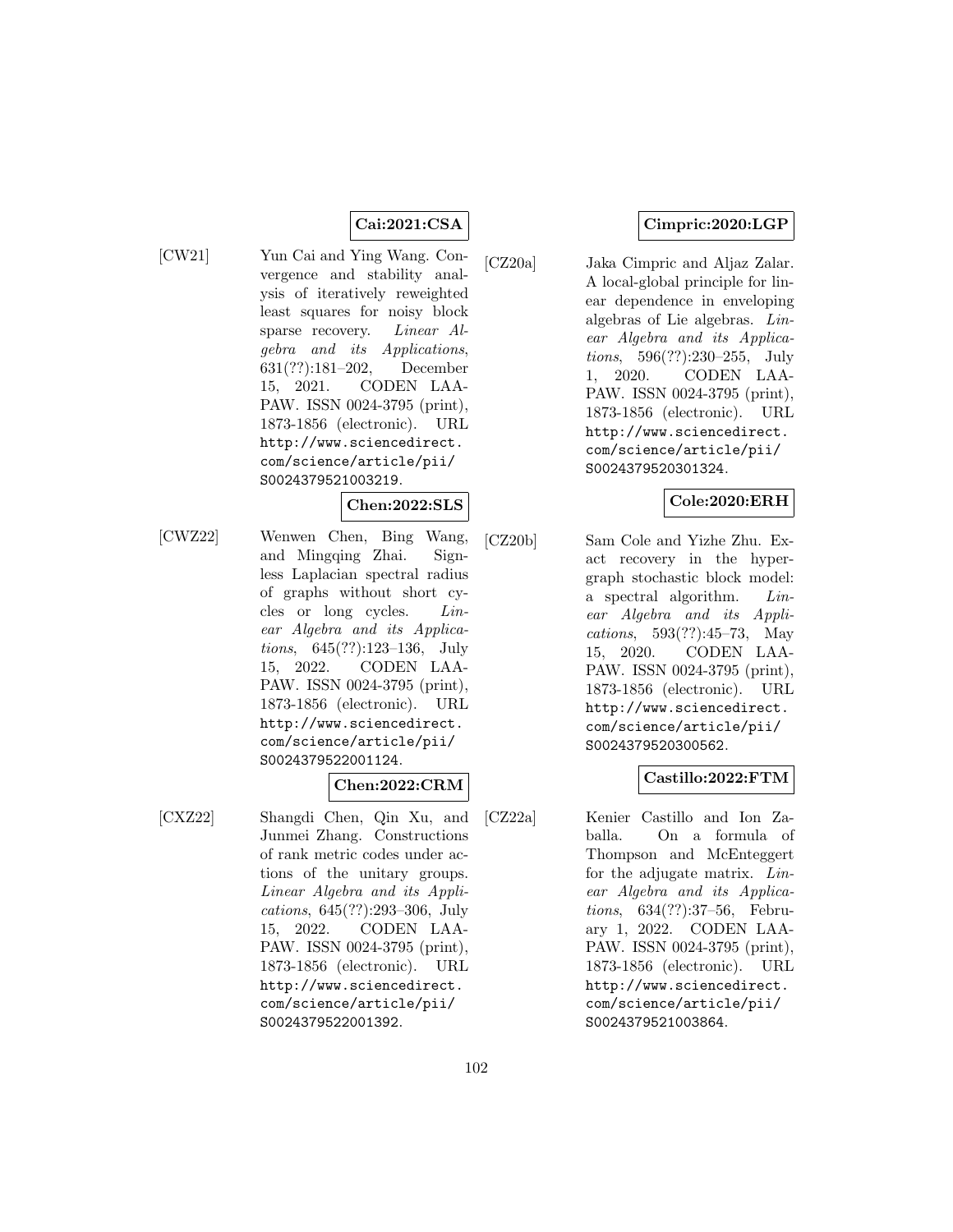# **Chen:2022:UPI**

[CZ22b] Xi Chen and Sai-Nan Zheng. A unified proof of interlacing properties of eigenvalues of totally positive matrices. Linear Algebra and its Applications, 632(??):241–245, January 1, 2022. CODEN LAA-PAW. ISSN 0024-3795 (print), 1873-1856 (electronic). URL http://www.sciencedirect. com/science/article/pii/ S002437952100358X.

# **Cai:2021:MEL**

[CZG21] Yiting Cai, Bo Zhou, and Mengmeng Gao. On maximal energy of line graphs with given parameters. Linear Algebra and its Applications, 619(??):12–49, June 15, 2021. CODEN LAA-PAW. ISSN 0024-3795 (print), 1873-1856 (electronic). URL http://www.sciencedirect. com/science/article/pii/ S0024379521000690.

# **deAlmeida:2021:STB**

 $\left[dd\right]$ d $\left[dd\right]$  Moisés Ceni de Almeida, Julia Sekiguchi da Cruz, Paulo Goldfeld, Luiz Mariano Carvalho, and Michael Souza. Supporting theory for a block approximate inverse preconditioner. Linear Algebra and its Applications, 614(??):325–342, April 1, 2021. CODEN LAA-PAW. ISSN 0024-3795 (print), 1873-1856 (electronic). URL http://www.sciencedirect. com/science/article/pii/ S0024379520303086.

# **Dong:2021:RGD**

[DAG21] Shuyu Dong, P.-A. Absil, and K. A. Gallivan. Riemannian gradient descent methods for graph-regularized matrix completion. Linear Algebra and its Applications, 623(??):193–235, August 15, 2021. CODEN LAAPAW. ISSN 0024-3795 (print), 1873- 1856 (electronic). URL http://www.sciencedirect. com/science/article/pii/ S0024379520303013.

#### **Guimaraes:2021:GPI**

[dAGK21] Alan de Araújo Guimarães and Plamen Koshlukov. **Z**graded polynomial identities of the Grassmann algebra. Linear Algebra and its Applications, 617(??):190–214, May 15, 2021. CODEN LAA-PAW. ISSN 0024-3795 (print), 1873-1856 (electronic). URL http://www.sciencedirect. com/science/article/pii/ S0024379521000537.

# **deBondt:2020:QTG**

[dBS20] Michiel de Bondt and Xiaosong Sun. Quadratic tame generators problem of rank three. Linear Algebra and its Applications, 587(??):1–22, February 15, 2020. CODEN LAA-PAW. ISSN 0024-3795 (print), 1873-1856 (electronic). URL http://www.sciencedirect. com/science/article/pii/ S0024379519304549.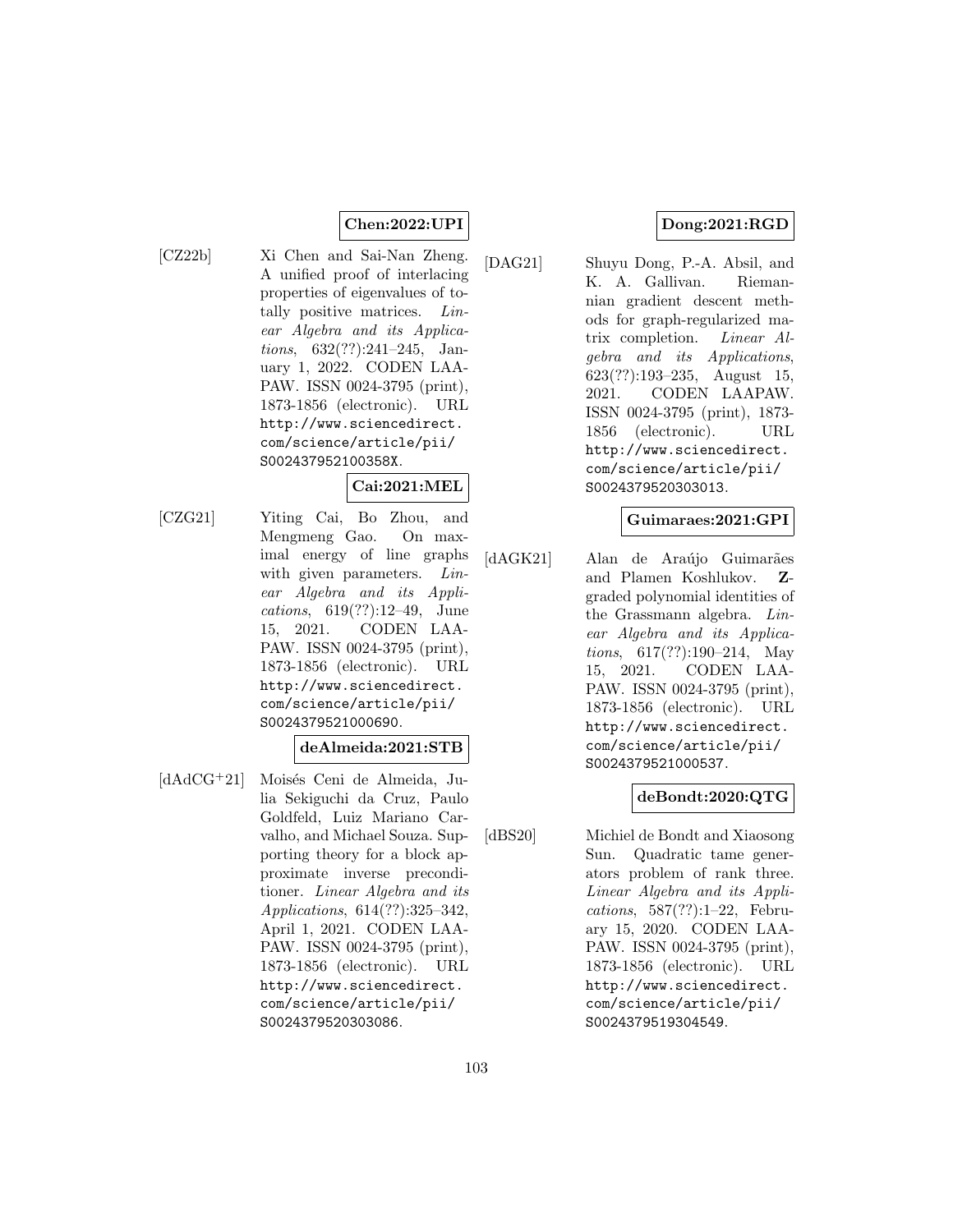#### **deCamargo:2021:DMD**

[dC21] André Pierro de Camargo. Dirichlet matrices: Determinants, permanents and the Factorisatio Numerorum problem. Linear Algebra and its Applications, 628 (??):115–129, November 1, 2021. CODEN LAAPAW. ISSN 0024-3795 (print), 1873- 1856 (electronic). URL http://www.sciencedirect. com/science/article/pii/ S0024379521002640.

# **Dalfo:2021:LST**

[DDFM<sup>+</sup>21] C. Dalfó, F. Duque, R. Fabila-Monroy, M. A. Fiol, C. Huemer, A. L. Trujillo-Negrete, and F. J. Zaragoza Martínez. On the Laplacian spectra of token graphs. Linear Algebra and its Applications, 625(??):322–348, September 15, 2021. CODEN LAA-PAW. ISSN 0024-3795 (print), 1873-1856 (electronic). URL http://www.sciencedirect. com/science/article/pii/ S002437952100207X.

#### **Devriendt:2022:ERM**

[Dev22] Karel Devriendt. Effective resistance is more than distance: Laplacians, Simplices and the Schur complement. Linear Algebra and its Applications, 639(??):24–49, April 15, 2022. CODEN LAA-PAW. ISSN 0024-3795 (print), 1873-1856 (electronic). URL http://www.sciencedirect.

#### com/science/article/pii/ S0024379522000039.

#### **Dewilde:2021:RFB**

[Dew21] Patrick Dewilde. Rational forms for block lowertriangular matrices. Linear Algebra and its Applications, 623(??):168–192, August 15, 2021. CODEN LAA-PAW. ISSN 0024-3795 (print), 1873-1856 (electronic). URL http://www.sciencedirect. com/science/article/pii/ S002437952030450X.

# **Dalfo:2020:SER**

[DF20a] C. Dalfó and M. A. Fiol. Spectra and eigenspaces from regular partitions of Cayley (di)graphs of permutation groups. Linear Algebra and its Applications, 597(??):94–112, July 15, 2020. CODEN LAA-PAW. ISSN 0024-3795 (print), 1873-1856 (electronic). URL http://www.sciencedirect. com/science/article/pii/ S0024379520301439.

# **Dumitru:2020:GHM**

[DF20b] Raluca Dumitru and Jose A. Franco. Generalized Hellinger metric and Audenaert's inbetweenness. Linear Algebra and its Applications, 585(??):191–198, January 15, 2020. CODEN LAAPAW. ISSN 0024-3795 (print), 1873- 1856 (electronic). URL http://www.sciencedirect. com/science/article/pii/ S0024379519304306.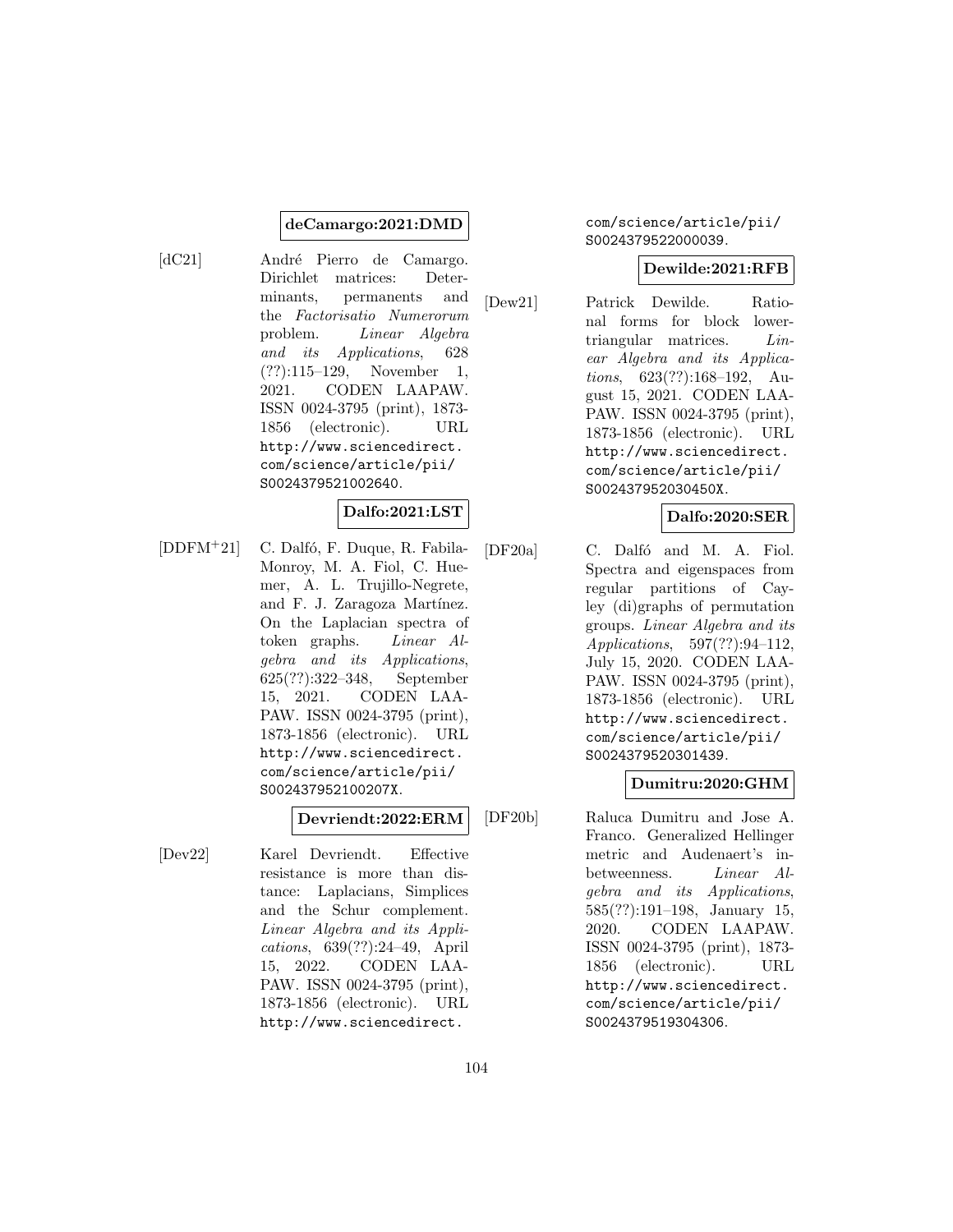# **Dumitru:2020:RPM**

[DF20c] Raluca Dumitru and Jose A. Franco. The Rényi power means of matrices. Linear Algebra and its Applications, 607(??):45–57, December 15, 2020. CODEN LAA-PAW. ISSN 0024-3795 (print), 1873-1856 (electronic). URL http://www.sciencedirect. com/science/article/pii/ S0024379520303682.

#### **Dumitru:2022:GBM**

[DF22] Raluca Dumitru and Jose A. Franco. Geodesic in-betweenness for means of several matrices. Linear Algebra and its Applications, 636(??):77–92, March 1, 2022. CODEN LAA-PAW. ISSN 0024-3795 (print), 1873-1856 (electronic). URL http://www.sciencedirect. com/science/article/pii/ S0024379521004237.

# **Dumnicki:2020:MAU**

[DFH<sup>+</sup>20] Marcin Dumnicki, Lucja Farnik, Brian Harbourne, Grzegorz Malara, Justyna Szpond, and Halszka Tutaj-Gasińska. A matrixwise approach to unexpected hypersurfaces. Linear Algebra and its Applications, 592(??):113–133, May 1, 2020. CODEN LAA-PAW. ISSN 0024-3795 (print), 1873-1856 (electronic). URL http://www.sciencedirect. com/science/article/pii/ S0024379520300331.

# **DeBruyn:2020:HPE**

[DG20] Bart De Bruyn and Mou Gao. The homogeneous pseudoembeddings and hyperovals of the generalized quadrangle  $H(3, 4)$ . Linear Algebra and its Applications, 593(??):90–115, May 15, 2020. CODEN LAA-PAW. ISSN 0024-3795 (print), 1873-1856 (electronic). URL http://www.sciencedirect. com/science/article/pii/ S0024379520300586.

# **Dwivedi:2022:RHM**

[DG22] Omesh Dhar Dwivedi and Darij Grinberg. On the rank of Hankel matrices over finite fields. Linear Algebra and its Applications, 641(??):156–181, May 15, 2022. CODEN LAA-PAW. ISSN 0024-3795 (print), 1873-1856 (electronic). URL http://www.sciencedirect. com/science/article/pii/ S002437952200057X.

# **Daza-Garcia:2021:CPA**

[DGET21] Alberto Daza-García, Alberto Elduque, and Liming Tang. Cross products, automorphisms, and gradings. Linear Algebra and its Applications, 610(??):227–256, February 1, 2021. CODEN LAA-PAW. ISSN 0024-3795 (print), 1873-1856 (electronic). URL http://www.sciencedirect. com/science/article/pii/ S0024379520304717.

# **Dahl:2020:MM**

[DGS20] Geir Dahl, Alexander Guter-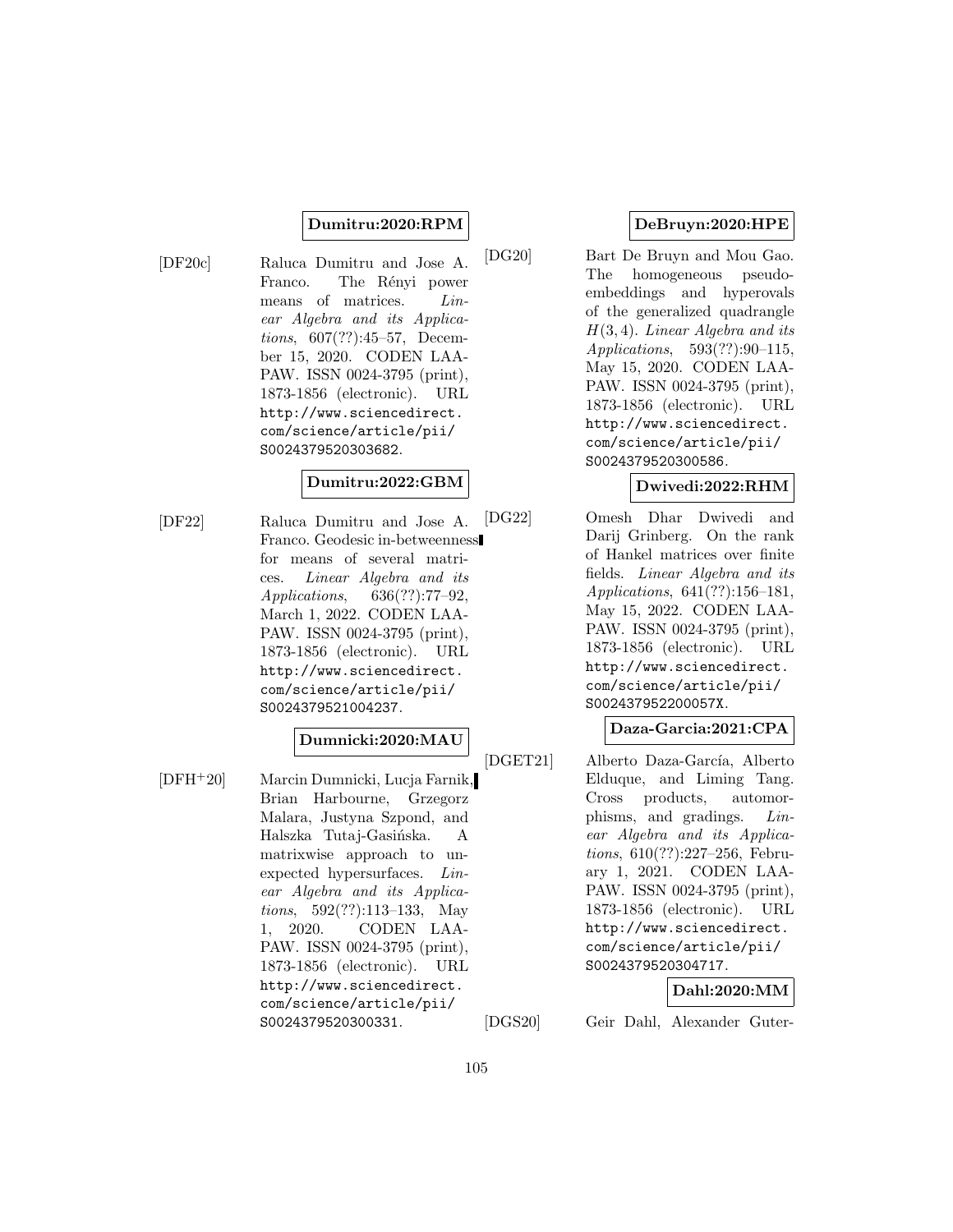man, and Pavel Shteyner. Majorization for  $(0, 1)$ -matrices. Linear Algebra and its Applications, 585(??):147–163, January 15, 2020. CODEN LAA-PAW. ISSN 0024-3795 (print), 1873-1856 (electronic). URL http://www.sciencedirect. com/science/article/pii/ S0024379519304276.

# **Dratman:2021:DDM**

[DGS<sup>+</sup>21a] Ezequiel Dratman, Luciano N. Grippo, Martín D. Safe, Celso M. da Silva, and Renata R. Del-Vecchio. The determinant of the distance matrix of graphs with blocks at most bicyclic. Linear Algebra and its Applications, 614(??):437–454, April 1, 2021. CODEN LAA-PAW. ISSN 0024-3795 (print), 1873-1856 (electronic). URL http://www.sciencedirect. com/science/article/pii/ S0024379520305334.

**Duffner:2021:CIS**

[DGS21b] M. A. Duffner, A. E. Guterman, and I. A. Spiridonov. Converting immanants on skew-symmetric matrices. Linear Algebra and its Applications, 618(??):76–96, June 1, 2021. CODEN LAA-PAW. ISSN 0024-3795 (print), 1873-1856 (electronic). URL http://www.sciencedirect. com/science/article/pii/ S0024379521000446.

# **Dobosevych:2021:SRO**

[DH21] Oles Dobosevych and Ros-

tyslav Hryniv. Spectra of rank-one perturbations of selfadjoint operators. Linear Algebra and its Applications, 609(??):339–364, January 15, 2021. CODEN LAA-PAW. ISSN 0024-3795 (print), 1873-1856 (electronic). URL http://www.sciencedirect. com/science/article/pii/ S0024379520304493.

# **Dolinar:2020:PLS**

[DHH<sup>+</sup>20] Gregor Dolinar, Sait Halicioglu, Abdullah Harmanci, Bojan Kuzma, Janko Marovt, and Burcu Ungor. Preservers of the left-star and rightstar partial orders. Linear Algebra and its Applications, 587(??):70–91, February 15, 2020. CODEN LAA-PAW. ISSN 0024-3795 (print), 1873-1856 (electronic). URL http://www.sciencedirect. com/science/article/pii/ S0024379519304720.

# **Dugas:2020:NSG**

[DHR20] Manfred Dugas, Daniel Herden, and Jack Rebrovich. Normal subgroups of the group of units of incidence algebras. Linear Algebra and its Applications, 586(??):64–88, February 1, 2020. CODEN LAA-PAW. ISSN 0024-3795 (print), 1873-1856 (electronic). URL http://www.sciencedirect. com/science/article/pii/ S0024379519304513.

# **Djordjevic:2021:SSE**

[Djo21] Bogdan D. Djordjević. Singu-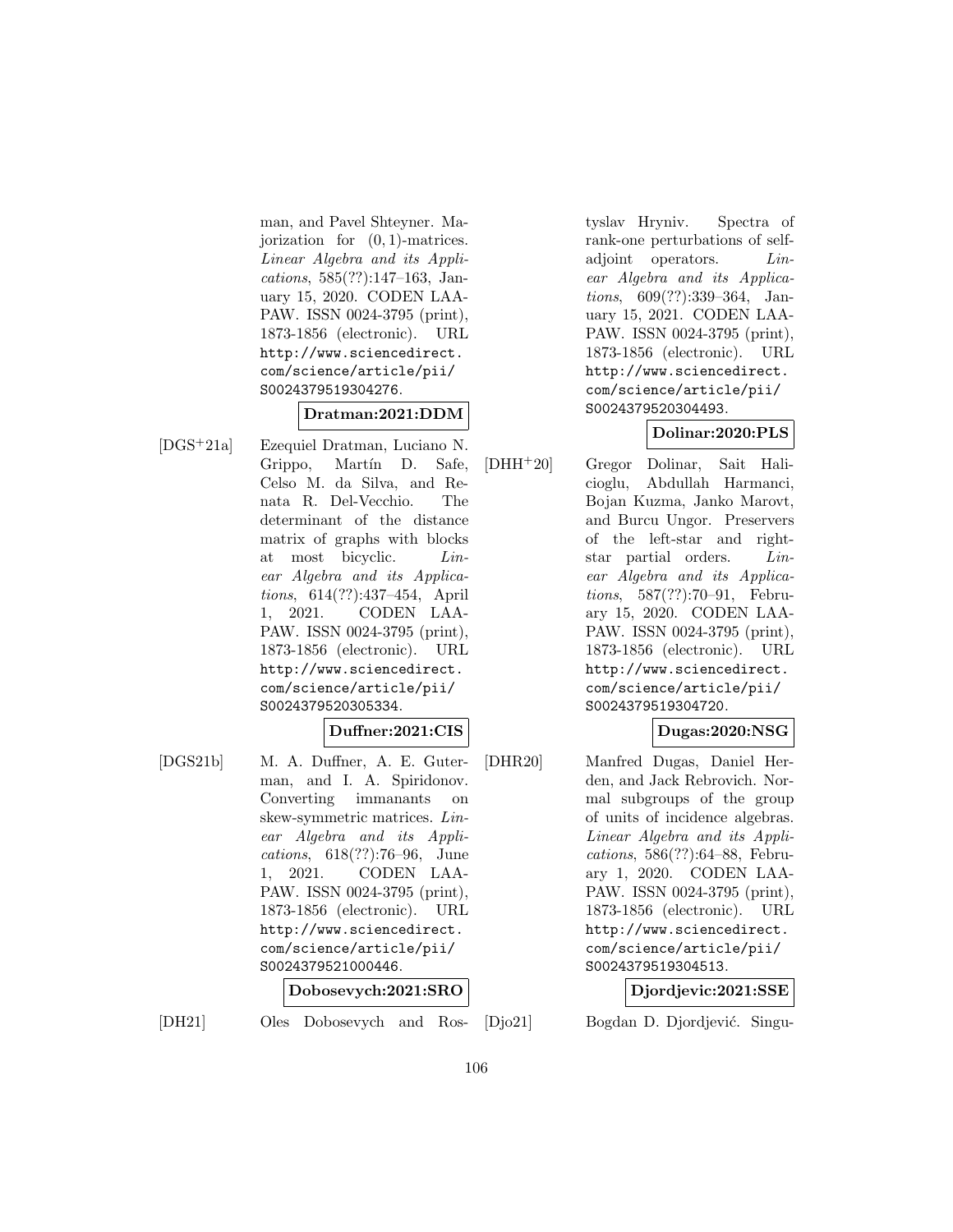lar Sylvester equation in Banach spaces and its applications: Fredholm theory approach. Linear Algebra and its Applications, 622(??):189–214, August 1, 2021. CODEN LAA-PAW. ISSN 0024-3795 (print), 1873-1856 (electronic). URL http://www.sciencedirect. com/science/article/pii/ S0024379521001452.

# **Duff:2021:NCN**

[DK21] Igor Pontes Duff and Patrick Kürschner. Numerical computation and new output bounds for time-limited balanced truncation of discrete-time systems. Linear Algebra and its Applications, 623(??):367–397, August 15, 2021. CODEN LAA-PAW. ISSN 0024-3795 (print), 1873-1856 (electronic). URL http://www.sciencedirect. com/science/article/pii/ S0024379520304511.

# **Desai:2022:SEG**

[DKL<sup>+</sup>22] Dheer Noal Desai, Liying Kang, Yongtao Li, Zhenyu Ni, Michael Tait, and Jing Wang. Spectral extremal graphs for intersecting cliques. Linear Algebra and its Applications, 644(??):234–258, July 1, 2022. CODEN LAA-PAW. ISSN 0024-3795 (print), 1873-1856 (electronic). URL http://www.sciencedirect. com/science/article/pii/ S0024379522001161.

**Dopico:2021:P**

[DKM<sup>+</sup>21] Froilán Dopico, Daniel Kress-

ner, Nicola Mastronardi, Volker Mehrmann, and Raf Vandebril. Preface. Linear Algebra and its Applications, 623(??):1–13, August 15, 2021. CODEN LAA-PAW. ISSN 0024-3795 (print), 1873-1856 (electronic). URL http://www.sciencedirect. com/science/article/pii/ S0024379521000239.

# **Donato:2022:SIH**

[DL22] Joseph S. Donato and Howard W. Levinson. Structured iterative hard thresholding with on- and off-grid applications. Linear Algebra and its Applications, 638(??):46–79, April 1, 2022. CODEN LAA-PAW. ISSN 0024-3795 (print), 1873-1856 (electronic). URL http://www.sciencedirect. com/science/article/pii/ S002437952100450X.

# **delaCruz:2020:SSH**

[dlCP20] Ralph John de la Cruz and Agnes T. Paras. The sums of symplectic, Hamiltonian, and skew-Hamiltonian matrices. Linear Algebra and its Applications, 603(??):84–90, October 15, 2020. CODEN LAA-PAW. ISSN 0024-3795 (print), 1873-1856 (electronic). URL http://www.sciencedirect. com/science/article/pii/ S0024379520302809.

# **delaCruz:2021:SFP**

[dlCS21] Ralph John de la Cruz and Philip Saltenberger. Simple forms for perplectic and sym-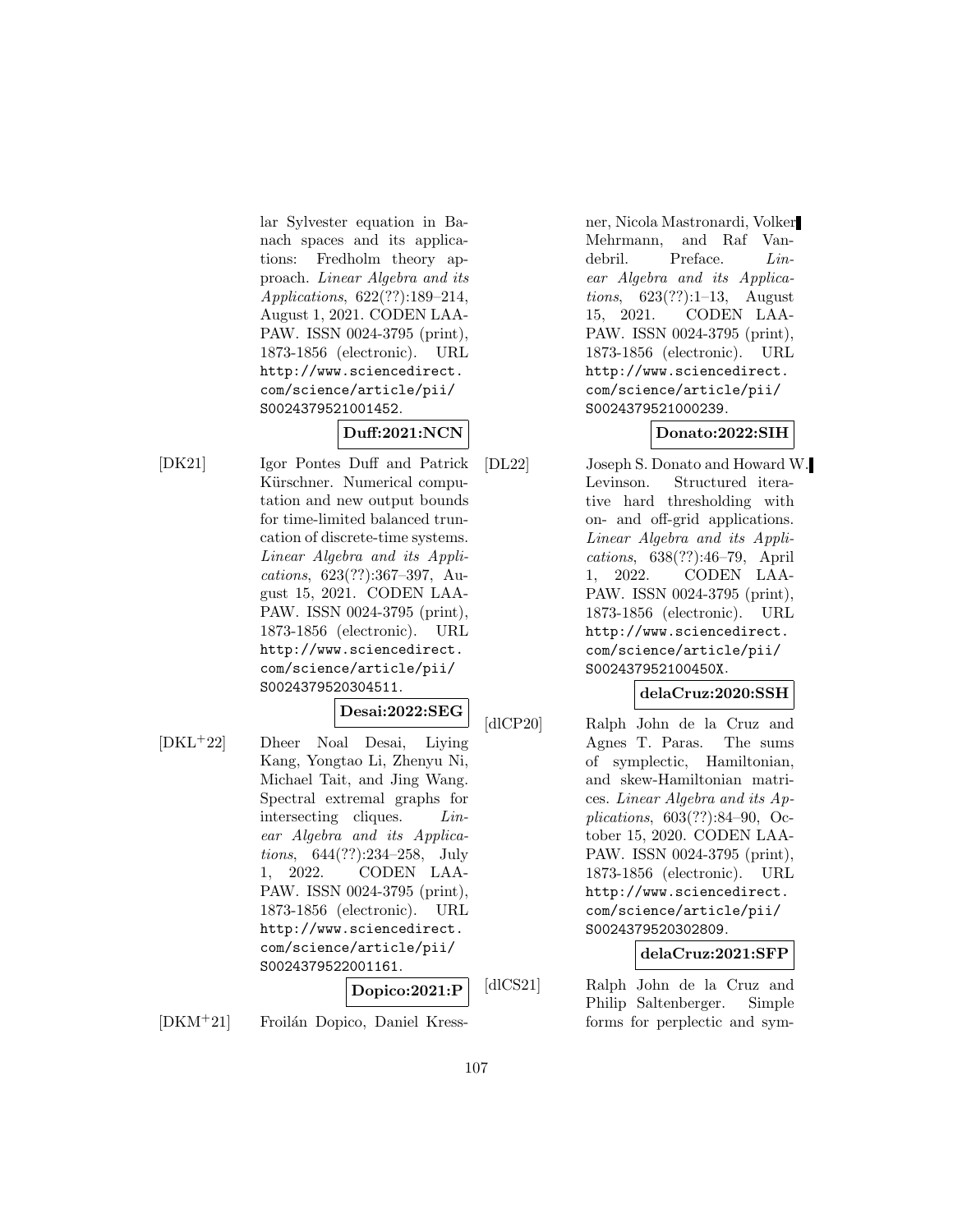plectic normal matrices. Linear Algebra and its Applications, 620(??):201–227, July 1, 2021. CODEN LAA-PAW. ISSN 0024-3795 (print), 1873-1856 (electronic). URL http://www.sciencedirect. com/science/article/pii/ S0024379521001002.

# **Ding:2020:NUI**

[DLL20] Wenxuan Ding, Chi-Kwong Li, and Yuqiao Li. A note on unitarily invariant matrix norms. Linear Algebra and its Applications, 607(??):341–346, December 15, 2020. CODEN LAA-PAW. ISSN 0024-3795 (print), 1873-1856 (electronic). URL http://www.sciencedirect. com/science/article/pii/ S0024379520304328.

#### **deLima:2020:IGM**

[dLMO20] L. S. de Lima, A. Mohammadian, and C. S. Oliveira. On integral graphs with at most two vertices of degree larger than two. Linear Algebra and its Applications, 584(??):164–184, January 1, 2020. CODEN LAA-PAW. ISSN 0024-3795 (print), 1873-1856 (electronic). URL http://www.sciencedirect. com/science/article/pii/

# **delaPena:2021:MCT**

[dlPG21] José Antonio de la Peña and Jesús Arturo Jiménez González. Momenta of Coxeter transformations. Linear Algebra and its Applications,

S0024379519304021.

625(??):171–195, September 15, 2021. CODEN LAA-PAW. ISSN 0024-3795 (print), 1873-1856 (electronic). URL http://www.sciencedirect. com/science/article/pii/ S0024379521002056.

# **Dinh:2021:BWD**

[DLVV21] Trung Hoa Dinh, Cong Trinh Le, Bich Khue Vo, and Trung Dung Vuong. The  $\alpha$ –z-Bures Wasserstein divergence. Linear Algebra and its Applications, 624 (??):267–280, September 1, 2021. CODEN LAAPAW. ISSN 0024-3795 (print), 1873- 1856 (electronic). URL http://www.sciencedirect. com/science/article/pii/ S0024379521001646.

# **Dopico:2020:LLR**

[DMQD20] Froilán M. Dopico, Silvia Marcaida, María C. Quintana, and Paul Van Dooren. Local linearizations of rational matrices with application to rational approximations of nonlinear eigenvalue problems. Linear Algebra and its Applications, 604(??):441–475, November 1, 2020. CODEN LAA-PAW. ISSN 0024-3795 (print), 1873-1856 (electronic). URL http://www.sciencedirect. com/science/article/pii/ S002437952030327X.

# **Dellacherie:2020:IMN**

[DMS20] Claude Dellacherie, Servet Martínez, and Jaime San Martín. Inverse  $M$ -matrix,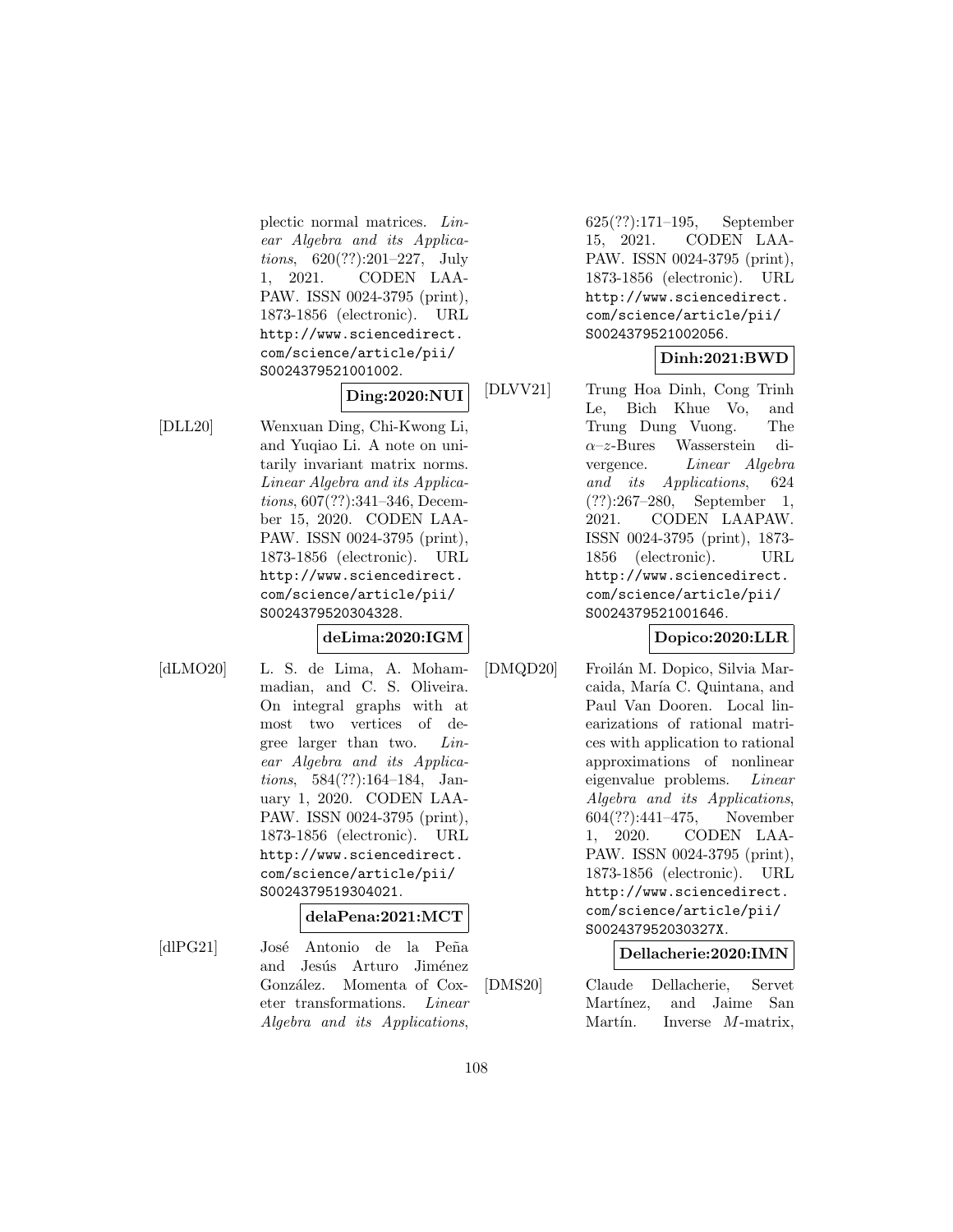a new characterization. Linear Algebra and its Applications, 595(??):182–191, June 15, 2020. CODEN LAA-PAW. ISSN 0024-3795 (print), 1873-1856 (electronic). URL http://www.sciencedirect. com/science/article/pii/ S0024379520300963.

#### **Dopico:2020:RPT**

[DN20] Froilán M. Dopico and Vanni Noferini. Root polynomials and their role in the theory of matrix polynomials. Linear Algebra and its Applications, 584(??):37–78, January 1, 2020. CODEN LAA-PAW. ISSN 0024-3795 (print), 1873-1856 (electronic). URL http://www.sciencedirect. com/science/article/pii/ S0024379519303891.

#### **DeVille:2021:CTF**

- 
- [DN21] Lee DeVille and Eddie Nijholt. Circulant type formulas for the eigenvalues of linear network maps. Linear Algebra and its Applications, 610(??):379–439, February 1, 2021. CODEN LAA-PAW. ISSN 0024-3795 (print), 1873-1856 (electronic). URL http://www.sciencedirect. com/science/article/pii/ S0024379520304456.

### **Datta:2022:PCM**

[DO22] Somantika Datta and Jesse Oldroyd. Properties of certain multi-angle tight frames in  $R^d$ . Linear Algebra and its Applications, 650(??):75–91, October 1, 2022. CODEN LAA-PAW. ISSN 0024-3795 (print), 1873-1856 (electronic). URL http://www.sciencedirect. com/science/article/pii/ S0024379522002154.

### **Dominici:2020:PSE**

[Dom20] Diego Dominici. Power series expansion of a Hankel determinant. Linear Algebra and its Applications, 601(??):17–54, September 15, 2020. CODEN LAAPAW. ISSN 0024-3795 (print), 1873- 1856 (electronic). URL http://www.sciencedirect. com/science/article/pii/ S0024379520302020.

### **Diniz:2021:NGM**

[DP21] Diogo Diniz and Daniel Pellegrino. On the number of gradings on matrix algebras. Linear Algebra and its Applications, 624(??):14–26, September 1, 2021. CODEN LAA-PAW. ISSN 0024-3795 (print), 1873-1856 (electronic). URL http://www.sciencedirect. com/science/article/pii/ S0024379521001622.

# **Diaz:2020:MSR**

[DPR20] Roberto C. Díaz, Germain Pastén, and Oscar Rojo. On the minimal  $\mathcal{D}_{\alpha}$ -spectral radius of graphs subject to fixed connectivity. *Lin*ear Algebra and its Applications, 584(??):353–370, January 1, 2020. CODEN LAA-PAW. ISSN 0024-3795 (print), 1873-1856 (electronic). URL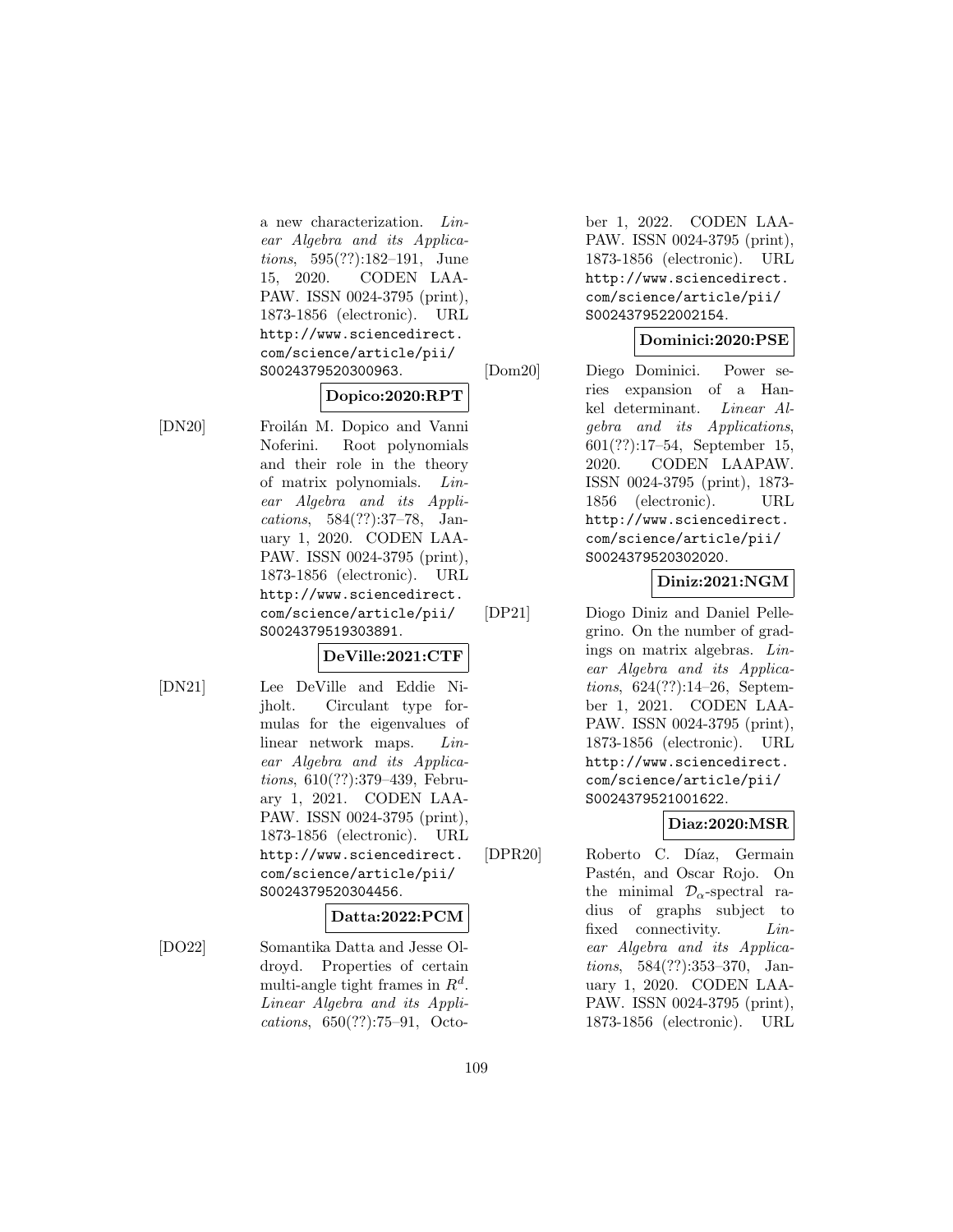http://www.sciencedirect. com/science/article/pii/ S0024379519304161.

# **DeFord:2020:SFR**

[DR20] Daryl DeFord and Daniel N. Rockmore. On the spectrum of finite, rooted homogeneous trees. Linear Algebra and its Applications, 598(??):165–185, August 1, 2020. CODEN LAA-PAW. ISSN 0024-3795 (print), 1873-1856 (electronic). URL http://www.sciencedirect. com/science/article/pii/ S0024379520301750.

### **Draisma:2022:ICP**

[Dra22] Jan Draisma. The irreducible control property in matrix groups. Linear Algebra and its Applications, 634(??):15–29, February 1, 2022. CODEN LAAPAW. ISSN 0024-3795 (print), 1873- 1856 (electronic). URL http://www.sciencedirect. com/science/article/pii/ S0024379521003852.

#### **Dodig:2020:CPC**

[DS20] Marija Dodig and Marko Stosić. Combinatorics of polynomial chains. Linear Algebra and its Applications, 589(??):130–157, March 15, 2020. CODEN LAA-PAW. ISSN 0024-3795 (print), 1873-1856 (electronic). URL http://www.sciencedirect. com/science/article/pii/ S0024379519305427.

### **Damnjanovic:2022:CNG**

[DS22] Ivan Damnjanović and Dragan Stevanović. On circulant nut graphs. Linear Algebra and its Applications, 633(??):127–151, January 15, 2022. CODEN LAA-PAW. ISSN 0024-3795 (print), 1873-1856 (electronic). URL http://www.sciencedirect. com/science/article/pii/ S0024379521003712.

### **Pazzis:2020:SAR**

[dSP20a] Clément de Seguins Pazzis. The space of all p-th roots of a nilpotent complex matrix is path-connected. Linear Algebra and its Applications, 596(??):106–116, July 1, 2020. CODEN LAA-PAW. ISSN 0024-3795 (print), 1873-1856 (electronic). URL http://www.sciencedirect. com/science/article/pii/ S0024379520301002.

### **Pazzis:2020:SGP**

[dSP20b] Clément de Seguins Pazzis. The structured Gerstenhaber problem (III). Linear Algebra and its Applications, 601(??):134–169, September 15, 2020. CODEN LAA-PAW. ISSN 0024-3795 (print), 1873-1856 (electronic). URL http://www.sciencedirect. com/science/article/pii/ S0024379520302159.

**Duan:2021:BSR**

[DW21] Cunxiang Duan and Ligong Wang. Bounds on the spectral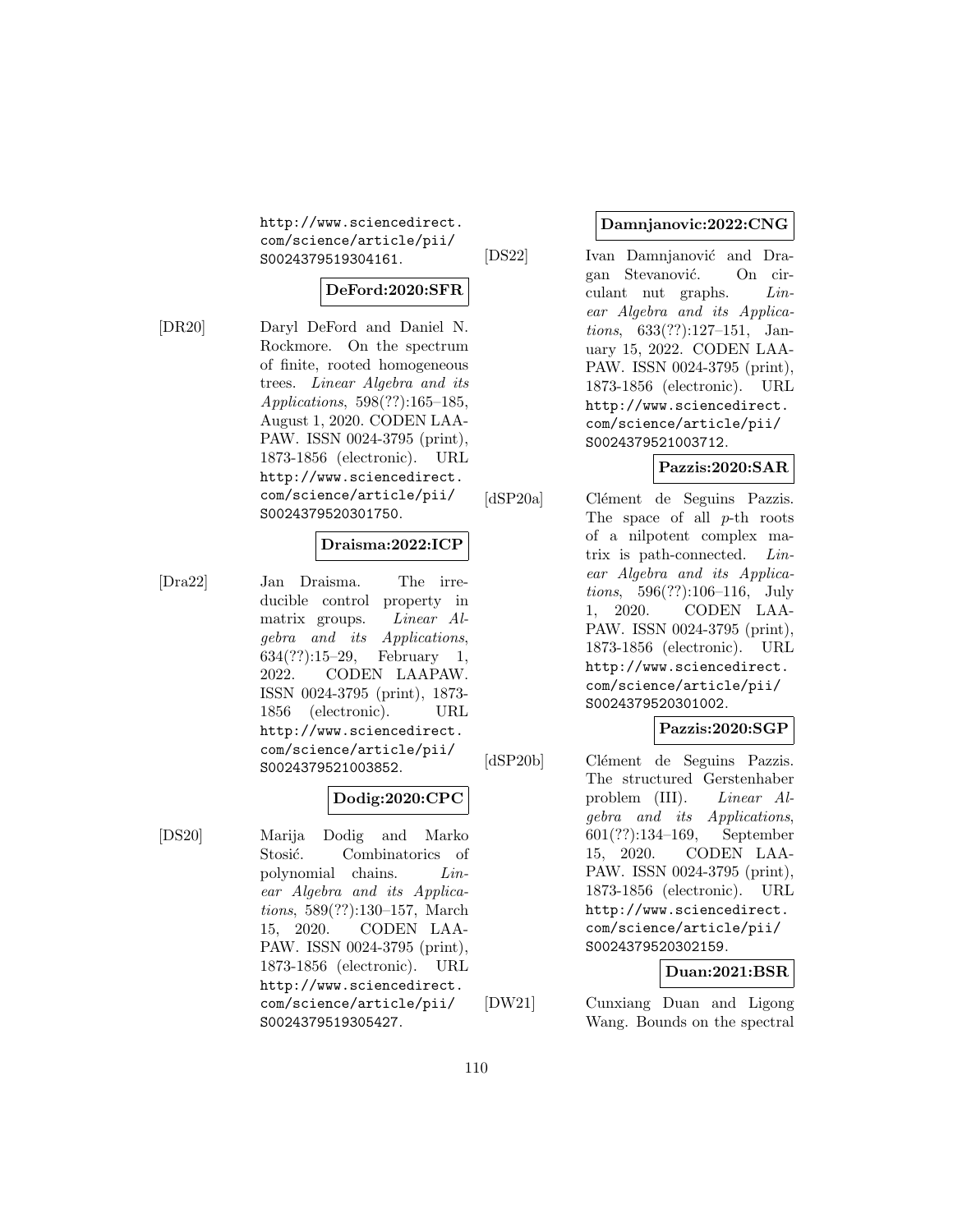radius of general hypergraphs in terms of clique number. Linear Algebra and its Applications, 610(??):120–134, February 1, 2021. CODEN LAA-PAW. ISSN 0024-3795 (print), 1873-1856 (electronic). URL http://www.sciencedirect. com/science/article/pii/ S0024379520304675.

# **Deng:2020:BSR**

[DYB20] Chunli Deng, Hongmei Yao, and Changjiang Bu. The bounds on spectral radius of nonnegative tensors via general product of tensors. Linear Algebra and its Applications, 602(??):206–215, October 1, 2020. CODEN LAA-PAW. ISSN 0024-3795 (print), 1873-1856 (electronic). URL http://www.sciencedirect. com/science/article/pii/ S0024379520302573.

# **Deng:2022:GAT**

[DZCY22] Weina Deng, Xianzhong Zhao, Yanliang Cheng, and Baomin Yu. On the groups associated with a tropical  $n \times n$ matrix. Linear Algebra and its Applications,  $639(??):1-17$ , April 15, 2022. CODEN LAA-PAW. ISSN 0024-3795 (print), 1873-1856 (electronic). URL http://www.sciencedirect. com/science/article/pii/ S0024379521004626.

### **El-Azhar:2021:IMP**

[EAHS21] Hamza El-Azhar, Ayoub Harrat, and Jan Stochel. Idempotents and moment problem for discrete measure. Linear Algebra and its Applications, 628(??):202–227, November 1, 2021. CODEN LAA-PAW. ISSN 0024-3795 (print), 1873-1856 (electronic). URL http://www.sciencedirect. com/science/article/pii/ S0024379521002767.

### **Esmailian:2020:MOG**

[EG20] Hossein Esmailian and Ebrahim Ghorbani. Maximum order of graphs with a given corank. Linear Algebra and its Applications, 588(??):122–133, March 1, 2020. CODEN LAA-PAW. ISSN 0024-3795 (print), 1873-1856 (electronic). URL http://www.sciencedirect. com/science/article/pii/ S0024379519304975.

### **Epperly:2021:MRC**

[EGC21] Ethan N. Epperly, Nithin Govindarajan, and Shivkumar Chandrasekaran. Minimal rank completions for overlapping blocks. Linear Algebra and its Applications, 627(??):185–198, October 15, 2021. CODEN LAA-PAW. ISSN 0024-3795 (print), 1873-1856 (electronic). URL http://www.sciencedirect. com/science/article/pii/ S0024379521002469.

**Ekstrom:2021:EET**

[EGJP21] Sven-Erik Ekström, Carlo Garoni, Adam Jozefiak, and Jesse Perla. Eigenvalues and eigenvectors of tau matrices with applications to Markov pro-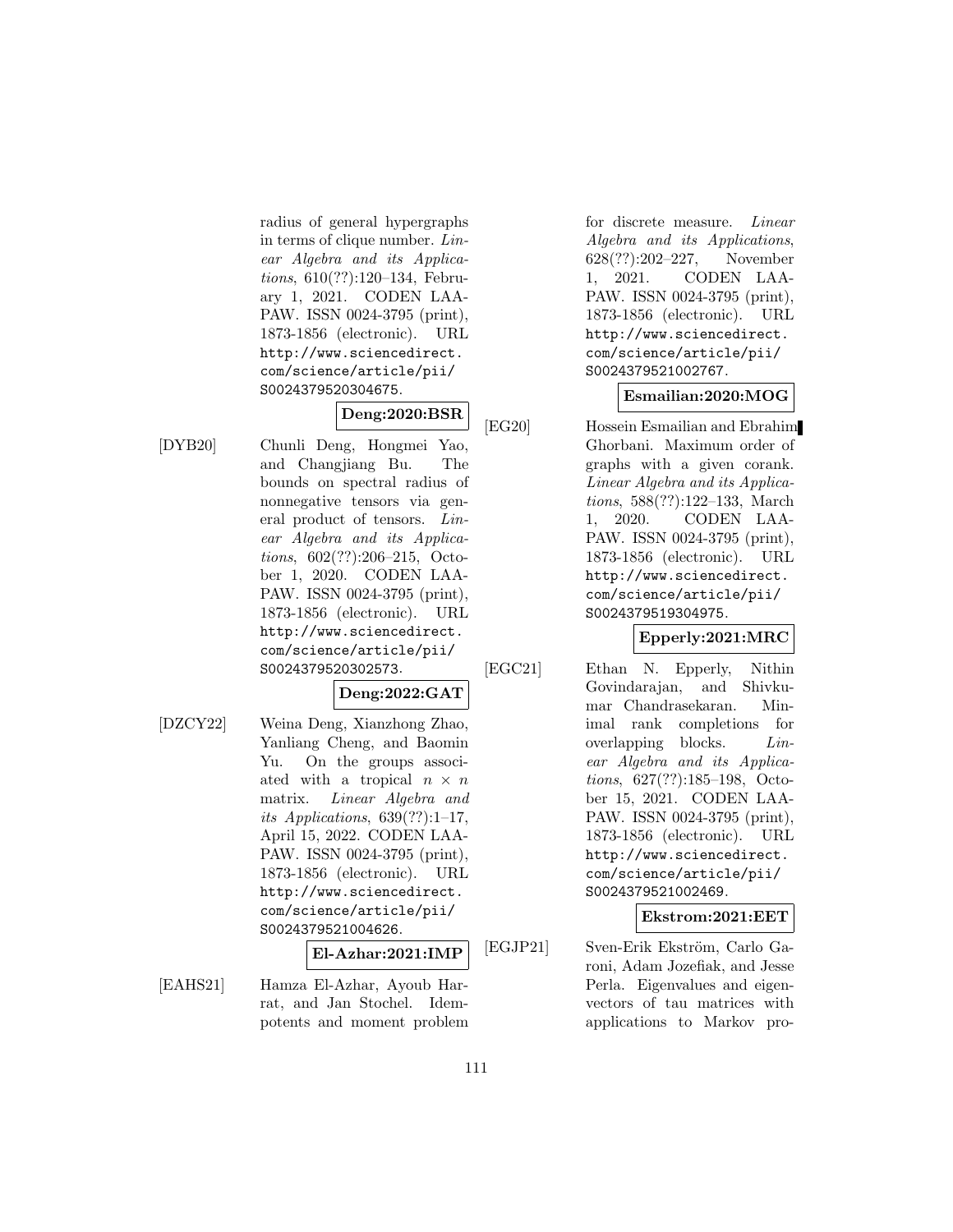cesses and economics. Linear Algebra and its Applications, 627(??):41–71, October 15, 2021. CODEN LAA-PAW. ISSN 0024-3795 (print), 1873-1856 (electronic). URL http://www.sciencedirect. com/science/article/pii/ S0024379521002408.

### **Erdmann:2021:CTM**

[EGL21] Karin Erdmann, Sira Gratz, and Lisa Lamberti. Cluster tilting modules for mesh algebras. Linear Algebra and its Applications, 630 (??):112–157, December 1, 2021. CODEN LAAPAW. ISSN 0024-3795 (print), 1873- 1856 (electronic). URL http://www.sciencedirect. com/science/article/pii/ S002437952100286X.

#### **Evans:2020:NCS**

[EGV20] Ron Evans, John Greene, and

Mark Van Veen. Nullities for a class of skew-symmetric Toeplitz band matrices. Linear Algebra and its Applications, 593(??):276–304, May 15, 2020. CODEN LAA-PAW. ISSN 0024-3795 (print), 1873-1856 (electronic). URL http://www.sciencedirect. com/science/article/pii/ S0024379520300756.

#### **Esteban:2022:NPM**

[EHS22] Guillermo Esteban, Clemens Huemer, and Rodrigo I. Silveira. New production matrices for geometric graphs. Linear Algebra and its Applica-

tions, 633(??):244–280, January 15, 2022. CODEN LAA-PAW. ISSN 0024-3795 (print), 1873-1856 (electronic). URL http://www.sciencedirect. com/science/article/pii/ S0024379521003785.

### **Exner:2020:CSW**

[EJJL20] G. R. Exner, J. Y. Jin, I. B. Jung, and J. E. Lee. On mcomplex symmetric weighted shift operators on  $C^n$ . Linear Algebra and its Applications, 603(??):130–153, October 15, 2020. CODEN LAA-PAW. ISSN 0024-3795 (print), 1873-1856 (electronic). URL http://www.sciencedirect. com/science/article/pii/ S0024379520302688.

# **Evans:2020:CPR**

[EL20] Luke Evans and Chun-Kit Lai. Conjugate phase retrieval on CM by real vectors. *Lin*ear Algebra and its Applications, 587(??):45–69, February 15, 2020. CODEN LAA-PAW. ISSN 0024-3795 (print), 1873-1856 (electronic). URL http://www.sciencedirect. com/science/article/pii/ S0024379519304707.

### **Elduque:2022:NGG**

[Eld22] Alberto Elduque. Non-group gradings on simple Lie algebras. Linear Algebra and its Applications, 640(??):149–161, May 1, 2022. CODEN LAA-PAW. ISSN 0024-3795 (print), 1873-1856 (electronic). URL http://www.sciencedirect.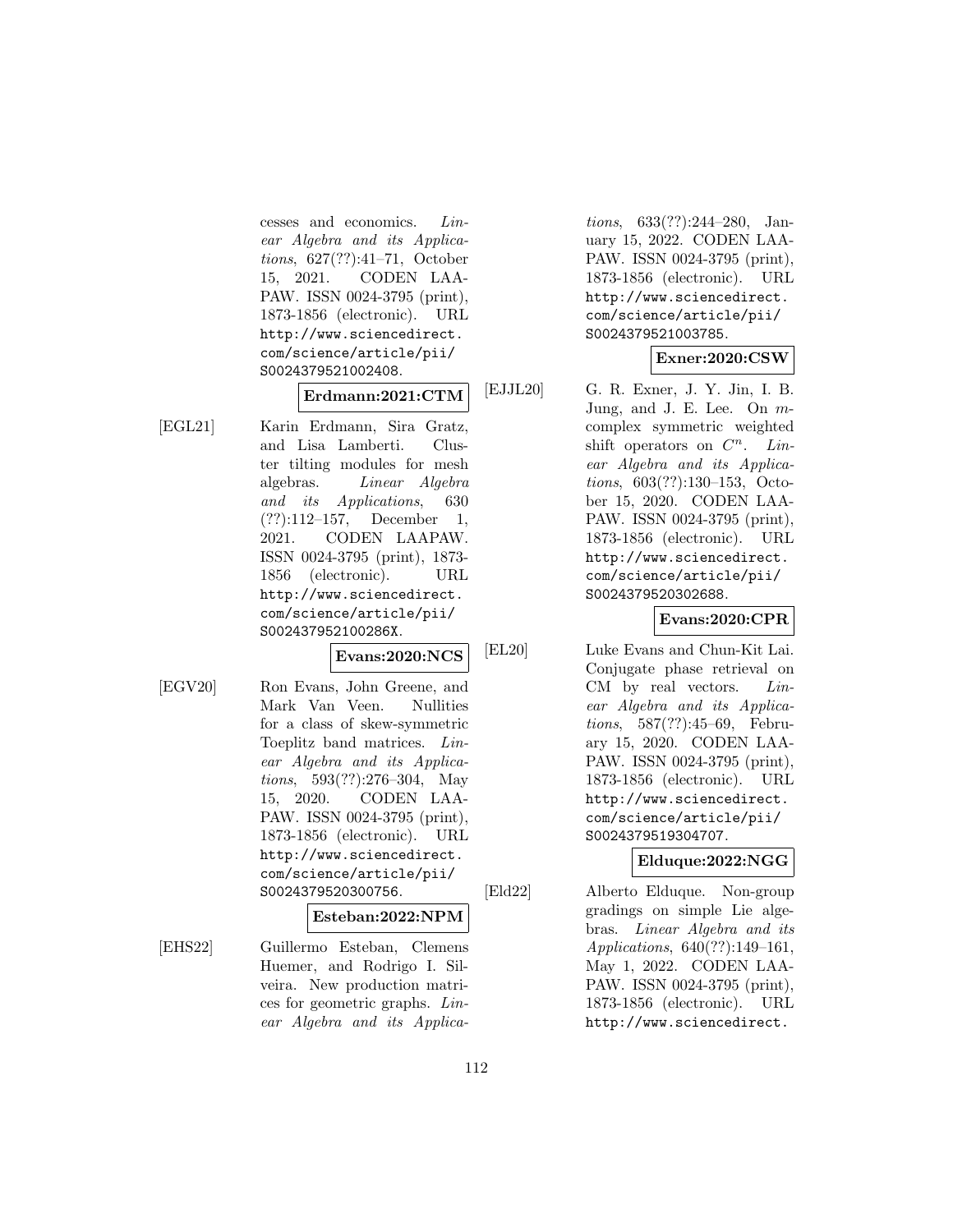com/science/article/pii/ S0024379522000222.

# **Evert:2022:CCO**

 $[EM\text{\r{S}}V22]$  Eric Evert, Scott McCullough, Tea Strekelj, and Anna Vershynina. Convexity of a certain operator trace functional. Linear Algebra and its Applications, 643(??):218–234, June 15, 2022. CODEN LAA-PAW. ISSN 0024-3795 (print), 1873-1856 (electronic). URL http://www.sciencedirect. com/science/article/pii/ S0024379522000830.

# **Eisenmann:2022:STP**

[EN22] Henrik Eisenmann and Yuji Nakatsukasa. Solving twoparameter eigenvalue problems using an alternating method. Linear Algebra and its Applications, 643(??):137–160, June 15, 2022. CODEN LAA-PAW. ISSN 0024-3795 (print), 1873-1856 (electronic). URL http://www.sciencedirect. com/science/article/pii/ S002437952200074X.

# **Erey:2021:MDS**

[Ere21] Aysel Erey. Maximal distance spectral radius of 4 chromatic planar graphs. Linear Algebra and its Applications, 618(??):183–202, June 1, 2021. CODEN LAA-PAW. ISSN 0024-3795 (print), 1873-1856 (electronic). URL http://www.sciencedirect. com/science/article/pii/ S0024379521000574.

### **Ellard:2020:FNL**

[ES20] Richard Ellard and Helena Smigoc. Families of Newtonlike inequalities for sets of selfconjugate complex numbers. Linear Algebra and its Applications, 597(??):46–68, July 15, 2020. CODEN LAA-PAW. ISSN 0024-3795 (print), 1873-1856 (electronic). URL http://www.sciencedirect. com/science/article/pii/ S0024379520301427.

### **Estrada:2020:HRL**

[Est20] Ernesto Estrada. 'Hubsrepelling' Laplacian and related diffusion on graphs/ networks. Linear Algebra and its Applications, 596 (??):256–280, July 1, 2020. CODEN LAAPAW. ISSN 0024-3795 (print), 1873-1856 (electronic). URL http: //www.sciencedirect.com/ science/article/pii/S0024379520301336.

### **Erzan:2020:ECE**

[ET20] Ayse Erzan and Asli Tuncer. Explicit construction of the eigenvectors and eigenvalues of the graph Laplacian on the Cayley tree. Linear Algebra and its Applications, 586(??):111–129, February 1, 2020. CODEN LAA-PAW. ISSN 0024-3795 (print), 1873-1856 (electronic). URL http://www.sciencedirect. com/science/article/pii/ S002437951930463X.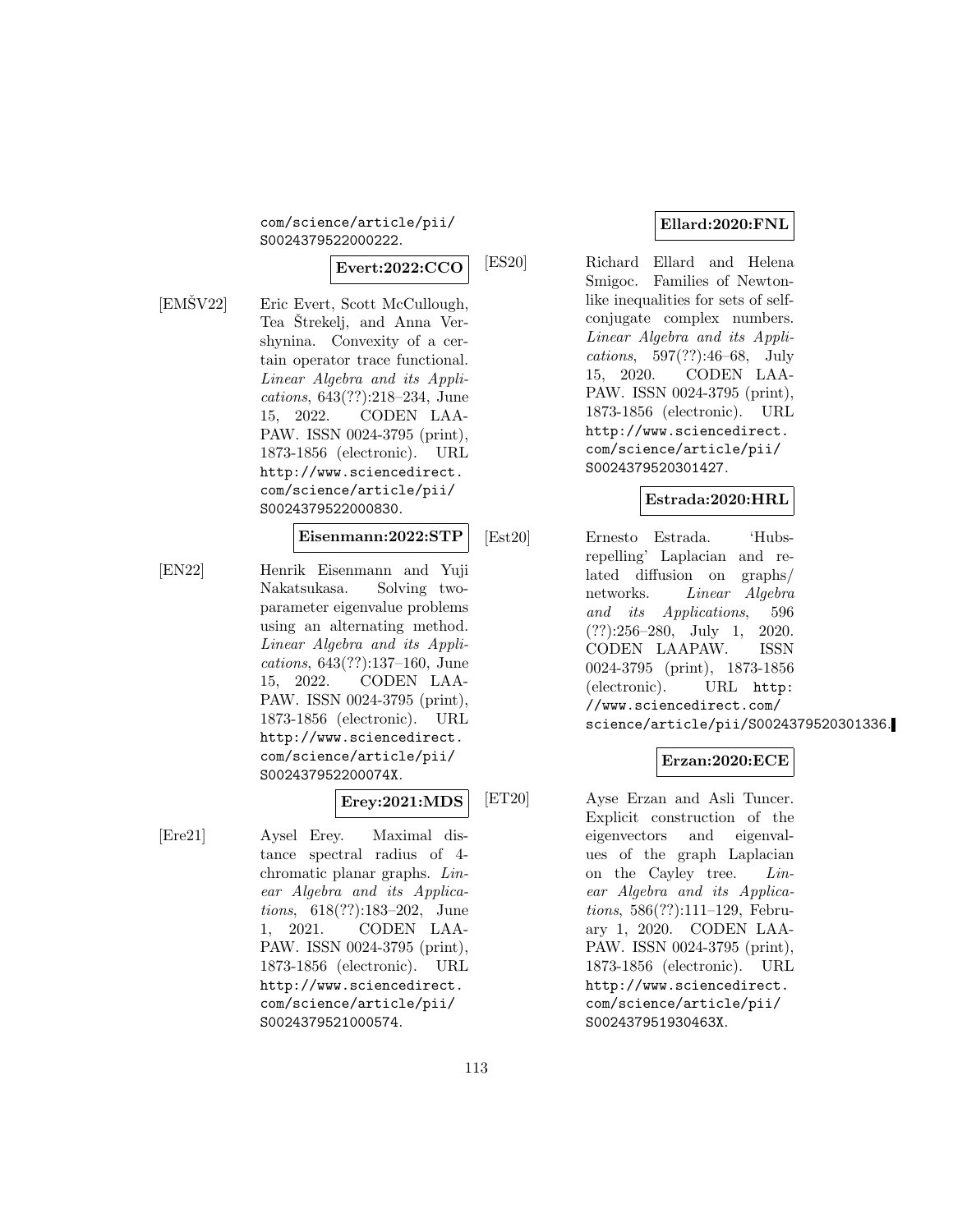### **Ellers:2020:GSG**

[EV20] Erich W. Ellers and Oliver Villa. Generation of the symplectic group by involutions. Linear Algebra and its Applications, 591(??):154–159, April 15, 2020. CODEN LAA-PAW. ISSN 0024-3795 (print), 1873-1856 (electronic). URL http://www.sciencedirect. com/science/article/pii/ S0024379520300070.

### **Franca:2021:MSG**

[FB21] Francisca Andrea Macedo França and André Ebling Brondani. On the main spectrum of generalized Bethe trees. Linear Algebra and its Applications, 628(??):56– 71, November 1, 2021. CO-DEN LAAPAW. ISSN 0024-3795 (print), 1873-1856 (electronic). URL http: //www.sciencedirect.com/ science/article/pii/S0024379521002597.

### **Fabila-Carrasco:2022:MNH**

[FCLP22] John Stewart Fabila-Carrasco, Fernando Lledó, and Olaf Post. Matching number, Hamiltonian graphs and magnetic Laplacian matrices. Linear Algebra and its Applications, 642(??):86–100, June 1, 2022. CODEN LAA-PAW. ISSN 0024-3795 (print), 1873-1856 (electronic). URL http://www.sciencedirect. com/science/article/pii/ S0024379522000490.

#### **Fernandes:2020:MMT**

[FdCP20] Rosário Fernandes, Henrique F. da Cruz, and Susana C. Palheira. Matrices in  $A(R, S)$  with minimum t-term ranks. Linear Algebra and its Applications, 586(??):239–261, February 1, 2020. CODEN LAA-PAW. ISSN 0024-3795 (print), 1873-1856 (electronic). URL http://www.sciencedirect. com/science/article/pii/ S0024379519304446.

#### **Fernandes:2020:CCB**

[FdCS20] Rosário Fernandes, Henrique F. da Cruz, and Domingos Salomão. On a conjecture concerning the Bruhat order. Linear Algebra and its Applications, 600(??):82–95, September 1, 2020. CODEN LAA-PAW. ISSN 0024-3795 (print), 1873-1856 (electronic). URL http://www.sciencedirect. com/science/article/pii/ S0024379520302032.

# **Feki:2020:TCO**

[Fek20] Kais Feki. On tuples of commuting operators in positive semidefinite inner product spaces. Linear Algebra and its Applications, 603 (??):313–328, October 15, 2020. CODEN LAAPAW. ISSN 0024-3795 (print), 1873- 1856 (electronic). URL http://www.sciencedirect. com/science/article/pii/ S0024379520303062.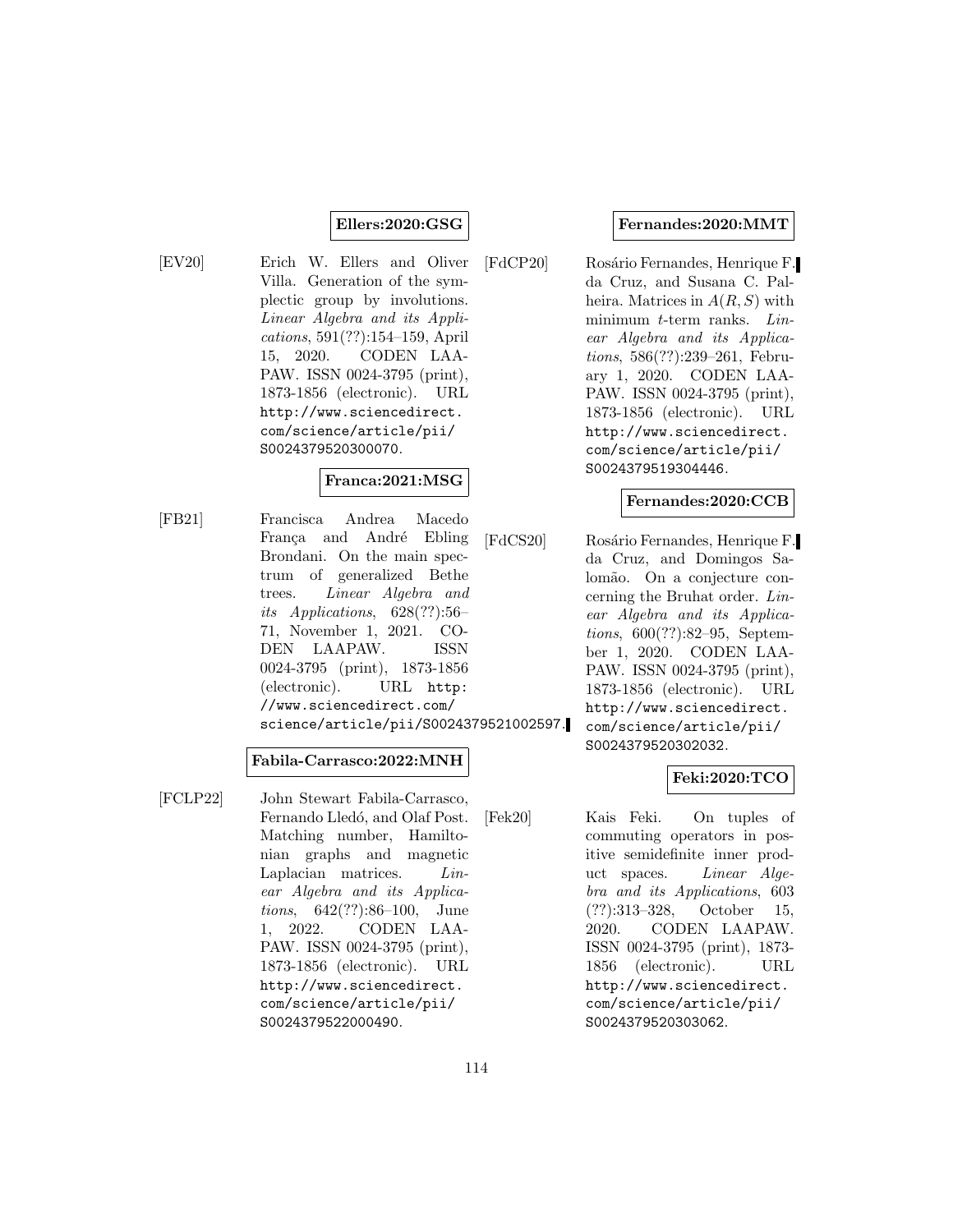### **Fuentes:2020:CBM**

[FG20] Edinson Fuentes and Luis E. Garza. CMV block matrices for symmetric matrix measures on the unit circle. Linear Algebra and its Applications, 587(??):314–333, February 15, 2020. CODEN LAA-PAW. ISSN 0024-3795 (print), 1873-1856 (electronic). URL http://www.sciencedirect. com/science/article/pii/ S0024379519304914.

#### **Fulman:2022:CLP**

[FG22] Jason Fulman and Robert Guralnick. Cohen Lenstra partitions and mutually annihilating matrices over a finite field. Linear Algebra and its Applications, 645(??):1–8, July 15, 2022. CODEN LAA-PAW. ISSN 0024-3795 (print), 1873-1856 (electronic). URL http://www.sciencedirect. com/science/article/pii/ S0024379522001008.

#### **Fidelis:2020:GIB**

[FGDY20] Claudemir Fidelis, Dimas José Gonçalves, Diogo Diniz, and Felipe Yukihide Yasumura. Graded involutions on blocktriangular matrix algebras. Linear Algebra and its Applications, 585(??):24–44, January 15, 2020. CODEN LAA-PAW. ISSN 0024-3795 (print), 1873-1856 (electronic). URL http://www.sciencedirect. com/science/article/pii/ S0024379519304124.

### **Fazzi:2021:GSA**

[FGM21] Antonio Fazzi, Nicola Guglielmi, and Ivan Markovsky. A gradient system approach for Hankel structured low-rank approximation. Linear Algebra and its Applications, 623(??):236–257, August 15, 2021. CODEN LAAPAW. ISSN 0024-3795 (print), 1873- 1856 (electronic). URL http://www.sciencedirect. com/science/article/pii/ S0024379520305413.

### **Fallat:2022:BLS**

[FHLS22] Shaun M. Fallat, H. Tracy Hall, Jephian C. H. Lin, and Bryan L. Shader. The bifurcation lemma for strong properties in the inverse eigenvalue problem of a graph. Linear Algebra and its Applications, 648(??):70–87, September 1, 2022. CODEN LAA-PAW. ISSN 0024-3795 (print), 1873-1856 (electronic). URL http://www.sciencedirect. com/science/article/pii/ S0024379522001604.

#### **Farenick:2021:COE**

[FHMP21] Douglas Farenick, Farrah Huntinghawk, Adili Masanika, and Sarah Plosker. Complete order equivalence of spin unitaries. Linear Algebra and its Applications, 610(??):1–28, February 1, 2021. CODEN LAAPAW. ISSN 0024-3795 (print), 1873- 1856 (electronic). URL http://www.sciencedirect.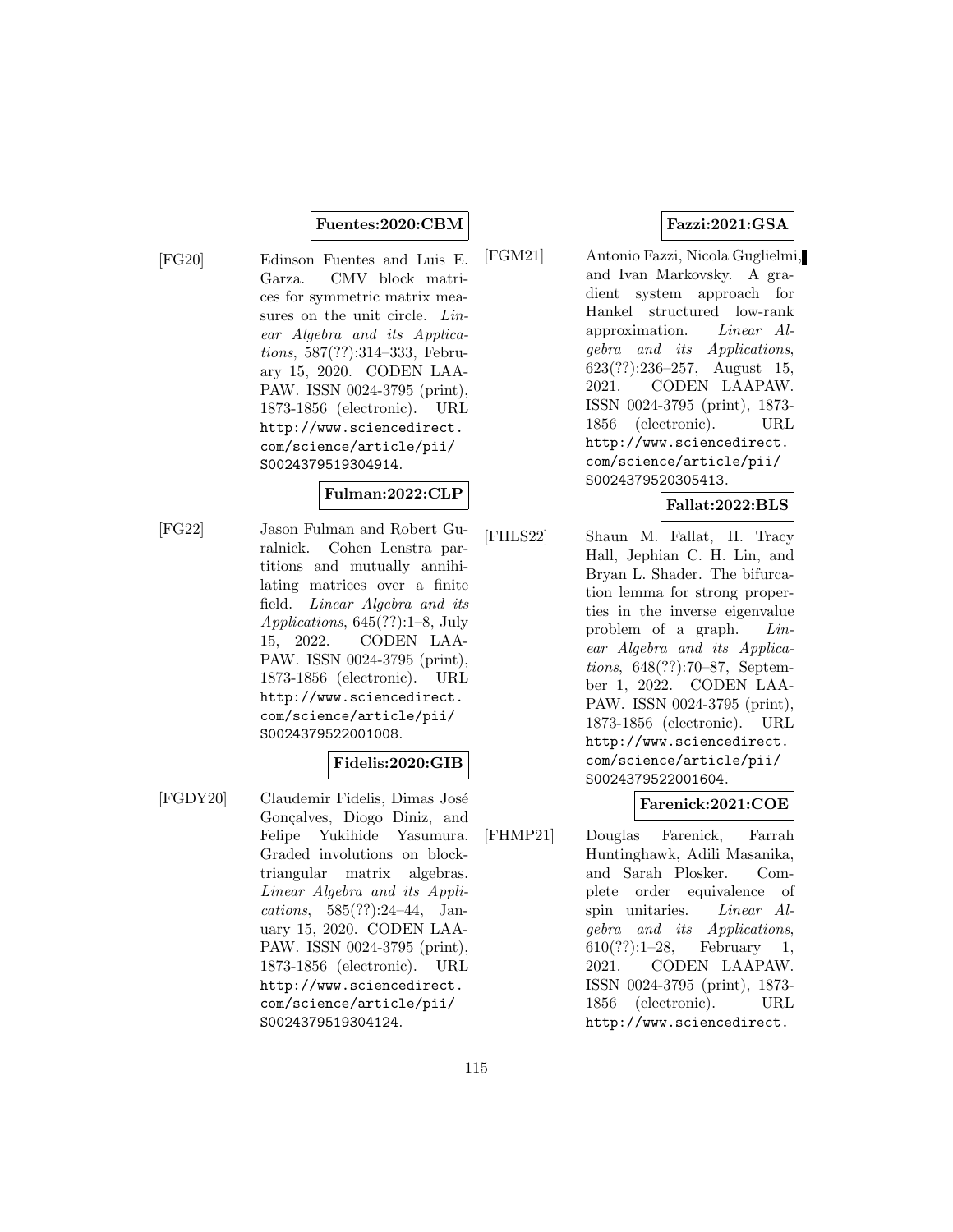### com/science/article/pii/ S0024379520304559.

### **Farenick:2022:CCO**

[FHMP22] Douglas Farenick, Farrah Huntinghawk, Adili Masanika, and Sarah Plosker. Corrigendum to "Complete order equivalence of spin unitaries" [Linear Algebra Appl. **610** (2021) 1–28]. Linear Algebra and its Applications, 635(??):201–202, February 15, 2022. CODEN LAA-PAW. ISSN 0024-3795 (print), 1873-1856 (electronic). URL http://www.sciencedirect. com/science/article/pii/ S0024379521004298.

**Fidelis:2022:GIT**

[Fid22] Claudemir Fidelis. Graded identities of  $M_n(E)$  and their generalizations over infinite fields. Linear Algebra and its Applications, 643(??):258–280, June 15, 2022. CODEN LAA-PAW. ISSN 0024-3795 (print), 1873-1856 (electronic). URL http://www.sciencedirect. com/science/article/pii/

S0024379522000787.

### **Fikioris:2020:EBK**

[Fik20] George Fikioris. Eigenvalue bifurcations in Kac–Murdock– Szegő matrices with a complex parameter. Linear Algebra and its Applications, 607(??):118–150, December 15, 2020. CODEN LAA-PAW. ISSN 0024-3795 (print), 1873-1856 (electronic). URL http://www.sciencedirect.

com/science/article/pii/ S0024379520303797.

### **Fiol:2020:NCP**

[Fio20] M. A. Fiol. A new class of polynomials from the spectrum of a graph, and its application to bound the kindependence number. Linear Algebra and its Applications, 605(??):1–20, November 15, 2020. CODEN LAA-PAW. ISSN 0024-3795 (print), 1873-1856 (electronic). URL http://www.sciencedirect. com/science/article/pii/ S0024379520303323.

### **Faust:2021:NSV**

[FISW21] Theodore Faust, Mark Iwen, Rayan Saab, and Rongrong Wang. On the  $\ell^{\infty}$ -norms of the singular vectors of arbitrary powers of a difference matrix with applications to sigma–delta quantization. Linear Algebra and its Applications, 626(??):79–151, October 1, 2021. CODEN LAA-PAW. ISSN 0024-3795 (print), 1873-1856 (electronic). URL http://www.sciencedirect. com/science/article/pii/ S0024379521002238.

### **Fallat:2017:TPS**

[FJS17] Shaun Fallat, Charles R. Johnson, and Alan D. Sokal. Total positivity of sums, Hadamard products and Hadamard powers: Results and counterexamples. Linear Algebra and its Applications, 520(??):242–259, May 1, 2017. CODEN LAA-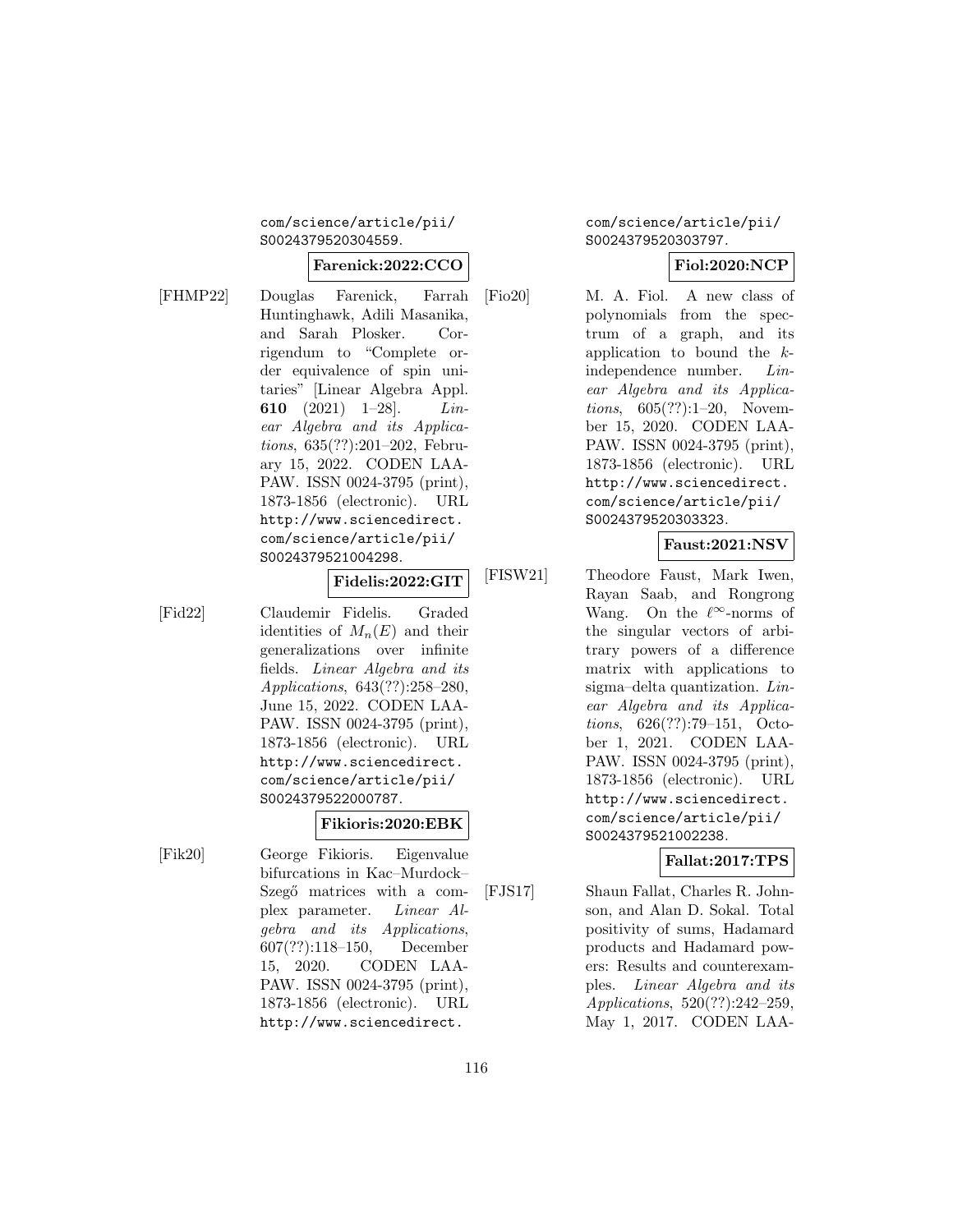PAW. ISSN 0024-3795 (print), 1873-1856 (electronic). URL http://www.sciencedirect. com/science/article/pii/ S0024379517300411. See corrigendum [FJS21].

### **Fallat:2021:CTP**

[FJS21] Shaun Fallat, Charles R. Johnson, and Alan D. Sokal. Corrigendum to "Total positivity of sums, Hadamard products and Hadamard powers: Results and counterexamples" [Linear Algebra Appl. **520** (2017) 242– 259]. Linear Algebra and its Applications, 613(??):393–396, March 15, 2021. CODEN LAA-PAW. ISSN 0024-3795 (print), 1873-1856 (electronic). URL http://www.sciencedirect. com/science/article/pii/ S0024379520305863. See [FJS17].

# **Fukshansky:2021:GNO**

[FK21] Lenny Fukshansky and David Kogan. On the geometry of nearly orthogonal lattices. *Linear Algebra* and its Applications, 629 (??):112–137, November 15, 2021. CODEN LAAPAW. ISSN 0024-3795 (print), 1873- 1856 (electronic). URL http://www.sciencedirect. com/science/article/pii/ S0024379521002809.

# **Flores:2021:HCR**

[FKK21a] Ramón Flores, Delaram Kahrobae**H**KM22] and Thomas Koberda. Hamiltonicity via cohomology of

right-angled Artin groups. Linear Algebra and its Applications, 631(??):94–110, December 15, 2021. CODEN LAA-PAW. ISSN 0024-3795 (print), 1873-1856 (electronic). URL http://www.sciencedirect. com/science/article/pii/ S0024379521003165.

### **Futorny:2021:PTM**

[FKK<sup>+</sup>21b] Vyacheslav Futorny, Tetiana Klymchuk, Olena Klymenko, Vladimir V. Sergeichuk, and Nadiya Shvai. Perturbation theory of matrix pencils through miniversal deformations. Linear Algebra and its Applications, 614(??):455–499, April 1, 2021. CODEN LAA-PAW. ISSN 0024-3795 (print), 1873-1856 (electronic). URL http://www.sciencedirect. com/science/article/pii/ S0024379520305620.

### **Fritzsche:2020:SAM**

[FKM20] Bernd Fritzsche, Bernd Kirstein, and Conrad Mädler. Schur analysis of matricial Hausdorff moment sequences. Linear Algebra and its Applications, 590(??):133–209, April 1, 2020. CODEN LAA-PAW. ISSN 0024-3795 (print), 1873-1856 (electronic). URL http://www.sciencedirect. com/science/article/pii/ S0024379519305415.

### **Fidelis:2022:GIK**

Claudemir Fidelis, Plamen Koshlukov, and David Macêdo. Graded identities for Kac–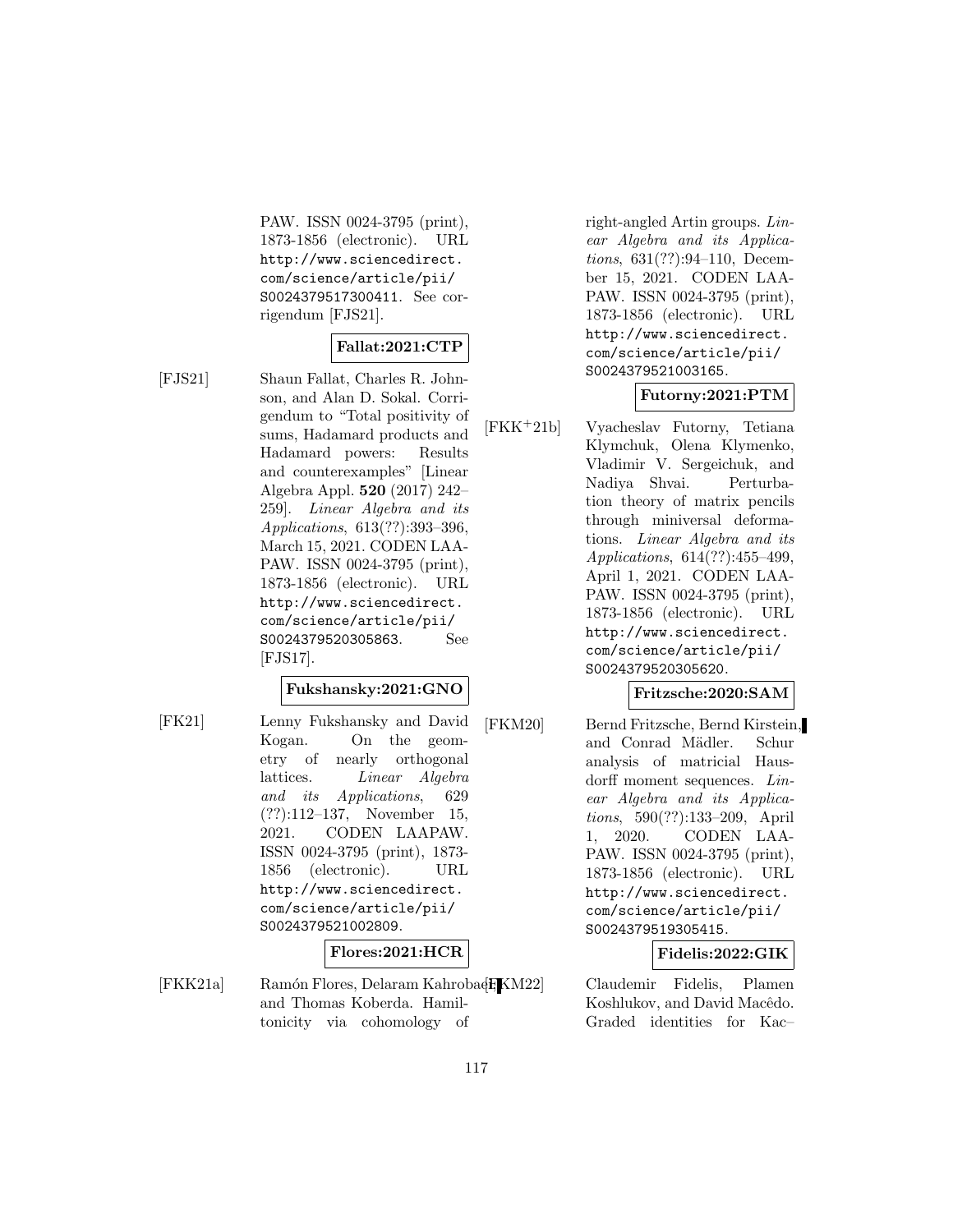### **Feng:2020:BSR**

Moody and Heisenberg algebras with the Cartan grading. Linear Algebra and its Applications, 638(??):196–218, April 1, 2022. CODEN LAA-PAW. ISSN 0024-3795 (print), 1873-1856 (electronic). URL http://www.sciencedirect. com/science/article/pii/ S0024379521004511.

### **Filipiak:2021:AKP**

[FKMM21] Katarzyna Filipiak, Daniel Klein, Augustyn Markiewicz, and Monika Mokrzycka. Approximation with a Kronecker product structure with one component as compound symmetry or autoregression via entropy loss function. *Lin*ear Algebra and its Applications, 610(??):625–646, February 1, 2021. CODEN LAA-PAW. ISSN 0024-3795 (print), 1873-1856 (electronic). URL http://www.sciencedirect. com/science/article/pii/ S0024379520304900.

### **Li:2020:EAS**

[fLLV20] Jiao fen Li, Wen Li, and Seak-Weng Vong. Efficient algorithms for solving condition number-constrained matrix minimization problems. Linear Algebra and its Applications, 607(??):190–230, December 15, 2020. CODEN LAA-PAW. ISSN 0024-3795 (print), 1873-1856 (electronic). URL http://www.sciencedirect. com/science/article/pii/ S0024379520303803.

[FLRS20] Lihua Feng, Lu Lu, Tamás Réti, and Dragan Stevanović. A bound on the spectral radius of graphs in terms of their Zagreb indices. Linear Algebra and its Applications, 597(??):33–45, July 15, 2020. CODEN LAA-PAW. ISSN 0024-3795 (print), 1873-1856 (electronic). URL http://www.sciencedirect. com/science/article/pii/ S002437952030149X.

### **Fu:2020:NIS**

[FLT20] Xiaohui Fu, Pan-Shun Lau, and Tin-Yau Tam. Norm inequalities for sector block matrices. Linear Algebra and its Applications, 605 (??):249–262, November 15, 2020. CODEN LAAPAW. ISSN 0024-3795 (print), 1873- 1856 (electronic). URL http://www.sciencedirect. com/science/article/pii/ S0024379520303463.

#### **Fernandez:2020:TAD**

[FM20a] Blas Fernández and Stefko Miklavic. On the Terwilliger algebra of distance-biregular graphs. Linear Algebra and its Applications, 597(??):18–32, July 15, 2020. CODEN LAA-PAW. ISSN 0024-3795 (print), 1873-1856 (electronic). URL http://www.sciencedirect. com/science/article/pii/ S0024379520301440.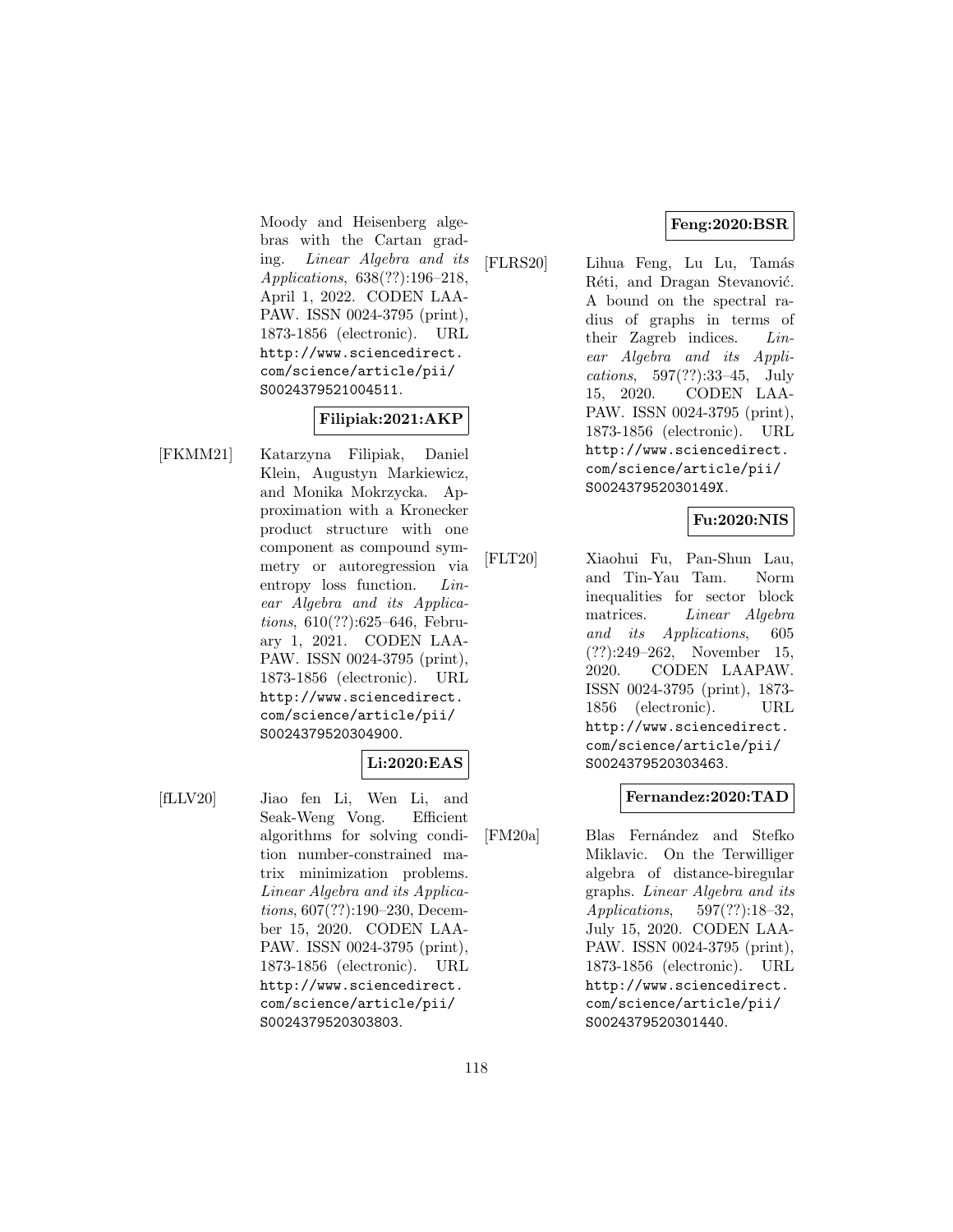### **Friedland:2020:NHP**

[FM20b] S. Friedland and A. Melman. A note on Hermitian positive semidefinite matrix polynomials. Linear Algebra and its Applications, 598(??):105–109, August 1, 2020. CODEN LAA-PAW. ISSN 0024-3795 (print), 1873-1856 (electronic). URL http://www.sciencedirect. com/science/article/pii/ S0024379520301725.

### **Faccio:2022:LAM**

[FM22a] Chiara Faccio and Fabio Marcuzzi. A linear algorithm for the minimal realization problem in physical coordinates with a non-invertible output matrix. Linear Algebra and its Applications, 644(??):149–171, July 1, 2022. CODEN LAA-PAW. ISSN 0024-3795 (print), 1873-1856 (electronic). URL http://www.sciencedirect. com/science/article/pii/ S002437952200088X.

### **Fallat:2022:MND**

[FM22b] Shaun Fallat and Seyed Ahmad Mojallal. On the minimum number of distinct eigenvalues of a threshold graph. Linear Algebra and its Applications,  $642(??):1-29$ , June 1, 2022. CODEN LAA-PAW. ISSN 0024-3795 (print), 1873-1856 (electronic). URL http://www.sciencedirect. com/science/article/pii/ S0024379522000441.

### **Fallat:2020:APM**

[FMR20] Shaun M. Fallat and Xavier Martínez-Rivera. On the almost-principal minors of a symmetric matrix. Linear Algebra and its Applications, 606(??):219–243, December 1, 2020. CODEN LAA-PAW. ISSN 0024-3795 (print), 1873-1856 (electronic). URL http://www.sciencedirect. com/science/article/pii/ S0024379520303633.

# **Filho:2021:LFC**

[FMS21] G. Santos Filho, L. Murakami, and I. Shestakov. Locally finite coalgebras and the locally nilpotent radical I. Linear Algebra and its Applications, 621(??):235–253, July 15, 2021. CODEN LAA-PAW. ISSN 0024-3795 (print), 1873-1856 (electronic). URL http://www.sciencedirect. com/science/article/pii/ S0024379521001208.

### **Farenick:2022:UWU**

[FOP22] Douglas Farenick, Oluwatobi Ruth Ojo, and Sarah Plosker. Universality of Weyl unitaries. Linear Algebra and its Applications, 634(??):57–76, February 1, 2022. CODEN LAAPAW. ISSN 0024-3795 (print), 1873- 1856 (electronic). URL http://www.sciencedirect. com/science/article/pii/ S0024379521003827.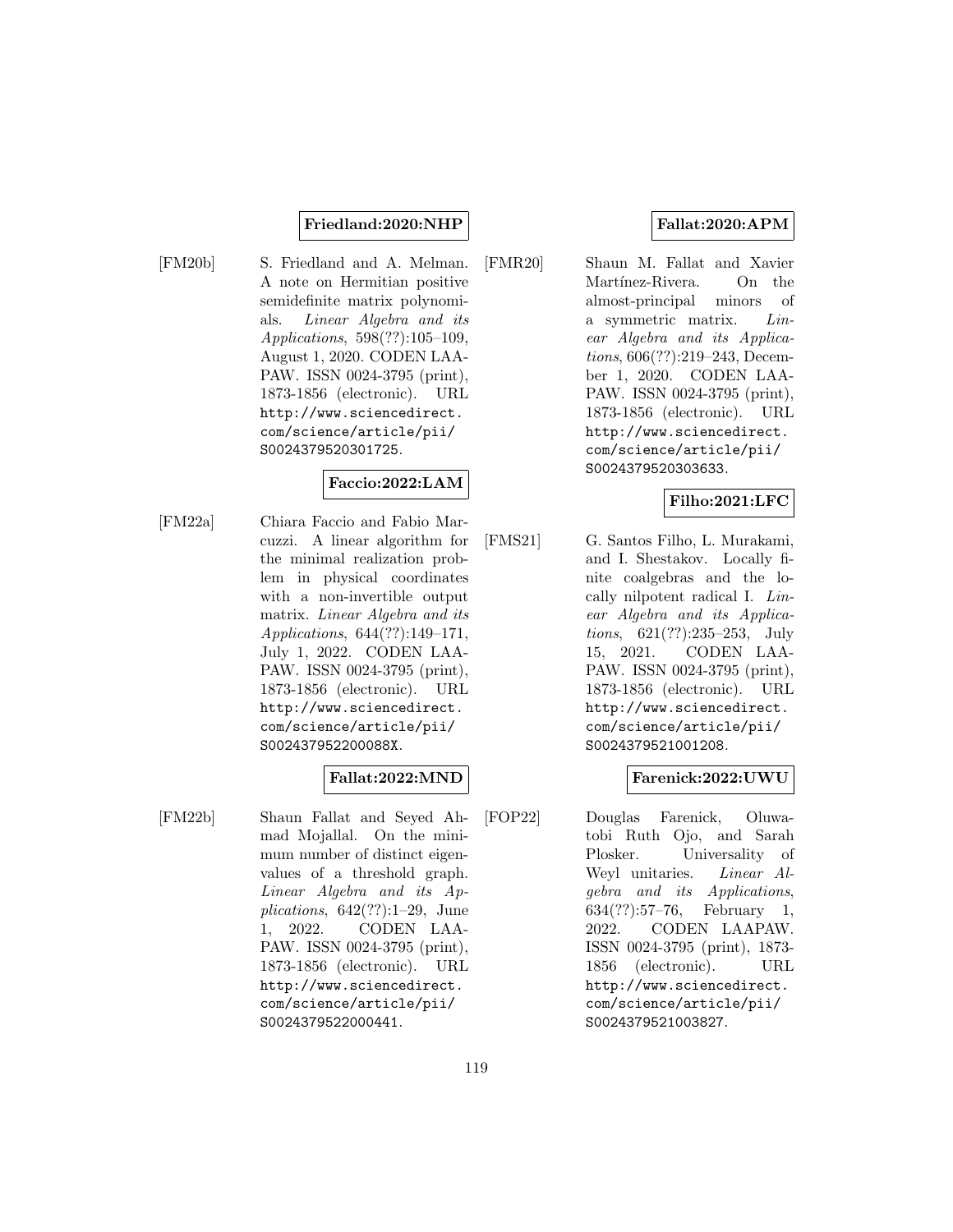### **Fidaleo:2022:SEP**

[FOR22] Francesco Fidaleo, Federico Ottomano, and Stefano Rossi. Spectral and ergodic properties of completely positive maps and decoherence. Linear Algebra and its Applications, 633(??):104–126, January 15, 2022. CODEN LAA-PAW. ISSN 0024-3795 (print), 1873-1856 (electronic). URL http://www.sciencedirect. com/science/article/pii/ S0024379521003724.

#### **Fernandez-Polo:2020:MPR**

[FP20] Francisco J. Fernández-Polo. The minimax principle and related topics in the Jordan setting. Linear Algebra and its Applications, 604(??):293–323, November 1, 2020. CODEN LAA-PAW. ISSN 0024-3795 (print), 1873-1856 (electronic). URL http://www.sciencedirect. com/science/article/pii/ S0024379520303177.

#### **Fikioris:2021:ECL**

[FP21] George Fikioris and Christos Papapanos. Eigenvalue contour lines of Kac–Murdock– Szegő matrices with a complex parameter. Linear Algebra and its Applications, 629(??):87–111, November 15, 2021. CODEN LAAPAW. ISSN 0024-3795 (print), 1873- 1856 (electronic). URL http://www.sciencedirect. com/science/article/pii/ S0024379521002810.

### **Fornaroli:2022:AII**

[FP22] Erica Z. Fornaroli and Roger ´ E. M. Pezzott. Antiisomorphisms and involutions on the idealization of the incidence space over the finitary incidence algebra. Linear Algebra and its Applications, 637(??):82–109, March 15, 2022. CODEN LAA-PAW. ISSN 0024-3795 (print), 1873-1856 (electronic). URL http://www.sciencedirect. com/science/article/pii/ S0024379521004341.

#### **Favaro:2020:SSU**

[FPR20] V. V. Fávaro, D. M. Pellegrino, and P. Rueda. On the size of the set of unbounded multilinear operators between Banach spaces. Linear Algebra and its Applications, 606(??):144–158, December 1, 2020. CODEN LAA-PAW. ISSN 0024-3795 (print), 1873-1856 (electronic). URL http://www.sciencedirect. com/science/article/pii/ S0024379520303529.

### **Fang:2020:IEB**

[FQ20] Ximing Fang and Zhijun Qiao. Improved error bounds based on  $\alpha(M)$  for the linear complementarity problem. Linear Algebra and its Applications, 589(??):186–200, March 15, 2020. CODEN LAA-PAW. ISSN 0024-3795 (print), 1873-1856 (electronic). URL http://www.sciencedirect.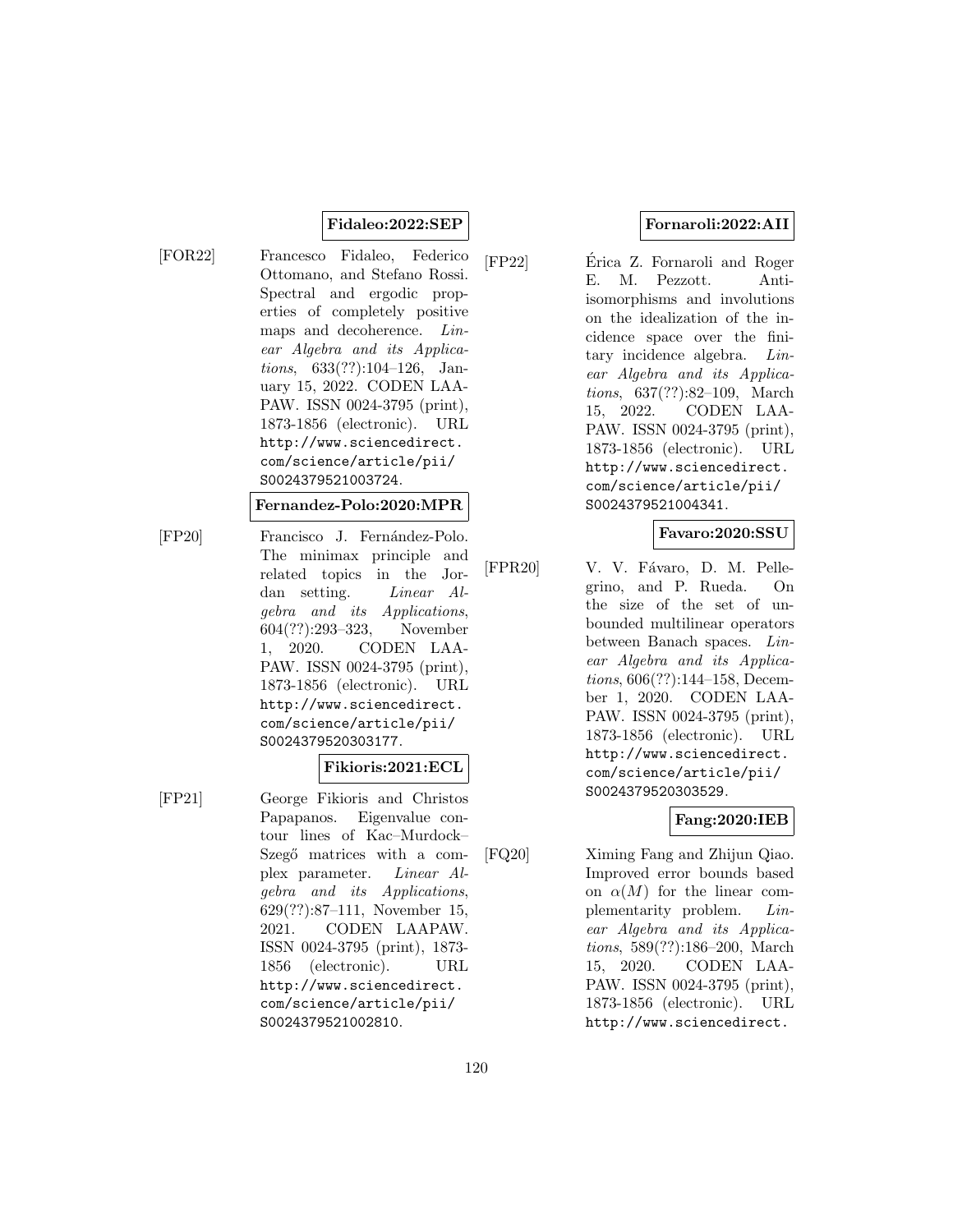com/science/article/pii/ S0024379519305166.

# **Fasi:2021:SER**

[FR21] Massimiliano Fasi and Leonardo Robol. Sampling the eigenvalues of random orthogonal and unitary matrices. *Lin*ear Algebra and its Applications, 620(??):297–321, July 1, 2021. CODEN LAA-PAW. ISSN 0024-3795 (print), 1873-1856 (electronic). URL http://www.sciencedirect. com/science/article/pii/ S0024379521000987.

### **Franchi:2020:SRE**

[Fra20] Massimo Franchi. Some results on eigenvalues of finite type, resolvents and Riesz projections. Linear Algebra and its Applications, 588(??):238–271, March 1, 2020. CODEN LAA-PAW. ISSN 0024-3795 (print), 1873-1856 (electronic). URL http://www.sciencedirect. com/science/article/pii/ S0024379519305142.

#### **Franchi:2022:RLR**

[Fra22] Massimo Franchi. Resolvent and logarithmic residues of a singular operator pencil in Hilbert spaces. Linear Algebra and its Applications, 639(??):243–281, April 15, 2022. CODEN LAA-PAW. ISSN 0024-3795 (print), 1873-1856 (electronic). URL http://www.sciencedirect. com/science/article/pii/ S0024379522000210.

#### **Fassbender:2021:NOS**

[FRS21] Heike Faßbender, Miroslav Rozložník, and Sanja Singer. Nearly optimal scaling in the SR decomposition. Linear Algebra and its Applications, 613(??):295–319, March 15, 2021. CODEN LAA-PAW. ISSN 0024-3795 (print), 1873-1856 (electronic). URL http://www.sciencedirect. com/science/article/pii/ S002437952030536X.

#### **Fickus:2020:HET**

[FS20] Matthew Fickus and Courtney A. Schmitt. Harmonic equiangular tight frames comprised of regular simplices. Linear Algebra and its Applications, 586(??):130–169, February 1, 2020. CODEN LAA-PAW. ISSN 0024-3795 (print), 1873-1856 (electronic). URL http://www.sciencedirect. com/science/article/pii/ S0024379519304537.

#### **Fernandez-Sanchez:2022:LLD**

[FSRVSST22] J. Fernández-Sánchez, D. L. Rodríguez-Vidanes, J. B. Seoane-Sepúlveda, and W. Trutschnig. Lineability and K-linear discontinuous functions. Linear Algebra and its Applications, 645(??):52–67, July 15, 2022. CODEN LAA-PAW. ISSN 0024-3795 (print), 1873-1856 (electronic). URL http://www.sciencedirect. com/science/article/pii/ S0024379522001021.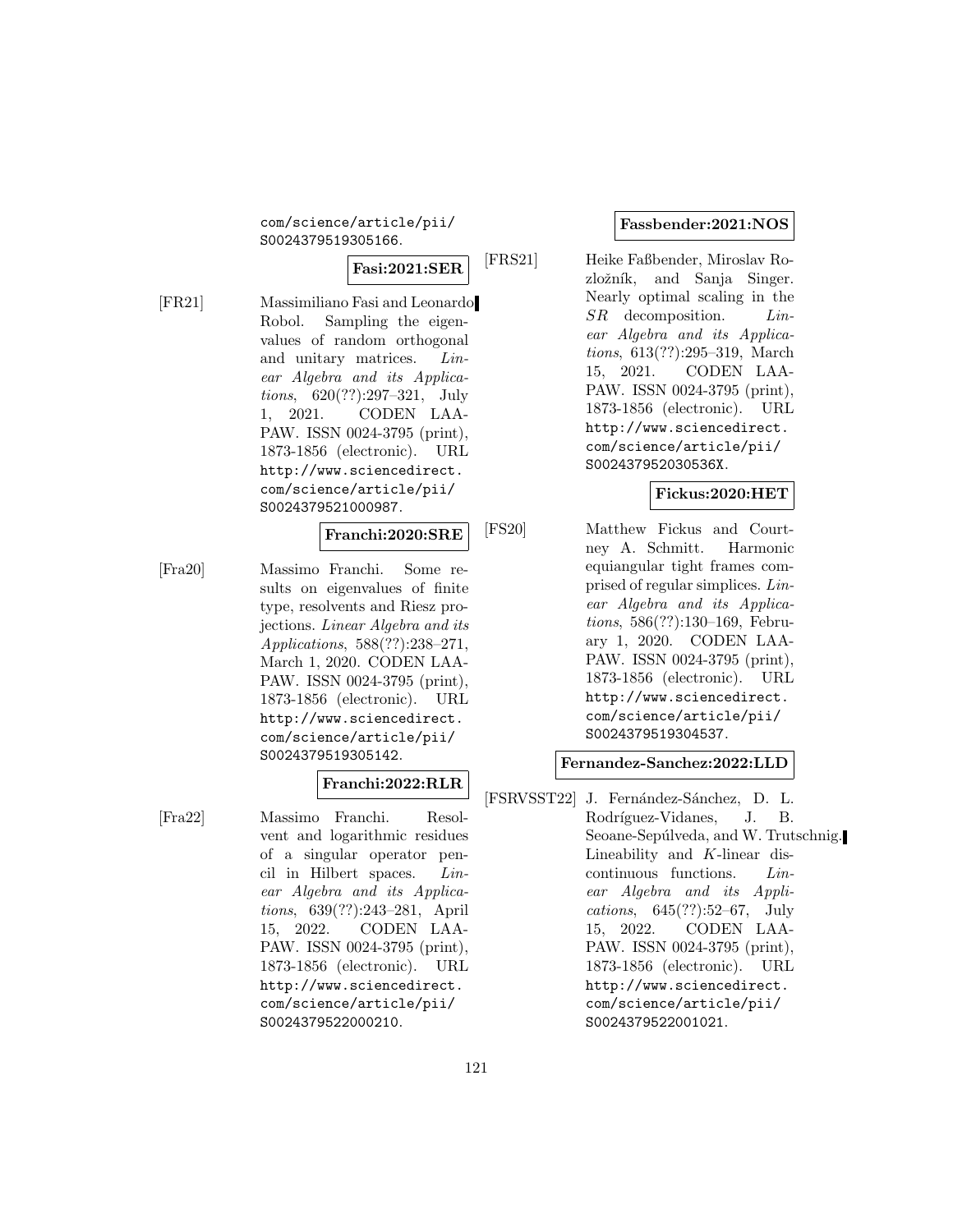# **Feng:2022:SRG**

- [FW22] Zhimin Feng and Wei Wei. On the  $A_{\alpha}$ -spectral radius of graphs with given size
	- and diameter. Linear Algebra and its Applications, 650(??):132–149, October 1, 2022. CODEN LAAPAW. ISSN 0024-3795 (print), 1873- 1856 (electronic). URL http://www.sciencedirect. com/science/article/pii/ S0024379522002221.

# **Ganai:2021:PSP**

[GA21] Tinku Ganai and Bibhas Adhikari. Preserving spectral properties of structured matrices under structured perturbations. Linear Algebra and its Applications, 629 (??):168–191, November 15, 2021. CODEN LAAPAW. ISSN 0024-3795 (print), 1873- 1856 (electronic). URL http://www.sciencedirect. com/science/article/pii/ S0024379521002822.

#### **Ganai:2022:EEP**

- 
- [GA22] Tinku Ganai and Bibhas Adhikari. Eigenvalue embedding problem for quadratic regular matrix polynomials with symmetry structures. *Lin*ear Algebra and its Applications, 640(??):118–148, May 1, 2022. CODEN LAA-PAW. ISSN 0024-3795 (print), 1873-1856 (electronic). URL http://www.sciencedirect. com/science/article/pii/ S0024379522000271.

# **Galvis:2021:CNS**

[Gal21] Juan Galvis. On condition numbers of symmetric and nonsymmetric domain decomposition methods. Linear Algebra and its Applications, 610(??):293–320, February 1, 2021. CODEN LAA-PAW. ISSN 0024-3795 (print), 1873-1856 (electronic). URL http://www.sciencedirect. com/science/article/pii/ S0024379520304730.

### **Ghabries:2020:SOQ**

[GAM20] Mohammad M. Ghabries, Hassane Abbas, and Bassam Mourad. On some open questions concerning determinantal inequalities. Linear Algebra and its Applications, 596(??):169–183, July 1, 2020. CODEN LAA-PAW. ISSN 0024-3795 (print), 1873-1856 (electronic). URL http://www.sciencedirect. com/science/article/pii/ S0024379520301300.

### **Ghabries:2020:PCD**

[GAMA20] Mohammad M. Ghabries, Hassane Abbas, Bassam Mourad, and Abdallah Assi. A proof of a conjectured determinantal inequality. Linear Algebra and its Applications, 605(??):21–28, November 15, 2020. CODEN LAA-PAW. ISSN 0024-3795 (print), 1873-1856 (electronic). URL http://www.sciencedirect. com/science/article/pii/ S0024379520303360.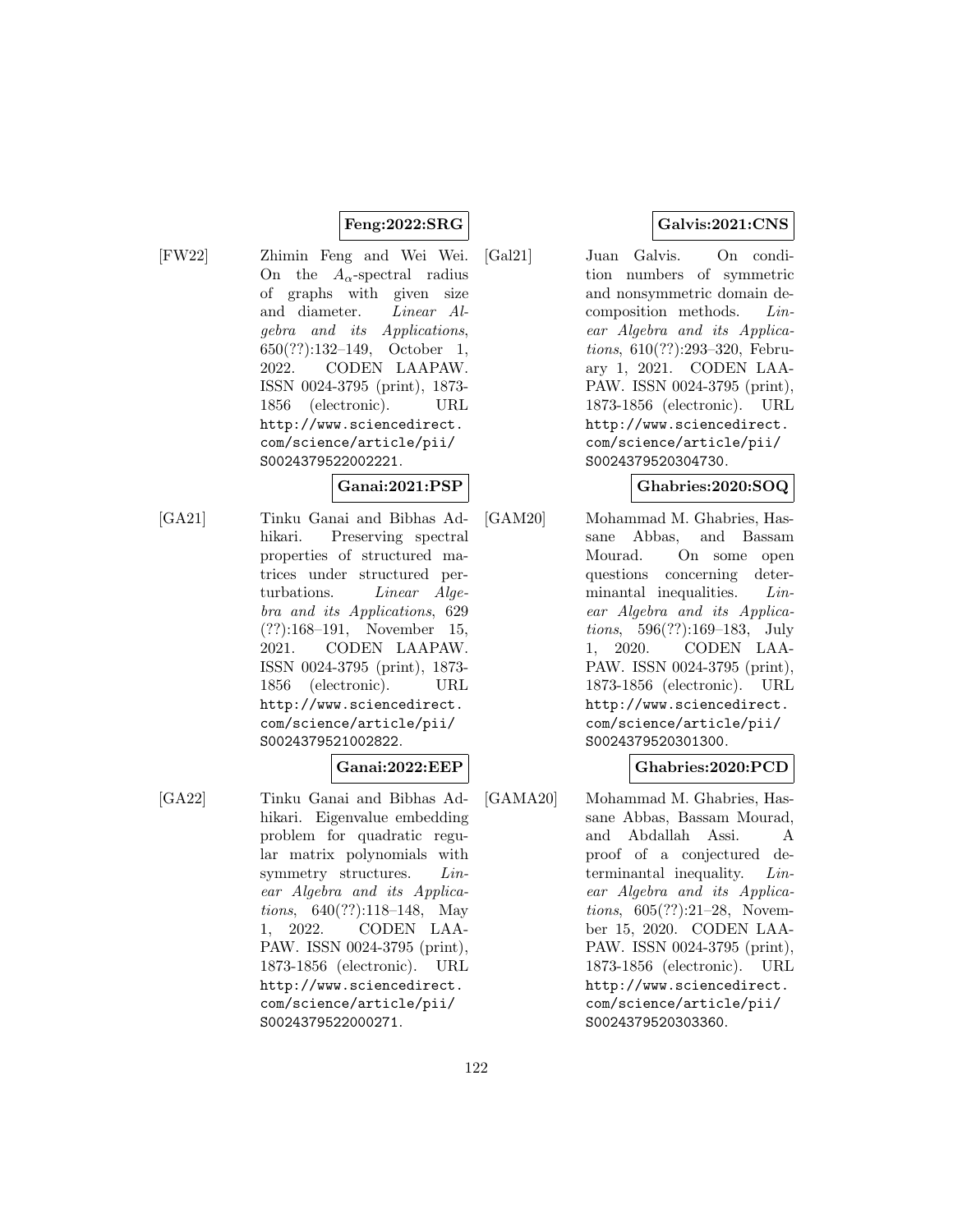### **Groetzner:2020:FMC**

[GD20] Patrick Groetzner and Mirjam Dür. A factorization method for completely positive matrices. Linear Algebra and its Applications,  $591(??):1-24$ , April 15, 2020. CODEN LAA-PAW. ISSN 0024-3795 (print), 1873-1856 (electronic). URL http://www.sciencedirect. com/science/article/pii/ S0024379519305385.

### **Gerstein:2020:IQF**

[Ger20] Larry J. Gerstein. Integral quadratic forms and graphs. Linear Algebra and its Applications, 585(??):60–70, January 15, 2020. CODEN LAA-PAW. ISSN 0024-3795 (print), 1873-1856 (electronic). URL http://www.sciencedirect. com/science/article/pii/ S0024379519304215.

#### **Gnang:2020:BMR**

[GF20] Edinah K. Gnang and Yuval Filmus. On the Bhattacharya-Mesner rank of third order hypermatrices. *Lin*ear Algebra and its Applications, 588(??):391–418, March 1, 2020. CODEN LAA-PAW. ISSN 0024-3795 (print), 1873-1856 (electronic). URL http://www.sciencedirect. com/science/article/pii/ S0024379519304999.

# **Guimaraes:2021:GIC**

[GFD21] Alan Guimarães, Claudemir Fidelis, and Laise Dias.  $Z_a$ graded identities and central polynomials of the Grassmann algebra. Linear Algebra and its Applications, 609(??):12–36, January 15, 2021. CODEN LAAPAW. ISSN 0024-3795 (print), 1873- 1856 (electronic). URL http://www.sciencedirect. com/science/article/pii/ S0024379520303876.

# **Gaal:2021:SLG**

[GG21] Marcell Gaál and Robert M. Guralnick. Simple Lie groups stabilizing G-invariant norms. Linear Algebra and its Applications, 609(??):308–316, January 15, 2021. CODEN LAA-PAW. ISSN 0024-3795 (print), 1873-1856 (electronic). URL http://www.sciencedirect. com/science/article/pii/ S0024379520304341.

### **Ghiglioni:2020:NDA**

[Ghi20] Eduardo M. Ghiglioni. New deterministic approaches to the least square mean. Linear Algebra and its Applications, 585(??):50–59, January 15, 2020. CODEN LAA-PAW. ISSN 0024-3795 (print), 1873-1856 (electronic). URL http://www.sciencedirect. com/science/article/pii/ S0024379519304227.

### **Greaves:2022:FFF**

[GIJM22] Gary R. W. Greaves, Joseph W. Iverson, John Jasper, and Dustin G. Mixon. Frames over finite fields: Equiangular lines in orthogonal geometry. Linear Algebra and its Appli-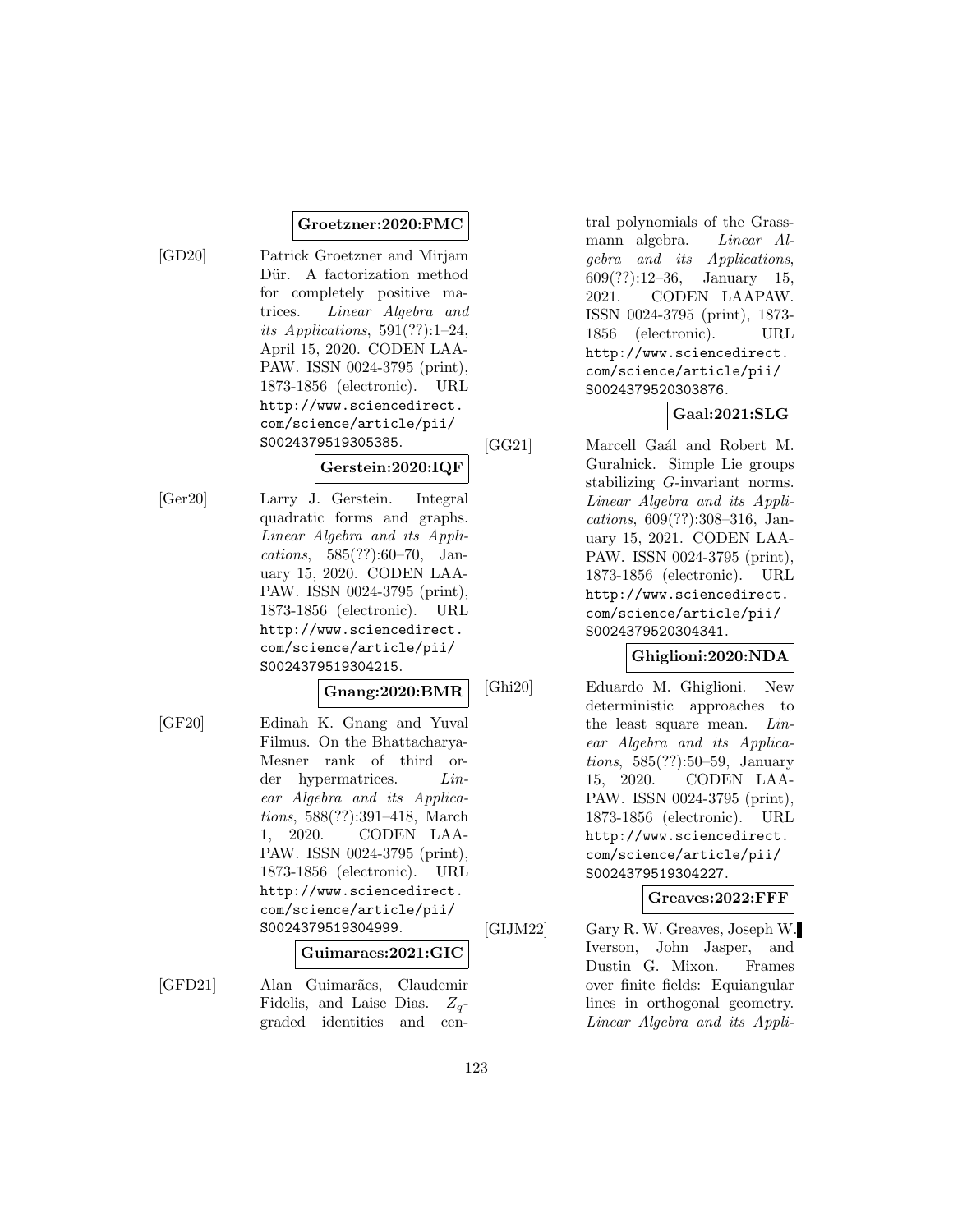cations, 639(??):50–80, April 15, 2022. CODEN LAA-PAW. ISSN 0024-3795 (print), 1873-1856 (electronic). URL http://www.sciencedirect. com/science/article/pii/ S0024379522000027.

### **Gil:2020:PDM**

[Gil20] Michael Gil'. Perturbations of determinants of matrices. Linear Algebra and its Applications, 590(??):235–242, April 1, 2020. CODEN LAA-PAW. ISSN 0024-3795 (print), 1873-1856 (electronic). URL http://www.sciencedirect. com/science/article/pii/ S0024379520300021.

#### **Guterman:2021:LFP**

- 
- [GJKM21] Alexander Guterman, Marianne Johnson, Mark Kambites, and Artem Maksaev. Linear functions preserving Green's relations over fields. Linear Algebra and its Applications, 611(??):310–333, February 15, 2021. CODEN LAA-PAW. ISSN 0024-3795 (print), 1873-1856 (electronic). URL http://www.sciencedirect. com/science/article/pii/ S0024379520305164.

### **Ginsburg:2020:MPL**

[GJV20] Victor Ginsburg, Hayden Julius, and Ricardo Velasquez. On maps preserving Lie products equal to a rank-one nilpotent. Linear Algebra and its Applications, 593(??):212–227, May 15, 2020. CODEN LAA-

PAW. ISSN 0024-3795 (print),

1873-1856 (electronic). URL http://www.sciencedirect. com/science/article/pii/ S0024379520300665.

#### **Gnacik:2020:IPS**

[GK20] Michał Gnacik and Tomasz Kania. Inverse problems for symmetric doubly stochastic matrices whose Suleimanova spectra are bounded below by 1/2. Linear Algebra and its Applications, 592(??):175–187, May 1, 2020. CODEN LAA-PAW. ISSN 0024-3795 (print), 1873-1856 (electronic). URL http://www.sciencedirect. com/science/article/pii/ S0024379520300392.

### **Glover:2021:SSP**

[GK21] Cory Glover and Mark Kempton. Some spectral properties of the non-backtracking matrix of a graph. Linear Algebra and its Applications, 618(??):37–57, June 1, 2021. CODEN LAA-PAW. ISSN 0024-3795 (print), 1873-1856 (electronic). URL http://www.sciencedirect. com/science/article/pii/ S0024379521000410.

### **Garces:2022:PPI**

[GK22a] Jorge J. Garcés and Mykola Khrypchenko. Potent preservers of incidence algebras. Linear Algebra and its Applications, 635(??):171–200, February 15, 2022. CODEN LAA-PAW. ISSN 0024-3795 (print), 1873-1856 (electronic). URL http://www.sciencedirect.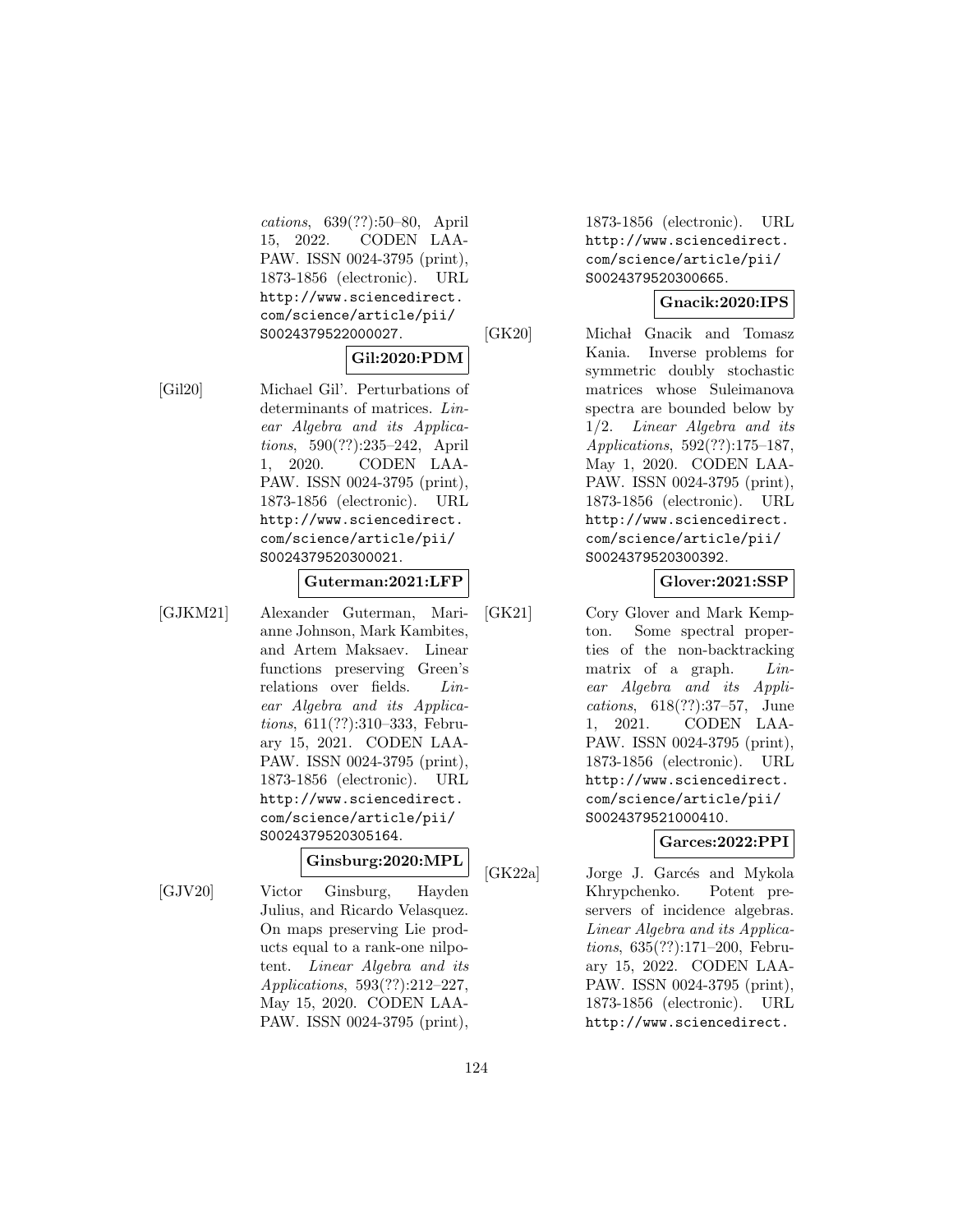#### com/science/article/pii/ S0024379521004262.

#### **Ghorbani:2022:SCS**

[GK22b] Ebrahim Ghorbani and Masoumeh Koohestani. Spectral classes of strongly-regular and distance-regular graphs. Linear Algebra and its Applications, 641(??):182–199, May 15, 2022. CODEN LAA-PAW. ISSN 0024-3795 (print), 1873-1856 (electronic). URL http://www.sciencedirect. com/science/article/pii/ S0024379522000623.

#### **Goryainov:2020:PES**

[GKK<sup>+</sup>20] Sergey Goryainov, Vladislav Kabanov, Elena Konstantinova, Leonid Shalaginov, and Alexandr Valyuzhenich. PIeigenfunctions of the Star graphs. Linear Algebra and its Applications, 586(??):7– 27, February 1, 2020. CO-DEN LAAPAW. ISSN 0024-3795 (print), 1873-1856 (electronic). URL http: //www.sciencedirect.com/ science/article/pii/S0024379519304525.

### **Goryainov:2020:IGO**

[GKLZ20] Sergey Goryainov, Elena V. Konstantinova, Honghai Li, and Da Zhao. Integral graphs obtained by dual Seidel switching. Linear Algebra and its Applications, 604(??):476–489, November 1, 2020. CODEN LAA-PAW. ISSN 0024-3795 (print), 1873-1856 (electronic). URL http://www.sciencedirect. com/science/article/pii/ S0024379520303335.

### **Girard:2021:CCM**

[GKS21] Mark Girard, Seung-Hyeok Kye, and Erling Størmer. Convex cones in mapping spaces between matrix algebras. Linear Algebra and its Applications, 608(??):248–269, January 1, 2021. CODEN LAA-PAW. ISSN 0024-3795 (print), 1873-1856 (electronic). URL http://www.sciencedirect. com/science/article/pii/ S0024379520304298.

#### **Gluesing-Luerssen:2020:SCL**

[GL20a] Heide Gluesing-Luerssen. On the sparseness of certain linear MRD codes. Linear Algebra and its Applications, 596(??):145–168, July 1, 2020. CODEN LAA-PAW. ISSN 0024-3795 (print), 1873-1856 (electronic). URL http://www.sciencedirect. com/science/article/pii/ S0024379520301208.

#### **Godsil:2020:PST**

[GL20b] Chris Godsil and Sabrina Lato. Perfect state transfer on oriented graphs. Linear Algebra and its Applications, 604(??):278–292, November 1, 2020. CODEN LAA-PAW. ISSN 0024-3795 (print), 1873-1856 (electronic). URL http://www.sciencedirect. com/science/article/pii/ S0024379520303165.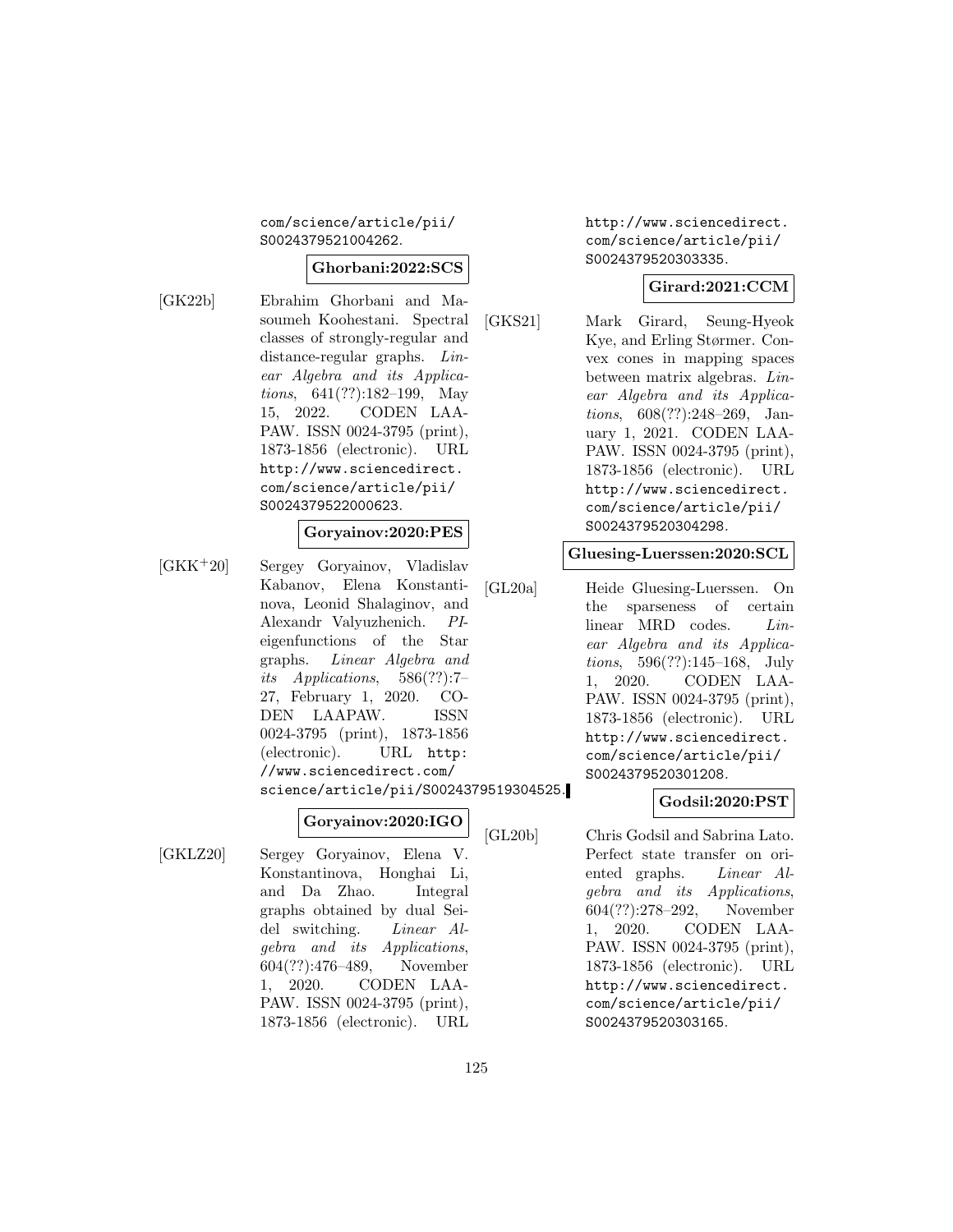# **Girard:2021:TCM**

[GL21] Mark Girard and Jeremy Levick. Twirling channels have minimal mixed-unitary rank. Linear Algebra and its Applications, 615(??):207–227, April 15, 2021. CODEN LAA-PAW. ISSN 0024-3795 (print), 1873-1856 (electronic). URL http://www.sciencedirect. com/science/article/pii/ S0024379520306005.

### **Ghiglioni:2022:HKM**

[GL22a] Eduardo Ghiglioni and Yongdo Lim. Hyperbolicity of the Karcher mean. Linear Algebra and its Applications, 643(??):196–217, June 15, 2022. CODEN LAAPAW. ISSN 0024-3795 (print), 1873- 1856 (electronic). URL http://www.sciencedirect. com/science/article/pii/ S0024379522000611.

**Gongopadhyay:2022:RHI**

[GL22b] Krishnendu Gongopadhyay and Tejbir Lohan. Reversibility of Hermitian isometries. Linear Algebra and its Applications, 639(??):159–176, April 15, 2022. CODEN LAA-PAW. ISSN 0024-3795 (print), 1873-1856 (electronic). URL http://www.sciencedirect. com/science/article/pii/ S0024379522000106.

### **Ghorbani:2020:BAS**

[GLHNW20] Modjtaba Ghorbani, Xueliang Li, Mardjan Hakimi-Nezhaad, and Junming Wang. Bounds on the ABC spectral radius and ABC energy of graphs. Linear Algebra and its Applications, 598(??):145–164, August 1, 2020. CODEN LAA-PAW. ISSN 0024-3795 (print), 1873-1856 (electronic). URL http://www.sciencedirect. com/science/article/pii/ S0024379520301786.

# **Ge:2020:SCL**

[GLLZ20] Jianquan Ge, Fagui Li, Zhiqin Lu, and Yi Zhou. On some conjectures by Lu and Wenzel. Linear Algebra and its Applications, 592(??):134–164, May 1, 2020. CODEN LAA-PAW. ISSN 0024-3795 (print), 1873-1856 (electronic). URL http://www.sciencedirect. com/science/article/pii/ S0024379520300379.

# **Ghiglioni:2021:KML**

[GLP21] Eduardo Ghiglioni, Yongdo Lim, and Miklós Pálfia. The Karcher mean of linearly independent triples. Linear Algebra and its Applications, 610(??):203–221, February 1, 2021. CODEN LAA-PAW. ISSN 0024-3795 (print), 1873-1856 (electronic). URL http://www.sciencedirect. com/science/article/pii/ S0024379520304699.

**Gribling:2022:BSR**

[GLS22] Sander Gribling, Monique Laurent, and Andries Steenkamp. Bounding the separable rank via polynomial optimization. Linear Algebra and its Appli-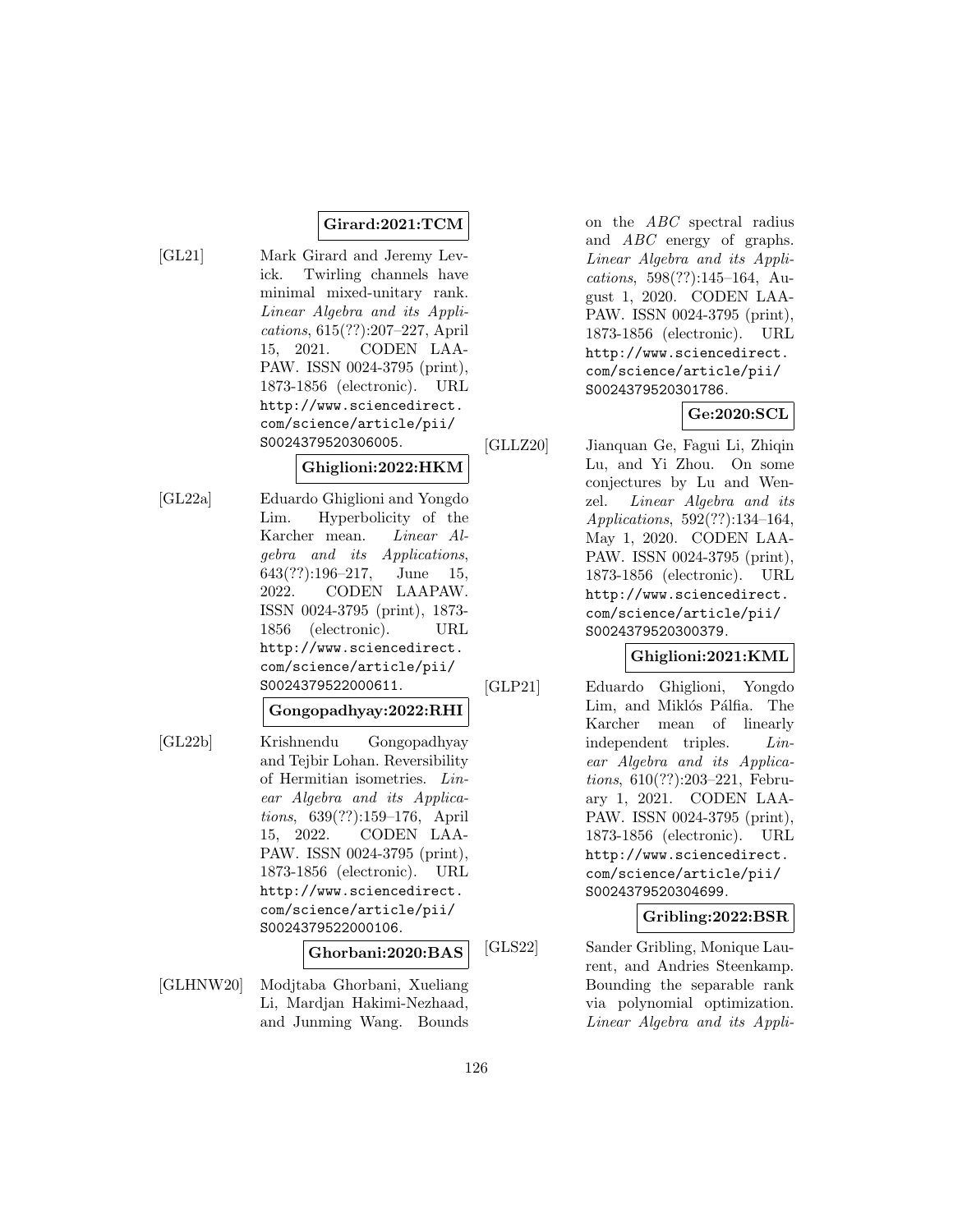cations, 648(??):1–55, September 1, 2022. CODEN LAA-PAW. ISSN 0024-3795 (print), 1873-1856 (electronic). URL http://www.sciencedirect. com/science/article/pii/ S0024379522001616.

### **Gan:2021:TGM**

[GLT21] Luyining Gan, Xuhua Liu, and Tin-Yau Tam. On two geometric means and sum of adjoint orbits. Linear Algebra and its Applications, 631(??):156–173, December 15, 2021. CODEN LAA-PAW. ISSN 0024-3795 (print), 1873-1856 (electronic). URL http://www.sciencedirect. com/science/article/pii/ S0024379521003268.

**Gao:2020:SCT**

[GLZ20] Rui Gao, Heguo Liu, and Feng Zhou. Symmetry classes of tensors associated with certain groups. Linear Algebra and its Applications, 602(??):240–251, October 1, 2020. CODEN LAAPAW. ISSN 0024-3795 (print), 1873- 1856 (electronic). URL http://www.sciencedirect. com/science/article/pii/ S0024379520302548.

# **Guo:2021:SCE**

[GLZ21] Hangtian Guo, Huiqiu Lin, and Yanhua Zhao. A spectral condition for the existence of a pentagon in non-bipartite graphs. Linear Algebra and its Applications, 627(??):140–149, October 15, 2021. CODEN LAA-PAW. ISSN 0024-3795 (print), 1873-1856 (electronic). URL http://www.sciencedirect. com/science/article/pii/ S0024379521002378.

### **Gnang:2020:SAN**

[GM20] Edinah K. Gnang and James M. Murphy. Spectral analysis of non-Hermitian matrices and directed graphs. Linear Algebra and its Applications, 604(??):72–91, November 1, 2020. CODEN LAA-PAW. ISSN 0024-3795 (print), 1873-1856 (electronic). URL http://www.sciencedirect. com/science/article/pii/ S0024379520302998.

#### **Ganesh:2022:TMW**

[GM22] Swetha Ganesh and Sumit Mohanty. Trees with matrix weights: Laplacian matrix and characteristic-like vertices. Linear Algebra and its Applications, 646(??):195–237, August 1, 2022. CODEN LAA-PAW. ISSN 0024-3795 (print), 1873-1856 (electronic). URL http://www.sciencedirect. com/science/article/pii/ S0024379522001379.

### **Guterman:2022:PMP**

[GMP22] A. E. Guterman, A. M. Maksaev, and V. V. Promyslov. Pairs of maps preserving singularity on subsets of matrix algebras. Linear Algebra and its Applications,  $644(??):1-27$ , July 1, 2022. CODEN LAA-PAW. ISSN 0024-3795 (print),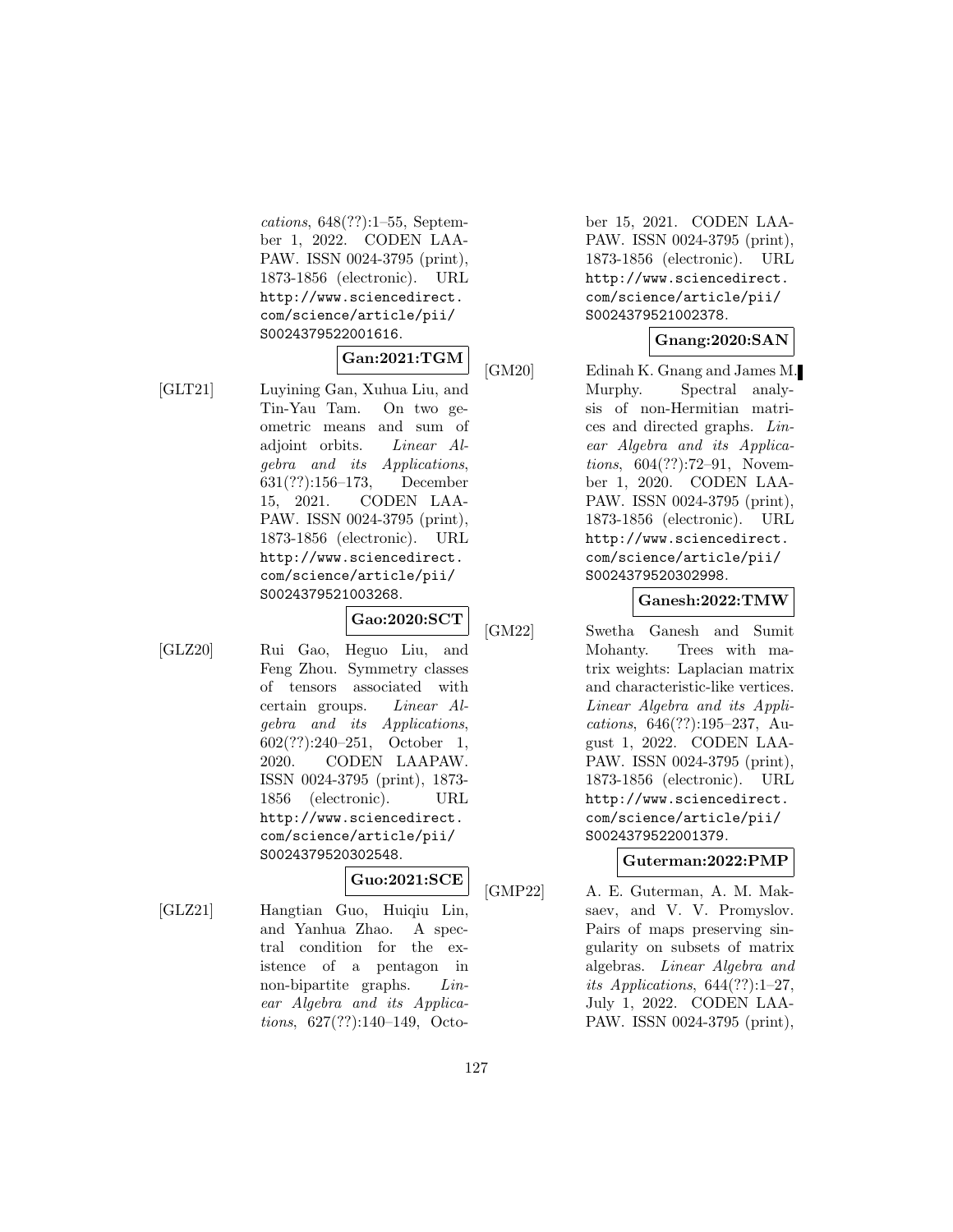1873-1856 (electronic). URL http://www.sciencedirect. com/science/article/pii/ S0024379522000854.

#### **Garcia:2021:LBS**

- 
- [GMR21] Jazmín García, Juan Monsalve, and Juan Rada. Lower bounds for the spectral norm of digraphs. Linear Algebra and its Applications,  $617(??):151-167$ , May 15, 2021. CODEN LAAPAW. ISSN 0024-3795 (print), 1873- 1856 (electronic). URL http://www.sciencedirect. com/science/article/pii/ S0024379521000197.

#### **Gutman:2022:RBV**

[GMR22] Ivan Gutman, Juan Monsalve, and Juan Rada. A relation between a vertex-degree-based topological index and its energy. Linear Algebra and its Applications, 636(??):134–142, March 1, 2022. CODEN LAA-PAW. ISSN 0024-3795 (print), 1873-1856 (electronic). URL http://www.sciencedirect. com/science/article/pii/ S0024379521004274.

#### **Gaubert:2020:TPN**

[GN20] Stéphane Gaubert and Adi Niv. Tropical planar networks. Linear Algebra and its Applications, 595(??):123–144, June 15, 2020. CODEN LAA-PAW. ISSN 0024-3795 (print), 1873-1856 (electronic). URL http://www.sciencedirect. com/science/article/pii/ S0024379520300914.

### **Glasby:2022:RGD**

[GNP22] Stephen P. Glasby, Alice C. Niemeyer, and Cheryl E. Praeger. Random generation of direct sums of finite nondegenerate subspaces. Linear Algebra and its Applications, 649(??):408–432, September 15, 2022. CODEN LAA-PAW. ISSN 0024-3795 (print), 1873-1856 (electronic). URL http://www.sciencedirect. com/science/article/pii/ S0024379522002038.

### **Goulart:2020:AAP**

[GNR20] Paul J. Goulart, Yuji Nakatsukasa, and Nikitas Rontsis. Accuracy of approximate projection to the semidefinite cone. Linear Algebra and its Applications, 594(??):177–192, June 1, 2020. CODEN LAA-PAW. ISSN 0024-3795 (print), 1873-1856 (electronic). URL http://www.sciencedirect. com/science/article/pii/ S002437952030080X.

### **Godsil:2021:SQW**

[God21] Chris Godsil. Sedentary quantum walks. Linear Algebra and its Applications, 614(??):356–375, April 1, 2021. CODEN LAAPAW. ISSN 0024-3795 (print), 1873- 1856 (electronic). URL http://www.sciencedirect. com/science/article/pii/ S0024379520304067.

#### **Goel:2021:DMH**

[Goe21] Shivani Goel. On distance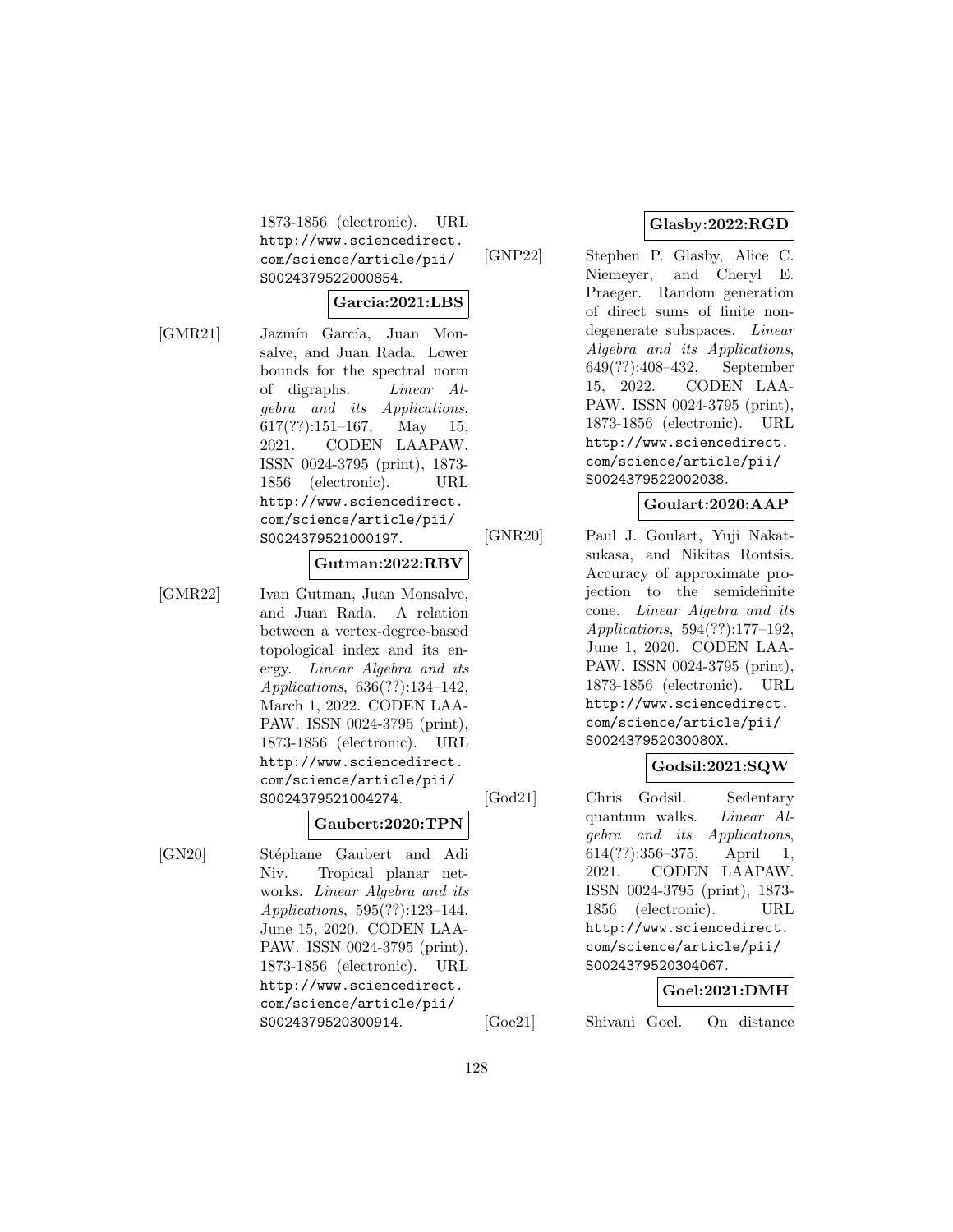matrices of helm graphs obtained from wheel graphs with an even number of vertices. Linear Algebra and its Applications, 621(??):86–104, July 15, 2021. CODEN LAA-PAW. ISSN 0024-3795 (print), 1873-1856 (electronic). URL http://www.sciencedirect. com/science/article/pii/ S0024379521001051.

### **Golubev:2020:GDE**

[Gol20] Konstantin Golubev. Graphical designs and extremal combinatorics. Linear Algebra and its Applications, 604(??):490–506, November 1, 2020. CODEN LAA-PAW. ISSN 0024-3795 (print), 1873-1856 (electronic). URL http://www.sciencedirect. com/science/article/pii/ S0024379520303359.

# **Gotti:2020:GCA**

[Got20] Felix Gotti. Geometric and combinatorial aspects of submonoids of a finite-rank free commutative monoid. Linear Algebra and its Applications, 604(??):146–186, November 1, 2020. CODEN LAA-PAW. ISSN 0024-3795 (print), 1873-1856 (electronic). URL http://www.sciencedirect. com/science/article/pii/ S0024379520303001.

### **Gowda:2020:SMI**

[Gow20] M. Seetharama Gowda. Some majorization inequalities induced by Schur products in Euclidean Jordan algebras. Lin-

ear Algebra and its Applications, 600(??):1–21, September 1, 2020. CODEN LAA-PAW. ISSN 0024-3795 (print), 1873-1856 (electronic). URL http://www.sciencedirect. com/science/article/pii/ S0024379520301841.

# **Galazka:2021:WTI**

[GOZ21] Tomasz Gałązka, Adam Osękowski, and Yahui Zuo. A weaktype  $(\infty, \infty)$  inequality for the triangular projection. Linear Algebra and its Applications, 612(??):112–127, March 1, 2021. CODEN LAA-PAW. ISSN 0024-3795 (print), 1873-1856 (electronic). URL http://www.sciencedirect. com/science/article/pii/ S0024379520305619.

# **Guo:2020:LBD**

[GP20] Shuzheng Guo and Daxiong Piao. Lyapunov behavior and dynamical localization for quasi-periodic CMV matrices. Linear Algebra and its Applications, 606(??):68–89, December 1, 2020. CODEN LAA-PAW. ISSN 0024-3795 (print), 1873-1856 (electronic). URL http://www.sciencedirect. com/science/article/pii/ S0024379520303542.

# **Giscard:2021:TSC**

[GP21] Pierre-Louis Giscard and Stefano Pozza. Tridiagonalization of systems of coupled linear differential equations with variable coefficients by a Lanczos-like method. Linear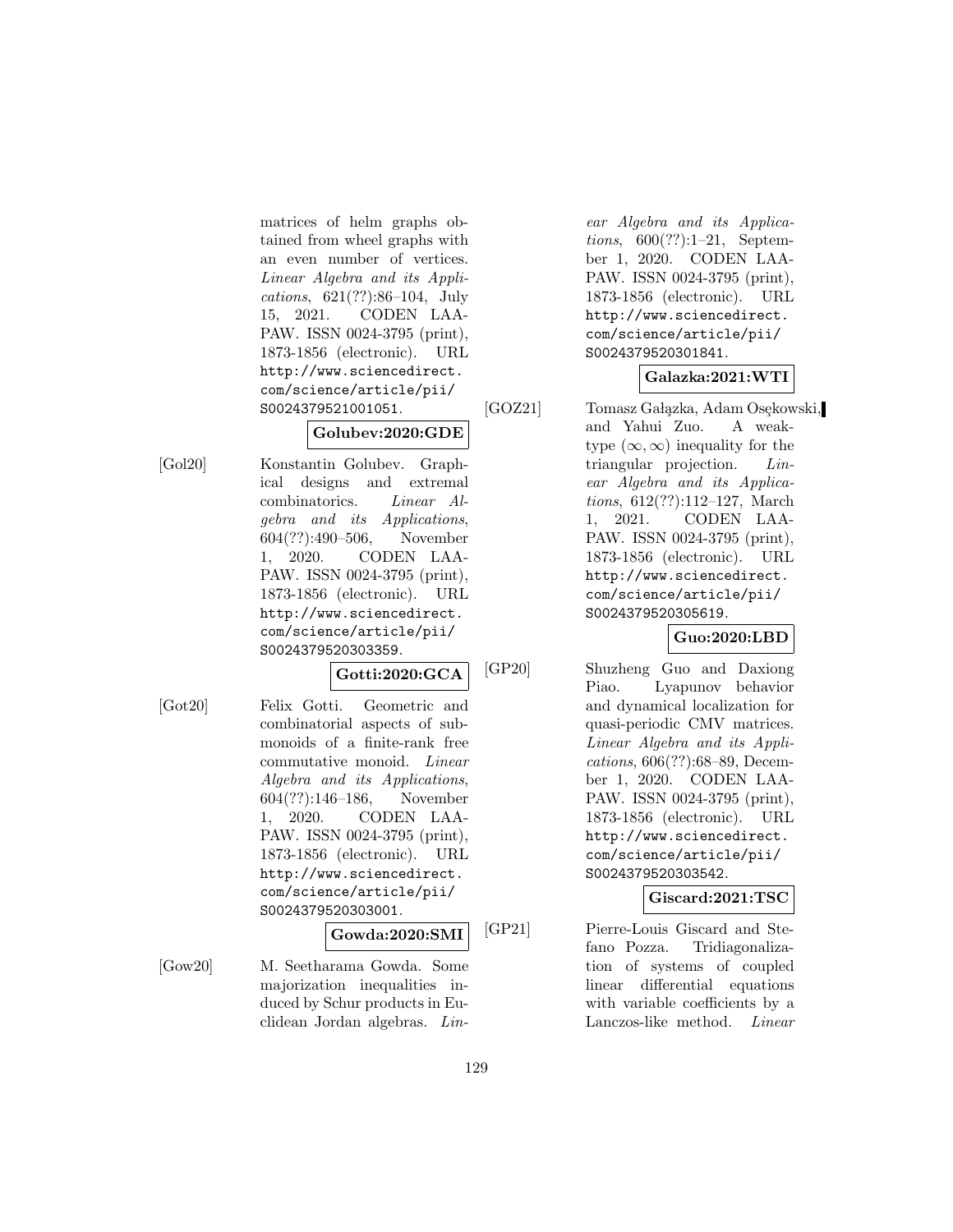Algebra and its Applications, 624(??):153–173, September 1, 2021. CODEN LAA-PAW. ISSN 0024-3795 (print), 1873-1856 (electronic). URL http://www.sciencedirect. com/science/article/pii/ S0024379521001683.

### **Grover:2020:PPS**

[GPR20] Priyanka Grover, Veer Singh Panwar, and A. Satyanarayana Reddy. Positivity properties of some special matrices. Linear Algebra and its Applications, 596(??):203–215, July 1, 2020. CODEN LAA-PAW. ISSN 0024-3795 (print), 1873-1856 (electronic). URL http://www.sciencedirect. com/science/article/pii/ S0024379520301294.

#### **Ganie:2020:FDB**

[GPRT20] Hilal A. Ganie, S. Pirzada, Bilal A. Rather, and Vilmar Trevisan. Further developments on Brouwer's conjecture for the sum of Laplacian eigenvalues of graphs. Linear Algebra and its Applications,  $588(??):1-18$ , March 1, 2020. CODEN LAA-PAW. ISSN 0024-3795 (print), 1873-1856 (electronic). URL http://www.sciencedirect. com/science/article/pii/ S0024379519304963.

**Guo:2020:GRP**

[GQZ20] Wenxing Guo, Shanshan Qin, and Zhiwen Zhao. Generalized ridge and principal correlation estimator of the regression coefficient in growth curve model. Linear Algebra and its Applications, 591(??):115–133, April 15, 2020. CODEN LAA-PAW. ISSN 0024-3795 (print), 1873-1856 (electronic). URL http://www.sciencedirect. com/science/article/pii/ S0024379520300100.

### **Gatephan:2021:DLM**

[GR21] Peeraphat Gatephan and Kijti Rodtes. Divisibility of LCM matrices by totally nonnegative GCD matrices. Linear Algebra and its Applications, 619(??):146–159, June 15, 2021. CODEN LAA-PAW. ISSN 0024-3795 (print), 1873-1856 (electronic). URL http://www.sciencedirect. com/science/article/pii/ S0024379521000793.

#### **Gernandt:2022:CTI**

[GR22] Hannes Gernandt and Jonathan Rohleder. A Calderón type inverse problem for tree graphs. Linear Algebra and its Applications, 646(??):29–42, August 1, 2022. CODEN LAA-PAW. ISSN 0024-3795 (print), 1873-1856 (electronic). URL http://www.sciencedirect. com/science/article/pii/ S0024379522001197.

### **Grilliette:2022:IHI**

[GRR22] Will Grilliette, Josephine Reynes, and Lucas J. Rusnak. Incidence hypergraphs: Injectivity, uniformity, and matrix-tree theorems. Linear Algebra and its Applications, 634(??):77–105, Febru-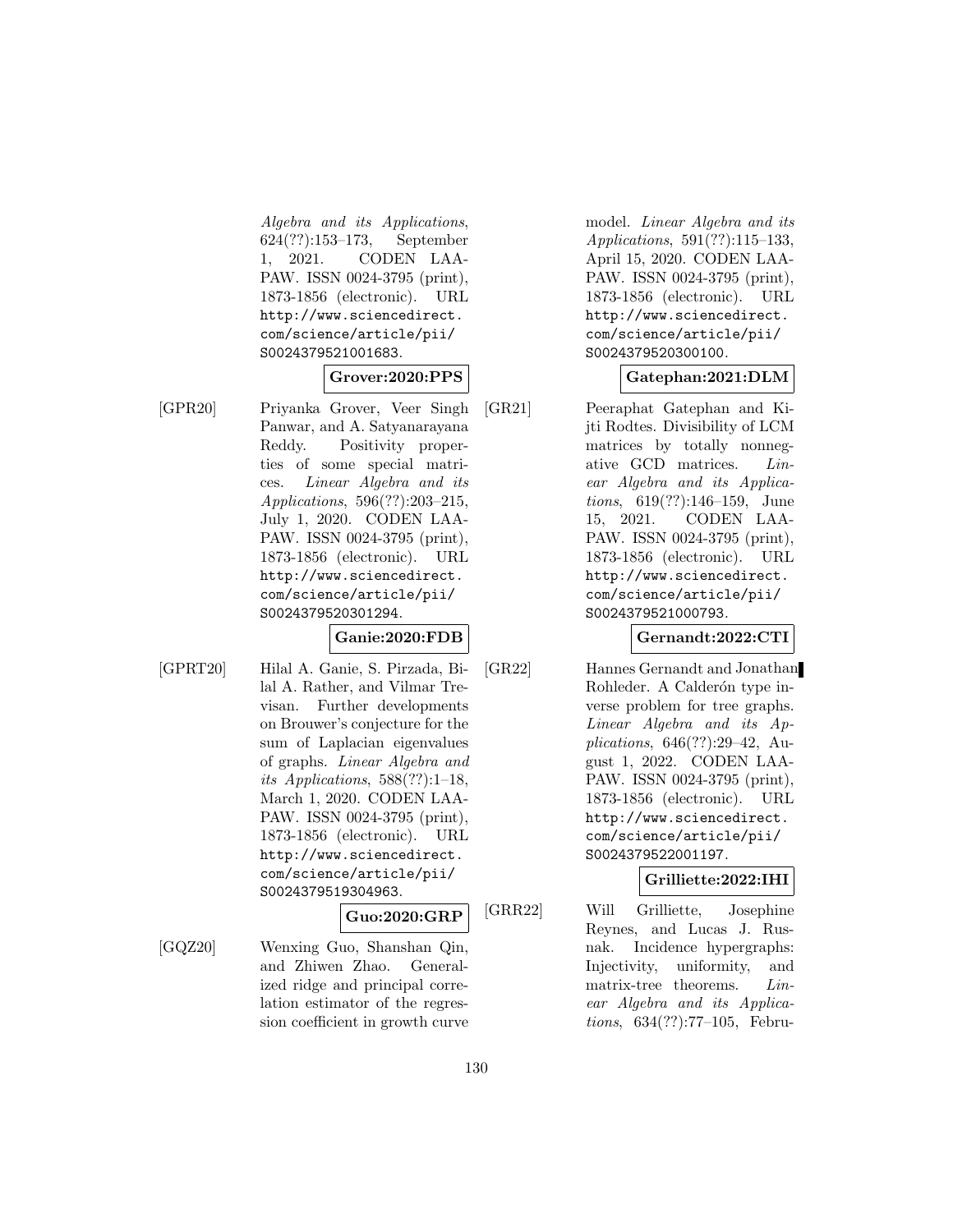ary 1, 2022. CODEN LAA-PAW. ISSN 0024-3795 (print), 1873-1856 (electronic). URL http://www.sciencedirect. com/science/article/pii/ S0024379521003888.

### **Gowda:2020:RTT**

[GS20a] M. Seetharama Gowda and Roman Sznajder. A Riesz–Thorin type interpolation theorem in Euclidean Jordan algebras. Linear Algebra and its Applications, 585(??):178–190, January 15, 2020. CODEN LAA-PAW. ISSN 0024-3795 (print), 1873-1856 (electronic). URL http://www.sciencedirect. com/science/article/pii/ S0024379519304185.

# **Guterman:2020:PPP**

[GS20b] A. E. Guterman and I. A. Spiridonov. Permanent Polya problem for additive surjective maps. Linear Algebra and its Applications, 599(??):140–155, August 15, 2020. CODEN LAAPAW. ISSN 0024-3795 (print), 1873- 1856 (electronic). URL http://www.sciencedirect. com/science/article/pii/ S002437952030183X.

**Gaal:2021:SIS**

[GS21a] Marcell Gaál and Brigitta  $Szilágyi.$  c-spectral isometries of skew-symmetric matrices: the eight dimensional case. Linear Algebra and its Applications, 609(??):108–113, January 15, 2021. CODEN LAA-PAW. ISSN 0024-3795 (print),

1873-1856 (electronic). URL http://www.sciencedirect. com/science/article/pii/ S0024379520304109.

### **Gillis:2021:MNS**

[GS21b] Nicolas Gillis and Punit Sharma. Minimal-norm static feedbacks using dissipative Hamiltonian matrices. Linear Algebra and its Applications, 623(??):258–281, August 15, 2021. CODEN LAA-PAW. ISSN 0024-3795 (print), 1873-1856 (electronic). URL http://www.sciencedirect. com/science/article/pii/ S0024379520300677.

### **Guterman:2021:LCW**

[GS21c] Alexander Guterman and Pavel Shteyner. Linear converters of weak, directional and strong majorizations. Linear Algebra and its Applications, 613(??):320–346, March 15, 2021. CODEN LAA-PAW. ISSN 0024-3795 (print), 1873-1856 (electronic). URL http://www.sciencedirect. com/science/article/pii/ S0024379520305371.

# **Grover:2022:DFT**

[GS22] Priyanka Grover and Sushil Singla. A distance formula for tuples of operators. Linear Algebra and its Applications, 650(??):267–285, October 1, 2022. CODEN LAA-PAW. ISSN 0024-3795 (print), 1873-1856 (electronic). URL http://www.sciencedirect.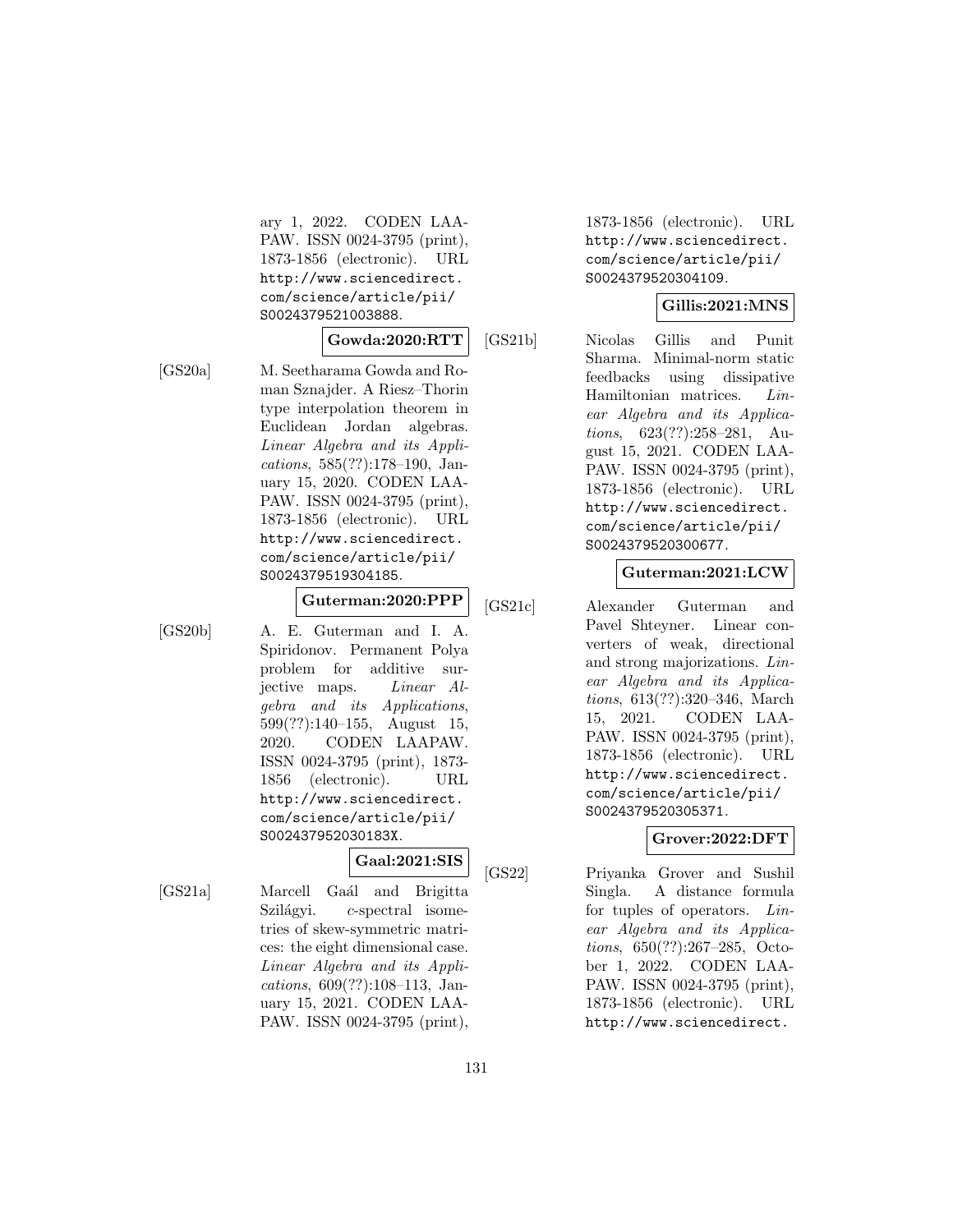com/science/article/pii/ S002437952200218X.

#### **Granario:2021:PPD**

[GT21] Daryl Q. Granario and Tin-Yau Tam. Products of positive definite symplectic matrices. Linear Algebra and its Applications, 626(??):188–203, October 1, 2021. CODEN LAA-PAW. ISSN 0024-3795 (print), 1873-1856 (electronic). URL http://www.sciencedirect. com/science/article/pii/ S002437952100224X.

#### **Groenewald:2021:ACF**

[GvRR21a] G. J. Groenewald, D. B. Janse van Rensburg, and A. C. M. Ran. An alternative canonical form for quaternionic H-unitary matrices. Linear Algebra and its Applications, 623(??):282–298, August 15, 2021. CODEN LAA-PAW. ISSN 0024-3795 (print), 1873-1856 (electronic). URL http://www.sciencedirect. com/science/article/pii/ S0024379520301932.

**Groenewald:2021:RSM**

[GvRR<sup>+</sup>21b] G. J. Groenewald, D. B. Janse van Rensburg, A. C. M. Ran, F. Theron, and M. van Straaten.  $m$ -th roots of  $H$ selfadjoint matrices. *Lin*ear Algebra and its Applications, 610(??):804–826, February 1, 2021. CODEN LAA-PAW. ISSN 0024-3795 (print), 1873-1856 (electronic). URL http://www.sciencedirect.

com/science/article/pii/ S0024379520304973.

### **Gau:2020:MPC**

[GW20] Hwa-Long Gau and Kuo-Zhong Wang. Matrix powers with circular numerical range. Linear Algebra and its Applications, 603(??):190–211, October 15, 2020. CODEN LAA-PAW. ISSN 0024-3795 (print), 1873-1856 (electronic). URL http://www.sciencedirect. com/science/article/pii/ S0024379520302834.

#### **Gau:2022:NRH**

[GW22] Hwa-Long Gau and Pei Yuan Wu. Numerical ranges of Hankel matrices. Linear Algebra and its Applications, 650(??):60–74, October 1, 2022. CODEN LAA-PAW. ISSN 0024-3795 (print), 1873-1856 (electronic). URL http://www.sciencedirect. com/science/article/pii/ S0024379522002105.

#### **Gau:2021:NRF**

[GWW21] Hwa-Long Gau, Kuo-Zhong Wang, and Pei Yuan Wu. Numerical ranges of Foguel operators. Linear Algebra and its Applications, 610 (??):766–784, February 1, 2021. CODEN LAAPAW. ISSN 0024-3795 (print), 1873- 1856 (electronic). URL http://www.sciencedirect. com/science/article/pii/ S0024379520304948.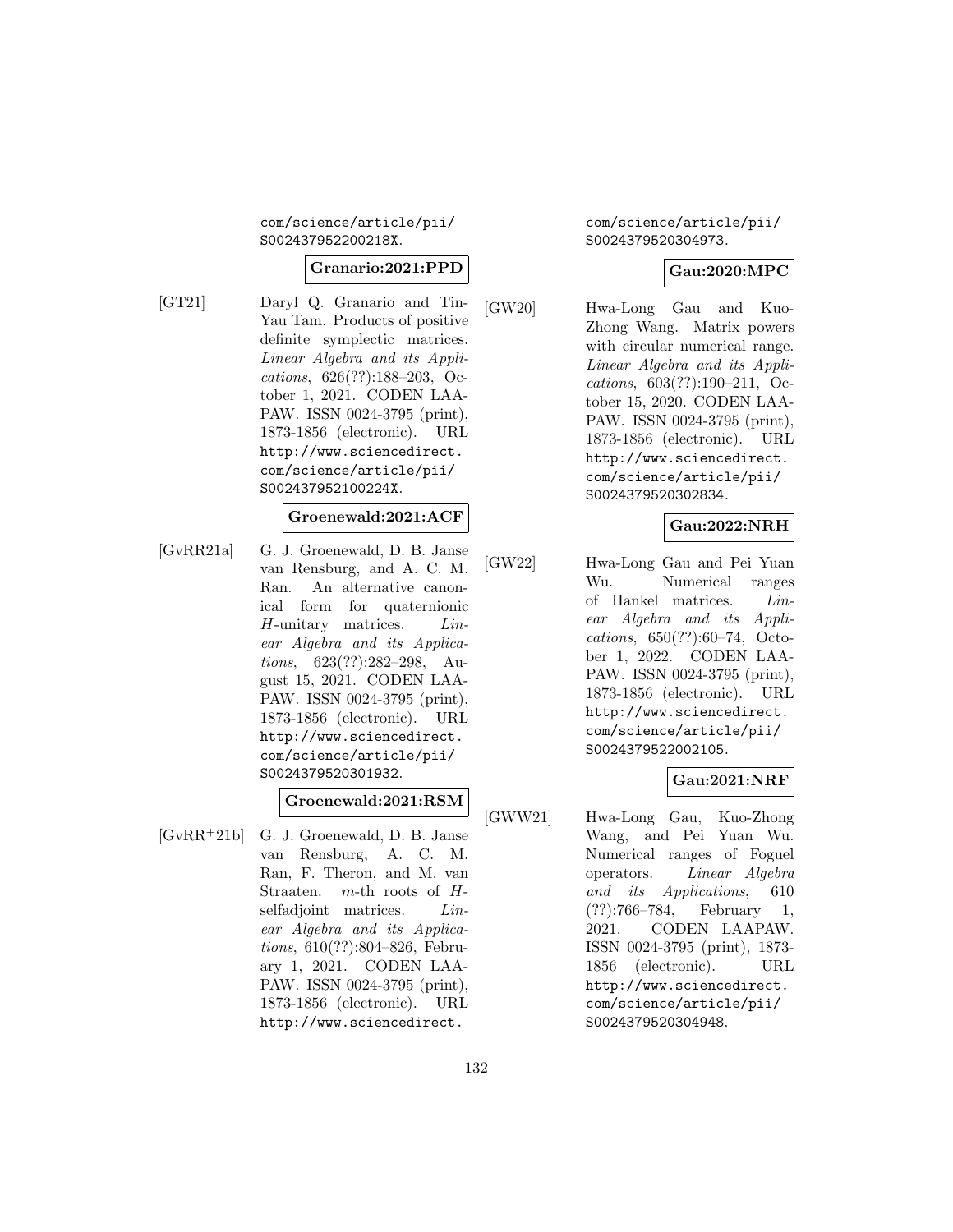#### **Golyandina:2020:BDC**

[GZ20a] Nina Golyandina and Anatoly Zhigljavsky. Blind deconvolution of covariance matrix inverses for autoregressive processes. Linear Algebra and its Applications, 593(??):188–211, May 15, 2020. CODEN LAA-PAW. ISSN 0024-3795 (print), 1873-1856 (electronic). URL http://www.sciencedirect. com/science/article/pii/ S0024379520300641.

#### **Guglielmi:2020:ATS**

[GZ20b] Nicola Guglielmi and Marino Zennaro. An antinorm theory for sets of matrices: Bounds and approximations to the lower spectral radius. Linear Algebra and its Applications, 607(??):89–117, December 15, 2020. CODEN LAA-PAW. ISSN 0024-3795 (print), 1873-1856 (electronic). URL http://www.sciencedirect. com/science/article/pii/ S0024379520303761.

### **Guo:2020:GOB**

[GZ20c] Wan-Ming Guo and Bao-Xuan Zhu. A generalized ordered Bell polynomial. Linear Algebra and its Applications, 588(??):458–470, March 1, 2020. CODEN LAA-PAW. ISSN 0024-3795 (print), 1873-1856 (electronic). URL http://www.sciencedirect. com/science/article/pii/ S0024379519305130.

### **Gong:2021:EGH**

[GZZ21] Shi-Cai Gong, Peng Zou, and Xiao-Dong Zhang. Each  $(n, m)$ -graph having the *i*-th minimal Laplacian coefficient is a threshold graph. Linear Algebra and its Applications, 631(??):398–406, December 15, 2021. CODEN LAA-PAW. ISSN 0024-3795 (print), 1873-1856 (electronic). URL http://www.sciencedirect. com/science/article/pii/ S0024379521003463.

### **Hamedani:2019:EHH**

[HAD19] Ali Memar Hamedani, Rahim Alizadeh, and Silvestru Sever Dragomir. An extension of Haagerup–Harpe inequality. Linear Algebra and its Applications, 577(??):69–77, September 15, 2019. CODEN LAA-PAW. ISSN 0024-3795 (print), 1873-1856 (electronic). URL http://www.sciencedirect. com/science/article/pii/ S002437951930179X. See corrigendum [Ali20].

#### **Haemers:2021:HRB**

[Hae21] Willem H. Haemers. Hoffman's ratio bound. Linear Algebra and its Applications, 617(??):215–219, May 15, 2021. CODEN LAA-PAW. ISSN 0024-3795 (print), 1873-1856 (electronic). URL http://www.sciencedirect. com/science/article/pii/ S0024379521000689.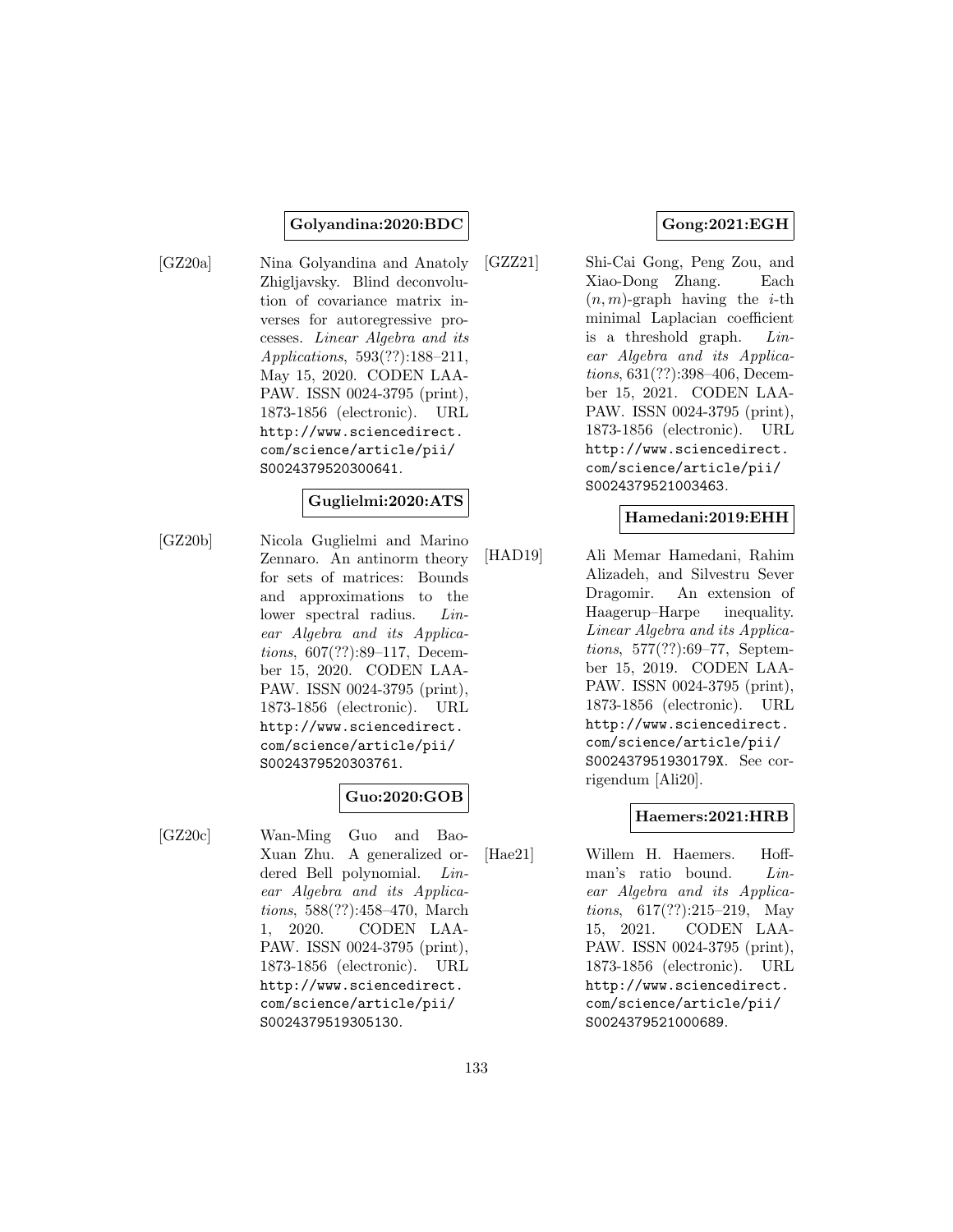### **Hallman:2020:EBE**

[Hal20] Eric Hallman. Estimating the backward error for the leastsquares problem with multiple right-hand sides. Linear Algebra and its Applications, 605(??):227–238, November 15, 2020. CODEN LAA-PAW. ISSN 0024-3795 (print), 1873-1856 (electronic). URL http://www.sciencedirect. com/science/article/pii/ S0024379520303438.

### **Hamhalter:2022:SPR**

[Ham22] J. Hamhalter. Structure of preservers of range orthogonality on  $\star$ -rings and  $C^*$ -algebras. Linear Algebra and its Applications, 642(??):139–159, June 1, 2022. CODEN LAA-PAW. ISSN 0024-3795 (print), 1873-1856 (electronic). URL http://www.sciencedirect. com/science/article/pii/ S0024379522000751.

#### **Hansen:2021:EMW**

[Han21] Jakob Hansen. Expansion in matrix-weighted graphs. Linear Algebra and its Applications, 630(??):252–273, December 1, 2021. CODEN LAA-PAW. ISSN 0024-3795 (print), 1873-1856 (electronic). URL http://www.sciencedirect. com/science/article/pii/ S0024379521003062.

#### **Hansen:2022:NPS**

[Han22] Frank Hansen. A note on the parallel sum. Linear Algebra and its Applica-

tions, 636(??):69–76, March 1, 2022. CODEN LAA-PAW. ISSN 0024-3795 (print), 1873-1856 (electronic). URL http://www.sciencedirect. com/science/article/pii/ S0024379521004195.

# **Hari:2022:QCC**

[Har22] Vjeran Hari. On the quadratic convergence of the complex HZ method for the positive definite generalized eigenvalue problem. Linear Algebra and its Applications, 632(??):153–192, January 1, 2022. CODEN LAAPAW. ISSN 0024-3795 (print), 1873- 1856 (electronic). URL http://www.sciencedirect. com/science/article/pii/ S0024379521003190.

**han:2021:QSP**

[hB21] Ayşe Güven Sarıhan and Oscar F. Bandtlow. Quantitative spectral perturbation theory for compact operators on a Hilbert space. Linear Algebra and its Applications, 610(??):169–202, February 1, 2021. CODEN LAA-PAW. ISSN 0024-3795 (print), 1873-1856 (electronic). URL http://www.sciencedirect. com/science/article/pii/ S0024379520304122.

**Hou:2020:HPA**

[HCZ20] Yuan Hou, An Chang, and Lei Zhang. A homogeneous polynomial associated with general hypergraphs and its applications. Linear Algebra and its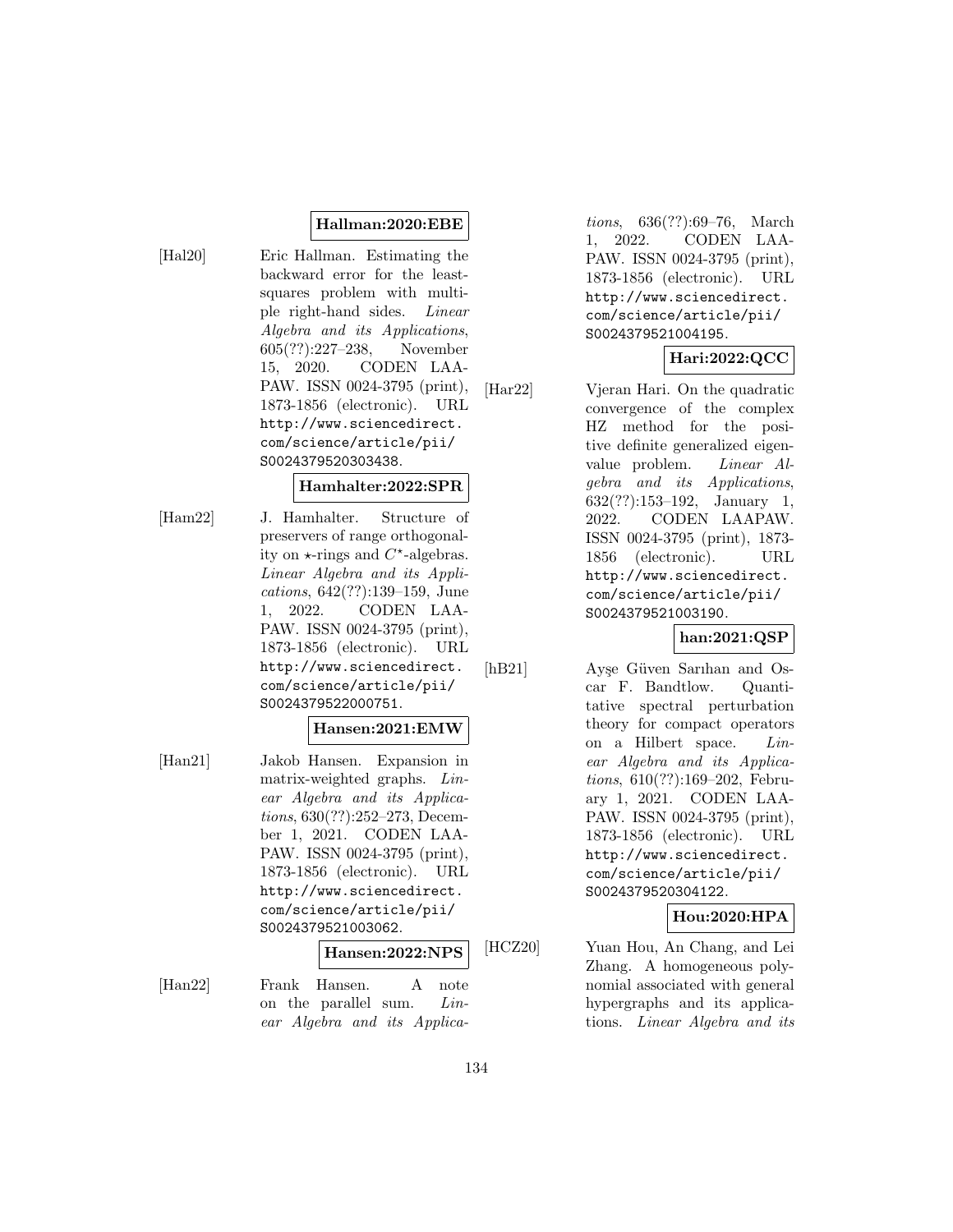Applications, 591(??):72–86, April 15, 2020. CODEN LAA-PAW. ISSN 0024-3795 (print), 1873-1856 (electronic). URL http://www.sciencedirect. com/science/article/pii/ S0024379520300057.

#### **Huang:2022:PCC**

[HD22] Xueyi Huang and Kinkar Chandra Das. Proof of a conjecture on communicability distance sum index of graphs. Linear Algebra and its Applications, 645(??):278–292, July 15, 2022. CODEN LAA-PAW. ISSN 0024-3795 (print), 1873-1856 (electronic). URL http://www.sciencedirect. com/science/article/pii/ S0024379522001355.

# **He:2020:HRA**

[He20] Tian-Xiao He. Half Riordan array sequences. Linear Algebra and its Applications, 604(??):236–264, November 1, 2020. CODEN LAA-PAW. ISSN 0024-3795 (print), 1873-1856 (electronic). URL http://www.sciencedirect. com/science/article/pii/ S0024379520303104.

### **Herbrich:2020:ZED**

[Her20] Peter Herbrich. Zeta-equivalent digraphs: Simultaneous cospectrality. Linear Algebra and its Applications, 602(??):281– 299, October 1, 2020. CO-DEN LAAPAW. ISSN 0024-3795 (print), 1873-1856 (electronic). URL http:

//www.sciencedirect.com/ science/article/pii/S0024379520302214.

# **He:2020:RCU**

[HHD20] Shengjie He, Rong-Xia Hao, and Fengming Dong. The rank of a complex unit gain graph in terms of the matching number. Linear Algebra and its Applications, 589(??):158–185, March 15, 2020. CODEN LAA-PAW. ISSN 0024-3795 (print), 1873-1856 (electronic). URL http://www.sciencedirect. com/science/article/pii/ S002437951930521X.

### **Halbeisen:2020:SMR**

[HHS20a] Lorenz Halbeisen, Norbert Hungerbühler, and Salome Schumacher. Sets and multisets of range uniqueness for polynomials. Linear Algebra and its Applications, 589(??):39–61, March 15, 2020. CODEN LAAPAW. ISSN 0024-3795 (print), 1873- 1856 (electronic). URL http://www.sciencedirect. com/science/article/pii/ S0024379519305221.

### **Hunnell:2020:ITF**

[HHS20b] Mark Hunnell, John Hutchens, and Nathaniel Schwartz. On involutions of type  $O(q, k)$  over a field of characteristic two. Linear Algebra and its Applications, 593(??):228–250, May 15, 2020. CODEN LAA-PAW. ISSN 0024-3795 (print), 1873-1856 (electronic). URL http://www.sciencedirect.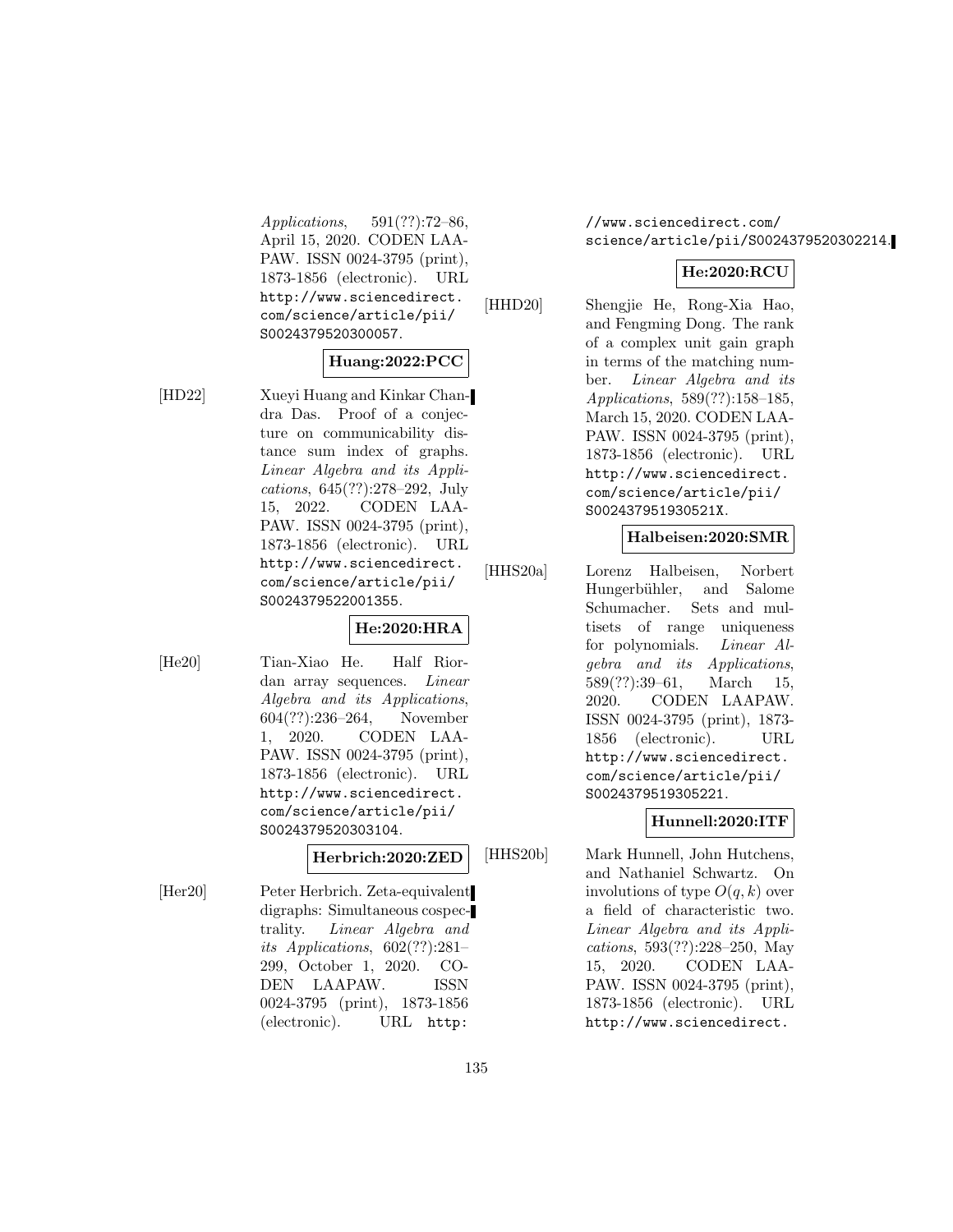com/science/article/pii/ S0024379520300653.

#### **Halbeisen:2021:MSP**

[HHS21] Lorenz Halbeisen, Norbert Hungerbühler, and Salome Schumacher. Magic sets for polynomials of degree  $n$ . Linear Algebra and its Applications, 609(??):413–441, January 15, 2021. CODEN LAA-PAW. ISSN 0024-3795 (print), 1873-1856 (electronic). URL http://www.sciencedirect. com/science/article/pii/ S0024379520304481.

# **Hwang:2020:TPH**

[HK20] Jinmi Hwang and Sejong Kim. Tensor product and Hadamard product for the Wasserstein means. Linear Algebra and its Applications, 603(??):496–507, October 15, 2020. CODEN LAA-PAW. ISSN 0024-3795 (print), 1873-1856 (electronic). URL http://www.sciencedirect. com/science/article/pii/ S0024379520303232.

#### **Huang:2020:IM**

[HL20] Zejun Huang and Huiqiu Lin. On k-idempotent 0–1 matrices. Linear Algebra and its Applications, 597(??):187–197, July 15, 2020. CODEN LAA-PAW. ISSN 0024-3795 (print), 1873-1856 (electronic). URL http://www.sciencedirect. com/science/article/pii/ S0024379520301488.

#### **Liu:2021:SET**

[hLqJ21] Wei hui Liu and Xiao qing Jin. A study on T-eigenvalues of third-order tensors. Linear Algebra and its Applications, 612(??):357–374, March 1, 2021. CODEN LAA-PAW. ISSN 0024-3795 (print), 1873-1856 (electronic). URL http://www.sciencedirect. com/science/article/pii/ S0024379520305292.

### **Higham:2021:IMF**

[HLS21a] Nicholas J. Higham, Matthew C. Lettington, and Karl Michael Schmidt. Integer matrix factorisations, superalgebras and the quadratic form obstruction. Linear Algebra and its Applications, 622(??):250–267, August 1, 2021. CODEN LAA-PAW. ISSN 0024-3795 (print), 1873-1856 (electronic). URL http://www.sciencedirect. com/science/article/pii/ S0024379521001324.

#### **Huang:2021:MSL**

[HLS21b] Peng Huang, Jianxi Li, and Wai Chee Shiu. Maximizing the signless Laplacian spectral radius of k-connected graphs with given diameter. Linear Algebra and its Applications, 617(??):78–99, May 15, 2021. CODEN LAA-PAW. ISSN 0024-3795 (print), 1873-1856 (electronic). URL http://www.sciencedirect. com/science/article/pii/ S0024379521000343.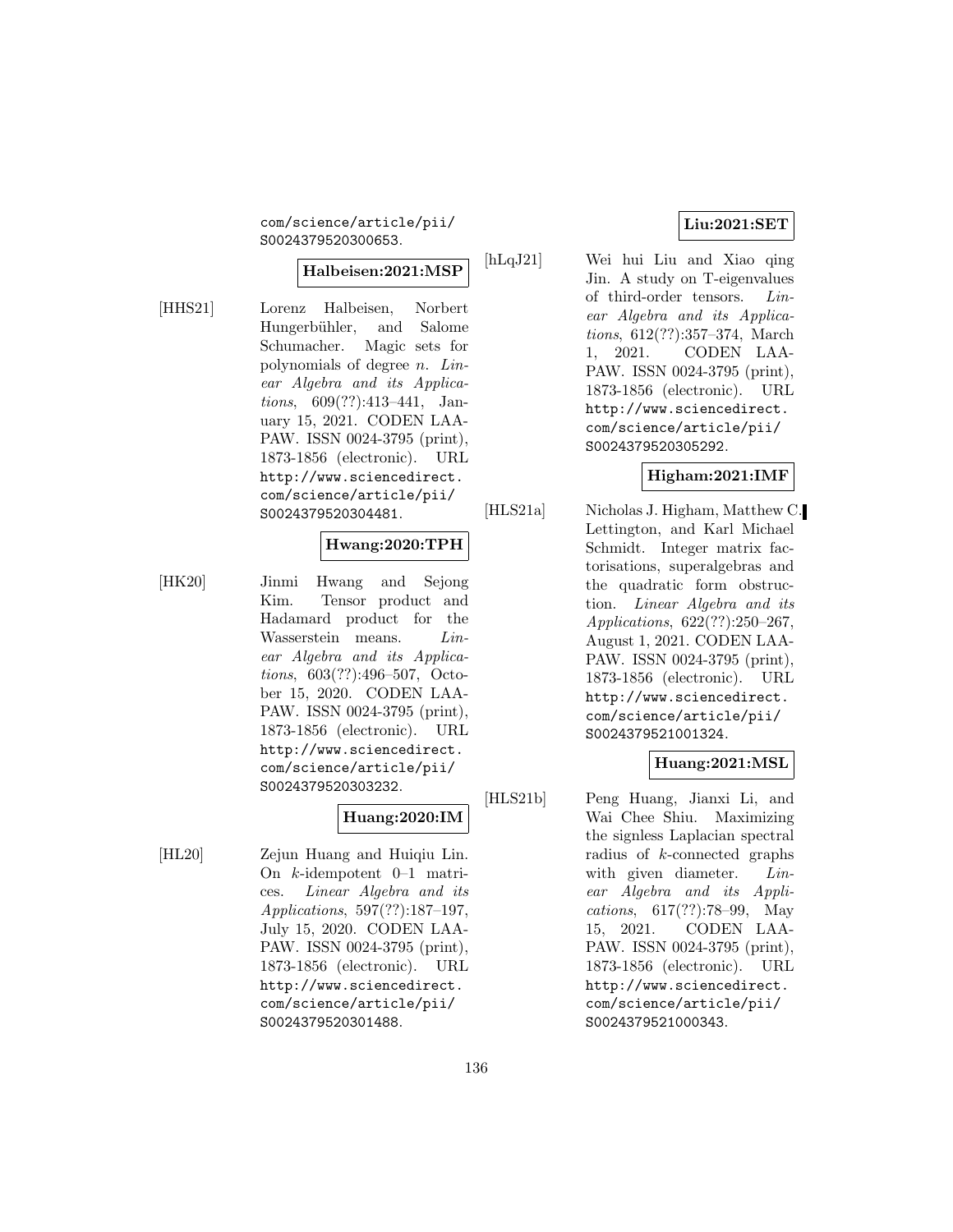### **Hong:2020:CEG**

[HLX20] Zhen-Mu Hong, Hong-Jian Lai, and Zheng-Jiang Xia. Connectivity and eigenvalues of graphs with given girth or clique number. Linear Algebra and its Applications, 607(??):319–340, December 15, 2020. CODEN LAA-PAW. ISSN 0024-3795 (print), 1873-1856 (electronic). URL http://www.sciencedirect. com/science/article/pii/ S0024379520303888.

#### **Huang:2021:DHD**

[HLYZ21] Hua-Lin Huang, Huajun Lu, Yu Ye, and Chi Zhang. Diagonalizable higher degree forms and symmetric tensors. Linear Algebra and its Applications, 613(??):151–169, March 15, 2021. CODEN LAA-PAW. ISSN 0024-3795 (print), 1873-1856 (electronic). URL http://www.sciencedirect. com/science/article/pii/ S0024379520305851.

#### **Hou:2017:EIM**

[HLZ17] Xin Hou, Shangzhi Li, and Qingqing Zheng. Expressing infinite matrices over rings as products of involutions. Linear Algebra and its Applications, 532(??):257–265, November 1, 2017. CODEN LAA-PAW. ISSN 0024-3795 (print), 1873-1856 (electronic). URL http://www.sciencedirect. com/science/article/pii/ S0024379517304111. See corrigendum [Hou20].

### **Heuer:2020:BSR**

[HMPT20] Janin Heuer, Frederic Matter, Marc E. Pfetsch, and Thorsten Theobald. Blocksparse recovery of semidefinite systems and generalized null space conditions. Linear Algebra and its Applications, 603(??):470–495, October 15, 2020. CODEN LAA-PAW. ISSN 0024-3795 (print), 1873-1856 (electronic). URL http://www.sciencedirect. com/science/article/pii/ S0024379520303190.

# **Huang:2021:WFO**

[HMS21] Jiahui Huang, David McKinnon, and Matthew Satriano. What fraction of an  $S_n$ -orbit can lie on a hyperplane? Linear Algebra and its Applications,  $613(??):1-23$ , March 15, 2021. CODEN LAA-PAW. ISSN 0024-3795 (print), 1873-1856 (electronic). URL http://www.sciencedirect. com/science/article/pii/ S0024379520305656.

#### **Hertrich:2021:CPN**

[HNS21] Johannes Hertrich, Sebastian Neumayer, and Gabriele Steidl. Convolutional proximal neural networks and Plugand-Play algorithms. Linear Algebra and its Applications, 631(??):203–234, December 15, 2021. CODEN LAA-PAW. ISSN 0024-3795 (print), 1873-1856 (electronic). URL http://www.sciencedirect.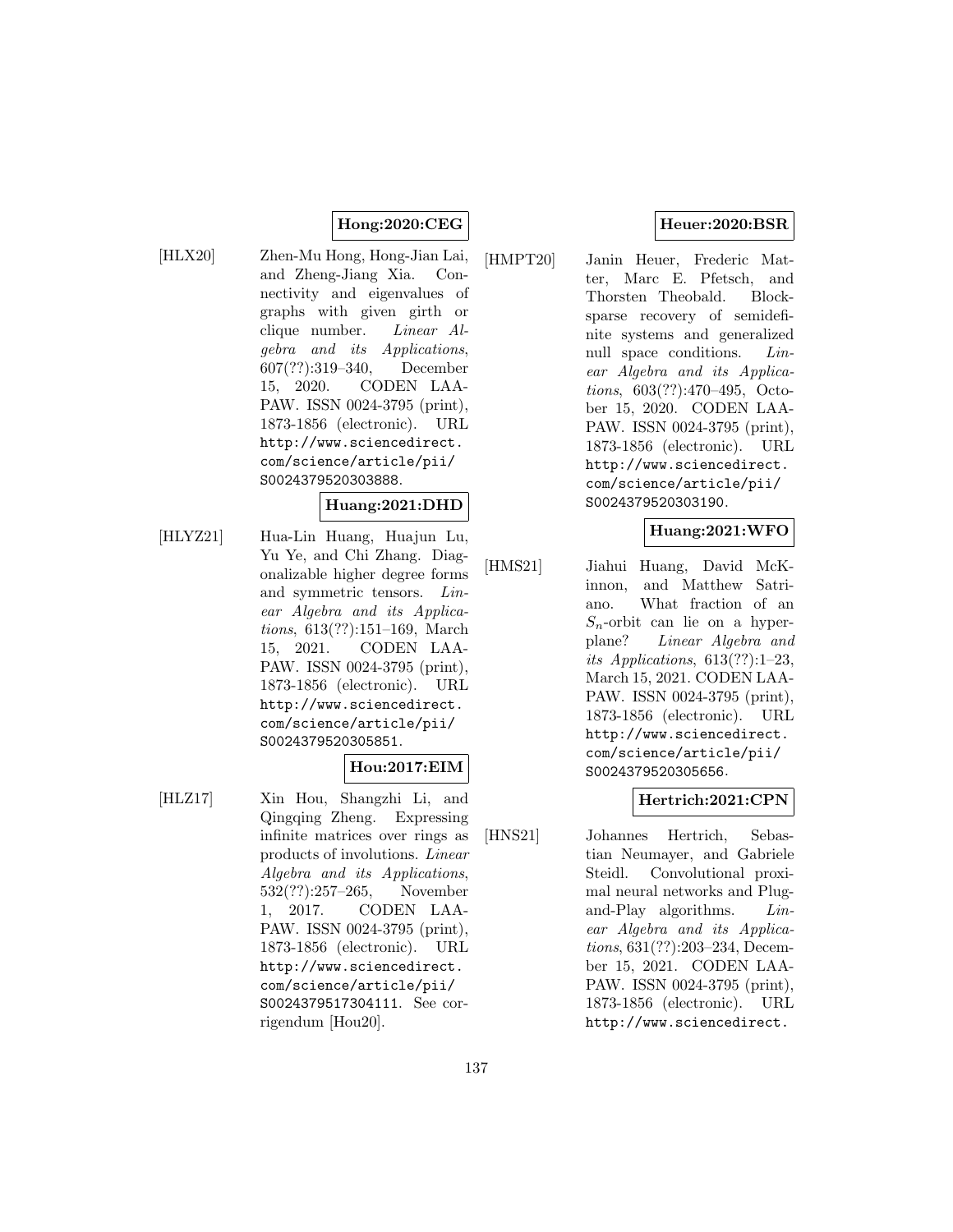### com/science/article/pii/ S0024379521003372.

### **Haemers:2020:USD**

[HO20] Willem H. Haemers and Mohammad Reza Oboudi. Universal spectra of the disjoint union of regular graphs. Linear Algebra and its Applications, 606(??):244–248, December 1, 2020. CODEN LAA-PAW. ISSN 0024-3795 (print), 1873-1856 (electronic). URL http://www.sciencedirect. com/science/article/pii/ S0024379520303621.

#### **Homma:2020:FPF**

[Hom20] Masaaki Homma. Fragments of plane filling curves of degree  $q + 2$  over the finite field of  $q$  elements, and of affineplane filling curves of degree  $q + 1$ . Linear Algebra and its Applications, 589(??):9–27, March 15, 2020. CODEN LAA-PAW. ISSN 0024-3795 (print), 1873-1856 (electronic). URL http://www.sciencedirect. com/science/article/pii/ S0024379519305191.

### **Hou:2020:CEI**

[Hou20] Xin Hou. Corrigendum to "Expressing infinite matrices over rings as products of involutions" [Linear Algebra Appl. **532** (2017) 257–265]. Linear Algebra and its Applications, 587(??):387–391, February 15, 2020. CODEN LAA-PAW. ISSN 0024-3795 (print), 1873-1856 (electronic). URL http://www.sciencedirect.

com/science/article/pii/ S0024379519304896. See [HLZ17].

### **Howlader:2022:DSM**

[HP22] Aditi Howlader and Pratima Panigrahi. On the distance spectrum of minimal cages and associated distance biregular graphs. Linear Algebra and its Applications, 636(??):115–133, March 1, 2022. CODEN LAA-PAW. ISSN 0024-3795 (print), 1873-1856 (electronic). URL http://www.sciencedirect. com/science/article/pii/ S0024379521004201.

#### **Huang:2021:NLP**

[HPSZ21] Yanhe Huang, George Petroulakis, Frank Sottile, and Igor Zelenko. Nontrivial linear projections on the Grassmannian  $Gr_3(C^6)$ . Linear Algebra and its Applications, 610(??):488–505, February 1, 2021. CODEN LAAPAW. ISSN 0024-3795 (print), 1873- 1856 (electronic). URL http://www.sciencedirect. com/science/article/pii/ S0024379520304778.

### **Hadwin:2020:NMT**

[HR20] Don Hadwin and Heydar Radjavi. A note on Mirsky's theorem. Linear Algebra and its Applications, 603 (??):186–189, October 15, 2020. CODEN LAAPAW. ISSN 0024-3795 (print), 1873- 1856 (electronic). URL http://www.sciencedirect.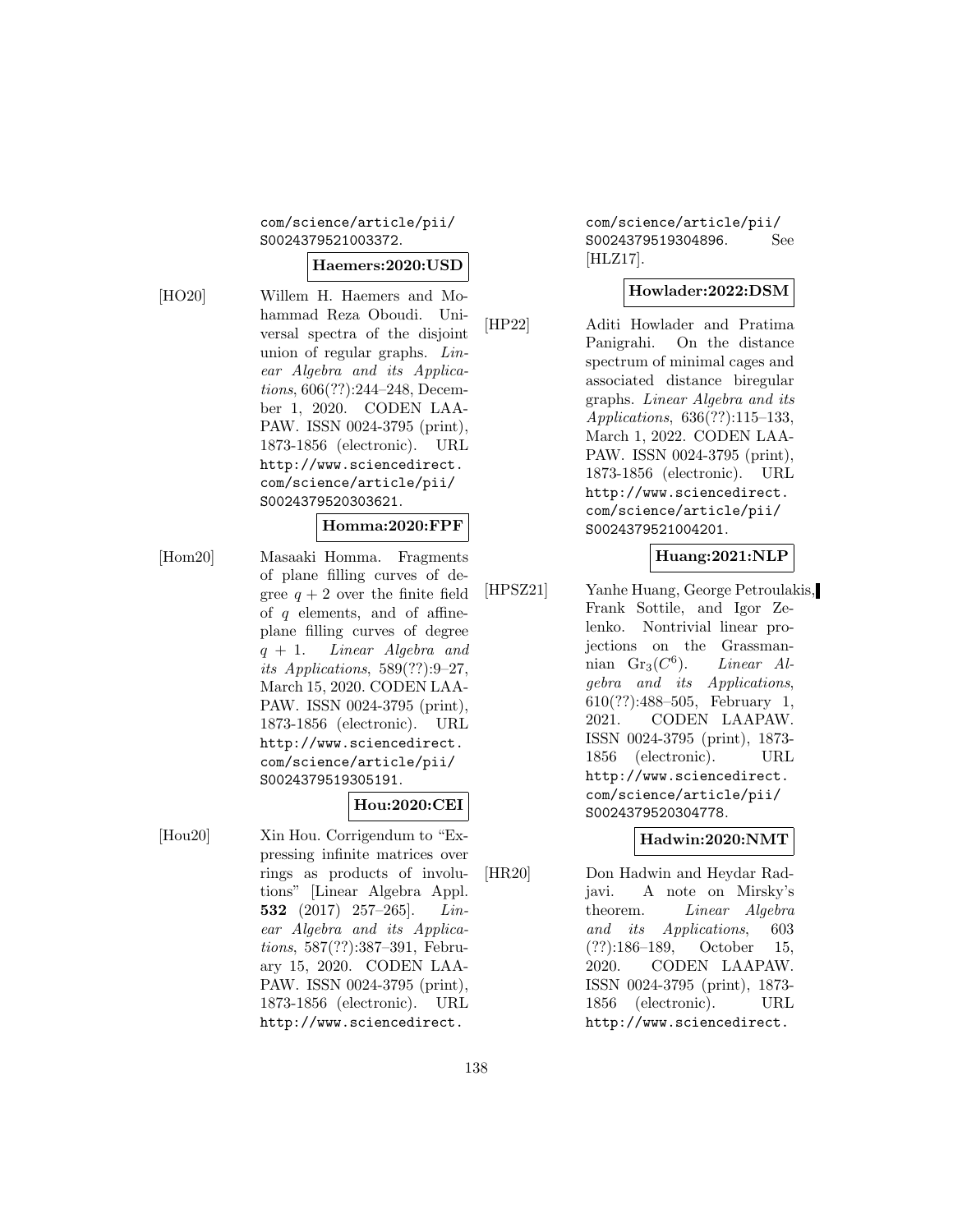com/science/article/pii/ S002437952030269X.

# **He:2020:PPI**

[HS20] Tian-Xiao He and Louis Shapiro. Palindromes and pseudo-involution multiplication. Linear Algebra and its Applications, 593(??):1–17, May 15, 2020. CODEN LAA-PAW. ISSN 0024-3795 (print), 1873-1856 (electronic). URL http://www.sciencedirect. com/science/article/pii/ S0024379520300410.

### **Hofmann:2022:ECM**

[HS22] Tobias Hofmann and Uwe Schwerdtfeger. Edge-connectivity matrices and their spectra. Linear Algebra and its Applications, 640(??):34–47, May 1, 2022. CODEN LAA-PAW. ISSN 0024-3795 (print), 1873-1856 (electronic). URL http://www.sciencedirect. com/science/article/pii/ S0024379522000209.

# **Hameed:2021:SDS**

[HSS<sup>+</sup>21] Shahul K. Hameed, T. V. Shijin, P. Soorya, K. A. Germina, and Thomas Zaslavsky. Signed distance in signed graphs. Linear Algebra and its Applications, 608(??):236–247, January 1, 2021. CODEN LAA-PAW. ISSN 0024-3795 (print), 1873-1856 (electronic). URL http://www.sciencedirect. com/science/article/pii/ S0024379520303979.

# **Hallman:2022:MAS**

[HT22] Eric Hallman and Devon Troester. A multilevel approach to stochastic trace estimation. Linear Algebra and its Applications, 638(??):125–149, April 1, 2022. CODEN LAA-PAW. ISSN 0024-3795 (print), 1873-1856 (electronic). URL http://www.sciencedirect. com/science/article/pii/ S0024379521004390.

# **Hu:2021:EEC**

[Hu21] Zhiguang Hu. Eigenvalues and eigenvectors of a class of irreducible tridiagonal matrices. Linear Algebra and its Applications, 619(??):328–337, June 15, 2021. CODEN LAA-PAW. ISSN 0024-3795 (print), 1873-1856 (electronic). URL http://www.sciencedirect. com/science/article/pii/ S0024379521001117.

# **Huang:2022:QUC**

[Hua22] Jing Huang. On the quadratic unitary Cayley graphs. Linear Algebra and its Applications, 644(??):219–233, July 1, 2022. CODEN LAA-PAW. ISSN 0024-3795 (print), 1873-1856 (electronic). URL http://www.sciencedirect. com/science/article/pii/ S0024379522000799.

### **Henriksen:2020:CIR**

[HW20] Amelia Henriksen and Rachel Ward. Concentration inequalities for random matrix products. Linear Algebra and its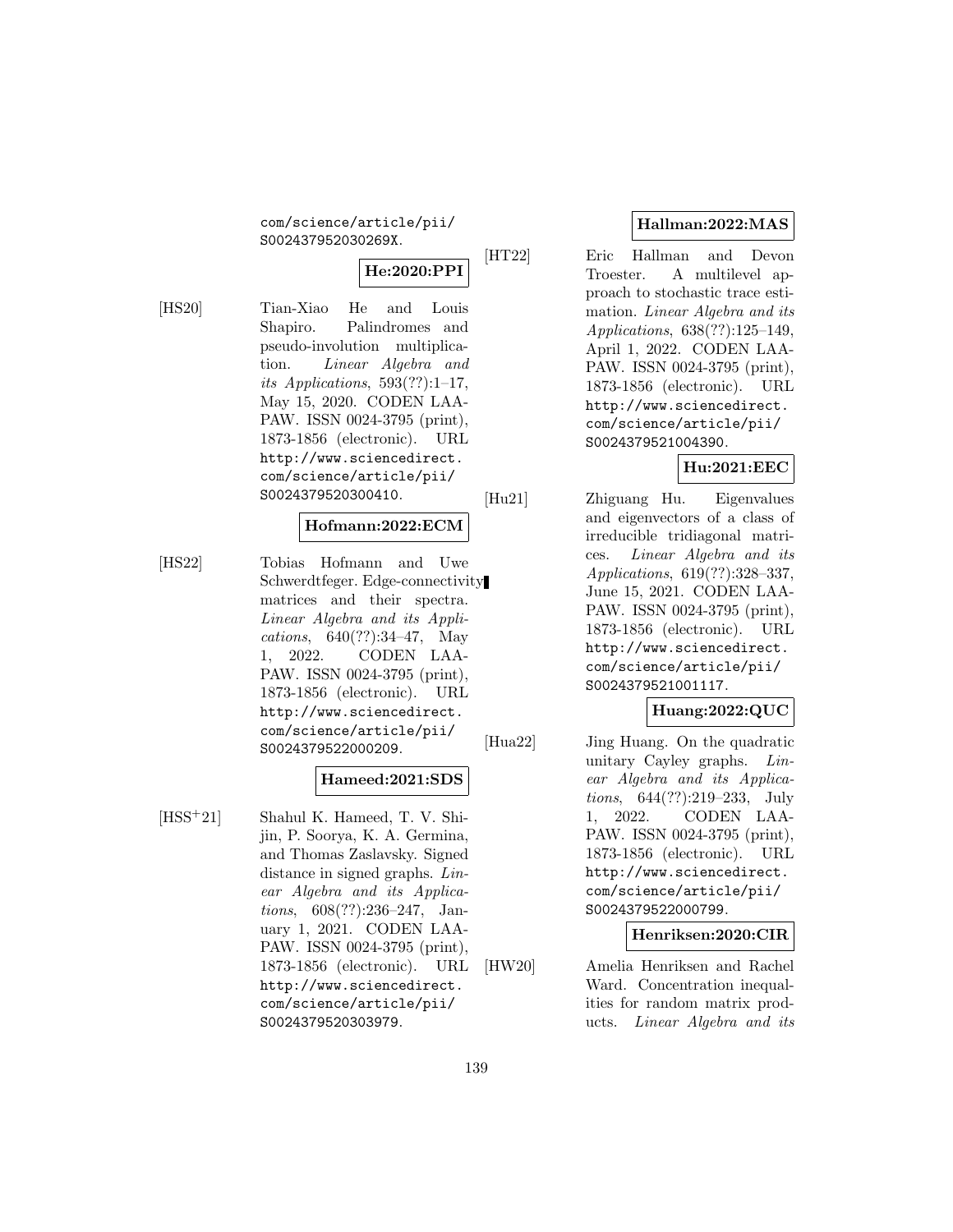Applications, 594(??):81–94, June 1, 2020. CODEN LAA-PAW. ISSN 0024-3795 (print), 1873-1856 (electronic). URL http://www.sciencedirect. com/science/article/pii/ S0024379520300574.

### **Herr:2021:ICH**

[HW21a] John E. Herr and Troy M. Wiegand. Identifying complex Hadamard submatrices of the Fourier matrices via primitive sets. Linear Algebra and its Applications, 617(??):121–150, May 15, 2021. CODEN LAA-PAW. ISSN 0024-3795 (print), 1873-1856 (electronic). URL http://www.sciencedirect. com/science/article/pii/ S0024379521000367.

**Hughes:2021:SDS**

[HW21b] Daniel Hughes and Shayne Waldron. Spherical  $(t, t)$ designs with a small number of vectors. Linear Algebra and its Applications, 608(??):84–106, January 1, 2021. CODEN LAAPAW. ISSN 0024-3795 (print), 1873- 1856 (electronic). URL http://www.sciencedirect. com/science/article/pii/ S0024379520303839.

#### **Hauffe-Waschbusch:2021:CSO**

[HWK21] Adrian Hauffe-Waschbüsch and Aloys Krieg. Congruence subgroups and orthogonal groups. Linear Algebra and its Applications, 618(??):22–36, June 1, 2021. CODEN LAA-PAW. ISSN 0024-3795 (print),

1873-1856 (electronic). URL http://www.sciencedirect. com/science/article/pii/ S0024379521000227.

# **Hong:2021:FAS**

[HXLL21] Zhen-Mu Hong, Zheng-Jiang Xia, Hong-Jian Lai, and Ruifang Liu. Fractional arboricity, strength and eigenvalues of graphs with fixed girth or clique number.  $Lin$ ear Algebra and its Applications, 611(??):135–147, February 15, 2021. CODEN LAA-PAW. ISSN 0024-3795 (print), 1873-1856 (electronic). URL http://www.sciencedirect. com/science/article/pii/ S0024379520305000.

### **Horn:2020:RHP**

[HY20] Roger A. Horn and Zai Yang. Rank of a Hadamard product. Linear Algebra and its Applications, 591(??):87–98, April 15, 2020. CODEN LAA-PAW. ISSN 0024-3795 (print), 1873-1856 (electronic). URL http://www.sciencedirect. com/science/article/pii/ S0024379520300094.

# **Inghelbrecht:2022:PHP**

[IB22] Gilles Inghelbrecht and Kurt Barbé. Parallelization of Hermitian positive definite systems of equations: a hierarchical Jacobi approach. Linear Algebra and its Applications, 639(??):81–115, April 15, 2022. CODEN LAA-PAW. ISSN 0024-3795 (print), 1873-1856 (electronic). URL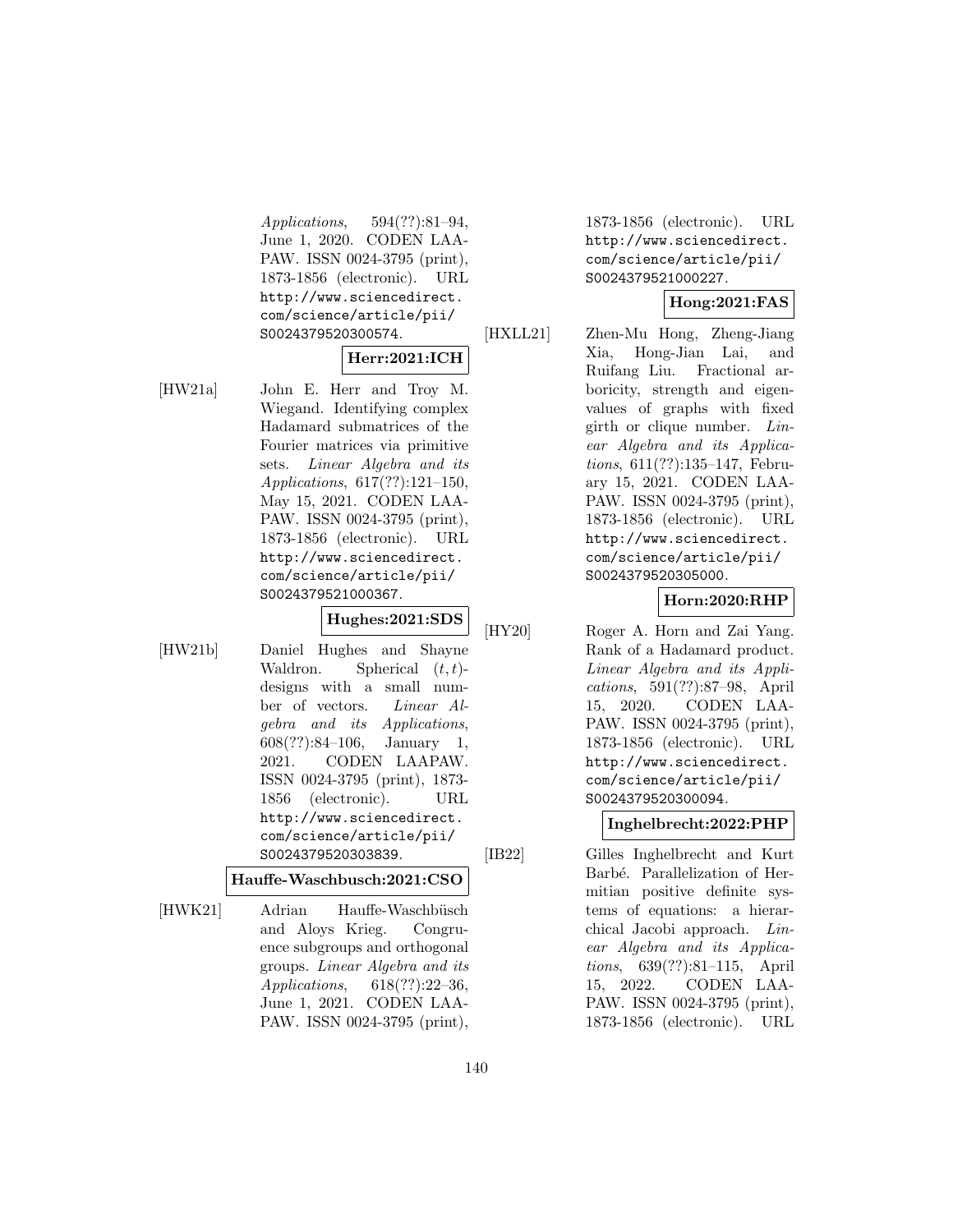http://www.sciencedirect. com/science/article/pii/ S0024379522000052.

# **Ioppolo:2021:SGI**

[IdSSV21] A. Ioppolo, R. B. dos Santos, M. L. O. Santos, and A. C. Vieira. Superalgebras with graded involution: Classifying minimal varieties of quadratic growth. Linear Algebra and its Applications, 621(??):105–134, July 15, 2021. CODEN LAA-PAW. ISSN 0024-3795 (print), 1873-1856 (electronic). URL http://www.sciencedirect. com/science/article/pii/ S0024379521001087.

### **Ide:2021:IEG**

[IIM<sup>+</sup>21] Yusuke Ide, Ayaka Ishikawa, Hideaki Morita, Iwao Sato, and Etsuo Segwa. The Ihara expression for the generalized weighted zeta function of a finite simple graph. Linear Algebra and its Applications, 627(??):227–241, October 15, 2021. CODEN LAA-PAW. ISSN 0024-3795 (print), 1873-1856 (electronic). URL http://www.sciencedirect. com/science/article/pii/ S0024379521002433.

### **Ilisevic:2020:CRB**

[IKLP20] Dijana Ilisević, Bojan Kuzma, Chi-Kwong Li, and Edward Poon. Complexifications of real Banach spaces and their isometries. Linear Algebra and its Applications, 589(??):222–241, March 15, 2020. CODEN LAA-PAW. ISSN 0024-3795 (print),

1873-1856 (electronic). URL http://www.sciencedirect. com/science/article/pii/ S0024379519305208.

### **Iqbal:2020:DRG**

[IKPR20] Quaid Iqbal, Jack H. Koolen, Jongyook Park, and Masood Ur Rehman. Distanceregular graphs with diameter 3 and eigenvalue  $a_2 - c_3$ . Linear Algebra and its Applications, 587(??):271–290, February 15, 2020. CODEN LAA-PAW. ISSN 0024-3795 (print), 1873-1856 (electronic). URL http://www.sciencedirect. com/science/article/pii/ S0024379519304616.

# **Ito:2020:PGW**

[IMT20] Naoharu Ito, Toyoki Matsuyama, and Tatsuya Tsurii. Periodicity of Grover walks on complete graphs with self-loops. *Linear* Algebra and its Applications, 599(??):121–132, August 15, 2020. CODEN LAAPAW. ISSN 0024-3795 (print), 1873- 1856 (electronic). URL http://www.sciencedirect. com/science/article/pii/ S0024379520301853.

#### **Ioppolo:2020:SRC**

[Iop20] Antonio Ioppolo. Some results concerning the multiplicities of cocharacters of superalgebras with graded involution. Linear Algebra and its Applications, 594(??):51–70, June 1, 2020. CODEN LAA-PAW. ISSN 0024-3795 (print),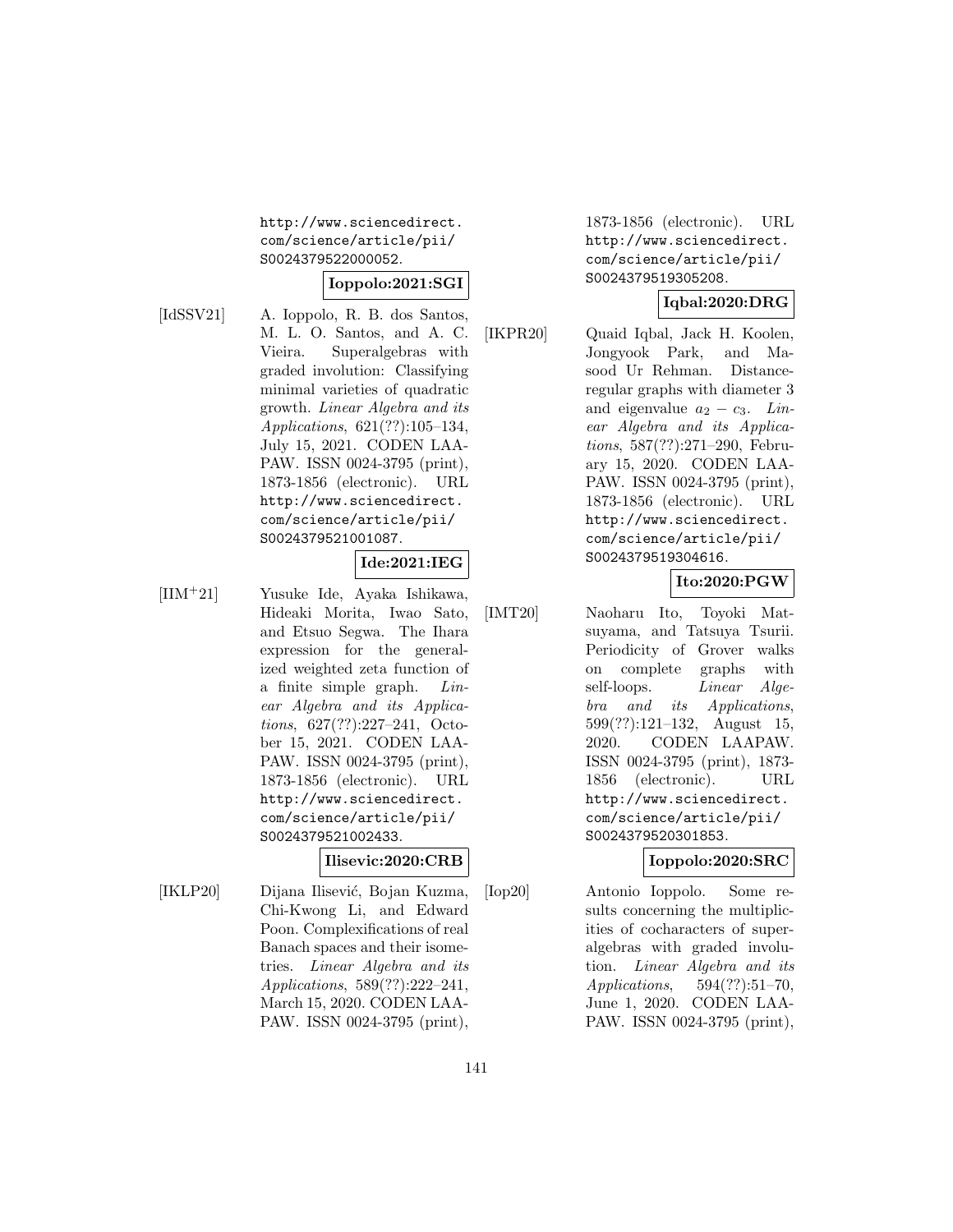1873-1856 (electronic). URL http://www.sciencedirect. com/science/article/pii/ S0024379520300811.

### **Ilisevic:2021:PIB**

[IOT21] Dijana Ilišević, Matjaž Omladič, and Aleksej Turnšek. Phase-isometries between normed spaces. Linear Algebra and its Applications, 612(??):99–111, March 1, 2021. CODEN LAA-PAW. ISSN 0024-3795 (print), 1873-1856 (electronic). URL http://www.sciencedirect. com/science/article/pii/ S0024379520305590.

# **Jain:2021:SPS**

[Jai21] Tanvi Jain. Sums and products of symplectic eigenvalues. Linear Algebra and its Applications, 631(??):67–82, December 15, 2021. CODEN LAA-PAW. ISSN 0024-3795 (print), 1873-1856 (electronic). URL http://www.sciencedirect. com/science/article/pii/ S002437952100313X.

# **Jin:2021:DEC**

[JGZ21] Ya-Lei Jin, Rui Gu, and Xiao-Dong Zhang. The distance energy of clique trees. Linear Algebra and its Applications, 615(??):1–10, April 15, 2021. CODEN LAA-PAW. ISSN 0024-3795 (print), 1873-1856 (electronic). URL http://www.sciencedirect. com/science/article/pii/ S002437952030598X.

#### **Jankowski:2020:SCH**

[JJL20a] Eric Jankowski, Charles R. Johnson, and Derek Lim. Spectra of convex hulls of matrix groups. Linear Algebra and its Applications, 593(??):74–89, May 15, 2020. CODEN LAA-PAW. ISSN 0024-3795 (print), 1873-1856 (electronic). URL http://www.sciencedirect. com/science/article/pii/ S0024379520300227.

#### **Jeong:2020:WMD**

[JJL20b] Juyoung Jeong, Yoon Mo Jung, and Yongdo Lim. Weak majorization, doubly substochastic maps, and some related inequalities in Euclidean Jordan algebras. Linear Algebra and its Applications, 597(??):133–154, July 15, 2020. CODEN LAA-PAW. ISSN 0024-3795 (print), 1873-1856 (electronic). URL http://www.sciencedirect. com/science/article/pii/ S0024379520301567.

#### **Jablonski:2020:IOT**

[JJS20a] Zenon Jan Jabłoński, Il Bong Jung, and Jan Stochel. m-Isometric operators and their local properties. Linear Algebra and its Applications, 596(??):49–70, July 1, 2020. CODEN LAA-PAW. ISSN 0024-3795 (print), 1873-1856 (electronic). URL http://www.sciencedirect. com/science/article/pii/ S0024379520301166.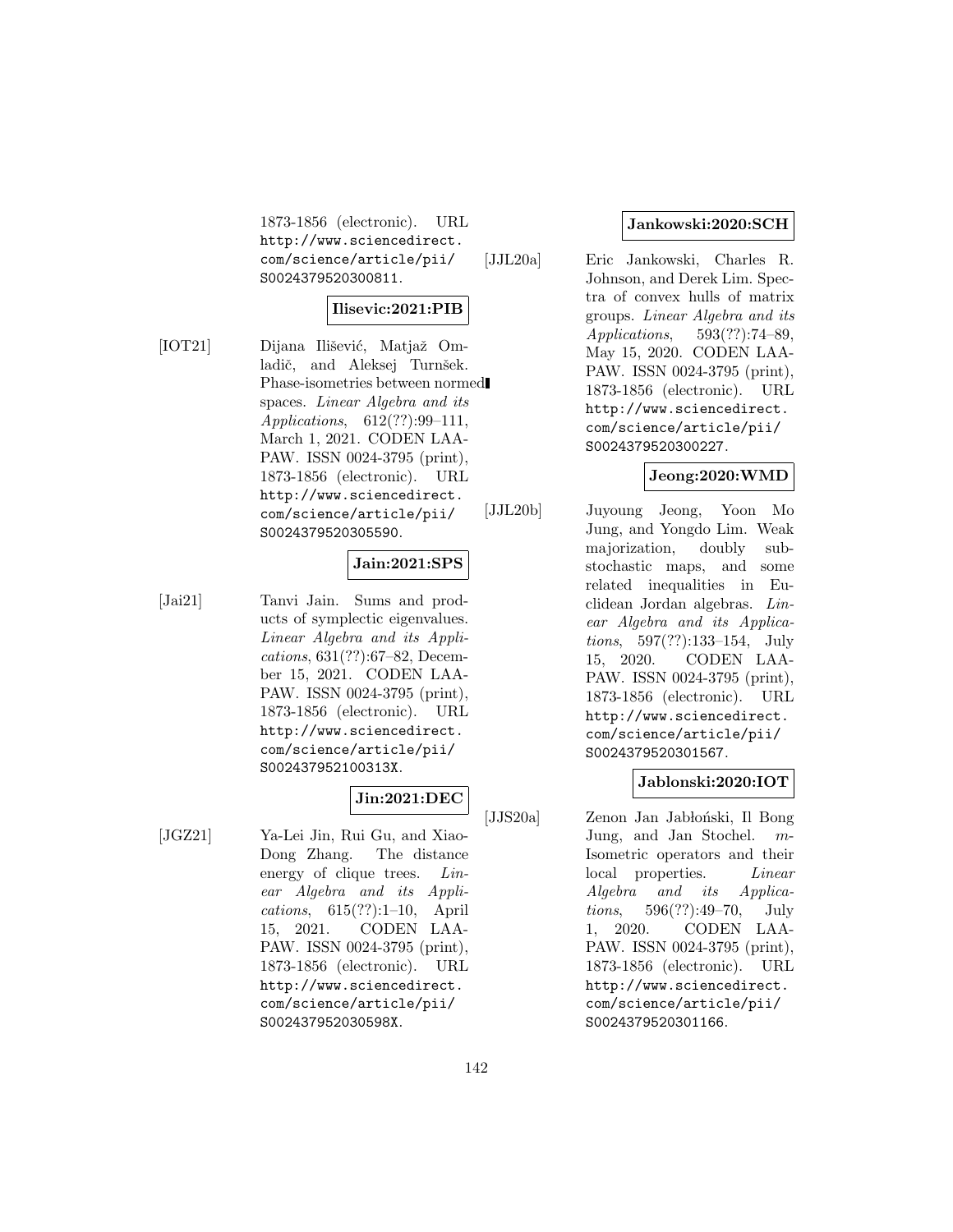#### **Johnson:2020:NRJ**

- [JJS20b] Charles R. Johnson, Ana I. Julio, and Ricardo L. Soto. Nonnegative realizability with Jordan structure. Linear Algebra and its Applications, 587(??):302–313, February 15, 2020. CODEN LAAPAW. ISSN 0024-3795 (print), 1873- 1856 (electronic). URL http://www.sciencedirect. com/science/article/pii/ S0024379519304926.
	-

**Ji:2020:HSC**

[JKX20] Kui Ji, Hyun-Kyoung Kwon, and Jing Xu. N-hypercontractivity and similarity of Cowen– Douglas operators. *Lin*ear Algebra and its Applications, 592(??):20–47, May 1, 2020. CODEN LAA-PAW. ISSN 0024-3795 (print), 1873-1856 (electronic). URL http://www.sciencedirect. com/science/article/pii/ S0024379520300215.

### **Jiang:2020:HTE**

[JL20] Zhaolin Jiang and Mathieu Lin. A Harnack type eigenvalue inequality. Linear Algebra and its Applications, 585(??):45–49, January 15, 2020. CODEN LAA-PAW. ISSN 0024-3795 (print), 1873-1856 (electronic). URL http://www.sciencedirect. com/science/article/pii/ S0024379519304252.

#### **Jiang:2022:CPF**

[JL22] Tianyi Jiang and Shoumin Liu.

Characteristic polynomials and finitely dimensional representations of  $\int (2, \mathbf{C})$ . Linear Algebra and its Applications, 647(??):78–88, August 15, 2022. CODEN LAA-PAW. ISSN 0024-3795 (print), 1873-1856 (electronic). URL http://www.sciencedirect. com/science/article/pii/ S0024379522001537.

# **Jocic:2020:CIG**

[JLM20a] Danko R. Jocić, Milan Lazarević, and Stefan Milošević. Corrigendum to "Inequalities for generalized derivations of operator monotone functions in norm ideals of compact operators" [Linear Algebra Appl. **586** (2020) 43–63]. Linear Algebra and its Applications, 599(??):201–204, August 15, 2020. CODEN LAA-PAW. ISSN 0024-3795 (print), 1873-1856 (electronic). URL http://www.sciencedirect. com/science/article/pii/ S0024379520302007. See [JLM20b].

# **Jocic:2020:IGD**

[JLM20b] Danko R. Jocić, Milan Lazarević, and Stefan Milosević. Inequalities for generalized derivations of operator monotone functions in norm ideals of compact operators. Linear Algebra and its Applications, 586(??):43–63, February 1, 2020. CODEN LAA-PAW. ISSN 0024-3795 (print), 1873-1856 (electronic). URL http://www.sciencedirect.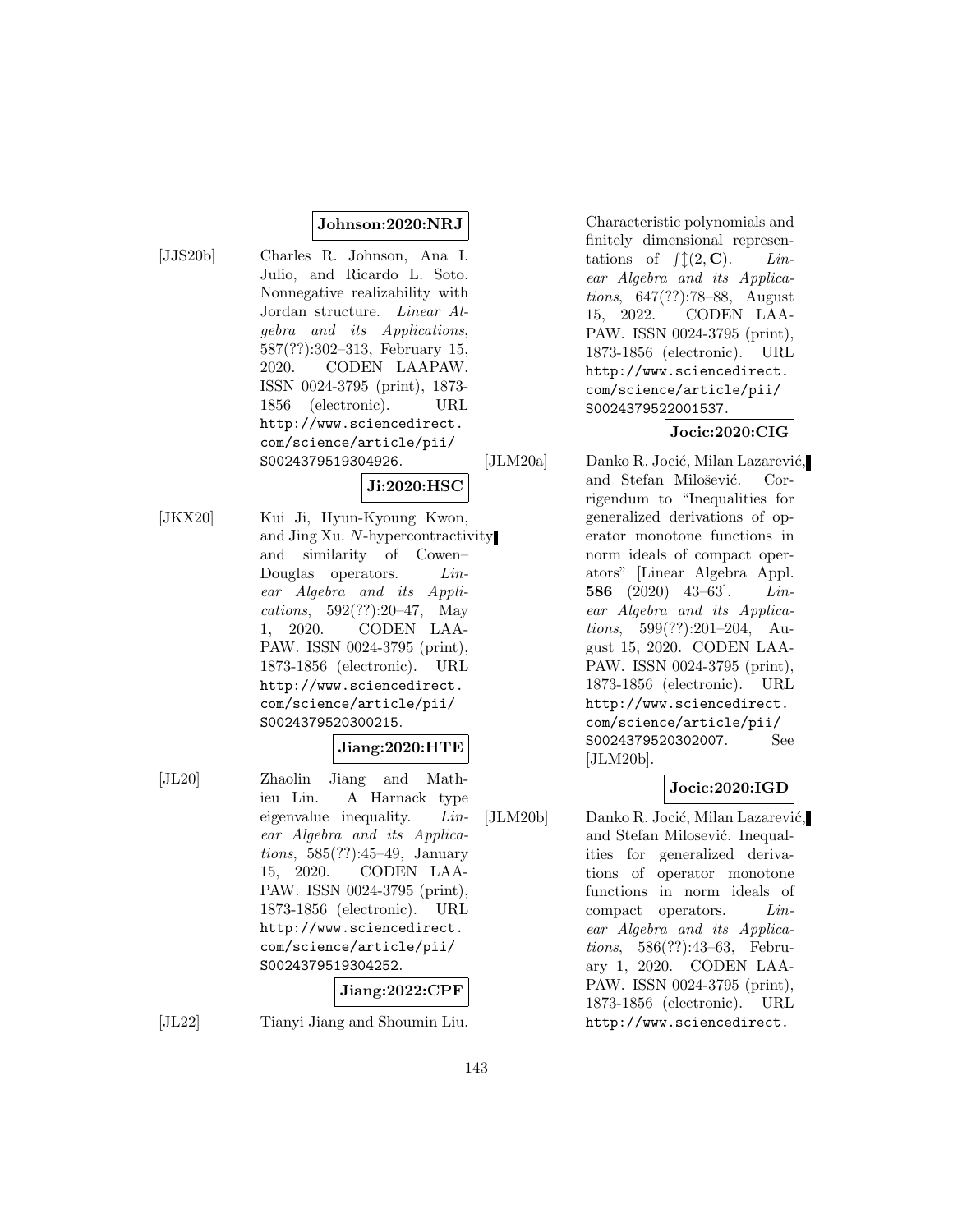com/science/article/pii/ S0024379519304434. See corrigendum [JLM20a].

# **Jin:2022:OUT**

[JLX22] Pengzhan Jin, Zhangli Lin, and Bo Xiao. Optimal unit triangular factorization of symplectic matrices. Linear Algebra and its Applications, 650(??):236–247, October 1, 2022. CODEN LAA-PAW. ISSN 0024-3795 (print), 1873-1856 (electronic). URL http://www.sciencedirect. com/science/article/pii/ S0024379522002257.

### **Jaume:2021:NDB**

[JMP21a] Daniel A. Jaume, Gonzalo Molina, and Adrián Pastine. Null decomposition of bipartite graphs without cycles of length 0 modulo 4. Linear Algebra and its Applications, 614(??):176–196, April 1, 2021. CODEN LAA-PAW. ISSN 0024-3795 (print), 1873-1856 (electronic). URL http://www.sciencedirect. com/science/article/pii/ S0024379520301580.

### **Johnson:2021:RCS**

[JMP21b] C. R. Johnson, C. Marijuán, and M. Pisonero. Ruling out certain 5-spectra with one repeated eigenvalue for the symmetric NIEP. Linear Algebra and its Applications, 612(??):75–98, March 1, 2021. CODEN LAA-PAW. ISSN 0024-3795 (print), 1873-1856 (electronic). URL http://www.sciencedirect. com/science/article/pii/ S0024379520305577.

### **Julio:2021:URL**

[JMPS21] Ana I. Julio, Carlos Marijuán, Miriam Pisonero, and Ricardo L. Soto. Universal realizability in low dimension. Linear Algebra and its Applications, 619(??):107–136, June 15, 2021. CODEN LAA-PAW. ISSN 0024-3795 (print), 1873-1856 (electronic). URL http://www.sciencedirect. com/science/article/pii/ S0024379521000719.

# **Jia:2022:NUO**

[JN22] Yu-Shu Jia and Chi-Keung Ng. Non-unital operator systems that are dual spaces. Linear Algebra and its Applications, 650(??):150–161, October 1, 2022. CODEN LAA-PAW. ISSN 0024-3795 (print), 1873-1856 (electronic). URL http://www.sciencedirect. com/science/article/pii/ S0024379522002166.

### **Jones:2021:MRM**

[Jon21] Daniel Jones. Matrix roots in the max-plus algebra. Linear Algebra and its Applications, 631(??):10–34, December 15, 2021. CODEN LAA-PAW. ISSN 0024-3795 (print), 1873-1856 (electronic). URL http://www.sciencedirect. com/science/article/pii/ S0024379521003050.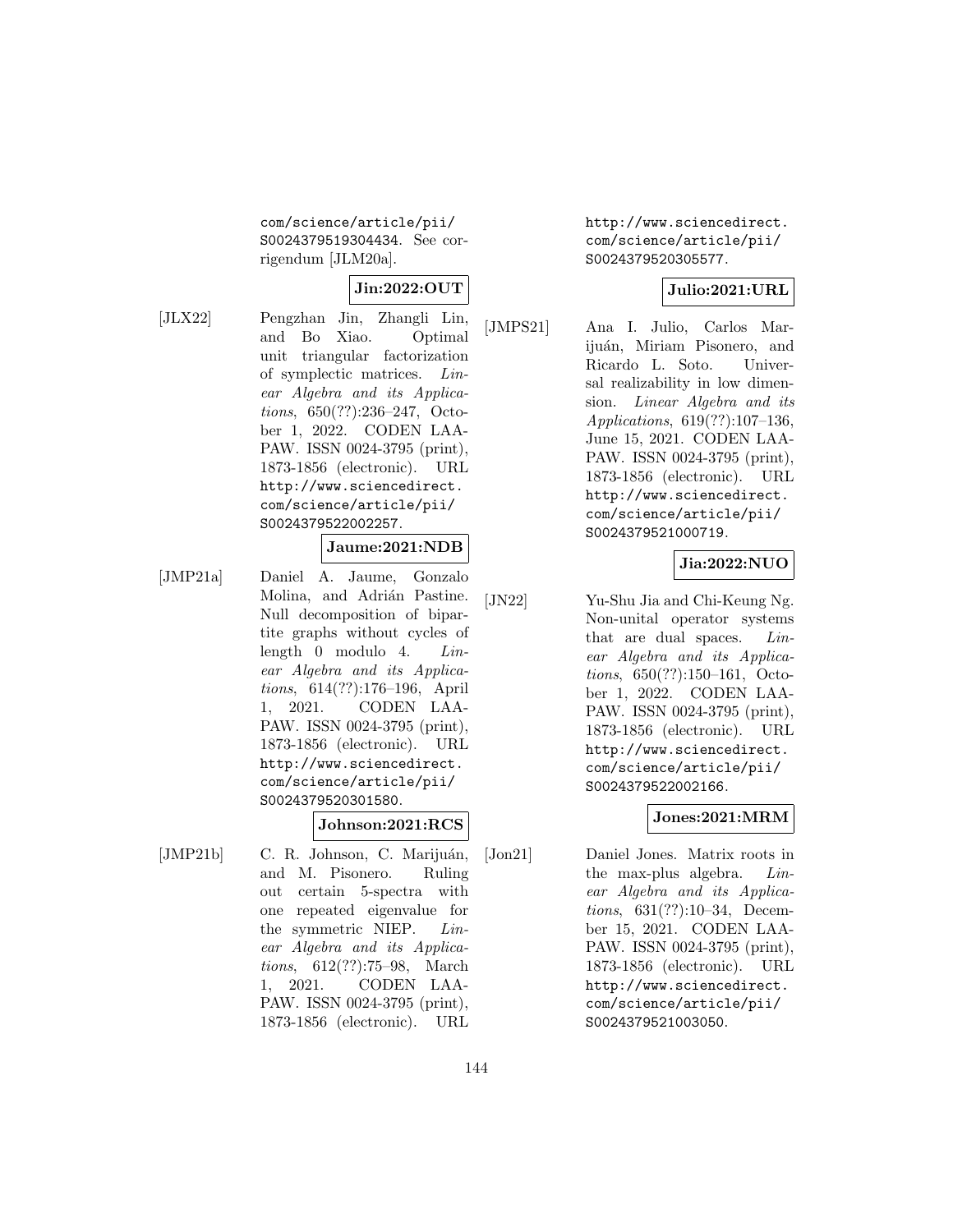### **Julio:2020:URP**

[JS20] Ana I. Julio and Ricardo L. Soto. On the universal realizability problem. *Lin*ear Algebra and its Applications, 597(??):170–186, July 15, 2020. CODEN LAA-PAW. ISSN 0024-3795 (print), 1873-1856 (electronic). URL http://www.sciencedirect. com/science/article/pii/ S0024379520301543.

## **Johnson:2021:CVS**

[JST21] Charles R. Johnson, Carlos M. Saiago, and Kenji Toyonaga. Change in vertex status after removal of another vertex in the general setting. Linear Algebra and its Applications, 612(??):128–145, March 1, 2021. CODEN LAA-PAW. ISSN 0024-3795 (print), 1873-1856 (electronic). URL http://www.sciencedirect. com/science/article/pii/ S0024379520305632.

### **Johnson:2022:TSP**

[JWZ22] Charles Johnson, M. Waugh, and Yulin Zhang. Tree sign pattern that permit eventual positivity. *Linear Al*gebra and its Applications, 650(??):162–168, October 1, 2022. CODEN LAAPAW. ISSN 0024-3795 (print), 1873- 1856 (electronic). URL http://www.sciencedirect. com/science/article/pii/ S0024379522002269.

## **Kada:2020:CPZ**

[Kad20] Osamu Kada. Characteristic polynomials and zeta functions of equitably partitioned graphs. Linear Algebra and its Applications, 588(??):471–488, March 1, 2020. CODEN LAA-PAW. ISSN 0024-3795 (print), 1873-1856 (electronic). URL http://www.sciencedirect. com/science/article/pii/ S0024379519305063.

### **Kakariadis:2020:AEP**

[Kak20] Evgenios T. A. Kakariadis. Applications of entropy of product systems: Higher-rank graphs. Linear Algebra and its Applications, 594(??):124–157, June 1, 2020. CODEN LAA-PAW. ISSN 0024-3795 (print), 1873-1856 (electronic). URL http://www.sciencedirect. com/science/article/pii/ S0024379520300598.

### **Karantzas:2020:EDM**

[KAPS20] N. Karantzas, N. Atreas, M. Papadakis, and T. Stavropoulos. Erratum to "On the design of multi-dimensional compactly supported Parseval framelets with directional characteristics [Linear Algebra Appl. **582** (2019) 1–36]. Linear Algebra and its Applications, 584(??):483–484, January 1, 2020. CODEN LAA-PAW. ISSN 0024-3795 (print), 1873-1856 (electronic). URL http://www.sciencedirect. com/science/article/pii/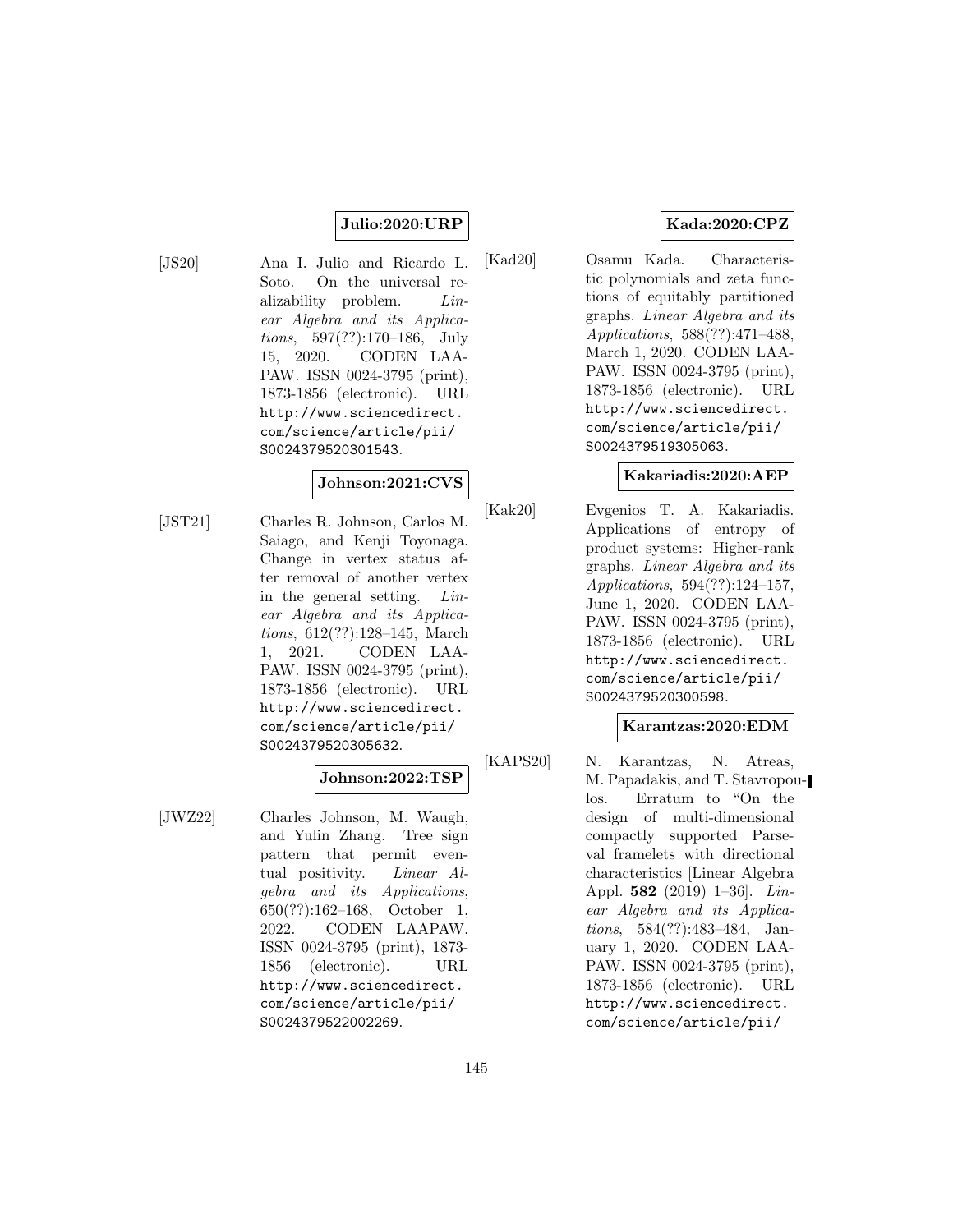S0024379519304197. See [AKPS19].

## **Kadyan:2022:HIE**

[KB22] Monu Kadyan and Bikash Bhattacharjya. HS-integral and Eisenstein integral mixed Cayley graphs over abelian groups. Linear Algebra and its Applications, 645(??):68–90, July 15, 2022. CODEN LAA-PAW. ISSN 0024-3795 (print), 1873-1856 (electronic). URL http://www.sciencedirect. com/science/article/pii/ S0024379522001033.

#### **Ku-Cauich:2020:LCB**

[KCML20] Juan Carlos Ku-Cauich and Guillermo Morales-Luna. A linear code based on resilient Boolean maps whose dual is a platform for a robust secret sharing scheme. Linear Algebra and its Applications, 596(??):216–229, July 1, 2020. CODEN LAA-PAW. ISSN 0024-3795 (print), 1873-1856 (electronic). URL http://www.sciencedirect. com/science/article/pii/ S0024379520301312.

#### **Kennedy-Cochran-Patrick:2021:NBP**

[KCPMNS21] Arthur Kennedy-Cochran-Patrick, Glenn Merlet, Thomas Nowak, and Sergeï Sergeev. New bounds on the periodicity transient of the powers of a tropical matrix: Using cyclicity and factor rank. Linear Algebra and its Applications, 611(??):279–309, February 15, 2021. CODEN LAA-

PAW. ISSN 0024-3795 (print), 1873-1856 (electronic). URL http://www.sciencedirect. com/science/article/pii/ S0024379520305152.

#### **Kovac:2021:NSM**

[KFS21] Erna Begović Kovač, Heike Faßbender, and Philip Saltenberger. On normal and structured matrices under unitary structurepreserving transformations. Linear Algebra and its Applications, 608(??):322–342, January 1, 2021. CODEN LAA-PAW. ISSN 0024-3795 (print), 1873-1856 (electronic). URL http://www.sciencedirect. com/science/article/pii/ S0024379520304419.

### **Kim:2020:SBM**

[Kim20] Ik-Pyo Kim. Symmetric Bernoulli matrix and its Cholesky decomposition. Linear Algebra and its Applications, 603(??):402–417, October 15, 2020. CODEN LAA-PAW. ISSN 0024-3795 (print), 1873-1856 (electronic). URL http://www.sciencedirect. com/science/article/pii/ S002437952030313X.

**Kimsey:2022:MSC**

[Kim22] David P. Kimsey. The matricial subnormal completion problem. Linear Algebra and its Applications, 645(??):170–193, July 15, 2022. CODEN LAAPAW. ISSN 0024-3795 (print), 1873- 1856 (electronic). URL http://www.sciencedirect.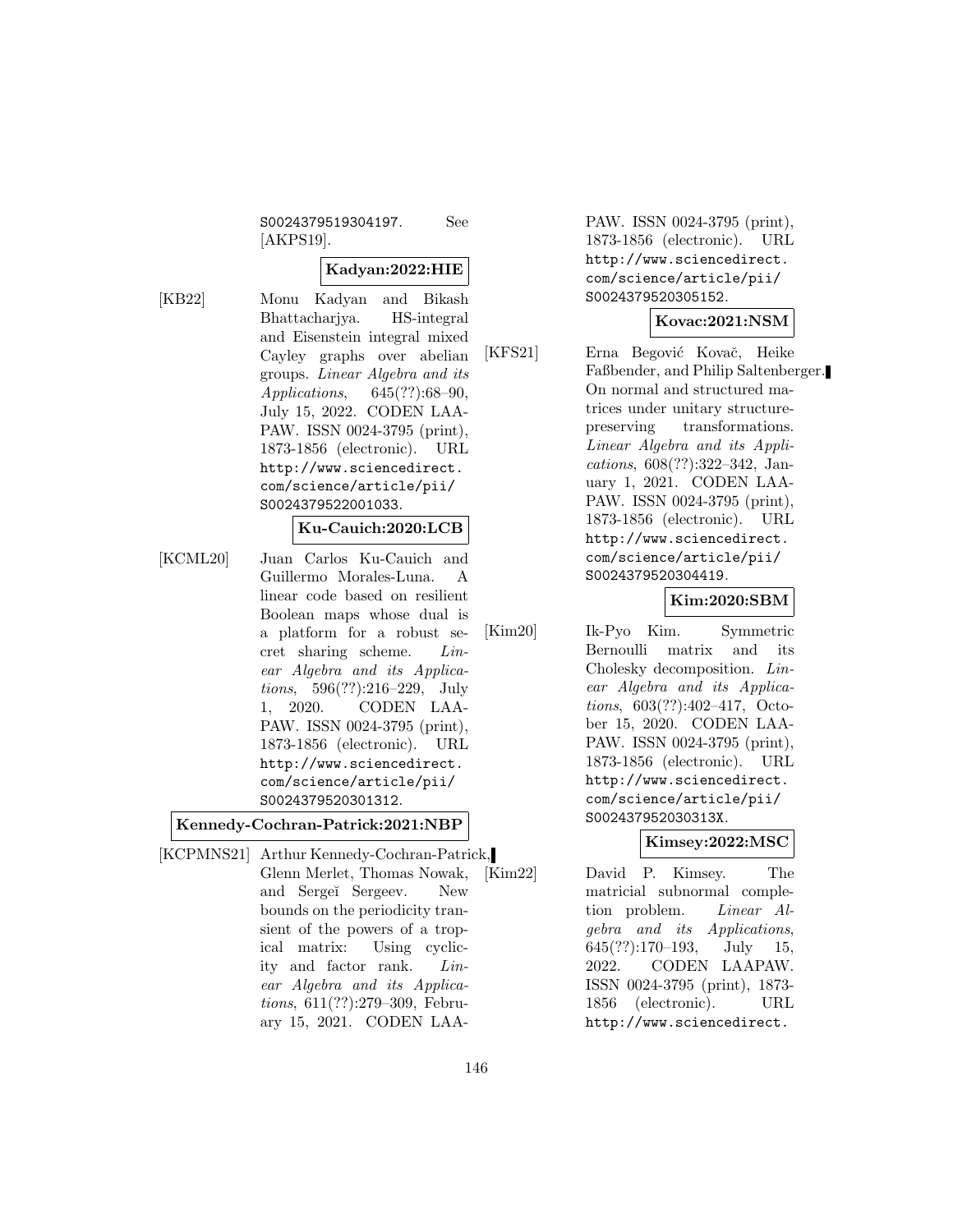com/science/article/pii/ S0024379522001185.

# **King:2021:CSP**

[Kin21] Emily J. King. Constructing subspace packings from other packings. Linear Algebra and its Applications, 625(??):68–80, September 15, 2021. CODEN LAAPAW. ISSN 0024-3795 (print), 1873- 1856 (electronic). URL http://www.sciencedirect. com/science/article/pii/ S0024379521001865.

## **Konno:2021:SUM**

[KIS21] Norio Konno, Yusuke Ide, and Iwao Sato. The spectra of the unitary matrix of an N-tessellable staggered quantum walk on a graph. Linear Algebra and its Applications, 611(??):187–212, February 15, 2021. CODEN LAA-PAW. ISSN 0024-3795 (print), 1873-1856 (electronic). URL http://www.sciencedirect. com/science/article/pii/ S0024379520305097.

## **Kishore:2022:MWP**

[Kis22] Krishna Kishore. Matrix Waring problem. *Linear* Algebra and its Applications, 646(??):84–94, August 1, 2022. CODEN LAA-PAW. ISSN 0024-3795 (print), 1873-1856 (electronic). URL http://www.sciencedirect. com/science/article/pii/ S0024379522001306.

## **Kaniecki:2020:ALR**

[KK20a] Mariusz Kaniecki and Justyna Kosakowska. Applications of Littlewood–Richardson tableaux to computing generic extension of semisimple invariant subspaces of nilpotent linear operators. Linear Algebra and its Applications, 588(??):134–159, March 1, 2020. CODEN LAA-PAW. ISSN 0024-3795 (print), 1873-1856 (electronic). URL http://www.sciencedirect. com/science/article/pii/ S0024379519304951.

## **Kim:2020:PCK**

[KK20b] Bara Kim and Jeongsim Kim. Proofs of conjectures on the Karpelevich arcs in the region of eigenvalues of stochastic matrices. Linear Algebra and its Applications, 595(??):13–23, June 15, 2020. CODEN LAA-PAW. ISSN 0024-3795 (print), 1873-1856 (electronic). URL http://www.sciencedirect. com/science/article/pii/ S0024379520301014.

## **Kim:2022:CAD**

[KK22a] Bara Kim and Jeongsim Kim. Conjectures about determining the regions of eigenvalues of stochastic and doubly stochastic matrices. Linear Algebra and its Applications, 637(??):157–174, March 15, 2022. CODEN LAA-PAW. ISSN 0024-3795 (print), 1873-1856 (electronic). URL http://www.sciencedirect.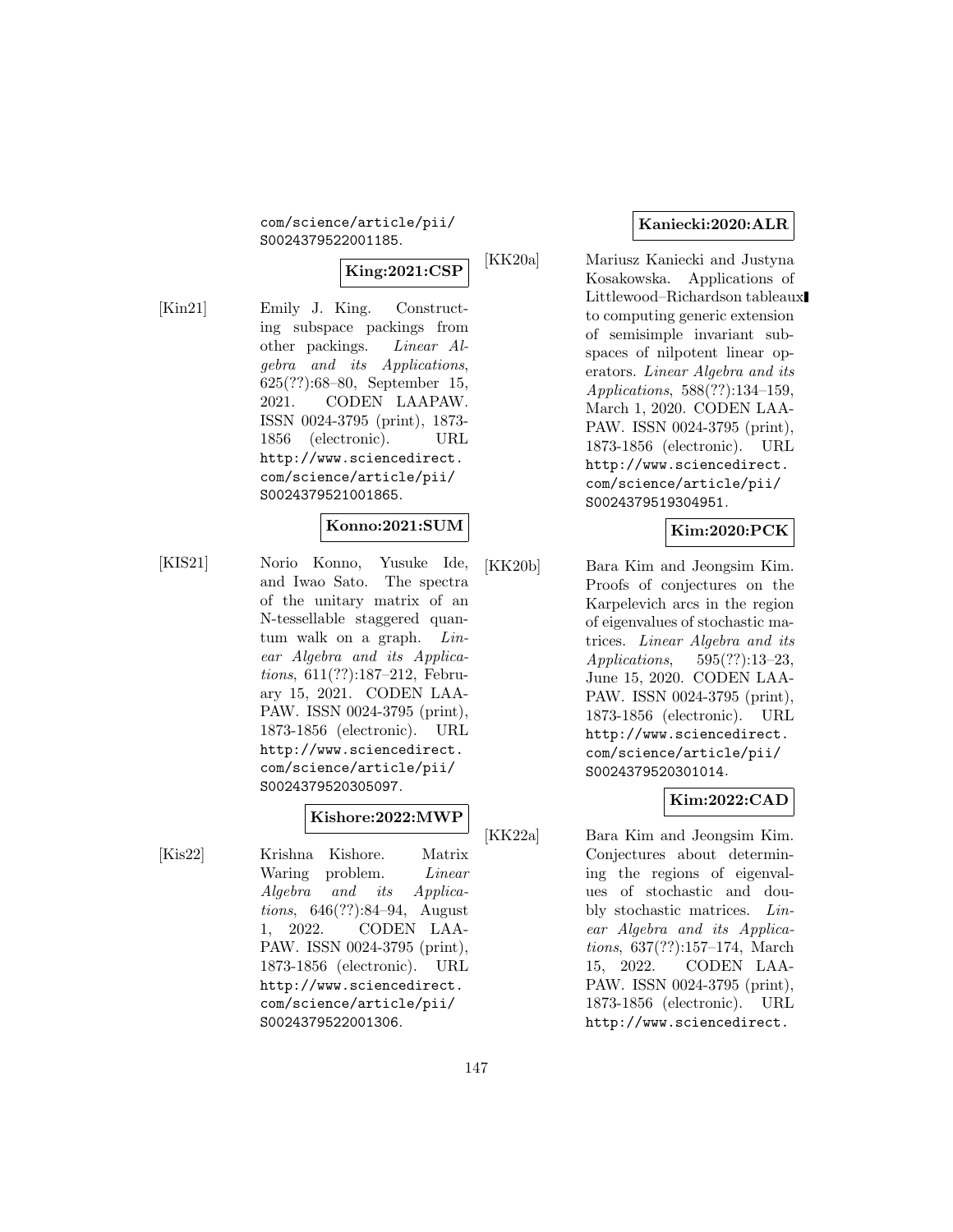com/science/article/pii/ S0024379521004419.

# **Kim:2022:GMS**

[KK22b] Sooyeong Kim and Steve Kirkland. Gram mates, sign changes in singular values, and isomorphism. Linear Algebra and its Applications, 644(??):108–148, July 1, 2022. CODEN LAA-PAW. ISSN 0024-3795 (print), 1873-1856 (electronic). URL http://www.sciencedirect. com/science/article/pii/ S0024379522000891.

## **Khouja:2022:RNO**

[KKM22] Rima Khouja, Houssam Khalil, and Bernard Mourrain. Riemannian Newton optimization methods for the symmetric tensor approximation problem. Linear Algebra and its Applications, 637(??):175–211, March 15, 2022. CODEN LAA-PAW. ISSN 0024-3795 (print), 1873-1856 (electronic). URL http://www.sciencedirect. com/science/article/pii/ S0024379521004377.

# **Kim:2022:CTT**

[KKOO22] Jaehoon Kim, Soyeon Kim, Suil O., and Semin Oh. A Cvetković-type Theorem for coloring of digraphs. Linear Algebra and its Applications, 634(??):30–36, February 1, 2022. CODEN LAA-PAW. ISSN 0024-3795 (print), 1873-1856 (electronic). URL http://www.sciencedirect.

com/science/article/pii/ S0024379521003876.

### **Kannan:2021:BEE**

[KKP21] M. Rajesh Kannan, Navish Kumar, and Shivaramakrishna Pragada. Bounds for the extremal eigenvalues of gain Laplacian matrices. Linear Algebra and its Applications, 625(??):212–240, September 15, 2021. CODEN LAA-PAW. ISSN 0024-3795 (print), 1873-1856 (electronic). URL http://www.sciencedirect. com/science/article/pii/ S0024379521002111.

### **Komatsu:2021:ZFR**

[KKS21] Takashi Komatsu, Norio Konno, and Iwao Sato. A zeta function with respect to non-backtracking alternating walks for a digraph. *Lin*ear Algebra and its Applications, 620(??):344–367, July 1, 2021. CODEN LAA-PAW. ISSN 0024-3795 (print), 1873-1856 (electronic). URL http://www.sciencedirect. com/science/article/pii/ S0024379521001178.

## **Kabanov:2021:SGE**

[KKSV21] Vladislav V. Kabanov, Elena V. Konstantinova, Leonid Shalaginov, and Alexandr Valyuzhenich. The Star graph eigenfunctions with non-zero eigenvalues. Linear Algebra and its Applications, 610 (??):222–226, February 1, 2021. CODEN LAAPAW. ISSN 0024-3795 (print), 1873-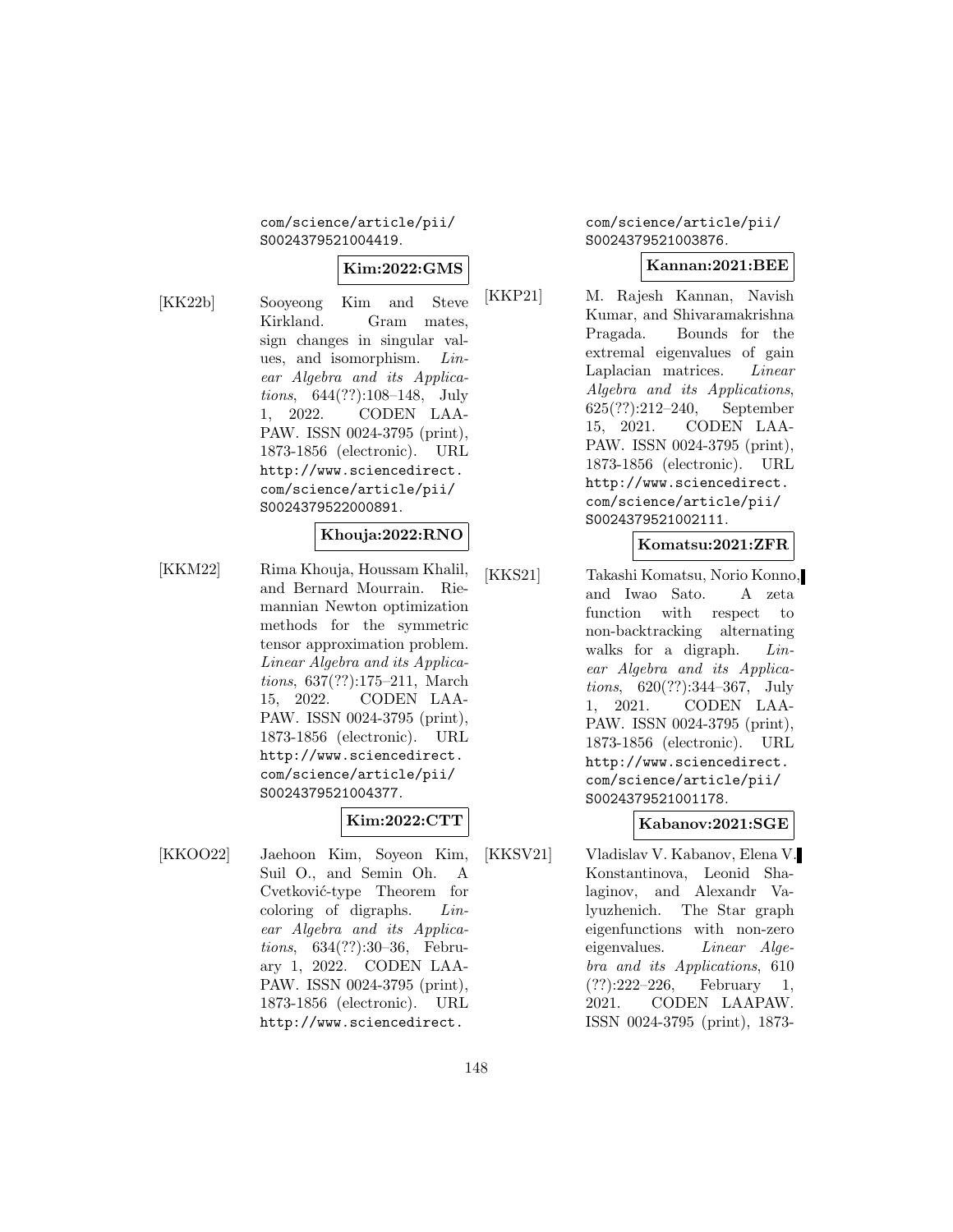1856 (electronic). URL http://www.sciencedirect. com/science/article/pii/ S0024379520304705.

### **Kauffman:2021:OAC**

[KL21a] Louis H. Kauffman and Pedro Lopes. On the orbits associated with the Collatz conjecture. Linear Algebra and its Applications, 615(??):143–154, April 15, 2021. CODEN LAA-PAW. ISSN 0024-3795 (print), 1873-1856 (electronic). URL http://www.sciencedirect. com/science/article/pii/ S0024379521000021.

#### **Kenter:2021:ZFT**

[KL21b] Franklin H. J. Kenter and Jephian C.-H. Lin. A zero forcing technique for bounding sums of eigenvalue multiplicities. Linear Algebra and its Applications, 629 (??):138–167, November 15, 2021. CODEN LAAPAW. ISSN 0024-3795 (print), 1873- 1856 (electronic). URL http://www.sciencedirect. com/science/article/pii/ S0024379521002792.

## **Kook:2021:KIS**

[KL21c] Woong Kook and Kang-Ju Lee. Kirchhoff index of simplicial networks. *Lin*ear Algebra and its Applications, 626(??):1–19, October 1, 2021. CODEN LAA-PAW. ISSN 0024-3795 (print), 1873-1856 (electronic). URL http://www.sciencedirect.

## com/science/article/pii/ S0024379521002147.

# **Kline:2020:BHM**

[Kli20a] Jeffery Kline. Bordered Hermitian matrices and sums of the Möbius function.  $Lin$ ear Algebra and its Applications, 588(??):224–237, March 1, 2020. CODEN LAA-PAW. ISSN 0024-3795 (print), 1873-1856 (electronic). URL http://www.sciencedirect. com/science/article/pii/ S0024379519305117.

# **Kline:2020:ESM**

[Kli20b] Jeffery Kline. On the eigenstructure of sparse matrices related to the prime number theorem. Linear Algebra and its Applications, 584(??):409–430, January 1, 2020. CODEN LAAPAW. ISSN 0024-3795 (print), 1873- 1856 (electronic). URL http://www.sciencedirect. com/science/article/pii/ S0024379519304057.

### **Krutov:2022:NIS**

[KLLS22] Andrey Krutov, Alexei Lebedev, Dimitry Leites, and Irina Shchepochkina. Nondegenerate invariant symmetric bilinear forms on simple Lie superalgebras in characteristic 2. Linear Algebra and its Applications, 649(??):1–21, September 15, 2022. CODEN LAA-PAW. ISSN 0024-3795 (print), 1873-1856 (electronic). URL http://www.sciencedirect.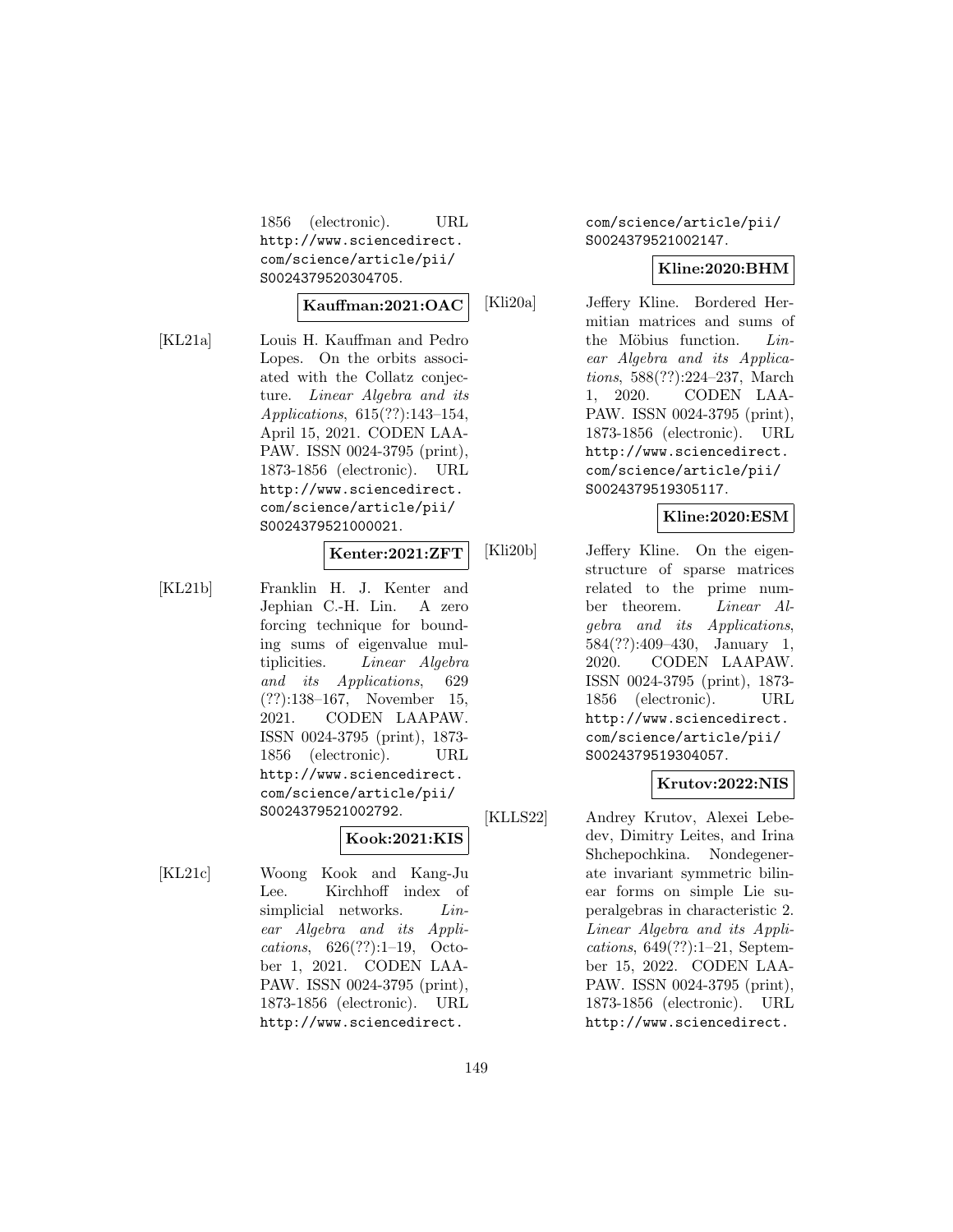com/science/article/pii/ S0024379522001781.

#### **Kang:2021:ESR**

[KLLW21] Liying Kang, Lele Liu, Linyuan Lu, and Zhiyu Wang. The extremal p-spectral radius of Berge hypergraphs. Linear Algebra and its Applications, 610(??):608–624, February 1, 2021. CODEN LAA-PAW. ISSN 0024-3795 (print), 1873-1856 (electronic). URL http://www.sciencedirect. com/science/article/pii/ S0024379520304894.

## **Kumar:2022:SMS**

[KLR22] Chanchal Kumar, Gargi Lather, and Amit Roy. Standard monomials of 1-skeleton ideals of graphs and generalized signless Laplacians. Linear Algebra and its Applications, 637(??):24–48, March 15, 2022. CODEN LAA-PAW. ISSN 0024-3795 (print), 1873-1856 (electronic). URL http://www.sciencedirect. com/science/article/pii/ S0024379521004328.

## **Kalauch:2021:MWG**

[KLS21] A. Kalauch, S. Lavanya, and K. C. Sivakumar. Matrices whose group inverses are M-matrices. Linear Algebra and its Applications, 614(??):44–67, April 1, 2021. CODEN LAA-PAW. ISSN 0024-3795 (print), 1873-1856 (electronic). URL http://www.sciencedirect.

com/science/article/pii/ S0024379519305403.

### **Kribs:2020:VRG**

[KMNP20] David W. Kribs, Comfort Mintah, Michael Nathanson, and Rajesh Pereira. Vector representations of graphs and distinguishing quantum product states with one-way LOCC. Linear Algebra and its Applications, 602(??):223–239, October 1, 2020. CODEN LAA-PAW. ISSN 0024-3795 (print), 1873-1856 (electronic). URL http://www.sciencedirect. com/science/article/pii/ S002437952030255X.

## **Khadam:2020:SVT**

[KMZ20] M. Azeem Khadam, Mateusz Michałek, and Piotr Zwiernik. Secant varieties of toric varieties arising from simplicial complexes. *Lin*ear Algebra and its Applications, 588(??):428–457, March 1, 2020. CODEN LAA-PAW. ISSN 0024-3795 (print), 1873-1856 (electronic). URL http://www.sciencedirect. com/science/article/pii/ S0024379519305154.

## **Kunis:2020:SSV**

[KN20] Stefan Kunis and Dominik Nagel. On the smallest singular value of multivariate Vandermonde matrices with clustered nodes. *Lin*ear Algebra and its Applications, 604(??):1–20, November 1, 2020. CODEN LAA-PAW. ISSN 0024-3795 (print),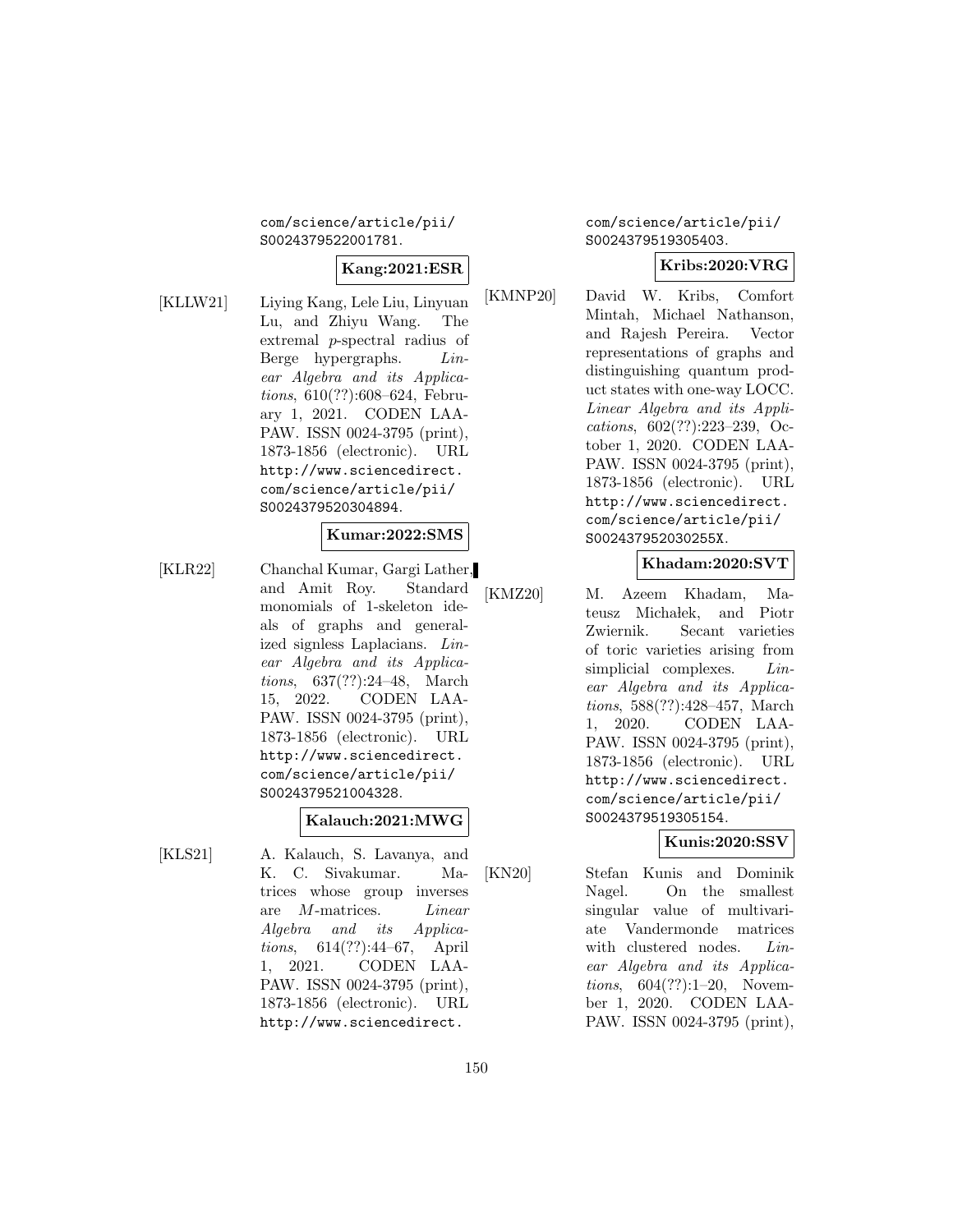1873-1856 (electronic). URL http://www.sciencedirect. com/science/article/pii/ S0024379520302949.

### **Knill:2020:ESC**

[Kni20] Oliver Knill. The energy of a simplicial complex. Linear Algebra and its Applications, 600(??):96–129, September 1, 2020. CODEN LAA-PAW. ISSN 0024-3795 (print), 1873-1856 (electronic). URL http://www.sciencedirect. com/science/article/pii/ S0024379520302019.

## **Kitson:2020:RSF**

[KNS20] D. Kitson, A. Nixon, and B. Schulze. Rigidity of symmetric frameworks in normed spaces. Linear Algebra and its Applications, 607(??):231–285, December 15, 2020. CODEN LAA-PAW. ISSN 0024-3795 (print), 1873-1856 (electronic). URL http://www.sciencedirect. com/science/article/pii/ S0024379520303773.

### **Kolegov:2021:RAG**

[Kol21] N. A. Kolegov. On real algebras generated by positive and nonnegative matrices. Linear Algebra and its Applications, 611(??):46–65, February 15, 2021. CODEN LAA-PAW. ISSN 0024-3795 (print), 1873-1856 (electronic). URL http://www.sciencedirect. com/science/article/pii/ S0024379520305450.

### **Koplewitz:2020:CRR**

[Kop20] Shaked Koplewitz. The corank of a rectangular random integer matrix. Linear Algebra and its Applications, 591(??):160–168, April 15, 2020. CODEN LAA-PAW. ISSN 0024-3795 (print), 1873-1856 (electronic). URL http://www.sciencedirect. com/science/article/pii/ S0024379519305397.

### **Korhonen:2021:DES**

[Kor21] Mikko Korhonen. Decomposition of exterior and symmetric squares in characteristic two. Linear Algebra and its Applications, 624(??):349–363, September 1, 2021. CODEN LAA-PAW. ISSN 0024-3795 (print), 1873-1856 (electronic). URL http://www.sciencedirect. com/science/article/pii/ S0024379521001828.

## **Kovalyov:2020:RIS**

[Kov20] Ivan Kovalyov. Regularization of the indefinite Stieltjes moment problem. Linear Algebra and its Applications, 594(??):1–28, June 1, 2020. CODEN LAA-PAW. ISSN 0024-3795 (print), 1873-1856 (electronic). URL http://www.sciencedirect. com/science/article/pii/ S002437952030077X.

**Kovac:2021:FCN**

[Kov21] Erna Begović Kovač. Finding the closest normal structured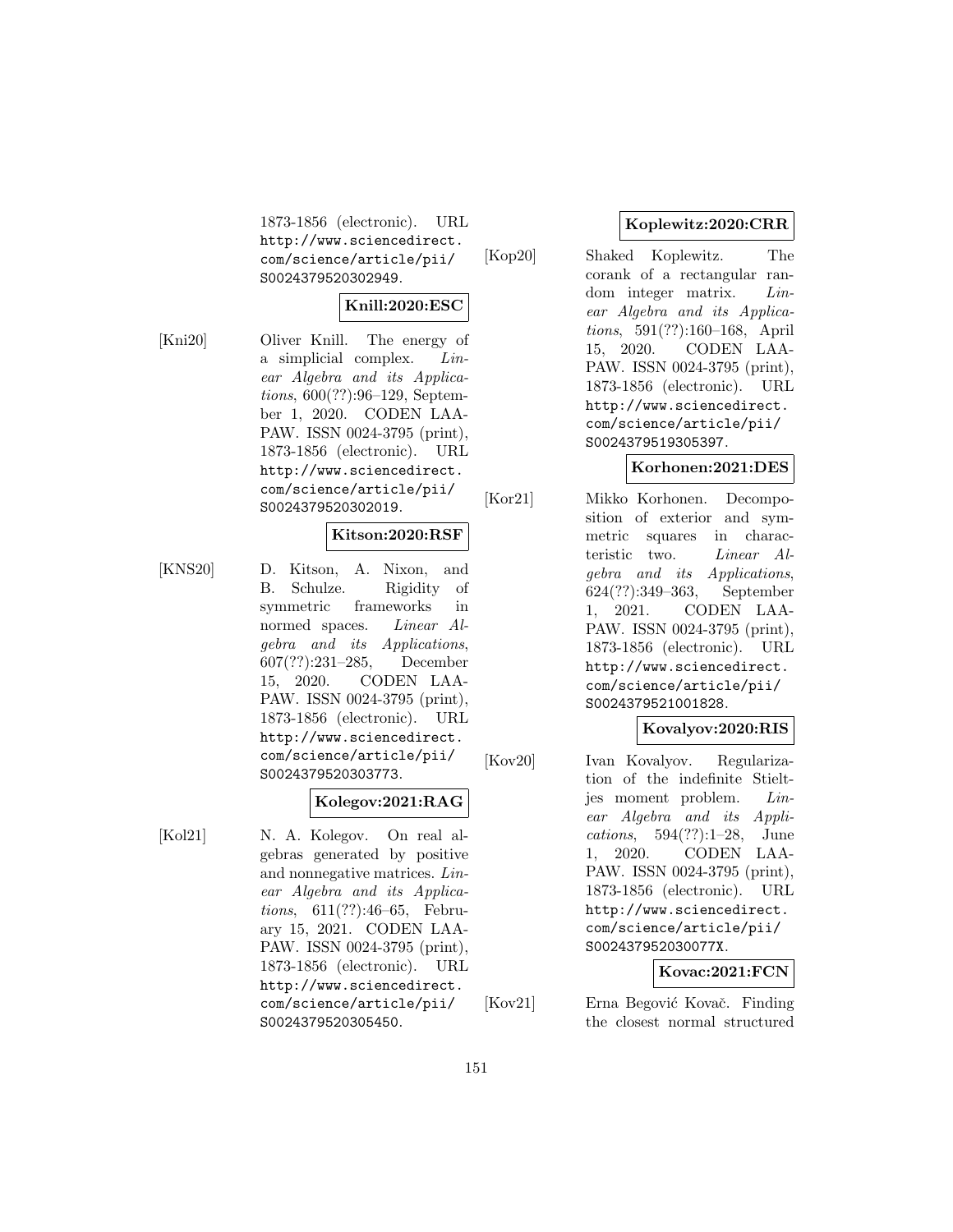matrix. Linear Algebra and its Applications, 617(??):49–77, May 15, 2021. CODEN LAA-PAW. ISSN 0024-3795 (print), 1873-1856 (electronic). URL http://www.sciencedirect. com/science/article/pii/ S0024379521000240.

### **Kozhasov:2021:MDV**

[Koz21] Khazhgali Kozhasov. On minimality of determinantal varieties. Linear Algebra and its Applications, 626(??):56–78, October 1, 2021. CODEN LAAPAW. ISSN 0024-3795 (print), 1873- 1856 (electronic). URL http://www.sciencedirect. com/science/article/pii/ S0024379521002135.

## **Kushel:2021:GCD**

[KP21] Olga Y. Kushel and Raffaella Pavani. Generalization of the concept of diagonal dominance with applications to matrix D-stability. Linear Algebra and its Applications, 630(??):204–224, December 1, 2021. CODEN LAA-PAW. ISSN 0024-3795 (print), 1873-1856 (electronic). URL http://www.sciencedirect. com/science/article/pii/ S0024379521002950.

## **Kosir:2022:STP**

[KP22] Tomaž Košir and Bor Plestenjak. On the singular twoparameter eigenvalue problem II. Linear Algebra and its Applications, 649 (??):433–451, September 15,

2022. CODEN LAAPAW. ISSN 0024-3795 (print), 1873- 1856 (electronic). URL http://www.sciencedirect. com/science/article/pii/ S0024379522002002.

## **Knirsch:2021:ORH**

[KPP21] Hanna Knirsch, Markus Petz, and Gerlind Plonka. Optimal rank-1 Hankel approximation of matrices: Frobenius norm and spectral norm and Cadzow's algorithm. Linear Algebra and its Applications, 629(??):1–39, November 15, 2021. CODEN LAA-PAW. ISSN 0024-3795 (print), 1873-1856 (electronic). URL http://www.sciencedirect. com/science/article/pii/ S0024379521002627.

## **Karami:2020:PNH**

[KS20a] Saeed Karami and Abbas Salemi. Polynomial numerical hulls of the direct sum of two Jordan blocks. Linear Algebra and its Applications, 585(??):209–226, January 15, 2020. CODEN LAA-PAW. ISSN 0024-3795 (print), 1873-1856 (electronic). URL http://www.sciencedirect. com/science/article/pii/ S0024379519304331.

## **Konyagin:2020:EPI**

[KS20b] Sergei Konyagin and Benny Sudakov. An extremal problem for integer sparse recovery. Linear Algebra and its Applications,  $586(??):1-6$ , February 1, 2020. CODEN LAA-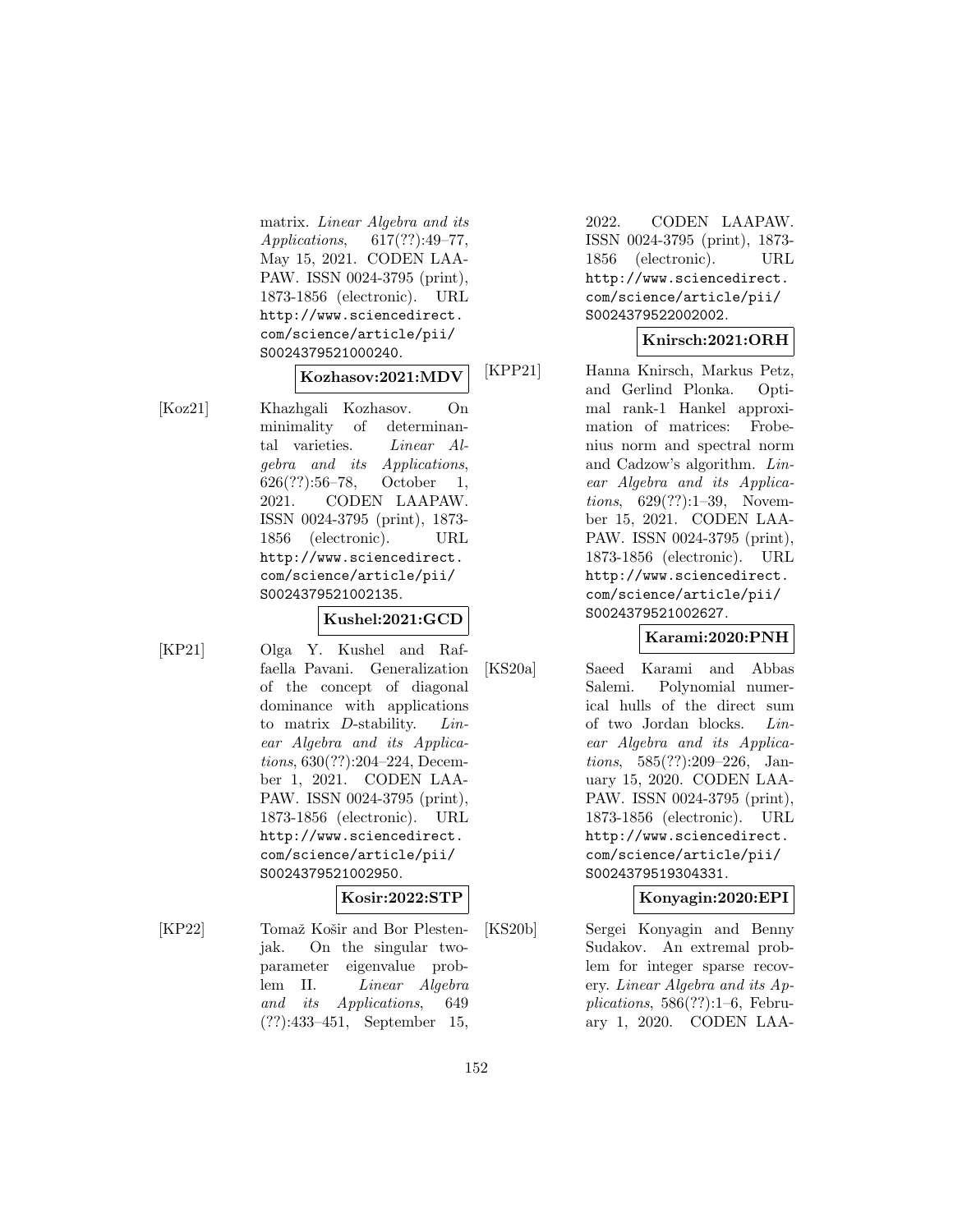PAW. ISSN 0024-3795 (print), 1873-1856 (electronic). URL http://www.sciencedirect. com/science/article/pii/ S002437951930432X.

#### **Kalachev:2022:LAL**

[KS22a] Gleb Kalachev and Sergey Sadov. A linear-algebraic and lattice-theoretical look at the Cleaning Lemma of quantum coding theory. *Lin*ear Algebra and its Applications, 649(??):96–121, September 15, 2022. CODEN LAA-PAW. ISSN 0024-3795 (print), 1873-1856 (electronic). URL http://www.sciencedirect. com/science/article/pii/ S0024379522001896.

### **Kirkland:2022:SMR**

[KŠ22b] Stephen Kirkland and Helena Smigoc. Stochastic matrices realising the boundary of the Karpelevič region. Linear Algebra and its Applications, 635(??):116–138, February 15, 2022. CODEN LAA-PAW. ISSN 0024-3795 (print), 1873-1856 (electronic). URL http://www.sciencedirect. com/science/article/pii/ S0024379521004225.

## **Kubota:2022:PST**

[KS22c] Sho Kubota and Etsuo Segawa. Perfect state transfer in Grover walks between states associated to vertices of a graph. Linear Algebra and its Applications, 646(??):238–251, August 1, 2022. CODEN LAA-PAW. ISSN 0024-3795 (print),

1873-1856 (electronic). URL http://www.sciencedirect. com/science/article/pii/ S0024379522001513.

### **Kempton:2020:CCV**

[KSSW20] Mark Kempton, John Sinkovic, Dallas Smith, and Benjamin Webb. Characterizing cospectral vertices via isospectral reduction. Linear Algebra and its Applications, 594(??):226–248, June 1, 2020. CODEN LAA-PAW. ISSN 0024-3795 (print), 1873-1856 (electronic). URL http://www.sciencedirect. com/science/article/pii/ S0024379520300926.

## **Kubjas:2022:ESL**

[KST22] Kaie Kubjas, Luca Sodomaco, and Elias Tsigaridas. Exact solutions in low-rank approximation with zeros. Linear Algebra and its Applications, 641(??):67–97, May 15, 2022. CODEN LAA-PAW. ISSN 0024-3795 (print), 1873-1856 (electronic). URL http://www.sciencedirect. com/science/article/pii/ S0024379522000362.

## **Kubota:2021:PQW**

[KSY21] Sho Kubota, Hiroto Sekido, and Harunobu Yata. Periodicity of quantum walks defined by mixed paths and mixed cycles. Linear Algebra and its Applications, 630(??):15–38, December 1, 2021. CODEN LAA-PAW. ISSN 0024-3795 (print), 1873-1856 (electronic). URL http://www.sciencedirect.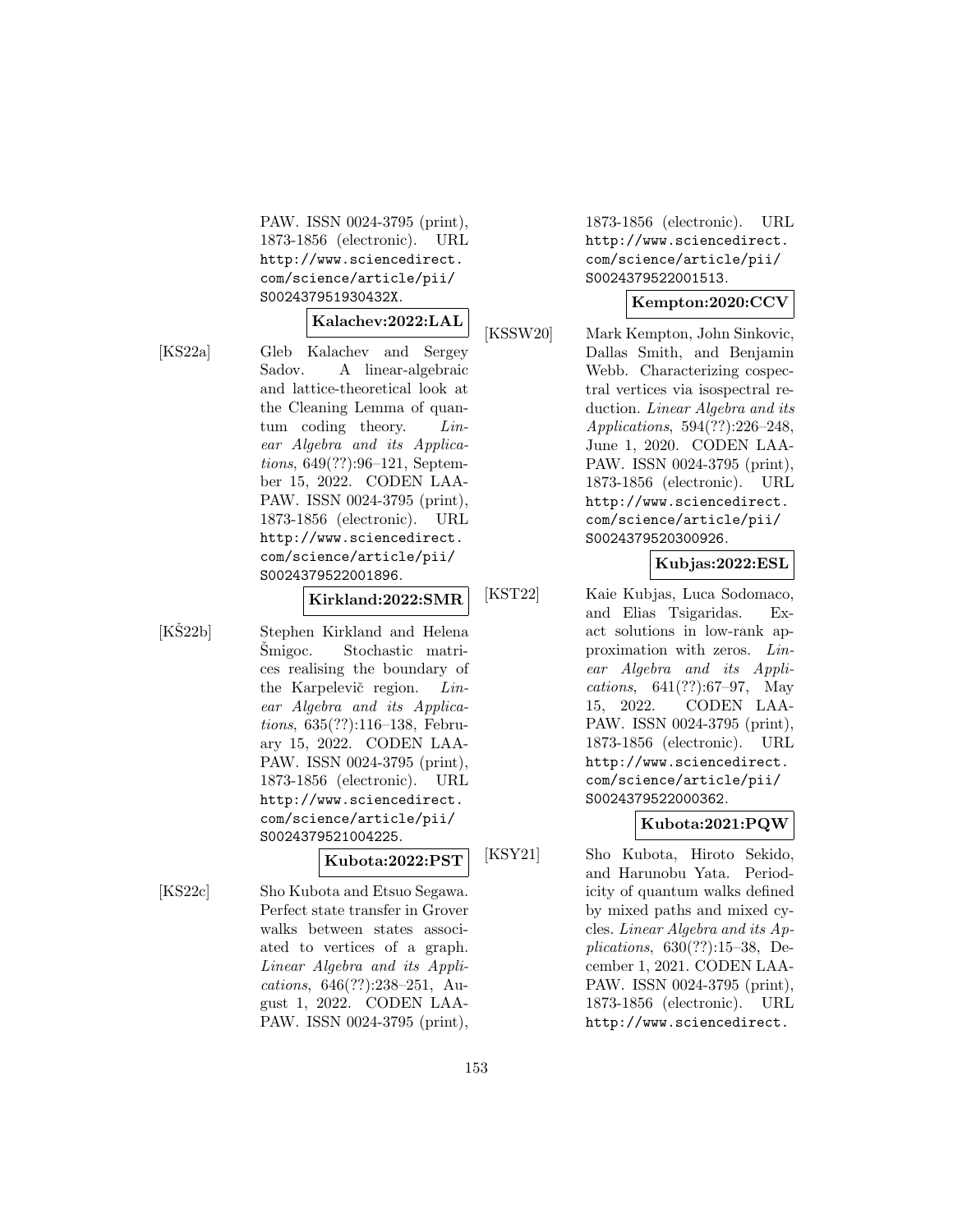com/science/article/pii/ S0024379521002871.

### **Kalantarova:2021:SSJ**

[KT21] Nargiz Kalantarova and Levent Tunçel. On the spectral structure of Jordan-Kronecker products of symmetric and skew-symmetric matrices. Linear Algebra and its Applications, 608(??):343–362, January 1, 2021. CODEN LAA-PAW. ISSN 0024-3795 (print), 1873-1856 (electronic). URL http://www.sciencedirect. com/science/article/pii/ S0024379520303955.

## **Kozybaev:2022:SEN**

[KUZ22] Daniyar Kozybaev, Ualbai Umirbaev, and Viktor Zhelyabin. Some examples of nonassociative coalgebras and supercoalgebras. Linear Algebra and its Applications, 643(??):235–257, June 15, 2022. CODEN LAA-PAW. ISSN 0024-3795 (print), 1873-1856 (electronic). URL http://www.sciencedirect. com/science/article/pii/ S0024379522000817.

## **Kass:2020:CPA**

[KW20] Jesse Leo Kass and Kirsten Wickelgren. A classical proof that the algebraic homotopy class of a rational function is the residue pairing. Linear Algebra and its Applications, 595(??):157–181, June 15, 2020. CODEN LAA-PAW. ISSN 0024-3795 (print), 1873-1856 (electronic). URL http://www.sciencedirect.

com/science/article/pii/ S0024379519305622.

### **Key:2021:SIF**

[KY21] Fatemeh Azari Key and Rongwei Yang. Spectral invariants for finite dimensional Lie algebras. Linear Algebra and its Applications, 611 (??):148–170, February 15, 2021. CODEN LAAPAW. ISSN 0024-3795 (print), 1873- 1856 (electronic). URL http://www.sciencedirect. com/science/article/pii/ S0024379520305073.

### **Khaleghzade:2022:PFT**

[KZPH22] Sedighe Khaleghzade, Mostafa Zangiabadi, Aljoša Peperko, and Masoud Hajarian. Perron– Frobenius theory for some classes of nonnegative tensors in the max algebra. Linear Algebra and its Applications, 641(??):115–142, May 15, 2022. CODEN LAA-PAW. ISSN 0024-3795 (print), 1873-1856 (electronic). URL http://www.sciencedirect. com/science/article/pii/ S0024379522000544.

## **Li:2020:ESR**

[LC20] Wei Li and An Chang. The effect on the spectral radius of rgraphs by grafting or contracting edges. Linear Algebra and its Applications,  $597(??):1-17$ , July 15, 2020. CODEN LAA-PAW. ISSN 0024-3795 (print), 1873-1856 (electronic). URL http://www.sciencedirect.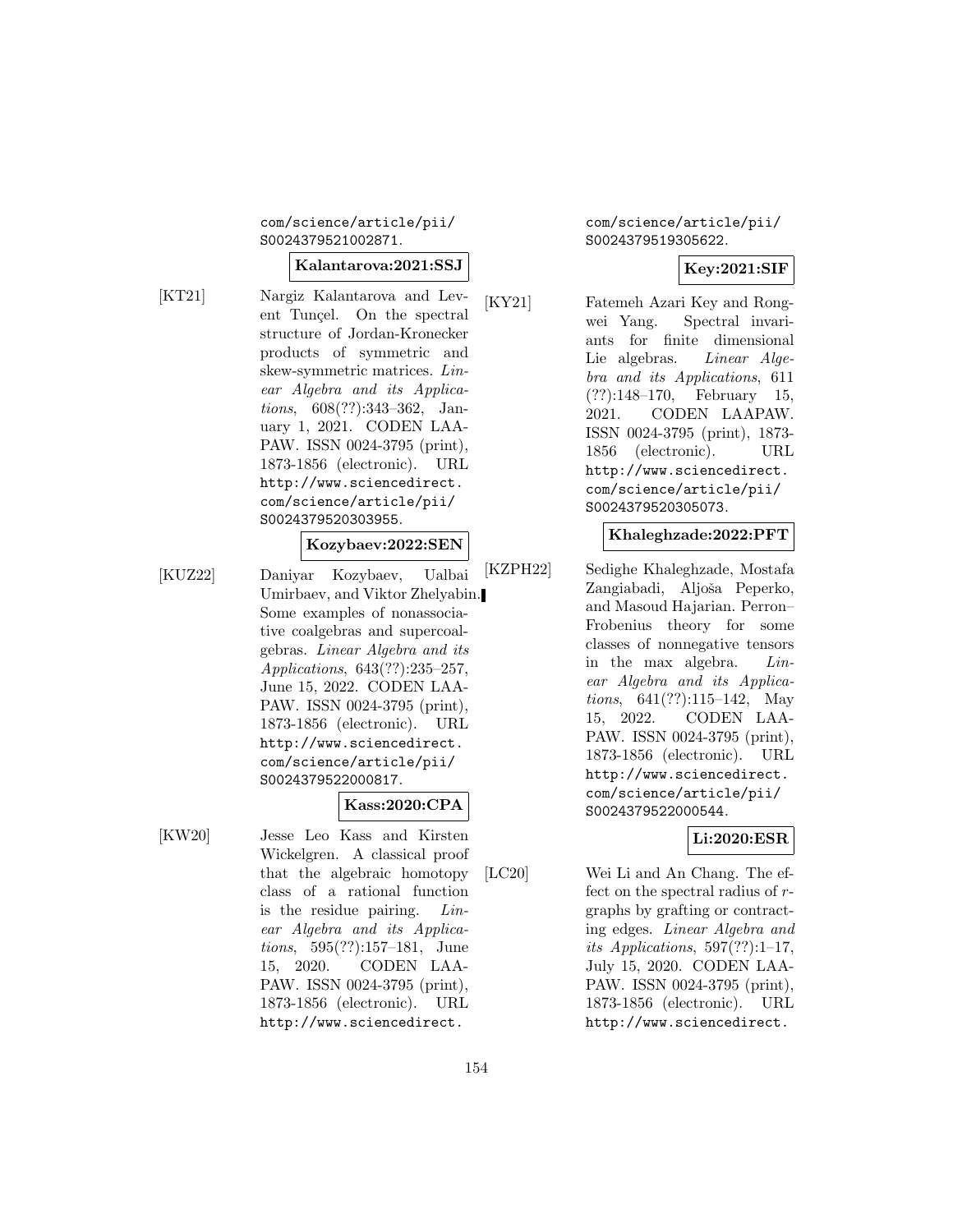#### com/science/article/pii/ S0024379520301464.

# **Liu:2020:LEM**

[LDSS20] Shuting Liu, Kinkar Chandra Das, Shaowei Sun, and Jinlong Shu. On the least eigenvalue of  $A_{\alpha}$ -matrix of graphs. Linear Algebra and its Applications, 586(??):347–376, February 1, 2020. CODEN LAA-PAW. ISSN 0024-3795 (print), 1873-1856 (electronic). URL http://www.sciencedirect. com/science/article/pii/ S0024379519304653.

## **Lund:2021:FDG**

[LDW21] Darren Lund, Joseph Drapeau, and Benjamin Webb. Fourier decompositions of graphs with symmetries and equitable partitions. *Lin*ear Algebra and its Applications, 627(??):199–226, October 15, 2021. CODEN LAA-PAW. ISSN 0024-3795 (print), 1873-1856 (electronic). URL http://www.sciencedirect. com/science/article/pii/ S0024379521002275.

## **Liang:2021:TRP**

[LDZ21] Y. G. Liang, Sergio Da Silva, and Yang Zhang. The tensor rank problem over the quaternions. Linear Algebra and its Applications, 620(??):37–60, July 1, 2021. CODEN LAA-PAW. ISSN 0024-3795 (print), 1873-1856 (electronic). URL http://www.sciencedirect. com/science/article/pii/ S0024379521000781.

# **Le:2022:HTI**

[Le22] Nam Q. Le. Hadamardtype inequalities for  $k$ -positive matrices. Linear Algebra and its Applications, 635 (??):159–170, February 15, 2022. CODEN LAAPAW. ISSN 0024-3795 (print), 1873- 1856 (electronic). URL http://www.sciencedirect. com/science/article/pii/ S0024379521004249.

# **Lee:2020:GGD**

[Lee20] Jae-Ho Lee. Grassmann graphs, degenerate DAHA, and non-symmetric dual q-Hahn polynomials. Linear Algebra and its Applications, 588(??):160–195, March 1, 2020. CODEN LAA-PAW. ISSN 0024-3795 (print), 1873-1856 (electronic). URL http://www.sciencedirect. com/science/article/pii/ S0024379519305038.

## **Lewkowicz:2021:PLD**

[Lew21] Izchak Lewkowicz. Passive linear discrete-time systems: Characterization through structure. Linear Algebra and its Applications, 623(??):299– 315, August 15, 2021. CO-DEN LAAPAW. ISSN 0024-3795 (print), 1873-1856 (electronic). URL http: //www.sciencedirect.com/ science/article/pii/S0024379521000586.

## **Li:2020:EBM**

[LF20] Yongtao Li and Lihua Feng. Extensions of Brunn–Minkowski's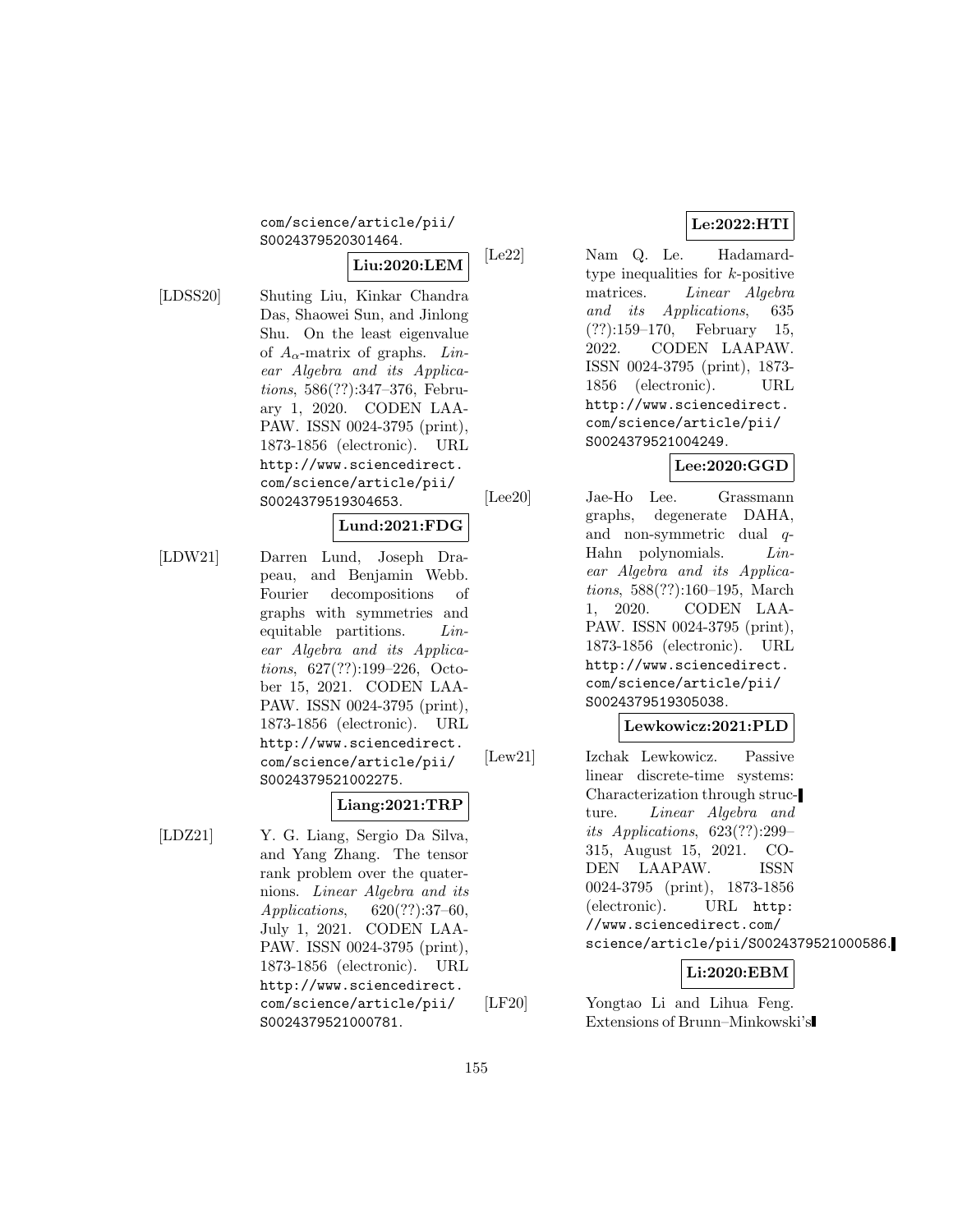inequality to multiple matrices. Linear Algebra and its Applications, 603(??):91–100, October 15, 2020. CODEN LAA-PAW. ISSN 0024-3795 (print), 1873-1856 (electronic). URL http://www.sciencedirect. com/science/article/pii/ S0024379520302810.

### **Lin:2021:SCO**

[LG21a] Huiqiu Lin and Hangtian Guo. A spectral condition for odd cycles in non-bipartite graphs. Linear Algebra and its Applications, 631(??):83–93, December 15, 2021. CODEN LAA-PAW. ISSN 0024-3795 (print), 1873-1856 (electronic). URL http://www.sciencedirect. com/science/article/pii/ S0024379521003177.

**Liu:2021:GRB**

- 
- [LG21b] Yong Liu and Chuan-Qing Gu. On greedy randomized block Kaczmarz method for consistent linear systems. Linear Algebra and its Applications, 616(??):178–200, May 1, 2021. CODEN LAA-PAW. ISSN 0024-3795 (print), 1873-1856 (electronic). URL http://www.sciencedirect. com/science/article/pii/ S0024379521000434. **Li:2020:SNI**

[LH20] Jing Li and Han Hai. Some new inequalities for the Hadamard product of nonnegative matrices. Linear Algebra and its Applications, 606(??):159– 169, December 1, 2020. CO-

DEN LAAPAW. ISSN 0024-3795 (print), 1873-1856 (electronic). URL http: //www.sciencedirect.com/ science/article/pii/S0024379520303487.

## **Linh:2021:IRS**

[LH21] Vu Hoang Linh and Phi Ha. Index reduction for second order singular systems of difference equations. Linear Algebra and its Applications, 608(??):107–132, January 1, 2021. CODEN LAA-PAW. ISSN 0024-3795 (print), 1873-1856 (electronic). URL http://www.sciencedirect. com/science/article/pii/ S002437952030392X.

## **Li:2020:SAT**

[LHFL20] Yongtao Li, Yang Huang, Lihua Feng, and Weijun Liu. Some applications of two completely copositive maps. Linear Algebra and its Applications, 590(??):124–132, April 1, 2020. CODEN LAA-PAW. ISSN 0024-3795 (print), 1873-1856 (electronic). URL http://www.sciencedirect. com/science/article/pii/ S0024379519305579.

### **Limantseva:2020:NCR**

[LHK20] Olga Limantseva, George Halikias, and Nicos Karcanias. Nearest common root of a set of polynomials: a structured singular value approach. Linear Algebra and its Applications, 584(??):233–256, January 1, 2020. CODEN LAA-PAW. ISSN 0024-3795 (print),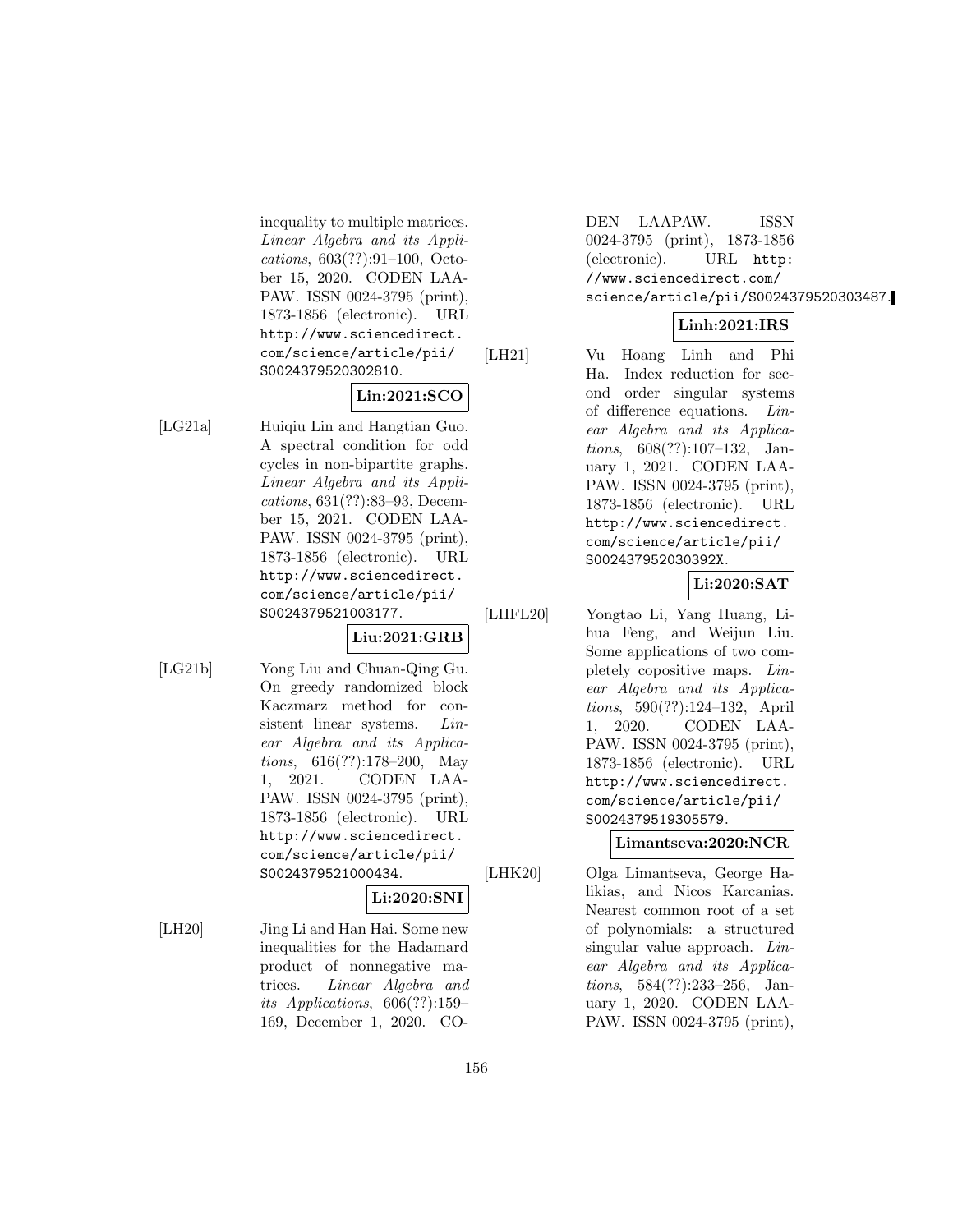1873-1856 (electronic). URL http://www.sciencedirect. com/science/article/pii/ S002437951930388X.

#### **Luo:2021:SLR**

[LHZ21] Yuetian Luo, Rungang Han, and Anru R. Zhang. A Schatten- $q$  low-rank matrix perturbation analysis via perturbation projection error bound. *Linear Algebra* and its Applications, 630 (??):225–240, December 1, 2021. CODEN LAAPAW. ISSN 0024-3795 (print), 1873- 1856 (electronic). URL http://www.sciencedirect. com/science/article/pii/ S0024379521002962.

## **Li:2020:EVQ**

[Li20a] Ben Li. Exact values of quantum violations in lowdimensional Bell correlation inequalities. Linear Algebra and its Applications, 603 (??):289–300, October 15, 2020. CODEN LAAPAW. ISSN 0024-3795 (print), 1873- 1856 (electronic). URL http://www.sciencedirect. com/science/article/pii/ S0024379520302846.

## **Li:2020:UFM**

[Li20b] Kenan Li. On the uniqueness of functions that maximize the Crouzeix ratio. Linear Algebra and its Applications, 599(??):105–120, August 15, 2020. CODEN LAA-PAW. ISSN 0024-3795 (print), 1873-1856 (electronic). URL http://www.sciencedirect. com/science/article/pii/ S0024379520301804.

## **Li:2022:ESM**

[Li22] Yongtao Li. Extensions of some matrix inequalities related to trace and partial traces. Linear Algebra and its Applications, 639(??):205–224, April 15, 2022. CODEN LAA-PAW. ISSN 0024-3795 (print), 1873-1856 (electronic). URL http://www.sciencedirect. com/science/article/pii/ S0024379522000088.

## **Lim:2021:ITR**

[Lim21] Yongdo Lim. Invariant tolerance relations on positive definite matrices. Linear Algebra and its Applications, 619(??):1–11, June 15, 2021. CODEN LAA-PAW. ISSN 0024-3795 (print), 1873-1856 (electronic). URL http://www.sciencedirect. com/science/article/pii/ S0024379521000604.

## **Liang:2020:TAG**

[LIW20] Xiaoye Liang, Tatsuro Ito, and Yuta Watanabe. The Terwilliger algebra of the Grassmann scheme  $J_q(N,D)$  revisited from the viewpoint of the quantum affine algebra  $U_q(\widehat{J}^2)$ . Linear Algebra and its Applications, 596(??):117–144, July 1, 2020. CODEN LAA-PAW. ISSN 0024-3795 (print), 1873-1856 (electronic). URL http://www.sciencedirect.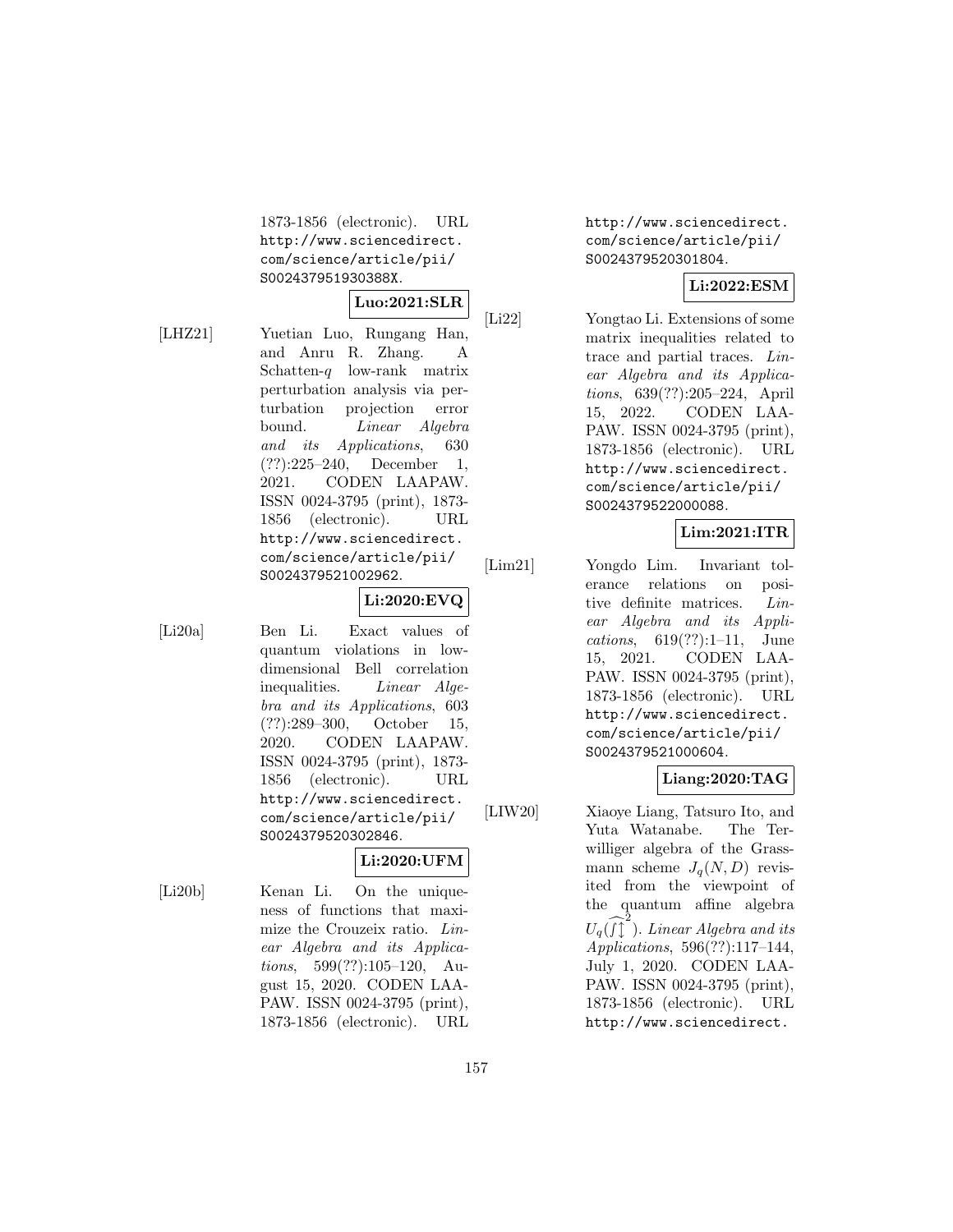com/science/article/pii/ S0024379520301191.

# **Liu:2020:KCC**

[LL20] Yuanyuan Liu and Fangfang Lyu. Kemeny's constant for countable Markov chains. Linear Algebra and its Applications, 604 (??):425–440, November 1, 2020. CODEN LAAPAW. ISSN 0024-3795 (print), 1873- 1856 (electronic). URL http://www.sciencedirect. com/science/article/pii/ S0024379520303244.

# **Lam:2021:QDP**

[LL21a] Nguyen Lam and Phi Long Le. Quantum divergences with  $p$ -power means.  $Lin$ ear Algebra and its Applications, 609(??):289–307, January 15, 2021. CODEN LAA-PAW. ISSN 0024-3795 (print), 1873-1856 (electronic). URL http://www.sciencedirect. com/science/article/pii/ S0024379520304316.

## **Lawson:2021:AKM**

[LL21b] Jimmie Lawson and Yongdo Lim. Analyticity of the Karcher mean coefficient maps. Linear Algebra and its Applications, 627(??):162–184, October 15, 2021. CODEN LAA-PAW. ISSN 0024-3795 (print), 1873-1856 (electronic). URL http://www.sciencedirect. com/science/article/pii/ S0024379521002445.

## **Li:2021:NLG**

[LL21c] Wei Li and Lele Liu. The  $\alpha$ normal labeling for generalized directed uniform hypergraphs. Linear Algebra and its Applications, 611(??):365–388, February 15, 2021. CODEN LAA-PAW. ISSN 0024-3795 (print), 1873-1856 (electronic). URL http://www.sciencedirect. com/science/article/pii/ S0024379520305206.

## **Li:2021:CMF**

[LL21d] Yun-Zhang Li and Ya-Nan Li. Constructing more Kframes. Linear Algebra and its Applications, 616(??):45–65, May 1, 2021. CODEN LAA-PAW. ISSN 0024-3795 (print), 1873-1856 (electronic). URL http://www.sciencedirect. com/science/article/pii/ S0024379521000070.

## **Lou:2021:DEC**

[LL21e] Zhenzhen Lou and Huiqiu Lin. Distance eigenvalues of a cograph and their multiplicities. Linear Algebra and its Applications,  $608(??):1-12$ , January 1, 2021. CODEN LAA-PAW. ISSN 0024-3795 (print), 1873-1856 (electronic). URL http://www.sciencedirect. com/science/article/pii/ S002437952030389X.

### **Li:2020:ZFS**

[LLH20] Deqiong Li, Jing Li, and Yaoping Hou. Zeta functions of several corona-type graphs. Linear Algebra and its Applica-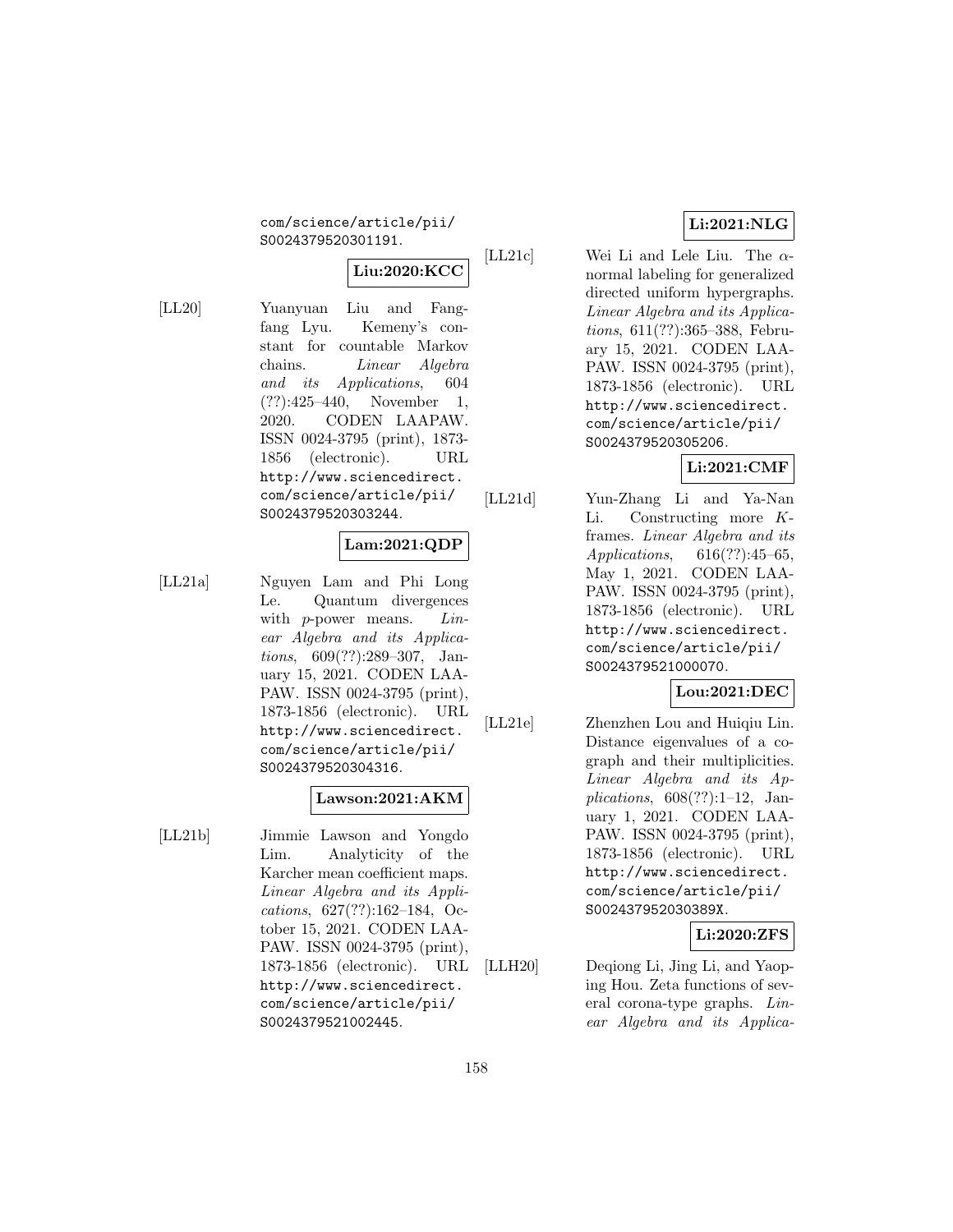tions, 591(??):134–153, April 15, 2020. CODEN LAA-PAW. ISSN 0024-3795 (print), 1873-1856 (electronic). URL http://www.sciencedirect. com/science/article/pii/ S0024379520300112.

### **Lu:2022:MGS**

[LLL22] Junying Lu, Weijun Liu, and Lu Lu. Mixed graphs with smallest eigenvalue greater than  $-3$ . Linear Algebra and its Applications, 635 (??):95–115, February 15, 2022. CODEN LAAPAW. ISSN 0024-3795 (print), 1873- 1856 (electronic). URL http://www.sciencedirect. com/science/article/pii/ S0024379521004092.

### **Lucas:2021:SRS**

[LLSV21] Lisa Hernandez Lucas, Ivan Landjev, Leo Storme, and Peter Vandendriessche. A stability result and a spectrum result on constant dimension codes. Linear Algebra and its Applications, 621(??):193–213, July 15, 2021. CODEN LAA-PAW. ISSN 0024-3795 (print), 1873-1856 (electronic). URL http://www.sciencedirect. com/science/article/pii/ S0024379521001166.

# **Li:2020:AVE**

[LLW20] Xueliang Li, Yiyang Li, and Zhiqian Wang. The asymptotic value of energy for matrices with degree-distance-based entries of random graphs. Linear Algebra and its Applica-

tions, 603(??):390–401, October 15, 2020. CODEN LAA-PAW. ISSN 0024-3795 (print), 1873-1856 (electronic). URL http://www.sciencedirect. com/science/article/pii/ S0024379520303116.

# **Li:2021:AVF**

[LLW21] Xueliang Li, Yiyang Li, and Zhiqian Wang. Asymptotic values of four Laplacian-type energies for matrices with degree-distance-based entries of random graphs. Linear Algebra and its Applications, 612(??):318–333, March 1, 2021. CODEN LAA-PAW. ISSN 0024-3795 (print), 1873-1856 (electronic). URL http://www.sciencedirect. com/science/article/pii/ S0024379520305309.

## **LaRosa:2022:TSN**

[LM22a] Gianmarco La Rosa and Manuel Mancini. Two-step nilpotent Leibniz algebras. Linear Algebra and its Applications, 637(??):119–137, March 15, 2022. CODEN LAA-PAW. ISSN 0024-3795 (print), 1873-1856 (electronic). URL http://www.sciencedirect. com/science/article/pii/ S0024379521004420.

## **Loukili:2022:NPM**

[LM22b] S. Loukili and M. Maslouhi. A new probabilistic model for optimal frames in erasure's recovery. Linear Algebra and its Applications, 633(??):23–41, January 15, 2022. CODEN LAA-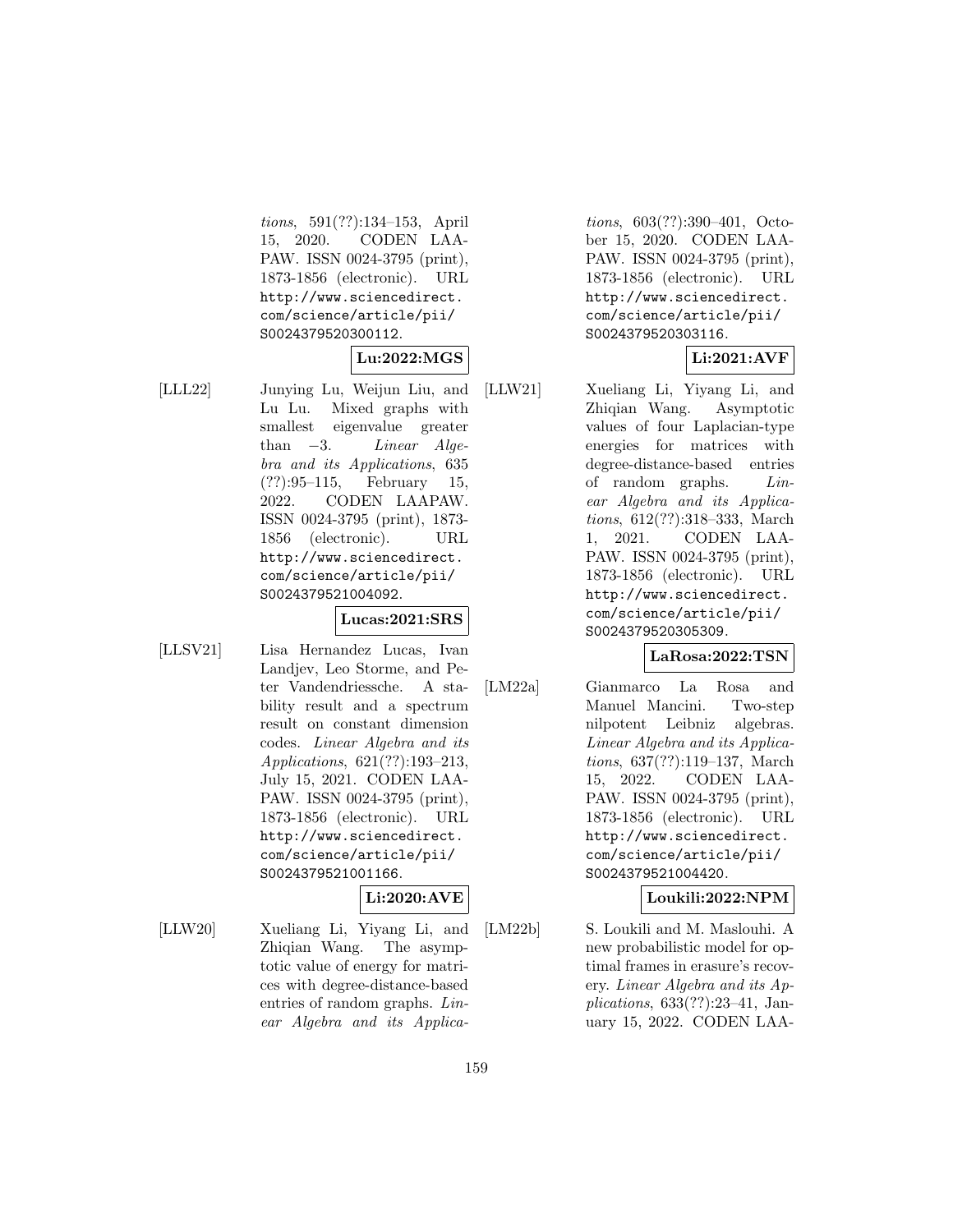PAW. ISSN 0024-3795 (print), 1873-1856 (electronic). URL http://www.sciencedirect. com/science/article/pii/ S002437952100375X.

### **Lin:2020:SG**

[LMG20] Zhen Lin, Lianying Miao, and Shu-Guang Guo. The  $A_{\alpha}$ spread of a graph. *Lin*ear Algebra and its Applications, 606(??):1–22, December 1, 2020. CODEN LAA-PAW. ISSN 0024-3795 (print), 1873-1856 (electronic). URL http://www.sciencedirect. com/science/article/pii/ S0024379520303451.

### **Luzon:2021:WDC**

[LMR21] Ana Luzón, Manuel A. Morón, and José L. Ramírez. On Ward's differential calculus, Riordan matrices and Sheffer polynomials. Linear Algebra and its Applications, 610(??):440–473, February 1, 2021. CODEN LAAPAW. ISSN 0024-3795 (print), 1873- 1856 (electronic). URL http://www.sciencedirect. com/science/article/pii/ S0024379520304651.

**Li:2021:PRS**

[LMW21] Lei Li, Lajos Molnár, and Liguang Wang. On preservers related to the spectral geometric mean. Linear Algebra and its Applications, 610(??):647–672, February 1, 2021. CODEN LAA-PAW. ISSN 0024-3795 (print), 1873-1856 (electronic). URL

http://www.sciencedirect. com/science/article/pii/ S0024379520304912.

## **Le:2020:AMT**

[LNN<sup>+</sup>20] Vu A. Le, Tuan A. Nguyen, Tu T. C. Nguyen, Tuyen T. M. Nguyen, and Thieu N. Vo. Applying matrix theory to classify real solvable Lie algebras having 2-dimensional derived ideals. Linear Algebra and its Applications, 588(??):282–303, March 1, 2020. CODEN LAA-PAW. ISSN 0024-3795 (print), 1873-1856 (electronic). URL http://www.sciencedirect. com/science/article/pii/ S0024379519305075.

## **Lev:2021:SFS**

[LNP21] Vsevolod F. Lev, János Nagy, and Péter Pál Pach. Sum-full sets are not zerosum-free. Linear Algebra and its Applications, 625 (??):241–247, September 15, 2021. CODEN LAAPAW. ISSN 0024-3795 (print), 1873- 1856 (electronic). URL http://www.sciencedirect. com/science/article/pii/ S002437952100210X.

### **Loewy:2021:SSV**

[Loe21] Raphael Loewy. On the smallest singular value in the class of invertible lower triangular  $(0, 1)$  matrices. Linear Algebra and its Applications, 608(??):203–213, January 1, 2021. CODEN LAA-PAW. ISSN 0024-3795 (print), 1873-1856 (electronic). URL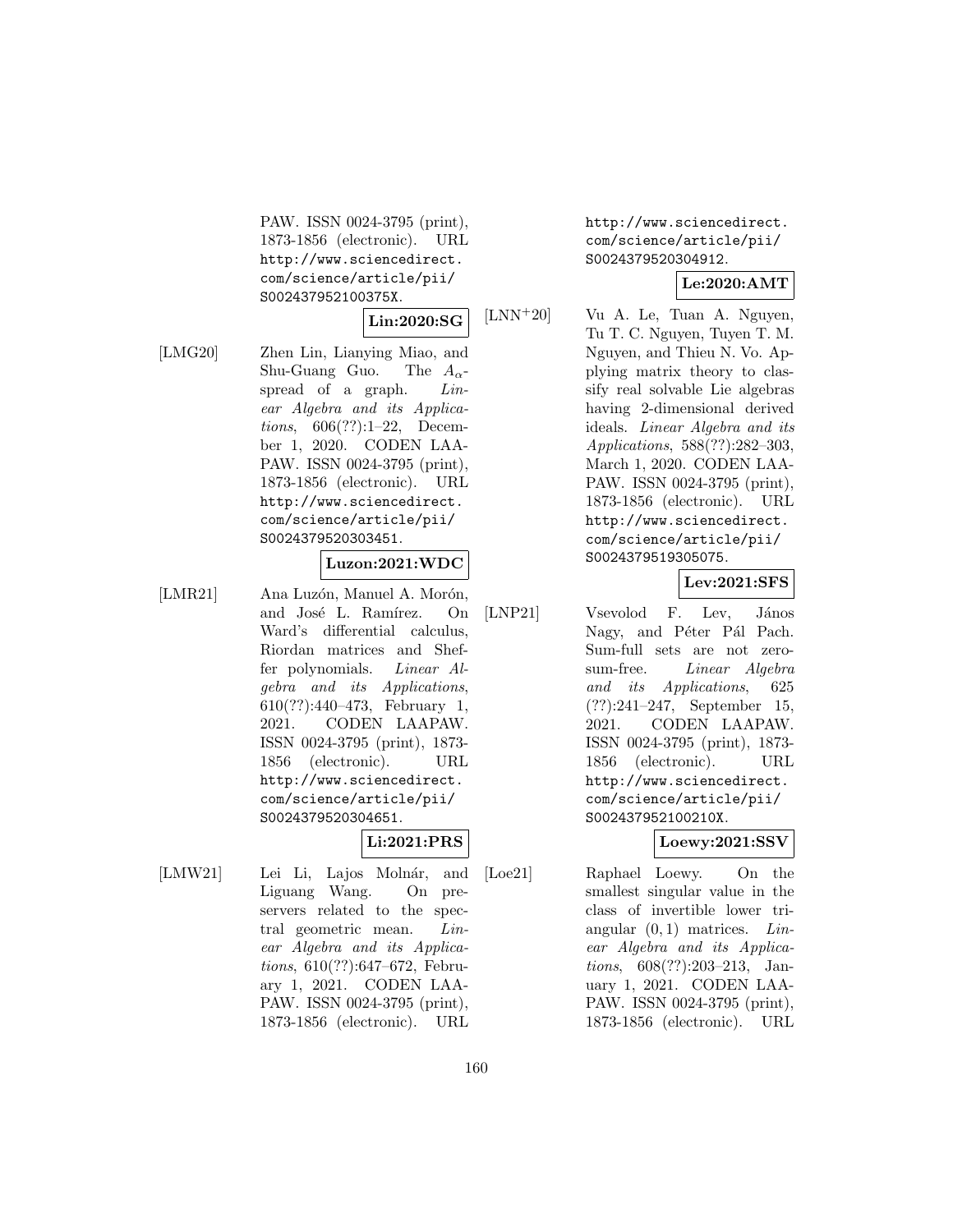http://www.sciencedirect. com/science/article/pii/ S0024379520304092.

# **Lin:2020:SSP**

[LOS20] Jephian C. H. Lin, Polona Oblak, and Helena Smigoc. The strong spectral property for graphs. Linear Algebra and its Applications, 598(??):68–91, August 1, 2020. CODEN LAA-PAW. ISSN 0024-3795 (print), 1873-1856 (electronic). URL http://www.sciencedirect. com/science/article/pii/ S0024379520301592.

### **Lin:2021:IEP**

 $[LO\check{S}21a]$  Jephian C.-H. Lin, Polona Oblak, and Helena Smigoc. On the inverse eigenvalue problem for block graphs. Linear Algebra and its Applications, 631(??):379–397, December 15, 2021. CODEN LAA-PAW. ISSN 0024-3795 (print), 1873-1856 (electronic). URL http://www.sciencedirect. com/science/article/pii/ S0024379521003414.

### **Losonczi:2021:ESI**

[Los21b] László Losonczi. Eigenpairs of some imperfect pentadiagonal Toeplitz matrices. Linear Algebra and its Applications, 608(??):282–298, January 1, 2021. CODEN LAA-PAW. ISSN 0024-3795 (print), 1873-1856 (electronic). URL http://www.sciencedirect. com/science/article/pii/ S0024379520304365.

## **Liu:2021:SCA**

[LP21] Cheng-Kai Liu and Yen-Fu Pu. The structure of ncommuting additive maps on Lie ideals of prime rings. Linear Algebra and its Applications, 631(??):328–361, December 15, 2021. CODEN LAA-PAW. ISSN 0024-3795 (print), 1873-1856 (electronic). URL http://www.sciencedirect. com/science/article/pii/ S0024379521002913.

## **Liberti:2021:RPC**

[LPV21] Leo Liberti, Pierre-Louis Poirion, and Ky Vu. Random projections for conic programs. Linear Algebra and its Applications, 626(??):204–220, October 1, 2021. CODEN LAA-PAW. ISSN 0024-3795 (print), 1873-1856 (electronic). URL http://www.sciencedirect. com/science/article/pii/ S0024379521002457.

## **Li:2021:SRG**

[LQ21] Dan Li and Rui Qin. The  $A_{\alpha}$ -spectral radius of graphs with a prescribed number of edges for  $12 < \alpha < 1$ . Linear Algebra and its Applications, 628(??):29–41, November 1, 2021. CODEN LAA-PAW. ISSN 0024-3795 (print), 1873-1856 (electronic). URL http://www.sciencedirect. com/science/article/pii/ S0024379521002500.

## **Li:2021:DSL**

[LQL21] Yuanjing Li, Rui Qin, and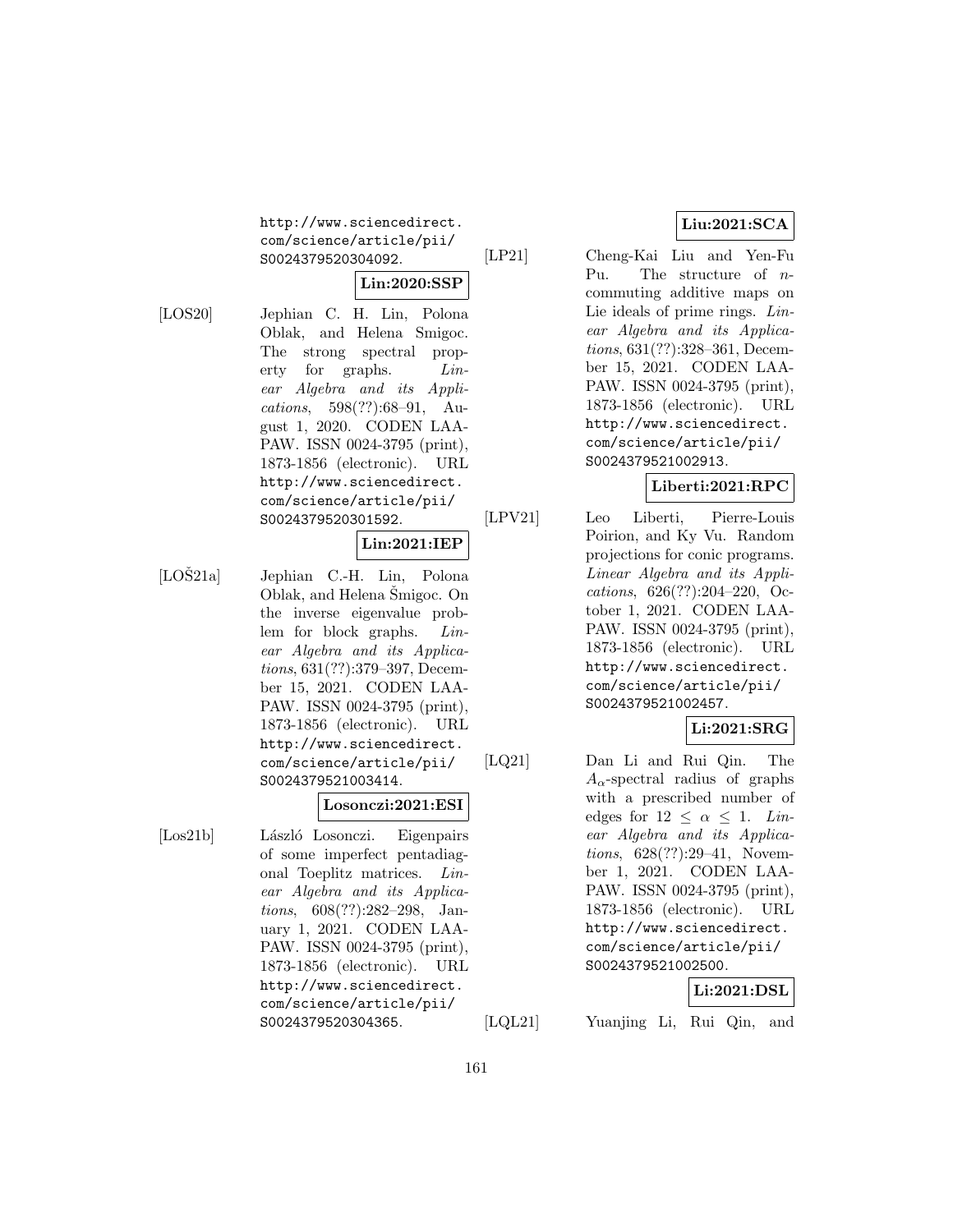Dan Li. On distance signless Laplacian spectrum of the complements of unicyclic graphs and trees. Linear Algebra and its Applications, 631(??):235–253, December 15, 2021. CODEN LAA-PAW. ISSN 0024-3795 (print), 1873-1856 (electronic). URL http://www.sciencedirect. com/science/article/pii/ S0024379521003244.

## **Levick:2021:PFM**

[LR21] Jeremy Levick and Mizanur Rahaman. Positively factorizable maps. Linear Algebra and its Applications, 631(??):282–307, December 15, 2021. CODEN LAA-PAW. ISSN 0024-3795 (print), 1873-1856 (electronic). URL http://www.sciencedirect. com/science/article/pii/ S0024379521003360.

#### **Lemos:2020:SIK**

[LS20a] Rute Lemos and Graça Soares. Spectral inequalities for Kubo– Ando operator means. Linear Algebra and its Applications, 607(??):29–44, December 15, 2020. CODEN LAA-PAW. ISSN 0024-3795 (print), 1873-1856 (electronic). URL http://www.sciencedirect. com/science/article/pii/ S0024379520303670.

### **Lima:2020:NSD**

[LS20b] Marcos Goulart Lima and Csaba Schneider. Non-singular derivations of solvable Lie algebras in prime characteristic.

Linear Algebra and its Applications, 586(??):170–189, February 1, 2020. CODEN LAA-PAW. ISSN 0024-3795 (print), 1873-1856 (electronic). URL http://www.sciencedirect. com/science/article/pii/ S0024379519304501.

## **Lin:2020:RSV**

[LS20c] Minghua Lin and Gord Sinnamon. Revisiting a sharpened version of Hadamard's determinant inequality. *Lin*ear Algebra and its Applications, 606(??):192–200, December 1, 2020. CODEN LAA-PAW. ISSN 0024-3795 (print), 1873-1856 (electronic). URL http://www.sciencedirect. com/science/article/pii/ S002437952030361X.

## **Lockhart:2021:CE**

[LS21] Joshua Lockhart and Simone Severini. Combinatorial entanglement. Linear Algebra and its Applications, 619(??):264–327, June 15, 2021. CODEN LAA-PAW. ISSN 0024-3795 (print), 1873-1856 (electronic). URL http://www.sciencedirect. com/science/article/pii/ S0024379521000732.

## **Lavrauw:2022:TRS**

[LS22] Michel Lavrauw and John Sheekey. The tensor rank of semifields of order 16 and 81. Linear Algebra and its Applications, 643(??):99–124, June 15, 2022. CODEN LAA-PAW. ISSN 0024-3795 (print), 1873-1856 (electronic). URL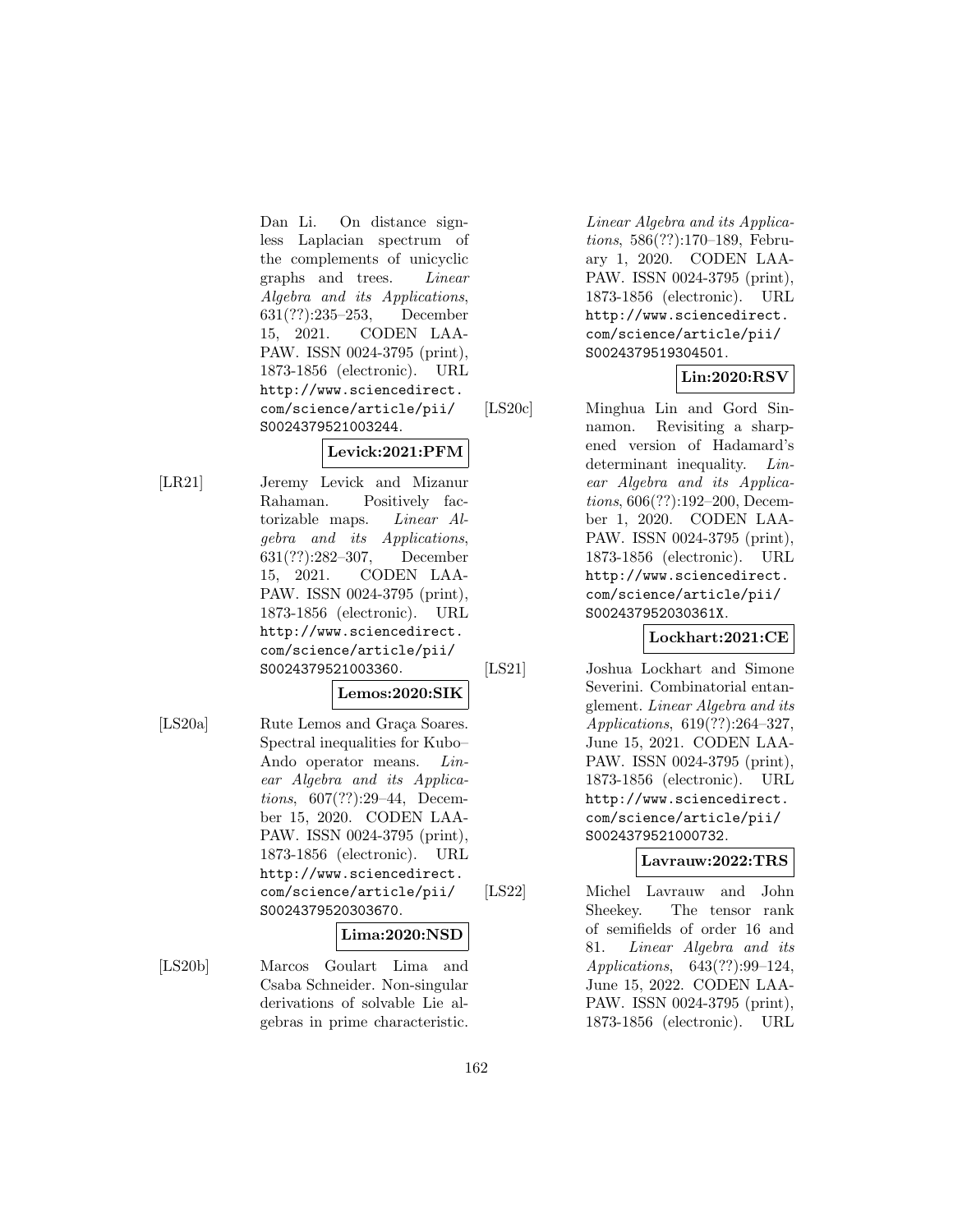http://www.sciencedirect. com/science/article/pii/ S0024379522000581.

### **Liang:2022:DST**

[LTTW22] Xiaoye Liang, Ying-Ying Tan, Hajime Tanaka, and Tao Wang. A duality of scaffolds for translation association schemes. *Lin*ear Algebra and its Applications, 638(??):110–124, April 1, 2022. CODEN LAA-PAW. ISSN 0024-3795 (print), 1873-1856 (electronic). URL http://www.sciencedirect. com/science/article/pii/ S0024379521004535.

### **Lubinsky:2022:DET**

[Lub22] D. S. Lubinsky. Distribution of eigenvalues of Toeplitz matrices with smooth entries. Linear Algebra and its Applications, 633(??):332–365, January 15, 2022. CODEN LAA-PAW. ISSN 0024-3795 (print), 1873-1856 (electronic). URL http://www.sciencedirect. com/science/article/pii/ S0024379521003797.

#### **Lardizabal:2022:MHT**

[LV22] C. F. Lardizabal and L. Velázquez. Mean hitting time formula for positive maps. *Lin*ear Algebra and its Applications, 650(??):169–189, October 1, 2022. CODEN LAA-PAW. ISSN 0024-3795 (print), 1873-1856 (electronic). URL http://www.sciencedirect. com/science/article/pii/ S0024379522002336.

### **Li:2020:ERS**

[LW20a] Shuchao Li and Shujing Wang. The energy of random signed graph. *Lin*ear Algebra and its Applications, 585(??):227–240, January 15, 2020. CODEN LAA-PAW. ISSN 0024-3795 (print), 1873-1856 (electronic). URL http://www.sciencedirect. com/science/article/pii/ S0024379519304343.

## **Li:2020:ASR**

[LW20b] Xueliang Li and Junming Wang. On the ABC spectra radius of unicyclic graphs. Linear Algebra and its Applications, 596(??):71–81, July 1, 2020. CODEN LAA-PAW. ISSN 0024-3795 (print), 1873-1856 (electronic). URL http://www.sciencedirect. com/science/article/pii/ S002437952030121X.

## **Lau:2021:PAS**

[LW21a] Terry Shue Chien Lau and Kok Bin Wong. On the partitions associated with the smallest eigenvalues of certain Cayley graphs on symmetric group generated by cycles. Linear Algebra and its Applications, 630(??):179–203, December 1, 2021. CODEN LAA-PAW. ISSN 0024-3795 (print), 1873-1856 (electronic). URL http://www.sciencedirect. com/science/article/pii/ S0024379521002925.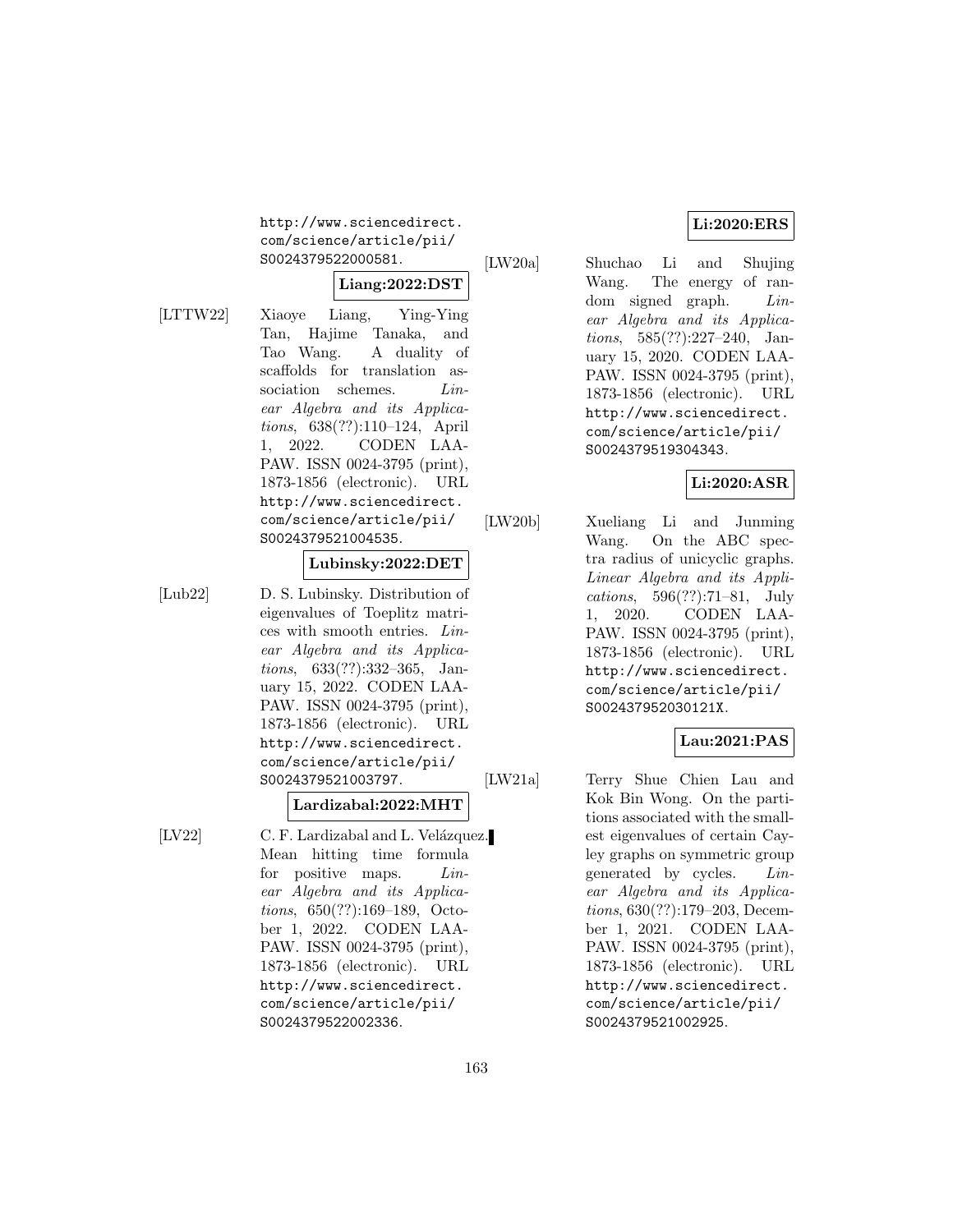### **Li:2021:TES**

[LW21b] Xueliang Li and Zhiqian Wang. Trees with extremal spectral radius of weighted adjacency matrices among trees weighted by degree-based indices. Linear Algebra and its Applications, 620(??):61–75, July 1, 2021. CODEN LAA-PAW. ISSN 0024-3795 (print), 1873-1856 (electronic). URL http://www.sciencedirect. com/science/article/pii/ S0024379521000823.

### **Lu:2021:BRC**

[LW21c] Yong Lu and Jingwen Wu. Bounds for the rank of a complex unit gain graph in terms of its maximum degree. Linear Algebra and its Applications, 610(??):73–85, February 1, 2021. CODEN LAA-PAW. ISSN 0024-3795 (print), 1873-1856 (electronic). URL http://www.sciencedirect. com/science/article/pii/ S0024379520304638.

### **Lu:2021:NSG**

[LW21d] Yong Lu and Jingwen Wu. No signed graph with the nullity  $\eta(G, \sigma) = |V(G)| 2m(G) + 2c(G) - 1.$  Linear Algebra and its Applications, 615(??):175–193, April 15, 2021. CODEN LAA-PAW. ISSN 0024-3795 (print), 1873-1856 (electronic). URL http://www.sciencedirect. com/science/article/pii/ S0024379521000045.

### **Lei:2020:GWS**

[LWB20] Xingyu Lei, Jianfeng Wang, and Maurizio Brunetti. Graphs whose second largest signless Laplacian eigenvalue does not exceed  $2 + 2$ . Linear Algebra and its Applications, 603(??):242–264, October 15, 2020. CODEN LAA-PAW. ISSN 0024-3795 (print), 1873-1856 (electronic). URL http://www.sciencedirect. com/science/article/pii/ S0024379520302780.

## **Lu:2021:CUG**

[LWH21] Lu Lu, Jianfeng Wang, and Qiongxiang Huang. Complex unit gain graphs with exactly one positive eigenvalue. Linear Algebra and its Applications, 608(??):270–281, January 1, 2021. CODEN LAA-PAW. ISSN 0024-3795 (print), 1873-1856 (electronic). URL http://www.sciencedirect. com/science/article/pii/ S0024379520304389.

## **Li:2022:HNO**

[LWW22] Lei Li, Ya-Shu Wang, and Yau-Lun Wong. How the norm one positive definite functions determine a finite group. Linear Algebra and its Applications, 633(??):71–103, January 15, 2022. CODEN LAA-PAW. ISSN 0024-3795 (print), 1873-1856 (electronic). URL http://www.sciencedirect. com/science/article/pii/ S0024379521003694.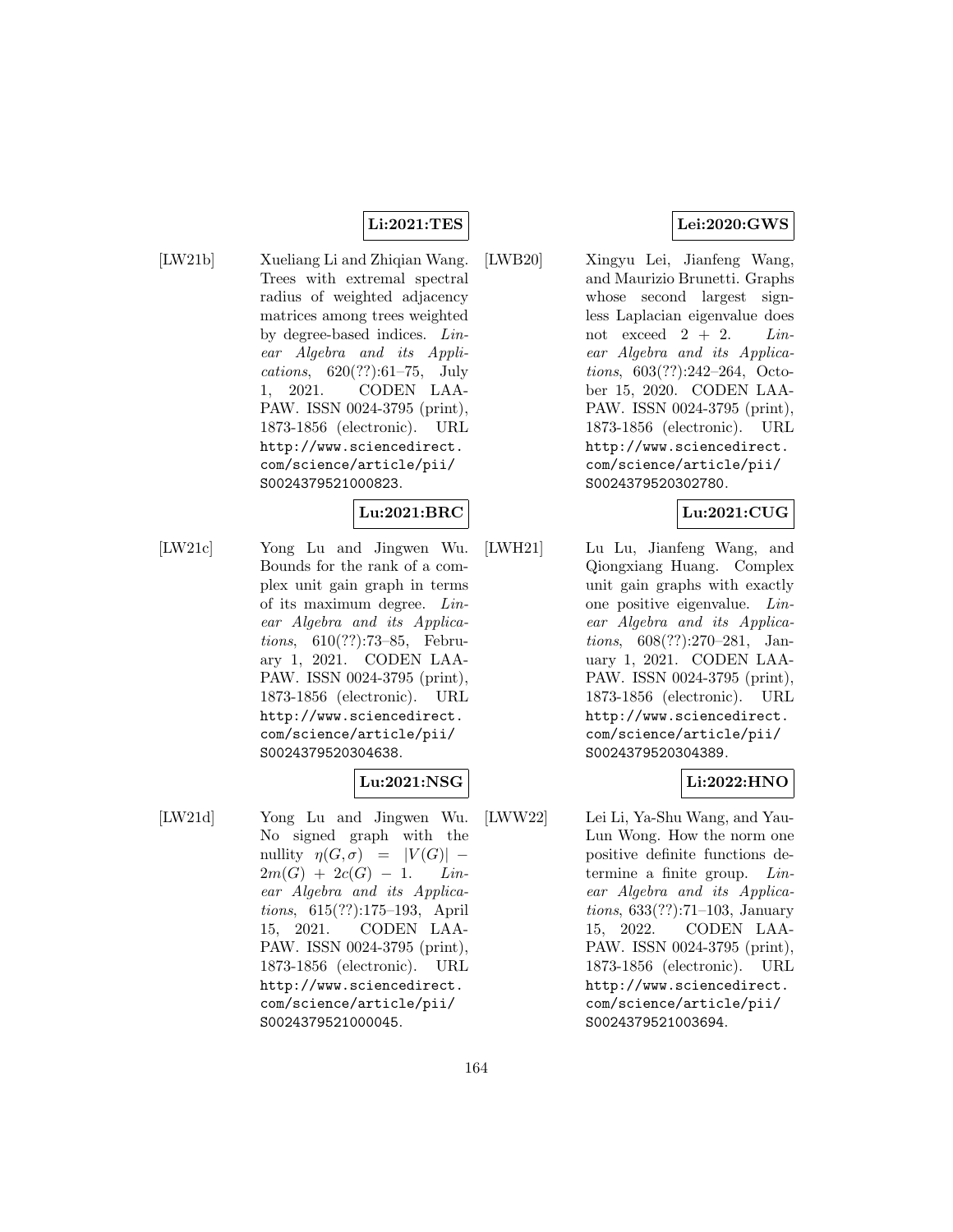## **Liu:2020:GCG**

- 
- [LWYL20] Fenjin Liu, Wei Wang, Tao Yu, and Hong-Jian Lai. Generalized cospectral graphs with and without Hamiltonian cycles. Linear Algebra and its Applications, 585(??):199–208, January 15, 2020. CODEN LAA-PAW. ISSN 0024-3795 (print), 1873-1856 (electronic). URL http://www.sciencedirect. com/science/article/pii/ S0024379519304288.
	- **Li:2020:SPR**
- [LY20] Hanyu Li and Shuheng Yin. Single-pass randomized algorithms for LU decomposition. Linear Algebra and its Applications, 595(??):101–122, June 15, 2020. CODEN LAA-PAW. ISSN 0024-3795 (print), 1873-1856 (electronic). URL http://www.sciencedirect. com/science/article/pii/ S0024379520301051.

## **Lyu:2020:MWS**

[Lyu20] Zhen-Hua Lyu. 0–1 matrices whose squares have bounded entries. Linear Algebra and its Applications, 607(??):1–8, December 15, 2020. CODEN LAAPAW. ISSN 0024-3795 (print), 1873- 1856 (electronic). URL http://www.sciencedirect. com/science/article/pii/ S0024379520303645.

**Lin:2020:DSR**

[LZ20] Hongying Lin and Bo Zhou. Distance spectral radius of trees with given number of segments. Linear Algebra and its Applications, 600(??):40–59, September 1, 2020. CODEN LAAPAW. ISSN 0024-3795 (print), 1873- 1856 (electronic). URL http://www.sciencedirect. com/science/article/pii/ S0024379520301920.

# **Leiter:2021:EMG**

[LZ21a] Noam Leiter and Daniel Zelazo. Edge-matching graph contractions and their interlacing properties. Linear Algebra and its Applications, 612(??):289–317, March 1, 2021. CODEN LAA-PAW. ISSN 0024-3795 (print), 1873-1856 (electronic). URL http://www.sciencedirect. com/science/article/pii/ S0024379520305280.

## **Lou:2021:PCE**

[LZ21b] Zhenzhen Lou and Mingqing Zhai. Proof of a conjecture on extremal spectral radii of blow-up graphs. Linear Algebra and its Applications, 617(??):168–178, May 15, 2021. CODEN LAA-PAW. ISSN 0024-3795 (print), 1873-1856 (electronic). URL http://www.sciencedirect. com/science/article/pii/ S0024379521000392.

## **Marrinan:2021:MEB**

[MAG21] Tim Marrinan, P.-A. Absil, and Nicolas Gillis. On a minimum enclosing ball of a collection of linear subspaces. Linear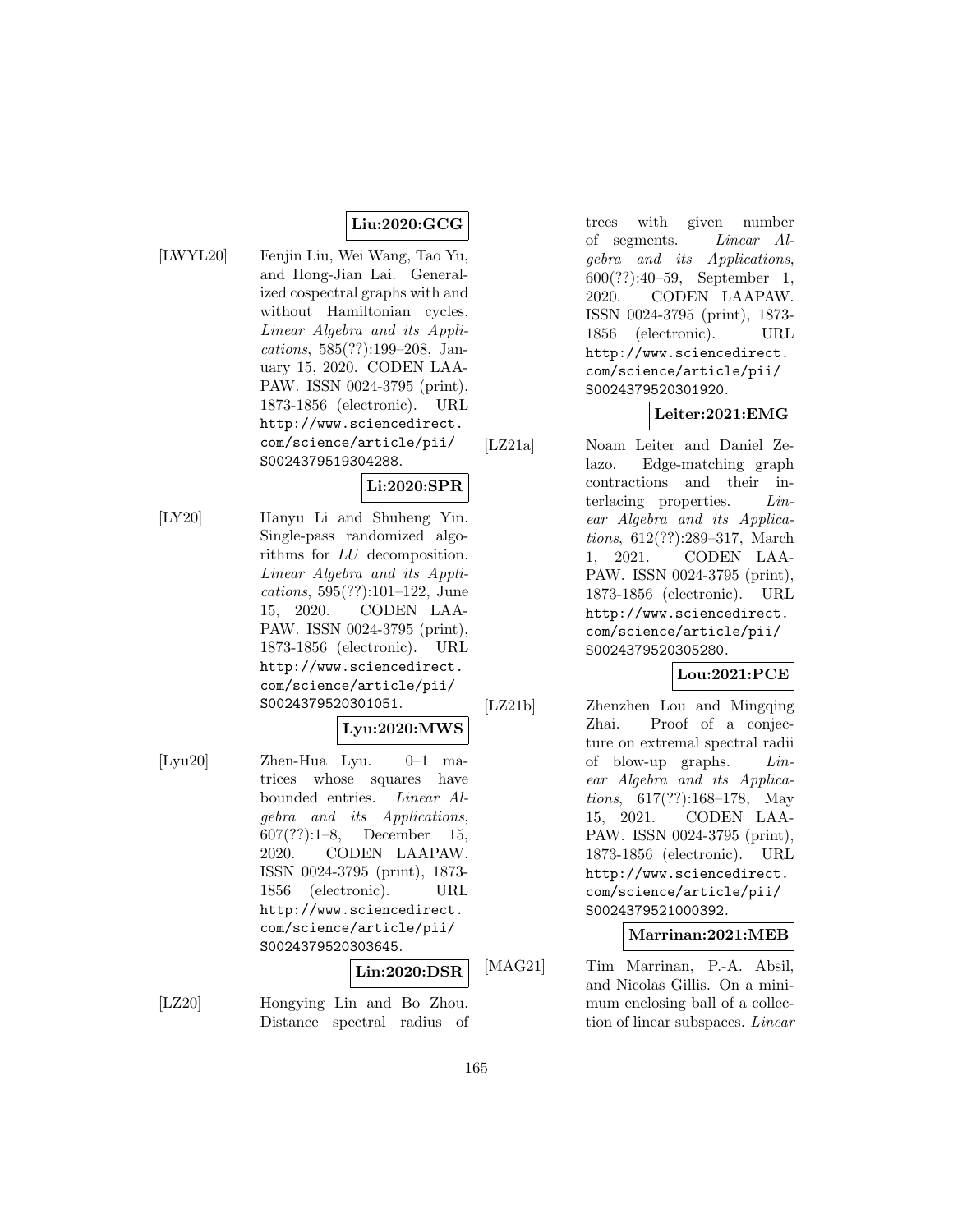Algebra and its Applications, 625(??):248–278, September 15, 2021. CODEN LAA-PAW. ISSN 0024-3795 (print), 1873-1856 (electronic). URL http://www.sciencedirect. com/science/article/pii/ S0024379521002081.

### **Magajna:2022:OPO**

[Mag22] Bojan Magajna. Orthonormal pairs of operators. Linear Algebra and its Applications, 648(??):233–253, September 1, 2022. CODEN LAA-PAW. ISSN 0024-3795 (print), 1873-1856 (electronic). URL http://www.sciencedirect. com/science/article/pii/ S0024379522001811.

### **Mandziuk:2022:ILI**

[Man<sup>22]</sup> T. Mandziuk. Identifying limits of ideals of points in the case of projective space. Linear Algebra and its Applications, 634(??):149–178, February 1, 2022. CODEN LAA-PAW. ISSN 0024-3795 (print), 1873-1856 (electronic). URL http://www.sciencedirect. com/science/article/pii/ S0024379521003979.

#### **Mao:2020:EHI**

[Mao20] Yanling Mao. Extensions of Hartfiel's inequality to multiple matrices. Linear Algebra and its Applications, 589(??):96–102, March 15, 2020. CODEN LAAPAW. ISSN 0024-3795 (print), 1873- 1856 (electronic). URL http://www.sciencedirect.

com/science/article/pii/ S0024379519305336.

## **Martin:2021:SGT**

[Mar21] William J. Martin. Scaffolds: a graph-theoretic tool for tensor computations related to Bose–Mesner algebras. Linear Algebra and its Applications, 619(??):50–106, June 15, 2021. CODEN LAA-PAW. ISSN 0024-3795 (print), 1873-1856 (electronic). URL http://www.sciencedirect. com/science/article/pii/ S0024379521000677.

# **Mayer:2021:PFG**

[May21] Thorsten Mayer. Polyhedral faces in Gram spectrahedra of binary forms. Linear Algebra and its Applications, 608(??):133–157, January 1, 2021. CODEN LAA-PAW. ISSN 0024-3795 (print), 1873-1856 (electronic). URL http://www.sciencedirect. com/science/article/pii/ S0024379520303980.

## **Malik:2020:GKF**

[MB20] Osman Asif Malik and Stephen Becker. Guarantees for the Kronecker fast Johnson– Lindenstrauss transform using a coherence and sampling argument. Linear Algebra and its Applications, 602(??):120–137, October 1, 2020. CODEN LAAPAW. ISSN 0024-3795 (print), 1873- 1856 (electronic). URL http://www.sciencedirect.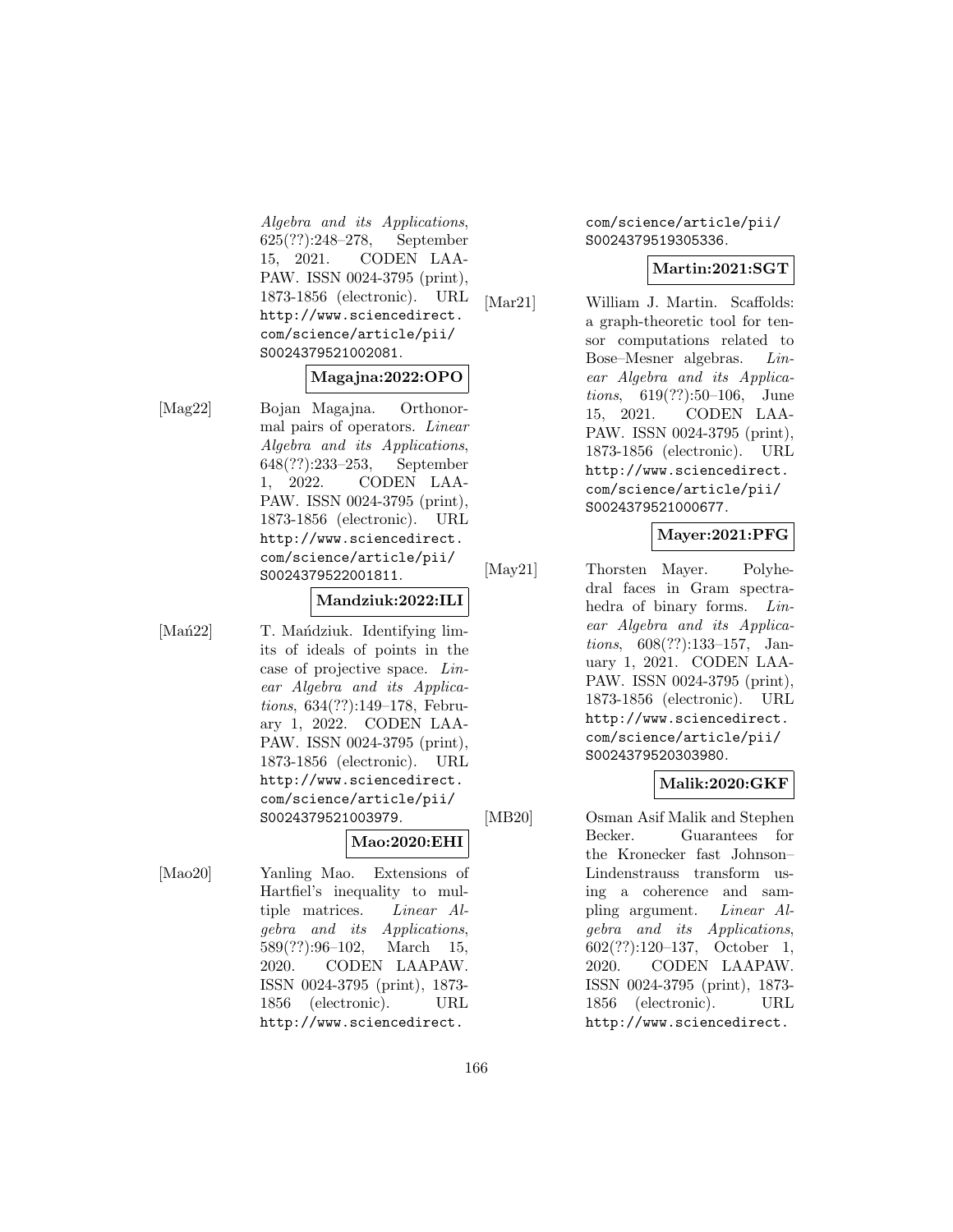### com/science/article/pii/ S0024379520302354.

### **Meidanis:2021:FMC**

[MC21a] Joao Meidanis and Leonid Chindelevitch. Fast median computation for symmetric, orthogonal matrices under the rank distance. Linear Algebra and its Applications, 614(??):394–414, April 1, 2021. CODEN LAA-PAW. ISSN 0024-3795 (print), 1873-1856 (electronic). URL http://www.sciencedirect. com/science/article/pii/ S0024379520305139.

## **Miao:2021:MCP**

[MC21b] Xin-He Miao and Jein-Shan Chen. On matrix characterizations for P-property of the linear transformation in second-order cone linear complementarity problems. Linear Algebra and its Applications, 613(??):271–294, March 15, 2021. CODEN LAA-PAW. ISSN 0024-3795 (print), 1873-1856 (electronic). URL http://www.sciencedirect. com/science/article/pii/ S0024379520305358.

## **Miri:2021:NCM**

[ME21] S. M. Miri and S. Effati. New characterizations of the matrix classes  $P$ ,  $W$  and  $R_0$ . Linear Algebra and its Applications, 621(??):181–192, July 15, 2021. CODEN LAA-PAW. ISSN 0024-3795 (print), 1873-1856 (electronic). URL http://www.sciencedirect.

com/science/article/pii/ S0024379521001142.

### **Mezzadri:2021:GID**

[MG21] Francesco Mezzadri and Emanuele Galligani. A generalization of irreducibility and diagonal dominance with applications to horizontal and vertical linear complementarity problems. Linear Algebra and its Applications, 621(??):214–234, July 15, 2021. CODEN LAA-PAW. ISSN 0024-3795 (print), 1873-1856 (electronic). URL http://www.sciencedirect. com/science/article/pii/ S0024379521001130.

### **Mojallal:2020:DEG**

[MH20] Seyed Ahmad Mojallal and Pierre Hansen. On the difference of energies of a graph and its complement graph. Linear Algebra and its Applications,  $595(??):1-12$ , June 15, 2020. CODEN LAA-PAW. ISSN 0024-3795 (print), 1873-1856 (electronic). URL http://www.sciencedirect. com/science/article/pii/ S0024379520300987. See corrigendum [MH21].

## **Mojallal:2021:CDE**

[MH21] Seyed Ahmad Mojallal and Pierre Hansen. Corrigendum to "On the difference of energies of a graph and its complement graph" [Linear Algebra Appl. **595** (2020) 1–12]. Linear Algebra and its Applications, 628(??):228–230, November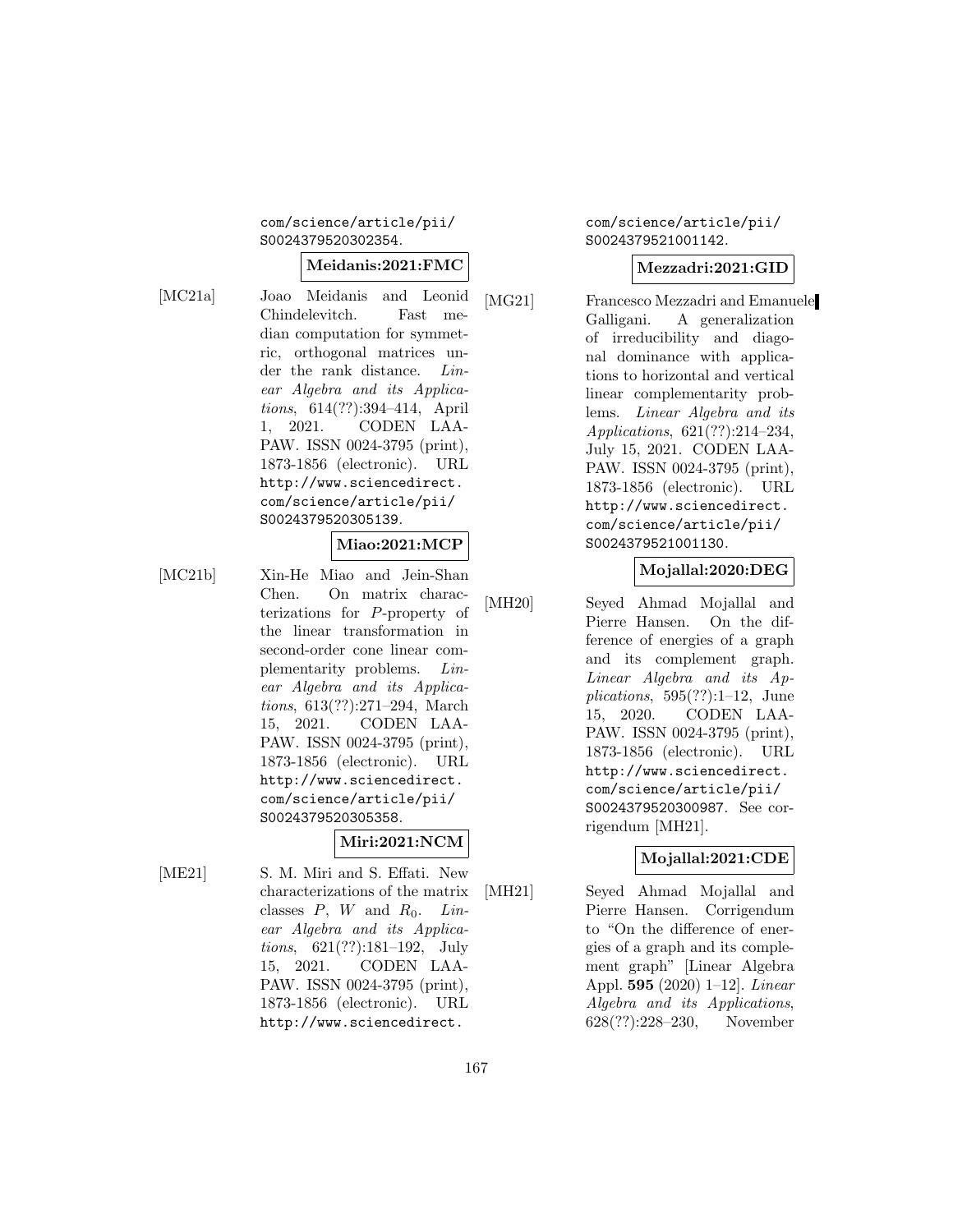1, 2021. CODEN LAA-PAW. ISSN 0024-3795 (print), 1873-1856 (electronic). URL http://www.sciencedirect. com/science/article/pii/ S0024379521002755. See [MH20].

## **Mifsud:2021:CDP**

[Mif21] Xandru Mifsud. λ-Core distance partitions. *Lin*ear Algebra and its Applications, 613(??):170–182, March 15, 2021. CODEN LAA-PAW. ISSN 0024-3795 (print), 1873-1856 (electronic). URL http://www.sciencedirect. com/science/article/pii/ S0024379520305668.

**Miguel:2021:LCA**

[Mig21] C. Miguel. Lengths of cyclic algebras and commutative subalgebras of quaternion matrices. Linear Algebra and its Applications, 628(??):130–139, November 1, 2021. CODEN LAA-PAW. ISSN 0024-3795 (print), 1873-1856 (electronic). URL http://www.sciencedirect. com/science/article/pii/ S0024379521002688.

### **Minh:2022:APM**

[Min22] H`a Quang Minh. Alpha Procrustes metrics between positive definite operators: a unifying formulation for the Bures–Wasserstein and Log-Euclidean/Log-Hilbert– Schmidt metrics. *Linear* Algebra and its Applications, 636(??):25–68, March

1, 2022. CODEN LAA-PAW. ISSN 0024-3795 (print), 1873-1856 (electronic). URL http://www.sciencedirect. com/science/article/pii/ S0024379521004110.

### **Mishra:2020:FOS**

[Mis20] Hemant Kumar Mishra. First order sensitivity analysis of symplectic eigenvalues. Linear Algebra and its Applications, 604(??):324–345, November 1, 2020. CODEN LAA-PAW. ISSN 0024-3795 (print), 1873-1856 (electronic). URL http://www.sciencedirect. com/science/article/pii/ S0024379520303268.

### **Mishura:2022:CND**

[Mis22] Teddy Mishura. Cut norm discontinuity of triangular truncation of graphons. Linear Algebra and its Applications, 650(??):26–41, October 1, 2022. CODEN LAA-PAW. ISSN 0024-3795 (print), 1873-1856 (electronic). URL http://www.sciencedirect. com/science/article/pii/ S0024379522002117.

## **Morelli:2020:DSI**

[MKE<sup>+</sup>20] Simon Morelli, Claude Klöckl, Christopher Eltschka, Jens Siewert, and Marcus Huber. Dimensionally sharp inequalities for the linear entropy. Linear Algebra and its Applications, 584(??):294–325, January 1, 2020. CODEN LAA-PAW. ISSN 0024-3795 (print), 1873-1856 (electronic). URL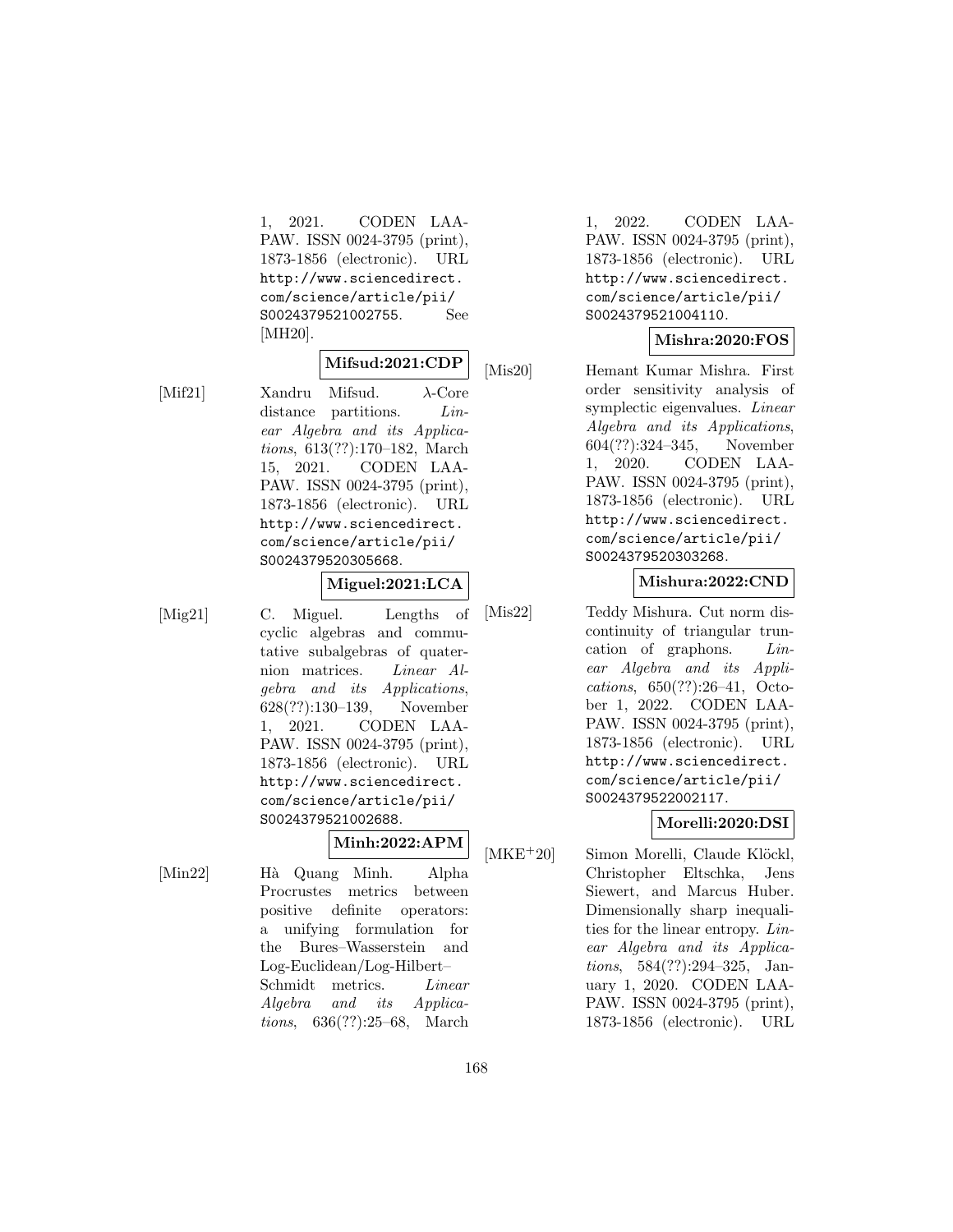http://www.sciencedirect. com/science/article/pii/ S002437951930391X.

## **Min:2022:SUB**

- 
- [MLH22] Gao Min, Zhenzhen Lou, and Qiongxiang Huang. A sharp upper bound on the spectral radius of  $C_5$ -free/ $C_6$ -free graphs with given size. Linear Algebra and its Applications, 640(??):162–178, May 1, 2022. CODEN LAA-PAW. ISSN 0024-3795 (print), 1873-1856 (electronic). URL http://www.sciencedirect. com/science/article/pii/ S0024379522000246.

#### **Mlotkowski:2022:QEC**

[Mło22] Wojciech Młotkowski. Quadratic embedding constants of path graphs. Linear Algebra and its Applications, 644(??):95–107, July 1, 2022. CODEN LAA-PAW. ISSN 0024-3795 (print), 1873-1856 (electronic). URL http://www.sciencedirect. com/science/article/pii/ S0024379522000878.

### **Marijuan:2021:CTZ**

[MM21] Carlos Marijuán and Julio Moro. A characterization of trace-zero sets realizable by compensation in the SNIEP. Linear Algebra and its Applications, 615(??):42–76, April 15, 2021. CODEN LAA-PAW. ISSN 0024-3795 (print), 1873-1856 (electronic). URL http://www.sciencedirect. com/science/article/pii/ S0024379520305887.

### **Matar:2022:MSR**

[MMN22] Nancy Matar, Lon H. Mitchell, and Sivaram K. Narayan. On the minimum semidefinite rank of signed graphs. Linear Algebra and its Applications, 642(??):73–85, June 1, 2022. CODEN LAA-PAW. ISSN 0024-3795 (print), 1873-1856 (electronic). URL http://www.sciencedirect. com/science/article/pii/ S0024379522000477.

### **Masakova:2021:GSS**

[MMP21] Zuzana Masáková, Jan Mazáč, and Edita Pelantová. On generalized self-similarities of cut-and-project sets. Linear Algebra and its Applications, 625(??):279–321, September 15, 2021. CODEN LAA-PAW. ISSN 0024-3795 (print), 1873-1856 (electronic). URL http://www.sciencedirect. com/science/article/pii/ S0024379521002123.

### **Mingueza:2020:CEA**

[MMR20] David Mingueza, M. Eulàlia Montoro, and Alicia Roca. The centralizer of an endomorphism over an arbitrary field. Linear Algebra and its Applications, 591(??):322–351, April 15, 2020. CODEN LAA-PAW. ISSN 0024-3795 (print), 1873-1856 (electronic). URL http://www.sciencedirect. com/science/article/pii/ S0024379520300173.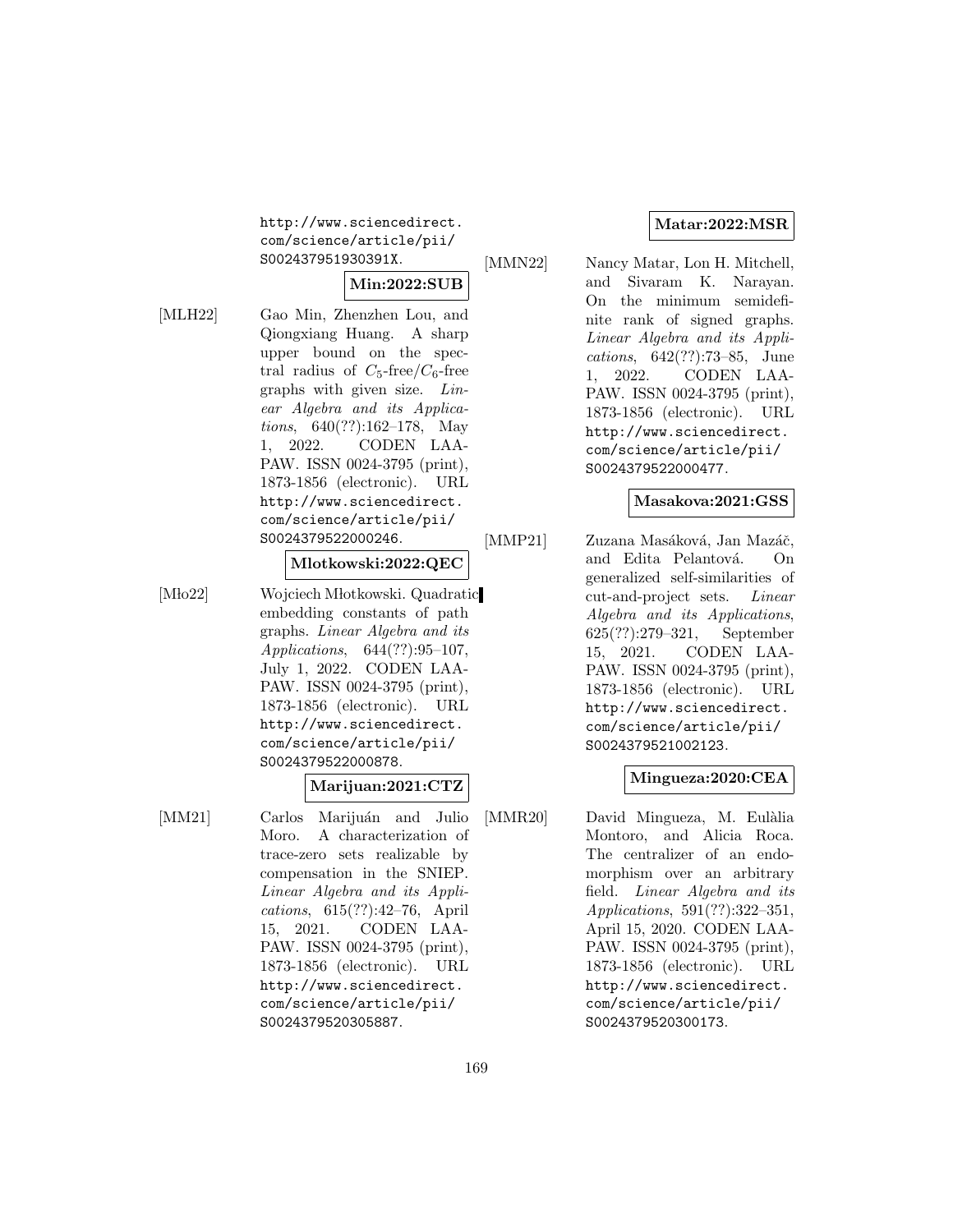### **Marco:2021:EAP**

[MMV21] Ana Marco, José-Javier Martínez, and Raquel Via˜na. Error analysis, perturbation theory and applications of the bidiagonal decomposition of rectangular totally positive h-Bernstein– Vandermonde matrices. Linear Algebra and its Applications, 613(??):377–392, March 15, 2021. CODEN LAA-PAW. ISSN 0024-3795 (print), 1873-1856 (electronic). URL http://www.sciencedirect. com/science/article/pii/ S0024379520305401.

### **Mehl:2021:DPD**

[MMW21] C. Mehl, V. Mehrmann, and M. Wojtylak. Distance problems for dissipative Hamiltonian systems and related matrix polynomials. *Lin*ear Algebra and its Applications, 623(??):335–366, August 15, 2021. CODEN LAA-PAW. ISSN 0024-3795 (print), 1873-1856 (electronic). URL http://www.sciencedirect. com/science/article/pii/ S0024379520302640.

## **Mao:2022:YAC**

[MMW22] Jianxi Mao, Lili Mu, and Yi Wang. Yet another criterion for the total positivity of Riordan arrays. Linear Algebra and its Applications, 634(??):106–111, February 1, 2022. CODEN LAA-PAW. ISSN 0024-3795 (print), 1873-1856 (electronic). URL http://www.sciencedirect.

com/science/article/pii/ S0024379521003992.

### **Marino:2020:MCA**

[MMZ20] Giuseppe Marino, Maria Montanucci, and Ferdinando Zullo. MRD-codes arising from the trinomial  $x^q + x^{q^3} + cx^{q^5}$ ∈  $\mathbf{F}_{q^6}[x]$ . Linear Algebra and its Applications, 591(??):99–114, April 15, 2020. CODEN LAA-PAW. ISSN 0024-3795 (print), 1873-1856 (electronic). URL http://www.sciencedirect. com/science/article/pii/ S0024379520300082.

### **Mourrain:2020:MDL**

[MO20] Bernard Mourrain and Alessandro Oneto. On minimal decompositions of low rank symmetric tensors. Linear Algebra and its Applications, 607(??):347–377, December 15, 2020. CODEN LAA-PAW. ISSN 0024-3795 (print), 1873-1856 (electronic). URL http://www.sciencedirect. com/science/article/pii/ S0024379520303207.

### **Mohar:2020:NKH**

[Moh20] Bojan Mohar. A new kind of Hermitian matrices for digraphs. Linear Algebra and its Applications, 584(??):343–352, January 1, 2020. CODEN LAAPAW. ISSN 0024-3795 (print), 1873- 1856 (electronic). URL http://www.sciencedirect. com/science/article/pii/ S0024379519304136.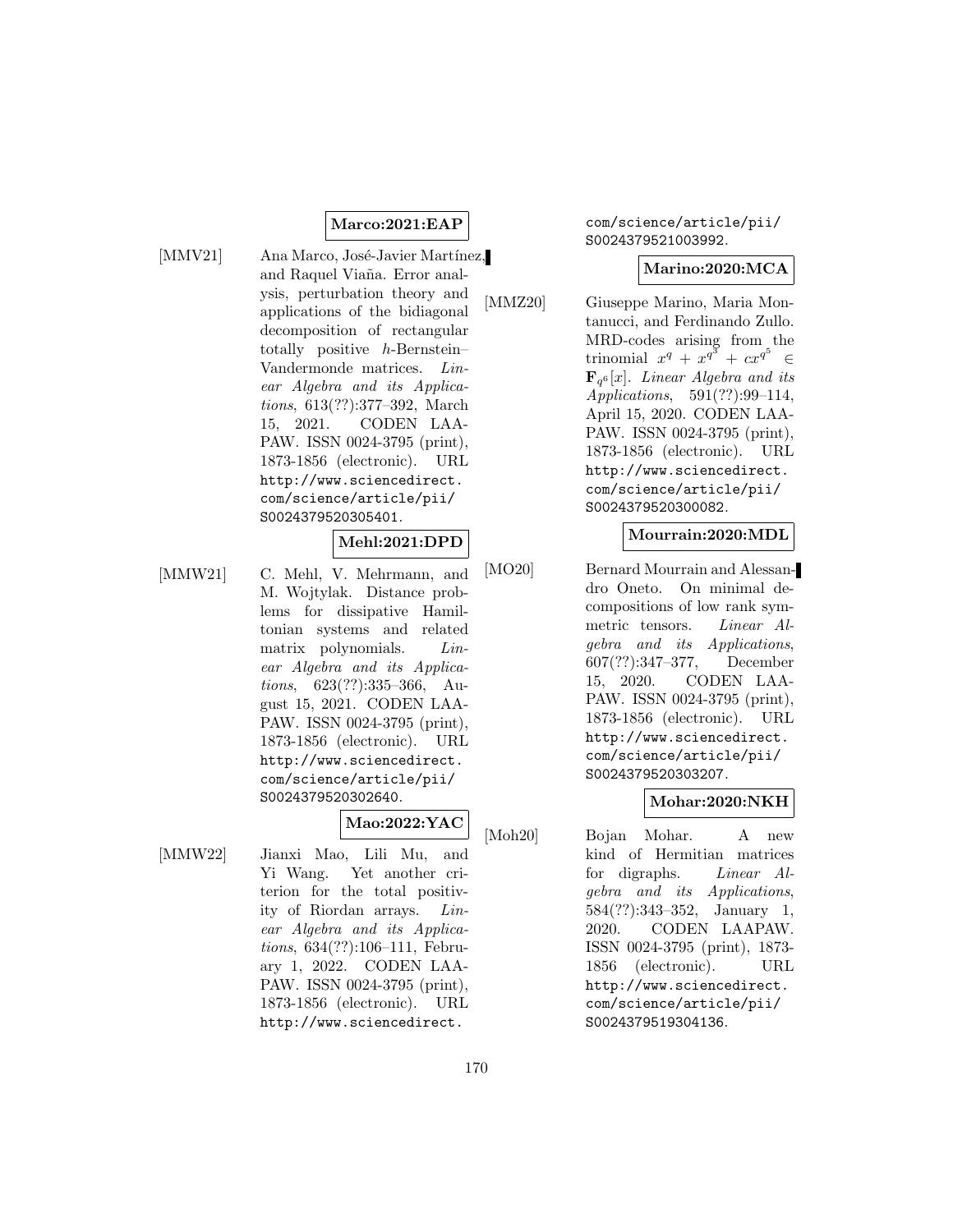#### **Mohammadian:2022:RSM**

[Moh22] Ali Mohammadian. Real symmetric matrices and their negative eigenvalues. Linear Algebra and its Applications, 640(??):6–11, May 1, 2022. CODEN LAA-PAW. ISSN 0024-3795 (print), 1873-1856 (electronic). URL http://www.sciencedirect. com/science/article/pii/ S0024379522000192.

## **Morita:2020:RZF**

[Mor20] Hideaki Morita. Ruelle zeta functions for finite digraphs. Linear Algebra and its Applications, 603(??):329–358, October 15, 2020. CODEN LAA-PAW. ISSN 0024-3795 (print), 1873-1856 (electronic). URL http://www.sciencedirect. com/science/article/pii/ S0024379520303025.

### **Morales:2022:LSO**

[Mor22] John Vincent S. Morales. Linking the special orthogonal algebra  $\int_{4}$  and the tetrahedron algebra . Linear Algebra and its Applications, 637(??):212–239, March 15, 2022. CODEN LAA-PAW. ISSN 0024-3795 (print), 1873-1856 (electronic). URL http://www.sciencedirect. com/science/article/pii/ S0024379521004389.

## **Mastnak:2021:LGR**

[MORŠ21] Mitja Mastnak, Matjaž Omladič, Heydar Radjavi, and Klemen Šivic. Local and global reducibility of spaces of nilpotent matrices. Linear Algebra and its Applications, 611(??):260–278, February 15, 2021. CODEN LAA-PAW. ISSN 0024-3795 (print), 1873-1856 (electronic). URL http://www.sciencedirect. com/science/article/pii/ S0024379520305140.

### **Mal:2020:CSO**

[MP20a] Arpita Mal and Kallol Paul. Characterization of k-smooth operators between Banach spaces. *Linear* Algebra and its Applications, 586 (??):296–307, February 1, 2020. CODEN LAAPAW. ISSN 0024-3795 (print), 1873- 1856 (electronic). URL http://www.sciencedirect. com/science/article/pii/ S0024379519304471.

## **Myskova:2020:SIM**

[MP20b] Helena Mysková and Ján Plavka. On the solvability of interval max-min matrix equations. Linear Algebra and its Applications, 590(??):85–96, April 1, 2020. CODEN LAA-PAW. ISSN 0024-3795 (print), 1873-1856 (electronic). URL http://www.sciencedirect. com/science/article/pii/ S0024379519305245.

## **Moon:2021:LUB**

[MP21] Sunyo Moon and Seungkook Park. Lower and upper bounds for the number of distinct eigenvalues of a perturbed regular matrix pencil. Linear Algebra and its Applica-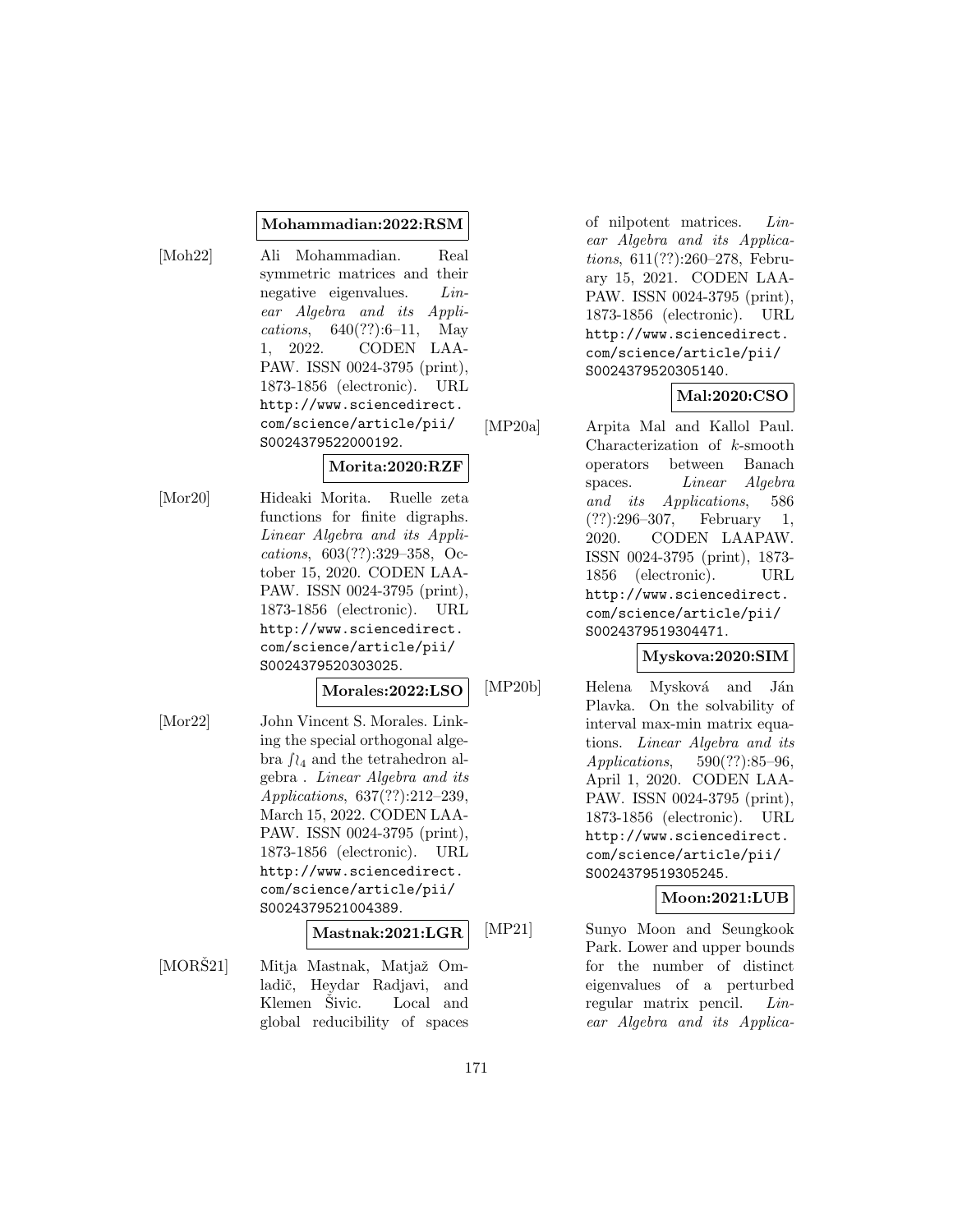tions, 626(??):171–187, October 1, 2021. CODEN LAA-PAW. ISSN 0024-3795 (print), 1873-1856 (electronic). URL http://www.sciencedirect. com/science/article/pii/ S0024379521002251.

#### **Martinez-Penas:2022:TAL**

[MP22] Umberto Martínez-Peñas. Theory and applications of linearized multivariate skew polynomials. Linear Algebra and its Applications, 637(??):1–23, March 15, 2022. CODEN LAA-PAW. ISSN 0024-3795 (print), 1873-1856 (electronic). URL http://www.sciencedirect. com/science/article/pii/ S0024379521004316.

### **Mainar:2022:ACW**

[MPR22] E. Mainar, J. M. Peña, and B. Rubio. Accurate computations with Wronskian matrices of Bessel and Laguerre polynomials. Linear Algebra and its Applications, 647(??):31–46, August 15, 2022. CODEN LAA-PAW. ISSN 0024-3795 (print), 1873-1856 (electronic). URL http://www.sciencedirect. com/science/article/pii/ S0024379522001495.

## **Morfonios:2021:CPG**

[MPRS21] C. V. Morfonios, M. Pyzh, M. Röntgen, and P. Schmelcher. Cospectrality preserving graph modifications and eigenvector properties via walk equivalence of vertices. Linear Algebra and its Applica-

tions, 624(??):53–86, September 1, 2021. CODEN LAA-PAW. ISSN 0024-3795 (print), 1873-1856 (electronic). URL http://www.sciencedirect. com/science/article/pii/ S0024379521001610.

## **Manjegani:2022:AFI**

[MPS22] S. M. Manjegani, A. Peperko, and H. Shokooh Saljooghi. Asymptotic formulae and inequalities for point spectrum in max algebra. Linear Algebra and its Applications, 634(??):112–136, February 1, 2022. CODEN LAA-PAW. ISSN 0024-3795 (print), 1873-1856 (electronic). URL http://www.sciencedirect. com/science/article/pii/ S0024379521003967.

## **Miao:2020:GTF**

[MQW20] Yun Miao, Liqun Qi, and Yimin Wei. Generalized tensor function via the tensor singular value decomposition based on the T-product. Linear Algebra and its Applications, 590(??):258–303, April 1, 2020. CODEN LAA-PAW. ISSN 0024-3795 (print), 1873-1856 (electronic). URL http://www.sciencedirect. com/science/article/pii/ S0024379519305567.

## **Martinez-Rivera:2021:MWI**

[MR21a] Xavier Martínez-Rivera. On 0– 1 matrices whose inverses have entries of the same modulus. Linear Algebra and its Applications, 622(??):333–354, Au-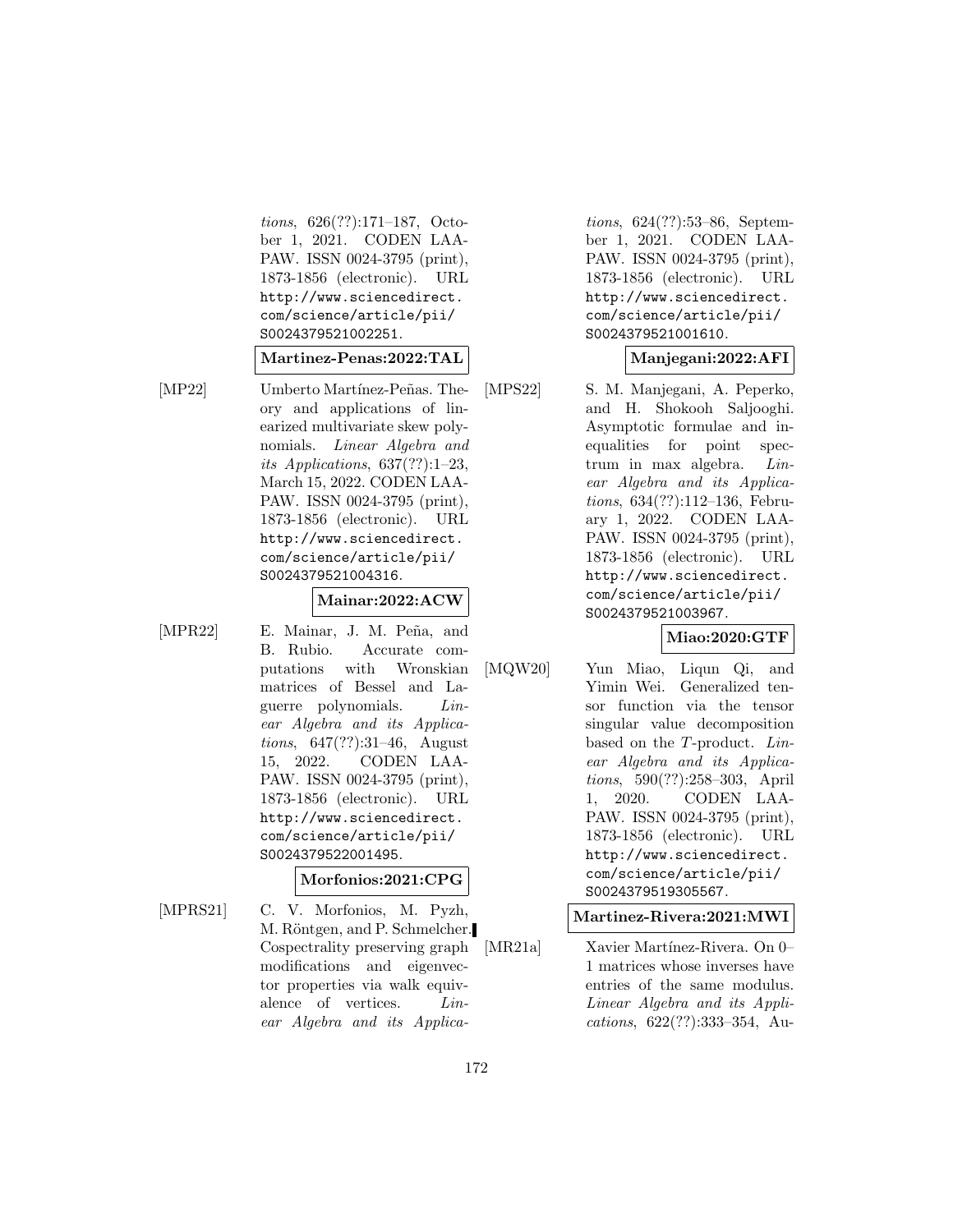gust 1, 2021. CODEN LAA-PAW. ISSN 0024-3795 (print), 1873-1856 (electronic). URL http://www.sciencedirect. com/science/article/pii/ S0024379521001488.

# **Monsalve:2021:ESR**

[MR21b] Juan Monsalve and Juan Rada. Extremal spectral radius of graphs with rank 4. Linear Algebra and its Applications, 609(??):1–11, January 15, 2021. CODEN LAA-PAW. ISSN 0024-3795 (print), 1873-1856 (electronic). URL http://www.sciencedirect. com/science/article/pii/ S0024379520303906.

#### **Miro-Roig:2020:WLP**

[MRT20] Rosa M. Miró-Roig and Quang Hoa Tran. The weak Lefschetz property of Gorenstein algebras of codimension three associated to the Apéry sets. *Linear Al*gebra and its Applications, 604(??):346–369, November 1, 2020. CODEN LAA-PAW. ISSN 0024-3795 (print), 1873-1856 (electronic). URL http://www.sciencedirect. com/science/article/pii/ S0024379520303311.

### **Mendoza:2020:SMH**

[MRV20] Alberto Mendoza, Lázaro Recht, and Alejandro Varela. Supports for minimal Hermitian matrices. Linear Algebra and its Applications, 584(??):458–482, January 1, 2020. CODEN LAAPAW. ISSN 0024-3795 (print), 1873- 1856 (electronic). URL http://www.sciencedirect. com/science/article/pii/ S002437951930401X.

#### **Marcoux:2020:DCS**

[MRZ20] Laurent W. Marcoux, Heydar Radjavi, and Yuanhang Zhang. Off-diagonal corners of subalgebras of  $\mathcal{L}(C^n)$ . Linear Algebra and its Applications, 607(??):58–88, December 15, 2020. CODEN LAA-PAW. ISSN 0024-3795 (print), 1873-1856 (electronic). URL http://www.sciencedirect. com/science/article/pii/ S0024379520303657.

#### **Marcoux:2022:DRS**

[MRZ22] Laurent W. Marcoux, Heydar Radjavi, and Yuanhang Zhang. Dispersing representations of semi-simple subalgebras of complex matrices. Linear Algebra and its Applications, 642(??):160–220, June 1, 2022. CODEN LAA-PAW. ISSN 0024-3795 (print), 1873-1856 (electronic). URL http://www.sciencedirect. com/science/article/pii/ S002437952200060X.

## **McKee:2020:SMQ**

[MS20a] James McKee and Chris Smyth. Symmetrizable matrices, quotients, and the trace problem. Linear Algebra and its Applications, 600(??):60–81, September 1, 2020. CODEN LAAPAW. ISSN 0024-3795 (print), 1873-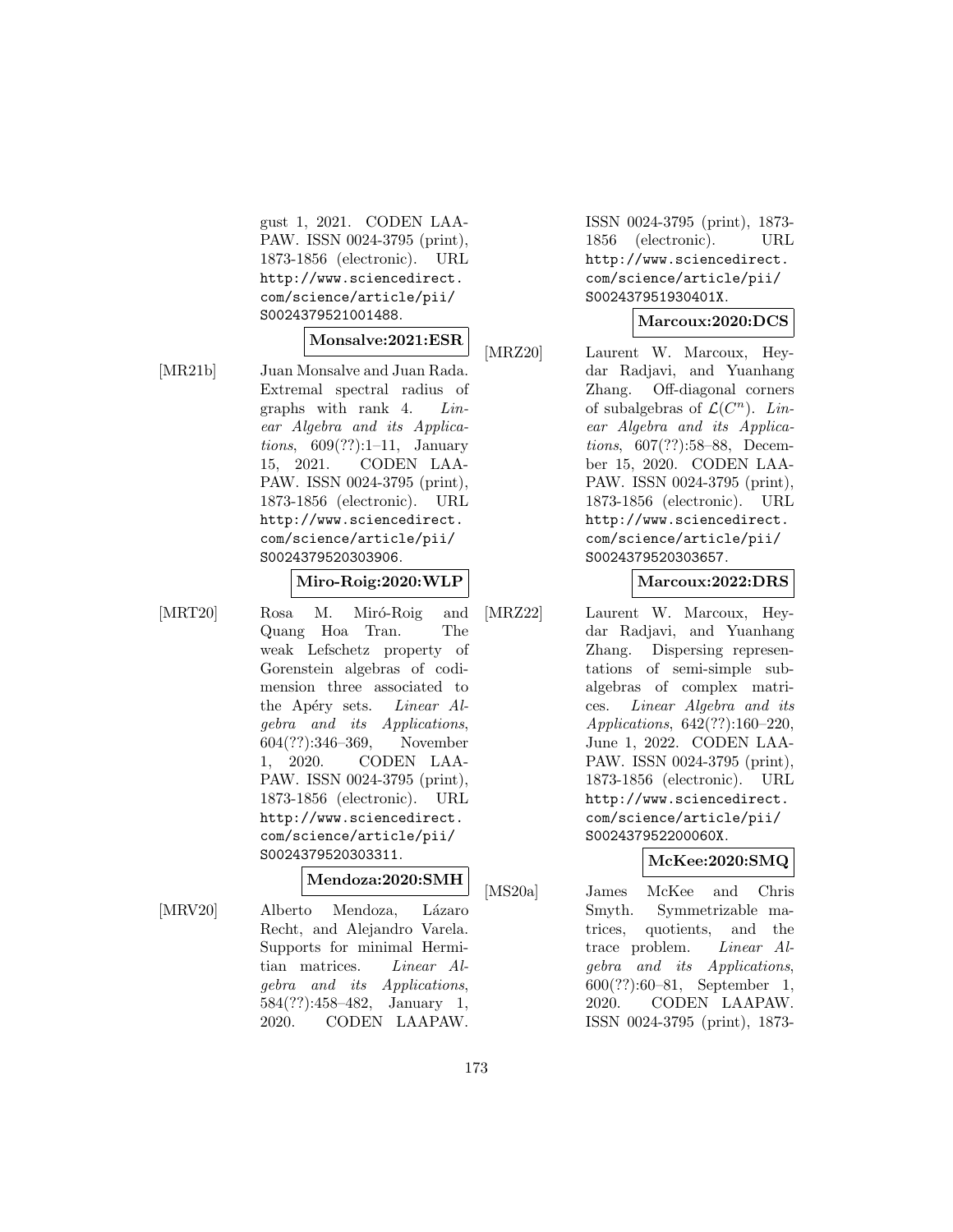1856 (electronic). URL http://www.sciencedirect. com/science/article/pii/ S0024379520301919.

### **Mitchell:2020:RPC**

[MS20b] Lon Mitchell and Irene Sciriha. A reduction procedure for the Colin de Verdière number of a graph. Linear Algebra and its Applications, 596(??):36–48, July 1, 2020. CODEN LAA-PAW. ISSN 0024-3795 (print), 1873-1856 (electronic). URL http://www.sciencedirect. com/science/article/pii/ S0024379520301063.

## **Majdak:2021:CEL**

[MS21] Witold Majdak and Laurian Suciu. Convex and expansive liftings close to two-isometries and power bounded operators. Linear Algebra and its Applications, 617(??):1–26, May 15, 2021. CODEN LAA-PAW. ISSN 0024-3795 (print), 1873-1856 (electronic). URL http://www.sciencedirect. com/science/article/pii/ S0024379521000203.

## **Matsuda:2022:IGO**

[MS22] Takeru Matsuda and Tasuku Soma. Information geometry of operator scaling. Linear Algebra and its Applications, 649(??):240–267, September 15, 2022. CODEN LAA-PAW. ISSN 0024-3795 (print), 1873-1856 (electronic). URL http://www.sciencedirect. com/science/article/pii/ S002437952200180X.

### **Massey:2021:SSH**

[MSZ21] Pedro Massey, Demetrio Stojanoff, and Sebastián Zárate. The spectral spread of Hermitian matrices. *Linear* Algebra and its Applications, 616(??):19–44, May 1, 2021. CODEN LAA-PAW. ISSN 0024-3795 (print), 1873-1856 (electronic). URL http://www.sciencedirect. com/science/article/pii/ S0024379520306030.

### **Manuilov:2021:KTT**

[MT21a] Vladimir Manuilov and Evgenij Troitsky. On Kuiper type theorems for uniform Roe algebras. Linear Algebra and its Applications, 608(??):387–398, January 1, 2021. CODEN LAAPAW. ISSN 0024-3795 (print), 1873- 1856 (electronic). URL http://www.sciencedirect. com/science/article/pii/ S0024379520304523.

### **Medina:2021:UBL**

[MT21b] Luis Medina and Macarena Trigo. Upper bounds and lower bounds for the spectral radius of Reciprocal Distance, Reciprocal Distance Laplacian and Reciprocal Distance signless Laplacian matrices. Linear Algebra and its Applications, 609(??):386–412, January 15, 2021. CODEN LAA-PAW. ISSN 0024-3795 (print), 1873-1856 (electronic). URL http://www.sciencedirect.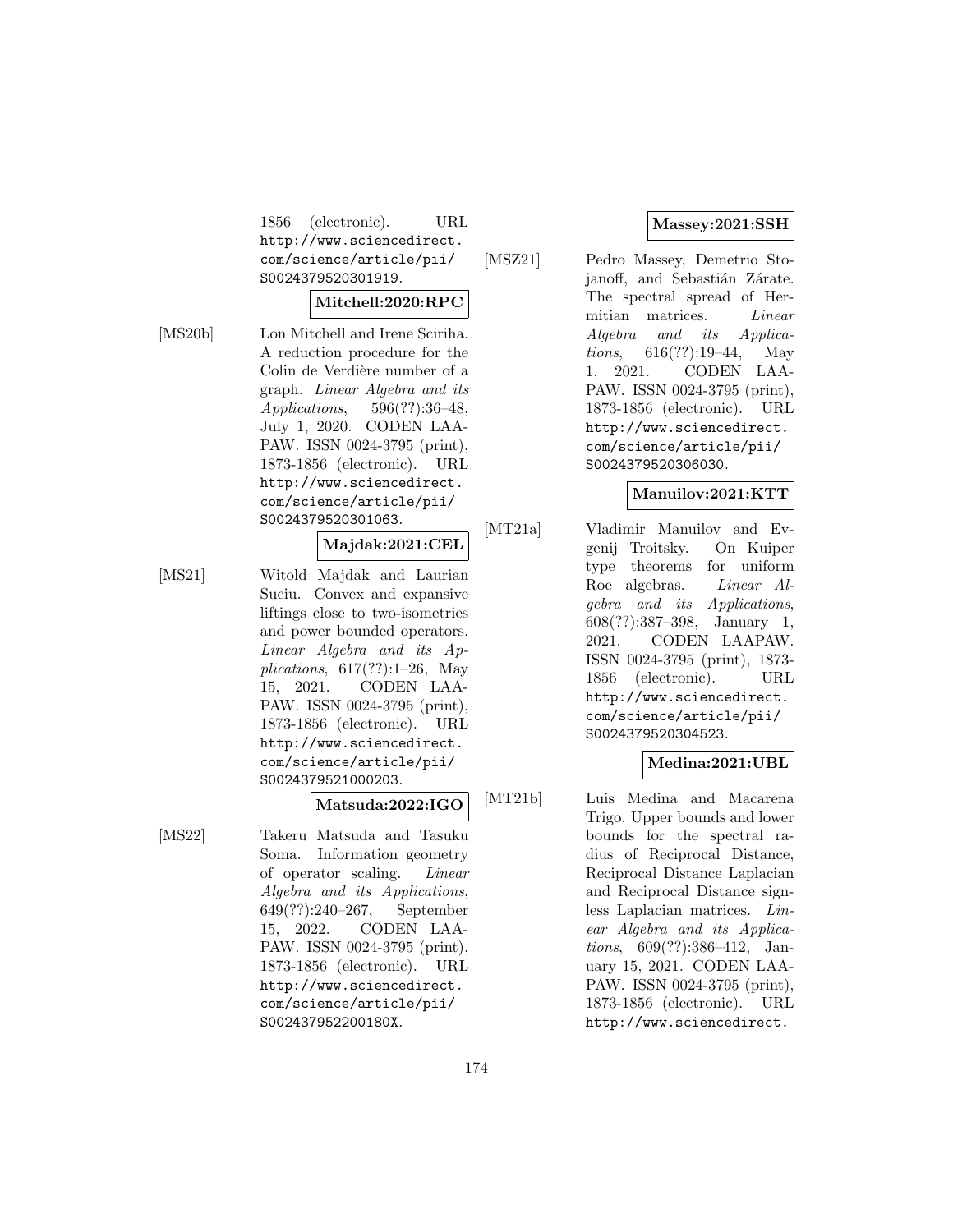com/science/article/pii/ S0024379520304468.

### **McCullough:2022:RFS**

[MT22] Scott McCullough and Nicole Tuovila. Reinhardt free spectrahedra. Linear Algebra and its Applications, 640 (??):91–117, May 1, 2022. CODEN LAAPAW. ISSN 0024-3795 (print), 1873-1856 (electronic). URL http: //www.sciencedirect.com/ science/article/pii/S0024379522000234.

### **Muranov:2022:PCH**

[Mur22] Alexey Muranov. Proof of Cayley–Hamilton theorem using polynomials over the algebra of module endomorphisms. Linear Algebra and its Applications, 645(??):165–169, July 15, 2022. CODEN LAA-PAW. ISSN 0024-3795 (print), 1873-1856 (electronic). URL http://www.sciencedirect. com/science/article/pii/ S0024379522001136.

#### **Moslehian:2020:SNR**

[MXZ20] M. S. Moslehian, Q. Xu, and A. Zamani. Seminorm and numerical radius inequalities of operators in semi-Hilbertian spaces. Linear Algebra and its Applications, 591(??):299–321, April 15, 2020. CODEN LAA-PAW. ISSN 0024-3795 (print), 1873-1856 (electronic). URL http://www.sciencedirect. com/science/article/pii/ S0024379520300197.

### **Mroz:2022:WRE**

[MZ22] Andrzej Mróz and Katarzyna Zając. Weyl roots and equivalences of integral quadratic forms. Linear Algebra and its Applications,  $650(??):210-$ 235, October 1, 2022. CO-DEN LAAPAW. ISSN 0024-3795 (print), 1873-1856 (electronic). URL http: //www.sciencedirect.com/ science/article/pii/S0024379522002233.

### **Najafi:2020:SNR**

[Naj20] H. Najafi. Some numerical radius inequality for several operators. Linear Algebra and its Applications, 588(??):489–496, March 1, 2020. CODEN LAA-PAW. ISSN 0024-3795 (print), 1873-1856 (electronic). URL http://www.sciencedirect. com/science/article/pii/ S0024379519304938.

## **Novanta:2021:QIG**

[NdLO21] Anderson Fernandes Novanta, Leonardo de Lima, and Carla Silva Oliveira. Qintegral graphs with at most two vertices of degree greater than or equal to three. Linear Algebra and its Applications, 614(??):144–163, April 1, 2021. CODEN LAA-PAW. ISSN 0024-3795 (print), 1873-1856 (electronic). URL http://www.sciencedirect. com/science/article/pii/ S0024379520301555.

### **Neri:2020:SEG**

[Ner20] Alessandro Neri. System-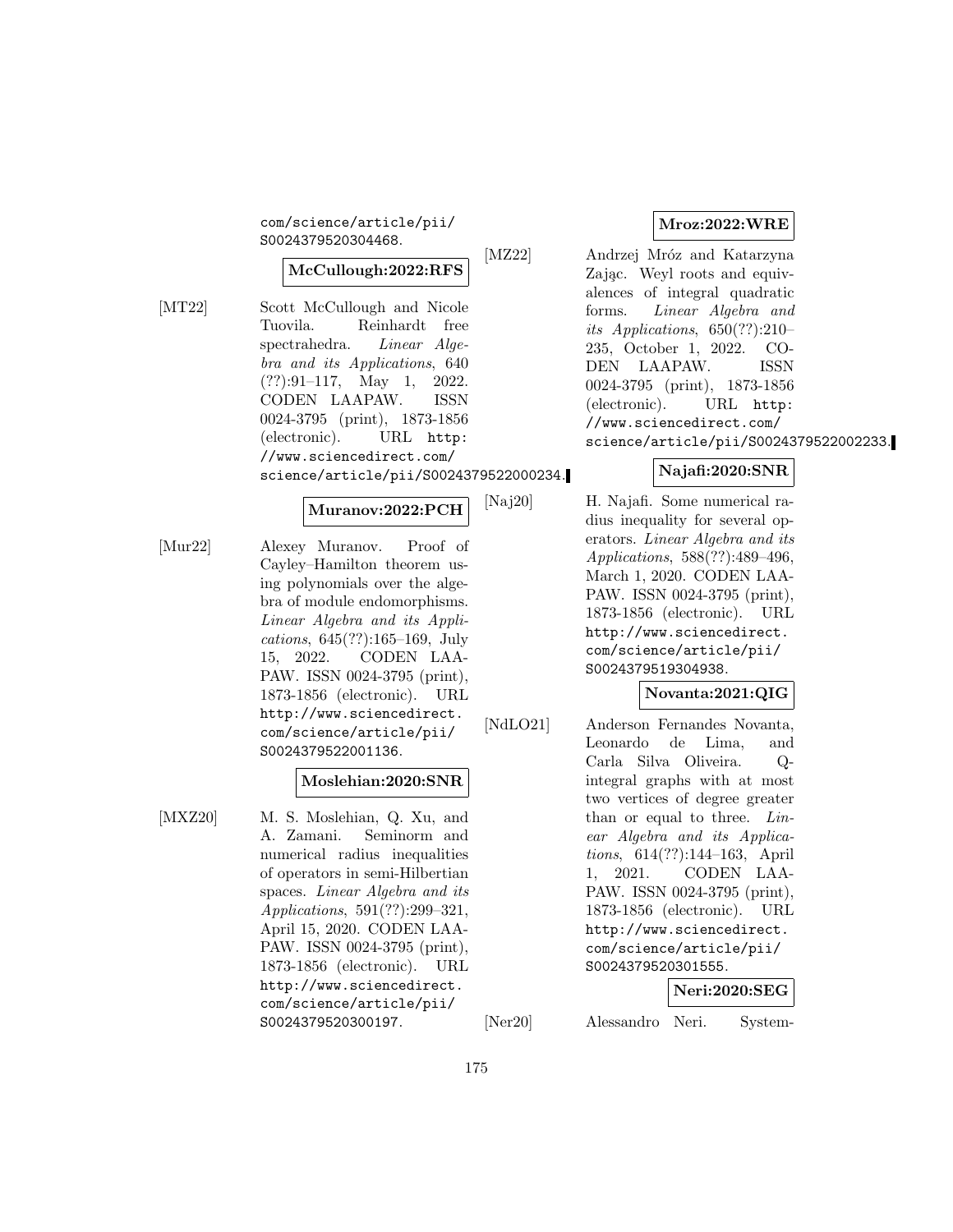atic encoders for generalized Gabidulin codes and the qanalogue of Cauchy matrices. Linear Algebra and its Applications, 593(??):116–149, May 15, 2020. CODEN LAA-PAW. ISSN 0024-3795 (print), 1873-1856 (electronic). URL http://www.sciencedirect. com/science/article/pii/ S0024379520300616.

# **Nica:2020:CRL**

[Nic20] Bogdan Nica. Cut ratios and Laplacian eigenvalues. Linear Algebra and its Applications, 593(??):18–28, May 15, 2020. CODEN LAA-PAW. ISSN 0024-3795 (print), 1873-1856 (electronic). URL http://www.sciencedirect. com/science/article/pii/ S0024379520300422.

## **Niv:2020:OAS**

[NMS20] Adi Niv, Marie MacCaig, and Sergei Sergeev. Optimal assignments with supervisions. Linear Algebra and its Applications, 595(??):72–100, June 15, 2020. CODEN LAA-PAW. ISSN 0024-3795 (print), 1873-1856 (electronic). URL http://www.sciencedirect. com/science/article/pii/ S002437952030104X.

## **Neumayer:2020:RIN**

[NNSS20] Sebastian Neumayer, Max Nimmer, Simon Setzer, and Gabriele Steidl. On the rotational invariant  $L_1$ -norm PCA. Linear Algebra and its Applications, 587(??):243–270, February 15, 2020. CODEN LAA-PAW. ISSN 0024-3795 (print), 1873-1856 (electronic). URL http://www.sciencedirect. com/science/article/pii/ S0024379519304756.

# **Neri:2020:ECL**

[NPHT20] Alessandro Neri, Sven Puchinger, and Anna-Lena Horlemann-Trautmann. Equivalence and characterizations of linear rank-metric codes based on invariants. Linear Algebra and its Applications, 603(??):418–469, October 15, 2020. CODEN LAAPAW. ISSN 0024-3795 (print), 1873- 1856 (electronic). URL http://www.sciencedirect. com/science/article/pii/ S0024379520303050.

# **Napp:2021:MBL**

[NPkT21] Diego Napp, Raquel Pinto, Elif Sacıkara, and Marisa Toste. A matrix based list decoding algorithm for linear codes over integer residue rings. Linear Algebra and its Applications, 614(??):376–393, April 1, 2021. CODEN LAA-PAW. ISSN 0024-3795 (print), 1873-1856 (electronic). URL http://www.sciencedirect. com/science/article/pii/ S0024379520304535.

# **Napp:2022:SRC**

[NPR22] Diego Napp, Raquel Pinto, and Conceição Rocha. State representations of convolutional codes over a finite ring. Linear Algebra and its Appli-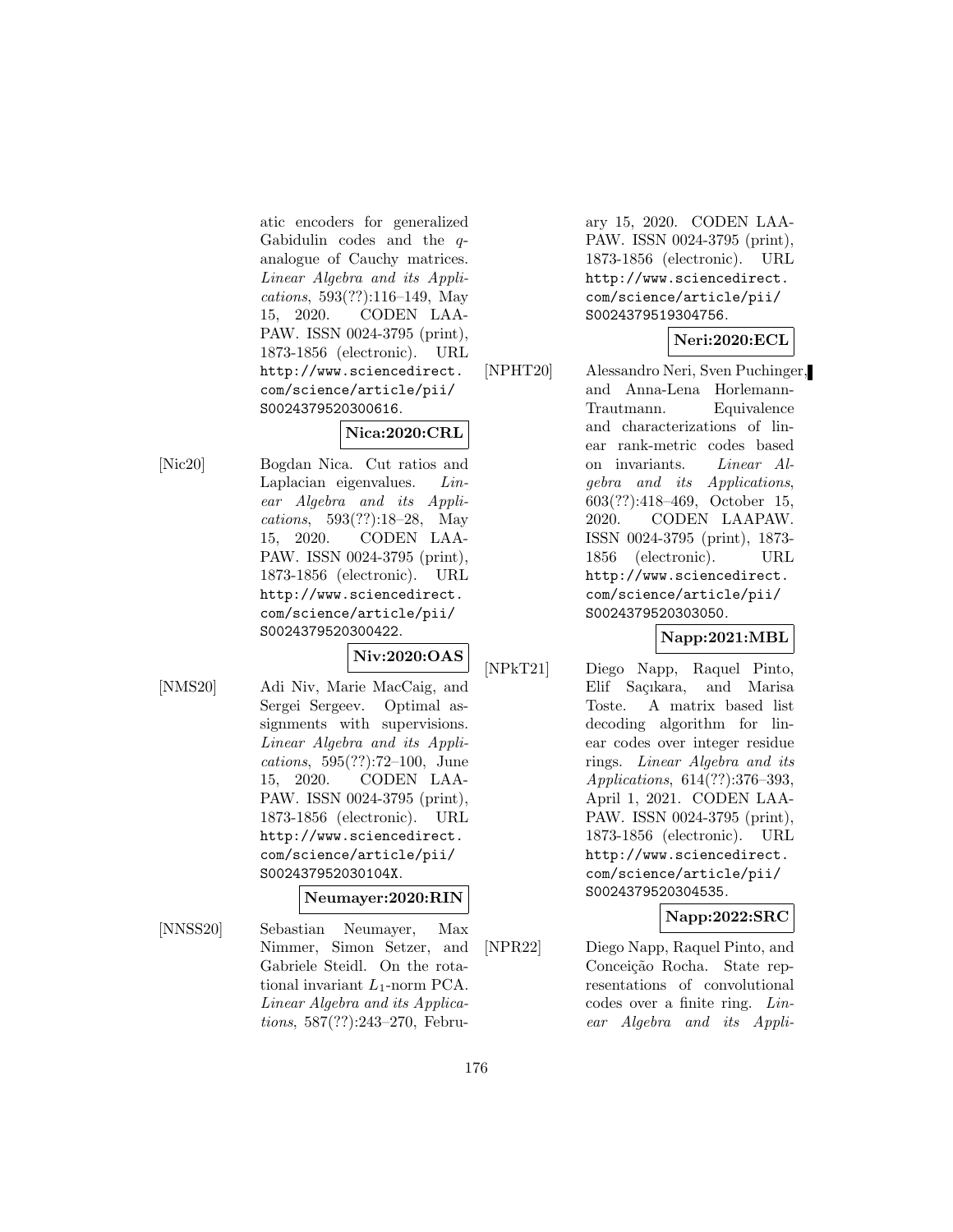cations, 640(??):48–66, May 1, 2022. CODEN LAA-PAW. ISSN 0024-3795 (print), 1873-1856 (electronic). URL http://www.sciencedirect. com/science/article/pii/ S0024379521004353.

### **Nechita:2021:GCI**

[NS21] Ion Nechita and Satvik Singh. A graphical calculus for integration over random diagonal unitary matrices. Linear Algebra and its Applications, 613(??):46–86, March 15, 2021. CODEN LAA-PAW. ISSN 0024-3795 (print), 1873-1856 (electronic). URL http://www.sciencedirect. com/science/article/pii/ S0024379520305681.

### **Needham:2022:AFH**

[NS22] Tom Needham and Clayton Shonkwiler. Admissibility and frame homotopy for quaternionic frames. Linear Algebra and its Applications, 645(??):237–255, July 15, 2022. CODEN LAA-PAW. ISSN 0024-3795 (print), 1873-1856 (electronic). URL http://www.sciencedirect. com/science/article/pii/ S0024379522001318.

### **Nishida:2020:CBT**

[NWW20] Yuki Nishida, Sennosuke Watanabe, and Yoshihide Watanabe. A characterization of bases of tropical kernels in terms of Cramer's rule. Linear Algebra and its Applications, 601(??):301–310, September

15, 2020. CODEN LAA-PAW. ISSN 0024-3795 (print), 1873-1856 (electronic). URL http://www.sciencedirect. com/science/article/pii/ S0024379520302561.

## **Nishida:2022:CTP**

[NYW22] Yuki Nishida, Akira Yamada, and Yoshihide Watanabe. Characterization of tropical projective quadratic plane curves in terms of the eigenvalue problem. Linear Algebra and its Applications, 644(??):172–191, July 1, 2022. CODEN LAA-PAW. ISSN 0024-3795 (print), 1873-1856 (electronic). URL http://www.sciencedirect. com/science/article/pii/ S0024379522000994.

**O:2021:SRM**

[O.21] Suil O. Spectral radius and matchings in graphs. Linear Algebra and its Applications, 614(??):316–324, April 1, 2021. CODEN LAA-PAW. ISSN 0024-3795 (print), 1873-1856 (electronic). URL http://www.sciencedirect. com/science/article/pii/ S0024379520302950.

## **Oboudi:2022:SSL**

[Obo22] Mohammad Reza Oboudi. On the smallest signless Laplacian eigenvalue of graphs. Linear Algebra and its Applications, 637(??):138–156, March 15, 2022. CODEN LAA-PAW. ISSN 0024-3795 (print), 1873-1856 (electronic). URL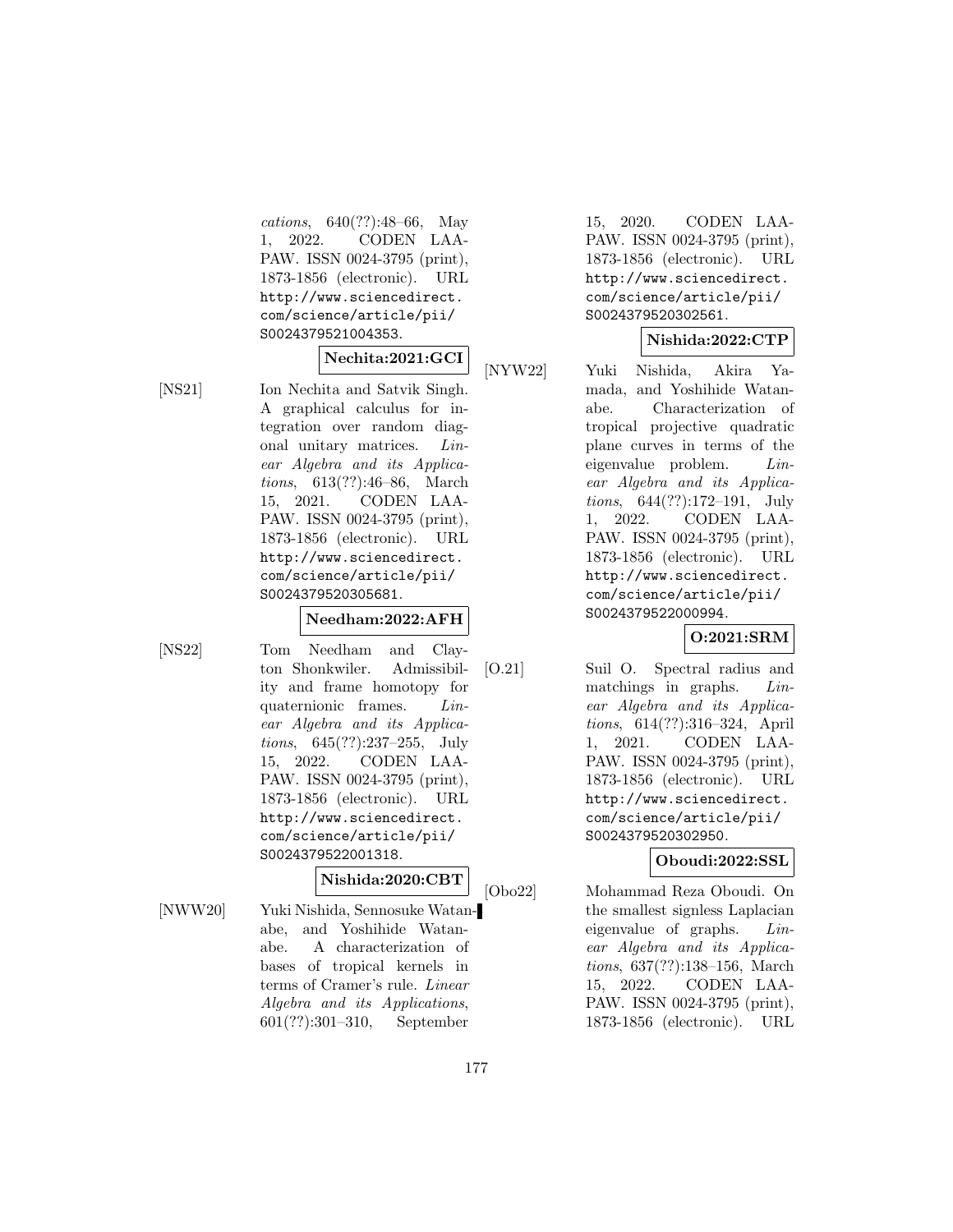http://www.sciencedirect. com/science/article/pii/ S0024379521004304.

## **Oliveira:2021:LGT**

[OdFVM21] Allana S. S. Oliveira, Maria Aguieiras A. de Freitas, Cybele T. M. Vinagre, and Lilian Markenzon. On  $(k+1)$ -line graphs of k-trees and their nullities. Linear Algebra and its Applications, 614(??):244–255, April 1, 2021. CODEN LAA-PAW. ISSN 0024-3795 (print), 1873-1856 (electronic). URL http://www.sciencedirect. com/science/article/pii/ S0024379520301907.

### **OBrien:2020:ASB**

[OJQ20] Cian O'Brien, Kevin Jennings, and Rachel Quinlan. Alternating signed bipartite graphs and difference-1 colourings. Linear Algebra and its Applications, 604(??):370–398, November 1, 2020. CODEN LAA-PAW. ISSN 0024-3795 (print), 1873-1856 (electronic). URL http://www.sciencedirect. com/science/article/pii/ S0024379520303219.

## **Oliveira:2021:EGA**

[Oli21] José Alves Oliveira. Equivalence, group of automorphism and invariants of a family of rank metric codes arising from linearized polynomials. Linear Algebra and its Applications, 630(??):274–292, December 1, 2021. CODEN LAA-PAW. ISSN 0024-3795 (print), 1873-1856 (electronic). URL http://www.sciencedirect. com/science/article/pii/ S0024379521003086.

### **Omidvar:2020:BBN**

[OM20] Mohsen Erfanian Omidvar and Hamid Reza Moradi. Better bounds on the numerical radii of Hilbert space operators. Linear Algebra and its Applications, 604 (??):265–277, November 1, 2020. CODEN LAAPAW. ISSN 0024-3795 (print), 1873- 1856 (electronic). URL http://www.sciencedirect. com/science/article/pii/ S0024379520303128.

## **Onn:2021:LSO**

[Onn21] Shmuel Onn. On line sum optimization. Linear Algebra and its Applications, 610(??):474–479, February 1, 2021. CODEN LAAPAW. ISSN 0024-3795 (print), 1873- 1856 (electronic). URL http://www.sciencedirect. com/science/article/pii/ S0024379520304754.

## **Orera:2021:ADS**

[OP21] H. Orera and J. M. Peña. Accurate determinants of some classes of matrices. Linear Algebra and its Applications, 630(??):1–14, December 1, 2021. CODEN LAA-PAW. ISSN 0024-3795 (print), 1873-1856 (electronic). URL http://www.sciencedirect. com/science/article/pii/ S0024379521002858.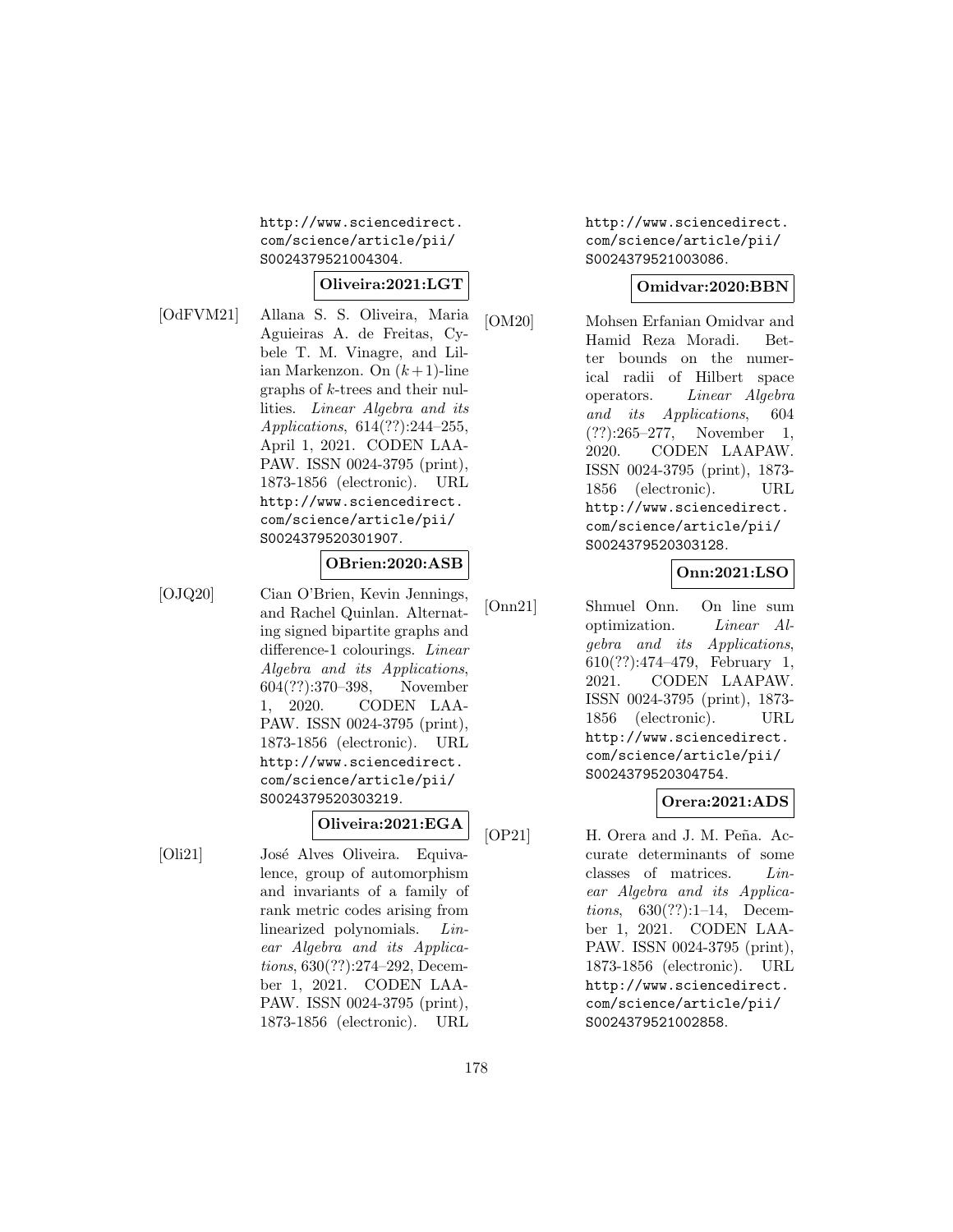### **Ouyang:2020:FQC**

[OSC20] Yingkai Ouyang, Yi Shen, and Lin Chen. Faster quantum computation with permutations and resonant couplings. Linear Algebra and its Applications, 592(??):270–286, May 1, 2020. CODEN LAA-PAW. ISSN 0024-3795 (print), 1873-1856 (electronic). URL http://www.sciencedirect. com/science/article/pii/ S0024379520300240.

## **Pankov:2020:OPT**

[Pan20] Mark Pankov. Orthogonality preserving transformations of Hilbert Grassmannians. Linear Algebra and its Applications, 605(??):180–189, November 15, 2020. CODEN LAA-PAW. ISSN 0024-3795 (print), 1873-1856 (electronic). URL http://www.sciencedirect. com/science/article/pii/ S0024379520303426.

## **Paniello:2021:EOG**

[Pan21] Irene Paniello. In-evolution operators in genetic coalgebras. Linear Algebra and its Applications, 614(??):197–207, April 1, 2021. CODEN LAA-PAW. ISSN 0024-3795 (print), 1873-1856 (electronic). URL http://www.sciencedirect. com/science/article/pii/ S002437952030166X.

### **Pankov:2022:CPT**

[Pan22] Mark Pankov. Commutativity preserving transformations on conjugacy classes of compact

self-adjoint operators. Linear Algebra and its Applications, 649(??):390–407, September 15, 2022. CODEN LAA-PAW. ISSN 0024-3795 (print), 1873-1856 (electronic). URL http://www.sciencedirect. com/science/article/pii/ S0024379522002026.

## **Pate:2020:IMF**

[Pat20] Thomas H. Pate. Independent multistructures, flag structures, and sets of linearly independent polar elements. Linear Algebra and its Applications, 589(??):103–129, March 15, 2020. CODEN LAA-PAW. ISSN 0024-3795 (print), 1873-1856 (electronic). URL http://www.sciencedirect. com/science/article/pii/ S0024379519305373.

## **Petrullo:2021:PRA**

[Pet21] P. Petrullo. Palindromic Riordan arrays, classical orthogonal polynomials and Catalan triangles. Linear Algebra and its Applications, 618(??):158–182, June 1, 2021. CODEN LAA-PAW. ISSN 0024-3795 (print), 1873-1856 (electronic). URL http://www.sciencedirect. com/science/article/pii/ S0024379521000598.

## **Pirzada:2020:GDE**

[PGRS20] S. Pirzada, Hilal A. Ganie, Bilal A. Rather, and Rezwan Ul Shaban. On generalized distance energy of graphs. Linear Algebra and its Applications, 603(??):1–19, October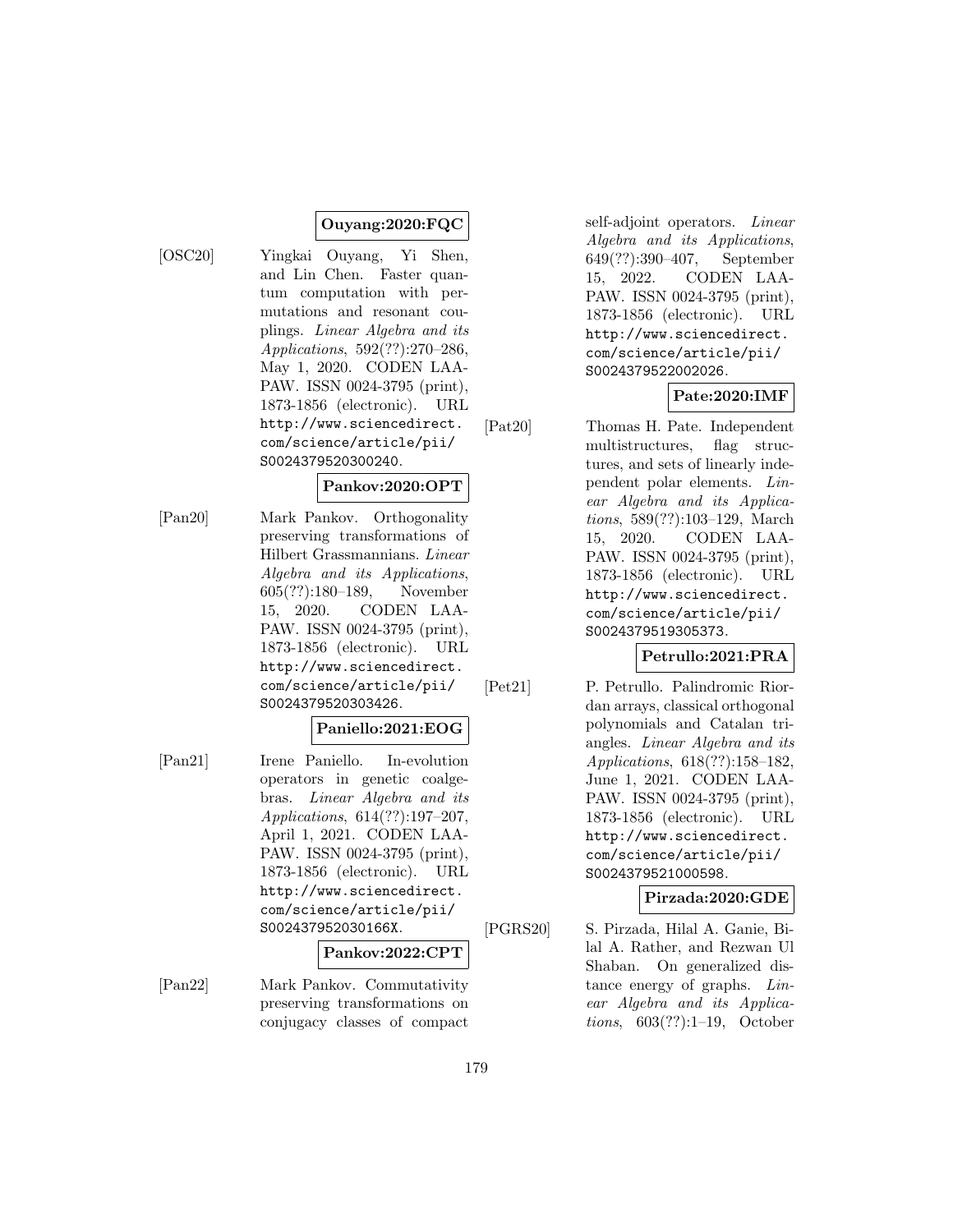15, 2020. CODEN LAA-PAW. ISSN 0024-3795 (print), 1873-1856 (electronic). URL http://www.sciencedirect. com/science/article/pii/ S0024379520302603.

#### **Pirzada:2021:DLS**

[PK21] S. Pirzada and Saleem Khan. On distance Laplacian spectral radius and chromatic number of graphs. *Lin*ear Algebra and its Applications, 625(??):44–54, September 15, 2021. CODEN LAA-PAW. ISSN 0024-3795 (print), 1873-1856 (electronic). URL http://www.sciencedirect. com/science/article/pii/ S0024379521001853.

## **Petkov:2022:NJF**

[PK22] Petko H. Petkov and Mihail M. Konstantinov. The numerical Jordan form. Linear Algebra and its Applications, 638(??):1–45, April 1, 2022. CODEN LAA-PAW. ISSN 0024-3795 (print), 1873-1856 (electronic). URL http://www.sciencedirect. com/science/article/pii/ S0024379521004493.

### **Polyrakis:2020:NPL**

[Pol20] Ioannis A. Polyrakis. The NMF problem and latticesubspaces. *Linear Alge*bra and its Applications, 602 (??):1–32, October 1, 2020. CODEN LAAPAW. ISSN 0024-3795 (print), 1873-1856 (electronic). URL http:

//www.sciencedirect.com/ science/article/pii/S0024379520302147.

### **Poon:2020:PRU**

[Poo20] Edward Poon. Preservers of restricted unitary orbits of projections. Linear Algebra and its Applications, 587(??):111–142, February 15, 2020. CODEN LAAPAW. ISSN 0024-3795 (print), 1873- 1856 (electronic). URL http://www.sciencedirect. com/science/article/pii/ S0024379519304719.

### **Pak:2020:BKC**

[PP20] Igor Pak and Greta Panova. Bounds on Kronecker coefficients via contingency tables. Linear Algebra and its Applications, 602(??):157–178, October 1, 2020. CODEN LAA-PAW. ISSN 0024-3795 (print), 1873-1856 (electronic). URL http://www.sciencedirect. com/science/article/pii/ S0024379520302366.

### **Pagacz:2020:BNI**

[PPW20] Patryk Pagacz, Paweł Pietrzycki, and Michał Wojtylak. Between the von Neumann inequality and the Crouzeix conjecture. Linear Algebra and its Applications, 605 (??):130–157, November 15, 2020. CODEN LAAPAW. ISSN 0024-3795 (print), 1873- 1856 (electronic). URL http://www.sciencedirect. com/science/article/pii/ S0024379520303256.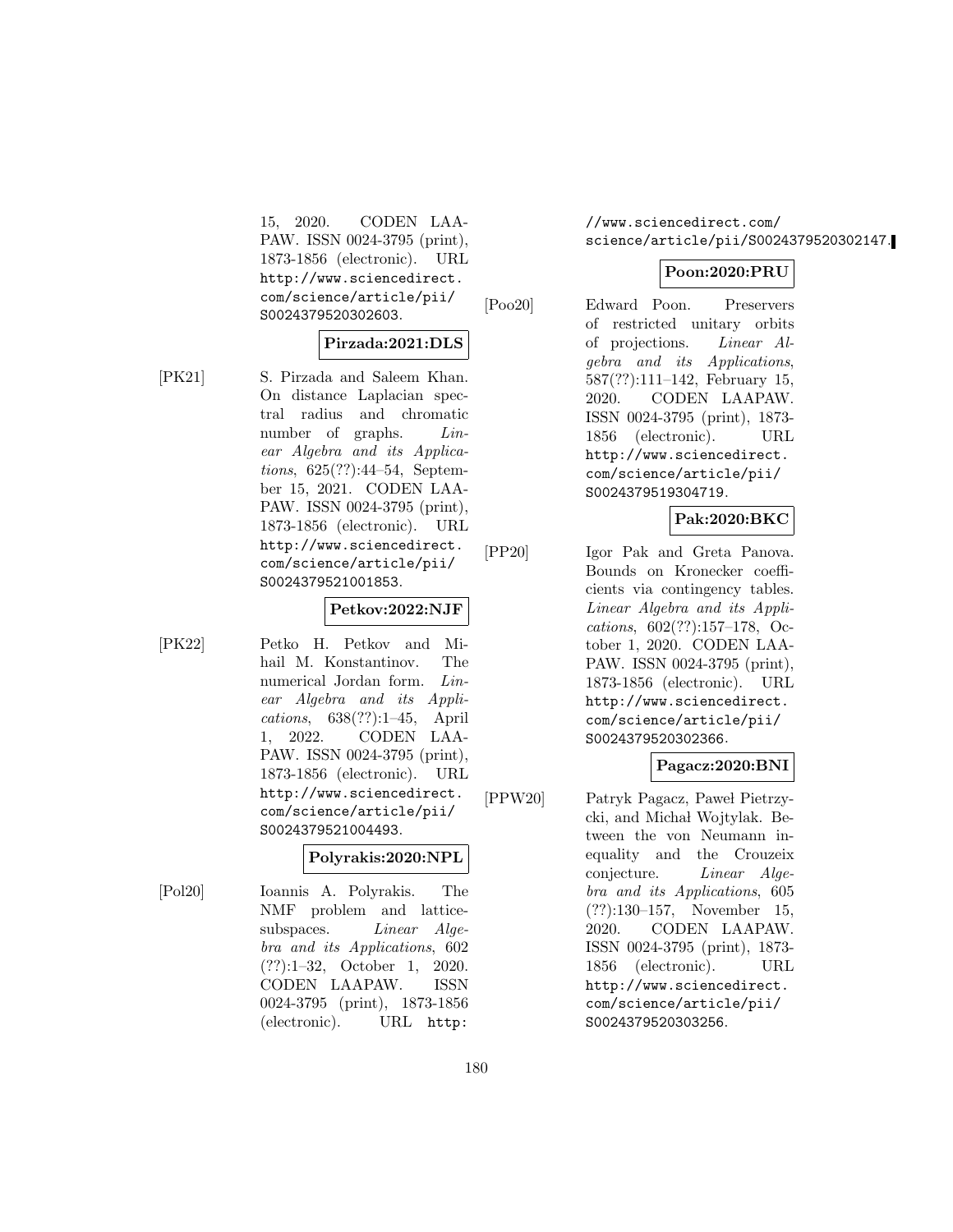### **Pankov:2021:GGG**

[PPZ21] Mark Pankov, Krzysztof Petelczyc, and Mariusz Zynel. Generalized Grassmann graphs associated to conjugacy classes of finite-rank self-adjoint operators. Linear Algebra and its Applications,  $627(??):1-$ 23, October 15, 2021. CO-DEN LAAPAW. ISSN 0024-3795 (print), 1873-1856 (electronic). URL http: //www.sciencedirect.com/ science/article/pii/S0024379521002391.

# **Perez:2022:LRM**

[PQ22] Javier Pérez and María C. Quintana. Linearizations of rational matrices from general representations. Linear Algebra and its Applications, 647(??):89–126, August 15, 2022. CODEN LAA-PAW. ISSN 0024-3795 (print), 1873-1856 (electronic). URL http://www.sciencedirect. com/science/article/pii/ S0024379522001525.

# **Parzygnat:2022:NCB**

[PR22a] Arthur J. Parzygnat and Benjamin P. Russo. A noncommutative Bayes' theorem. Linear Algebra and its Applications, 644(??):28–94, July 1, 2022. CODEN LAA-PAW. ISSN 0024-3795 (print), 1873-1856 (electronic). URL http://www.sciencedirect. com/science/article/pii/ S0024379522000805.

# **Petek:2022:PUG**

[PR22b] Tatjana Petek and Gordana Radić. Preservers of unitary group or equivalence by unitaries. Linear Algebra and its Applications, 633(??):1–22, January 15, 2022. CODEN LAAPAW. ISSN 0024-3795 (print), 1873- 1856 (electronic). URL http://www.sciencedirect. com/science/article/pii/ S0024379521003578.

#### **Pranesh:2020:BEC**

[Pra20] Srikara Pranesh. Backward error and condition number of a generalized Sylvester equation, with application to the stochastic Galerkin method. Linear Algebra and its Applications, 594(??):95–116, June 1, 2020. CODEN LAA-PAW. ISSN 0024-3795 (print), 1873-1856 (electronic). URL http://www.sciencedirect. com/science/article/pii/ S0024379520300847.

### **Preusser:2020:RDU**

[Pre20] Raimund Preusser. Reverse decomposition of unipotents over noncommutative rings I: General linear groups. Linear Algebra and its Applications, 601(??):285–300, September 15, 2020. CODEN LAA-PAW. ISSN 0024-3795 (print), 1873-1856 (electronic). URL http://www.sciencedirect. com/science/article/pii/ S0024379520302512.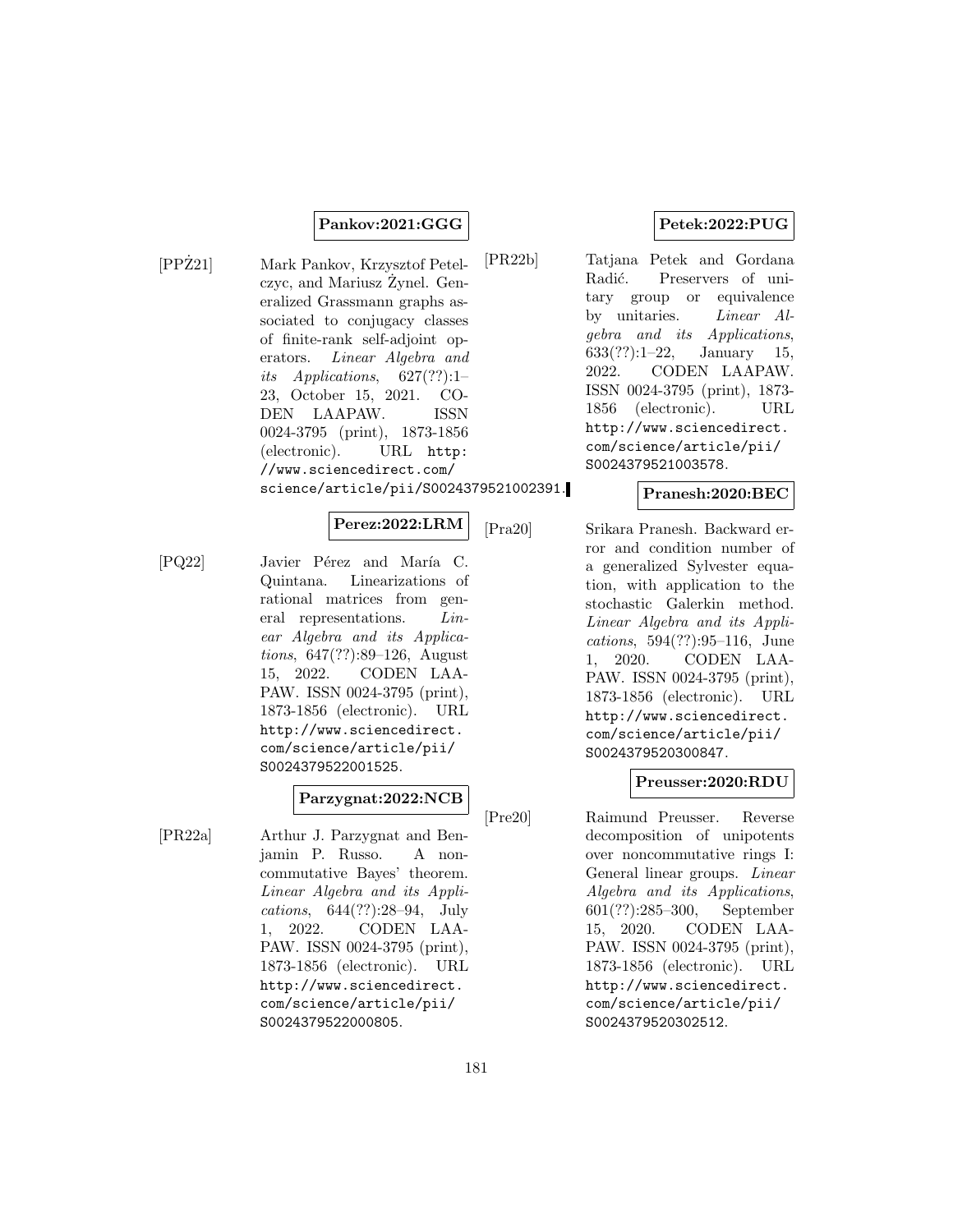### **Price:2022:SST**

[Pri22] Geoffrey L. Price. On skewsymmetric Toeplitz matrices over finite fields with periodicity conditions. Linear Algebra and its Applications, 642(??):101–117, June 1, 2022. CODEN LAA-PAW. ISSN 0024-3795 (print), 1873-1856 (electronic). URL http://www.sciencedirect. com/science/article/pii/ S0024379522000519.

### **Paras:2020:PIS**

[PS20] Agnes T. Paras and Jenny R. Salinasan. The product of an involution and a skewinvolution. Linear Algebra and its Applications, 584(??):431–437, January 1, 2020. CODEN LAAPAW. ISSN 0024-3795 (print), 1873- 1856 (electronic). URL http://www.sciencedirect. com/science/article/pii/ S0024379519304240.

### **Prajapati:2022:ORQ**

[PS22] Anshul Prajapati and Punit Sharma. Optimizing the Rayleigh quotient with symmetric constraints and its application to perturbations of structured polynomial eigenvalue problems. Linear Algebra and its Applications, 645(??):256–277, July 15, 2022. CODEN LAAPAW. ISSN 0024-3795 (print), 1873- 1856 (electronic). URL http://www.sciencedirect.

# com/science/article/pii/ S0024379522001173.

### **Pickmann-Soto:2020:IME**

[PSAPNV20] H. Pickmann-Soto, S. Arela-Pérez, Hans Nina, and Elvis Valero. Inverse maximal eigenvalues problems for Leslie and doubly Leslie matrices. Linear Algebra and its Applications, 592(??):93–112, May 1, 2020. CODEN LAA-PAW. ISSN 0024-3795 (print), 1873-1856 (electronic). URL http://www.sciencedirect. com/science/article/pii/ S0024379520300239.

# **Pellegrino:2020:UMF**

[PSRS20] Daniel Pellegrino, Diana Serrano-Rodríguez, and Janiely Silva. On unimodular multilinear forms with small norms on sequence spaces. Linear Algebra and its Applications, 595(??):24–32, June 15, 2020. CODEN LAA-PAW. ISSN 0024-3795 (print), 1873-1856 (electronic). URL http://www.sciencedirect. com/science/article/pii/ S0024379520300999.

# **Pinasco:2021:OPA**

[PSZ21] Damián Pinasco, Ezequiel Smucler, and Ignacio Zalduendo. Orthant probabilities and the attainment of maxima on a vertex of a simplex. Linear Algebra and its Applications, 610(??):785–803, February 1, 2021. CODEN LAA-PAW. ISSN 0024-3795 (print), 1873-1856 (electronic). URL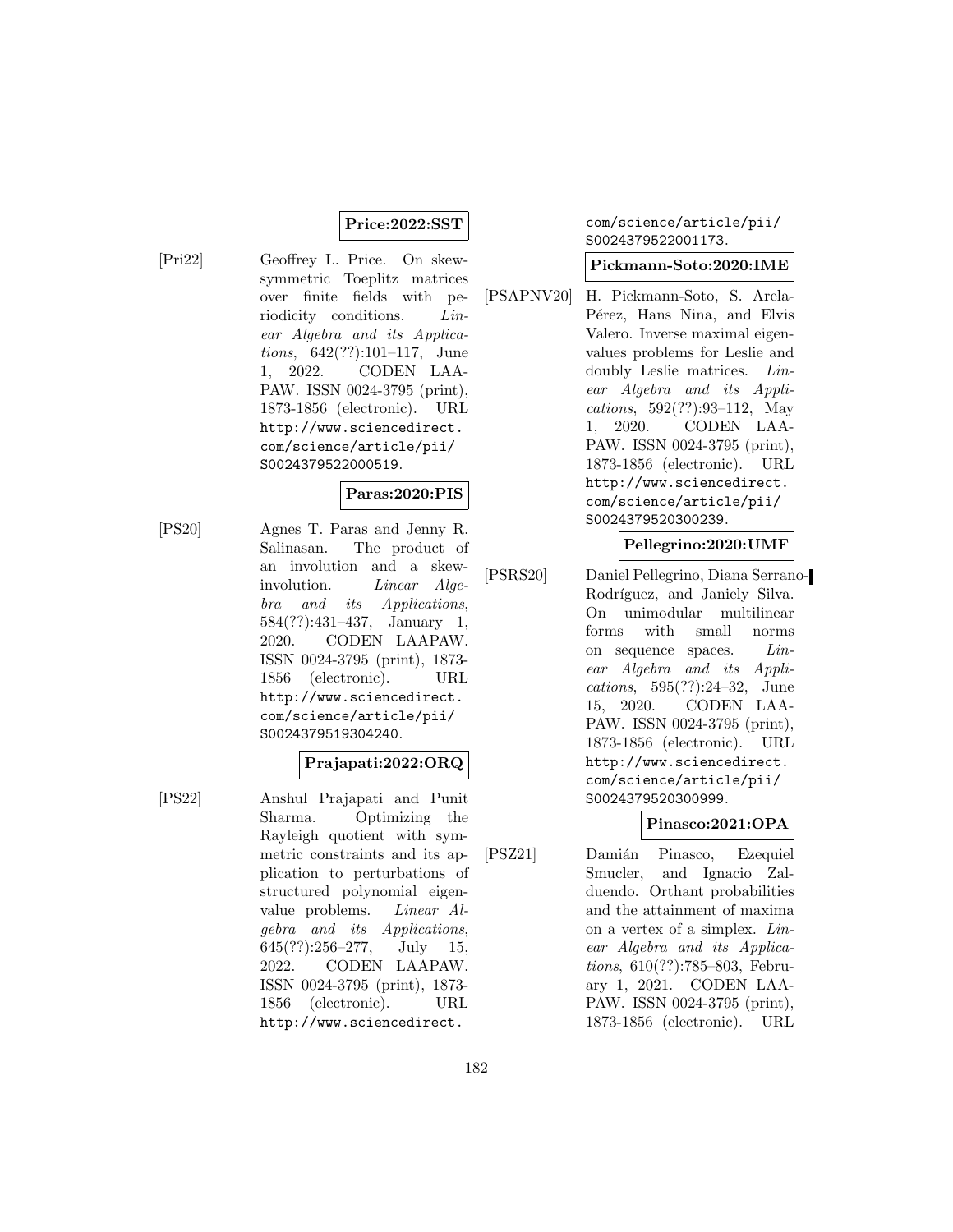http://www.sciencedirect. com/science/article/pii/ S0024379520304961.

### **Pascoe:2022:MPP**

[PTD22] J. E. Pascoe and Ryan Tully-Doyle. Monotonicity of the principal pivot transform. Linear Algebra and its Applications, 643(??):161–165, June 15, 2022. CODEN LAA-PAW. ISSN 0024-3795 (print), 1873-1856 (electronic). URL http://www.sciencedirect. com/science/article/pii/ S0024379522000593.

# **Pitrik:2021:DCI**

[PV21a] József Pitrik and Dániel Virosztek. A divergence center interpretation of general symmetric Kubo–Ando means, and related weighted multivariate operator means. Linear Algebra and its Applications, 609(??):203–217, January 15, 2021. CODEN LAA-PAW. ISSN 0024-3795 (print), 1873-1856 (electronic). URL http://www.sciencedirect. com/science/article/pii/ S0024379520304286.

### **Podesta:2021:IEN**

[PV21b] Ricardo A. Podestá and Denis E. Videla. Integral equienergetic non-isospectral unitary Cayley graphs. Linear Algebra and its Applications, 612(??):42–74, March 1, 2021. CODEN LAA-PAW. ISSN 0024-3795 (print), 1873-1856 (electronic). URL http://www.sciencedirect.

com/science/article/pii/ S002437952030553X.

### **Pelantova:2022:PRI**

[PV22] Edita Pelantová and Tomáš Vávra. On positional representation of integer vectors. Linear Algebra and its Applications, 633(??):316–331, January 15, 2022. CODEN LAA-PAW. ISSN 0024-3795 (print), 1873-1856 (electronic). URL http://www.sciencedirect. com/science/article/pii/ S0024379521003839.

# **Price:2019:STM**

[PW19] Geoffrey Price and Myles Wortham. On sequences of Toeplitz matrices over finite fields. Linear Algebra and its Applications, 561(??):63–80, January 15, 2019. CODEN LAAPAW. ISSN 0024-3795 (print), 1873- 1856 (electronic). URL http://www.sciencedirect. com/science/article/pii/ S0024379518304464. See corrigendum [PW20].

# **Price:2020:CST**

[PW20] Geoffrey Price and Myles Wortham. Corrigendum to: "On sequences of Toeplitz matrices over finite fields" [Linear Algebra Appl. **561** (2019) 63–80]. Linear Algebra and its Applications, 590(??):330–332, April 1, 2020. CODEN LAA-PAW. ISSN 0024-3795 (print), 1873-1856 (electronic). URL http://www.sciencedirect. com/science/article/pii/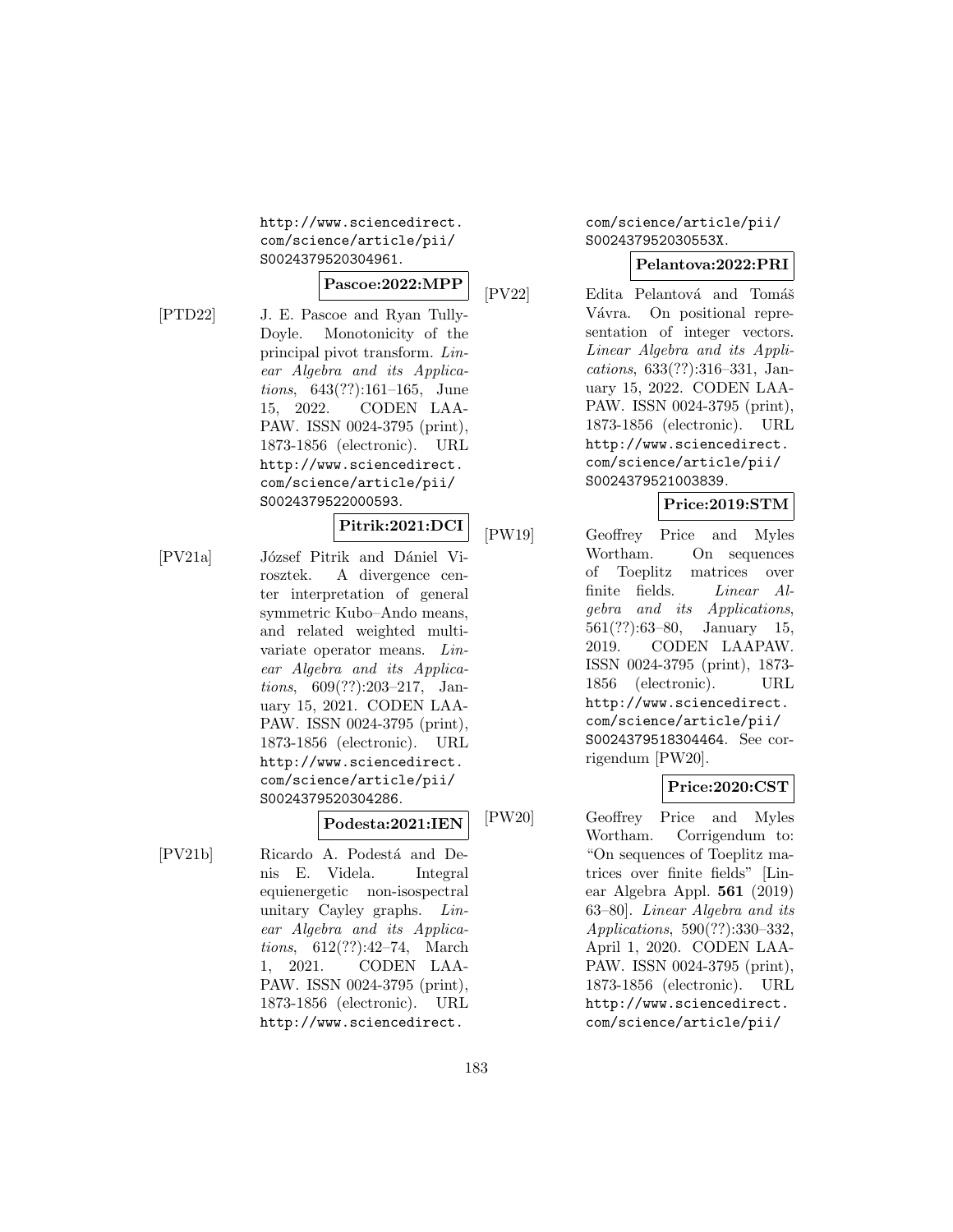S0024379520300124. See [PW19].

### **Poon:2021:IMC**

[PW21] Edward Poon and Hugo J. Woerdeman. Isospectrality and matrices with concentric circular higher rank numerical ranges. Linear Algebra and its Applications, 631(??):174–180, December 15, 2021. CODEN LAA-PAW. ISSN 0024-3795 (print), 1873-1856 (electronic). URL http://www.sciencedirect. com/science/article/pii/ S0024379521003220.

### **Polverino:2020:NRS**

[PZ20] Olga Polverino and Ferdinando Zullo. On the number of roots of some linearized polynomials. Linear Algebra and its Applications, 601(??):189–218, September 15, 2020. CODEN LAA-PAW. ISSN 0024-3795 (print), 1873-1856 (electronic). URL http://www.sciencedirect. com/science/article/pii/ S0024379520302408.

# **Qian:2021:MIE**

[QCCS21] Lilong Qian, Lin Chen, Delin Chu, and Yi Shen. A matrix inequality for entanglement distillation problem. Linear Algebra and its Applications, 616(??):139–177, May 1, 2021. CODEN LAA-PAW. ISSN 0024-3795 (print), 1873-1856 (electronic). URL http://www.sciencedirect.

com/science/article/pii/ S0024379521000173.

# **Qiu:2020:TGM**

[QJW20] Lihong Qiu, Yizhe Ji, and Wei Wang. On a theorem of Godsil and McKay concerning the construction of cospectral graphs. Linear Algebra and its Applications, 603(??):265–274, October 15, 2020. CODEN LAA-PAW. ISSN 0024-3795 (print), 1873-1856 (electronic). URL http://www.sciencedirect. com/science/article/pii/ S0024379520302639.

# **Qin:2020:DEC**

[QLCM20] Rui Qin, Dan Li, Yuanyuan Chen, and Jixiang Meng. The distance eigenvalues of the complements of unicyclic graphs. Linear Algebra and its Applications, 598(??):49–67, August 1, 2020. CODEN LAA-PAW. ISSN 0024-3795 (print), 1873-1856 (electronic). URL http://www.sciencedirect. com/science/article/pii/ S0024379520301683.

# **Qi:2022:PPN**

[QSH22] Xiaofei Qi, Shaoxing Sun, and Jinchuan Hou. Properties and preservers of numerical radius on skew Lie products of operators. Linear Algebra and its Applications, 635(??):24–68, February 15, 2022. CODEN LAA-PAW. ISSN 0024-3795 (print), 1873-1856 (electronic). URL http://www.sciencedirect.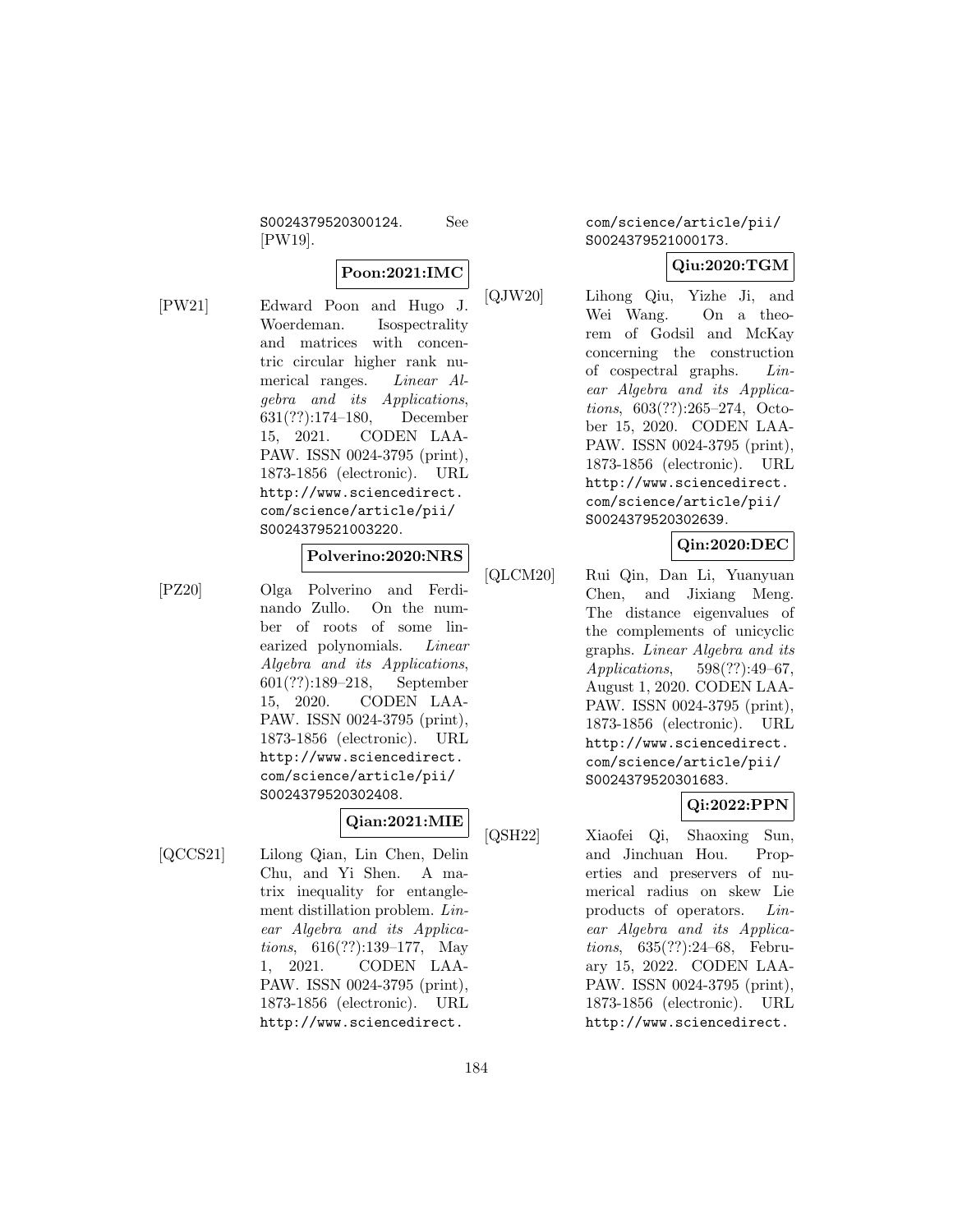### com/science/article/pii/ S0024379521004079.

### **Quinlan:2022:LDE**

[QSS22] R. Quinlan, M. Shau, and F. Szechtman. Linear Diophantine equations in several variables. Linear Algebra and its Applications, 640(??):67–90, May 1, 2022. CODEN LAA-PAW. ISSN 0024-3795 (print), 1873-1856 (electronic). URL http://www.sciencedirect. com/science/article/pii/ S0024379521004614.

# **Qiu:2021:OGD**

[QWW21] Lihong Qiu, Wei Wang, and Wei Wang. Oriented graphs determined by their generalized skew spectrum. Linear Algebra and its Applications, 622(??):316–332, August 1, 2021. CODEN LAA-PAW. ISSN 0024-3795 (print), 1873-1856 (electronic). URL http://www.sciencedirect. com/science/article/pii/ S0024379521001373.

# **Rahjoo:2021:BQN**

[RAK21] Meysam Rahjoo, Gholamreza Aghamollaei, and Hossein Momenaee Kermani. On the boundedness of quaternionic numerical ranges with respect to nonstandard involutions. Linear Algebra and its Applications, 610(??):59–72, February 1, 2021. CODEN LAA-PAW. ISSN 0024-3795 (print), 1873-1856 (electronic). URL http://www.sciencedirect.

com/science/article/pii/ S002437952030464X.

#### **Rao:2021:BAS**

[Rao21] T. S. S. R. K. Rao. Best approximation in spaces of compact operators. Linear Algebra and its Applications, 627(??):72–79, October 15, 2021. CODEN LAA-PAW. ISSN 0024-3795 (print), 1873-1856 (electronic). URL http://www.sciencedirect. com/science/article/pii/ S002437952100241X.

### **Roy:2022:LEQ**

[RB22] Nandita Roy and Shreemayee Bora. Locating eigenvalues of quadratic matrix polynomials. Linear Algebra and its Applications, 649(??):452–490, September 15, 2022. CODEN LAA-PAW. ISSN 0024-3795 (print), 1873-1856 (electronic). URL http://www.sciencedirect. com/science/article/pii/ S0024379522002014.

### **Reese:2022:EEP**

[RFP22] Tyler M. Reese, Joseph D. Fehribach, and Randy C. Paffenroth. Equitable edge partitions and Kirchhoff graphs. Linear Algebra and its Applications, 639(??):225–242, April 15, 2022. CODEN LAA-PAW. ISSN 0024-3795 (print), 1873-1856 (electronic). URL http://www.sciencedirect. com/science/article/pii/ S002437952200009X.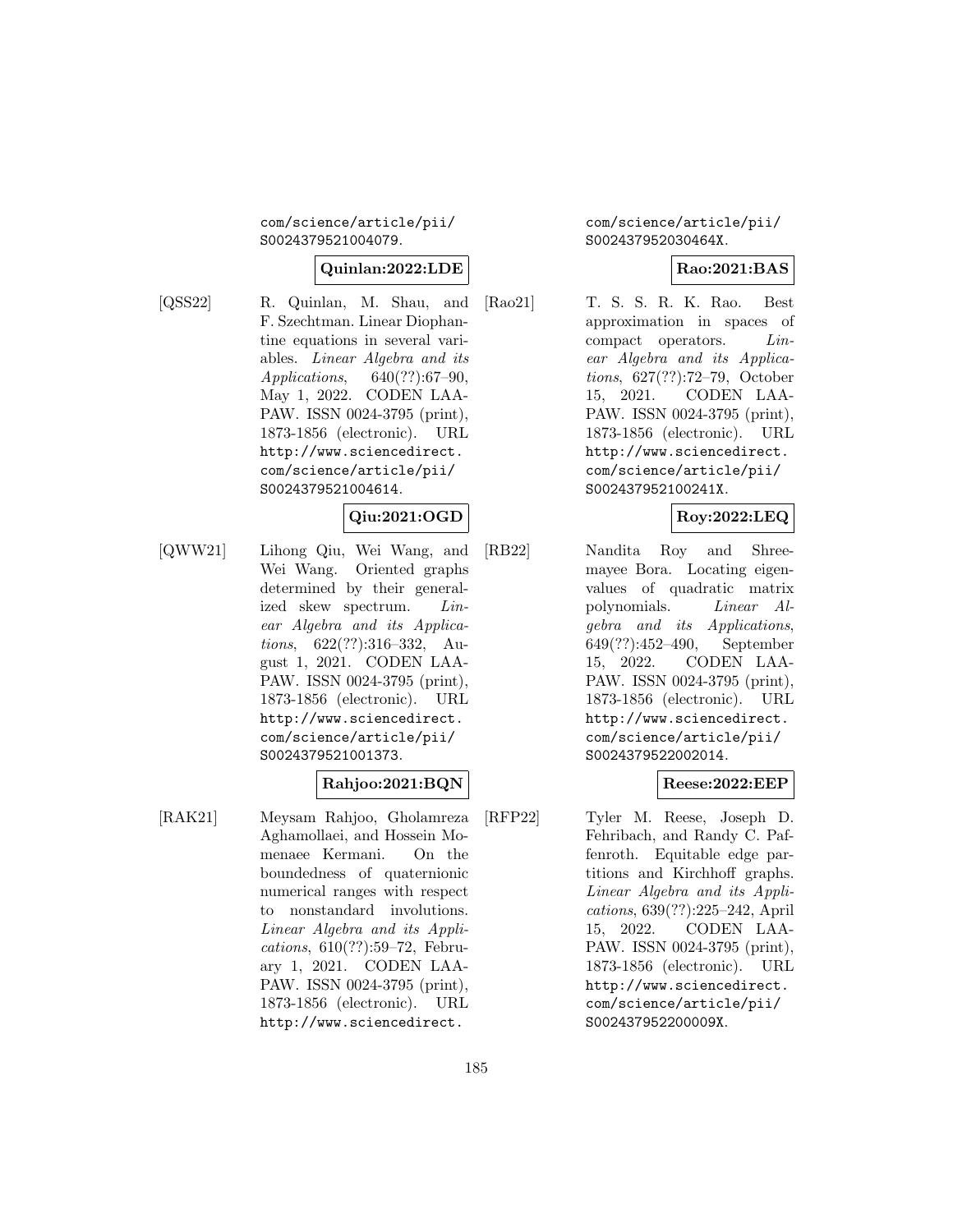### **Roy:2021:APB**

[RKBA21] Nandita Roy, Michael Karow, Shreemayee Bora, and Gorka Armentia. Approximation of pseudospectra of block triangular matrices. Linear Algebra and its Applications, 623(??):398–419, August 15, 2021. CODEN LAA-PAW. ISSN 0024-3795 (print), 1873-1856 (electronic). URL http://www.sciencedirect. com/science/article/pii/ S0024379520303815.

# **Ramos:2021:MID**

[RMP21] C. Correia Ramos, N. Martins, and P. R. Pinto. Markov invariant dynamics. Linear Algebra and its Applications, 620(??):268–296, July 1, 2021. CODEN LAA-PAW. ISSN 0024-3795 (print), 1873-1856 (electronic). URL http://www.sciencedirect. com/science/article/pii/ S0024379521000951.

# **Robol:2020:RKA**

[Rob20] Leonardo Robol. Rational Krylov and ADI iteration for infinite size quasi-Toeplitz matrix equations. Linear Algebra and its Applications, 604(??):210–235, November 1, 2020. CODEN LAA-PAW. ISSN 0024-3795 (print), 1873-1856 (electronic). URL http://www.sciencedirect. com/science/article/pii/ S0024379520303049.

# **Rocha:2020:BCH**

[Roc20] Israel Rocha. Brouwer's conjecture holds asymptotically almost surely. *Lin*ear Algebra and its Applications, 597(??):198–205, July 15, 2020. CODEN LAA-PAW. ISSN 0024-3795 (print), 1873-1856 (electronic). URL http://www.sciencedirect. com/science/article/pii/ S0024379520301476.

### **Rodriguez:2021:RAS**

[Rod21] Jorge Tomás Rodríguez. On the rank and the approximation of symmetric tensors. Linear Algebra and its Applications, 628(??):72–102, November 1, 2021. CODEN LAA-PAW. ISSN 0024-3795 (print), 1873-1856 (electronic). URL http://www.sciencedirect. com/science/article/pii/ S0024379521002603.

### **Rowlinson:2020:PCG**

[Row20] Peter Rowlinson. A problem concerning graphs with just three distinct eigenvalues. Linear Algebra and its Applications, 592(??):260–269, May 1, 2020. CODEN LAA-PAW. ISSN 0024-3795 (print), 1873-1856 (electronic). URL http://www.sciencedirect. com/science/article/pii/ S0024379520300343.

### **Roitberg:2021:IBD**

[RS21a] Inna Roitberg and Alexander Sakhnovich. On the inversion of the block double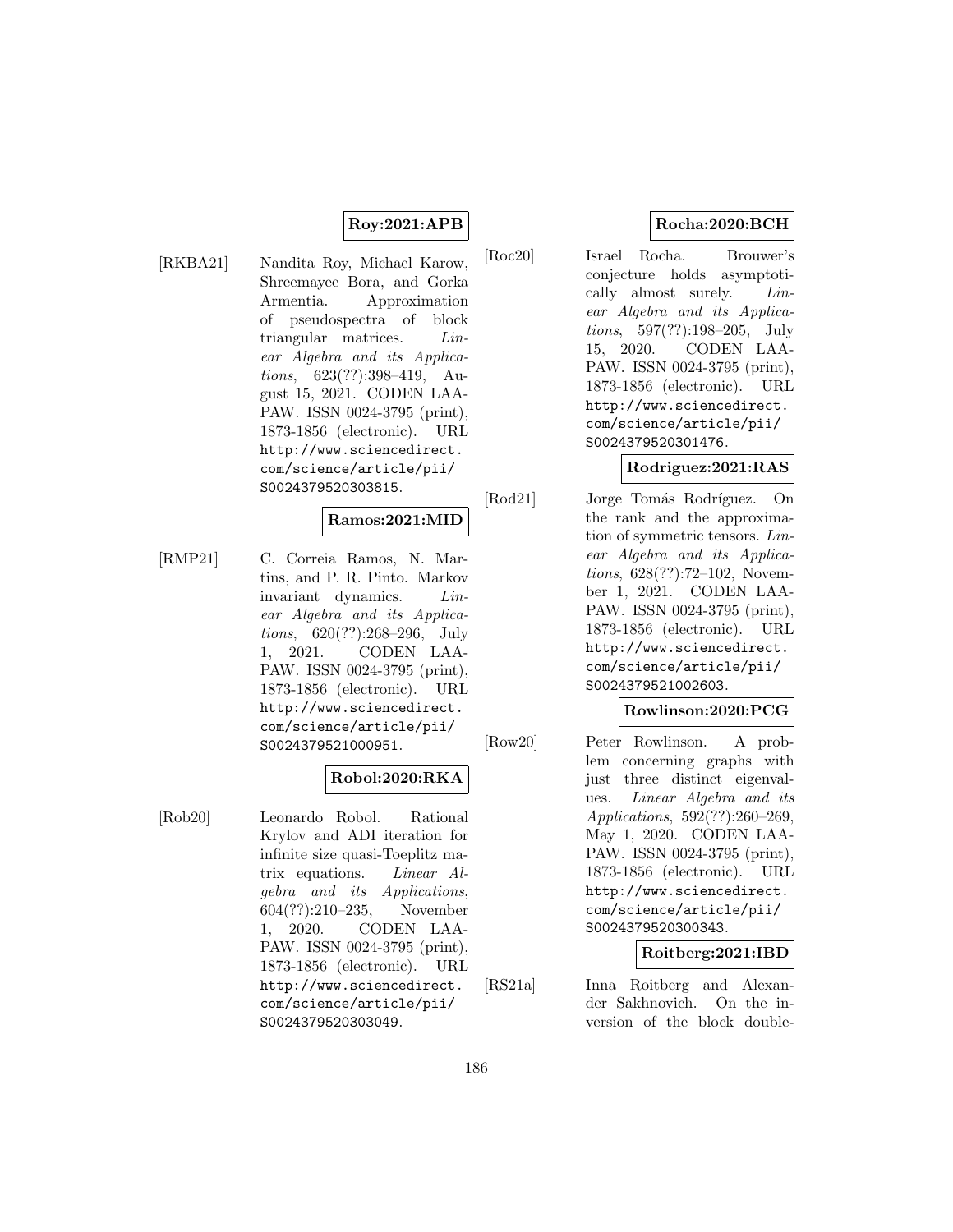structured and of the triplestructured Toeplitz matrices and on the corresponding reflection coefficients. *Lin*ear Algebra and its Applications, 610(??):506–528, February 1, 2021. CODEN LAA-PAW. ISSN 0024-3795 (print), 1873-1856 (electronic). URL http://www.sciencedirect. com/science/article/pii/ S002437952030478X.

# **Rowlinson:2021:SGT**

[RS21b] Peter Rowlinson and Zoran Stanić. Signed graphs with three eigenvalues: Biregularity and beyond. Linear Algebra and its Applications, 621(??):272–295, July 15, 2021. CODEN LAA-PAW. ISSN 0024-3795 (print), 1873-1856 (electronic). URL http://www.sciencedirect. com/science/article/pii/ S0024379521001154.

# **Roy:2021:OBF**

[RSS21] Saikat Roy, Tanusri Senapati, and Debmalya Sain. Orthogonality of bilinear forms and application to matrices. Linear Algebra and its Applications, 615(??):104–111, April 15, 2021. CODEN LAA-PAW. ISSN 0024-3795 (print), 1873-1856 (electronic). URL http://www.sciencedirect. com/science/article/pii/ S0024379521000033.

### **Rumynin:2021:RRG**

[RT21] Dmitriy Rumynin and James Taylor. Real representations of  $C_2$ -graded groups: the antilinear theory. Linear Algebra and its Applications, 610(??):135–168, February 1, 2021. CODEN LAA-PAW. ISSN 0024-3795 (print), 1873-1856 (electronic). URL http://www.sciencedirect. com/science/article/pii/ S0024379520304687.

# **Rubei:2021:IMR**

[Rub21] Elena Rubei. Interval matrices: Realization of ranks by rational matrices. Linear Algebra and its Applications, 608(??):299–321, January 1, 2021. CODEN LAA-PAW. ISSN 0024-3795 (print), 1873-1856 (electronic). URL http://www.sciencedirect. com/science/article/pii/ S0024379520304390.

# **Rubei:2022:ASM**

[Rub22] Elena Rubei. Affine subspaces of matrices with constant rank. Linear Algebra and its Applications, 644(??):259–269, July 1, 2022. CODEN LAA-PAW. ISSN 0024-3795 (print), 1873-1856 (electronic). URL http://www.sciencedirect. com/science/article/pii/ S0024379522000908.

# **Ruzickova:2021:DRM**

[Ruž21] Viera Stoudková Ružičková. Discrete Riccati matrix equation and the order preserving property. *Linear* Algebra and its Applications, 618(??):58–75, June 1, 2021. CODEN LAA-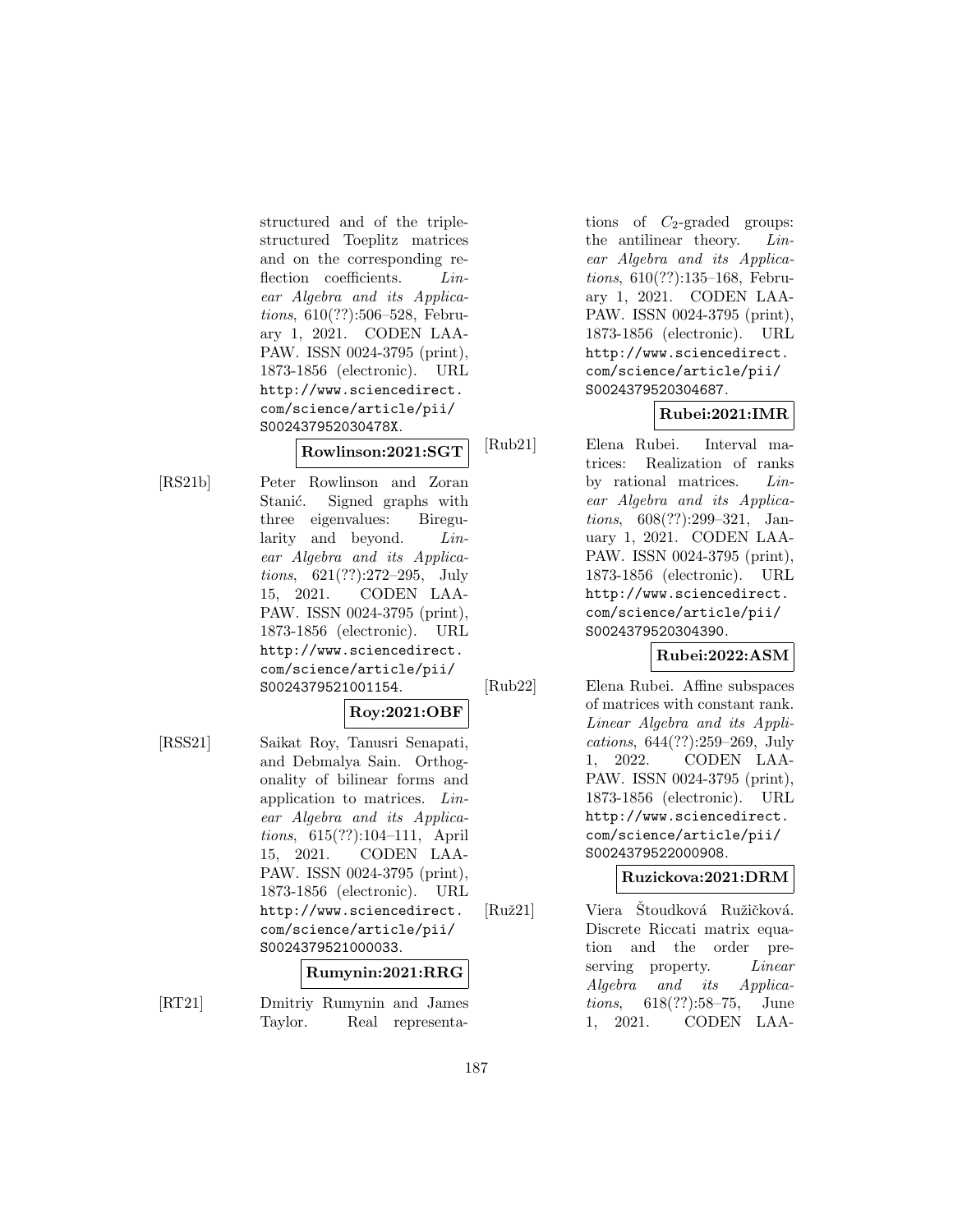PAW. ISSN 0024-3795 (print), 1873-1856 (electronic). URL http://www.sciencedirect. com/science/article/pii/ S0024379521000409.

$$
\text{Rosa:} 2021 \text{:} \text{CSR}
$$

[RW21a] Kennett L. Dela Rosa and Hugo J. Woerdeman. Continuity of submatrices and Ritz sets associated to a point in the numerical range. Linear Algebra and its Applications, 624(??):1–13, September 1, 2021. CODEN LAA-PAW. ISSN 0024-3795 (print), 1873-1856 (electronic). URL http://www.sciencedirect. com/science/article/pii/ S002437952100135X.

# **Rozanski:2021:HOI**

**Rue:2022:NLD**

[RW21b] Michał Różański and Roman Wituła. Hadamard's optimized inequality. Linear Algebra and its Applications, 620(??):109–123, July 1, 2021. CODEN LAA-PAW. ISSN 0024-3795 (print), 1873-1856 (electronic). URL http://www.sciencedirect. com/science/article/pii/ S0024379521000963.

[RW22] Juanjo Rué and Maximilian Wötzel. Normal limiting distributions for systems of linear equations in random sets. *Linear Al*gebra and its Applications, 649(??):122–151, September 15, 2022. CODEN LAA-PAW. ISSN 0024-3795 (print), 1873-1856 (electronic). URL http://www.sciencedirect. com/science/article/pii/ S0024379522001902.

# **Roy:2021:SPI**

[RX21] Sandip Roy and Mengran Xue. Sign patterns of inverse doubly-nonnegative matrices. Linear Algebra and its Applications, 610(??):480–487, February 1, 2021. CODEN LAA-PAW. ISSN 0024-3795 (print), 1873-1856 (electronic). URL http://www.sciencedirect. com/science/article/pii/ S0024379520304766.

# **Sanchez:2021:LIB**

[Sán21] Javier Cabello Sánchez. Linearity of isometries between convex Jordan curves. Linear Algebra and its Applications, 621(??):1–17, July 15, 2021. CODEN LAA-PAW. ISSN 0024-3795 (print), 1873-1856 (electronic). URL http://www.sciencedirect. com/science/article/pii/ S0024379521000744.

### **Sarty:2021:NRC**

[Sar21] Gordon E. Sarty. Natural reconstruction coordinates for imperfect TRASE MRI. Linear Algebra and its Applications, 611(??):94–117, February 15, 2021. CODEN LAA-PAW. ISSN 0024-3795 (print), 1873-1856 (electronic). URL http://www.sciencedirect. com/science/article/pii/ S0024379520305553.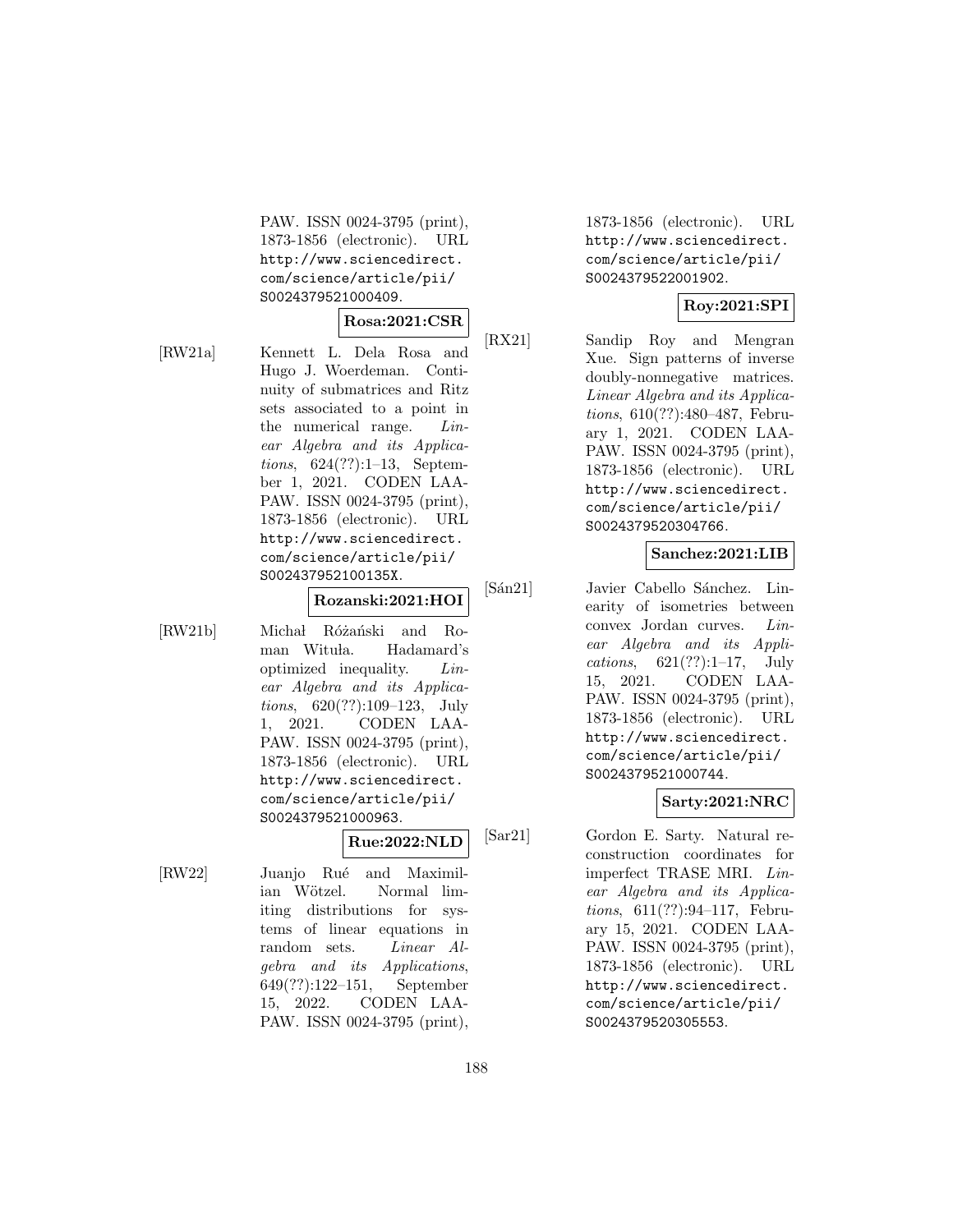### **Sasane:2021:SEB**

- 
- [Sas21] Amol Sasane. The Sylvester equation in Banach algebras. Linear Algebra and its Applications, 631(??):1–9, December 15, 2021. CODEN LAA-PAW. ISSN 0024-3795 (print), 1873-1856 (electronic). URL http://www.sciencedirect. com/science/article/pii/ S0024379521003128.

# **Satake:2021:RIP**

[Sat21] Shohei Satake. On the restricted isometry property of the Paley matrix. Linear Algebra and its Applications, 631(??):35–47, December 15, 2021. CODEN LAA-PAW. ISSN 0024-3795 (print), 1873-1856 (electronic). URL http://www.sciencedirect. com/science/article/pii/ S0024379521003153.

### **Sarkar:2020:JHT**

[SB20] Amitesh Sarkar and Anirban Banerjee. Joins of hypergraphs and their spectra. Linear Algebra and its Applications, 603(??):101–129, October 15, 2020. CODEN LAA-PAW. ISSN 0024-3795 (print), 1873-1856 (electronic). URL http://www.sciencedirect. com/science/article/pii/ S0024379520302676.

### **Sheriff:2020:CCO**

[SC20a] Mohammed Rayyan Sheriff and Debasish Chatterjee. A complete characterization of optimal dictionaries for least

squares representation. Linear Algebra and its Applications, 601(??):219–264, September 15, 2020. CODEN LAA-PAW. ISSN 0024-3795 (print), 1873-1856 (electronic). URL http://www.sciencedirect. com/science/article/pii/ S0024379520302421.

# **Somodi:2020:IZF**

[SC20b] Marius Somodi and Danny Cheuk. Ihara zeta functions of coronae. Linear Algebra and its Applications, 601(??):1–16, September 15, 2020. CODEN LAA-PAW. ISSN 0024-3795 (print), 1873-1856 (electronic). URL http://www.sciencedirect. com/science/article/pii/ S0024379520301828.

# **Schonlein:2022:FEU**

[Sch22] Michael Schönlein. Feedback equivalence and uniform ensemble reachability. Linear Algebra and its Applications, 646(??):175–194, August 1, 2022. CODEN LAA-PAW. ISSN 0024-3795 (print), 1873-1856 (electronic). URL http://www.sciencedirect. com/science/article/pii/ S0024379522001343.

### **Sun:2020:CSR**

[SD20] Shaowei Sun and Kinkar Chandra Das. A conjecture on the spectral radius of graphs. Linear Algebra and its Applications, 588(??):74–80, March 1, 2020. CODEN LAA-PAW. ISSN 0024-3795 (print),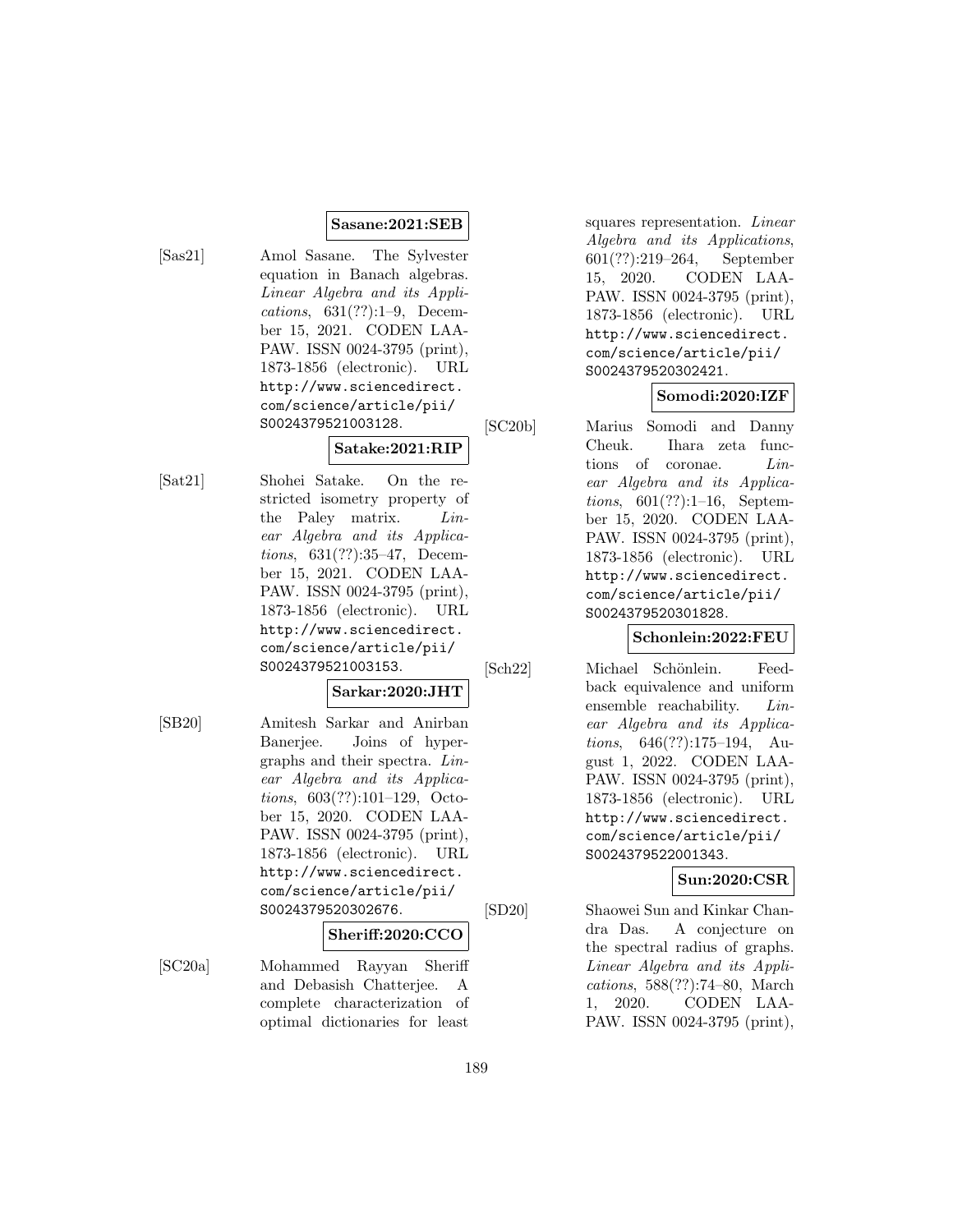1873-1856 (electronic). URL http://www.sciencedirect. com/science/article/pii/ S002437951930504X.

### **Sun:2021:CPC**

[SD21a] Shaowei Sun and Kinkar Chandra Das. Corrigendum to "Proof of a conjecture on distance energy change of complete multipartite graph due to edge deletion" [Linear Algebra Appl. **611** (2021) 253– 259]. Linear Algebra and its Applications, 618(??):203–204, June 1, 2021. CODEN LAA-PAW. ISSN 0024-3795 (print), 1873-1856 (electronic). URL http://www.sciencedirect. com/science/article/pii/ S002437952100104X. See [SD21d].

# **Sun:2021:MNL**

[SD21b] Shaowei Sun and Kinkar Chandra Das. On the multiplicities of normalized Laplacian eigenvalues of graphs. Linear Algebra and its Applications, 609(??):365–385, January 15, 2021. CODEN LAA-PAW. ISSN 0024-3795 (print), 1873-1856 (electronic). URL http://www.sciencedirect. com/science/article/pii/ S0024379520304444.

# **Sun:2021:PDC**

[SD21c] Shaowei Sun and Kinkar Chandra Das. Proof and disproof of conjectures on spectral radii of coclique extension of cycles and paths. Linear Algebra and its Applications,  $618(??):1-11$ ,

June 1, 2021. CODEN LAA-PAW. ISSN 0024-3795 (print), 1873-1856 (electronic). URL http://www.sciencedirect. com/science/article/pii/ S0024379521000380.

# **Sun:2021:PCD**

[SD21d] Shaowei Sun and Kinkar Chandra Das. Proof of a conjecture on distance energy change of complete multipartite graph due to edge deletion. Linear Algebra and its Applications, 611(??):253–259, February 15, 2021. CODEN LAA-PAW. ISSN 0024-3795 (print), 1873-1856 (electronic). URL http://www.sciencedirect. com/science/article/pii/ S0024379520305127. See corrigendum [SD21a].

# **Sorensen:2021:BFS**

[SDS21] Mikael Sørensen, Lieven De Lathauwer, and Nicholaos D. Sidiropoulos. Bilinear factorizations subject to monomial equality constraints via tensor decompositions. Linear Algebra and its Applications, 621(??):296–333, July 15, 2021. CODEN LAA-PAW. ISSN 0024-3795 (print), 1873-1856 (electronic). URL http://www.sciencedirect. com/science/article/pii/ S0024379521001191.

# **Schork:2020:RRG**

[SG20] Lukas Schork and Jacek Gondzio. Rank revealing Gaussian elimination by the maximum volume concept. Lin-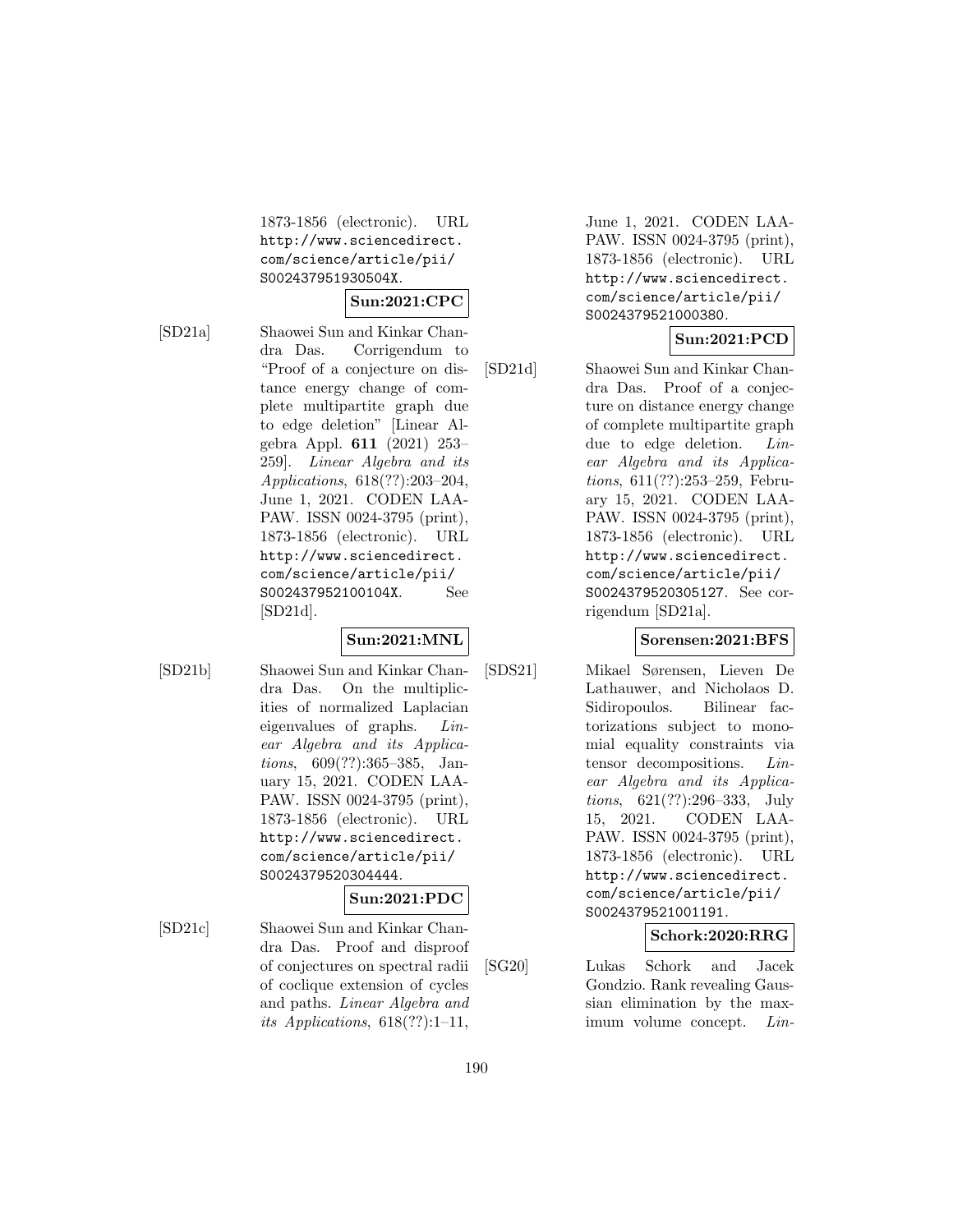ear Algebra and its Applications, 592(??):1–19, May 1, 2020. CODEN LAA-PAW. ISSN 0024-3795 (print), 1873-1856 (electronic). URL http://www.sciencedirect. com/science/article/pii/ S0024379519305580.

### **Shao:2021:DBE**

[SGGZ21] Yanling Shao, Yubin Gao, Wei Gao, and Xuan Zhao. Degreebased energies of trees. Linear Algebra and its Applications, 621(??):18–28, July 15, 2021. CODEN LAA-PAW. ISSN 0024-3795 (print), 1873-1856 (electronic). URL http://www.sciencedirect. com/science/article/pii/ S0024379521001063.

### **Salehi:2020:HOS**

[SH20] Maryam Salehi and Karim Hedayatian. On higher order selfadjoint operators. Linear Algebra and its Applications, 587(??):358–386, February 15, 2020. CODEN LAA-PAW. ISSN 0024-3795 (print), 1873-1856 (electronic). URL http://www.sciencedirect. com/science/article/pii/ S0024379519304859.

**Sepitka:2021:CIL**

 $[\text{ŠH21a}] \qquad \qquad$  Peter Šepitka and Roman Šimon Hilscher. Comparative index and Lidskii angles for symplectic matrices. Linear Algebra and its Applications, 624(??):174–197, September 1, 2021. CODEN LAA-PAW. ISSN 0024-3795 (print),

1873-1856 (electronic). URL http://www.sciencedirect. com/science/article/pii/ S0024379521001695.

### **Sepitka:2021:DNF**

 $[\text{ŠH21b}] \qquad \qquad$  Peter Šepitka and Roman Šimon Hilscher. Distribution and number of focal points for linear Hamiltonian systems. Linear Algebra and its Applications, 611(??):26–45, February 15, 2021. CODEN LAA-PAW. ISSN 0024-3795 (print), 1873-1856 (electronic). URL http://www.sciencedirect. com/science/article/pii/ S0024379520305437.

# **Shah:2022:DBM**

[Sha22] Rikhav Shah. Determinants of binary matrices achieve every integral value up to  $\Omega(2^n/n)$ . Linear Algebra and its Applications, 645(??):229–236, July 15, 2022. CODEN LAA-PAW. ISSN 0024-3795 (print), 1873-1856 (electronic). URL http://www.sciencedirect. com/science/article/pii/ S002437952200132X.

# **Shi:2020:CSO**

[Shi20a] Guanghua Shi. Concavity of some operator functions and Fréchet differential mappings. Linear Algebra and its Applications, 590(??):224–234, April 1, 2020. CODEN LAA-PAW. ISSN 0024-3795 (print), 1873-1856 (electronic). URL http://www.sciencedirect. com/science/article/pii/ S0024379519305452.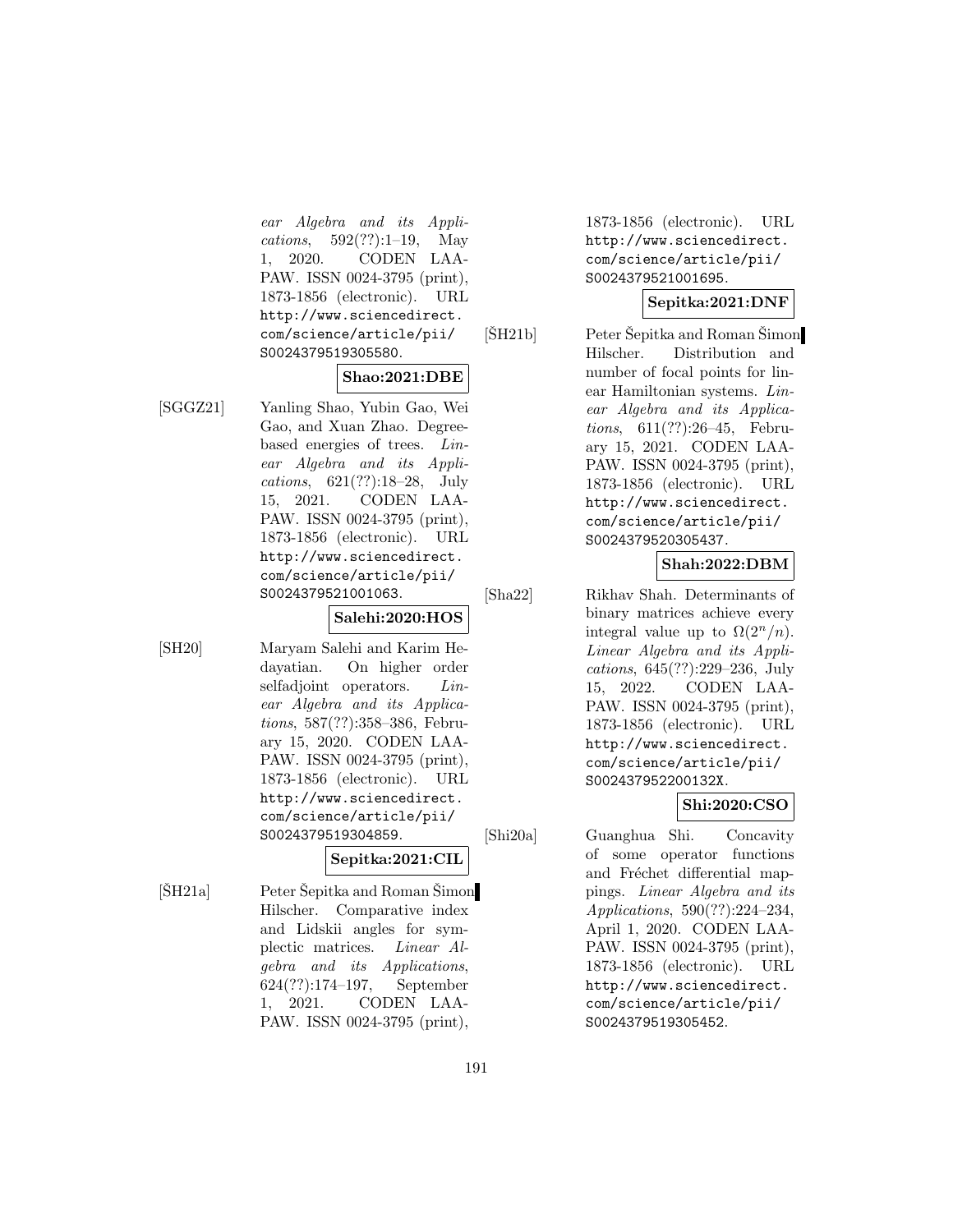### **Shitov:2020:RRS**

[Shi20b] Yaroslav Shitov. A remark on ranks of sign patterns. Linear Algebra and its Applications, 593(??):150–151, May 15, 2020. CODEN LAA-PAW. ISSN 0024-3795 (print), 1873-1856 (electronic). URL http://www.sciencedirect. com/science/article/pii/ S0024379520300550.

### **Shi:2021:VRR**

[Shi21a] Guanghua Shi. Variational representations related to quantum Rényi relative entropies. Linear Algebra and its Applications, 610(??):257–273, February 1, 2021. CODEN LAA-PAW. ISSN 0024-3795 (print), 1873-1856 (electronic). URL http://www.sciencedirect. com/science/article/pii/ S0024379520304729.

### **Shitov:2021:CSS**

[Shi21b] Yaroslav Shitov. Column subset selection is NP-complete. Linear Algebra and its Applications, 610(??):52–58, February 1, 2021. CODEN LAA-PAW. ISSN 0024-3795 (print), 1873-1856 (electronic). URL http://www.sciencedirect. com/science/article/pii/ S0024379520304377.

### **Shitov:2021:DCT**

[Shi21c] Yaroslav Shitov. The determinants of certain  $(0, 1)$ Toeplitz matrices. Linear Algebra and its Applications, 618(??):150–157, June

1, 2021. CODEN LAA-PAW. ISSN 0024-3795 (print), 1873-1856 (electronic). URL http://www.sciencedirect. com/science/article/pii/ S0024379521000549.

### **Shitov:2022:EPF**

[Shi22] Yaroslav Shitov. On the extreme points of a family of matrices related to a theorem of Birkhoff. Linear Algebra and its Applications, 632(??):233–240, January 1, 2022. CODEN LAA-PAW. ISSN 0024-3795 (print), 1873-1856 (electronic). URL http://www.sciencedirect. com/science/article/pii/ S0024379521003499.

### **Siconolfi:2021:RCG**

[Sic21] Viola Siconolfi. Ricci curvature, graphs and eigenvalues. Linear Algebra and its Applications, 620(??):242–267, July 1, 2021. CODEN LAA-PAW. ISSN 0024-3795 (print), 1873-1856 (electronic). URL http://www.sciencedirect. com/science/article/pii/ S0024379521000938.

# **Simson:2020:CTC**

[Sim20] Daniel Simson. A computational technique in Coxeter spectral study of symmetrizable integer Cartan matrices. Linear Algebra and its Applications, 586(??):190–238, February 1, 2020. CODEN LAA-PAW. ISSN 0024-3795 (print), 1873-1856 (electronic). URL http://www.sciencedirect.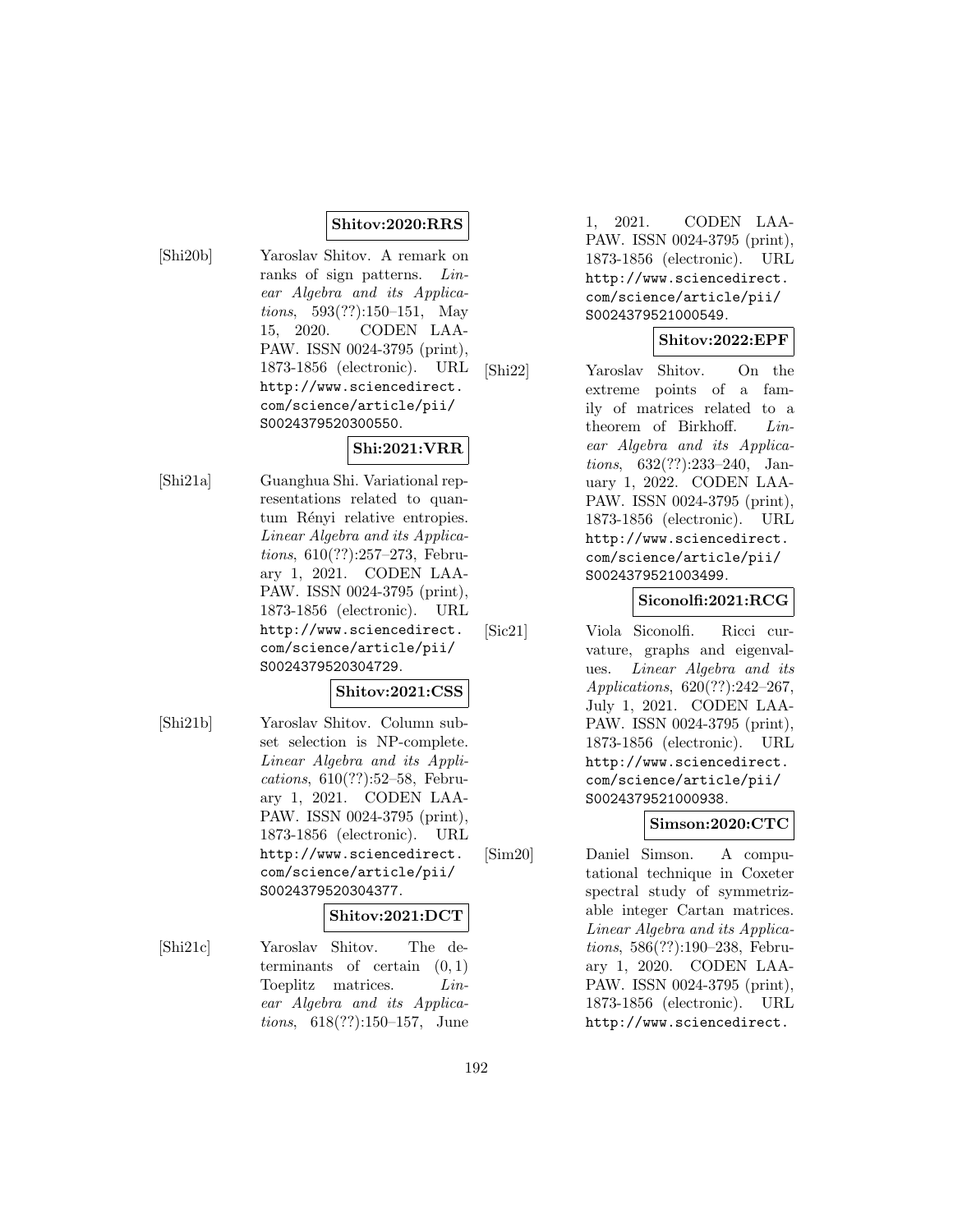com/science/article/pii/ S0024379519304495.

### **Simson:2021:CSC**

[Sim21] Daniel Simson. A Coxeter spectral classification of positive edge-bipartite graphs. II. Dynkin type  $D_n$ . Linear Algebra and its Applications, 612(??):223–272, March 1, 2021. CODEN LAA-PAW. ISSN 0024-3795 (print), 1873-1856 (electronic). URL http://www.sciencedirect. com/science/article/pii/ S0024379520305255.

# **Singla:2021:GDN**

[Sin21] Sushil Singla. Gateaux derivative of  $C^*$  norm. Linear Algebra and its Applications, 629(??):208–218, November 15, 2021. CODEN LAA-PAW. ISSN 0024-3795 (print), 1873-1856 (electronic). URL http://www.sciencedirect. com/science/article/pii/ S0024379521002846.

### **Saha:2021:CNN**

[SK21a] Tanay Saha and Swanand R. Khare. Computation of the nearest non-prime polynomial matrix: Structured low-rank approximation approach. Linear Algebra and its Applications, 616(??):84–124, May 1, 2021. CODEN LAA-PAW. ISSN 0024-3795 (print), 1873-1856 (electronic). URL http://www.sciencedirect. com/science/article/pii/ S0024379521000082.

### **Samanta:2021:BEC**

[SK21b] Aniruddha Samanta and M. Rajesh Kannan. Bounds for the energy of a complex unit gain graph. Linear Algebra and its Applications,  $612(??):1-29$ , March 1, 2021. CODEN LAA-PAW. ISSN 0024-3795 (print), 1873-1856 (electronic). URL http://www.sciencedirect. com/science/article/pii/ S0024379520305449.

# **Skripka:2020:TBM**

[Skr20] Anna Skripka. Tracial bounds for multilinear Schur multipliers. Linear Algebra and its Applications, 590(??):62–84, April 1, 2020. CODEN LAA-PAW. ISSN 0024-3795 (print), 1873-1856 (electronic). URL http://www.sciencedirect. com/science/article/pii/ S0024379519305476.

# **Skripka:2021:MBE**

[Skr21] Anna Skripka. MSE bounds for estimators of matrix functions. Linear Algebra and its Applications, 609(??):231–252, January 15, 2021. CODEN LAA-PAW. ISSN 0024-3795 (print), 1873-1856 (electronic). URL http://www.sciencedirect. com/science/article/pii/ S0024379520304158.

**Sanchez:2020:EUD**

[SL20a] Andrés David Báez Sánchez and Carlile Lavor. On the estimation of unknown distances for a class of Euclidean distance matrix completion prob-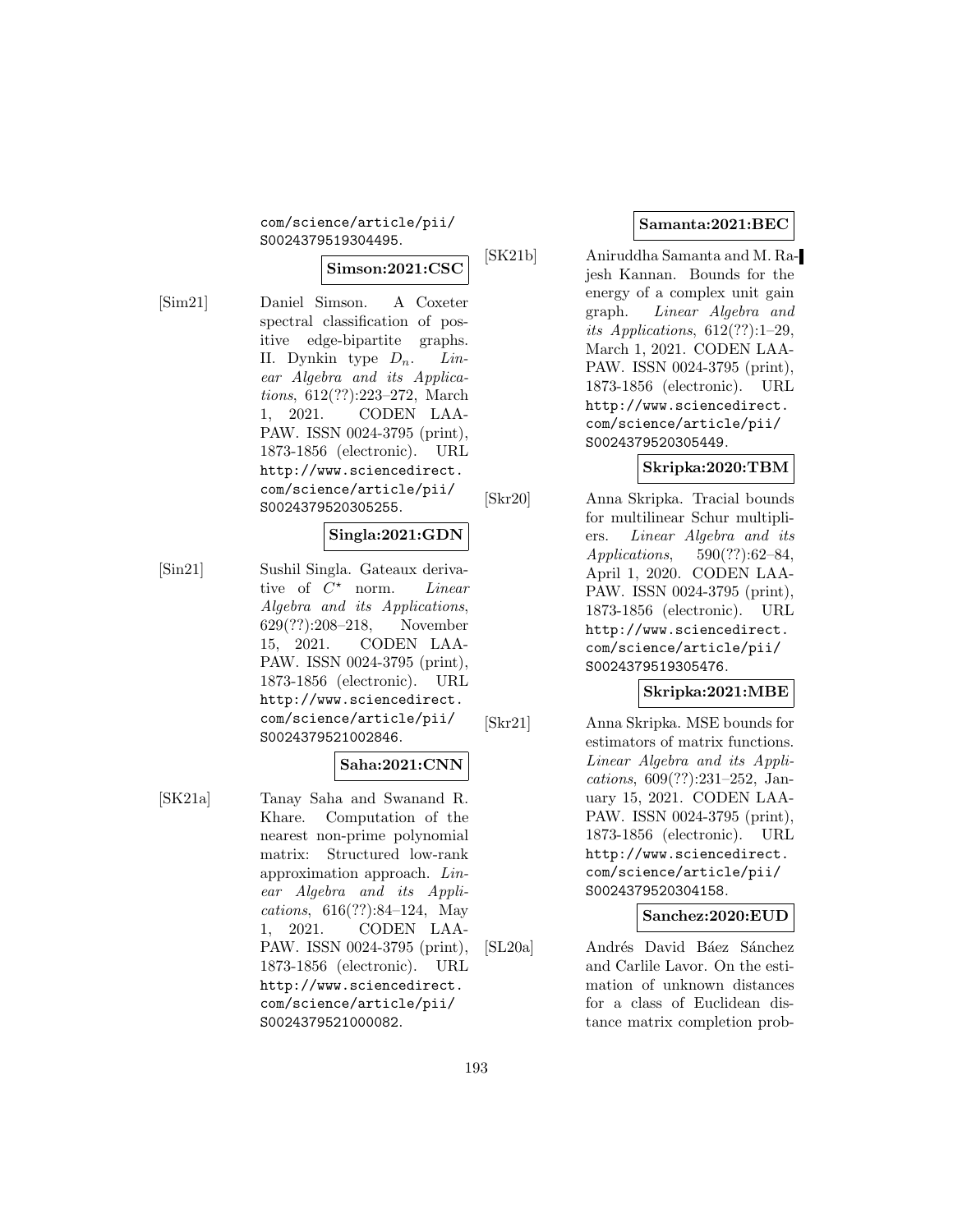lems with interval data. Linear Algebra and its Applications, 592(??):287–305, May 1, 2020. CODEN LAA-PAW. ISSN 0024-3795 (print), 1873-1856 (electronic). URL http://www.sciencedirect. com/science/article/pii/ S002437952030046X.

# **Sun:2020:SPZ**

[SL20b] Wanting Sun and Shuchao Li. A short proof of Zhou, Wong and Sun's conjecture. Linear Algebra and its Applications, 589(??):80–84, March 15, 2020. CODEN LAA-PAW. ISSN 0024-3795 (print), 1873-1856 (electronic). URL http://www.sciencedirect. com/science/article/pii/ S0024379519305348.

**Shi:2021:TCP**

[SL21] Yuming Shi and Yan Liu. Trace class perturbation of closed linear relations. Linear Algebra and its Applications, 610(??):837–858, February 1, 2021. CODEN LAA-PAW. ISSN 0024-3795 (print), 1873-1856 (electronic). URL http://www.sciencedirect. com/science/article/pii/ S0024379520304997.

**Slowik:2020:SCE**

[Sło20] R. Słowik. Some (counter)examples on totally positive Riordan arrays. Linear Algebra and its Applications, 594(??):117–123, June 1, 2020. CODEN LAA-PAW. ISSN 0024-3795 (print), 1873-1856 (electronic). URL

http://www.sciencedirect. com/science/article/pii/ S0024379520300938. See corrigendum [Sło21a].

# **Slowik:2021:CSC**

[Slo21a] R. Słowik. Corrigendum to "Some (counter)examples on totally positive Riordan arrays" [Linear Algebra Appl. **594** (2020) 117–123]. Linear Algebra and its Applications, 619(??):338–339, June 15, 2021. CODEN LAA-PAW. ISSN 0024-3795 (print), 1873-1856 (electronic). URL http://www.sciencedirect. com/science/article/pii/ S0024379521001129. See  $[S<sub>1</sub>020]$ .

# **Slowik:2021:MAI**

[Sło21b] R. Słowik. More about involutions in the group of almost-Riordan arrays. Linear Algebra and its Applications, 624(??):247–258, September 1, 2021. CODEN LAA-PAW. ISSN 0024-3795 (print), 1873-1856 (electronic). URL http://www.sciencedirect. com/science/article/pii/ S0024379521001804.

# **Sarkar:2020:PLQ**

[SMA20] Rohit Sarma Sarkar, Amrita Mandal, and Bibhas Adhikari. Periodicity of lively quantum walks on cycles with generalized Grover coin. Linear Algebra and its Applications, 604(??):399–424, November 1, 2020. CODEN LAA-PAW. ISSN 0024-3795 (print),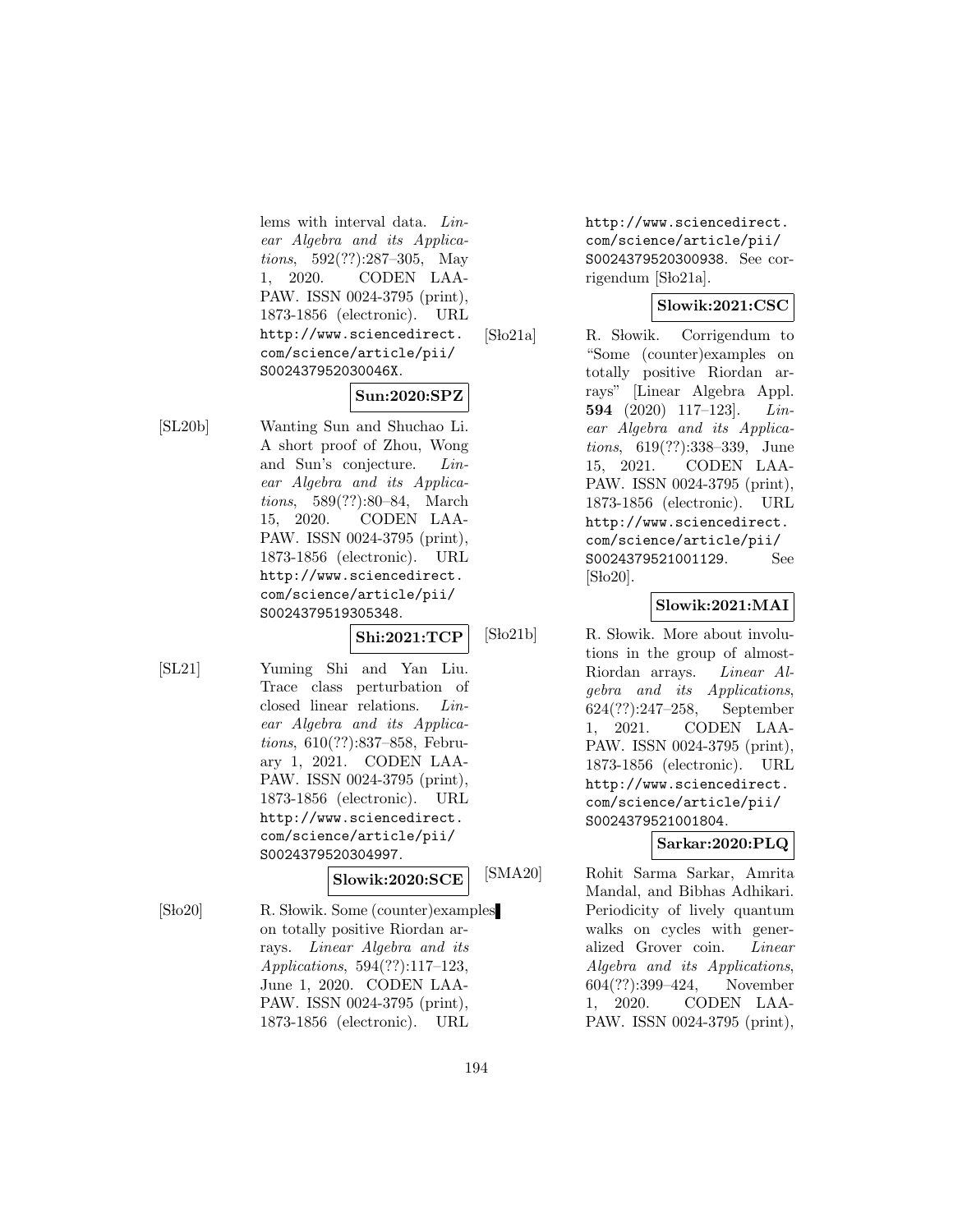1873-1856 (electronic). URL http://www.sciencedirect. com/science/article/pii/ S0024379520303293.

### **Saravanan:2021:GFL**

[SMA21] M. Saravanan, S. P. Murugan, and G. Arunkumar. A generalization of Fiedler's lemma and the spectra of  $H$ -join of graphs. Linear Algebra and its Applications, 625(??):20–43, September 15, 2021. CODEN LAA-PAW. ISSN 0024-3795 (print), 1873-1856 (electronic). URL http://www.sciencedirect. com/science/article/pii/ S0024379521001798.

### **Singh:2022:NSM**

[SNK22] Gambheer Singh, S. K. Neogy, and Promila Kumar. A new subclass of  $Q_0$ -matrix in linear complementarity theory. Linear Algebra and its Applications, 647(??):64–77, August 15, 2022. CODEN LAA-PAW. ISSN 0024-3795 (print), 1873-1856 (electronic). URL http://www.sciencedirect. com/science/article/pii/ S0024379522001628.

### **Soltan:2020:PSB**

[Sol20] Piotr M. Soltan. Podle's spheres for the braided quantum  $SU(2)$ . *Linear Al*gebra and its Applications, 591(??):169–204, April 15, 2020. CODEN LAAPAW. ISSN 0024-3795 (print), 1873- 1856 (electronic). URL http://www.sciencedirect.

# com/science/article/pii/ S002437952030015X.

# **Sra:2021:MIJ**

[Sra21] Suvrit Sra. Metrics induced by Jensen–Shannon and related divergences on positive definite matrices. Linear Algebra and its Applications, 616(??):125–138, May 1, 2021. CODEN LAA-PAW. ISSN 0024-3795 (print), 1873-1856 (electronic). URL http://www.sciencedirect. com/science/article/pii/ S0024379520305905.

# **Stampach:2020:HMC**

[SS20] Frantisek Stampach and Pavel Stovícek. On Hankel matrices commuting with Jacobi matrices from the Askey scheme. Linear Algebra and its Applications, 591(??):235–267, April 15, 2020. CODEN LAA-PAW. ISSN 0024-3795 (print), 1873-1856 (electronic). URL http://www.sciencedirect. com/science/article/pii/ S0024379520300203.

### **Saltenberger:2021:SHM**

[SS21a] Philip Saltenberger and Michel-Niklas Senn. On skew-Hamiltonian matrices and their Krylov-Lagrangian subspaces. Linear Algebra and its Applications, 611(??):66–81, February 15, 2021. CODEN LAA-PAW. ISSN 0024-3795 (print), 1873-1856 (electronic). URL http://www.sciencedirect. com/science/article/pii/ S0024379520305528.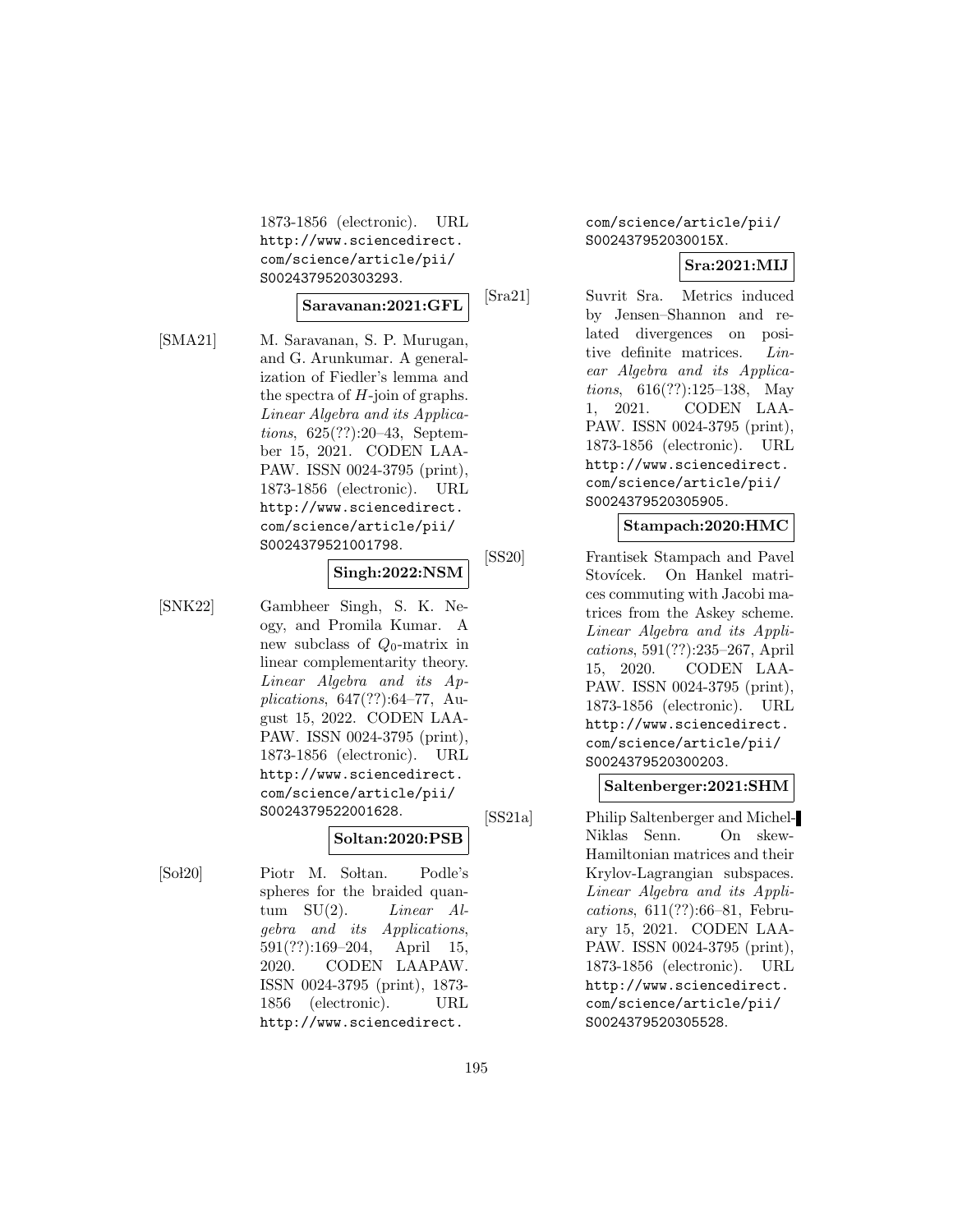#### **Seeger:2021:CCS**

[SS21b] Alberto Seeger and David Sossa. On cardinality of complementarity spectra of connected graphs. Linear Algebra and its Applications, 614(??):5–23, April 1, 2021. CODEN LAA-PAW. ISSN 0024-3795 (print), 1873-1856 (electronic). URL http://www.sciencedirect. com/science/article/pii/ S0024379519304884.

### **Sharma:2021:MIE**

[SS21c] Debashish Sharma and Mausumi Sen. The minimax inverse eigenvalue problem for matrices whose graph is a generalized star of depth 2. Linear Algebra and its Applications, 621(??):334–344, July 15, 2021. CODEN LAA-PAW. ISSN 0024-3795 (print), 1873-1856 (electronic). URL http://www.sciencedirect. com/science/article/pii/ S002437952100118X.

### **Schmitt:2022:SRS**

[SS22] Philipp Schmitt and Matthias Schötz. Symmetry reduction of states II: a noncommutative Positivstellensatz for  $\mathbb{C}P^n$ . Linear Algebra and its Applications, 649(??):326–353, September 15, 2022. CODEN LAA-PAW. ISSN 0024-3795 (print), 1873-1856 (electronic). URL http://www.sciencedirect. com/science/article/pii/ S0024379522001987.

# **Song:2021:CCB**

[SSS21] Guanbang Song, Guifu Su, and Huichao Shi. A complete characterization of bidegreed split graphs with four distinct signless Laplacian eigenvalues. Linear Algebra and its Applications, 629 (??):232–245, November 15, 2021. CODEN LAAPAW. ISSN 0024-3795 (print), 1873- 1856 (electronic). URL http://www.sciencedirect. com/science/article/pii/ S0024379521002974.

### **Szigeti:2020:PCH**

[SSvW20] Jenő Szigeti, Szilvia Szilágyi, and Leon van Wyk. A power Cayley–Hamilton identity for  $n \times n$  matrices over a Lie nilpotent ring of index  $k$ . Linear Algebra and its Applications, 584(??):153–163, January 1, 2020. CODEN LAA-PAW. ISSN 0024-3795 (print), 1873-1856 (electronic). URL http://www.sciencedirect. com/science/article/pii/ S0024379519303994.

### **Seeger:2020:SMI**

[ST20] Alberto Seeger and Mounir Torki. On spectral maps induced by convex cones. *Lin*ear Algebra and its Applications, 592(??):65–92, May 1, 2020. CODEN LAA-PAW. ISSN 0024-3795 (print), 1873-1856 (electronic). URL http://www.sciencedirect. com/science/article/pii/ S0024379520300264.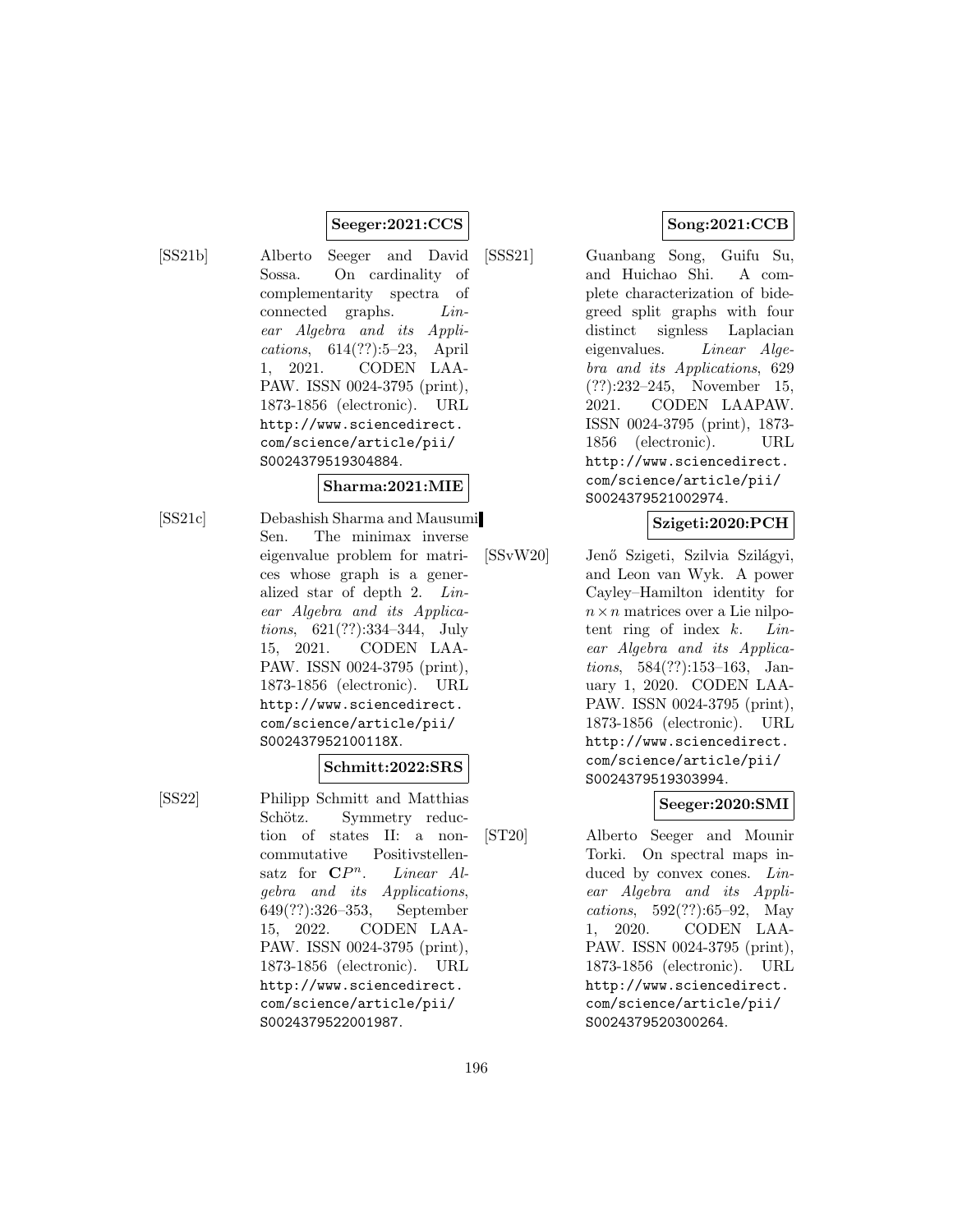# **Sano:2022:KMM**

[ST22] Takashi Sano and Kazuki Takeuchi. Kraus matrices and matrix convex functions. Linear Algebra and its Applications, 649(??):268– 272, September 15, 2022. CODEN LAAPAW. ISSN 0024-3795 (print), 1873-1856 (electronic). URL http: //www.sciencedirect.com/ science/article/pii/S0024379522200194X.

# **Stanic:2020:LBL**

[Sta20a] Zoran Stanić. Lower bounds for the least Laplacian eigenvalue of unbalanced blocks. Linear Algebra and its Applications, 584(??):145–152, January 1, 2020. CODEN LAA-PAW. ISSN 0024-3795 (print), 1873-1856 (electronic). URL http://www.sciencedirect. com/science/article/pii/ S0024379519303921.

# **Stanic:2020:OGW**

[Sta20b] Zoran Stanić. Oriented graphs whose skew spectral radius does not exceed 2. Linear Algebra and its Applications, 603(??):359–367, October 15, 2020. CODEN LAA-PAW. ISSN 0024-3795 (print), 1873-1856 (electronic). URL http://www.sciencedirect. com/science/article/pii/ S0024379520303098.

### **Starcic:2021:HCF**

[Sta21] Tadej Starčič. Hong's canonical form of a Hermitian matrix with respect to orthogonal  $*$ congruence. *Lin*ear Algebra and its Applications, 630(??):241–251, December 1, 2021. CODEN LAA-PAW. ISSN 0024-3795 (print), 1873-1856 (electronic). URL http://www.sciencedirect. com/science/article/pii/ S0024379521002986.

### **Steinerberger:2021:SAS**

Stefan Steinerberger. A spectral approach to the shortest path problem. Linear Algebra and its Applications, 620(??):182–200, July 1, 2021. CODEN LAA-PAW. ISSN 0024-3795 (print), 1873-1856 (electronic). URL http://www.sciencedirect. com/science/article/pii/ S0024379521000720.

# **Stewart:2021:LOR**

[Ste21b] Michael Stewart. A locally optimal rank revealing product decomposition. Linear Algebra and its Applications, 623(??):420–453, August 15, 2021. CODEN LAA-PAW. ISSN 0024-3795 (print), 1873-1856 (electronic). URL http://www.sciencedirect. com/science/article/pii/ S0024379521000185.

### **Stechlinski:2022:GDE**

[Ste22a] Peter Stechlinski. Generalized derivatives of eigenvalues of a symmetric matrix. Linear Algebra and its Applications, 649(??):63–95, September 15, 2022. CODEN LAA-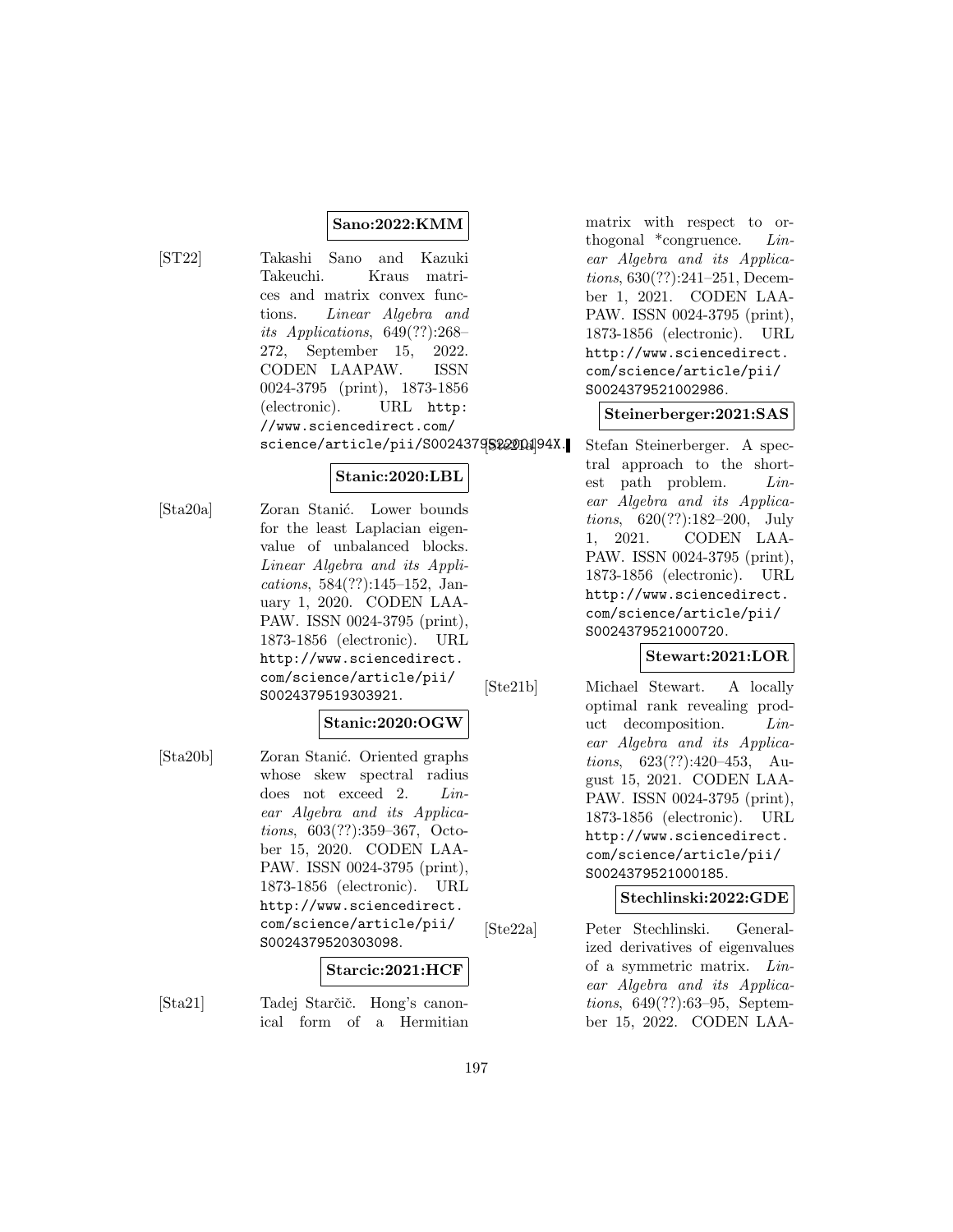PAW. ISSN 0024-3795 (print), 1873-1856 (electronic). URL http://www.sciencedirect. com/science/article/pii/ S0024379522001707.

# **Ster:2022:NCI**

 $[\text{Šte22b}]$  Janez  $\text{Šter.}$  Nil-clean index of  $M_n(F_2)$ . Linear Algebra and its Applications, 632(??):294–307, January 1, 2022. CODEN LAAPAW. ISSN 0024-3795 (print), 1873- 1856 (electronic). URL http://www.sciencedirect. com/science/article/pii/ S0024379521003669.

### **Suda:2022:PCC**

[Sud22] Sho Suda. Q-polynomial coherent configurations. *Lin*ear Algebra and its Applications, 643(??):166–195, June 15, 2022. CODEN LAA-PAW. ISSN 0024-3795 (print), 1873-1856 (electronic). URL http://www.sciencedirect. com/science/article/pii/ S0024379522000520.

# **Shaul:2021:PPO**

[SV21] Liran Shaul and Victor Vinnikov. Pole placement for overdetermined 2D systems. Linear Algebra and its Applications, 610(??):529–559, February 1, 2021. CODEN LAA-PAW. ISSN 0024-3795 (print), 1873-1856 (electronic). URL http://www.sciencedirect. com/science/article/pii/ S0024379520304791.

### **Stefan:2021:SPS**

[SW21] Anthony Stefan and Aaron Welters. A short proof of the symmetric determinantal representation of polynomials. Linear Algebra and its Applications, 627(??):80–93, October 15, 2021. CODEN LAA-PAW. ISSN 0024-3795 (print), 1873-1856 (electronic). URL http://www.sciencedirect. com/science/article/pii/ S0024379521002421.

### **Shan:2021:SSR**

[SWW21] Haiying Shan, Zhiyi Wang, and Feifei Wang. The smallest spectral radius of bicyclic uniform hypergraphs with a given size. Linear Algebra and its Applications, 622(??):166–188, August 1, 2021. CODEN LAA-PAW. ISSN 0024-3795 (print), 1873-1856 (electronic). URL http://www.sciencedirect. com/science/article/pii/ S0024379521001348.

# **Shan:2022:LMU**

[SWW22] Haiying Shan, Zhiyi Wang, and Feifei Wang.  $(\alpha, \beta)$ labelling method for k-uniform hypergraph and its applications. Linear Algebra and its Applications, 642(??):30–49, June 1, 2022. CODEN LAA-PAW. ISSN 0024-3795 (print), 1873-1856 (electronic). URL http://www.sciencedirect. com/science/article/pii/ S0024379522000489.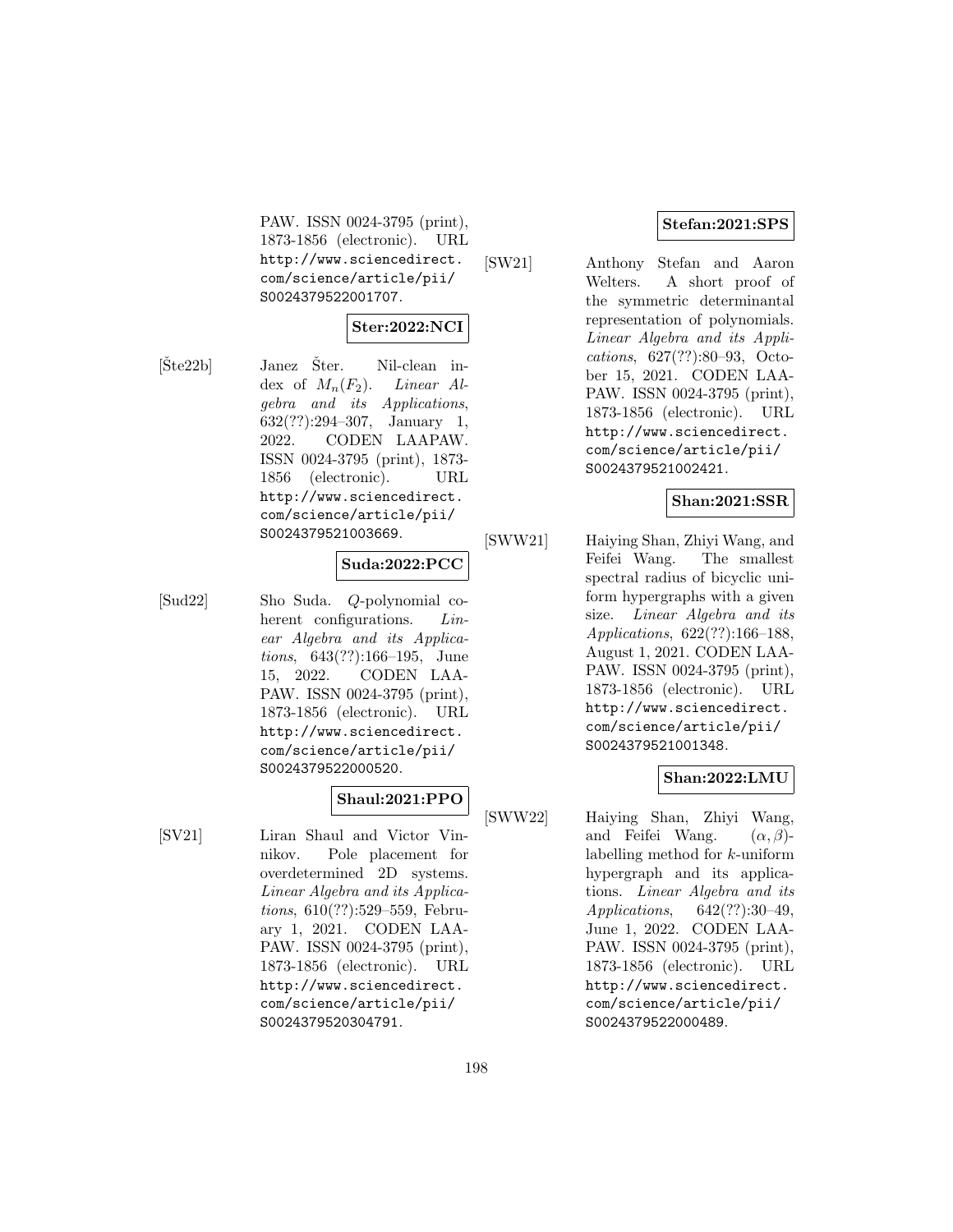### **Sykes:2020:CFP**

[SZ20] David Sykes and Igor Zelenko. A canonical form for pairs consisting of a Hermitian form and a self-adjoint antilinear operator. Linear Algebra and its Applications, 590(??):32–61, April 1, 2020. CODEN LAA-PAW. ISSN 0024-3795 (print), 1873-1856 (electronic). URL http://www.sciencedirect. com/science/article/pii/ S0024379519305324.

### **Simson:2021:MGR**

[SZ21] Daniel Simson and Katarzyna Zając. On mesh geometries of root Coxeter orbits and mesh algorithms for corank two edge-bipartite signed graphs. Linear Algebra and its Applications, 610(??):698–765, February 1, 2021. CODEN LAA-PAW. ISSN 0024-3795 (print), 1873-1856 (electronic). URL http://www.sciencedirect. com/science/article/pii/ S0024379520304936.

### **Simson:2022:AMA**

[SZ22a] Daniel Simson and Katarzyna Zając. Applications of mesh algorithms and self-dual mesh geometries of root Coxeter orbits to a Horn–Sergeichuk type problem. Linear Algebra and its Applications, 632(??):79–152, January 1, 2022. CODEN LAAPAW. ISSN 0024-3795 (print), 1873- 1856 (electronic). URL http://www.sciencedirect.

### com/science/article/pii/ S0024379521003384.

### **Sriwongsa:2022:AGI**

[SZ22b] Songpon Sriwongsa and Yi Ming Zou. On automorphism groups of idempotent evolution algebras. Linear Algebra and its Applications, 641(??):143–155, May 15, 2022. CODEN LAA-PAW. ISSN 0024-3795 (print), 1873-1856 (electronic). URL http://www.sciencedirect. com/science/article/pii/ S0024379522000532.

### **Szczygielski:2021:FAC**

[Szc21] Krzysztof Szczygielski. On the Floquet analysis of commutative periodic Lindbladians in finite dimension. Linear Algebra and its Applications, 609(??):176–202, January 15, 2021. CODEN LAA-PAW. ISSN 0024-3795 (print), 1873-1856 (electronic). URL http://www.sciencedirect. com/science/article/pii/ S0024379520304201.

# **Singh:2020:NVW**

[SZSMB20] Ranveer Singh, Cheng Zheng, Naomi Shaked-Monderer, and Abraham Berman. Nonsingular (vertex-weighted) block graphs. Linear Algebra and its Applications, 602(??): 138–156, October 1, 2020. CODEN LAAPAW. ISSN 0024-3795 (print), 1873-1856 (electronic). URL http: //www.sciencedirect.com/ science/article/pii/S002437952030238X.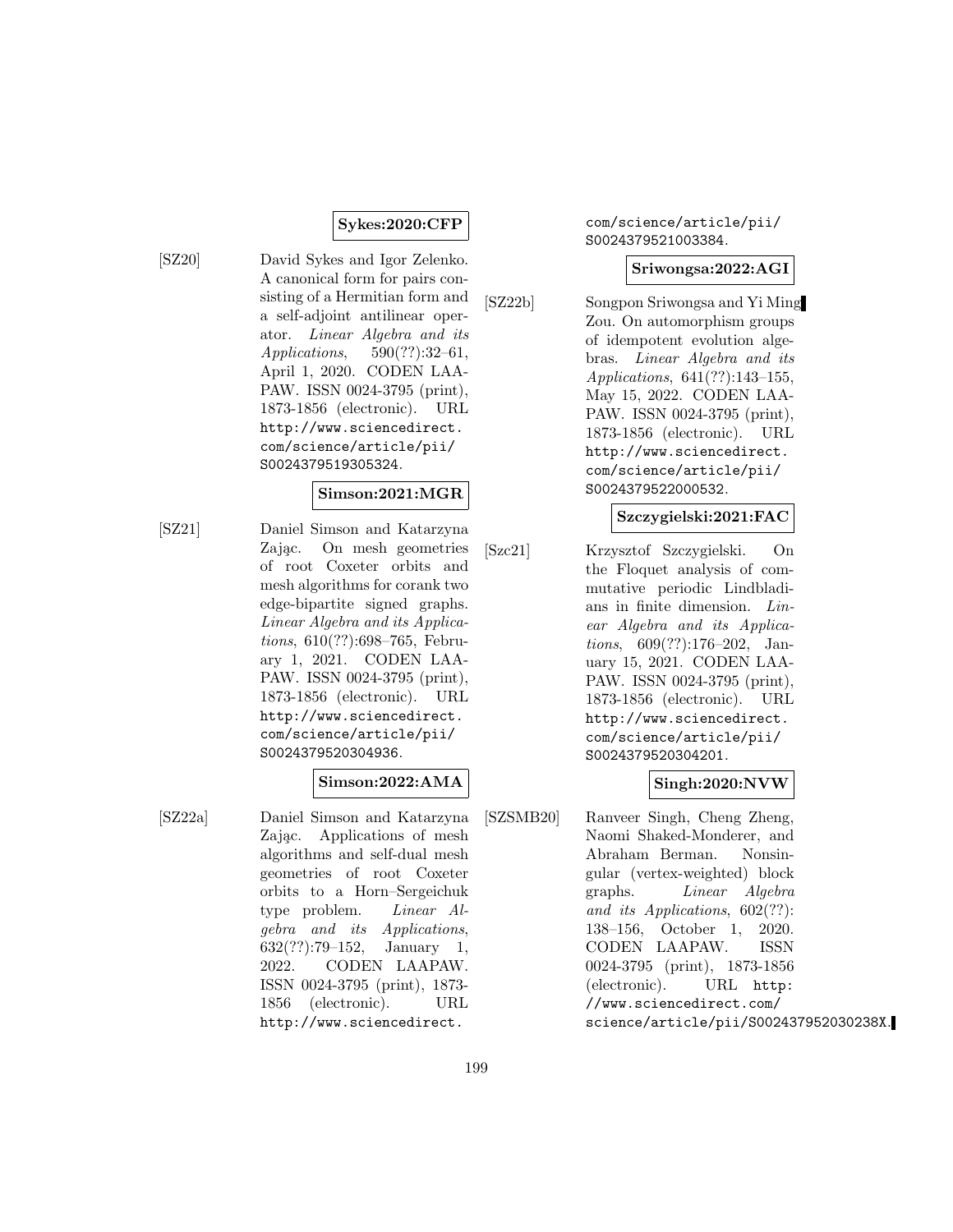### **Taranenko:2020:APP**

[Tar20] Anna A. Taranenko. Algebraic properties of perfect structures. Linear Algebra and its Applications, 607(??):286–306, December 15, 2020. CODEN LAA-PAW. ISSN 0024-3795 (print), 1873-1856 (electronic). URL http://www.sciencedirect. com/science/article/pii/ S0024379520303852.

# **Tsai:2020:TSN**

[TBH20] Ming-Cheng Tsai, Meaza Bogale, and Huajun Huang. On triangular similarity of nilpotent triangular matrices. Linear Algebra and its Applications, 596(??):1–35, July 1, 2020. CODEN LAA-PAW. ISSN 0024-3795 (print), 1873-1856 (electronic). URL http://www.sciencedirect. com/science/article/pii/ S0024379520301154.

# **Tian:2021:EIG**

[TCC21] Gui-Xian Tian, Ya-Xue Chen, and Shu-Yu Cui. The extremal  $\alpha$ -index of graphs with no 4-cycle and 5-cycle. Linear Algebra and its Applications, 619(??):160–175, June 15, 2021. CODEN LAA-PAW. ISSN 0024-3795 (print), 1873-1856 (electronic). URL http://www.sciencedirect. com/science/article/pii/ S0024379521000811.

# **Tian:2022:PWP**

[TD22] Xiaoyi Tian and Chunyuan

Deng. On the properties of weakly parallel summable operators. Linear Algebra and its Applications, 635 (??):139–158, February 15, 2022. CODEN LAAPAW. ISSN 0024-3795 (print), 1873- 1856 (electronic). URL http://www.sciencedirect. com/science/article/pii/ S0024379521004250.

# **Teixeira:2022:RHM**

[Tei22] Katiuscia B. Teixeira. Remarks on Hadamard matrices and a theorem of Macphail. Linear Algebra and its Applications,  $640(??):1-5$ , May 1, 2022. CODEN LAA-PAW. ISSN 0024-3795 (print), 1873-1856 (electronic). URL http://www.sciencedirect. com/science/article/pii/ S0024379522000118.

# **Taghvaee:2020:NSE**

[TFT20] Fatemeh Taghvaee and Gholam Hossein Fath-Tabar. The number of the skew-eigenvalues of digraphs and their relationship with optimum skew energy. *Linear Algebra* and its Applications, 605 (??):190–205, November 15, 2020. CODEN LAAPAW. ISSN 0024-3795 (print), 1873- 1856 (electronic). URL http://www.sciencedirect. com/science/article/pii/ S0024379520303281.

**Thorne:2022:TC**

[Tho22] Michael A. S. Thorne. Tipping cycles. Linear Algebra and its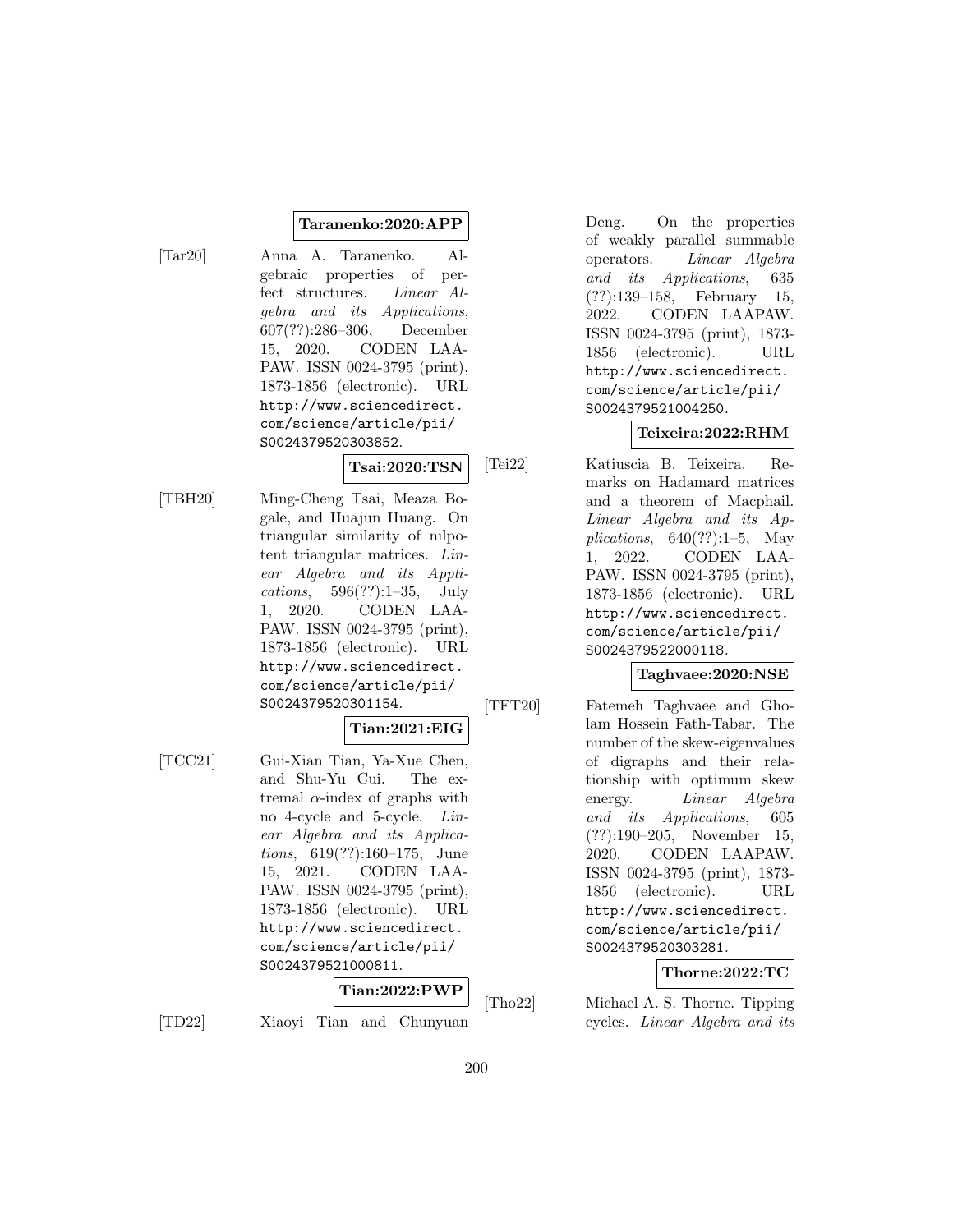Applications, 646(??):43–53, August 1, 2022. CODEN LAA-PAW. ISSN 0024-3795 (print), 1873-1856 (electronic). URL http://www.sciencedirect. com/science/article/pii/ S0024379522001203.

### **terHorst:2021:LMM**

[tHvdM21] S. ter Horst and A. van der Merwe. Linear matrix maps for which positivity and complete positivity coincide. Linear Algebra and its Applications, 628(??):140–181, November 1, 2021. CODEN LAA-PAW. ISSN 0024-3795 (print), 1873-1856 (electronic). URL http://www.sciencedirect. com/science/article/pii/ S0024379521002652.

**Toyonaga:2021:EPD**

[TJ21] Kenji Toyonaga and Charles R. Johnson. The effect of perturbation of an off-diagonal entry pair on the geometric multiplicity of an eigenvalue. Linear Algebra and its Applications, 615(??):112–142, April 15, 2021. CODEN LAA-PAW. ISSN 0024-3795 (print), 1873-1856 (electronic). URL http://www.sciencedirect. com/science/article/pii/ S0024379520305875.

**Tasissa:2021:LRM**

[TL21] Abiy Tasissa and Rongjie Lai. Low-rank matrix completion in a general non-orthogonal basis. Linear Algebra and its Applications, 625(??):81–112, September 15, 2021. CODEN LAA-

PAW. ISSN 0024-3795 (print), 1873-1856 (electronic). URL http://www.sciencedirect. com/science/article/pii/ S0024379521001956.

### **Tian:2020:CDE**

[TLC20] Gui-Xian Tian, Yuan Li, and Shu-Yu Cui. The change of distance energy of some special complete multipartite graphs due to edge deletion. Linear Algebra and its Applications, 584(??):438–457, January 1, 2020. CODEN LAA-PAW. ISSN 0024-3795 (print), 1873-1856 (electronic). URL http://www.sciencedirect. com/science/article/pii/ S0024379519304173.

### **Tarcsay:2021:OAD**

[TT21] Zsigmond Tarcsay and Tamás Titkos. Operators on antidual pairs: Generalized Schur complement. Linear Algebra and its Applications, 614(??):125–143, April 1, 2021. CODEN LAAPAW. ISSN 0024-3795 (print), 1873- 1856 (electronic). URL http://www.sciencedirect. com/science/article/pii/ S0024379520301038.

# **Tura:2021:CET**

[Tur21] Fernando C. Tura. A conjecture on the eigenvalues of threshold graphs. Linear Algebra and its Applications, 612(??):345–356, March 1, 2021. CODEN LAA-PAW. ISSN 0024-3795 (print), 1873-1856 (electronic). URL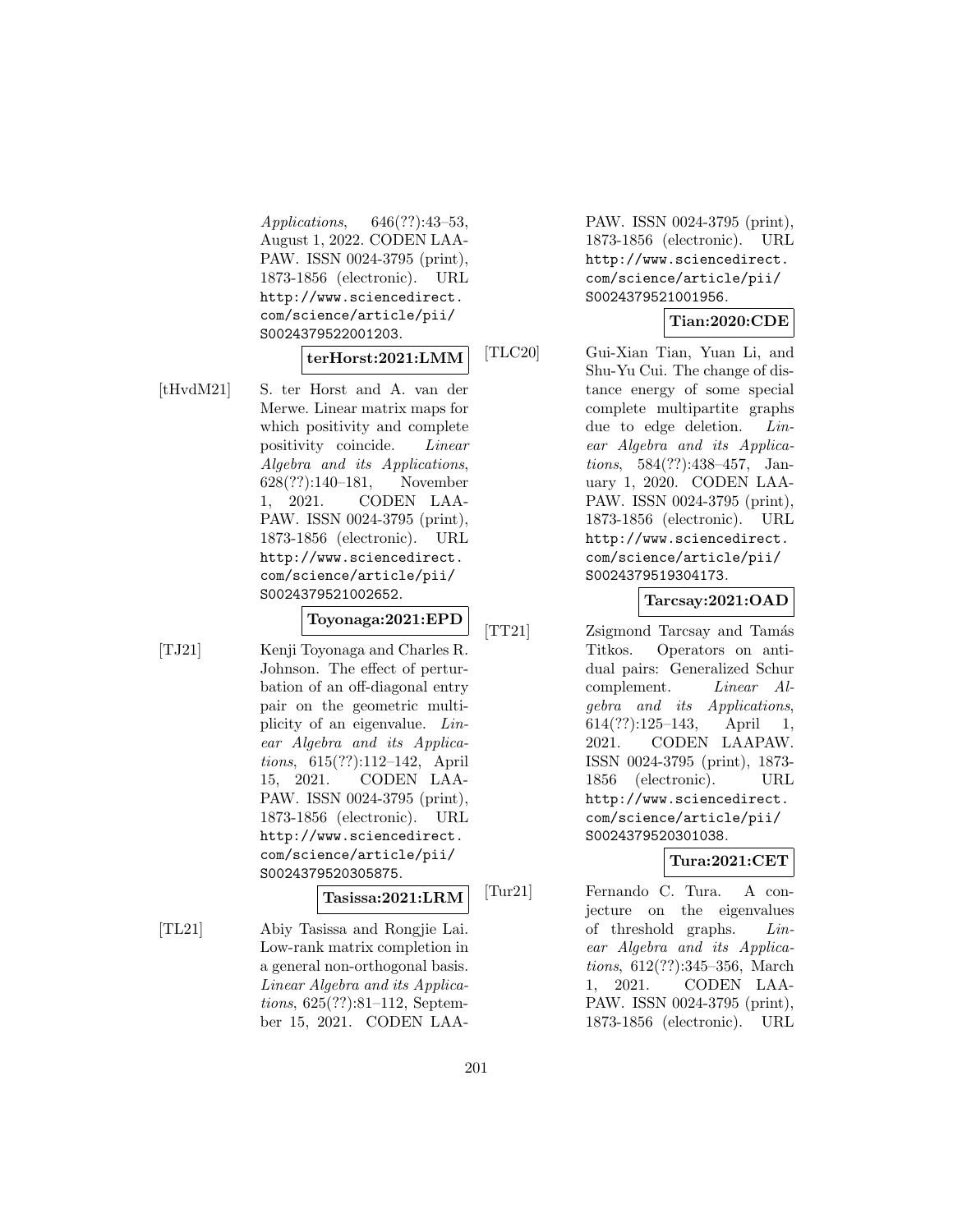http://www.sciencedirect. com/science/article/pii/ S0024379520305322.

# **Tisseur:2021:MME**

- [TV21] Françoise Tisseur and Marc Van Barel. Min-max elementwise backward error for roots of polynomials and a corresponding backward stable root finder. Linear Algebra and its Applications, 623(??):454–477, August 15, 2021. CODEN LAAPAW. ISSN 0024-3795 (print), 1873- 1856 (electronic). URL http://www.sciencedirect. com/science/article/pii/ S0024379520305176.
- [TW21] Fenglei Tian and Yiju Wang. Full characterization of graphs having certain normalized Laplacian eigenvalue of multiplicity  $n - 3$ . Linear Algebra and its Applications, 630(??):69–83, December 1, 2021. CODEN LAAPAW. ISSN 0024-3795 (print), 1873- 1856 (electronic). URL http://www.sciencedirect. com/science/article/pii/ S0024379521002895.

# **Tian:2020:PSO**

**Tian:2021:FCG**

[TWD20] Xiaoyi Tian, Shuaijie Wang, and Chunyuan Deng. On parallel sum of operators. Linear Algebra and its Applications, 603(??):57–83, October 15, 2020. CODEN LAA-PAW. ISSN 0024-3795 (print), 1873-1856 (electronic). URL http://www.sciencedirect. com/science/article/pii/ S0024379520302627.

# **Tian:2020:CGS**

[TWW20] Fenglei Tian, Dein Wong, and Sai Wang. Characterization of graphs with some normalized Laplacian eigenvalue of multiplicity  $n-3$ . Linear Algebra and its Applications, 606(??):127–143, December 1, 2020. CODEN LAA-PAW. ISSN 0024-3795 (print), 1873-1856 (electronic). URL http://www.sciencedirect. com/science/article/pii/ S0024379520303505.

# **Uchiyama:2021:OMM**

[Uch21] Mitsuru Uchiyama. Operator means and matrix quadratic equations. Linear Algebra and its Applications, 609(??):163–175, January 15, 2021. CODEN LAA-PAW. ISSN 0024-3795 (print), 1873-1856 (electronic). URL http://www.sciencedirect. com/science/article/pii/ S0024379520304195.

# **Urure:2022:SSS**

[Uru22] Ronald Ismael Quispe Urure. Symmetric and skew-symmetric polynomial identities with involution for the upper triangular matrix algebras of even order. Linear Algebra and its Applications, 641(??):98–114, May 15, 2022. CODEN LAA-PAW. ISSN 0024-3795 (print), 1873-1856 (electronic). URL http://www.sciencedirect.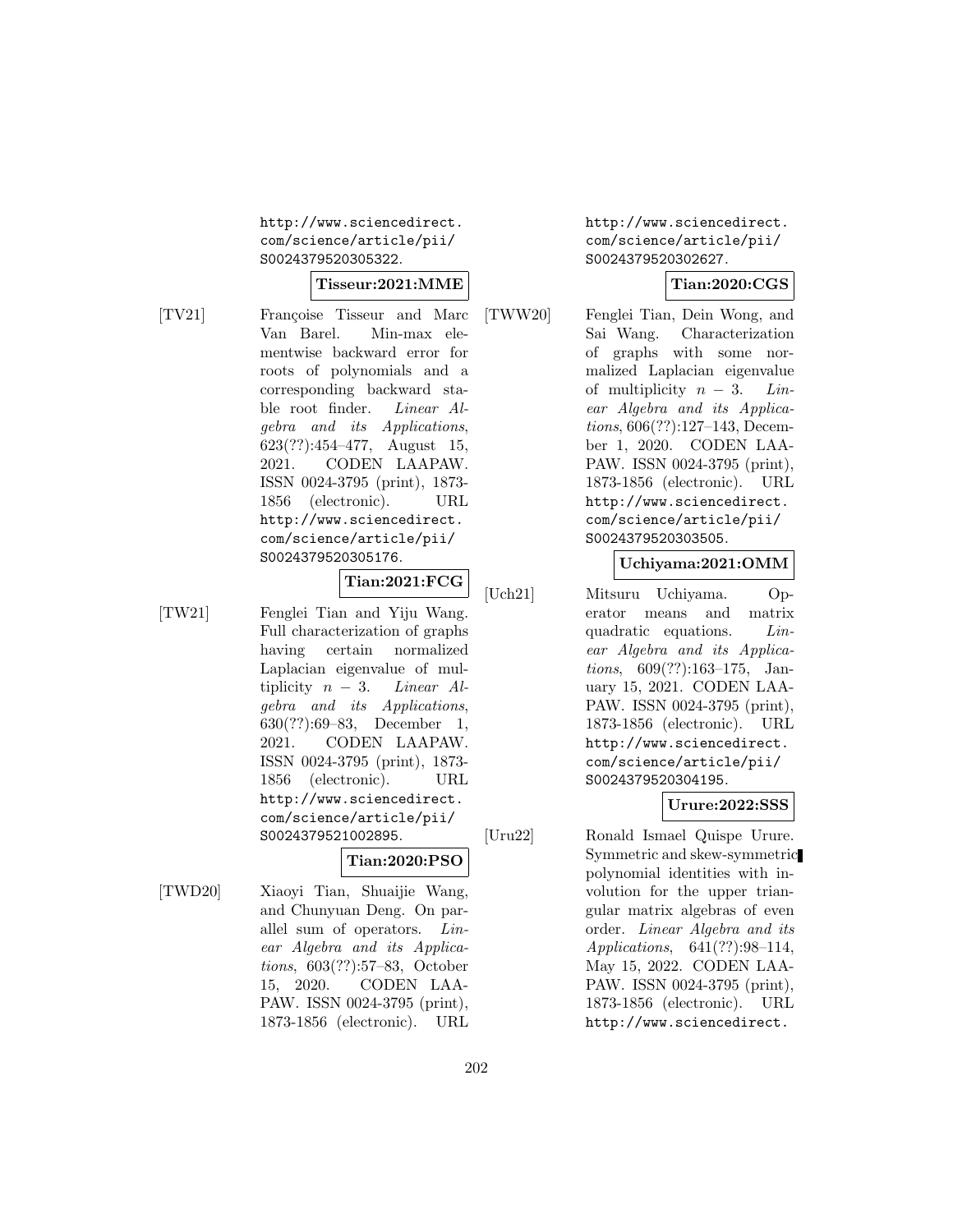### com/science/article/pii/ S0024379522000453.

### **Urschel:2021:DTT**

[UZ21] John C. Urschel and Ludmil T. Zikatanov. Discrete trace theorems and energy minimizing spring embeddings of planar graphs. *Lin*ear Algebra and its Applications, 609(??):73–107, January 15, 2021. CODEN LAA-PAW. ISSN 0024-3795 (print), 1873-1856 (electronic). URL http://www.sciencedirect. com/science/article/pii/

### **Varga:2021:RCC**

[Var21] Andreas Varga. On recursive computation of coprime factorizations of rational matrices. Linear Algebra and its Applications, 623(??):478–502, August 15, 2021. CODEN LAA-PAW. ISSN 0024-3795 (print), 1873-1856 (electronic). URL http://www.sciencedirect. com/science/article/pii/ S0024379520300409.

S0024379520304146.

# **Vos:2020:DAU**

[VB20] Alexis De Vos and Stijn De Baerdemacker. The decomposition of an arbitrary  $2^w$  ×  $2^w$  unitary matrix into signed permutation matrices. Linear Algebra and its Applications, 606(??):23–40, December 1, 2020. CODEN LAA-PAW. ISSN 0024-3795 (print), 1873-1856 (electronic). URL http://www.sciencedirect.

com/science/article/pii/ S0024379520303402.

### **Vu:2021:PEE**

[VCR21] Trung Vu, Evgenia Chunikhina, and Raviv Raich. Perturbation expansions and error bounds for the truncated singular value decomposition. Linear Algebra and its Applications, 627(??):94–139, October 15, 2021. CODEN LAA-PAW. ISSN 0024-3795 (print), 1873-1856 (electronic). URL http://www.sciencedirect. com/science/article/pii/ S0024379521002366.

### **Vincenzo:2020:FPI**

[VdSPdS20] Onofrio Mario Di Vincenzo, Marcos Antônio da Silva Pinto, and Viviane Ribeiro Tomaz da Silva. On the factorability of polynomial identities of upper block triangular matrix algebras graded by cyclic groups. Linear Algebra and its Applications, 601(??):311–337, September 15, 2020. CODEN LAA-PAW. ISSN 0024-3795 (print), 1873-1856 (electronic). URL http://www.sciencedirect. com/science/article/pii/ S0024379520302391.

### **vomEnde:2022:MP**

[vED22] Frederik vom Ende and Gunther Dirr. The d-Majorization Polytope. Linear Algebra and its Applications, 649 (??):152–185, September 15, 2022. CODEN LAAPAW. ISSN 0024-3795 (print), 1873-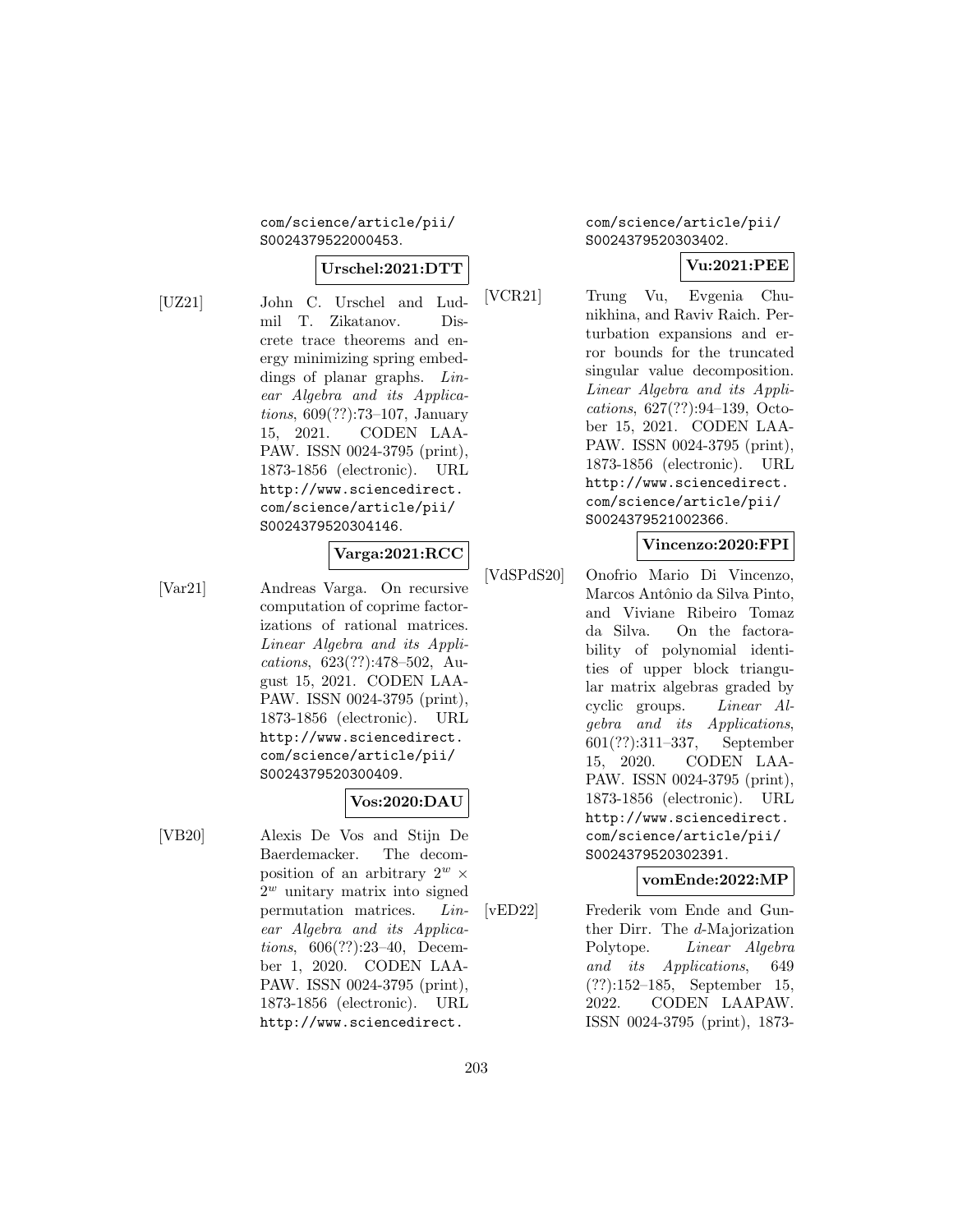1856 (electronic). URL http://www.sciencedirect. com/science/article/pii/ S0024379522001926.

#### **Vitas:2021:IMP**

- 
- [Vit21] Daniel Vitas. Images of multilinear polynomials in the algebra of finitary matrices contain trace zero matrices. Linear Algebra and its Applications, 626(??):221–233, October 1, 2021. CODEN LAA-PAW. ISSN 0024-3795 (print), 1873-1856 (electronic). URL http://www.sciencedirect. com/science/article/pii/ S0024379521002263.

**Vill:2022:ISD**

[VMB22] Julian Vill, Mateusz Michałek, and Alexander Taveira Blomenhofer. Ideals of spaces of degenerate matrices. *Lin*ear Algebra and its Applications, 648(??):56–69, September 1, 2022. CODEN LAA-PAW. ISSN 0024-3795 (print), 1873-1856 (electronic). URL http://www.sciencedirect. com/science/article/pii/ S0024379522001677.

### **vanRensburg:2021:SRN**

[vRvSTT21] D. B. Janse van Rensburg, M. van Straaten, F. Theron, and C. Trunk. Square roots of H-nonnegative matrices. Linear Algebra and its Applications, 621(??):29–49, July 15, 2021. CODEN LAA-PAW. ISSN 0024-3795 (print), 1873-1856 (electronic). URL http://www.sciencedirect.

### com/science/article/pii/ S0024379521001038.

# **Vaia:2020:PJM**

[VS20] Ruggero Vaia and Lidia Spadini. Persymmetric Jacobi matrices with square-integer eigenvalues and dispersionless mass–spring chains. Linear Algebra and its Applications, 585(??):164–177, January 15, 2020. CODEN LAA-PAW. ISSN 0024-3795 (print), 1873-1856 (electronic). URL http://www.sciencedirect. com/science/article/pii/ S002437951930429X.

### **Verde-Star:2021:UCA**

[VS21] Luis Verde-Star. A unified construction of all the hypergeometric and basic hypergeometric families of orthogonal polynomial sequences. Linear Algebra and its Applications, 627(??):242–274, October 15, 2021. CODEN LAA-PAW. ISSN 0024-3795 (print), 1873-1856 (electronic). URL http://www.sciencedirect. com/science/article/pii/ S0024379521002470.

# **Vinagre:2020:CTG**

[VTBC20] Cybele T. M. Vinagre, Vilmar Trevisan, Johann Bolckau, and Rodrigo Chimelli. Characterizing threshold graphs with  $k$  main signless Laplacian eigenvalues. Linear Algebra and its Applications, 602(??):33–45, October 1, 2020. CODEN LAAPAW. ISSN 0024-3795 (print), 1873-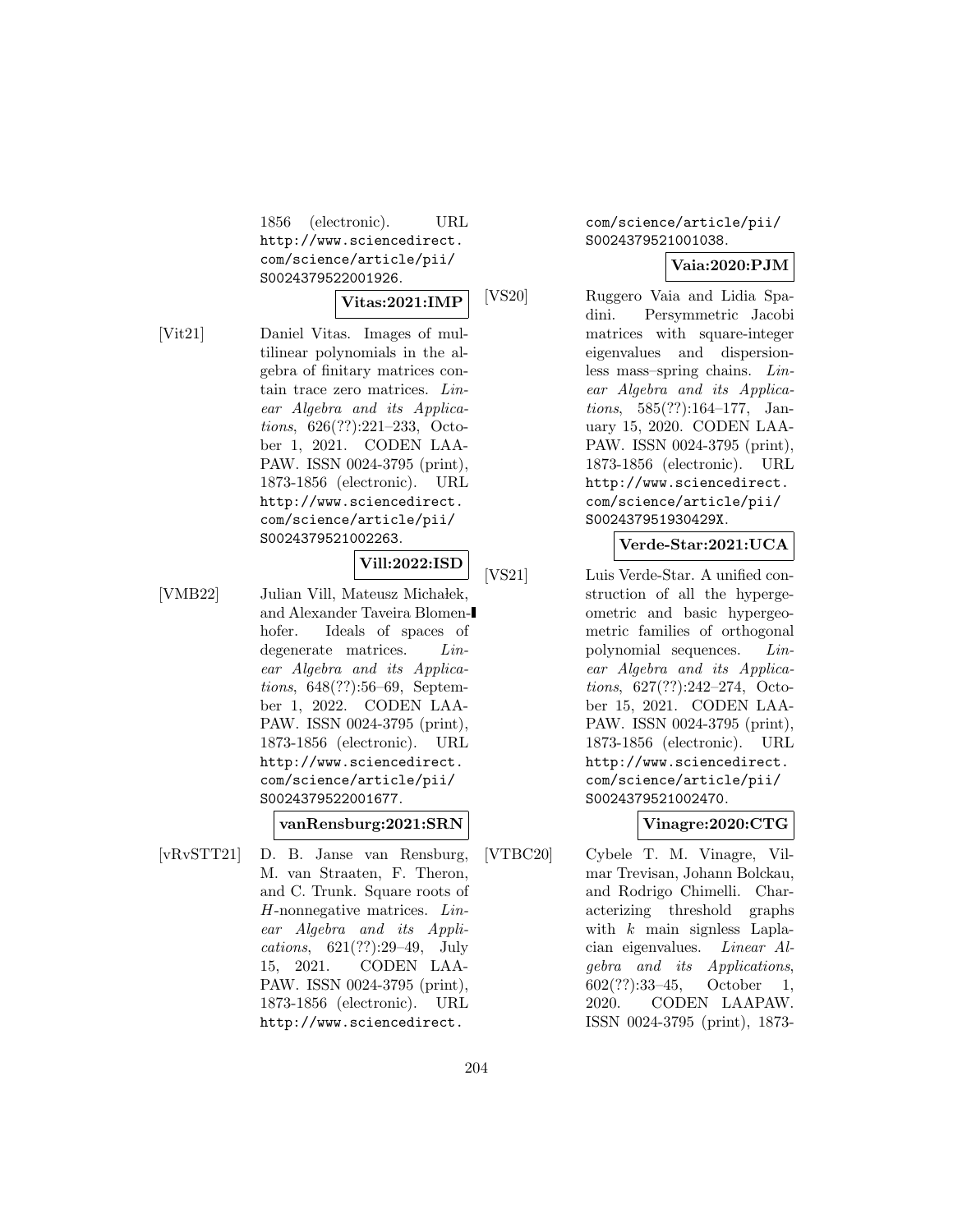1856 (electronic). URL http://www.sciencedirect. com/science/article/pii/ S0024379520302160.

#### **Valencia:2022:AAA**

- 
- [VV22] Carlos E. Valencia and Ralihe R. Villagrán. Algorithmic aspects of arithmetical structures. Linear Algebra and its Applications, 640(??):191–208, May 1, 2022. CODEN LAA-PAW. ISSN 0024-3795 (print), 1873-1856 (electronic). URL http://www.sciencedirect. com/science/article/pii/ S0024379522000350.

### **Vavilov:2020:MCE**

[VZ20] Nikolai Vavilov and Zuhong Zhang. Multiple commutators of elementary subgroups: end of the line. Linear Algebra and its Applications, 599(??):1–17, August 15, 2020. CODEN LAA-PAW. ISSN 0024-3795 (print), 1873-1856 (electronic). URL http://www.sciencedirect. com/science/article/pii/ S0024379520301798.

### **Wang:2021:SNF**

[Wan21] Wei Wang. On the Smith normal form of walk matrices. Linear Algebra and its Applications, 612(??):30–41, March 1, 2021. CODEN LAA-PAW. ISSN 0024-3795 (print), 1873-1856 (electronic). URL http://www.sciencedirect. com/science/article/pii/ S0024379520305565.

### **Wang:2021:ESR**

[WCF21] Bing Wang, Wenwen Chen, and Longfei Fang. Extremal spectral radius of  $K_{3,3}/K_{2,4}$ minor free graphs. *Linear* Algebra and its Applications, 628(??):103–114, November 1, 2021. CODEN LAA-PAW. ISSN 0024-3795 (print), 1873-1856 (electronic). URL http://www.sciencedirect. com/science/article/pii/ S0024379521002615.

### **Wang:2020:PCM**

[WCKQ20] Dan Wang, Wei Chen, Sei Zhen Khong, and Li Qiu. On the phases of a complex matrix. Linear Algebra and its Applications, 593(??):152–179, May 15, 2020. CODEN LAA-PAW. ISSN 0024-3795 (print), 1873-1856 (electronic). URL http://www.sciencedirect. com/science/article/pii/ S0024379520300458.

### **Wen:2020:TSI**

[WCS20] Chao-Tao Wen, Xiao Shan Chen, and Hai-Wei Sun. A two-step inexact Newton– Chebyshev-like method for inverse eigenvalue problems. Linear Algebra and its Applications, 585(??):241–262, January 15, 2020. CODEN LAA-PAW. ISSN 0024-3795 (print), 1873-1856 (electronic). URL http://www.sciencedirect. com/science/article/pii/ S0024379519304318.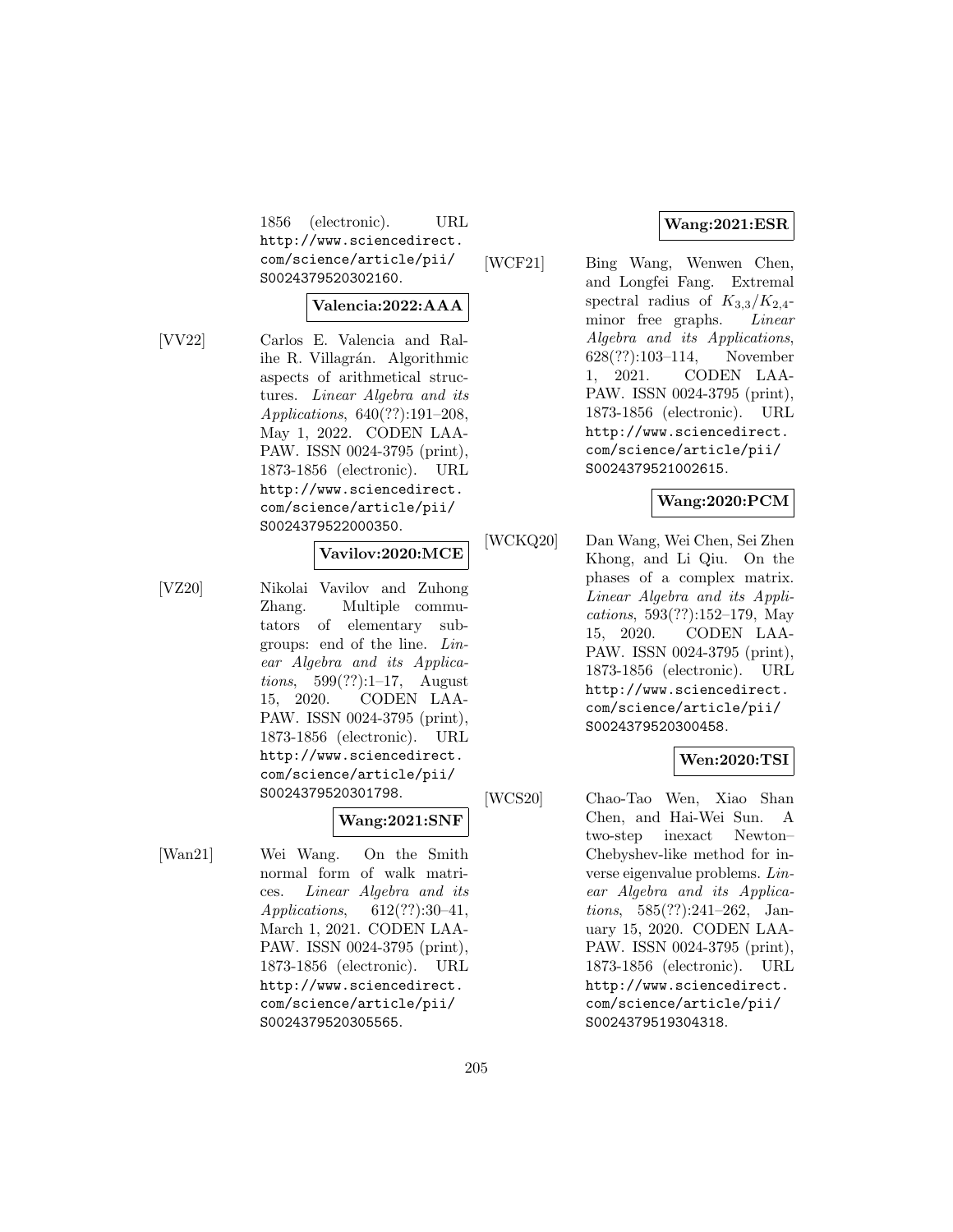### **Weinstein:2022:RSM**

[Wei22] Madeleine Weinstein. Real symmetric matrices with partitioned eigenvalues. Linear Algebra and its Applications, 633(??):281–289, January 15, 2022. CODEN LAA-PAW. ISSN 0024-3795 (print), 1873-1856 (electronic). URL http://www.sciencedirect. com/science/article/pii/ S0024379521003815.

# **Werner:2022:NIS**

[Wer22] Nicholas J. Werner. Null ideals of subsets of matrix rings over fields. Linear Algebra and its Applications, 642(??):50–72, June 1, 2022. CODEN LAA-PAW. ISSN 0024-3795 (print), 1873-1856 (electronic). URL http://www.sciencedirect. com/science/article/pii/ S0024379522000507.

# **Waki:2021:RSI**

[WES21] Hayato Waki, Yoshio Ebihara, and Noboru Sebe. Reduction of SISO H-infinity output feedback control problem. Linear Algebra and its Applications, 610(??):321–378, February 1, 2021. CODEN LAA-PAW. ISSN 0024-3795 (print), 1873-1856 (electronic). URL http://www.sciencedirect. com/science/article/pii/ S0024379520304626.

# **Wang:2020:MAEb**

[WFGT20] Long Wang, Xianwen Fang, Xianya Geng, and Fenglei Tian. On the multiplicity

of an arbitrary  $A_{\alpha}$ -eigenvalue of a connected graph. Linear Algebra and its Applications, 589(??):28–38, March 15, 2020. CODEN LAA-PAW. ISSN 0024-3795 (print), 1873-1856 (electronic). URL http://www.sciencedirect. com/science/article/pii/ S002437951930535X.

# **Wei:2020:RBI**

[WFL20] Wei Wei, Zhimin Feng, and Shuchao Li. Relations between the inertia indices of a mixed graph and those of its underlying graph. Linear Algebra and its Applications, 588(??):19–53, March 1, 2020. CODEN LAA-PAW. ISSN 0024-3795 (print), 1873-1856 (electronic). URL http://www.sciencedirect. com/science/article/pii/ S002437951930494X.

### **Watanabe:2020:WMP**

[WFSS20] Sennosuke Watanabe, Akiko Fukuda, Etsuo Segawa, and Iwao Sato. A walk on max-plus algebra. Linear Algebra and its Applications, 598(??):29–48, August 1, 2020. CODEN LAA-PAW. ISSN 0024-3795 (print), 1873-1856 (electronic). URL http://www.sciencedirect. com/science/article/pii/ S0024379520301531.

### **Wang:2020:SUBa**

[WG20a] Zhi-Wen Wang and Ji-Ming Guo. A sharp upper bound of the nullity of a connected graph in terms of or-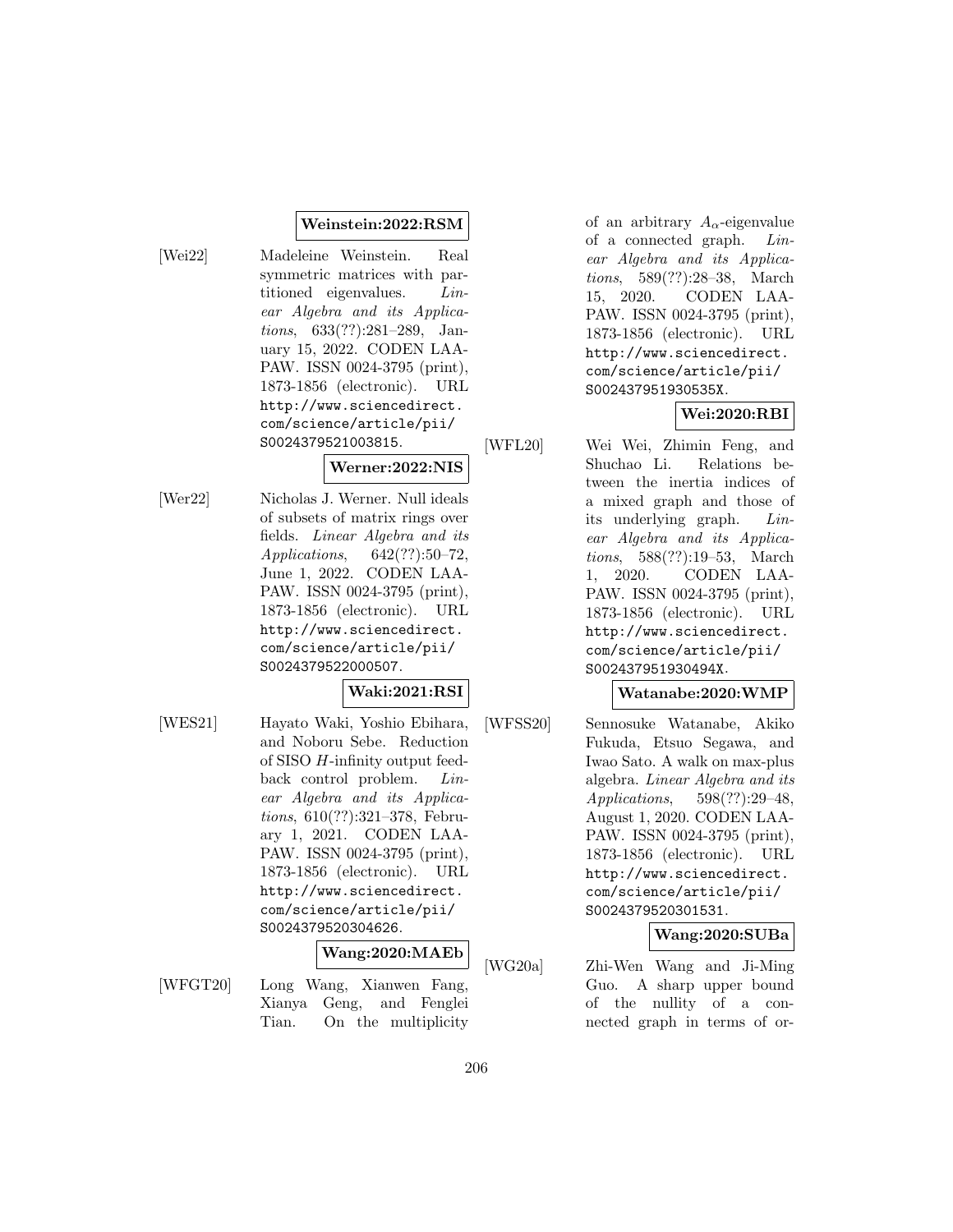der and maximum degree. Linear Algebra and its Applications, 584(??):287–293, January 1, 2020. CODEN LAA-PAW. ISSN 0024-3795 (print), 1873-1856 (electronic). URL http://www.sciencedirect. com/science/article/pii/ S0024379519303908.

# **Wang:2020:SUBb**

[WG20b] Zhi-Wen Wang and Ji-Ming Guo. Some upper bounds on the spectral radius of a graph. Linear Algebra and its Applications, 601 (??):101–112, September 15, 2020. CODEN LAAPAW. ISSN 0024-3795 (print), 1873- 1856 (electronic). URL http://www.sciencedirect. com/science/article/pii/ S0024379520302184.

# **Wang:2020:ISS**

[WH20] Dijian Wang and Yaoping Hou. Integral signed subcubic graphs. Linear Algebra and its Applications, 593(??):29–44, May 15, 2020. CODEN LAA-PAW. ISSN 0024-3795 (print), 1873-1856 (electronic). URL http://www.sciencedirect. com/science/article/pii/ S0024379520300549.

# **Wiertel:2022:IRH**

[Wie22] Magdalena Wiertel. Irreducible representations of Hecke–Kiselman monoids. Linear Algebra and its Applications, 640(??):12–33, May 1, 2022. CODEN LAA-PAW. ISSN 0024-3795 (print),

1873-1856 (electronic). URL http://www.sciencedirect. com/science/article/pii/ S0024379522000076.

# **Winter:2021:GTS**

[Win21] Martin Winter. Geometry and topology of symmetric point arrangements. Linear Algebra and its Applications,  $611(??):1-25$ , February 15, 2021. CODEN LAA-PAW. ISSN 0024-3795 (print), 1873-1856 (electronic). URL http://www.sciencedirect. com/science/article/pii/ S0024379520305425.

# **Wojcik:2020:SD**

[Wój20] Paweł Wójcik. On seminorm and its decomposition. Linear Algebra and its Applications, 588(??):419–427, March 1, 2020. CODEN LAA-PAW. ISSN 0024-3795 (print), 1873-1856 (electronic). URL http://www.sciencedirect. com/science/article/pii/ S002437951930518X.

# **Wojcik:2022:AON**

[Wój22a] Paweł Wójcik. Approximate orthogonality in normed spaces and its applications II. Linear Algebra and its Applications, 632(??):258–267, January 1, 2022. CODEN LAA-PAW. ISSN 0024-3795 (print), 1873-1856 (electronic). URL http://www.sciencedirect. com/science/article/pii/ S002437952100344X.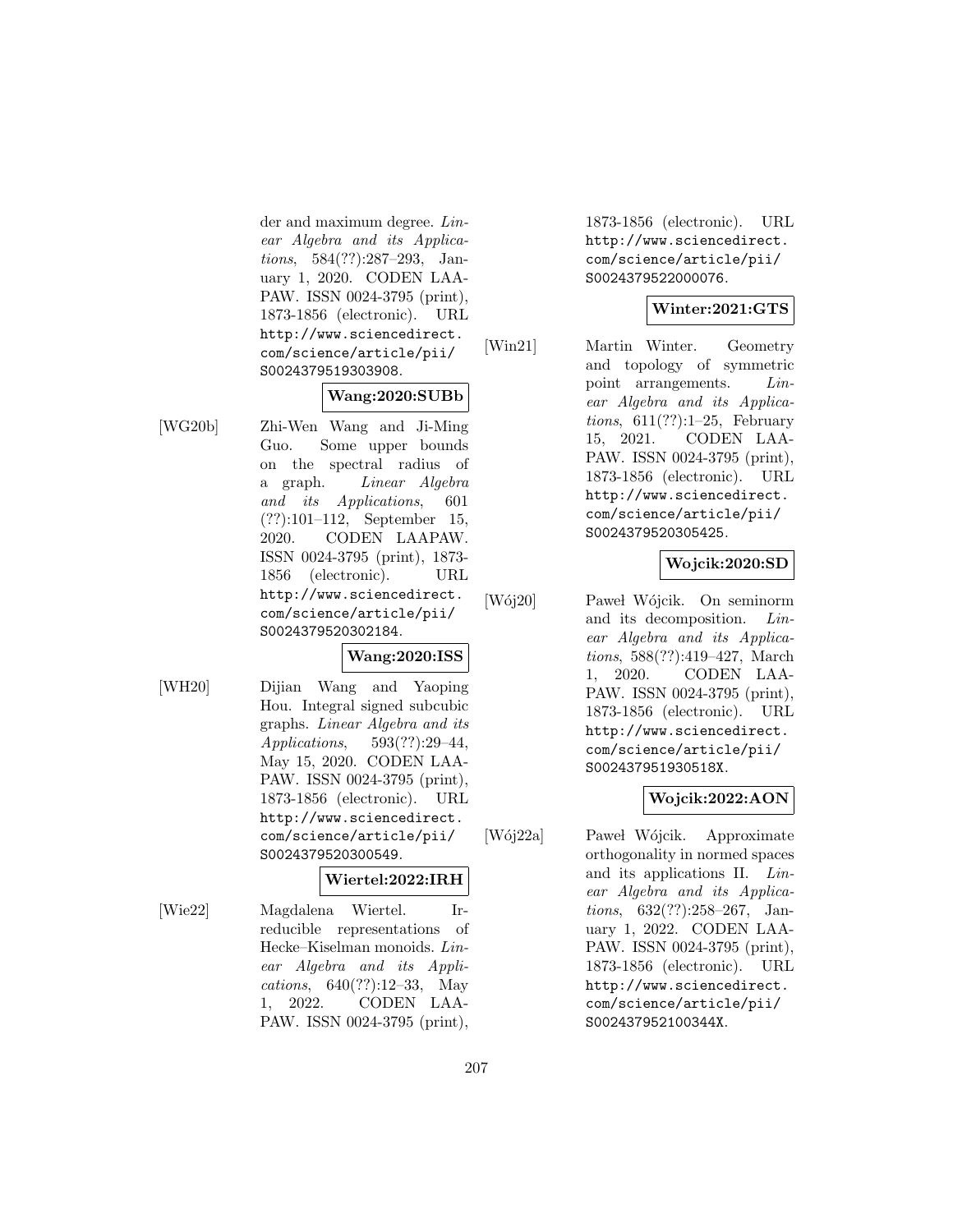# **Wojcik:2022:VUB**

[Wój22b] Pawel Wójcik. Vertices of the unit ball of subspaces in  $\mathcal{L}(H)$ and strong unicity of best approximation in  $\mathcal{L}(l_2^2)$  $Lin$ ear Algebra and its Applications, 632(??):281–293, January 1, 2022. CODEN LAA-PAW. ISSN 0024-3795 (print), 1873-1856 (electronic). URL http://www.sciencedirect. com/science/article/pii/ S0024379521003438.

# **Wang:2022:WHM**

[WS22] Wen-Huan Wang and Rui Sun. The weighted hypergraph with the maximum spectral radius. Linear Algebra and its Applications, 649(??):47–62, September 15, 2022. CODEN LAA-PAW. ISSN 0024-3795 (print), 1873-1856 (electronic). URL http://www.sciencedirect. com/science/article/pii/ S0024379522001653.

### **Wang:2020:SPS**

[WSW20] Feifei Wang, Haiying Shan, and Zhiyi Wang. On some properties of the  $\alpha$ -spectral radius of the k-uniform hypergraph. Linear Algebra and its Applications, 589(??):62–79, March 15, 2020. CODEN LAA-PAW. ISSN 0024-3795 (print), 1873-1856 (electronic). URL http://www.sciencedirect. com/science/article/pii/ S0024379519305178.

### **Wang:2020:KPJ**

[WW20] Yunjie Wang and Gang Wu.

On the Kahan–Parlett–Jiang theorem — a globally optimal backward perturbation error for two-sided invariant subspaces. *Lin*ear Algebra and its Applications, 602(??):73–92, October 1, 2020. CODEN LAA-PAW. ISSN 0024-3795 (print), 1873-1856 (electronic). URL http://www.sciencedirect. com/science/article/pii/ S0024379520302342.

# **Wei:2022:NIM**

[WW22] Chun Wei and Fan Wen. On norms of iterations of  $\{0,1\}$ -matrices. *Linear Al*gebra and its Applications, 649(??):375–389, September 15, 2022. CODEN LAA-PAW. ISSN 0024-3795 (print), 1873-1856 (electronic). URL http://www.sciencedirect. com/science/article/pii/ S0024379522001938.

# **Wang:2020:MAEa**

[WWJ20] Long Wang, Liangli Wei, and Yongrong Jin. The multiplicity of an arbitrary eigenvalue of a graph in terms of cyclomatic number and number of pendant vertices. Linear Algebra and its Applications, 584(??):257–266, January 1, 2020. CODEN LAA-PAW. ISSN 0024-3795 (print), 1873-1856 (electronic). URL http://www.sciencedirect. com/science/article/pii/ S0024379519303969.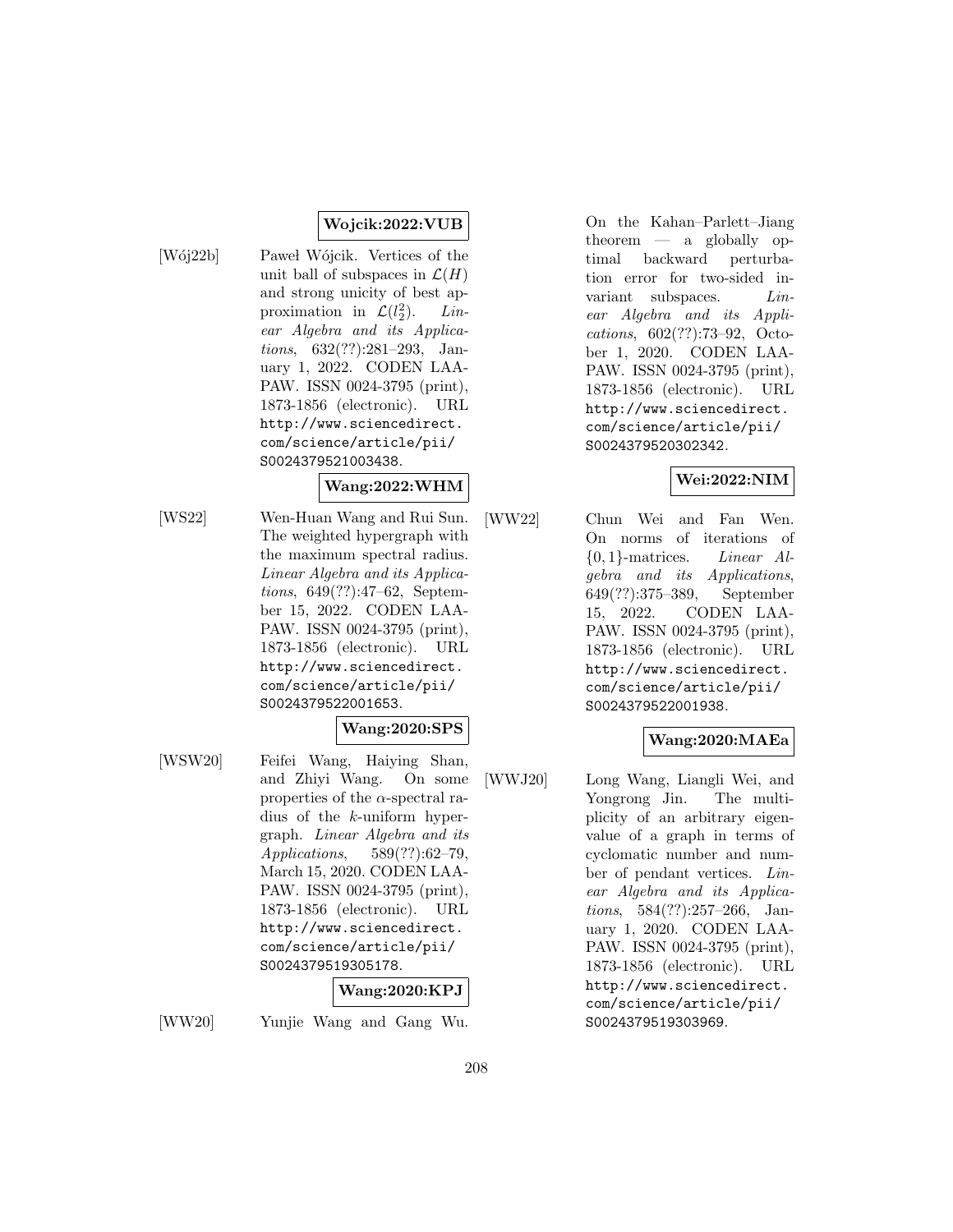#### **Wang:2020:BLS**

[WWT20] Sai Wang, Dein Wong, and Fenglei Tian. Bounds for the largest and the smallest  $A_{\alpha}$  eigenvalues of a graph in terms of vertex degrees. Linear Algebra and its Applications, 590(??):210–223, April 1, 2020. CODEN LAA-PAW. ISSN 0024-3795 (print), 1873-1856 (electronic). URL http://www.sciencedirect. com/science/article/pii/ S0024379519305609.

# **Wu:2020:RQD**

[WX20] Nianci Wu and Hua Xiang. Randomized QLP decomposition. Linear Algebra and its Applications, 599(??):18–35, August 15, 2020. CODEN LAAPAW. ISSN 0024-3795 (print), 1873- 1856 (electronic). URL http://www.sciencedirect. com/science/article/pii/ S0024379520301762.

### **Wang:2020:VCC**

[WYF<sup>+</sup>20] Long Wang, Chunyu Yan, Xianwen Fang, Xianya Geng, and Fenglei Tian. Vertexconnectivity, chromatic number, domination number, maximum degree and Laplacian eigenvalue distribution. Linear Algebra and its Applications, 607(??):307–318, December 15, 2020. CODEN LAA-PAW. ISSN 0024-3795 (print), 1873-1856 (electronic). URL http://www.sciencedirect.

com/science/article/pii/ S0024379520303840.

### **Wang:2021:ECN**

[WYQ21] Wei Wang, Zhidan Yan, and Jianguo Qian. Eigenvalues and chromatic number of a signed graph. Linear Algebra and its Applications, 619(??):137–145, June 15, 2021. CODEN LAA-PAW. ISSN 0024-3795 (print), 1873-1856 (electronic). URL http://www.sciencedirect. com/science/article/pii/ S002437952100077X.

#### **Wang:2021:IPU**

[WZL21] Yu Wang, Jia Zhou, and Yingyu Luo. The image of polynomials on  $2 \times 2$  upper triangular matrix algebras. Linear Algebra and its Applications, 610(??):560–570, February 1, 2021. CODEN LAA-PAW. ISSN 0024-3795 (print), 1873-1856 (electronic). URL http://www.sciencedirect. com/science/article/pii/ S0024379520304808.

### **Wong:2020:MET**

[WZT20] Dein Wong, Qi Zhou, and Fenglei Tian. On the multiplicity of eigenvalues of trees. Linear Algebra and its Applications, 593(??):180–187, May 15, 2020. CODEN LAA-PAW. ISSN 0024-3795 (print), 1873-1856 (electronic). URL http://www.sciencedirect. com/science/article/pii/ S002437952030063X.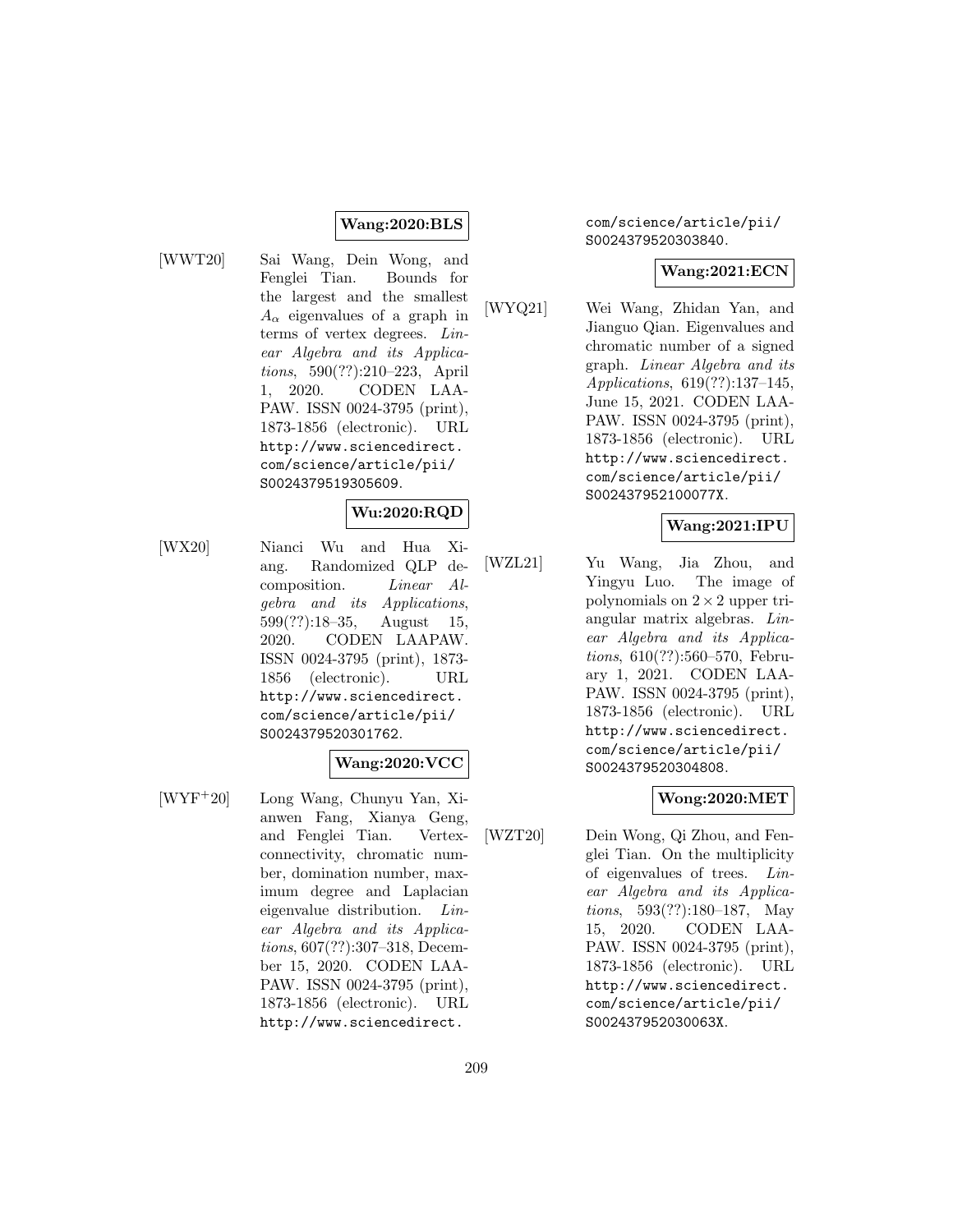### **Wang:2021:MLE**

[WZW<sup>+</sup>21] Xinlei Wang, Qi Zhou, Dein Wong, Chi Zhang, and Fenglei Tian. The multiplicity of Laplacian eigenvalue two in a connected graph with a perfect matching. Linear Algebra and its Applications, 609(??):152–162, January 15, 2021. CODEN LAA-PAW. ISSN 0024-3795 (print), 1873-1856 (electronic). URL http://www.sciencedirect. com/science/article/pii/ S0024379520304183.

### **Xie:2021:TCM**

[Xie21] Yangxinyu Xie. On 2 × 2 tropical commuting matrices. Linear Algebra and its Applications, 620(??):92–108, July 1, 2021. CODEN LAA-PAW. ISSN 0024-3795 (print), 1873-1856 (electronic). URL http://www.sciencedirect. com/science/article/pii/ S0024379521000835.

### **Xue:2020:SLD**

[XLS20] Jie Xue, Huiqiu Lin, and Jinlong Shu. On the second largest distance eigenvalue of a block graph. Linear Algebra and its Applications, 591(??):284–298, April 15, 2020. CODEN LAA-PAW. ISSN 0024-3795 (print), 1873-1856 (electronic). URL http://www.sciencedirect. com/science/article/pii/ S0024379520300185.

**Xue:2020:DNL**

glong Yu, and Jinlong Shu. Domination number and Laplacian eigenvalue of trees. Linear Algebra and its Applications, 592(??):210–227, May 1, 2020. CODEN LAA-PAW. ISSN 0024-3795 (print), 1873-1856 (electronic). URL http://www.sciencedirect. com/science/article/pii/ S0024379520300355.

# **Xiao:2021:EAS**

[XW21] Peng Xiao and Ligong Wang. The effect on the adjacency and signless Laplacian spectral radii of uniform hypergraphs by grafting edges. Linear Algebra and its Applications, 610(??):591–607, February 1, 2021. CODEN LAA-PAW. ISSN 0024-3795 (print), 1873-1856 (electronic). URL http://www.sciencedirect. com/science/article/pii/ S0024379520304882.

# **Xu:2020:MEM**

[XWT20] Feng Xu, Dein Wong, and Fenglei Tian. On the multiplicity of  $\alpha$  as an eigenvalue of the  $A_{\alpha}$  matrix of a graph in terms of the number of pendant vertices. Linear Algebra and its Applications, 594(??):193–204, June 1, 2020. CODEN LAA-PAW. ISSN 0024-3795 (print), 1873-1856 (electronic). URL http://www.sciencedirect. com/science/article/pii/ S0024379520300975.

# **Xie:2020:TLA**

[XLYS20] Jie Xue, Ruifang Liu, Guan-

Shui-Lian Xie and Hong-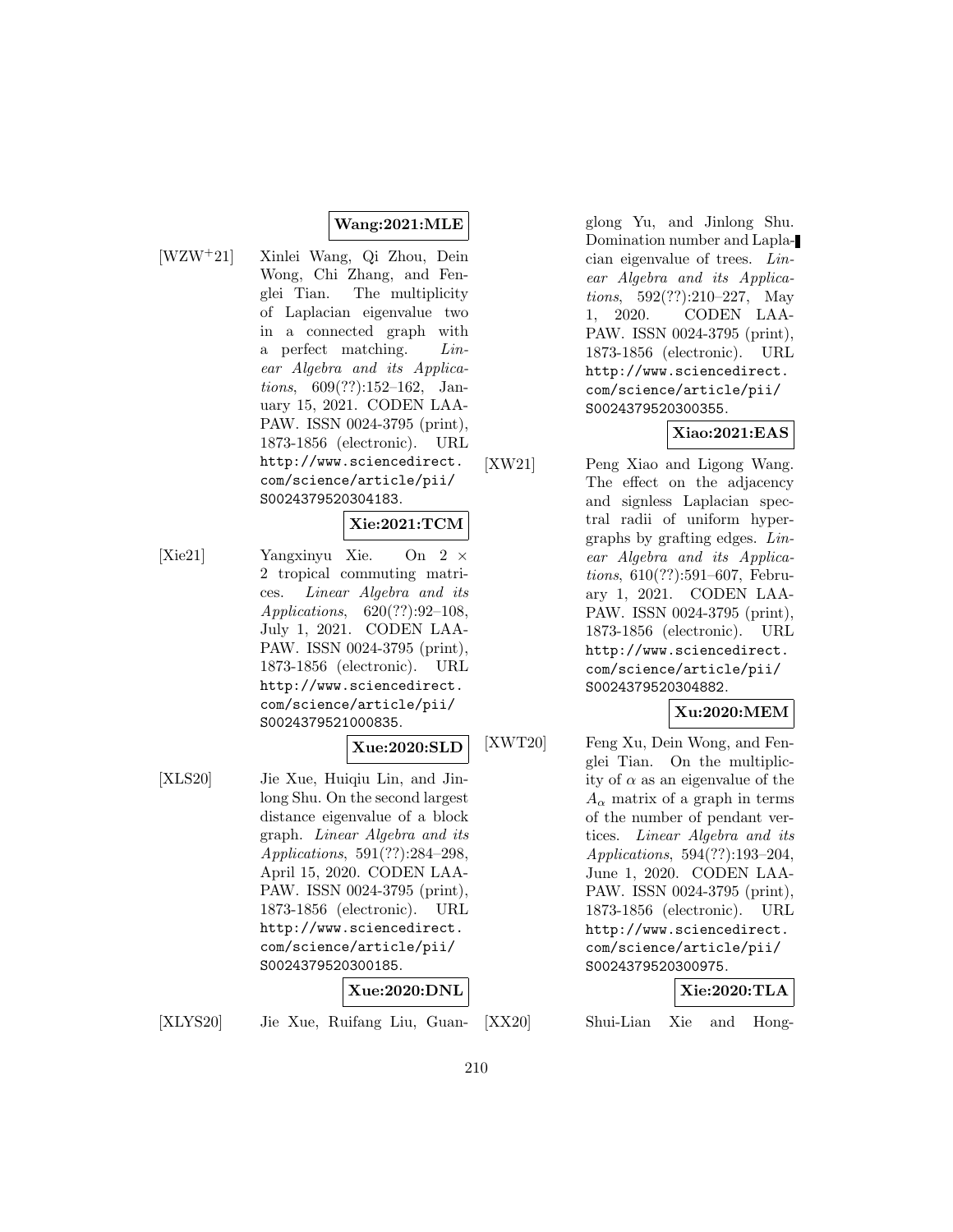Ru Xu. A two-level additive Schwarz method for a kind of tensor complementarity problem. *Lin*ear Algebra and its Applications, 584(??):394–408, January 1, 2020. CODEN LAA-PAW. ISSN 0024-3795 (print), 1873-1856 (electronic). URL http://www.sciencedirect. com/science/article/pii/ S0024379519304148.

# **Xi:2020:CCM**

[XY20a] Changchang Xi and Shujun Yin. Cellularity of centrosymmetric matrix algebras and Frobenius extensions. Linear Algebra and its Applications, 590(??):317–329, April 1, 2020. CODEN LAA-PAW. ISSN 0024-3795 (print), 1873-1856 (electronic). URL http://www.sciencedirect. com/science/article/pii/ S0024379520300069.

# **Xu:2020:HPH**

[XY20b] Qingxiang Xu and Guanjie Yan. Harmonious projections and Halmos' two projections theorem for Hilbert  $C^*$ -module operators. Linear Algebra and its Applications, 601(??):265–284, September 15, 2020. CODEN LAA-PAW. ISSN 0024-3795 (print), 1873-1856 (electronic). URL http://www.sciencedirect. com/science/article/pii/ S0024379520302500.

# **Xu:2020:LSD**

[XY20c] Yuyang Xu and Jianfeng

Yao. On Laplacian spectrum of dendrite trees. Linear Algebra and its Applications, 591(??):215–234, April 15, 2020. CODEN LAA-PAW. ISSN 0024-3795 (print), 1873-1856 (electronic). URL http://www.sciencedirect. com/science/article/pii/ S0024379520300045.

# **Xi:2021:SCM**

[XZ21] Changchang Xi and Jinbi Zhang. Structure of centralizer matrix algebras. Linear Algebra and its Applications, 622(??):215–249, August 1, 2021. CODEN LAA-PAW. ISSN 0024-3795 (print), 1873-1856 (electronic). URL http://www.sciencedirect. com/science/article/pii/ S0024379521001385.

# **Xu:2020:CUG**

[XZWT20] Feng Xu, Qi Zhou, Dein Wong,

and Fenglei Tian. Complex unit gain graphs of rank 2. Linear Algebra and its Applications, 597(??):155–169, July 15, 2020. CODEN LAA-PAW. ISSN 0024-3795 (print), 1873-1856 (electronic). URL http://www.sciencedirect. com/science/article/pii/ S0024379520301518.

# **Yamazaki:2021:IAT**

[Yam21] Takeaki Yamazaki. The induced Aluthge transformations. Linear Algebra and its Applications,  $628(??):1-$ 28, November 1, 2021. CO-DEN LAAPAW. ISSN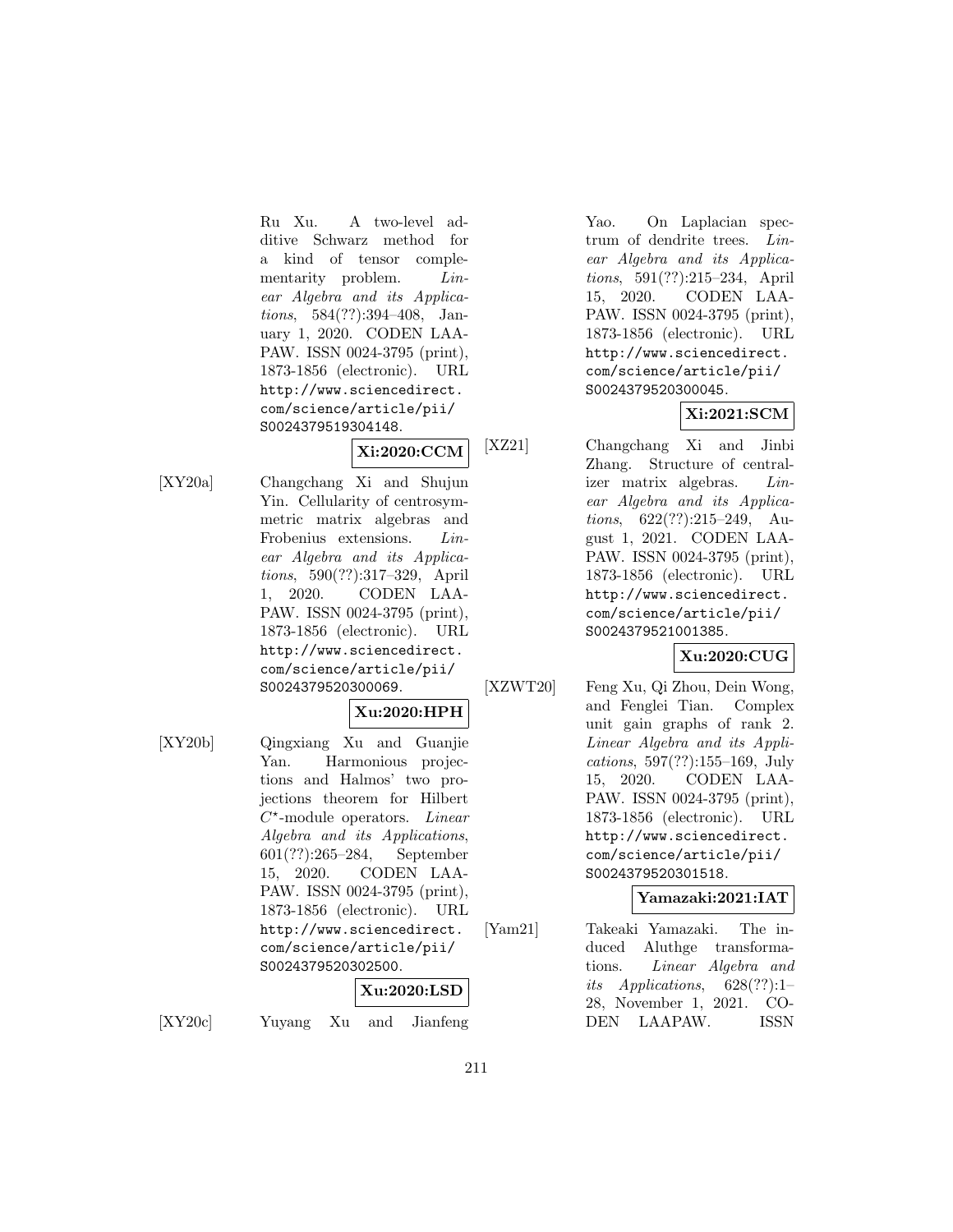0024-3795 (print), 1873-1856 (electronic). URL http: //www.sciencedirect.com/ science/article/pii/S0024379521002494.

#### **Yang:2021:ACE**

[Yan21] Zhao Yang. Accurate computations of eigenvalues of quasi-Cauchy–Vandermonde matrices. Linear Algebra and its Applications, 622(??):268–293, August 1, 2021. CODEN LAA-PAW. ISSN 0024-3795 (print), 1873-1856 (electronic). URL http://www.sciencedirect. com/science/article/pii/ S0024379521001464.

# **Yang:2022:TMA**

[Yan22] Guiyu Yang. Triangular matrix algebras over affine quasihereditary algebras. *Lin*ear Algebra and its Applications, 633(??):213–226, January 15, 2022. CODEN LAA-PAW. ISSN 0024-3795 (print), 1873-1856 (electronic). URL http://www.sciencedirect. com/science/article/pii/ S0024379521003748.

#### **Yazawa:2021:EHM**

[Yaz21] Akiko Yazawa. The eigenvalues of the Hessian matrices of the generating functions for trees with  $k$  components.  $Lin$ ear Algebra and its Applications, 631(??):48–66, December 15, 2021. CODEN LAA-PAW. ISSN 0024-3795 (print), 1873-1856 (electronic). URL http://www.sciencedirect. com/science/article/pii/ S0024379521003141.

### **Yuan:2021:FTM**

[YD21] Yan Yuan and Zhibin Du. The first two maximum ABC spectral radii of bicyclic graphs. Linear Algebra and its Applications, 615(??):28–41, April 15, 2021. CODEN LAA-PAW. ISSN 0024-3795 (print), 1873-1856 (electronic). URL http://www.sciencedirect. com/science/article/pii/ S0024379520305991.

### **Yang:2020:IEP**

[YGW20] Lu Yang, Yongxia Guo, and Guangsheng Wei. Inverse eigenvalue problems for a damped Stieltjes string with mixed data. Linear Algebra and its Applications, 601(??):55–71, September 15, 2020. CODEN LAAPAW. ISSN 0024-3795 (print), 1873- 1856 (electronic). URL http://www.sciencedirect. com/science/article/pii/ S0024379520302172.

### **Yang:2021:ORG**

[YK21] Jae Young Yang and Jack H. Koolen. On the order of regular graphs with fixed second largest eigenvalue. Linear Algebra and its Applications, 610(??):29–39, February 1, 2021. CODEN LAA-PAW. ISSN 0024-3795 (print), 1873-1856 (electronic). URL http://www.sciencedirect. com/science/article/pii/ S0024379520304420.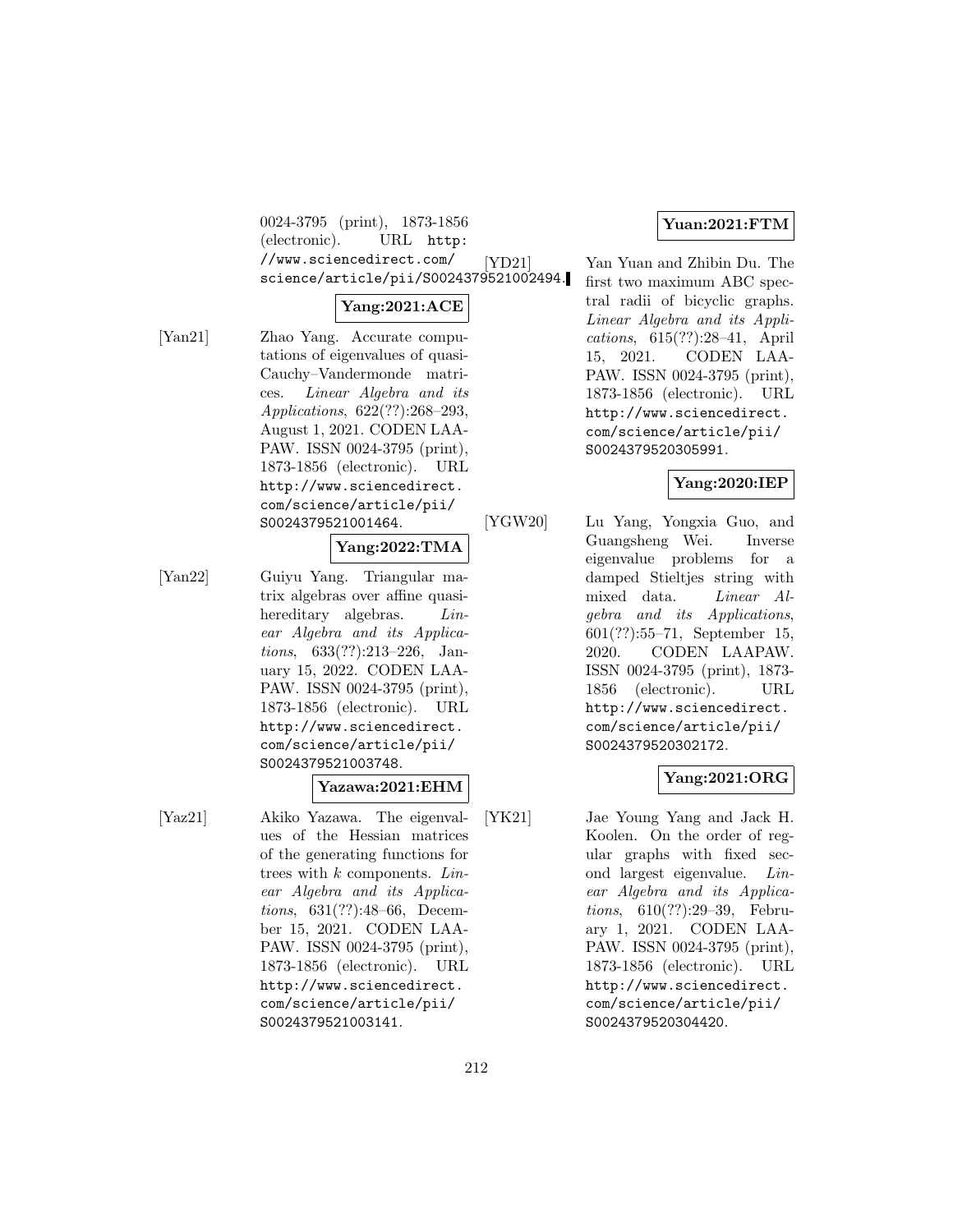# **Yao:2021:NBT**

[YLCB21] Hongmei Yao, Zhen Li, Lixiang Chen, and Changjiang Bu. New Brualdi-type eigenvalue inclusion sets for tensors. Linear Algebra and its Applications, 614(??):343–355, April 1, 2021. CODEN LAA-PAW. ISSN 0024-3795 (print), 1873-1856 (electronic). URL http://www.sciencedirect. com/science/article/pii/ S0024379520303372.

# **Yu:2021:NGI**

[YLZH21] Qian Yu, Fenjin Liu, Hao Zhang, and Ziling Heng. Note on graphs with irreducible characteristic polynomials. Linear Algebra and its Applications, 629(??):72–86, November 15, 2021. CODEN LAA-PAW. ISSN 0024-3795 (print), 1873-1856 (electronic). URL http://www.sciencedirect. com/science/article/pii/ S0024379521002780.

### **Yoshida:2021:MDS**

[Yos21] Yuuya Yoshida. Maximum dimension of subspaces with no product basis. Linear Algebra and its Applications, 620(??):228–241, July 1, 2021. CODEN LAA-PAW. ISSN 0024-3795 (print), 1873-1856 (electronic). URL http://www.sciencedirect. com/science/article/pii/ S0024379521000926.

# **Yamamoto:2021:CEE**

[YOV21] Yusaku Yamamoto, Gabriel

Okša, and Marián Vajteršic. On convergence to eigenvalues and eigenvectors in the block-Jacobi EVD algorithm with dynamic ordering. Linear Algebra and its Applications, 622(??):19–45, August 1, 2021. CODEN LAA-PAW. ISSN 0024-3795 (print), 1873-1856 (electronic). URL http://www.sciencedirect. com/science/article/pii/ S0024379521001312.

# **Yu:2020:ERN**

[Yu20] Luyan Yu. Extreme rays of the  $l^{\infty}$ -nearest ultrametric tropical polytope. Linear Algebra and its Applications, 587(??):23–44, February 15, 2020. CODEN LAA-PAW. ISSN 0024-3795 (print), 1873-1856 (electronic). URL http://www.sciencedirect. com/science/article/pii/ S0024379519304665.

# **Yan:2022:DCM**

[YW22] Zhidan Yan and Wei Wang. Disproof of a conjecture on the main spectrum of generalized Bethe trees. Linear Algebra and its Applications, 639(??):18–23, April 15, 2022. CODEN LAA-PAW. ISSN 0024-3795 (print), 1873-1856 (electronic). URL http://www.sciencedirect. com/science/article/pii/ S0024379522000015.

# **Yuan:2021:LEM**

[YWF21] Bo-Jun Yuan, Yi Wang, and Yi-Zheng Fan. On the largest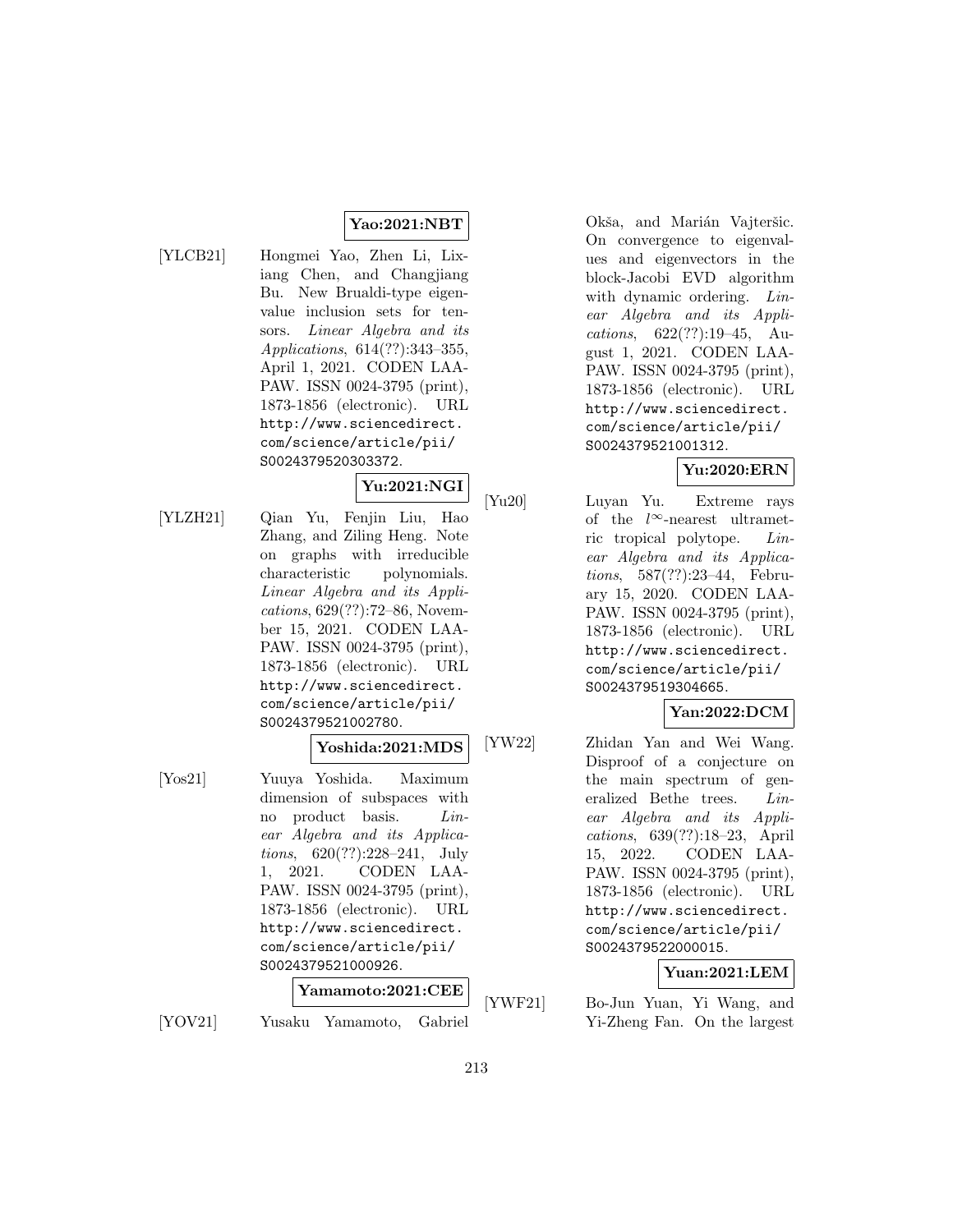eigenvalue of a mixed graph with partial orientation. Linear Algebra and its Applications, 627(??):150–161, October 15, 2021. CODEN LAA-PAW. ISSN 0024-3795 (print), 1873-1856 (electronic). URL http://www.sciencedirect. com/science/article/pii/ S002437952100238X.

# **Yang:2021:RAL**

[YY21] Lin Yang and Sheng-Liang Yang. Riordan arrays, Lukasiewicz paths and Naray ana polynomials. Linear Algebra and its Applications, 622 (??):1–18, August 1, 2021. CODEN LAAPAW. ISSN 0024-3795 (print), 1873-1856 (electronic). URL http: //www.sciencedirect.com/ science/article/pii/S00243792212001099.

# **Yu:2021:SRM**

[YYS<sup>+</sup>21] Guanglong Yu, Chao Yan, Lin Sun, Yarong Wu, and Hailiang Zhang. Spectral radius and matching number of the unicyclic hypergraph. Linear Algebra and its Applications, 610(??):571–590, February 1, 2021. CODEN LAA-PAW. ISSN 0024-3795 (print), 1873-1856 (electronic). URL http://www.sciencedirect. com/science/article/pii/ S002437952030481X.

# **Yang:2020:HTI**

[YZ20] Chaojun Yang and Fuzhen Zhang. Harnack type inequalities for matrices in majorization. Linear Algebra and its

Applications, 588(??):196–209, March 1, 2020. CODEN LAA-PAW. ISSN 0024-3795 (print), 1873-1856 (electronic). URL http://www.sciencedirect. com/science/article/pii/ S0024379519305014.

# **Zakharov:2021:ZFE**

[Zak21] Dmitry Zakharov. Zeta functions of edge-free quotients of graphs. Linear Algebra and its Applications, 629(??):40–71, November 15, 2021. CODEN LAAPAW. ISSN 0024-3795 (print), 1873- 1856 (electronic). URL http://www.sciencedirect. com/science/article/pii/ S0024379521002676.

# **Zalar:2022:TMP**

Aljaž Zalar. The truncated moment problem on the union of parallel lines. Linear Algebra and its Applications, 649(??):186–239, September 15, 2022. CODEN LAA-PAW. ISSN 0024-3795 (print), 1873-1856 (electronic). URL http://www.sciencedirect. com/science/article/pii/ S0024379522001951.

# **Zuo:2021:FCC**

[ZBCI21] Kezheng Zuo, Oskar Maria Baksalary, and Dragana Cvetković-Ilić. Further characterizations of the co-EP matrices. Linear Algebra and its Applications, 616(??):66–83, May 1, 2021. CODEN LAA-PAW. ISSN 0024-3795 (print), 1873-1856 (electronic). URL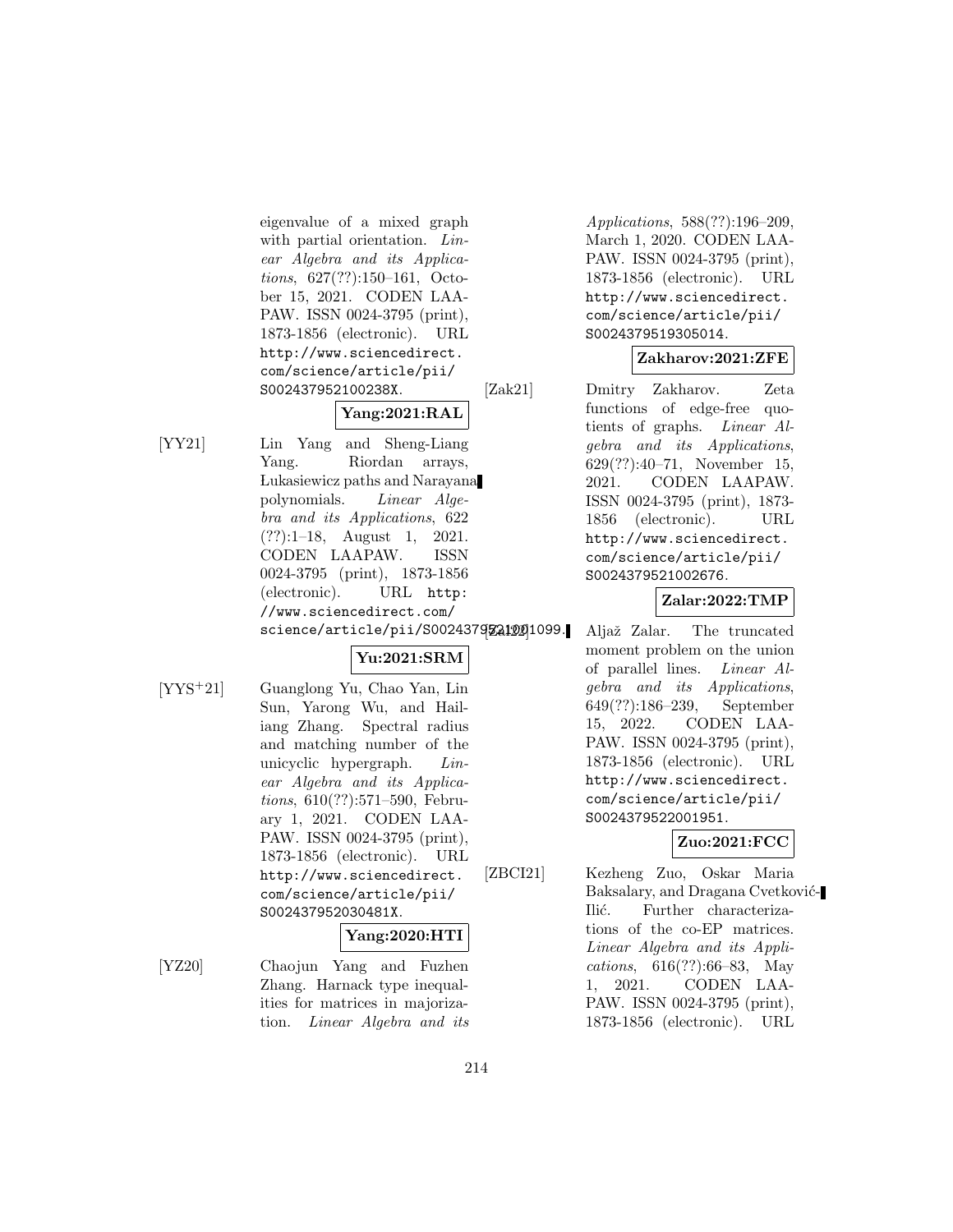http://www.sciencedirect. com/science/article/pii/ S0024379520306029.

# **Zniyed:2020:HOT**

**Zhou:2020:SSR**

- 
- [ZBdAF20] Yassine Zniyed, Rémy Boyer, André L. F. de Almeida, and Gérard Favier. High-order tensor estimation via trains of coupled third-order CP and Tucker decompositions. Linear Algebra and its Applications, 588(??):304–337, March 1, 2020. CODEN LAA-PAW. ISSN 0024-3795 (print), 1873-1856 (electronic). URL http://www.sciencedirect. com/science/article/pii/ S0024379519304744.
- 

[ZBWL20] Qiannan Zhou, Hajo Broersma, Ligong Wang, and Yong Lu. On sufficient spectral radius conditions for Hamiltonicity of k-connected graphs. Linear Algebra and its Applications, 604(??):129–145, November 1, 2020. CODEN LAA-PAW. ISSN 0024-3795 (print), 1873-1856 (electronic). URL http://www.sciencedirect. com/science/article/pii/ S0024379520303037.

# **Zemanek:2022:RSD**

[Zem22] Petr Zemánek. Resolvent and spectrum for discrete symplectic systems in the limit point case. Linear Algebra and its Applications, 634(??):179–209, February 1, 2022. CODEN LAAPAW. ISSN 0024-3795 (print), 1873-

1856 (electronic). URL http://www.sciencedirect. com/science/article/pii/ S0024379521003955.

# **Zhou:2020:HCP**

[ZFZ20] Anwa Zhou, Jinyan Fan, and Guangming Zhou. Hermitian completely positive matrices. Linear Algebra and its Applications, 604 (??):187–209, November 1, 2020. CODEN LAAPAW. ISSN 0024-3795 (print), 1873- 1856 (electronic). URL http://www.sciencedirect. com/science/article/pii/ S0024379520302986.

### **Zheng:2021:EDT**

[ZG21] Junling Zheng and Hanpeng Gao. The extension dimension of triangular matrix algebras. Linear Algebra and its Applications, 624(??):44–52, September 1, 2021. CODEN LAA-PAW. ISSN 0024-3795 (print), 1873-1856 (electronic). URL http://www.sciencedirect. com/science/article/pii/ S0024379521001580.

# **Zhang:2021:GFD**

[Zha21] Xiaoling Zhang. Graphs with few distinct D-eigenvalues determined by their D-spectra. Linear Algebra and its Applications, 628(??):42–55, November 1, 2021. CODEN LAA-PAW. ISSN 0024-3795 (print), 1873-1856 (electronic). URL http://www.sciencedirect. com/science/article/pii/ S0024379521002585.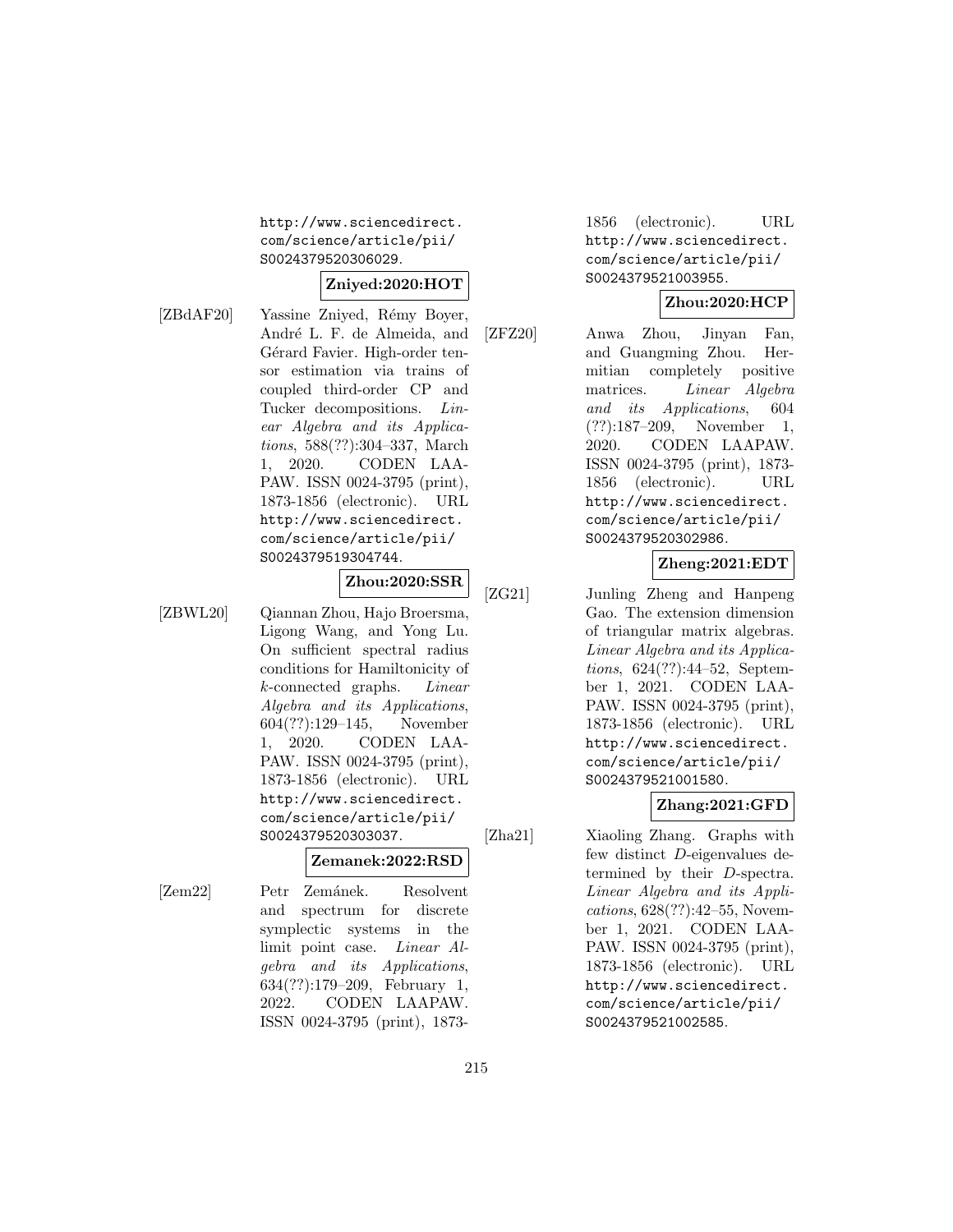### **Zhan:2022:FDT**

[Zha22] Hanmeng Zhan. Factoring discrete-time quantum walks on distance regular graphs into continuous-time quantum walks. *Linear Alge*bra and its Applications, 648 (??):88–103, September 1, 2022. CODEN LAAPAW. ISSN 0024-3795 (print), 1873- 1856 (electronic). URL http://www.sciencedirect. com/science/article/pii/ S0024379522001689.

### **Zheng:2020:SCS**

[Zhe20] Ya-Nan Zheng. Simplifying the computation of the spectrum of the complete k-uniform hypergraph. Linear Algebra and its Applications, 595(??):145–156, June 15, 2020. CODEN LAA-PAW. ISSN 0024-3795 (print), 1873-1856 (electronic). URL http://www.sciencedirect. com/science/article/pii/ S0024379520301142.

#### **Zheng:2021:CPC**

[Zhe21] Ya-Nan Zheng. The characteristic polynomial of the complete 3-uniform hypergraph. Linear Algebra and its Applications, 627(??):275–286, October 15, 2021. CODEN LAA-PAW. ISSN 0024-3795 (print), 1873-1856 (electronic). URL http://www.sciencedirect. com/science/article/pii/ S0024379521002512.

#### **Zhao:2021:SLS**

[ZHG21] Yanhua Zhao, Xueyi Huang,

and Hangtian Guo. The signless Laplacian spectral radius of graphs with no intersecting triangles. Linear Algebra and its Applications, 618(??):12–21, June 1, 2021. CODEN LAA-PAW. ISSN 0024-3795 (print), 1873-1856 (electronic). URL http://www.sciencedirect. com/science/article/pii/ S0024379521000379.

### **Zheng:2020:CCA**

[ZHSX20] Baodong Zheng, Riguang Huang, Xiaoyu Song, and Jinli Xu. On Comon's conjecture over arbitrary fields. Linear Algebra and its Applications, 587(??):228–242, February 15, 2020. CODEN LAA-PAW. ISSN 0024-3795 (print), 1873-1856 (electronic). URL http://www.sciencedirect. com/science/article/pii/ S0024379519304860.

# **Zhu:2021:VWB**

[Zhu21] Lin Zhu. A vertex weighted Bartholdi zeta function for a graph. Linear Algebra and its Applications, 621(??):254–271, July 15, 2021. CODEN LAA-PAW. ISSN 0024-3795 (print), 1873-1856 (electronic). URL http://www.sciencedirect. com/science/article/pii/ S002437952100121X.

### **Zhao:2021:SRP**

[ZHW21] Yanhua Zhao, Xueyi Huang, and Zhiwen Wang. The  $A_{\alpha}$ spectral radius and perfect matchings of graphs. Lin-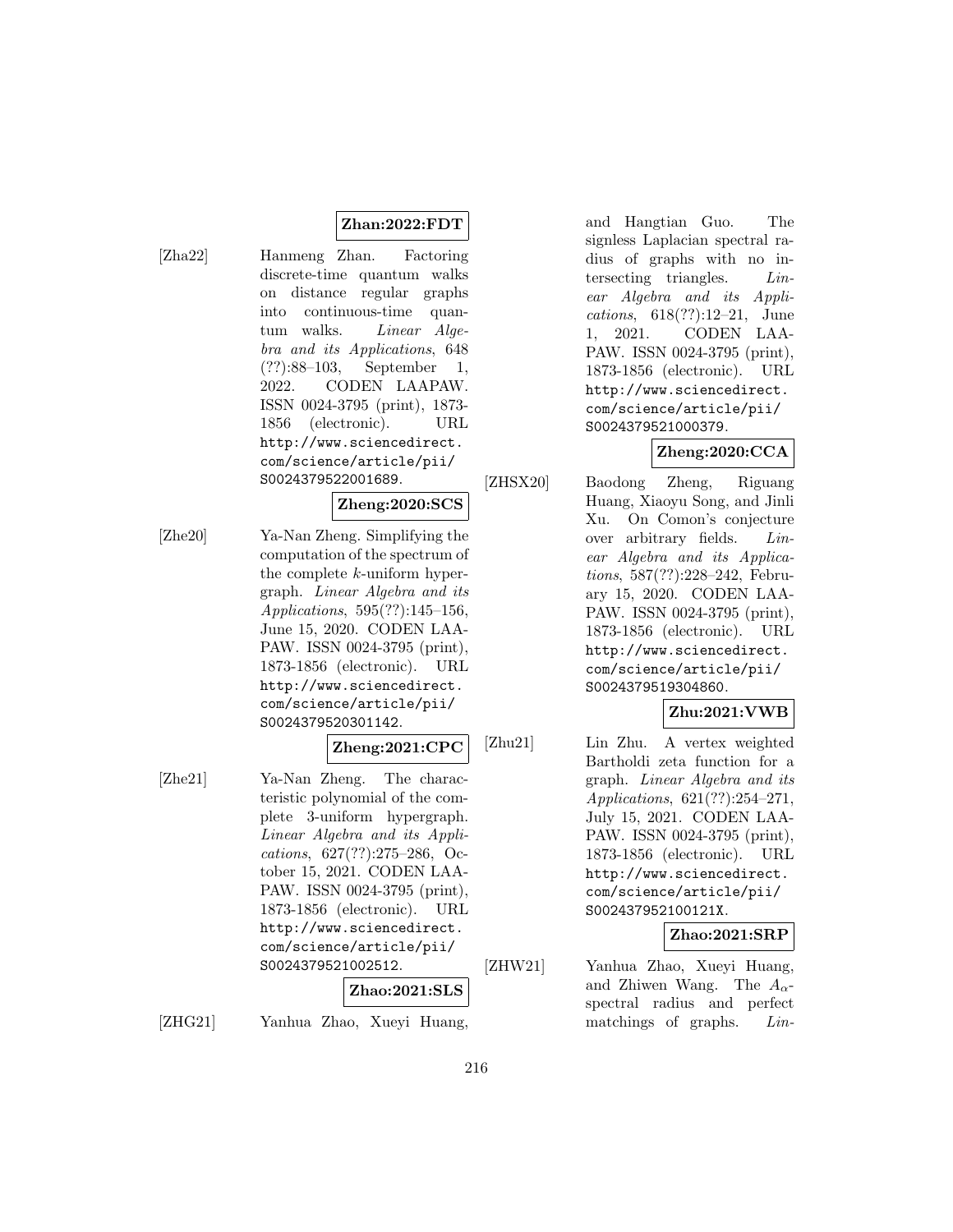ear Algebra and its Applications, 631(??):143–155, December 15, 2021. CODEN LAA-PAW. ISSN 0024-3795 (print), 1873-1856 (electronic). URL http://www.sciencedirect. com/science/article/pii/ S0024379521003256.

## **Zheng:2020:SGB**

[ZJCA20] Yanpeng Zheng, Xiaoyu Jiang, Xiaoting Chen, and Fawaz Alsaadi. On some generalizations of the Brunn– Minkowski inequality. Linear Algebra and its Applications, 586(??):103–110, February 1, 2020. CODEN LAA-PAW. ISSN 0024-3795 (print), 1873-1856 (electronic). URL http://www.sciencedirect. com/science/article/pii/ S0024379519304628.

## **Zaitsev:2021:MES**

[ZK21] Vasilii Zaitsev and Inna Kim. Matrix eigenvalue spectrum assignment for linear control systems by static output feedback. Linear Algebra and its Applications, 613(??):115–150, March 15, 2021. CODEN LAA-PAW. ISSN 0024-3795 (print), 1873-1856 (electronic). URL http://www.sciencedirect. com/science/article/pii/ S0024379520305838.

### **Zhou:2020:EPS**

[ZKLS20] Yacong Zhou, Liying Kang, Lele Liu, and Erfang Shan. Extremal problems for the p-spectral radius of Berge hypergraphs. *Linear Al-*

gebra and its Applications, 600(??):22–39, September 1, 2020. CODEN LAAPAW. ISSN 0024-3795 (print), 1873- 1856 (electronic). URL http://www.sciencedirect. com/science/article/pii/ S0024379520301865.

## **Zhang:2020:UHF**

[ZLG20] Jianbin Zhang, Jianping Li, and Haiyan Guo. Uniform hypergraphs with the first two smallest spectral radii. Linear Algebra and its Applications, 594(??):71–80, June 1, 2020. CODEN LAA-PAW. ISSN 0024-3795 (print), 1873-1856 (electronic). URL http://www.sciencedirect. com/science/article/pii/ S0024379520300835.

## **Zarai:2021:ESC**

[ZM21] Yoram Zarai and Michael Margaliot. On the exponent of several classes of oscillatory matrices. Linear Algebra and its Applications, 608(??):363–386, January 1, 2021. CODEN LAA-PAW. ISSN 0024-3795 (print), 1873-1856 (electronic). URL http://www.sciencedirect. com/science/article/pii/ S0024379520304432.

### **Zhao:2022:LPR**

[ZRQK22] Di Zhao, Axel Ringh, Li Qiu, and Sei Zhen Khong. Low phase-rank approximation. Linear Algebra and its Applications, 639(??):177–204, April 15, 2022. CODEN LAA-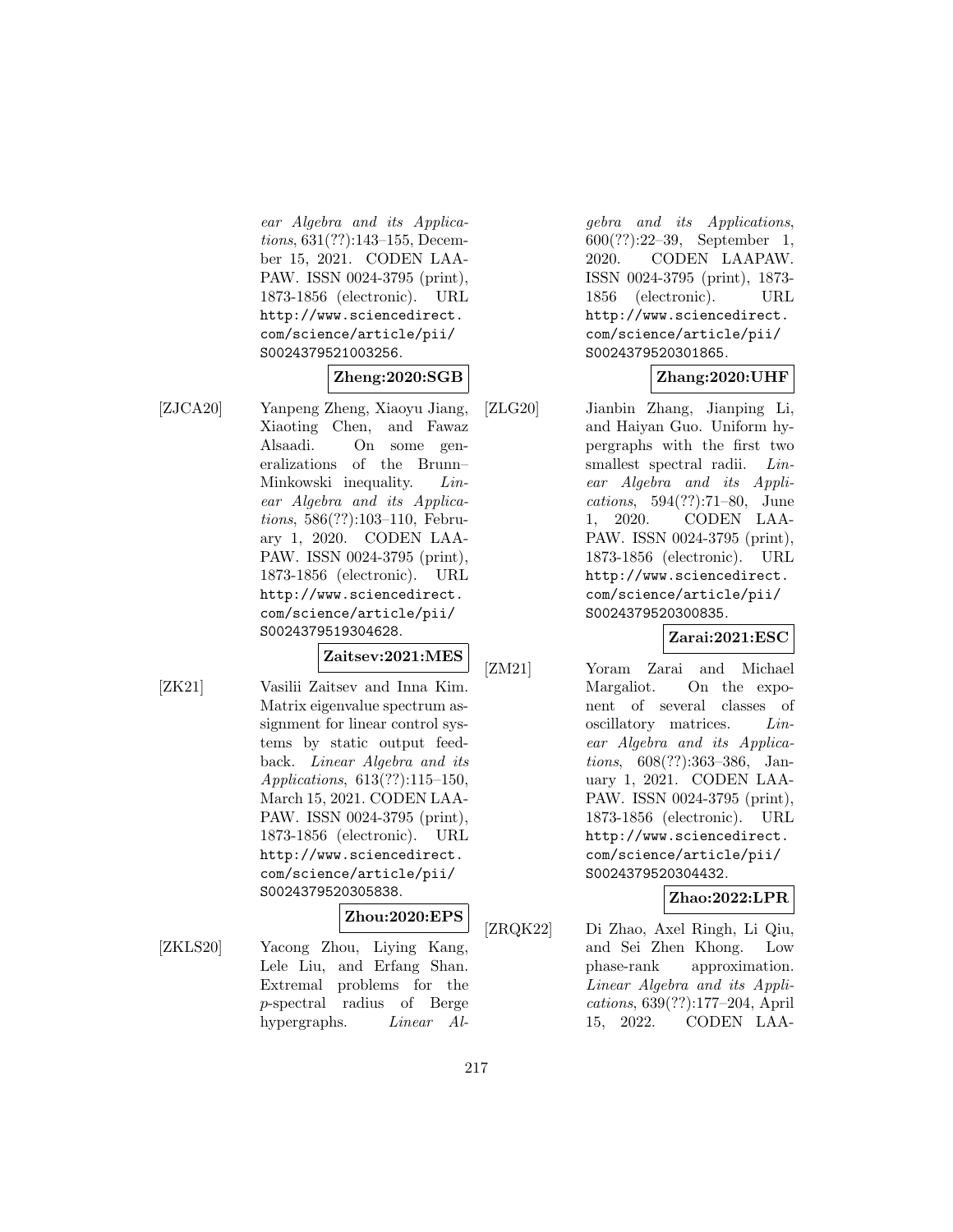PAW. ISSN 0024-3795 (print), 1873-1856 (electronic). URL http://www.sciencedirect. com/science/article/pii/ S0024379522000040.

## **Zhu:2022:ENR**

[ZS22] Li Zhu and Huaqing Sun. On essential numerical ranges and essential spectra of Hamiltonian systems with one singular endpoint. Linear Algebra and its Applications, 645(??):9–29, July 15, 2022. CODEN LAA-PAW. ISSN 0024-3795 (print), 1873-1856 (electronic). URL http://www.sciencedirect. com/science/article/pii/ S002437952200101X.

#### **Zhou:2021:SRC**

[ZvD21] Jiang Zhou and Edwin R. van Dam. Spectral radius and clique partitions of graphs. Linear Algebra and its Applications, 630(??):84–94, December 1, 2021. CODEN LAA-PAW. ISSN 0024-3795 (print), 1873-1856 (electronic). URL http://www.sciencedirect. com/science/article/pii/ S0024379521002901.

# **Zhang:2020:RJM**

[ZW20] Jing Zhang and Guangsheng Wei. Reconstruction of Jacobi matrices with mixed spectral data. Linear Algebra and its Applications, 591(??):44–60, April 15, 2020. CODEN LAA-PAW. ISSN 0024-3795 (print), 1873-1856 (electronic). URL http://www.sciencedirect.

com/science/article/pii/ S0024379520300033.

## **Zamani:2021:AGN**

[ZW21] Ali Zamani and Pawel Wójcik. Another generalization of the numerical radius for Hilbert space operators. Linear Algebra and its Applications, 609(??):114–128, January 15, 2021. CODEN LAAPAW. ISSN 0024-3795 (print), 1873- 1856 (electronic). URL http://www.sciencedirect. com/science/article/pii/ S0024379520304110.

# **Zhou:2022:GEM**

[ZW22] Qi Zhou and Dein Wong. Graphs with eigenvalue −1 of multiplicity  $2\theta(G) + \rho(G)$  – 1. Linear Algebra and its Applications, 645(??):137–152, July 15, 2022. CODEN LAA-PAW. ISSN 0024-3795 (print), 1873-1856 (electronic). URL http://www.sciencedirect. com/science/article/pii/ S0024379522001112.

# **Zhai:2020:STP**

[ZWF20] Mingqing Zhai, Bing Wang, and Longfei Fang. The spectral Turán problem about graphs with no 6-cycle. Linear Algebra and its Applications, 590(??):22–31, April 1, 2020. CODEN LAA-PAW. ISSN 0024-3795 (print), 1873-1856 (electronic). URL http://www.sciencedirect. com/science/article/pii/ S0024379519305464.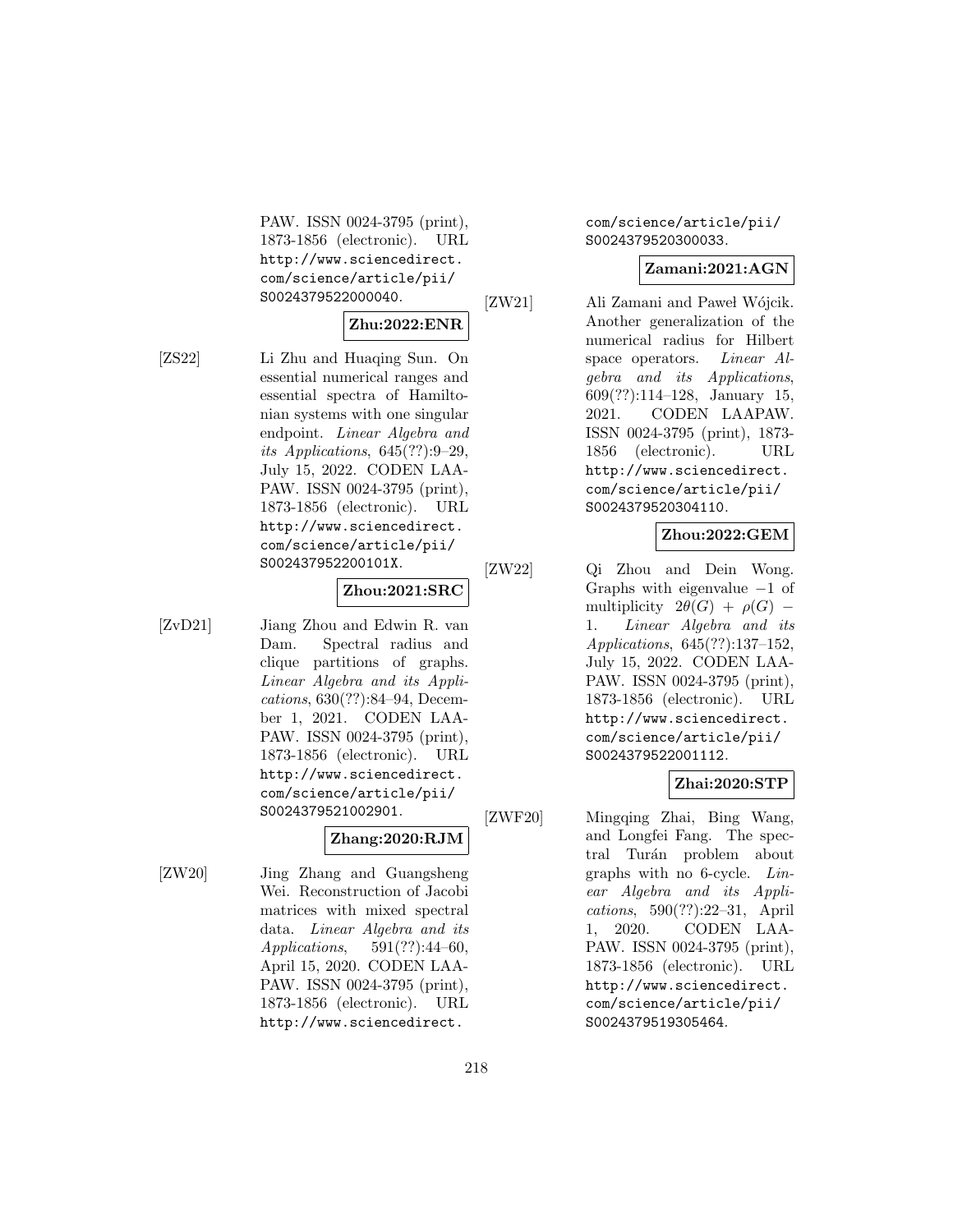### **Zhou:2020:SLS**

[ZWL20a] Qiannan Zhou, Ligong Wang, and Yong Lu. Signless Laplacian spectral conditions for Hamilton-connected graphs with large minimum degree. Linear Algebra and its Applications, 592(??):48–64, May 1, 2020. CODEN LAA-PAW. ISSN 0024-3795 (print), 1873-1856 (electronic). URL http://www.sciencedirect. com/science/article/pii/ S0024379520300252.

### **Zhou:2020:SCH**

[ZWL20b] Qiannan Zhou, Ligong Wang, and Yong Lu. Sufficient conditions for Hamilton-connected graphs in terms of (signless Laplacian) spectral radius. Linear Algebra and its Applications, 594(??):205–225, June 1, 2020. CODEN LAA-PAW. ISSN 0024-3795 (print), 1873-1856 (electronic). URL http://www.sciencedirect. com/science/article/pii/ S002437952030094X.

## **Zhou:2021:CGO**

[ZWT21] Qi Zhou, Dein Wong, and Bit-Shun Tam. On connected graphs of order  $n$  with girth g and nullity  $n - g$ . Linear Algebra and its Applications, 630(??):56–68, December 1, 2021. CODEN LAA-PAW. ISSN 0024-3795 (print), 1873-1856 (electronic). URL http://www.sciencedirect. com/science/article/pii/ S0024379521002639.

## **Zhang:2020:VHP**

[ZX20] Lin Zhang and Hua Xiang. A variant of Horn's problem and the derivative principle. Linear Algebra and its Applications, 584(??):79–106, January 1, 2020. CODEN LAA-PAW. ISSN 0024-3795 (print), 1873-1856 (electronic). URL http://www.sciencedirect. com/science/article/pii/ S0024379519303945.

## **Zhai:2020:SLS**

[ZXL20] Mingqing Zhai, Jie Xue, and Zhenzhen Lou. The signless Laplacian spectral radius of graphs with a prescribed number of edges. Linear Algebra and its Applications, 603(??):154–165, October 15, 2020. CODEN LAA-PAW. ISSN 0024-3795 (print), 1873-1856 (electronic). URL http://www.sciencedirect. com/science/article/pii/ S0024379520302822.

## **Zhang:2020:DRM**

[ZZ20] Liming Zhang and Xiqiang Zhao. q-double Riordan matrices. Linear Algebra and its Applications, 603 (??):212–225, October 15, 2020. CODEN LAAPAW. ISSN 0024-3795 (print), 1873- 1856 (electronic). URL http://www.sciencedirect. com/science/article/pii/ S0024379520302652.

### **Zhang:2021:LBS**

[ZZ21] Peng-Li Zhang and Xiao-